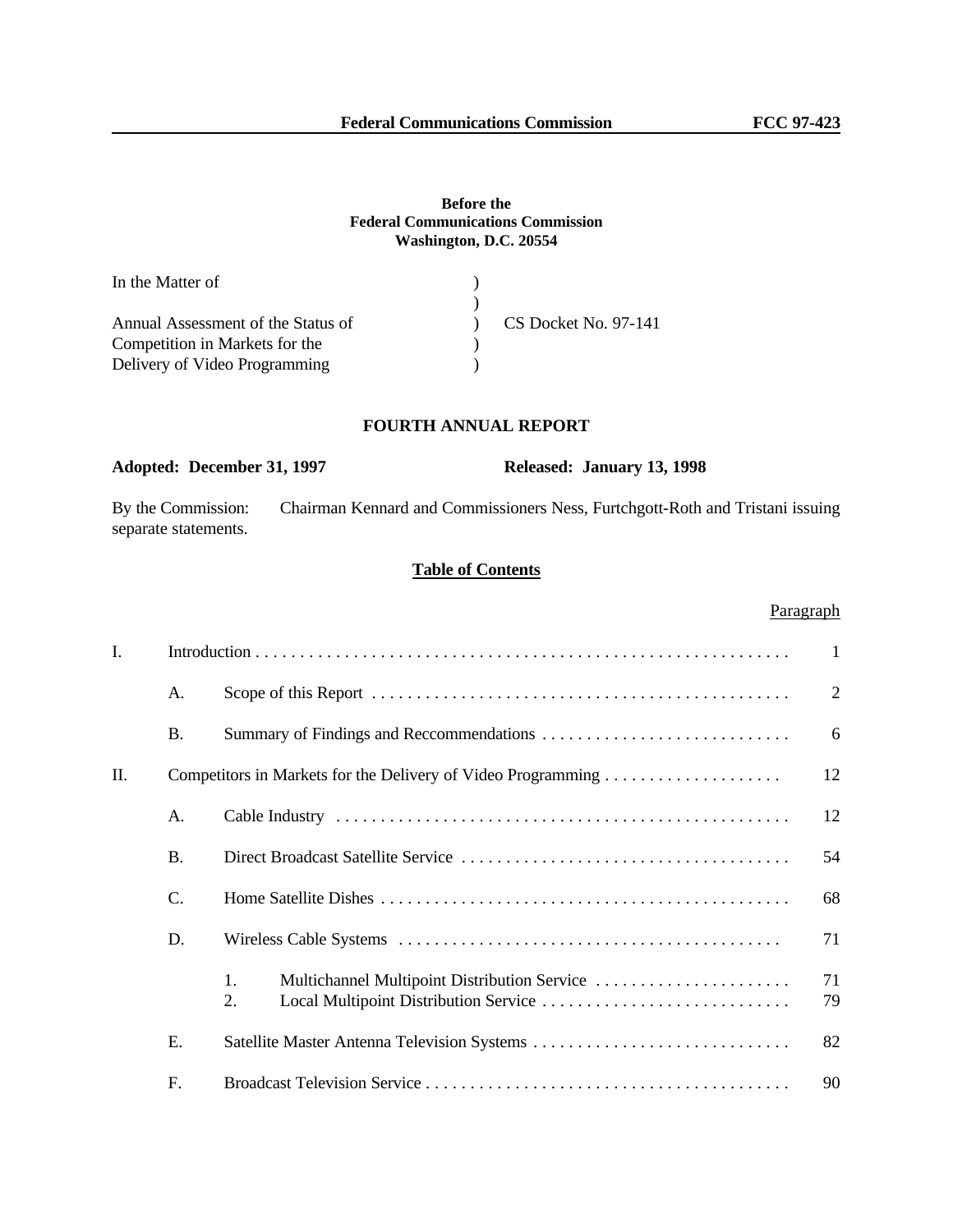|     | G.                                                 |                                                                                                                                                     | 97                                                          |
|-----|----------------------------------------------------|-----------------------------------------------------------------------------------------------------------------------------------------------------|-------------------------------------------------------------|
|     |                                                    | 1.<br>2.<br>3.                                                                                                                                      | 97<br>103<br>107                                            |
|     | Η.                                                 |                                                                                                                                                     | 108                                                         |
|     | I.                                                 |                                                                                                                                                     | 120                                                         |
| Ш.  |                                                    | Market Structure and Conditions Affecting Competition                                                                                               | 122                                                         |
|     | A.                                                 | Horizontal Issues in Markets for the Delivery of Video Programming                                                                                  | 122                                                         |
|     |                                                    | 1.<br>2.<br>Concentration in Local Markets<br>3.<br>Competitors Serving Multiple Dwelling Units<br>4.<br>5.<br>Concentration in the National Market | 123<br>126<br>129<br>140<br>149                             |
|     | <b>B.</b>                                          | Vertical Integration and Other Programming Issues                                                                                                   | 157                                                         |
|     |                                                    | 1.<br>2.                                                                                                                                            | 157<br>166                                                  |
|     | C.                                                 |                                                                                                                                                     | 171                                                         |
| IV. |                                                    |                                                                                                                                                     | 178                                                         |
|     | A.                                                 |                                                                                                                                                     | 178                                                         |
|     | <b>B.</b>                                          |                                                                                                                                                     | 205                                                         |
| V.  |                                                    | Issues Relating to Federal Laws and Regulations                                                                                                     | 211                                                         |
|     | A.<br>В.<br>C.<br>D.<br>Ε.<br>F.<br>G.<br>H.<br>I. |                                                                                                                                                     | 212<br>219<br>222<br>227<br>229<br>239<br>241<br>248<br>253 |
|     | J.                                                 |                                                                                                                                                     | 256                                                         |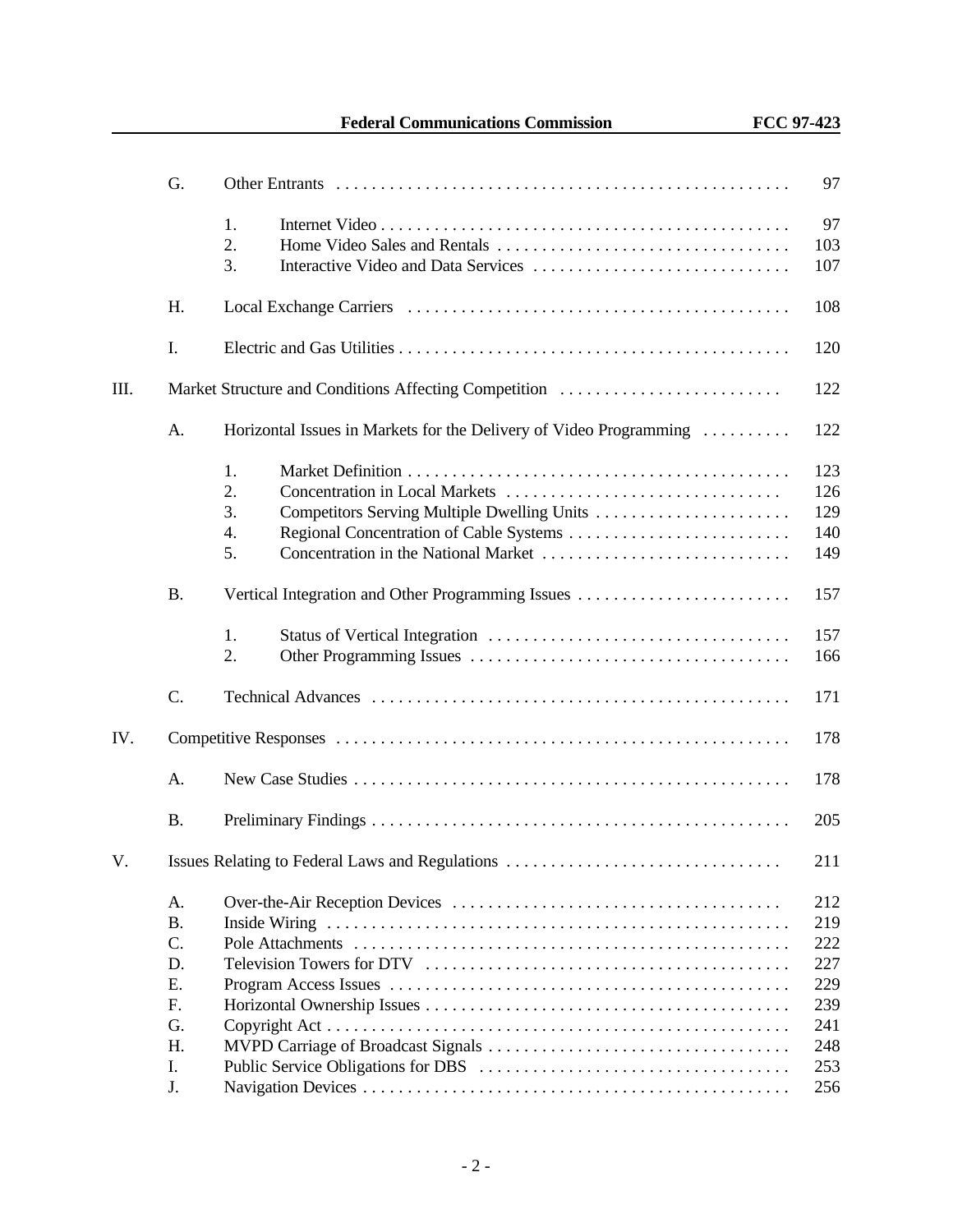#### Appendices

- A. List of Commenters
- B. Cable Industry Tables
- C. DBS and HSD Tables
- D. SMATV Tables
- E. Horizontal Issues Tables
- F. Vertical Integration Tables
- G. Program Access Matters Resolved

# **I. INTRODUCTION**

1. This is the Commission's fourth annual report ("1997 Report")<sup>1</sup> to Congress submitted pursuant to Section 628(g) of the Communications Act of 1934, as amended ("Communications Act"). Section 628(g) requires the Commission to report annually to Congress on the status of competition in markets for the delivery of video programming.<sup>2</sup> Congress imposed this annual reporting requirement in the Cable Television Consumer Protection and Competition Act of 1992 ("1992 Cable Act")<sup>3</sup> as a means of obtaining information on the competitive status of markets for the delivery of video programming.<sup>4</sup>

## **A. Scope of this Report**

2. In this *1997 Report*, we update the information in our previous reports and provide data and information that summarizes the status of competition in markets for the delivery of video programming. The information and analysis provided in this report is based on publicly available data, filings in various Commission rulemaking proceedings, and information submitted by commenters in response to a *Notice of*

<sup>&</sup>lt;sup>1</sup>The Commission's first three reports appear at: *Implementation of Section 19 of the 1992 Cable Act (Annual*) *Assessment of the Status of Competition in the Market for the Delivery of Video Programming),* CS Dkt. No. 94- 48, First Report ("*1994 Report*"), 9 FCC Rcd 7442 (1994); *Annual Assessment of the Status of Competition in the Market for the Delivery of Video Programming*, CS Dkt. No. 95-61, Second Annual Report *("1995 Report"*), 11 FCC Rcd 2060 (1996); and *Annual Assessment of the Status of Competition in the Market for the Delivery of Video Programming*, CS Dkt. No. 96-133, Third Annual Report *("1996 Report"*), 12 FCC Rcd 4358 (1997).

<sup>&</sup>lt;sup>2</sup>Communications Act of 1934, as amended, §  $628(g)$ , 47 U.S.C. § 548(g) (1996) ("Communications Act").

<sup>3</sup>Pub. L. No. 102-385, 106 Stat. 1460 (1992).

<sup>4</sup>The 1992 Cable Act imposed a regulatory scheme on the cable industry designed to serve as a transitional mechanism until competition develops and consumers have adequate multichannel video programming alternatives. One of the purposes of Title VI of the Communications Act, Cable Communications, is to "promote competition in cable communications and minimize unnecessary regulation that would impose an undue economic burden on cable systems." 47 U.S.C. § 521(g).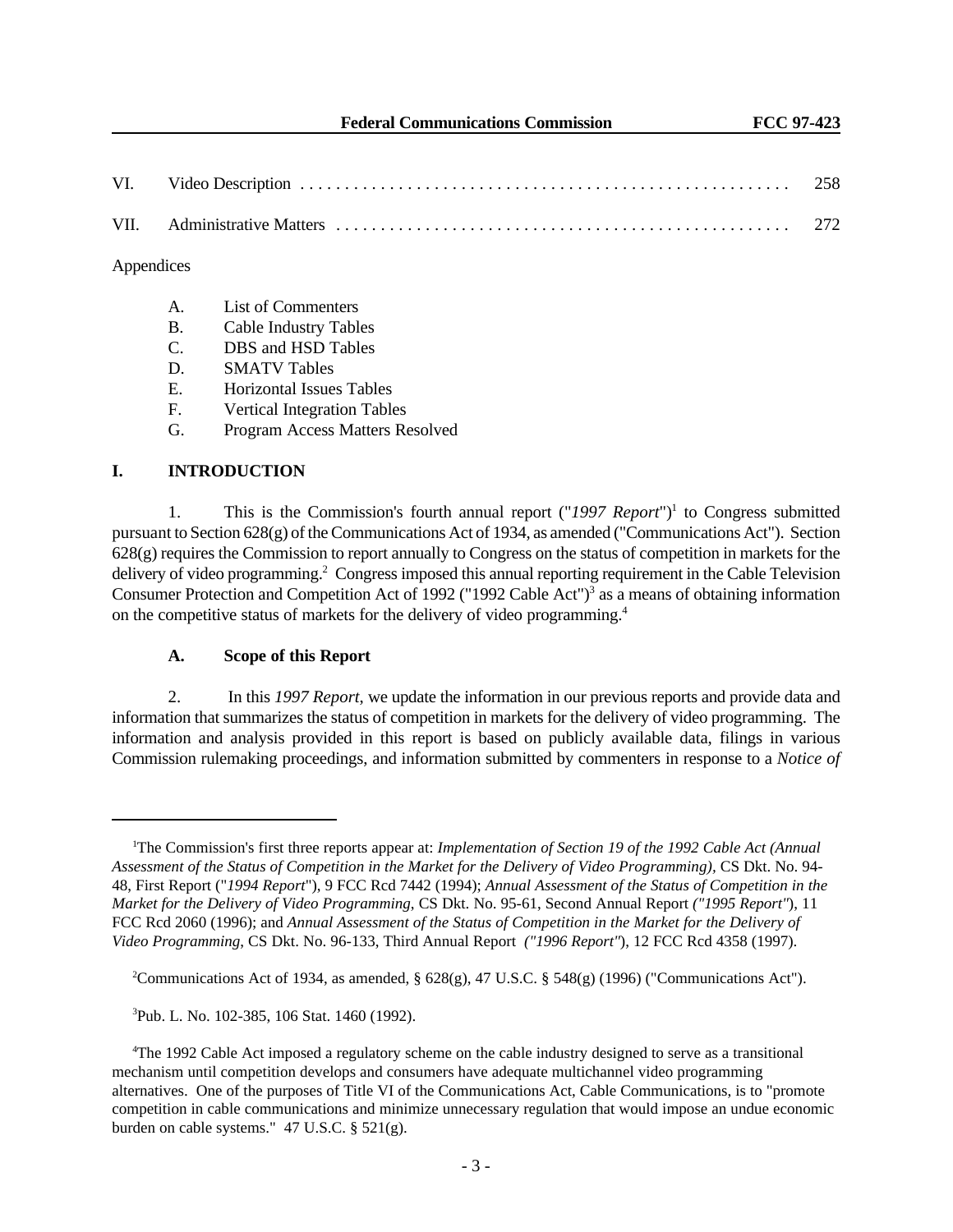*Inquiry* ("*Notice*") in this docket.<sup>5</sup> To the extent that information included in previous reports is still relevant, we do not repeat that information in this report other than in an abbreviated fashion, and provide references to the discussions in prior reports.

3. Throughout this year's report, we provide information regarding the implementation of the Telecommunications Act of 1996 ("1996 Act")<sup>6</sup> and the effect that its provisions and those of the 1992 Cable Act have had on the status of competition in markets for delivery of video programming. The 1996 Act was intended to establish a "pro-competitive de-regulatory national policy framework" for the telecommunications industry.<sup>7</sup> Consistent with this philosophy, the 1996 Act extends the pro-competitive provisions of the 1992 Cable Act by adding several provisions that focus on removing barriers to competitive entry and on establishing market conditions that promote competition. Among the 1996 Act's provisions that affect competition in video markets are the provisions that: (a) prohibit restrictions on the use of certain over-the-air reception devices; (b) change the definition of a cable television system; (c) permit cable operators to offer discounted bulk rates in multiple dwelling units; (d) provide for competition in multichannel video programming distribution ("MVPD") "navigation" equipment markets; (e) allow the entry of exempt public utility companies into video markets; (f) eliminate entry barriers for entrepreneurs and small businesses; and (g) establish open video systems ("OVS").<sup>8</sup> Recent activity brought about by these provisions is discussed in this report.

4. In Section II we examine the cable television industry, existing MVPD and other program distribution technologies, and potential competitors to cable television. Among the MVPD systems or techniques discussed are direct broadcast satellite ("DBS") services and home satellite dishes ("HSDs"), wireless cable systems using frequencies in the multichannel multipoint distribution service ("MMDS") or local multipoint distribution service ("LMDS"), satellite master antenna television ("SMATV") systems and broadcast television service. We also consider several other existing and potential distributors of and distribution technologies for video programming including, the Internet, home video sales and rentals, and interactive video and data services ("IVDS"), local exchange telephone carriers ("LECs"), and electric and gas utilities.

5. In Section III of this report, we examine market structure and competition.<sup>9</sup> We evaluate horizontal concentration of cable television systems and vertical integration between cable television systems

<sup>5</sup>*Annual Assessment of the Status of Competition in Markets for the Delivery of Video Programming*, CS Dkt. No. 97-141, Notice of Inquiry, 12 FCC Rcd 7829 (1997). Appendix A provides a list of commenters. At its regular Commission meeting on December 18, 1997, the Commission heard oral presentations regarding competition issues from Decker Anstrom, President and Chief Executive Officer, National Cable Television Association; Gene Kimmelman, Co-Director, Washington Office, Consumers Union; and Matthew Oristano, Chairman and Chief Executive Officer, People's Choice TV Co., and Chairman, Government Relations Committee, Wireless Cable Association International.

<sup>6</sup>Pub. L. 104-104, 110 Stat. 56 (1996).

<sup>7</sup>H.R. Rep. No. 104-458, 104th Cong. 2nd Sess. 1 (1996) ("Conference Report").

<sup>8</sup> *1996 Report*, 12 FCC Rcd at 4364-7 ¶¶ 5-10; *Notice*, 12 FCC Rcd at 7841-7844 ¶ 20.

<sup>9</sup>Appendix H of the *1994 Report* describes methods for assessing the status of competition in markets for the delivery of multichannel video programming. *1994 Report*, 9 FCC Rcd at 7623, App. H.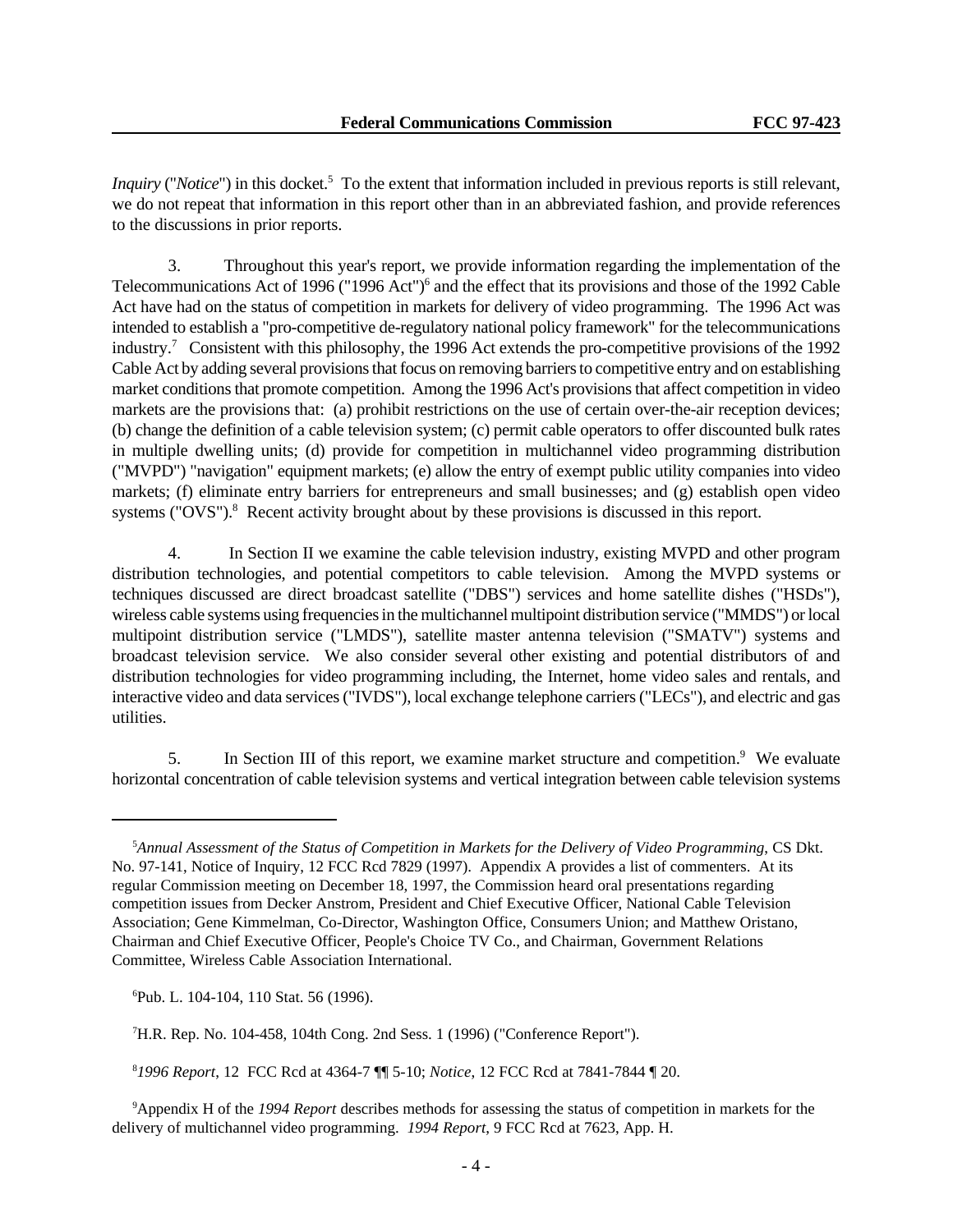and programming services. We also discuss competitors serving multiple dwelling unit ("MDU") buildings. We further discuss program access and technological advances. In Section IV, we examine evidence of competitive responses by industry players that are beginning to face competition from other MVPDs. Section V is a discussion of issues relating to federal laws and regulations concerning the emergence of a freely competitive MVPD marketplace. Finally, in Section VI, we report on video description of video programming.<sup>10</sup>

# **B. Summary of Findings and Recommendations**

6. A comprehensive review of this nature necessarily entails a detailed examination of an enormous amount of data. The exposition and discussion that follows is intended to serve, among other things, as a useful basis for determining what, if any, regulatory or congressional actions are needed to promote competition in the MVPD marketplace and thereby bring to consumers greater choice and improved service at the lowest possible price.

7. At the broadest level, we note that 87% of MVPD subscribers receive service from their local franchised cable operator. While this represents a slight decrease from last year, it shows the cable industry continues to occupy the dominant position in the MVPD marketplace. Further, cable operators on average increased their rates 8.5% for regulated programming and equipment over the 12-month period from July 1996 to July 1997.

8. The cable industry's large share of the MVPD audience is a cause for concern, in large part, only to the extent it reflects an inability of consumers to switch to some comparable source of video programming. Below we identify and discuss alternative sources of multichannel video programming, as well as regulatory and technological developments that have enhanced, or soon may enhance the competitive significance of alternative providers. In each case, however, we note various factors that place the alternative provider at a competitive disadvantage. For example, legal and technical constraints limit the ability of directto-home satellite providers to carry the signals of local broadcasters that are a staple of a cable operator's programming fare. Likewise, pending the deployment of digital and compression technology, a wireless cable operator is limited to a total of 33 channels, while the capacity of cable systems is such that almost 60% of cable subscribers are served by a cable operator that has a channel capacity of at least 54 channels.

9. As discussed below, the Commission recently has taken a series of steps to minimize and eliminate obstacles to competition. On December 18, 1997, we adopted a *Notice of Proposed Rulemaking* that seeks to ensure that MVPDs are not foreclosed from obtaining, and offering to their subscribers, cable programming that is distributed by programmers that are vertically integrated with cable operators. We have adopted and enforced rules preempting governmental and private restrictions that unreasonably interfere with a consumer's right to install the dishes and other equipment necessary to receive programming services from direct-to-home satellite, wireless cable, and other alternatives to franchised cable. In October 1997, we adopted new rules that make it easier for the owners and residents of a multiple dwelling unit to change providers, by providing certainty to alternative MVPDs regarding their rights to use the internal wiring installed in the building by the incumbent provider. The Commission also has increased the amount of spectrum available for wireless uses, and eliminated restrictions on the use of that spectrum, for the benefit of wireless providers. The Commission also has encouraged the development of digital television which may provide new competition.

<sup>10</sup>47 U.S.C. § 613(f).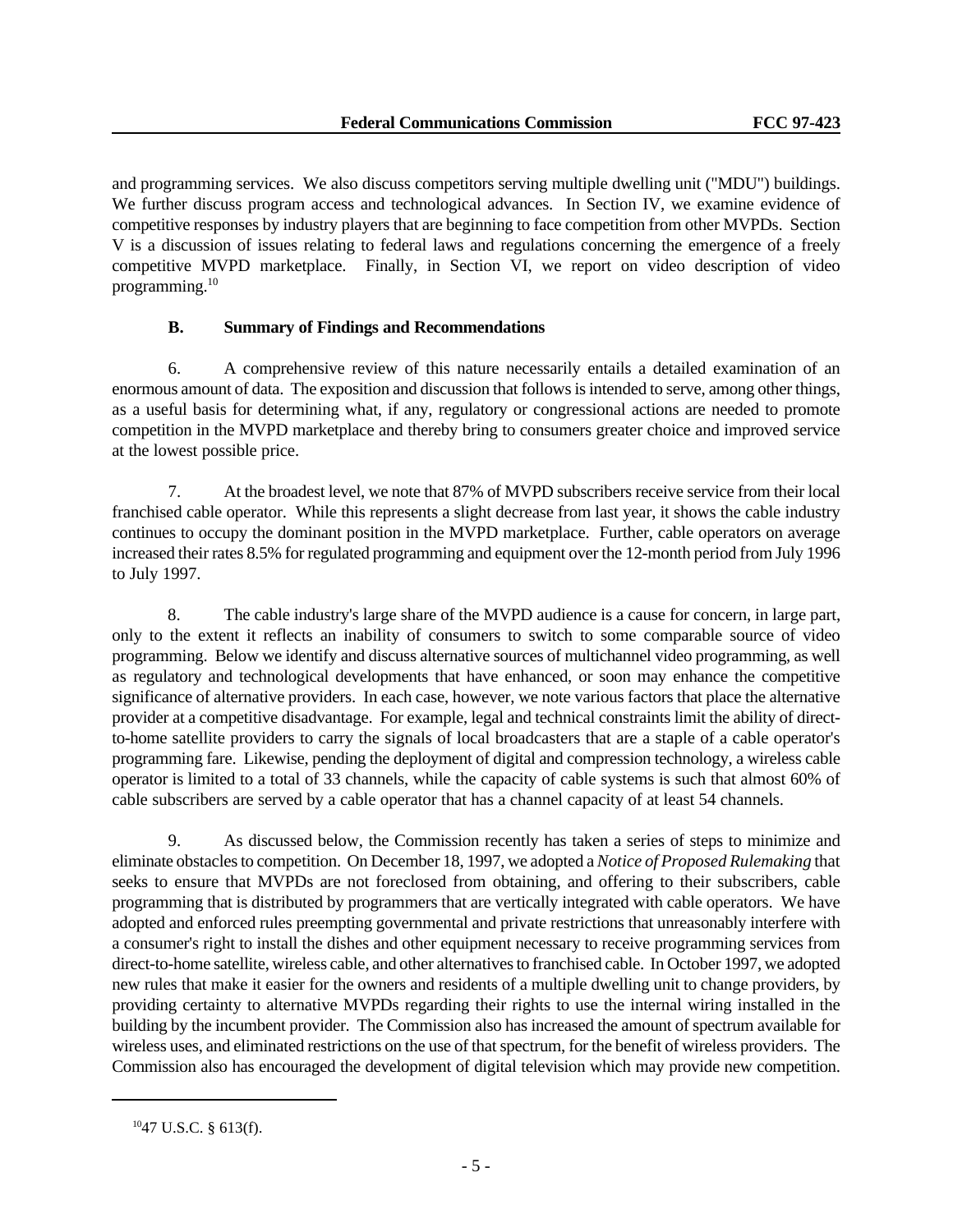10. Initiatives such as these are critical to the development of a competitive marketplace that, one day, will render superfluous cable rate regulation and other rules. In Section IV, below, we note the significant steps that cable operators have taken when subject to head-to-head competition, in the relatively few areas where such competition has developed. In such cases, cable operators have responded quickly with a mix of increased programming choices, lower rates, and improved customer service. The exact combination of these responses has varied among operators, as it should in a competitive market where consumer demand -- not monopolist strategies or government regulations -- dictates the supplier's response. We will continue to strive to make a competitive marketplace a reality for all consumers.

11. The following paragraphs contain a more detailed summary of the findings in this *1997 Report*:

# **OVERVIEW OF VIDEO PROGRAMMING DISTRIBUTION MARKET:**

# *Geographic and Product Markets:* For purposes of analysis, competition in the delivery of video programming involves local markets in which consumers can choose among particular multichannel or other video programming distribution services. The products that are sold in these markets consist of bundles of attributes -- antenna service, basic or optional tiers or packages of video programming channels, premium perchannel charge services, pay-per-view channels, and others. Providers of these services increasingly will participate in a broader telecommunications market that includes both video and nonvideo products as new communications services are added to their offerings. National, regional, and local markets are also involved in the video programming purchasing activities of these video providers.

# *MVPD Market Overview:* A total of 73.6 million households subscribed to multichannel video programming services as of June 1997, up 2.8% over the 71.6 million households subscribing to MVPDs in September 1996 reported in the *1996 Report*. This subscriber growth accompanied a 2.9 percentage point increase in multichannel video programming's penetration of television households to 75.9% in June 1997. During this period, the number of cable subscribers continued to grow, reaching 64.2 million as of June 1997, up 1% over the 63.5 million cable subscribers in September 1996. Since the *1996 Report*, cable's share of total MVPD subscribers, however, continued to decrease from 89% of all multichannel video subscribers as of September 1996 to 87% of all multichannel video subscribers as of June 1997. Conversely, noncable subscribers continued to grow, constituting 13% of all multichannel video subscribers as of June 1997, up from 11% last year. The total number of noncable MVPD subscribers grew from 8.1 million as of September 1996 to 9.5 million as of June 1997, an increase of almost 20% since the *1996 Report*.

Local markets for the delivery of video programming generally remain highly concentrated and are still characterized by some barriers to both entry and expansion by competing distributors. DBS service is widely available and constitutes the most significant alternative to cable television. The digital technology employed by DBS provides high channel capacity and high picture quality. However, DBS service is different from cable service in a number of respects, including: (1) local broadcast signals are not available by satellite; (2) up front equipment and installation costs; and (3) the need to purchase additional equipment to receive service on additional television sets. Competitive overbuilding by franchised cable systems remains minimal, but is increasing and appears to improve service and/or pricing where it exists. MVPDs using other distribution technologies have not posted subscribership increases comparable to DBS increases, but are in the process of testing digital technology that has the potential to improve significantly the competitiveness of their services.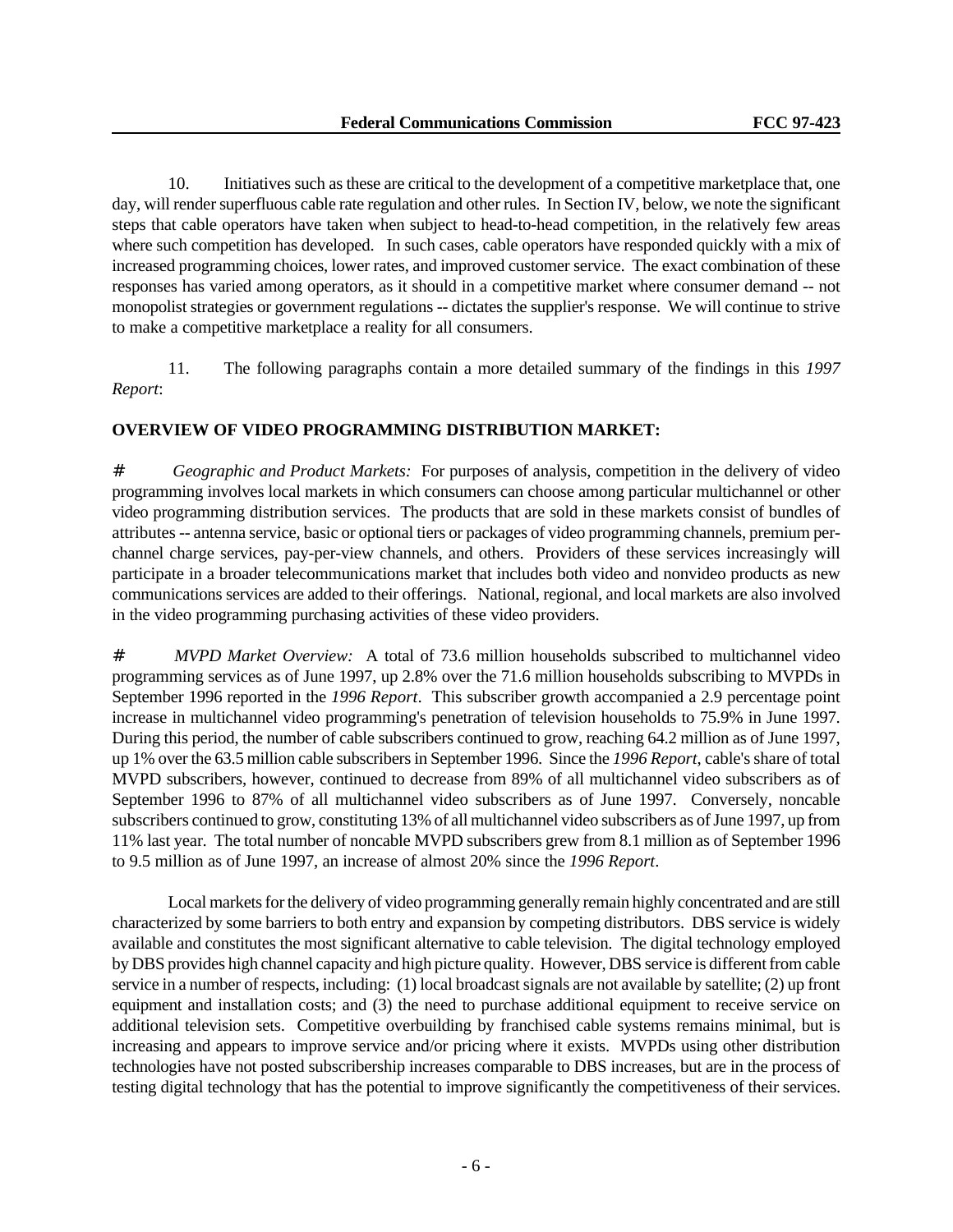## **MARKET PARTICIPANTS**

# *Cable Systems:* Incumbent franchised cable systems remain the primary distributors of multichannel video programming. A cable operator is typically franchised by a unit of local or state government to install and maintain cable facilities in public rights-of-way for the purpose of offering broadcast and satellite services throughout a community. Since the 1996 *Report,* the cable television industry has continued to grow in terms of subscribership (up to 64.2 million subscribers as of June 1997, a 1% increase from September 1996), channel capacity (average channel capacity increased 13.6% to 58.6 channels by June 1997), programming services distributed (17% increase in the distribution of national cable programming services), revenues (12.2% increase between September 1996 and June 1997), audience ratings (8.6% increase between September 1996 and June 1997 to an average 38 share for cable programming services), and expenditures on programming (an approximate 10.6% increase). Although cable subscribership continued to increase in absolute terms, its share of overall MVPD subscribership decreased from 89% to 87%, continuing the gradual decline in market share noted in the *1996 Report.*

Rates for cable services have increased over the last year. A Commission survey of cable industry prices indicates that the average monthly rate for programming services offered on basic and cable programming service ("CPS") tiers and equipment charges increased from \$26.57 on July 1, 1996, to \$28.83 on July 1, 1997, an increase of 8.5%. Cable operators participating in the survey state that the increase in cable rates is largely attributable to inflation, increased programming costs, channel additions, and system upgrades. Consumers Union and Consumers Federation of America filed a petition asking the Commission to freeze current rates for all regulated cable services while it investigates why rates are increasing so rapidly and considers changes to its cable rate regulation formula.<sup>11</sup> The petitioners argue that these rate increases are due, in part, to the greater consolidation of the cable industry and other developments that have increased concentration in the cable industry and undercut competition in the video marketplace.

# *Direct-to-Home* ("*DTH*") *Satellite Service (DBS and HSD):* Video service is available from high power DBS satellites that transmit signals to small DBS dish antennas installed at subscribers' premises, and from medium and low power satellites requiring larger satellite dish antennas. It is estimated that there are in excess of 5.1 million DBS and medium power (Primestar) subscribers and between 3.8 and 4.0 million HSD users, although only about 2.1 million HSD subscribers actually purchase programming packages. DIRECTV and Primestar, which have the largest number of DBS subscribers, are again among the 10 largest providers of multichannel video programming service. Although the DBS share of the video market is continuing to expand, there are indications that its future growth may be slower than previously expected. The sale of large (HSD) dishes has declined as small (DBS) dish services have become more readily available. DBS service is available nationwide (although some households cannot receive it due to physical obstacles), employs an advanced digital transmission technology, has some unique programming distribution rights, and is not subject to a variety of regulatory burdens imposed on franchised cable operators (e.g., franchise fees). DBS service includes a significant number of pay-per-view programming options and is particularly competitive for high

<sup>11</sup>*Implementation of Sections of the Cable Act of 1992, Rate Regulation, Horizontal and Vertical Ownership Limits, Developments of Competition and Diversity of Video Programming Distribution and Carriage*, MM Dkt. Nos. 92-264, 92-265, 92-266, Petition to Update Cable Television Regulations and Freeze Existing Cable Television Rates, filed Sept. 23, 1997, by Consumers Union and Consumer Federation of America ("Consumers Union Petition"). Many of the issues discussed in the petition were reiterated by Gene Kimmelman representing Consumers Union at the December 18, 1997, Commission meeting.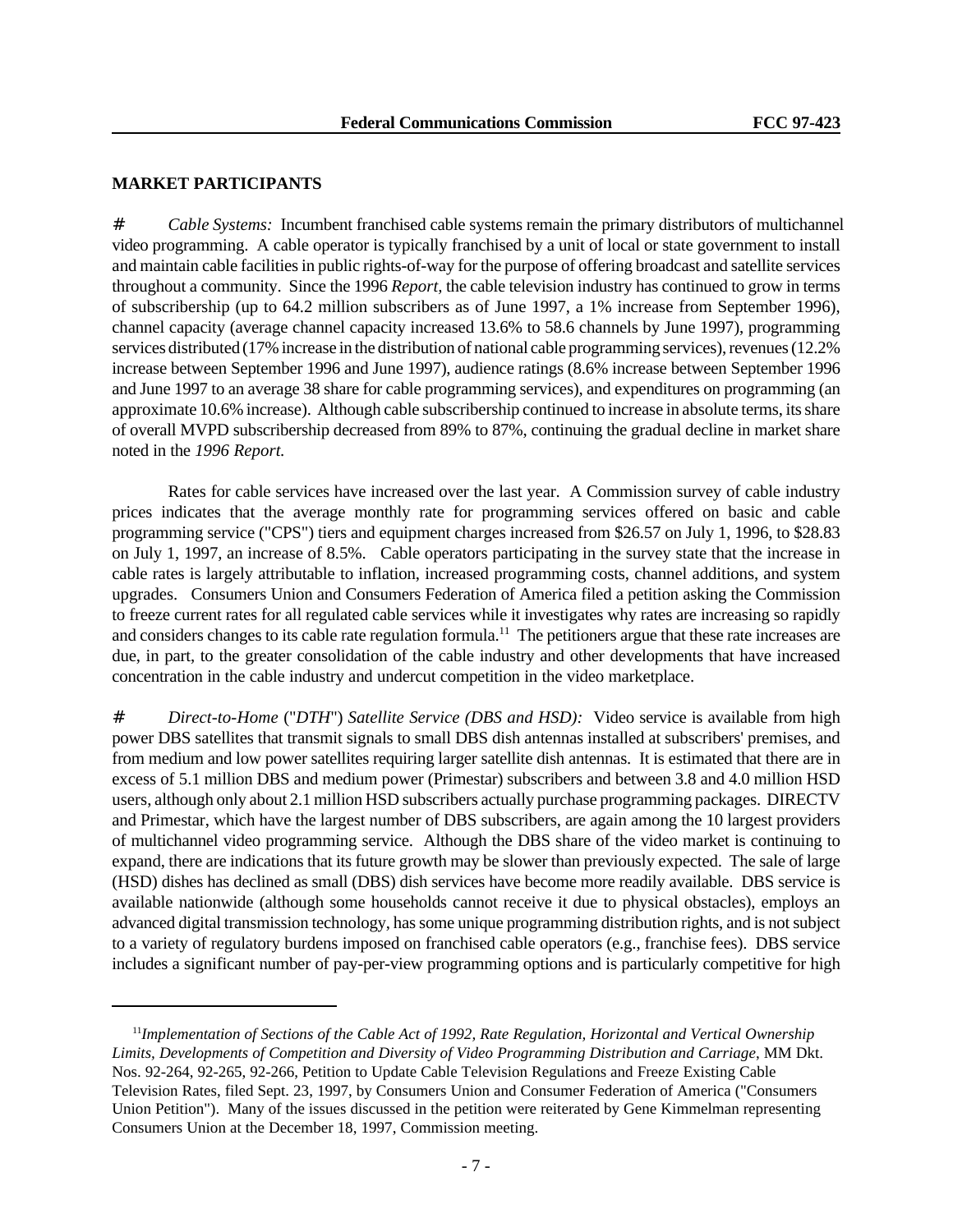revenue producing cable subscribers. DTH satellite service, while it has certain advantages over traditional cable service, is not, by itself, a direct substitute for cable service given the continued popularity of broadcast television programming and the absence of local broadcast signals from satellite distribution. DBS service more closely replicates cable service in areas where access to local broadcast signals is possible through overthe-air antenna reception. DTH subscribership varies from 23.6% in Montana to 2.3% in New Jersey, with a share of approximately 9.8% of national MVPD subscribership.

# *Wireless Cable Systems:* As of June 1997, approximately 252 MMDS or wireless cable systems were in operation, mainly in urban areas. An MMDS operator transmits signals to microwave antennas installed at subscribers' residences. To function properly, wireless cable requires a clear line of sight from the transmitter to the point of reception and thus is more difficult to operate in areas where terrain, trees, or buildings block reception. Since September 1996, the wireless cable industry suffered an aggregate loss of 8.8% of its subscribers. In some markets, wireless cable providers intentionally stopped marketing their analog service in anticipation of the near term availability of digital transmission systems. Digital service, after a number of delays, has now been introduced in a number of markets and appears to produce dramatically better picture quality and increased numbers of channels. As of June 1997, wireless cable had a 1.5% share of national MVPD subscribership.

*# SMATV Systems:* SMATV systems use some of the same technology as cable systems, but do not use public rights-of-way, and focus principally on serving subscribers living in MDUs. SMATV subscribership increased 10.7% since the last report. Many SMATV operators are upgrading facilities, implementing digital transmission and microwave headend technologies, and expanding service offerings to include DBS programming, Internet access, telephone service, and security services. SMATV systems had a 1.6% share of the national MVPD subscribership as of June 1997.

# *Telephone Companies:* The 1996 Act significantly expanded the opportunities for local telephone companies to compete in video programming distribution markets. Telephone company (local exchange carrier or LEC) entry into this business, however, has proceeded sporadically and has been highly dependent on the business strategies of the individual companies involved. Virtually none of the video delivery by LECs at this time involves facilities that are technically integrated with existing telephone plant or that are used to distribute both video and telephone traffic. Some LECs (Ameritech, BellSouth, GTE, and SNET) have continued to expand franchised cable operations within their telephone service areas or to acquire in-region MMDS systems. Others (US West, Bell Atlantic, and SBC) have minimized or abandoned further activities in multichannel video programming within their regions. Tele-TV and Americast, two joint ventures organized by LECs to provide original video programming and packaging, have significantly scaled back their operations.

*# Open Video Systems:* In the 1996 Act, Congress established a new framework for the delivery of video programming -- the open video system ("OVS"). Under these rules, a LEC or other entrant may provide inregion distribution of video programming to subscribers, although the OVS operator must provide nondiscriminatory access to unaffiliated programmers on a portion of its channel capacity. The Commission has certified Bell Atlantic to operate an OVS system in Dover Township, New Jersey. The Commission also has certified five other OVS systems in eight areas.

# *Video Cassette and DVD Sales and Rentals:* Video cassettes provide feature films similar to those distributed by cable operators on premium channels and others involved in the distribution of video programming. The most recent available data (for 1996) show that 88% of U.S. television households have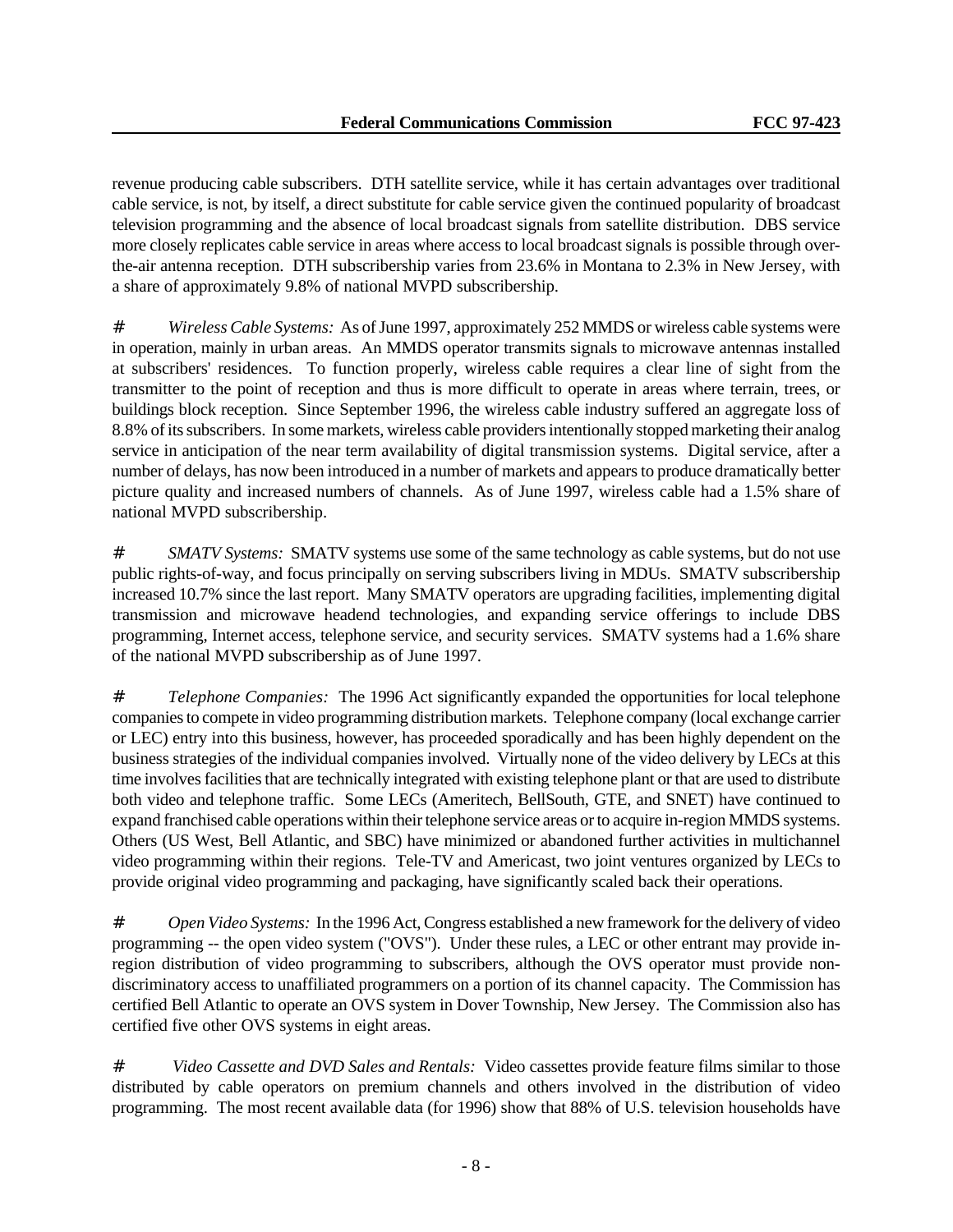a video cassette recorder ("VCR"). The U.S. video cassette rental and sales market is estimated to receive \$15.6 billion in annual revenues, an amount that significantly exceeds the combined total spending of \$7.2 billion in 1996 for similar products distributed by cable television, satellite, and other MVPD pay television services. The introduction of Digital Versatile Discs ("DVD") and Disc Players, which became available to the public in 1997, could provide a significant alternative to VCRs and cassettes and to premium and pay-perview channels with similar content distributed by MVPDs.

*# Electric Utilities:* Section 103 of the 1996 Act removed regulatory impediments to the entry of "registered" public utility holding companies, including in particular providers of electric power, into telecommunications and video markets. Over the last year, a number of publicly- and investor-owned utilities have announced plans or have commenced ventures involving multichannel video programming distribution. Utilities, however, are not yet actual participants in the market for the distribution of video programming.

*# Internet Video:* Video programming may be distributed over the Internet or other data channels for viewing on computer terminals. This is accomplished by using video compression technologies and through downloading of the video data for later playback or through video "streaming." Due to bandwidth and other limitations, this method of video distribution does not yet produce programming that is comparable in length, quality, or convenience to broadcast video. Before Internet distribution of video becomes competitive in the video distribution marketplace, significant improvement must be made in this form of delivery.

# *Broadcast Television:* Broadcast television is available to the public both through direct reception and through MVPD distribution and continues to be the public's primary source of video programming, regardless of transmission medium. The four major television broadcast networks still account for a 59% share of prime time television viewing for all television households. The number of television broadcast stations continued to increase (to 1561 in 1997 from 1550 in 1996). Television broadcasting remains a significant alternative to other means of video programming distribution for viewers, programmers and advertisers. However, viewership of broadcast station programming continued to gradually decline as viewership of cable and satellite network programming increased. Approximately 23% of all television households receive television programming entirely from over-the-air television broadcast reception. In the years ahead, fundamental changes in the nature of broadcast television will be taking place. The Commission has adopted rules for implementation of digital television ("DTV") and broadcasters have continued testing DTV as they plan for the use of DTV spectrum. Under the Commission's rules for DTV, digital encoding and transmission technology will permit stations to broadcast: one or perhaps two High Definition Television ("HDTV") signals; multiple streams of Standard Definition Television ("SDTV") signals; or a combination of the two. The first DTV stations will begin broadcasting in the top ten markets by November 1998, with the digital transition currently scheduled to be completed by 2006.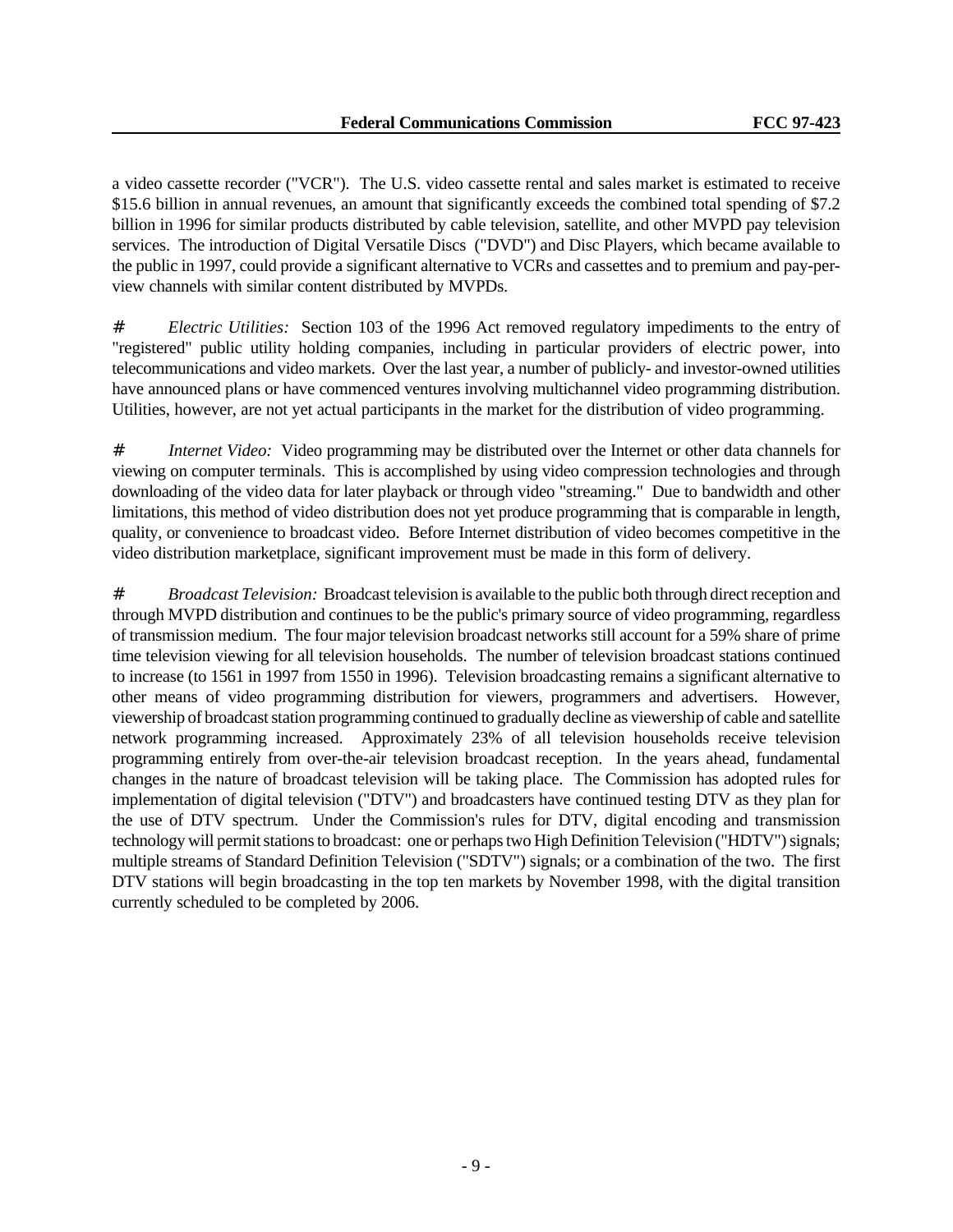# **LOCAL, REGIONAL, AND NATIONAL HORIZONTAL MARKET DEVELOPMENTS**

# *Multiple Dwelling Unit Buildings as a Separate Market*: Video distribution competition within and for multiple dwelling unit buildings ("MDUs") appears to be developing as a distinct market separate from neighboring areas. Competitors for this market face different economics, technical applications, and regulatory issues.

# *Local Market Competition for Video Subscribers:* Local markets for the delivery of video programming generally remain highly concentrated and continue to be characterized by some barriers to entry and expansion by potential competitors to incumbent cable systems. Competitive overbuilding by franchised cable operators remains minimal but is increasing (particularly by LECs) and appears, to varying degrees, to improve service and/or pricing where it exists. It remains difficult to determine whether or when competition from closely substitutable multichannel video programming services will affect currently non-competitive markets. DBS service is available in almost all areas and constitutes the most significant alternative to cable television. Its major advantage is its ability to offer service which is significantly different from cable service with respect to signal quality and programming options. Its major disadvantages, however, include its inability to provide local broadcast programming and the expense of its equipment and installation. In addition, its current advantage in channel capacity may be transitory once cable systems deploy digital distribution technology. MVPDs using other distribution technologies have not posted subscribership increases comparable to DBS subscribership increases, but are in the process of testing digital technology that has the potential to improve significantly the competitiveness of their services. Consequently, it remains difficult to predict the extent to which competition from MVPDs using non-cable delivery technologies will constrain cable systems' ability to exercise market power in the future.

# *Local Interservice Competition; Telephone Companies Offering Video and Cable Operators Offering Telephony:* The 1996 Act repealed a statutory prohibition against an entity holding attributable interests in a cable system and a LEC with overlapping service areas. At the time of the 1996 Act's passage, members of the local telephone industry indicated that they would begin to compete in video delivery markets, and cable television operators indicated that they would begin providing local telephone exchange service. The expectation was that there would be a technological convergence that would permit use of the same facilities for provision of the two types of service. This technological convergence has yet to take place. Almost all of the video service being provided by LECs is being provided using conventional cable television technology or wireless cable operations that stand alone from the provider's telephone facilities. The provision of telephone service by cable firms over integrated facilities remains primarily at an experimental stage. The one area where many cable operators appear poised to compete head-to-head with local telephone companies is in the provision of Internet access. Technology in this area appears to be rapidly advancing and service is being deployed on a commercial basis in a large number of cable systems.

# *Regional Clustering of Cable Television Operations:* A trend toward regional clustering of cable television operations continued during the course of the last year. As a result, 139 cable systems serve in the aggregate over half of all cable subscribers. The consolidation of systems into regional clusters appears to have a number of technical and economic advantages for system operators. This trend also has marketing advantages for system operators and should accommodate their entry into broader telecommunications markets where other competitors are providing service throughout or across large regional areas. Regulatory controls attach to cable systems on a political subdivision basis, however, resulting in the application of non-uniform regulations at the local level throughout a larger region.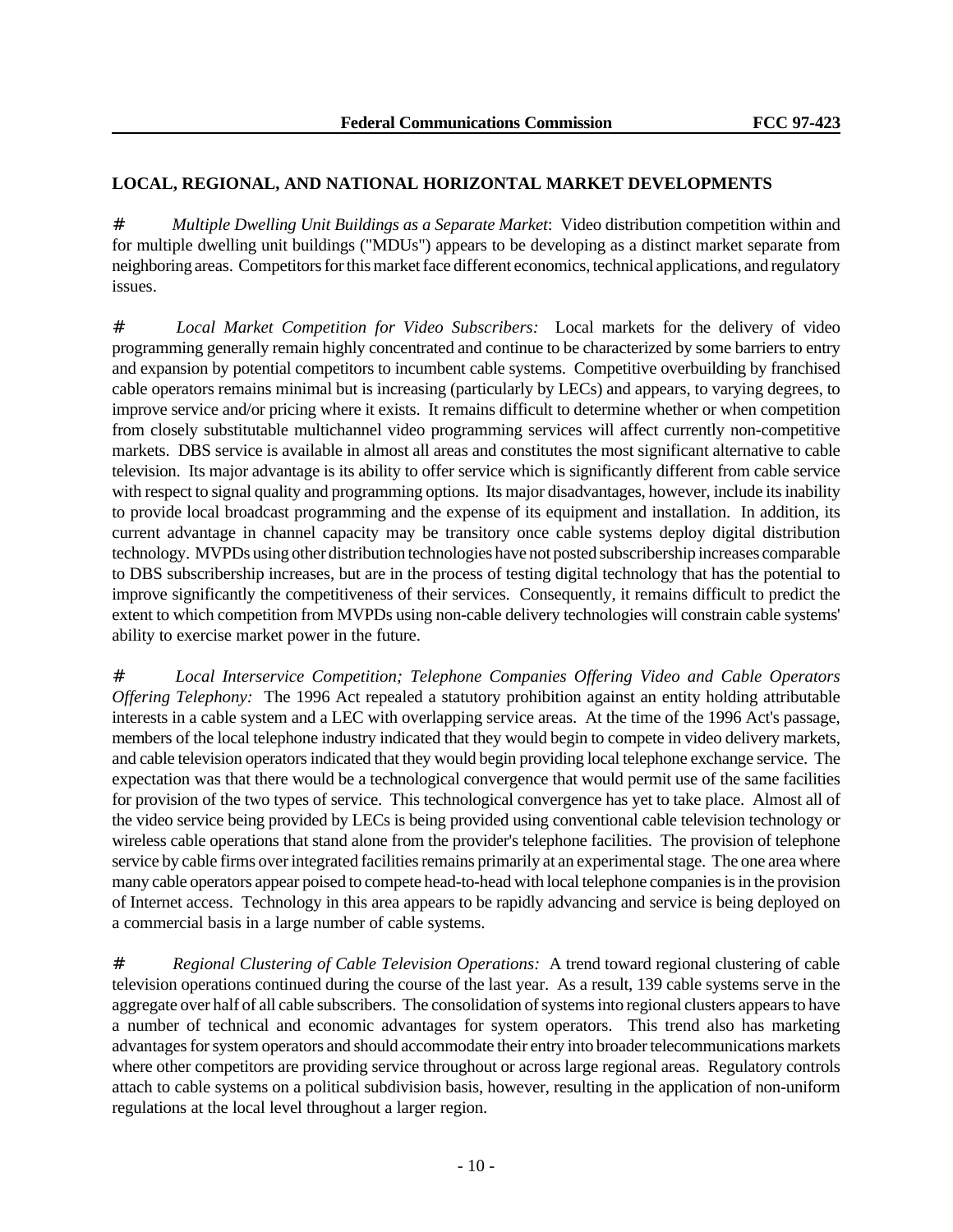# *Cable and MVPD Concentration at the National Level:* Ownership patterns among cable multiple system operators ("MSOs") at the national level also have changed, in part because of the regional clustering phenomenon. Whether concentration at the national level is viewed as having decreased or increased is dependent on an analysis of certain transactions that have been announced but have not yet been consummated. In particular, TCI, the largest MSO, has announced a series of transactions whereby certain systems it currently owns will be owned or managed by other operators with a more significant regional presence in the markets where these systems are located. These transactions have been announced as system divestitures, although they will result in continuing financial or ownership relations between TCI and the entities acquiring management or control over the systems involved. Whether these transactions should ultimately be viewed as increasing the size of TCI depends in part on the specific details of the transactions involved which are not now before the Commission and that may not have been finalized. If the arrangements are such as to create attributable interests, the result could be a significant increase in TCI's attributable share of the national market and in the indices that have been used to measure concentration at the national level.

# **PROGRAMMING AND VERTICAL OWNERSHIP MARKET DEVELOPMENTS**

# The proportion of national programming services that are vertically integrated with cable operators declined slightly from last year's total of 46% to 40% this year. Eight of the 16 national programming services launched since the *1996 Report* have been vertically integrated with an MSO. In local and regional markets, system operators are increasingly distributing local non-broadcast news channels, some of which are programmed by affiliates of the operator and a significant number of which are programmed by non-affiliated local television stations. The integration of regional sports programming with system ownership has taken place through the merger of eight TCI-affiliated Fox/Liberty regional sports networks with seven Cablevisionaffiliated SportsChannel regional sports services.

# **CASE STUDIES OF COMPETITIVE RESPONSES**

# *Competitive Response in Markets with Wireline Competition:* Although there have not been a large number of instances in the past year, several new wireline providers have entered incumbent cable operators' markets. A review of a limited number of markets where an incumbent cable operator faces competition from one or more MVPDs also using wired delivery indicates that the incumbent operator is responding by offering new services and new products, providing better customer service and lowering prices.

# **CHANGES IN TECHNOLOGY**

# *Technological Change*: Advances in and development of digital technology will permit all distributors of video programming to increase the delivered quantity of service. Digital technology increases the number of programming channels that may be communicated over a given amount of bandwidth or spectrum space. MVPDs and broadcasters continue to pursue improved digital compression ratios and deployment of digital technology.

# **REGULATORY ACTIVITIES AND ISSUES**

# *Over-the-air Reception Devices:* Video delivery services that use the radio spectrum to deliver service, such as broadcast, DBS, and MMDS services, typically require consumers to install and make use of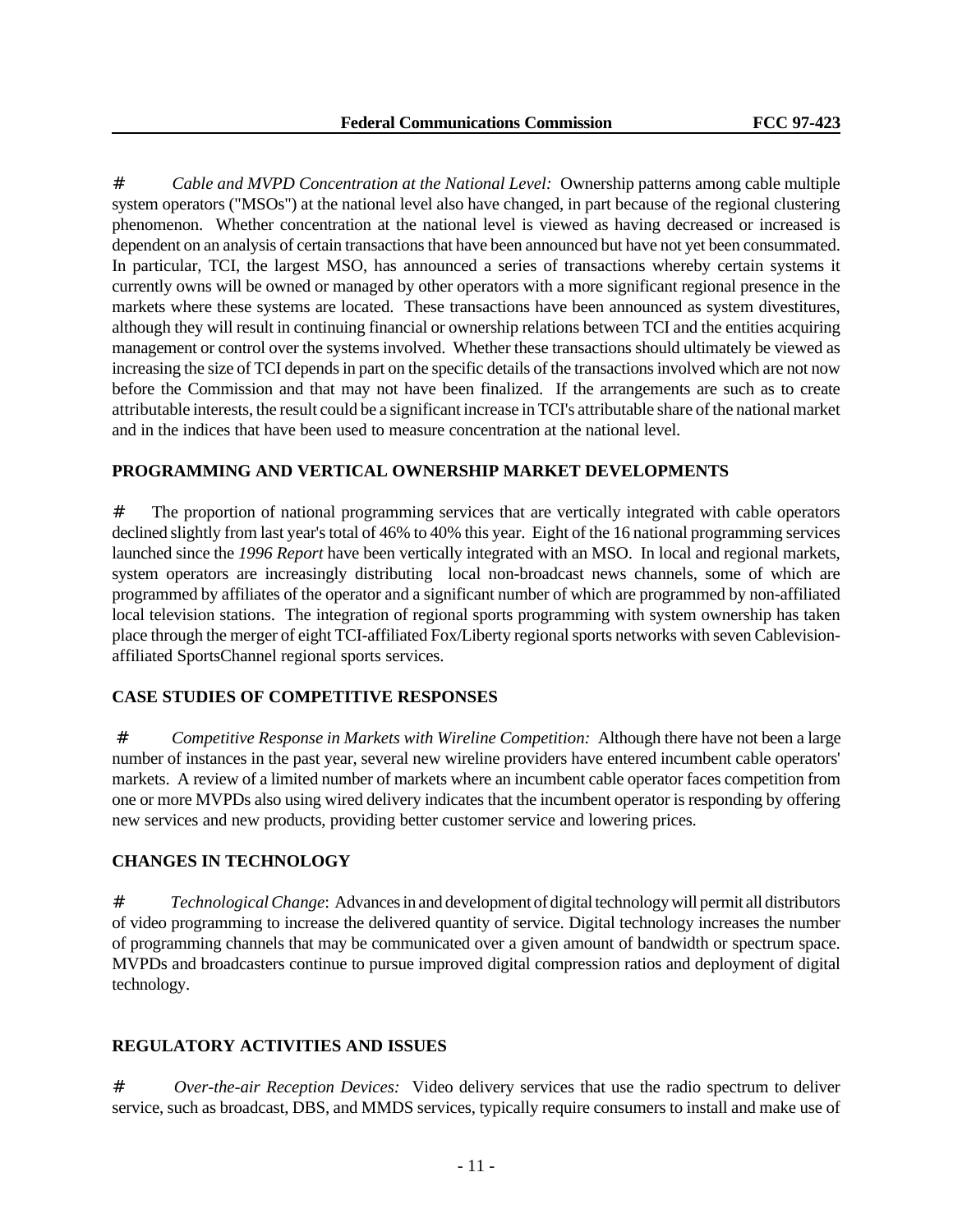external antennas and other reception equipment. Pursuant to Section 207 of the 1996 Act, the Commission has issued regulations to prohibit restrictions that impair a viewer's ability to receive video programming services through devices designed for over-the-air reception of television broadcast signals, MMDS, or DBS services. This action gives more control and choice to consumers to select alternative sources of video programming without regard to certain restrictions imposed by local governments or community associations. The Commission has preempted a number of such restrictions in individual cases. Petitions for reconsideration of the rules are pending, as is a further proceeding addressing the applicability of Section 207 to antenna installations on property in which the viewer does not have an ownership interest and exclusive use or control, such as rental apartments. Depending on the outcome of those proceedings, additional antenna placement rights may be necessary if competition for individual MDU subscribers is to take place on a broader basis.

# *Inside Wiring:* The ability of video service providers to compete to provide service to MDUs or to serve the residents of MDUs often is dependent on who owns or controls the inside wiring in the buildings. In October 1997, the Commission adopted inside wiring rules designed to promote competition for and within MDUs. The rules provide certainty for alternative video programming providers and MDU owners regarding whether the existing inside wiring will be available for use when the incumbent's service is terminated. The rules adopted were limited in scope, applying only where the incumbent MVPD no longer has a legally enforceable right to remain on the premises. If the Commission had more explicit authority to address wiring transfer and compensation issues, competition for and within a building, could be enhanced.

# *Pole Attachments:* Wireline video and telecommunications competition is heavily dependent on the ability of market participants to obtain access to utility poles, conduits, and rights of way at reasonable rates. The 1996 Act directed the Commission, within two years, to issue new pole attachment and conduit rate formulas. A proceeding is in progress to undertake the necessary review of these rules. The pole attachment rate regulation function is one that is shared between the Commission and state and local governments, with state and local governments having priority in those situations where they choose to regulate. The initial congressional decision to exempt cooperatives and government entities appears to have been based, at least in part, on the implicit assumption that these entities were functioning not just as businesses providing utility pole and conduit space but as public representatives performing a regulatory or quasi regulatory function. Commenters suggest that when cooperatives and government entities are themselves engaged in the provision of communications services a conflict of interest may result such that the rates charged to competitors may no longer be cost based and that competition may accordingly be distorted.

# *Program Access:* The 1992 Cable Act contains provisions that are intended to foster the development of competition to traditional cable systems by regulating the access of competing MVPDs have to vertically integrated, satellite distributed cable programming services. As the Commission has consistently noted, exclusive arrangements can be used to deter entry and inhibit competition from other MVPDs in markets for the delivery of multichannel video programming. However, exclusive arrangements can also produce efficiency benefits for the parties involved, and may increase competition through product differentiation, which can produce increased choice for consumers in programming and distribution markets. The Commission has commenced a rulemaking proceeding to seek comment on a number of possible mechanisms for improving the effectiveness of the existing rules including: (1) establishing specific time deadlines for resolving program access cases; (2) improving the discovery process (e.g., some cable competitors propose that vertically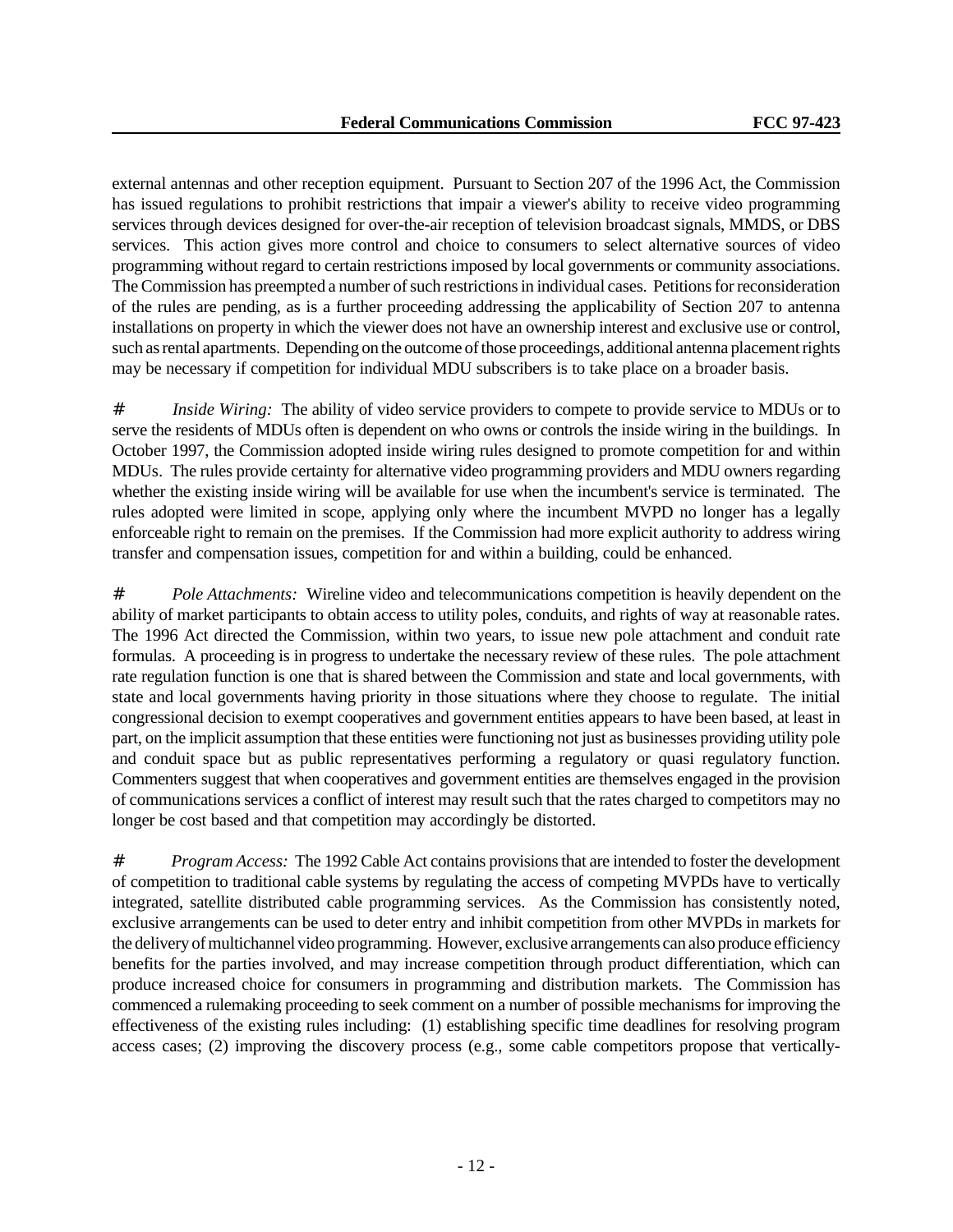integrated programmers be required to disclose what they actually charge cable operators;<sup>12</sup> (3) including monetary damages among the available enforcement tools to discourage program access violations; (4) possibly applying the program access rules to certain situations in which programming is moved from satellite delivery to terrestrial delivery; and (5) revising the manner in which the rules apply to program buying cooperatives. It is not clear to what extent, if any, the provisions of the 1992 Cable Act cover programming distributed by means other than satellite or by programmers unaffiliated with MSOs. This is an issue of concern for a number of MVPDs competing with incumbent cable operators.

# *Cable Horizontal Ownership Regulation:* The 1992 Act directed the Commission to set limits on the number of cable subscribers that could be reached by an individual MSO. In October 1993, the Commission adopted rules providing that, with limited exceptions, no MSO could pass more than 30% of the households passed by cable nationwide. The statutory provision involved, however, was found to be unconstitutional by a United States District Court and the Commission stayed the enforcement of its rules pending further judicial review. The appeal of the statutory provision has been consolidated with an appeal of the rules adopted by the Commission and the Court has indicated that it would not proceed with resolution of the matter prior to the Commission acting on pending petitions for reconsideration of the rules. As a result, the Commission will be required to complete its review of the rules while the issue of the constitutionality of the underlying statute remain unresolved.

# *Mandatory Carriage of Local Broadcast Station Signals:* Relations between local broadcast stations and MVPDs concerning carriage of broadcast programming are mediated in part by the mandatory broadcast signal carriage rules that were required by the 1992 Act and by related provisions in the 1996 Act regarding open video systems. In addition, the Commission was required to initiate a proceeding at the time it prescribed standards for advanced television, now referred to as digital television ("DTV"), to establish any changes in the signal carriage requirements of cable television systems necessary to ensure the carriage of broadcast signals of local commercial television stations that have been changed to conform with such modified standards. In the context of adopting digital television standards, the Commission sought comment on relevant must carry rules or policies that might be needed both during the transition to DTV and once DTV has replaced the current analog system. The Commission has indicated that it intends to seek further comment on this issue.

# *Television Broadcast Station Tower Siting Regulation:* The Commission has adopted an aggressive schedule for implementation of broadcast DTV. Digital television may provide a means for broadcast television stations to become more competitive in the market for delivery of video programming by permitting multiplexed services. In order to provide digital television service, broadcasters will need to modify their facilities, and, in many cases, to construct new transmitters and new towers. Of particular concern to broadcasters is the effect of local and state regulation on their ability to upgrade existing towers or to construct new towers in a timely manner. The Commission has initiated a proceeding to seek comment on whether any action is necessary in this regard to permit a rapid roll-out of DTV.

# *DBS Public Service Obligations:* Competitive relationships in markets for the distribution of video programming are dependent in part on how different regulatory requirements are applied to the various market participants. The 1992 Act directed the Commission to initiate a rulemaking to impose public interest or other requirements for providing video programming on DBS service providers and mandated that DBS providers reserve between 4% and 7% of their channel capacity exclusively for noncommercial programming of an

<sup>&</sup>lt;sup>12</sup>Testimony of Matthew Oristano, on behalf of WCAI, at the Dec. 18, 1997, Commission meeting.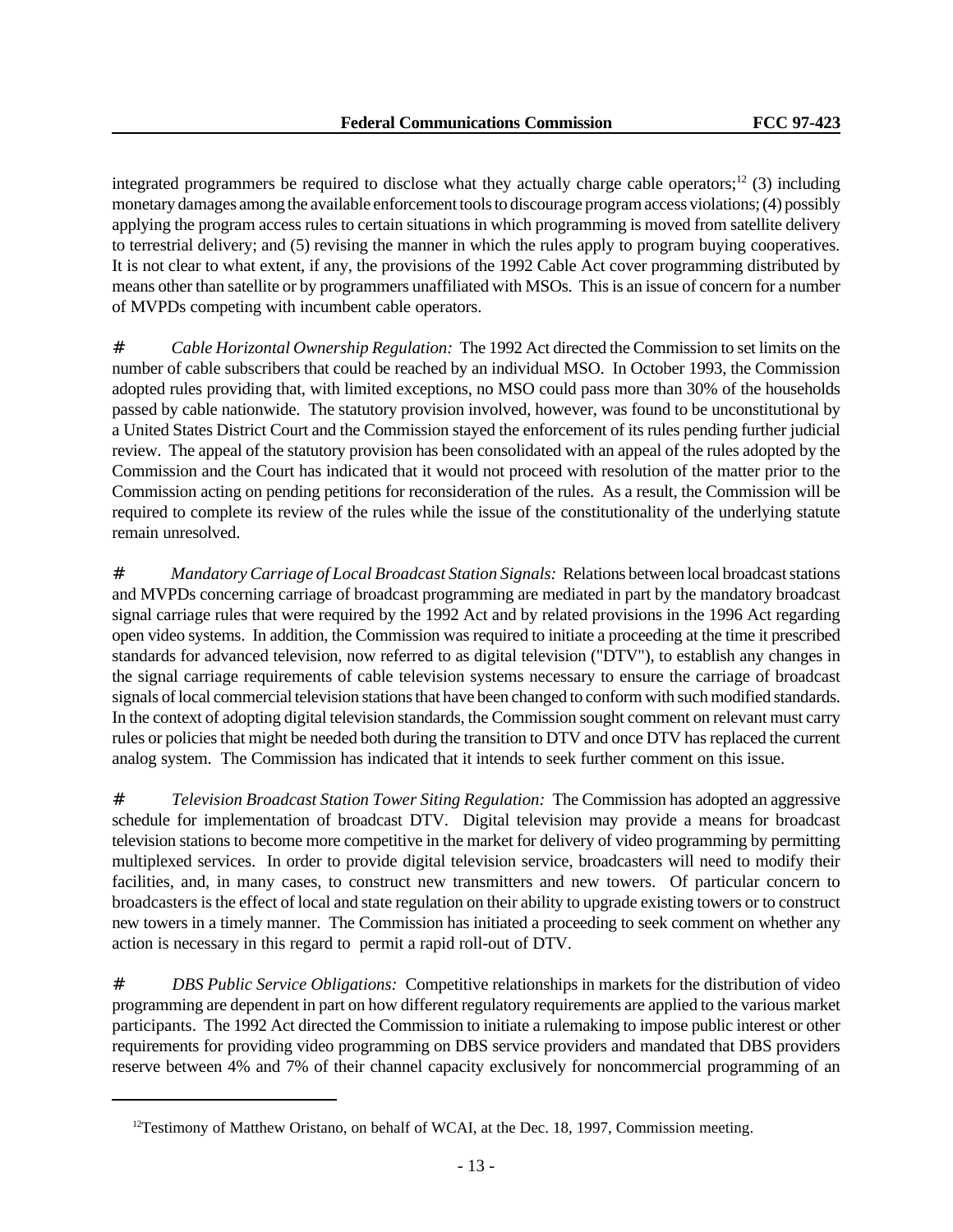educational or informational nature. Such a proceeding was initiated. However, the statutory requirement was found to be unconstitutional. That ruling has subsequently been reversed. The Commission has resumed its rulemaking and has sought updated comments relating to this requirement.

# *Copyright:* On August 1, 1997, the Copyright Office released a report on licensing regimes for broadcast signals. The report contains a number of legislative suggestions, including harmonization of cable and satellite carrier licenses (except to the extent that technological differences or differences in the regulatory burdens justify different copyright treatment); adjustment of license fees to reflect fair market value; and limiting or eliminating special provisions relating to small cable systems. The Copyright Office also recommends that the compulsory license for satellite retransmission be extended and that extensive changes be made to modify the "unserved household restriction." Changes in compulsory copyright license rates, structure, and coverage will have consequences for the competitive relationships among MVPDs. At present there is no mechanism for systematic coordination of copyright and communications policies and regulations. Under the Copyright Act, satellite compulsory copyright license fees for retransmission of broadcast signals are to be set at "fair market value," considering the competitive distribution environment and the economic impact of the fees on copyright owners, satellite carriers, and the continued availability of retransmissions to the public. On October 27, 1997, the Librarian of Congress, whose responsibility it is to adjust the fee, issued an order setting a rate of 27 cents per subscriber for satellite retransmission of distant superstation and broadcast network signals, an increase of 21 cents over the prior rate of six cents per subscriber. Legislation has been introduced that would delay the new fee structure pending a study of whether it would be an impediment to competition. DBS operators' current lack of local broadcast programming impairs DBS services' competitiveness with cable service. A consideration of satellite services' carriage of local or broadcast network programming would include a balance of the possibility of private negotiation for program rights, the scope of any compulsory satellite license or other copyright limitations, the scope of any must-carry or other carriage obligations, and the extent of statutory parity between cable and DBS. In considering possible changes in copyright, existing differences between the copyright treatment of cable transmissions and of satellite retransmissions of broadcast signals should be removed where possible so that the compulsory licenses do not affect the competitive balance between the satellite carrier and cable industries.

# *Navigation Devices:* Navigation devices are television set-top boxes and other equipment that consumers use to access video programming. Section 304 of the 1996 Act requires the Commission, in consultation with appropriate industry standard-setting organizations, to adopt rules to assure the commercial availability of navigation devices from manufacturers, retailers and other vendors not affiliated with any MVPDs. The rules, which will expire once the Commission determines that a competitive market for navigation devices has developed, may not jeopardize the security of video services or impede a video provider's ability to prevent theft of service. A proceeding is in progress to consider rules to implement this provision.

# *Video Description:* Video description is an aural description of a program's key visual elements that is inserted during natural pauses in program dialogue for the benefit of viewers with visual disabilities. It generally describes actions that are not otherwise reflected in the dialogue, such as the movement of a person in a scene. The 1996 Act required the Commission to report to Congress on appropriate methods and schedules for phasing video description into the marketplace and other technical and legal issues related to the widespread deployment of video description. On July 29, 1996, the Commission submitted to Congress its first report on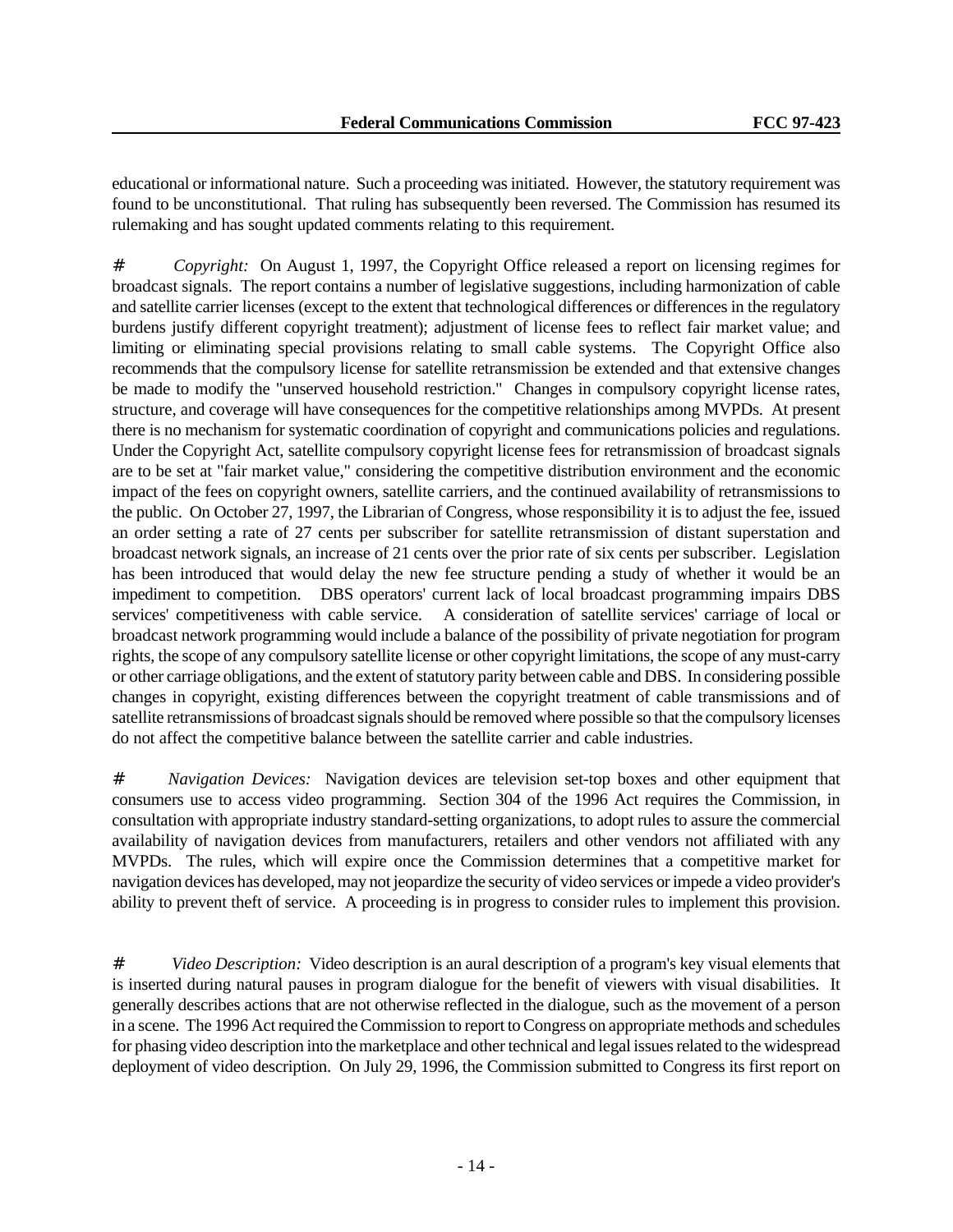video description pursuant to this requirement.<sup>13</sup> In this proceeding, we requested information regarding video description to permit us to provide Congress with additional findings. The most widespread video description technology uses the second audio programming ("SAP") channel, a subcarrier that allows each video programming distributor to transmit a second soundtrack. It appears that economic barriers, technical limitations, and unresolved legal issues continue to limit the availability of the service at this time. The costs of providing video description are still quite high, significantly higher than those associated with closed captioning, and video description must compete with Spanish language audio tracks for use of limited SAP channel capacity. Continued public funding could foster the development of video description services to the point where widespread implementation of video description could become feasible, and could ultimately create a commercial market for video description. The advances of digital technology may allow the development and expansion of video description to occur more quickly than occurred in the case of closed captioning.

# **II. COMPETITORS IN MARKETS FOR THE DELIVERY OF VIDEO PROGRAMMING**

# **A. Cable Industry**

12. This section addresses the performance of franchised cable system operators<sup>14</sup> in three areas: (1) general performance -- both the quantitative and qualitative measures of services provided, subscriber levels, and viewership; (2) financial performance -- revenue and cash flow status; and (3) capital acquisition and disposition -- the amount of funds raised and used to improve existing physical plant and acquire new systems. In addition, this section discusses other performance indicators, including system transactions, cable overbuilds,<sup>15</sup> stock prices, rates charged by cable operators, and new services such as digital video services, cable data access, and cable telephony.

# *1. General Performance*

13. Since our last report, the cable industry has grown in several ways including subscribership, homes passed, penetration, premium subscriptions, viewership, and channel capacity.<sup>16</sup> In addition, during all

<sup>13</sup>*Closed Captioning and Video Description of Video Programming, Implementation of Section 305 of the Telecommunications Act of 1996, Video Programming Accessibility*, MM Dkt. No. 95-176, Report, 11 FCC Rcd 19214 (1996).

 $14A$  franchise is defined as an authorization supplied by a federal, state, or local government entity to own or construct a cable system in a specific area. Communications Act § 602(9), 602(10), 47 U.S.C. § 522(9), 522(10). A cable system operator is defined as "any person or group of persons (A) who provides cable service over a cable system, and directly or through one or more affiliates owns a significant interest in such cable system; or (B) who otherwise controls or is responsible for, through any arrangement, the management and operation of such a cable system." § 602(5), 47 C.F.R. § 76.5(cc).

<sup>15</sup>*1995 Report*, 11 FCC Rcd at 2075 ¶ 36. An "overbuild" occurs when two or more wireline cable television systems directly compete for subscribers in a local video programming delivery market.

<sup>16</sup>*See* App. B, Tbls. B-1 and B-2, Nielsen Media Research, Nielsen Television Index/Monitor Plus, 1997, and Paul Kagan Assocs., Inc., *Channel Capacity Projections By Technology*, Marketing New Media, Sept. 16, 1996, at (continued...)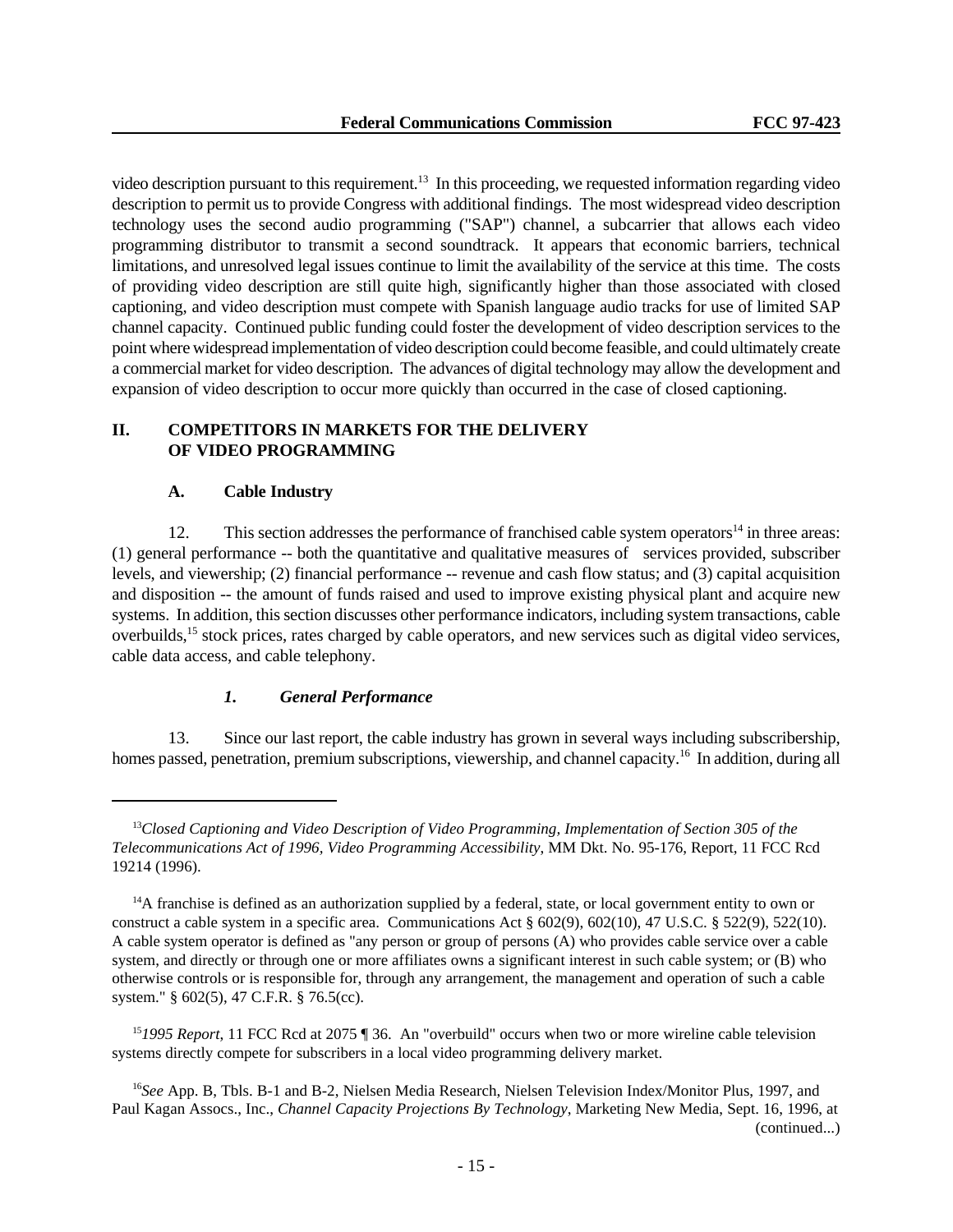of 1996 and the first half of 1997, the industry began to expand its service offerings to customers in certain areas to include digital video service, cable modems, and cable telephony.<sup>17</sup>

14. *Cable's Capacity to Serve Television Households.* The number of U.S. homes with at least one television set grew from 95.9 million at the end of 1995 to 97 million at the end of 1996, an increase of 1.1%, with no change as of the end of June 1997.<sup>18</sup> The number of homes capable of receiving cable programming on those television sets ("homes passed") increased from 92.7 million at the end of 1995 to 93.7 million at the end of 1996, and 94.2 million by the end of June 1997.<sup>19</sup> This represents about a 1.1% increase between the end of 1995 and the end of 1996.<sup>20</sup> The proportion of television homes passed by cable decreased slightly to 96.6% from January to December 1996, but grew to 97.1% between January and June 1997.<sup>21</sup> The number of homes subscribing to cable has been increasing since December 1995, rising to 65.5% of all television households by the end of 1996, and to  $66.2\%$  of television households by the end of June 1997.<sup>22</sup>

15. *Subscribership and Capacity Usage*. Cable subscribership grew from 62.1 million subscribers at the end of 1995 to 63.5 million subscribers at the end of 1996, an increase of  $2.3\%$ ,  $23$  and to an estimated 64.2 million subscribers at the end of the first half of 1997, a six month increase of about 1%.<sup>24</sup> Cable penetration (the proportion of homes passed that actually subscribe) also grew, increasing from 67% at the end of 1995 to 67.8% at the end of 1996, and 68.2% penetration at the end of the first half of 1997.<sup>25</sup> The number of homes subscribing to premium cable services increased by 5.7% in 1996 to 31.5 million homes from 29.8 million homes at the end of 1995, and the number of premium services to which homes are subscribing (known as "premium units") increased 5.6%, with 54.5 million premium units subscribed to by the end of 1996, and an estimated 57.2 million units subscribed to by year's end 1997, another 5% increase.<sup>26</sup>

1.

<sup>17</sup>*See* paras. 47 and 51 *infra*.

<sup>18</sup>See App. B, Tbl. B-1. A.C. Nielsen reports data on television households as of the beginning of the broadcast television season in September every year.

<sup>19</sup>*Id.* <sup>20</sup>*Id.* <sup>21</sup>*Id.* <sup>22</sup>*Id.* <sup>23</sup>*Id.* <sup>24</sup>*Id.* <sup>25</sup>*Id.* <sup>26</sup>*Id.*, *See* Tbl. B-2.

 $16$ (...continued)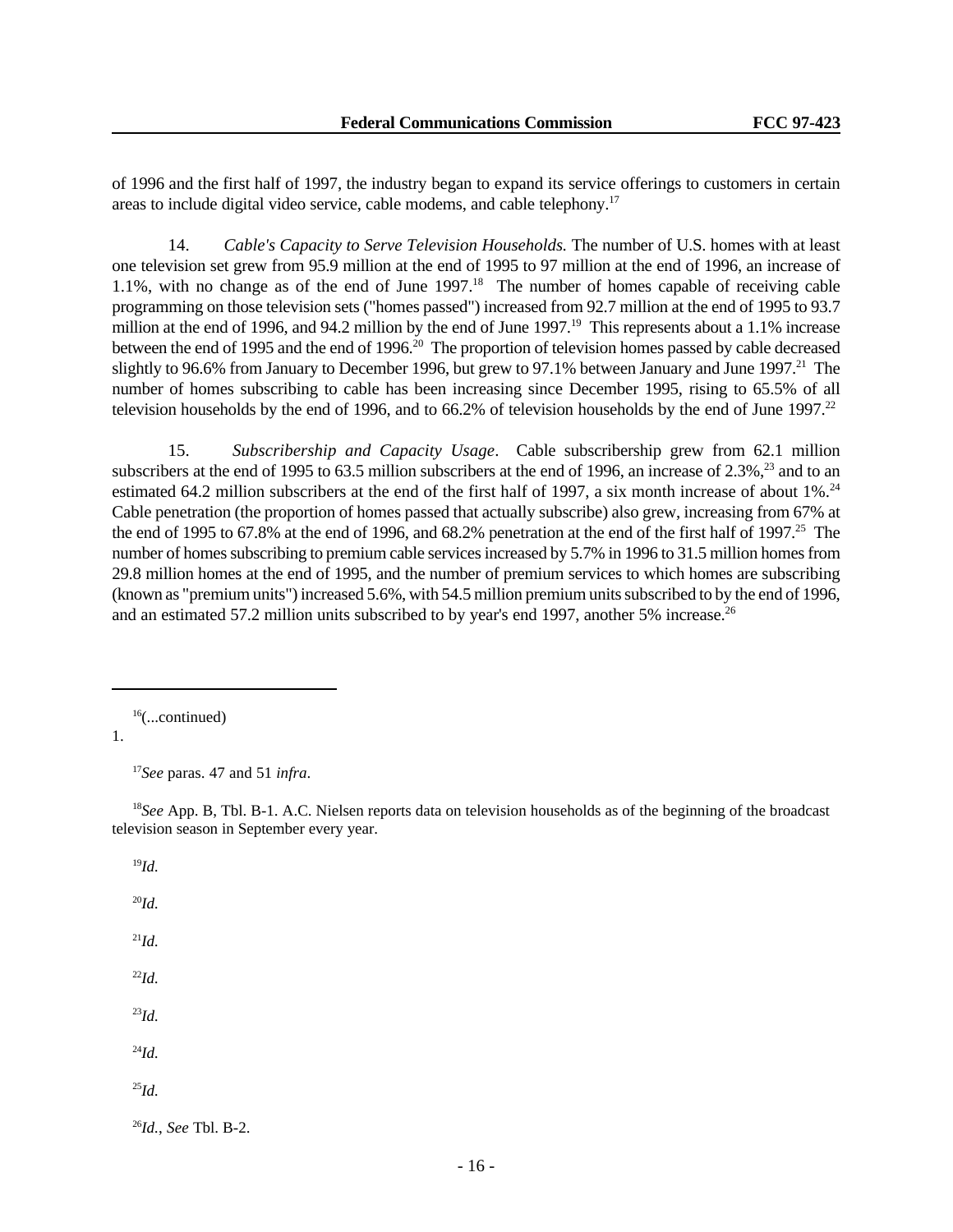16. *System Statistics*. Average channel capacity for cable systems has continued to increase. In October 1996, cable systems with a capacity of 30 or more channels accounted for 77.1% of all cable systems, or 8,134 systems, and 83.9% of all cable systems, or 8,260 systems in October 1997.<sup>27</sup> The percentage of systems with channel capacities of 54 channels or more accounted for 16.4% of all cable systems in October 1996, or 1,724 systems, and 19% of all cable systems or 1,886 systems in October 1997.<sup>28</sup> The average cable system channel capacity grew from about 47 channels at the end of 1995 to approximately 53 channels at the end of 1996, an increase of  $12.7\%$ <sup>29</sup>

17. In October 1996, the number of subscribers served by systems with capacities of 30 channels or more grew to 98.2% of subscribers.<sup>30</sup> In October 1997, the number of subscribers served by systems with capacities of 30 channels or more remained at 98.2% of subscribers<sup>31</sup> The number of subscribers served by systems with capacities of 54 or more channels increased 6.4% between the beginning of October 1996 and the beginning of October 1997, from 55.3% of subscribers at the beginning of October 1996 to 58.4% of subscribers at the beginning of October 1997, or by 2.15 million subscribers. $32$ 

18. *Viewership*. Over the past decade, non-premium cable<sup>33</sup> viewership has grown significantly, while viewership of broadcast television stations has steadily declined. The 24-hour a day, 7-day a week audience of all non-premium cable programming increased from an average 11.5 share<sup>34</sup> of television viewing hours in the 1987-1988 broadcast year to an average 36.25 share of television viewing hours in the 1996-1997

#### <sup>28</sup>*Id.*

<sup>29</sup>Paul Kagan Assocs., Inc., *Channel Capacity Projections By Technology*, Marketing New Media, Sept. 16, 1996, at 1. Paul Kagan Associates began reporting a "weighted" average channel capacity for 1996 and beyond in their Aug. 31, 1997 issue of Cable TV Programming. NCTA uses these figures for cable channel capacity. Since there is no corresponding "weighted" 1995 figure, we use the unweighted capacity here to show a 1995-1996 increase. The weighted average channel capacity for the year-end 1996 was 68 channels. *See* Paul Kagan Assocs., Inc., *Weighted Cable Analog Channel Capacity Model*, Cable TV Programming, Aug. 31, 1997, at 1.

<sup>30</sup>*See* App. B, Tbl. B-4.

<sup>31</sup>*Id.* The number of systems not reporting or not available for categorization increased almost 30% between October 1996 and October 1997.

# <sup>32</sup>*Id*.

<sup>33</sup>The Nielsen Television Index reports non-premium cable viewership as "Cable Origination" viewing shares, and premium cable viewership as "Pay" shares. According to Nielsen, Cable Origination includes the basic cable tier and the cable programming service ("CPS") tier, also known as extended basic, and pay-per-view (defined as payment on a per-program basis). Nielsen separately reports "Pay" viewing shares as only premium tier (defined as payment on a per-channel basis for networks, such as HBO, Showtime).

<sup>34</sup>A share is the percent of all households using television during the time period that are viewing the specified station(s) or network(s). The sum of reported audience shares exceeds 100% due to multiple set viewing.

<sup>27</sup>*See* App. B, Tbl. B-3. Use of October to October data is consistent with our *1996 Report*, and is the method used by Warren Publishing, Inc., to report system statistics.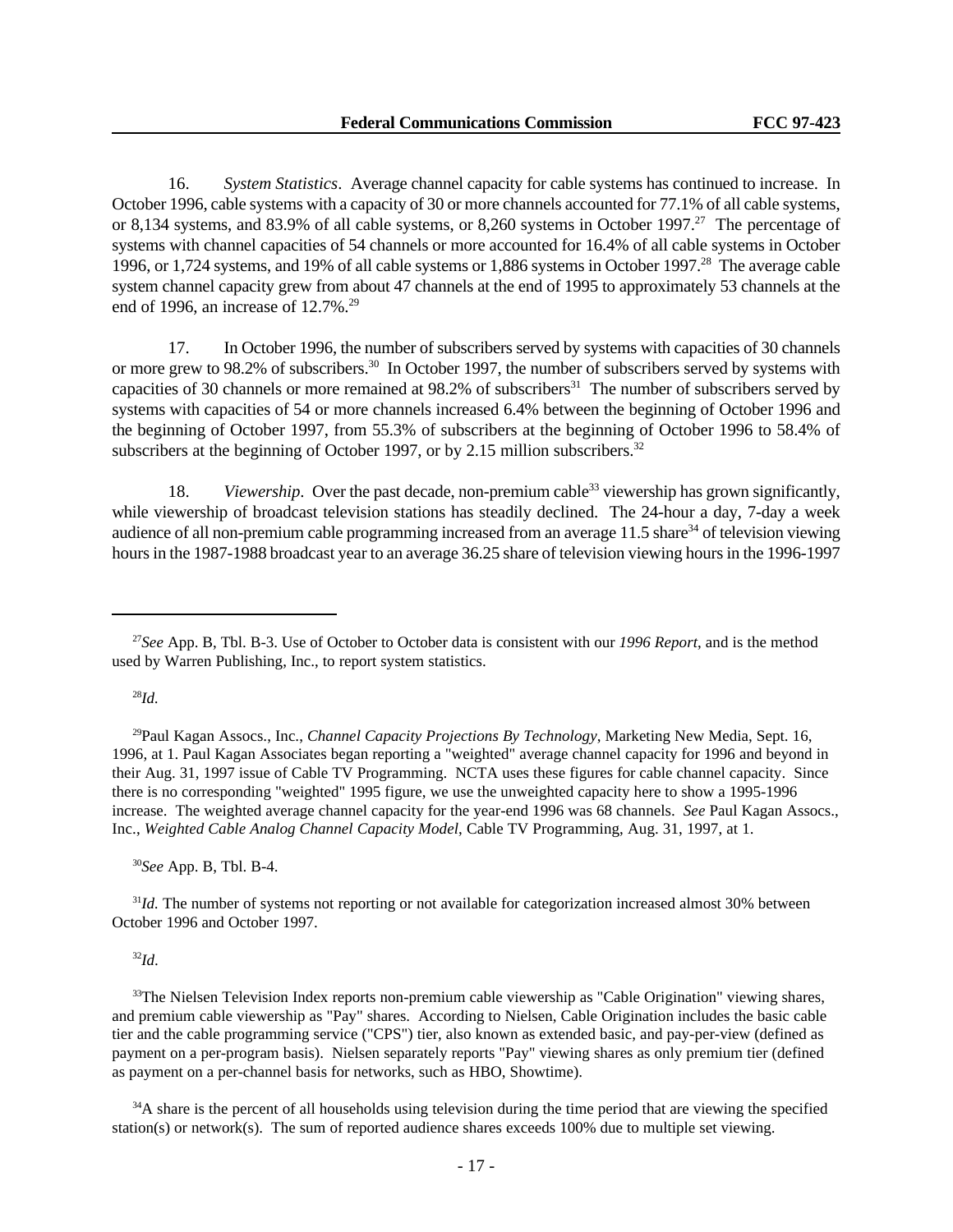season.<sup>35</sup> Over the same period, the 24-hour a day, 7-day a week audience of the broadcast television stations, whether delivered over the air or by an MVPD, declined from an average 87.7 share of television viewing hours in the 1987-1988 season to an average 66.5 share of television viewing hours in the 1996-1997 broadcast season.<sup>36</sup> The viewing shares of the 24-hour a day, 7-day a week audience of premium channels<sup>37</sup> has not changed over the last decade, with a average 6.92 share in 1987-1988 and 1996-1997.<sup>38</sup>

19. Networks. The number of basic cable<sup>39</sup> networks increased from 104 to 126, 21.2%, between 1995 and 1996.<sup>40</sup> In the same period, the number of premium and pay-per-view<sup>41</sup> networks decreased. The number of premium networks decreased by three channels, and the number of pay-per-view networks decreased by one channel.<sup>42</sup> This fluctuation is considered normal by industry representatives, and is not assumed to be directly attributable to any particular event.<sup>43</sup>

<sup>36</sup>*Id.*

 $37$ Premium service includes satellite delivered cable programming channels available for an additional monthly per network fee.

<sup>38</sup>Nielsen Media Research, Nielsen Television Index/Monitor Plus, 1997.

<sup>39</sup>We refer to all cable programming networks offered as a part of program packages or tiers as "basic cable" networks." The primary level of cable television service is commonly referred to as "basic service" and must be taken by all subscribers. The content of basic service varies widely among cable systems but, pursuant to the Communications Act, must include all local television signals and public, governmental and educational access channels, and at the discretion of the cable operator, may include satellite delivered cable programming channels carried on the system. One or more expanded tiers of service known as CPS tiers for purposes of rate regulation and often known as expanded basic, may also be offered to subscribers. These expanded tiers of service usually include additional satellite delivered cable programming channels and are available for additional monthly fees. § 623(b)(7), 47 U.S.C. § 543(b)(7) and § 623(l)(2), 47 U.S.C. § 543(l)(2).

<sup>40</sup>*See* App. B, Tbl. B-5. Some of the new networks in late 1996 and early 1997 include ESPNEWS, Fox News Channel, and the Discovery Channel Group including Animal Planet, Discovery Civilization, Discovery Kids, Discovery Science, and Discovery Travel & Living. NCTA, *Directory of Cable Networks*, Cable Television Developments, Spring 1996, at 28-100; Telephone interview with Gregory Klein, Director of Economic and Policy Analysis, NCTA, (Nov. 13, 1997) ("Klein Interview, Nov. 13").

<sup>41</sup>Most cable television systems also offer premium services on a per channel basis for an extra monthly fee, and pay-per-view services on a per program basis. § 623(b)(7), 47 U.S.C. § 543(b)(7) and § 62 (l)(2), 47 U.S.C. § 543(l)(2). Nielsen also reports pay-per-view in this figure.

<sup>42</sup>*See* App. B, Tbl. B-5.

<sup>43</sup>Klein Interview, Nov. 13.

<sup>&</sup>lt;sup>35</sup>Nielsen Media Research, Nielsen Television Index/Monitor Plus, 1997. Shares reported here are from the end of September through the beginning of the following September. Viewing hours are Monday through Sunday, 24 hours each day. Effective 1991, TBS' classification changed from independent station (part of the combined broadcast networks category) to cable basic service.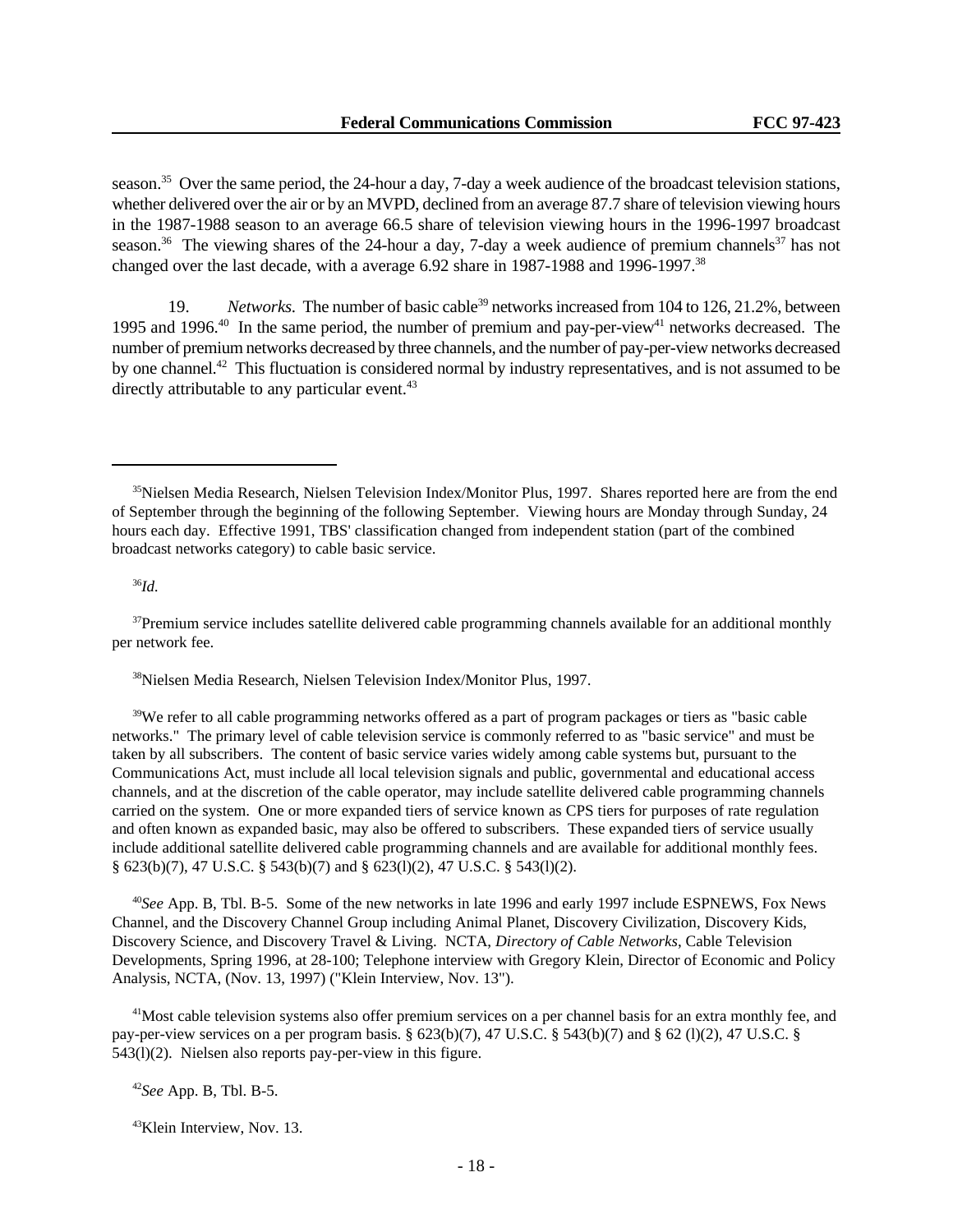20. *Programming Payments.* License fees paid by cable system operators to basic cable network programmers increased by 16.3%, from approximately \$2.683 billion in 1995 to \$3.121 billion in 1996.<sup>44</sup> Analysts estimate that in 1997, fees will increase by an additional 13.5% to \$3.54 billion.<sup>45</sup> A study of television programming costs submitted by the NCTA suggests that these increases are part of a trend toward increased programming costs in both the broadcast and cable television industries that reflects sharply increased payments to sports teams, leagues, athletes, film producers, distributors, talent, and syndicators of television programming.<sup>46</sup> Copyright fees paid by cable system operators for broadcast signal carriage under Section 111 of the Copyright Act<sup>47</sup> increased 6.5% from \$165 million in 1995 to \$176 million in 1996.<sup>48</sup> From January 1, 1997, to October 21, 1997, \$77.798 million in copyright fees have been collected from cable system operators.<sup>49</sup>

# *2. Financial Performance*

21. Data concerning cable industry revenue and cash flow indicats that the cable industry remained financially strong in 1996 and the first half of 1997.

22. *Cable Industry Revenue*. Financial analysts report annual cable industry revenue for 1995 was \$24.898 billion, which grew 8.9% to \$27.120 billion in 1996.<sup>50</sup> For 1996, revenue per subscriber grew 5.6% to reach \$431.85 per subscriber per annum by year's end.51 While total industry revenue data for the first

<sup>45</sup>Paul Kagan Assocs., Inc., *Economics of Basic Network Programming (1993-2006)*, Cable TV Programming, Apr. 30, 1997, at 7.

<sup>46</sup>Submitted by NCTA: Kagan Media Appraisals, Inc., *TV Programming Costs: An Analysis of the Market Forces Driving Entertainment and Sporting Rights Fees*, Dec. 1997.

<sup>47</sup>Copyright Act, 17 U.S.C. § 111 *et seq*. Details of the major copyright issues affecting multichannel programming distribution are discussed at paras. 241-247 *infra*. Among the recommendations made by the U.S. Copyright Office in its *"A Review of the Copyright Licensing Regimes Covering Retransmission of Broadcast Signals*," (Aug. 1, 1997), is a recommendation that Congress adopt a flat, per subscriber, per signal fee for cable similar to the fee structure already in place for satellite carriers.

<sup>48</sup> Copyright Office, Library of Congress, *Licensing Division Report of Receipts*, Oct. 21, 1997. The actual fees collected as of October 21, 1997, for 1995 are \$165,139,301.58 and for 1996 are \$176,039,869.01.

<sup>49</sup>*Id.*

<sup>50</sup>*See* App. B, Tbl. B-6. Annual revenue grew 9.3% in 1995 from \$22.786 billion total annual revenue in 1994 to \$24.898 billion total annual revenue in 1995.

<sup>51</sup>*Id*.

<sup>44</sup>Paul Kagan Assocs., Inc., *Economics of Basic Network Programming (1993-2006)*, Cable TV Programming, Apr. 30, 1997, at 7. Some attribute the increase primarily to progammers' increasing programming rates as opposed to increases in subscribers or increases in the channels exhibiting additional programming. Price Colman, *War Looms Over Program Prices,* Broadcasting & Cable, Dec. 16, 1996, at 11; and NCTA Comments at 20-21.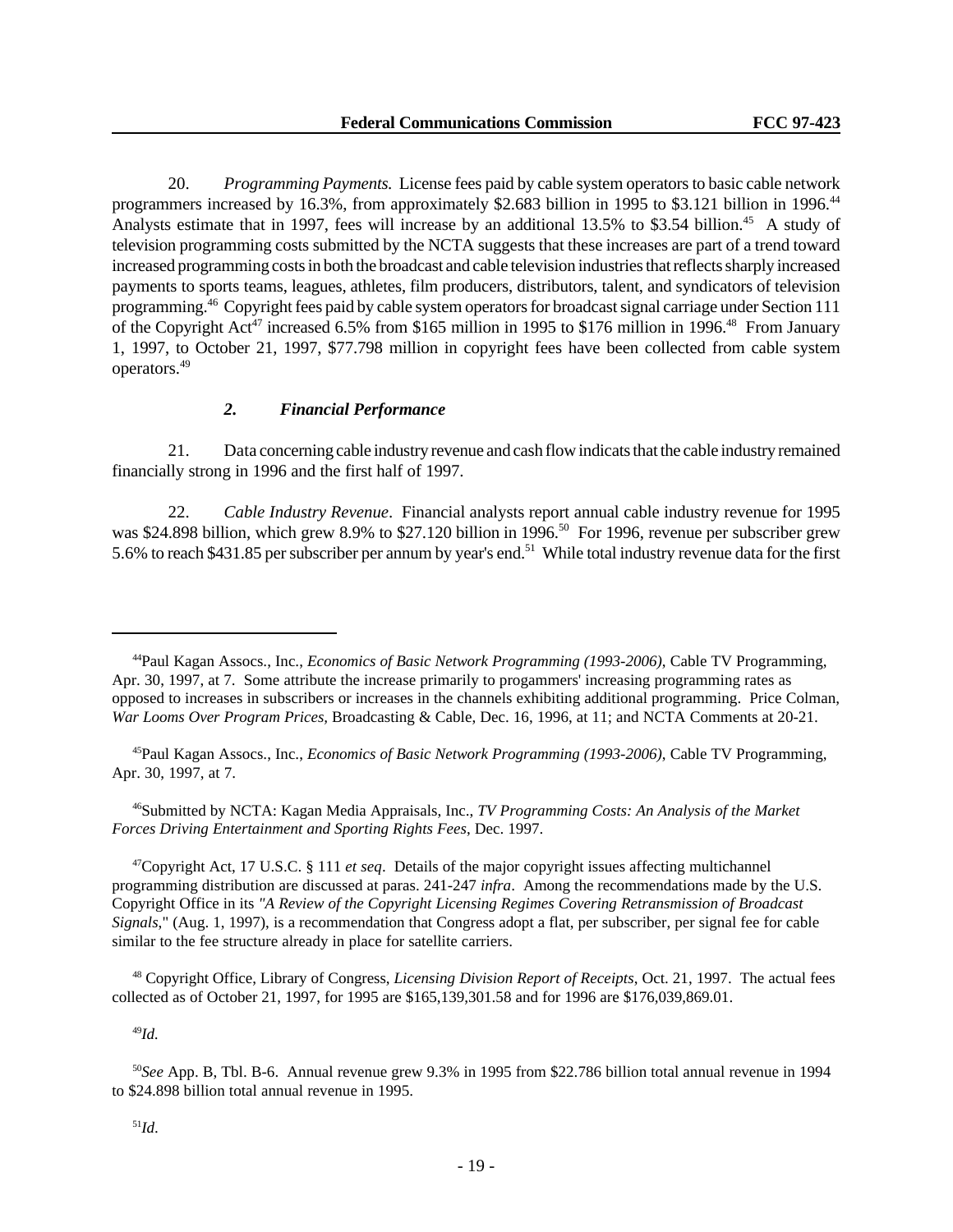part of 1997 are not available, analysts estimate 1997 year-end total revenue will be approximately \$30 billion, an increase of 9.9% from the 1996 total year-end revenue.<sup>52</sup>

23. When total cable system revenue is categorized by source, the greatest revenue growth as a percentage of total revenue in 1996 was in the pay-per-view sector, which increased 20.9% from \$535 million annual revenue in 1995 to \$647 million annual revenue in 1996.<sup>53</sup> Industry analysts predict this will increase in 1997 to an annual revenue of \$815 million.<sup>54</sup> Advertising revenues retained by MSOs increased 16% in 1996 from \$1.4 billion in annual revenue in 1995 to \$1.7 billion in 1996.<sup>55</sup> Industry analysts predict this will increase in 1997 to annual revenue of almost \$2 billion.<sup>56</sup> Advertising revenues retained by progammers increased by 18.4%, from \$4.9 billion in 1996 to an estimated 1997 year-end figure of \$5.8 billion.<sup>57</sup> Home shopping and premium tier revenues grew the least in 1996. Revenue from home shopping services grew from \$144 million in 1995 to \$145 million in 1996, a 0.7% increase.<sup>58</sup> Annual revenue from pay tiers grew from \$4.8 billion in 1995 to \$4.9 billion in 1996, an increase of 4%.<sup>59</sup>

<sup>52</sup>*Id*.

<sup>54</sup>*See* App. B, Tbl. B-6. Paul Kagan Associates estimates year-end revenues for total revenue and for each revenue segment. Paul Kagan Assocs., Inc., *Paul Kagan's 10-Year Cable TV Industry Projection*s, Cable TV Investor, May 20, 1997, at 9.

<sup>55</sup>MSOs retain advertising revenues from local advertising only*. See* App. B, Tbl. B-6.

<sup>56</sup>*See* App. B, Tbl. B-6. Paul Kagan Associates estimates year-end revenues for total revenue and for each revenue segment. Paul Kagan Assocs., Inc., *Paul Kagan's 10-Year Cable TV Industry Projection*s, Cable TV Investor, May 20, 1997, at 9.

<sup>57</sup>NCTA, *Cable Advertising Revenue*, Cable Television Developments, Fall 1997, at 9.

<sup>58</sup>*See* App. B, Tbl. B-6.

<sup>59</sup>*Id.*

<sup>53</sup>*See* App. B, Tbl. B-6. Despite the loss of one pay-per-view network, the revenue generated by pay-per-view networks has increased. Some believe that this reflects increased use of pay-per-view service since there has not generally been an increase in pay-per-view programming prices. Pay-per-view is priced according to the number of programs purchased, thus the number of networks is not necessarily linked to the amount of revenue generated by such networks. Klein Interview, Nov. 13.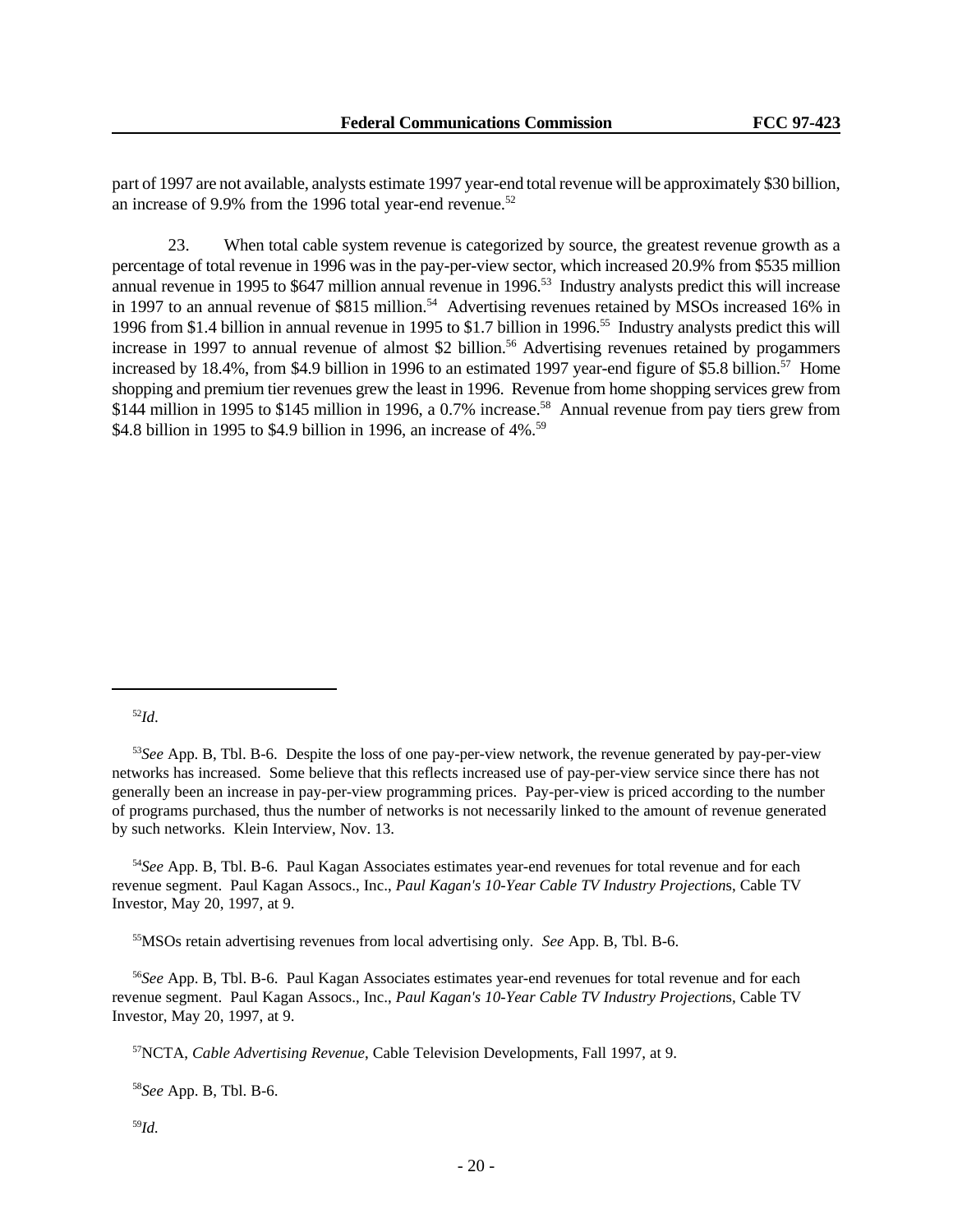24. In addition, the Commission calculates its own estimate of annual industry-wide revenue.<sup>60</sup> The Commission estimates that the cable industry's annual revenue increased between the end of 1995 and the end of 1996 by approximately 6.5% to approximately \$26.05 billion dollars.<sup>61</sup> This increase is similar to the increase the Commission calculated for last year when annual revenue increased by approximately 6% from \$23.07 billion to \$24.45 billion between December 1994 and December 1995.<sup>62</sup>

25. *Cable Industry Earnings Before Interest, Taxes, Depreciation, and Amortization*. Measurement of earnings before interest, taxes, depreciation, and amortization ("EBITDA"), commonly referred to as "cash flow" by the industry, is often used to value the financial position of cable firms. Financial analysts report that industry-wide cash flow increased by 9.1% between the end of 1995 and the end of 1996, from \$11.161 billion to \$12.177 billion.<sup>63</sup> For the year ending December 31, 1996, the cable industry generated approximately \$193.90 in annual cash flow per subscriber, about \$10 higher than the \$183.27 per subscriber generated for the year ending December 31, 1995.<sup>64</sup> There are currently no data available on industry cash flow for the first half of 1997, and analysts have not yet made predictions for year-end cash flow. The ratio of cash flow to revenue ("cash flow margin") increased from 44.8% in 1995 to 44.9% in 1996.<sup>65</sup>

<sup>62</sup>*Id.* Tbl. B-7A.

 $60$ The Commission calculates its own estimate of industry-wide annual revenue in order to supplement information obtained from industry analysts. To calculate the industry-wide estimates of revenue, we first calculate an average revenue per subscriber figure for each year by dividing the total revenue of the companies in the group by the total number of subscribers of these companies for that year. Second, we multiply this average revenue per subscriber figure by an estimate of the industry's average subscribership for the year. The same methodology was followed to calculate the industry-wide estimates of cash flow. The estimates in this *1997 Report* differ from those in the *1996 Report* because secondary sources were used in many cases to obtain data, and only the firms with subscribership of 500,000 or more were analyzed. Unless otherwise noted, 1995 data used are from the companies' public filings with the Securities and Exchange Commission, their press releases, or discussions with company personnel. Some of the data taken from these sources have been adjusted to take into account acquisitions which occurred during each year. These adjustments are described in the notes for each table. Due to lack of data, adjustments have not been made for all acquisitions. Data collected for 1996 are from numerous sources which make it more closely aligned with industry estimates.

<sup>61</sup>*See* App. B, Tbl. B-7B.

<sup>63</sup>*Id.* Tbl. B-6.

<sup>64</sup>*Id.*

<sup>65</sup>*See* App. B, Tbl. B-6. Cash flow margin is a commonly used financial analysis tool for determining an MSO's operating efficiency, profitability, and liquidity.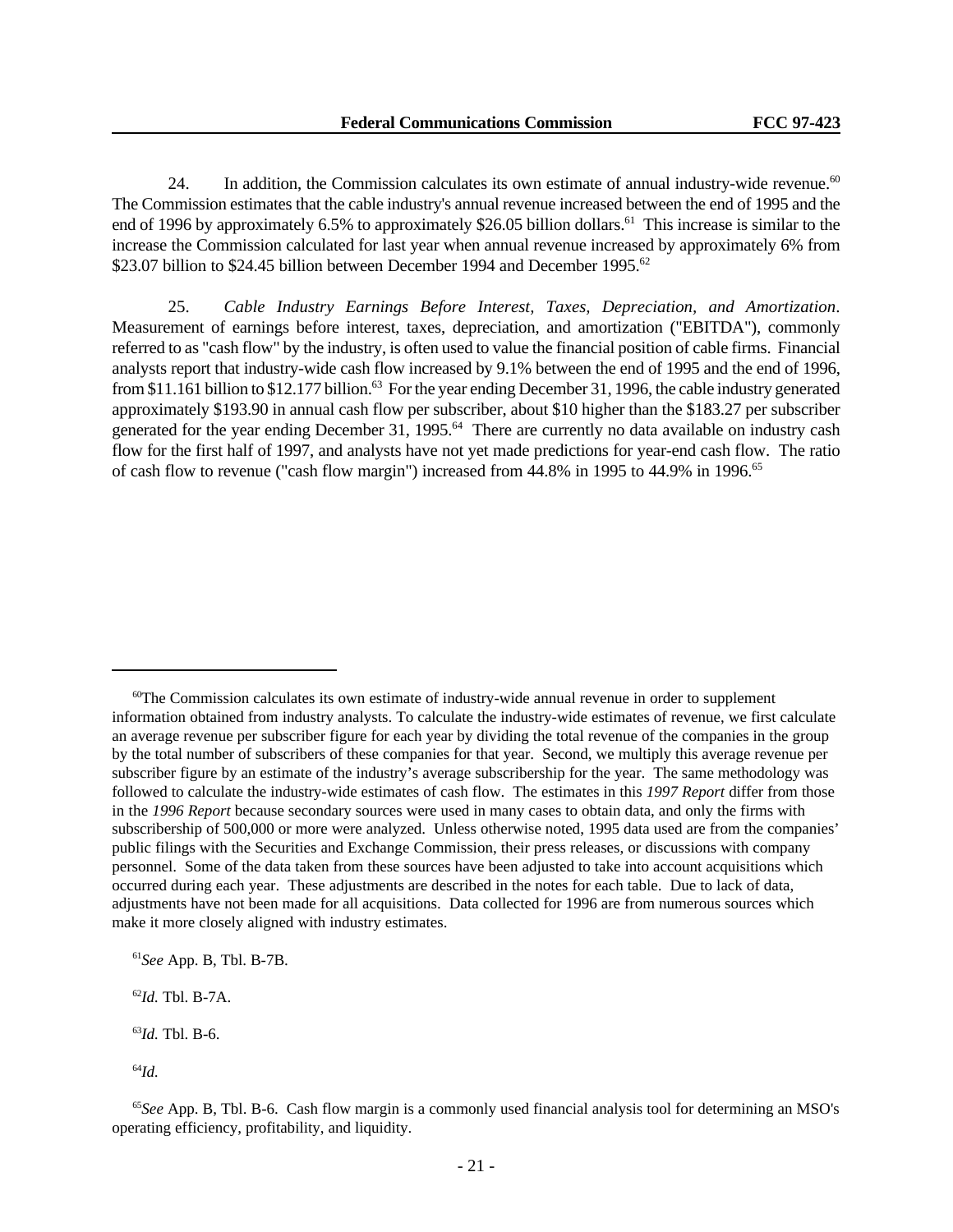26. The Commission generates its own estimate of industry-wide cash flow, and estimates that industry-wide EBITDA in 1996 was approximately \$12.4 billion, a 9.3% increase over 1995.<sup>66</sup> This is up from last year's estimated increase of 5.8% from approximately \$10 billion in 1994 to \$10.6 billion in 1995.<sup>67</sup>

# *3. Capital Acquisition and Disposition*

27. *Cable Industry Financing.* From January to December 1996, the cable industry secured more private debt financing, but less public debt financing, than between January and December 1995.<sup>68</sup> In the first half of 1997, issuance of public debt by the cable industry rose, though the industry acquired less private debt.<sup>69</sup> This change is likely due to the low interest rates available in the public market throughout 1997.

28. *Cable Industry Financing -- January to December 1996*. The cable industry has typically relied on combinations of private and public financing, with the exact distribution of these combinations varying greatly from year to year. In 1996, the cable industry acquired \$2.6 billion of net new private debt financing (i.e., financing received by MSOs from banks, insurance companies, and other institutional investors). This represents a significant increase over 1995's negative net activity of \$808 million in private debt financing.<sup>70</sup> In 1996, \$2.94 billion of public debt was issued and \$1.586 billion was redeemed, yielding \$1.354 billion in net new public debt financing.<sup>71</sup> This represents 78% less public debt financing than in 1995.<sup>72</sup> The remaining industry financing was obtained through a mixture of private equity (i.e., equity received by MSOs from individuals, private corporations, venture capital firms, and investment banks) and public equity offerings (i.e., stock markets), which yielded a combined \$2.9 billion in total equity activity, compared to the \$5 billion in total public and private equity activity during 1995.<sup>73</sup>

29. *Cable Industry Financing -- Recent Developments through June 1997*. From January through June 1997, the cable television industry acquired less private debt than during the same period in 1996. Between January and June 1997 the industry acquired \$735 million of private debt compared with \$1.7 billion

<sup>67</sup>*See* fn. 60 *supra* for explanation of methodology and sources of information.

<sup>68</sup>*See* App. B, Tbl. B-8. Refinancing activity increased over the previous year's activity. Paul Kagan Assocs., Inc., *Cable TV Financial Snapshot--December*, Cable TV Finance, Jan. 31, 1997, at 10.

<sup>69</sup>*See* App. B, Tbl. B-8.

 $\frac{70}{d}$ . In 1995, more private debt was redeemed than issued causing net negative activity of \$808 million.

<sup>71</sup>*See* App. B, Tbl. B-8. and Paul Kagan Assocs., Inc., *Cable TV Financial Snapshot--December*, Cable TV Finance, Jan. 31, 1997, at 10.

<sup>72</sup>*Id.* In 1996, there was considerably more refinancing by the industry. More than \$20 billion was refinanced in 1996, while only \$12 billion was refinanced the prior year.

<sup>66</sup>*See* App. B, Tbl. B-7A.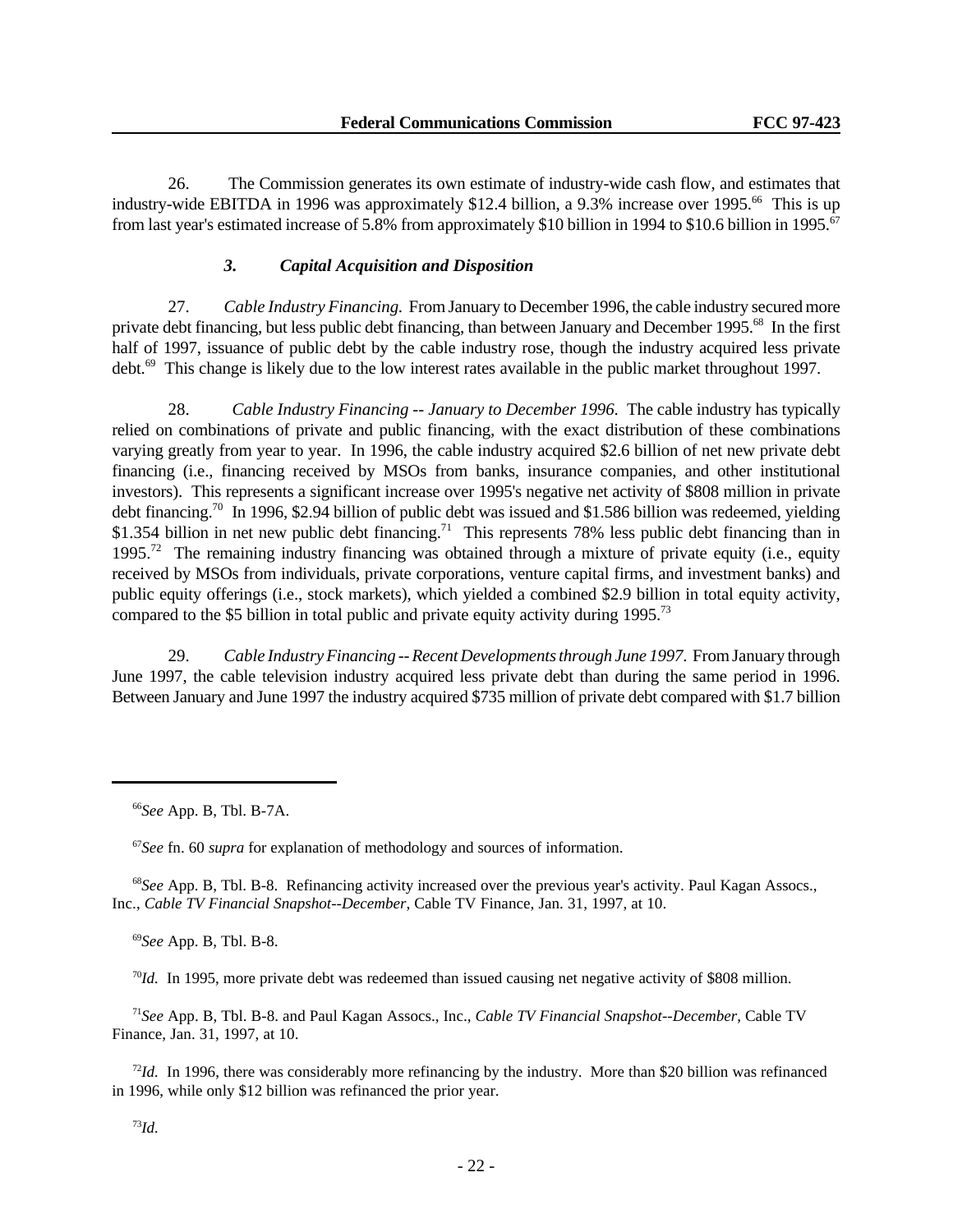for the same period of 1996.<sup>74</sup> However, considerably more public debt was issued between January and June 1997 than during the same period in 1996. Approximately \$7.5 billion of net new public debt was issued for the first half of 1997 while approximately \$2.7 billion was issued during the same time period in 1996.<sup>75</sup> Again, this is likely due to attractive interest rates available in the public market throughout 1997. Public equity activity was \$1.2 billion from January through June 1997 down from \$3.5 billion of activity from January through June 1996.<sup>76</sup>

30. *Capital Expenditures*. In 1996, the cable industry invested approximately \$5.6 billion in construction of plant and equipment. This includes maintenance, new builds, rebuilds, converters, upgrades, and inventory, and is a 3.3% increase over last year's \$5.4 billion expenditures.<sup>77</sup>

31. Increased capital expenditures are expected to continue in 1997 and beyond. Many of the large cable MSOs have made commitments to capital improvements for their systems. For example, MediaOne is currently undertaking a multi-billion dollar capital expenditure program to upgrade or substantially rebuild all of its systems by the end of 2000 by deploying hybrid fiber-coaxial ("HFC")<sup>78</sup> networks in combination with digital compression technology.<sup>79</sup> In 1997, MediaOne spent approximately \$650 million on these rebuilds, which, combined with expenditures of \$829 million in 1995 and 1996, represents an investment of more than \$300 per subscriber since 1994.<sup>80</sup> In 1996, MediaOne completed many of its proposed upgrades and in 1997 these upgrades continue to be made.<sup>81</sup> Cablevision Systems is in the process of upgrading its Long Island, New York, and select New Jersey systems to a 750 MHz HFC network in order to provide over 470,000 of its customers with better picture quality, reduction in power interruptions, and better overall quality control for

<sup>75</sup>*Id.*

<sup>76</sup>*Id.*

<sup>77</sup>Paul Kagan Assocs., Inc. *Cable TV Financial Databook*, 1997, at 118.

<sup>78</sup>HFC uses both fiber and coaxial cable, extending fiber optics from the cable system's headend to a fiber optic node in the neighborhood. A shared coax cable extends from that node to a group of 150 to 500 customers, with each customer sharing that cable. Fiber to the curb ("FTTC") provides a fiber interface within 1,000 feet of the premises. HFC eliminates most, if not all, the need for amplifiers because it uses only a short length of coaxial cable. Price Waterhouse, *EMC Technology Forecast 1998,* at 125.

<sup>79</sup>US West Comments at 14-15.

<sup>80</sup>*Id.* at 18-19; *Continental Cablevision, Inc. Social Contract Annual Progress Report on Capital Spending for System Upgrades and Rebuilds 1996*, Continental Cablevision, Inc., Mar. 31, 1997, at 1.

<sup>81</sup>Id. at 5-13. MediaOne completed many proposed rebuilds in 1996 including most of its Massachusetts rebuilds; rebuilds in the northern suburbs of New York City; Bow, New Hampshire; Oakland Park, Pompano Beach, Wilton Manors, Lazy Lake, and Broward County Florida; St. Paul, Minnesota; numerous locales in Illinois; and a few locales in California, Nevada, Washington, and Idaho. The status of 1997 rebuild activity will be reported in MediaOne's annual progress report to the FCC to be filed Mar. 1998.

<sup>74</sup>Paul Kagan Assocs., Inc., *Cable TV Financial Snapshot--May*, Cable TV Finance, Aug. 31, 1997, at 8.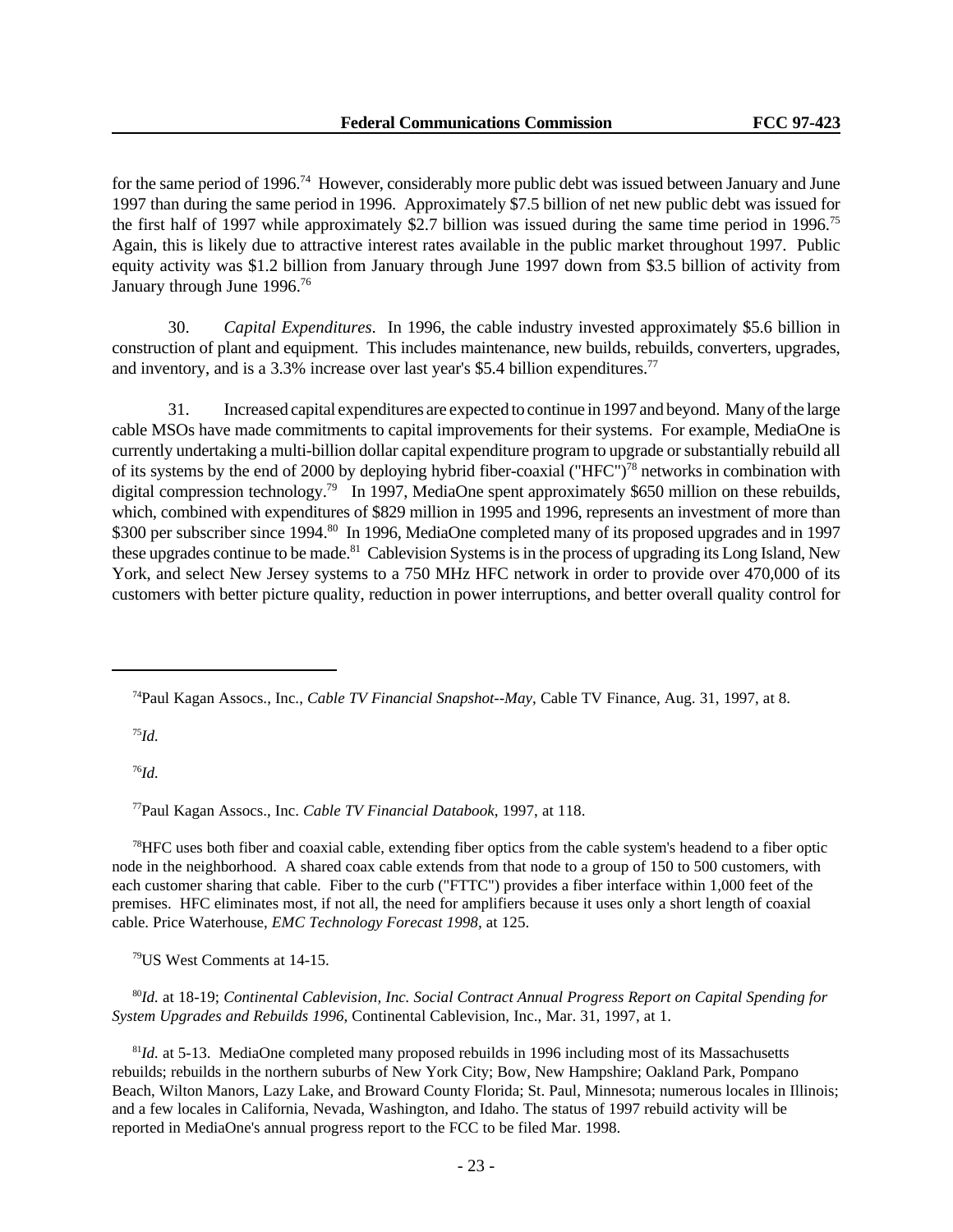the operator.<sup>82</sup> Cablevision has completed its upgrades in numerous locales in its Long Island, New York, system and upgrades in numerous locales in New Jersey.<sup>83</sup> Time Warner has agreed to upgrade all its cable systems to a capacity of at least 550 MHz with 50% of all subscribers having access to at least 750 MHz.<sup>84</sup> Time Warner has plans underway to invest \$4 billion in capital costs in connection with the upgrade of its cable systems, and at the end of 1996 had invested \$1.4 billion.<sup>85</sup> In 1997, Marcus Cable upgraded its Glendale, California, system to 750 MHz HFC, in order to provide its customers with increased channel capacity, enhanced picture and sound quality, and improved reliability.<sup>86</sup> These upgrades will enable future delivery of services such as video conferencing and Internet access.<sup>87</sup> Bresnan Communications upgraded 75% of its systems to 750 MHz, HFC architecture by the end of 1997, with upgrades of an additional 13% of its systems to 550 MHz.<sup>88</sup> Bresnan, for example, spent over \$5.35 million to upgrade its system in Marquette, Michigan, to 750 MHz capacity.<sup>89</sup> One example of upgrades made by Comcast is its upgrade to a 750 MHz system in the Detroit metropolitan area, where Ameritech competes with Comcast.<sup>90</sup> Jones Intercable's most notable expenditure in 1997 has been its approximately \$36 million construction of a new HFC network in Alexandria, Virginia, and Prince George's County, Maryland.<sup>91</sup>

# *4. Other Performance Indicators*

32. *Cable System Transactions*. The number of mergers, acquisitions, and exchanges between MSOs has fluctuated greatly over the past few years. The number of systems sold doubled between 1994 and

<sup>84</sup>*Social Contract for Time Warner,* Memorandum Opinion and Order, 11 FCC Rcd 2788, 2798 ¶ 25 (1995).

<sup>85</sup>*Id.* They completed \$1.4 billion in compliance with their commitment to the Social Contract. See *Social Contract Progress Report 1996*, Time Warner Cable, at 5.

<sup>86</sup>*Marcus Cable Associates, L.P., Complaints Regarding Cable Programming Services Tier Rate Increases*, CUID No. CA0180, Order, DA 97-983, ¶ 10 (rel. May 9, 1997).

<sup>87</sup>*Id.*

<sup>88</sup>Telephone interview with Daniel White, Manager of Planning and Compliance, Bresnan Communications (Nov. 5, 1997) ("Daniel White Interview, Nov. 5").

<sup>89</sup>Bresnan Communications, FCC Form 1235, filed December 28, 1995, at 1-2.

<sup>90</sup>Ameritech Comments at 11.

<sup>91</sup>Telephone interviews with Dilpreet Jammu, Director of New Business Development, Jones Intercable (Oct. 27) and Dec. 3, 1997) ("Jammu Interviews, Oct. 27 and Dec. 3").

<sup>&</sup>lt;sup>82</sup>Cablevision Systems Long Island Corporation, FCC Form 1235, filed Mar. 28, 1997, at 1-2.

<sup>&</sup>lt;sup>83</sup>*Id*.; Cablevision of New Jersey, Inc., FCC Form 1235 filed Apr. 11, 1997, at Attachment I; Cablevision of Monmouth, FCC Form 1235 filed Apr. 11, 1997, at Attachment II; Cablevision of Hudson County, FCC Form 1235 filed Apr. 11, 1997, at Attachment II;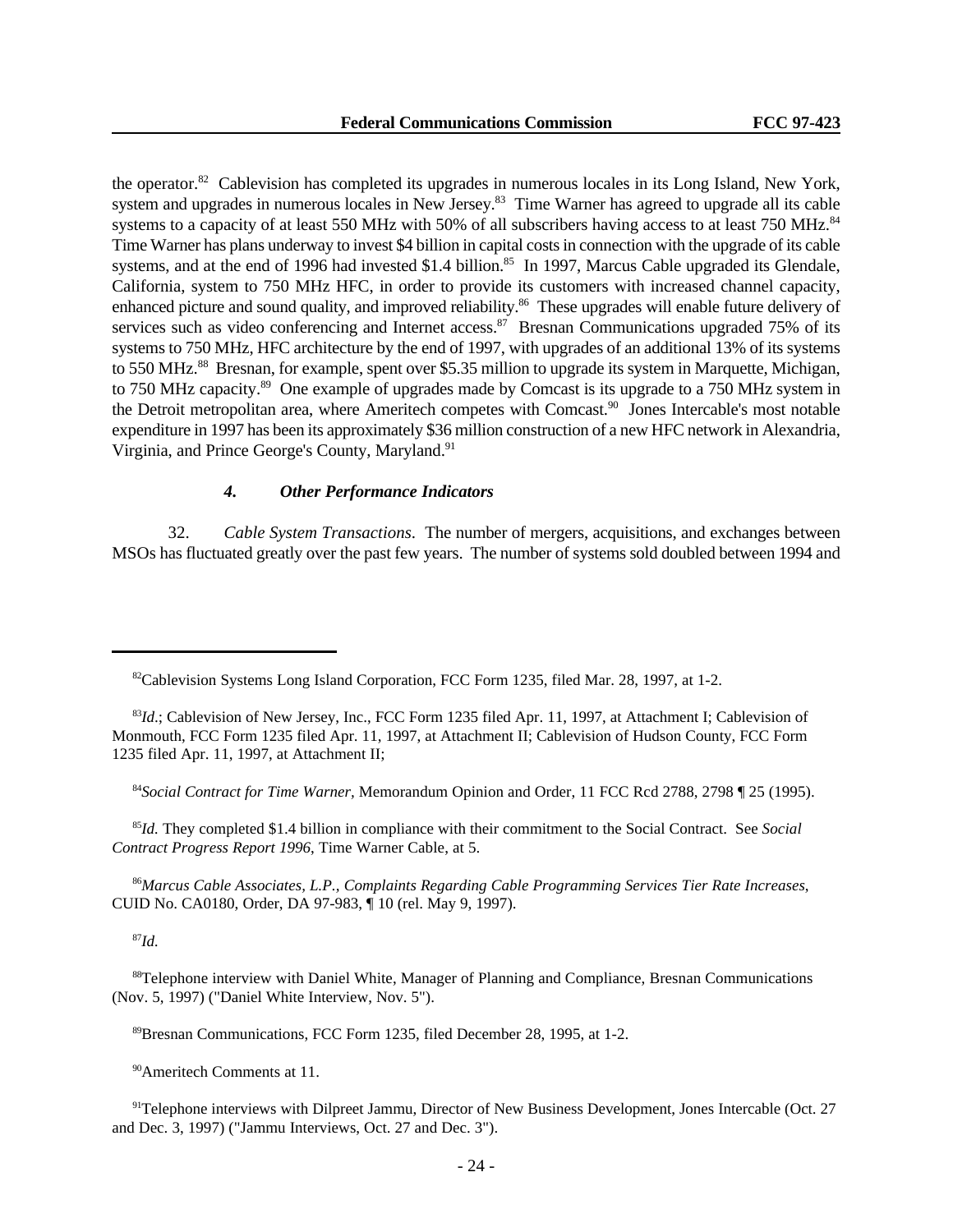1995 from 64 to 128 transactions,<sup>92</sup> but between 1995 and 1996, there was 19.5% decrease in systems sold for a total of 103 transactions by year's end.<sup>93</sup> Of these 103 transactions, 8 were system swaps, thus making up 16 of the 103 transactions.<sup>94</sup> In 1995, approximately 20 of the 128 transactions were 10 different swaps.<sup>95</sup> From January 1997 through June 1997, 44<sup>96</sup> transactions have been recorded with 11 swaps making up 22 of those transactions.<sup>97</sup> Among systems changing hands, the total number of subscribers served and the average system size of these systems continue to vary greatly from year to year. Among 1996 transactions, the average system size decreased 11.4% from an average 85,450 subscribers per system in 1995 to an average 75,728 subscribers per system in 1996. Among transactions between January and June 1997, the average number of subscribers per system was 54,210.<sup>98</sup> The total number of subscribers affected by system transactions decreased 28.7% from approximately 11 million subscribers in 1995 to approximately 8 million subscribers in 1996.<sup>99</sup> Thus far in 1997, the total number of subscribers affected has been 2.4 million.<sup>100</sup> The total dollar value of transactions decreased 19.1% between 1995 and 1996, following a 43.2% increase between 1994 and 1995. The average dollar value per subscriber of 1997 transactions has been approximately \$1,700 through June. $^{101}$ 

33. *Overbuilding*. Head-to-head competition, where two or more wireline cable television systems compete for the same subscribers in the same local market, has increased over the past year.<sup>102</sup> As of July 1997, cable franchises have been awarded to competitors to incumbent cable operators in 81 communities in

<sup>93</sup>*Id.*

<sup>94</sup>*1996 Report*, 12 FCC Rcd at 4501-4507 App. F, Tbl. 5. *See also* App. E, Tbl. E-5. Transactions include both the buyer and the seller, thus one swap counts as two transactions.

<sup>95</sup>*1995 Report*, 11 FCC Rcd at 4501 App. G, Tbl. 5.

<sup>96</sup>This figure of 44 transactions differs from the figure of 46 transactions in App. E, Tbl. E-5 because of inconsistencies in the reporting procedures of the source that our analysis has uncovered.

<sup>97</sup>*See* App. E, Tbl. E-6. A transaction recorded on this table may not actually take place, although it has been announced to the public. Most recorded transactions do take place, although a few each year fall through.

<sup>98</sup>*Id.*

<sup>99</sup>*See* App. B, Tbl. B-9.

<sup>100</sup>*Id.*

<sup>102</sup>Paul Kagan Assocs., Inc., *Cable TV Regulation*, July 31, 1997, at 1.

<sup>92</sup>*See* App. B, Tbl. B-9. This includes all systems bought and sold.

<sup>101</sup>*Id.* More detailed information regarding transactions is provided in paras. 140-148 *infra*.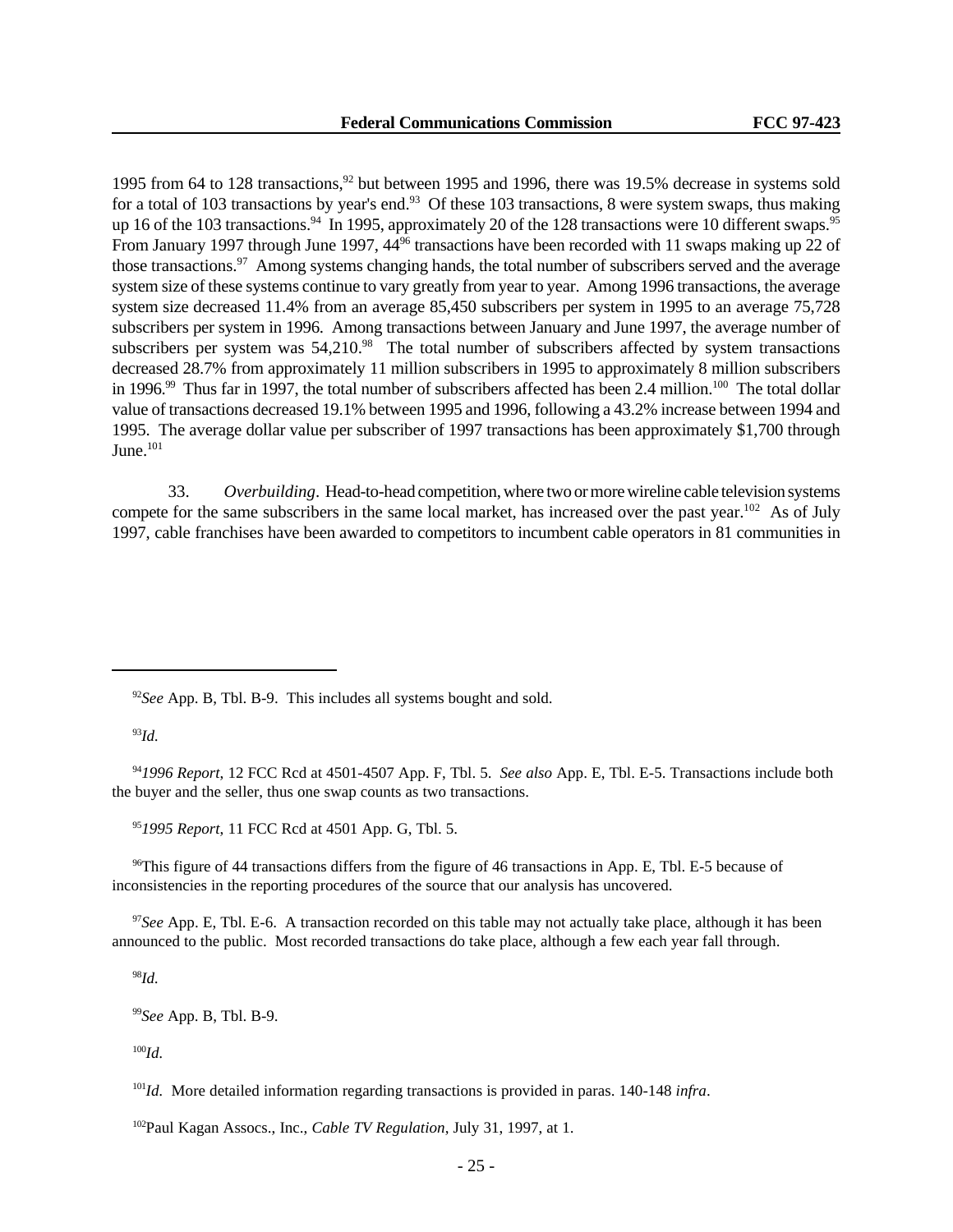14 states covering 5.43 million homes.<sup>103</sup> This activity results almost entirely from LECs entering the market as permitted by the 1996 Act. $104$ 

34. *Stock Prices*. During the 3rd Quarter of 1997, market valuation of the cable industry experienced a sharp increase. Analysts attribute the increase to Microsoft's investment in Comcast,<sup>105</sup> the dissolution News Corp.'s planned venture with EchoStar and subsequent alliance of its ASkyB assets with Primestar,<sup>106</sup> and the rollout of the new cable data service, @Home.<sup>107</sup> Analysts expect an increase in the market value of cable stocks to continue, and expect that future appreciation will be driven primarily by accelerating revenue and cash flow growth.<sup>108</sup>

35. While the Standard and Poor's Index 500 ("S&P 500") has steadily increased since January 1992, with more significant increases beginning mid-way through 1995, the prices of cable stocks, as represented by the Kagan MSO Index, have also generally increased, though with some fluctuation.<sup>109</sup> The Kagan MSO Index remained almost even with the S&P 500 throughout most of 1992, but rose sharply above it in November 1992 following enactment of the 1992 Cable Act. The Kagan MSO Index remained above the S&P 500 until shortly after the 1996 Act in February 1996, fell below the S&P 500 in April 1996, and remained below the S&P though June 1997.<sup>110</sup>

<sup>106</sup>After News Corp's proposed \$1 billion acquisition of EchoStar Communications Corp. failed to materialize, News Corp. decided to sell its satellite assets to PrimeStar for \$1.1 billion and, in turn, PrimeStar, a partnership controlled by six media companies, will reorganize its ownership structure to become a public entity. ASkyB (of which News Corp. owns 80%, MCI owns the other 20%) will own 20%, non-voting stake in PrimeStar. As for the ownership structure of PrimeStar, TCI's Satellite Entertainment subsidiary will control about 38%; Time Warner Inc., 30%; Comcast, 10%; US West's MediaOne, 10%; Cox, 10%; and GE Co., 2%. *See* Robert Liu, *Murdoch Sells Satellite Ops*, CNNfn at http://cnnfn.com/hotstories/deals/9706/11/primestar/html

<sup>107</sup>Richard Bilotti, *et al*., Morgan Stanley, Dean Witter, Discover & Co., *Third-and Fourth Quarter 1997 Cable Television Preview: Recent Rally May be Just the Tip of the Iceberg*, Oct. 10, 1997, at 1.

<sup>108</sup>*Id.*

<sup>109</sup>Some of the events that have coincided with sharp increases in the Kagan MSO Index include the enactment of the 1992 Cable Act which caused the Kagan MSO Index to rise sharply above the S&P 500, the September 1993 announcement of a proposed Bell Atlantic/TCI merger, and Microsoft's \$1 billion investment in Comcast earlier this year. Some of the events that have coincided with dramatic decreases in the Kagan MSO Index include the 1992 Cable Act benchmark order (first) rate rollback of 10%, the (second) rate rollback of 7% pursuant to the same benchmark order, the Bell Atlantic/TCI Breakup, and the 1996 Act.

<sup>110</sup>Although the Kagan MSO Index was below the S&P 500 between April 1996 and June 1997, it has begun mimic S&P trends around March 1997.

<sup>&</sup>lt;sup>103</sup>*Id.* This includes all franchises currently in operation.

<sup>104</sup>This is discussed in more detail at paras. 112-115 *infra*.

<sup>105</sup>*See* para. 48 *infra* for more details on Microsoft's investments in MSOs.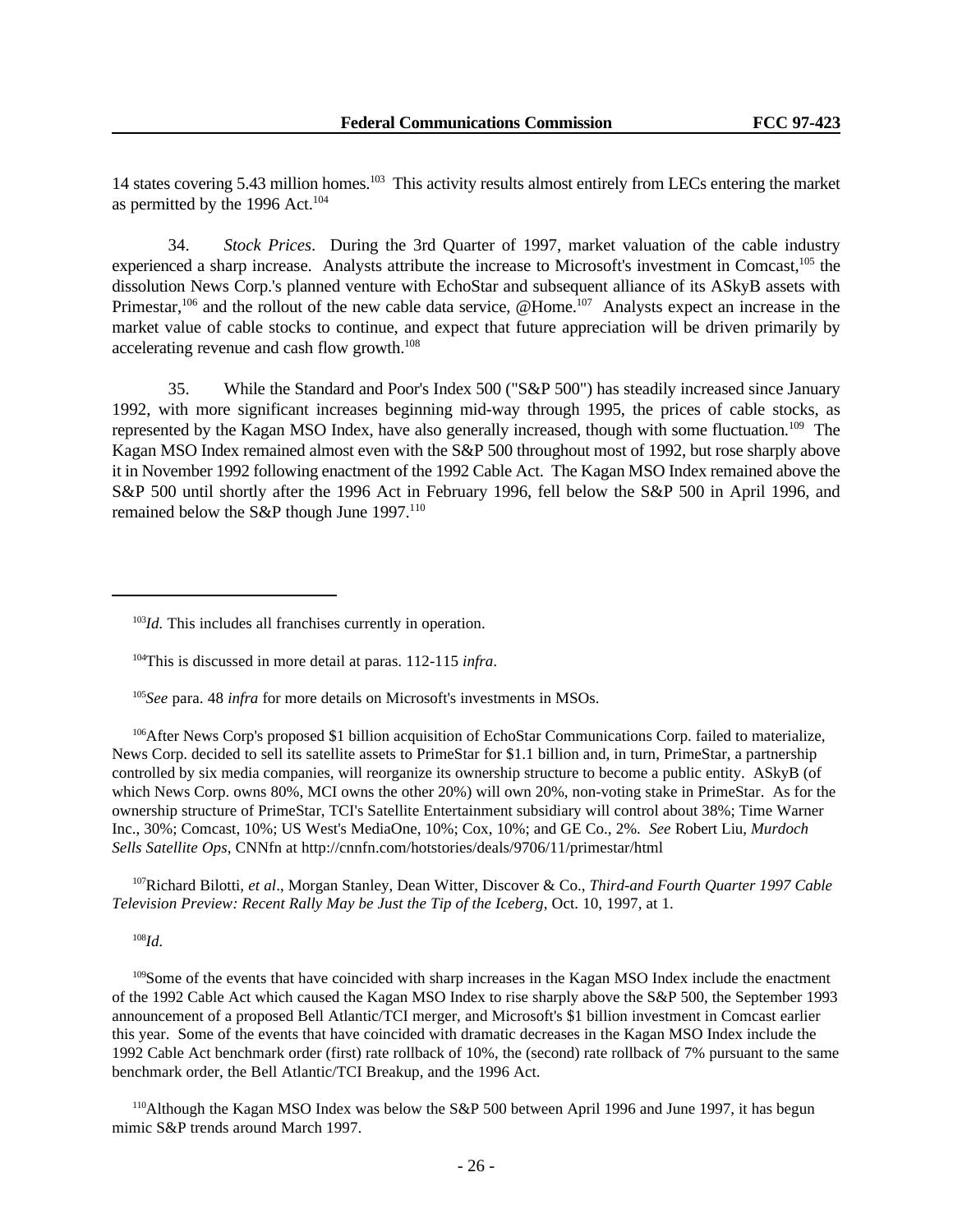### **5.** *Price Survey and Cable Rate Issues*

36. Section 623(k) of the Communications Act requires the Commission to publish annually a statistical report on average rates for the delivery of basic cable service, other cable programming services, and equipment.<sup>111</sup> Specifically, Section 623(k) directs the Commission to compare prices charged by cable systems facing effective competition with those not facing effective competition.<sup>112</sup>

37. The Commission recently issued its annual report for 1997 based on results of a survey of cable industry prices conducted in the summer of 1997.<sup>113</sup> The survey requested data as of July 1, 1995, July 1, 1996, and July 1, 1997.<sup>114</sup> Cable operators were asked to provide price data on cable services and to explain any change in rates between July 1, 1995, and July 1, 1996, and between July 1, 1996, and July 1, 1997. After the data were collected, the Commission supplemented the survey data with information about the respondents' regulatory status to compare prices and channel capacity between noncompetitive regulated and unregulated cable operators as well as competitive and noncompetitive operators.<sup>115</sup>

38. Based on 485 completed questionnaires, the Commission found: (a) the average monthly charge for programming services and equipment rose for both the competitive and noncompetitive groups, with the noncompetitive group charging higher average monthly rates than the competitive group in each of the time periods studied;<sup>116</sup> (b) subscribers that purchase cable services from regulated operators typically pay less, on a per channel basis, for programming services and less for equipment than subscribers that purchase services

 $112$ Under the 1992 Cable Act, effective competition exists in these three situations: (1) where the franchise area is served by at least two unaffiliated multichannel video programming distributors, each of which "offers comparable video programming" to at least 50% of households, and at least 15% of households subscribing to programming services offered by an MVPD subscribe to services other than those offered by the largest MVPD; (2) where fewer than 30% of the households in the franchise area subscribe to the cable service of a cable system; or (3) where a municipal cable system offers service to at least 50% of the households in the franchise area. §  $623(l)(1)(A)(B)(C)$ , 47 U.S.C. § 543(l)(1)(A)(B)(C). The 1996 Act added a fourth test for effective competition: when a local exchange carrier or its affiliate (or any MVPD using the facilities of such carrier or its affiliate) offers video programming services (other than direct-to-home satellite services) in the franchise area of an unaffiliated cable operator, but only if the services so offered are comparable to the services provided by the cable operator. § 623(l)(1)(D), 47 U.S.C. § 543(l)(1)(D).

<sup>113</sup>*Implementation of Section 3 of the Cable Television Consumer Protection and Competition Act of 1992, Statistical Report on Average Rates for Basic Service, Cable Programming Services, and Equipment*, MM Dkt. No. 92-266, Report on Cable Industry Prices, FCC 97-409 (released Dec. 15, 1997).

<sup>114</sup>This report represents the fifth survey of cable rates conducted by the Commission since 1992.

<sup>115</sup>Regulated cable operators are those whose rates are regulated under the Commission's rules. Unregulated operators are operators that are not regulated because local regulatory authorities have not obtained certification to regulate rates pursuant to 47 C.F.R. § 76.910, and no complaint has been filed with the Commission concerning their cable programming services tiers. (The category of unregulated operators in this report excludes operators that are not regulated because they are subject to effective competition.)

<sup>116</sup>When "low penetration" systems are omitted from the competitive group, that disparity grows even wider.

<sup>&</sup>lt;sup>111</sup>Section 623(k) was added to the Communications Act by the 1992 Cable Act, 47 U.S.C. § 534(k).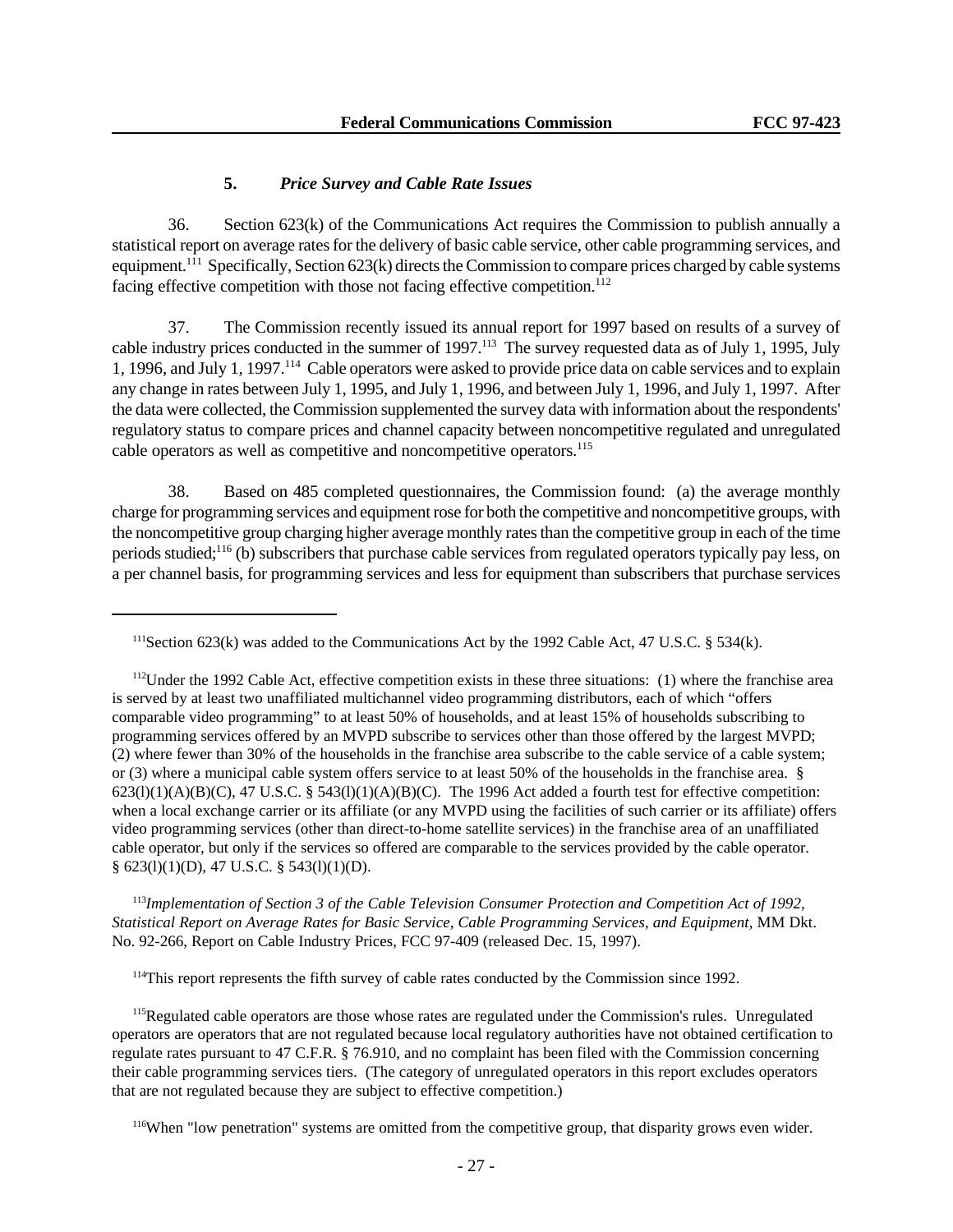from unregulated operators; (c) both competitive and noncompetitive operators attribute most of their rate increases to inflation, increased programming costs, channel additions, and system upgrades, although competitive and unregulated operators also attribute portions of their rate increase to increased equipment costs; (d) both competitive and noncompetitive operators increased their average channel capacity, now offering subscribers additional satellite channels, and had corresponding reductions in their average monthly rates per  $channel<sup>117</sup>$ 

39. *Comparison of Prices Charged by Cable, DBS, and MMDS*. The Commission found that the average monthly rate charged by cable operators, as of July 1, 1997, was \$26.33 for programming services (including basic and expanded basic services, but excluding New Product Tiers ("NPTs"), premium, and payper-view services) and \$2.52 for equipment. The average monthly rate for programming and equipment combined was \$28.83. On average, cable industry subscribers received 49.4 channels at an average monthly rate per channel of \$0.63.

40. While it is difficult to make a direct meaningful comparison between rates charged by cable operators and other MVPDs, such as DBS and MMDS, because the offerings are not directly comparable, it is possible to make a rough comparison since there are similarities. A comparison of monthly charges for cable, DBS, and MMDS services is shown in Table B-10. The level of service from DBS that would be most comparable to typical cable service would be the basic service without premium channels. On average, that level of service from DIRECTV and Primestar, the two DBS providers with the largest number of subscribers, was \$27.49 as of July 1997. This rate was for programming service only, not including equipment, and was for a basic programming package of 47 channels, for an average monthly cost of \$0.66 per channel. The average monthly rate for MMDS service was \$21.29 for an average programming package of 22.7 channels, or an average monthly cost of \$0.94 per channel. This rate includes the cost of equipment.

41. It is difficult to compare the cost of equipment since service from DIRECTV requires the purchase of equipment. Service from Primestar and from MMDS providers includes \$10 for the cost of equipment. Cable service does not involve purchasing equipment, but does include the rental of equipment. As of July 1997, the one time cost of equipment for DIRECTV was, on average, about \$200. However, for purposes of making a comparison, if we assume the cost of equipment can be spread over five years (or 60 months) and without considering the time value of money, we can estimate an "equivalent" cost for equipment on a monthly basis of \$3.33. This would result in a combined average cost for programming and equipment of \$30.82 per month for DBS service, or \$0.66 per channel. As indicated, however, this rate does not take into account the upfront installation costs associated with DBS and the cost for service to additional television sets which must be considered before making a comparison to the per channel rate for cable given above.

42. There are several caveats to consider when making this comparison. Cable service includes the retransmission of local broadcast channels, while DBS service typically does not include local channels. Depending on a number of factors including terrain and their location relative to the station's transmitter, subscribers to DBS service can receive local broadcast channels over-the-air without charge if they have an antenna, or if they prefer, they can subscribe to basic cable service as a way of receiving local broadcast

<sup>&</sup>lt;sup>117</sup>However, regulated operators offer more channels than unregulated operators, and subscribers of regulated operators pay substantially less on a per channel basis than subscribers purchasing services from unregulated operators.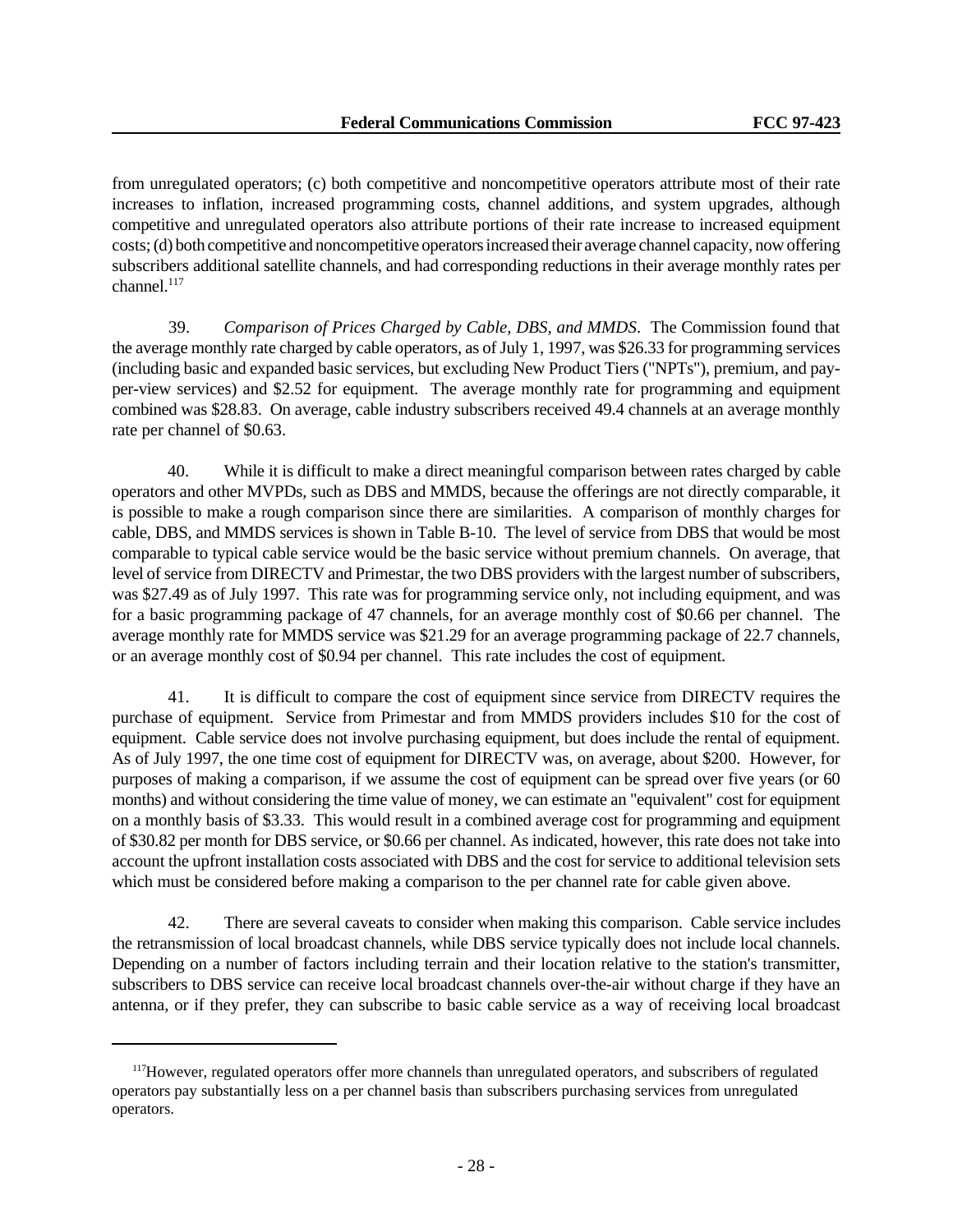channels. As of July 1997, cable basic-only service cost on average \$11.20 per month. The comparison also does not include the cost of installation. On average, cable installation cost \$39.59, as of July 1997, and DBS installation costs varied from \$50 for a do-it-yourself kit to about \$150 to \$200 for professional installation. The average MMDS installation charge as of July 1997 was \$35.<sup>118</sup> When comparing MVPD prices, a number of other factors should be considered. Cable service is typically analog service while DBS service is digital, and the DBS digital-quality picture and sound are superior to analog cable transmission. MMDS service is also typically analog service and the number of channels that can be offered over analog MMDS service is limited. In addition, DBS subscribers usually do not take the basic-only service package because the level of service that most DBS subscribers are interested in includes the more complete programming packages with additional premium movie channels and sports programming channels.

43. *Tier Adjustments*. Year-to-year comparisons in cable, or in MVPD rates more generally, suffer from the fact that the nature of the service in question continues to evolve so that rates, rather than being for a constant level of service, are for somewhat different service offerings. Estimating a price per channel is one means of trying to take this change into account, although it is clear that all channels are not perceived to be equally valuable. Shifts in desirable programming from premium or pay channels to basic or CPS tier channels may also reflect a change in the quality of the service measured. NCTA, for example, states that sports is an area of competition among MVPDs, and that in response to sports channels carried in the DBS basic package, virtually all cable systems have migrated their regional sports networks from premium service tiers to basic and CPS tiers.<sup>119</sup> According to NCTA, of the approximately 10,750 cable systems nationwide, regional sports networks are carried as a basic or expanded basic service on approximately 4,259 systems, as compared with 41 systems that carry them as premium services.<sup>120</sup> Similarly, the Disney Channel, originally a premium service, is now carried as a basic or CPS tier channel on cable systems serving more than 22 million subscribers. MediaOne indicates that it has shifted premium channels, such as regional sports services and the Disney Channel, to CPS tiers.<sup>121</sup> In the Northeast, MediaOne has moved SportsChannel New England from a premium tier to its expanded basic tier. In Michigan, it is repositioning Pro-Am Sports Service ("PASS") from partial premium carriage to full-time cable programming service tier carriage. On MediaOne's Stockton, Yuba City, and Fresno, California, systems, SportsChannel Pacific was formerly carried as a premium service, but is now carried as part of the CPS tier.<sup>122</sup>

44. Regional sports programming channels and other premium service migration typically results in a price increase for tier service, but a rate decrease for those who subscribed to the channel prior to its migration. For example, in Montgomery County, Maryland, cable customers who previously purchased Home Team Sports ("HTS") as a premium service have experienced an overall reduction in their cable rates. Prior to the July 1, 1997, migration of HTS to the "preferred" tier, customers paid \$42.35 monthly for preferred service plus HTS received as a premium service. Effective July 1, 1997, those same customers began paying

<sup>120</sup>*Id.*

<sup>122</sup>*Id.*

<sup>118</sup>*See* App. B, Tbl. B-10.

<sup>119</sup>NCTA Comments at 27.

<sup>121</sup>US West Comments at 1.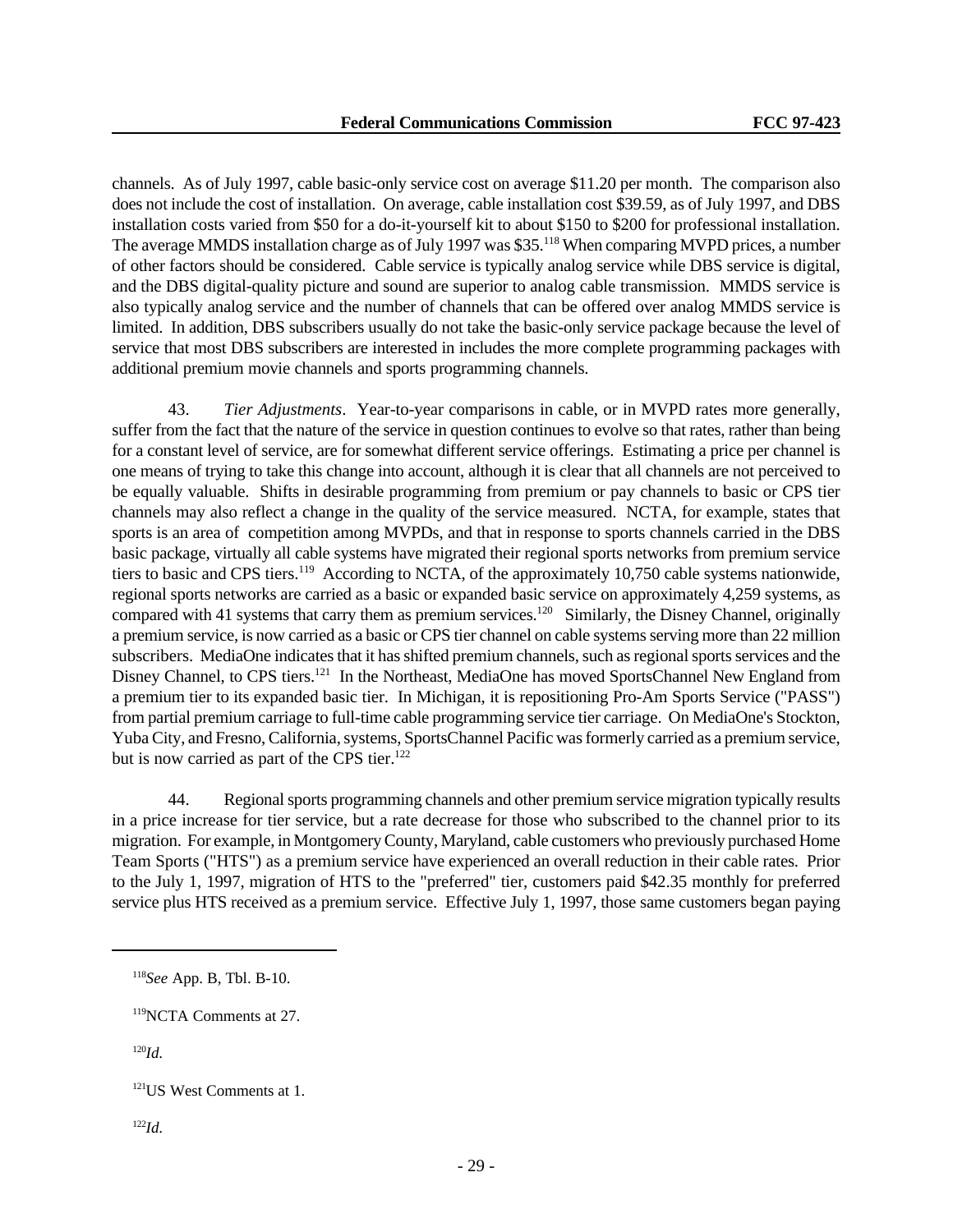\$34.39 for the preferred service that included HTS.<sup>123</sup> However, customers who had not subscribed to the HTS as a premium service experienced an increase in their rates from \$31.39 for their preferred service to \$34.39 for preferred service that now included HTS.<sup>124</sup> Comcast's SportsNet is expected to be distributed to subscribers without their being assessed a separate charge and to replace services offered on a premium basis. System operators themselves will pay as much as a \$1.50 a subscriber for this service, a cost they will either absorb or pass on to subscribers.<sup>125</sup>

# *6. New Services*

45. Several cable operators are beginning to provide digital video, data, and voice services over their cable systems. Cable operators have generally needed to upgrade their cable plant and equipment prior to providing digital video, cable modem, or cable telephony services, particularly the two-way services.<sup>126</sup> Digital signal transmission, for example, is less tolerant of system interference than is analog signal transmission. Accordingly, cable systems previously providing only analog service may require upgrading to eliminate poor electronic connections and other sources of interference prior to carrying digital signals. In addition, operators may increase system capacity prior to commencing digital transmission. As an alternative to providing new services over existing cable plant, several cable operators are marketing non-video services, such as cellular telephone services, or leased-line telephone services, provided over non-cable facilities in addition to cable video services.

46. *Digital Video Services*. Compared to the analog signal transmission historically used in cable systems, digital signal transmission can provide superior video picture quality and, through digital compression techniques, increased channel capacity.<sup>127</sup> Subscriber reception of digital video signals requires a set-top device to decompress and decode incoming signals and to translate the digital signals into the analog signals used by current television sets. MSOs beginning to offer digital video service include TCI,<sup>128</sup> Cablevision Systems,<sup>129</sup>

<sup>125</sup>Mike Bruton, *Comcast Scores Big With Sports Network*, Philadelphia Inquirer, July 22, 1997, at 1.

<sup>126</sup>*See* paras. 30-31 *supra*.

 $127$ In allocating bandwidth to digital video, an MSO must determine the number of analog or otherwise unused channels to devote to digital video. In attempting to maximize the number of digital program channels per available bandwidth, MSOs have tried to maximize digital compression ratios. Some MSOs -- including TCI and Adelphia -- appear to be settling on a 12:1 digital to analog compression ratio which, for these MSOs, appears to provide adequate picture quality. Joel Brinkley, *Cable TV in Digital Push to Get in More Channels*, New York Times, Nov. 10, 1997, at D7. The picture quality provided by a 12:1 digital to analog compression ratio may be approximately equal to that provided by analog cable service, but is not as good as that provided by DBS systems' digital service or by lower compression ratios on other cable systems.

<sup>128</sup>Hartford, Connecticut; Arlington Heights, Illinois; Fremont, Richmond, Perris, Pinole, Newbury, Pittsburgh, and Castro Valley, California; Bellvue, Washington; Corvallis, Oregon; Greely, Denver, Avon, and Ft. Collins, Colorado; Topeka, Kansas; Richmond, Indiana; and Mamaroneck, New York. TCI's digital video service passes 2.2 million homes covering most or all of the TCI homes passed in these markets. Telephone interview with

(continued...)

<sup>123</sup>NCTA Comments at 28.

<sup>124</sup>Manuel Perez-Rivas, *Cable Rates Not a Hit in Montgomery,* Washington Post, May 22, 1997, at A-1.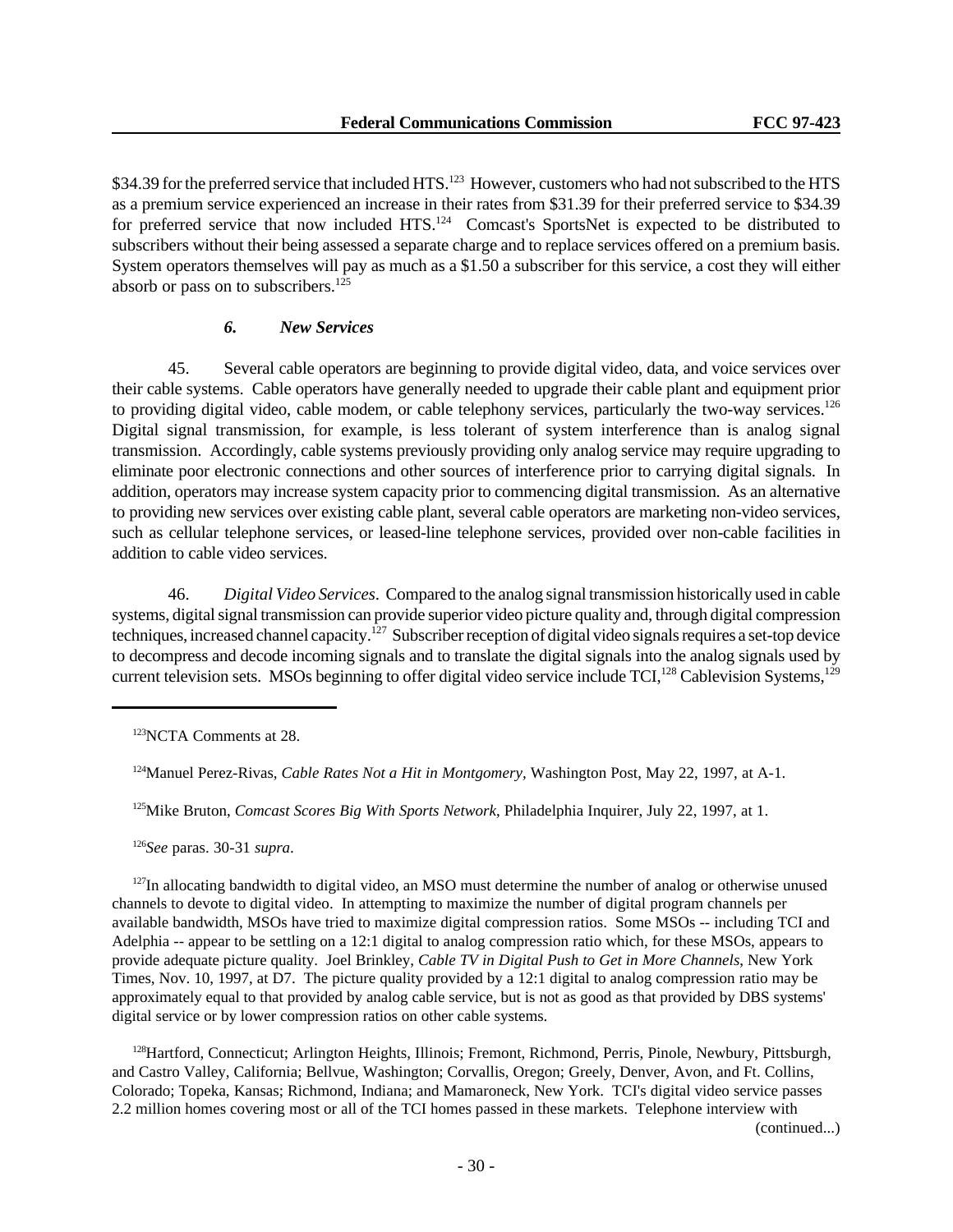Comcast,<sup>130</sup> Cox,<sup>131</sup> Time Warner,<sup>132</sup> and US West's MediaOne.<sup>133</sup> Adelphia and Jones also plan to begin offering digital video service in selected markets.<sup>134</sup> TCI is using a 12:1 digital to analog compression ratio to provide 36 digital channels in its current digital video service.<sup>135</sup>

47. *Internet and High Speed Data Services.* Internet and other data can be transmitted faster over some cable systems, using cable modems,<sup>136</sup> than over current twisted-pair telephone systems, using telephone modems<sup>137</sup> or integrated services digital network ("ISDN"),<sup>138</sup> asymmetrical digital subscriber line ("ADSL"),<sup>139</sup>

<sup>128</sup>(...continued)

<sup>129</sup>Boston, Massachusetts, and Los Angeles, California.

<sup>130</sup>Orange County, California. Strategis Group, *Digital and Advanced Analog Set-Top Trials and Deployments*, Cable Trends: 1997, May 1997.

<sup>131</sup>Orange County, California. Telephone interviews with Alex Netchvolodoff, Vice President for Public Policy, Cox Enterprises, (Oct. 23, and Dec. 2, 1997) ("Netchvolodoff Interviews, Oct. 23 and Dec. 2").

<sup>132</sup>San Diego, California and San Antonio, Texas. Strategis Group, *Digital and Advanced Analog Set-top Trials and Deployments*, Cable Trends: 1997, May 1997.

<sup>133</sup>Richard Bilotti, *et al.*, Morgan Stanley & Co., Inc., *Multichannel Metamorphosis II: Digital Derby - Rounding Turn #1*, Apr. 25, 1997, at 64, 69, 79, and 84. Some industry analysts predict that cable operators' digital video services will generate substantial revenue (1 million to 1.5 million digital video subscribers for each of the seven listed firms within two to three years); Strategis Group predicts \$2.5 billion in digital cable revenues per year by 2002 from 14 million digital cable subscribers out of 63.4 million homes passed by digital cable, or 14% of homes passed or 20.4% of cable subscribers: Strategis Group, Cable Trends 1997, at 1-1; Morgan Stanley predicts \$3 billion in digital cable revenue by 2002 from 14 million digital video subscribers: Telephone interview with Marc Nabi, Research Assistant, Morgan Stanley & Co., Inc. (Oct. 22, 1997) ("Nabi Interview, Oct. 22")

<sup>134</sup>Joel Brinkley, *Cable TV in Digital Push to Get in More Channels*, New York Times, Nov. 10, 1997, at D7. Jones offers digital video in Tucson, Arizona. Jammu Interviews, Oct. 27 and Dec. 3.

<sup>135</sup>Abdoulah Interview, Nov. 18-19.

<sup>136</sup>*See 1996 Report*, 12 FCC Rcd at 4413-14 ¶ 103. TCI reports its cable modems as capable of sustained downstream transmission of 27 Mbps (27,000 Kbps) (for a shared network). Abdoulah Interview, Nov. 18-19. The current generation of personal computer Internet cards appears to be limited to approximately 10 Mbps.

<sup>137</sup>Price Waterhouse, *EMC Technology Forecast 1998*, at 129.

<sup>138</sup>ISDN is a technology used by telephone companies to deliver much higher data rates over one common twisted-pair than provided over a telephone line using conventional technology. Equipment is required at the consumer's home and in the telephone company's central office to effect the service, but the network remains the same as with plain old telephone service ("POTS"). The transmission is completely digital from end to end, as

(continued...)

Colleen Abdoulah, Assistant to Chief Operating Officer, Vice President of Digital Television, TCI, November 18- 19, 1997 ("Abdoulah Interview, Nov. 18-19"); Ellis, Leslie and Joe Estrella, *TCI Rolls Out All TV In More Areas*, Multichannel News, July 14, 1997, at 8.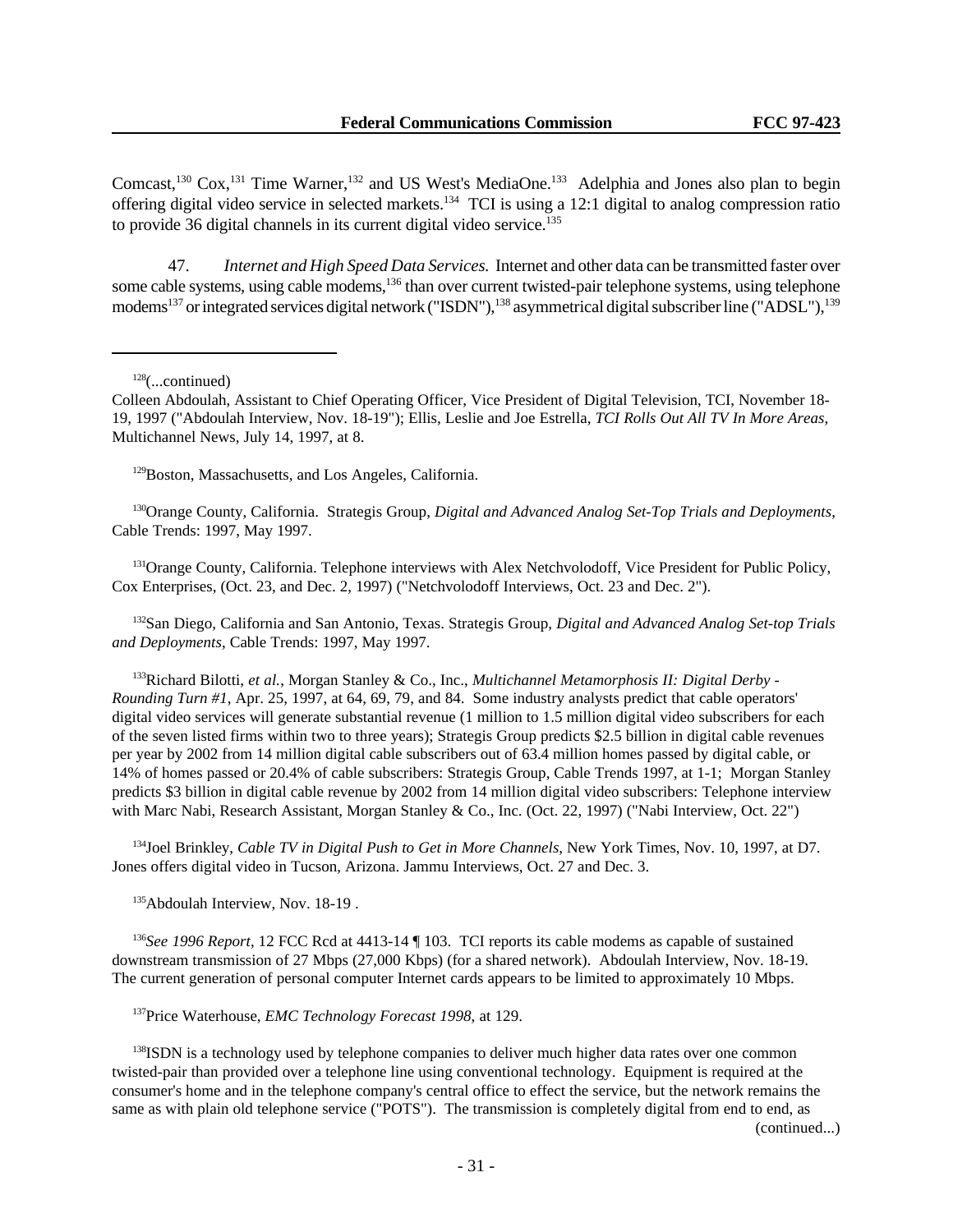or high-bit rate digital subscriber line ("HDSL") technology and equipment depending on the architecture.<sup>140</sup> MSOs offering cable modem service in 1997 include U.S. West's MediaOne, TCI, Time Warner, Comcast, Cox, Jones Intercable, Cablevision Systems, and Adelphia.<sup>141</sup> TCI provides cable modem service throughout its systems in Hartford, Connecticut, Arlington Heights, Illinois, and Fremont, California, providing both upstream and downstream data transmission over its two-way plant in these areas.<sup>142</sup> TCI plans to offer cable modem service in six to twelve additional markets during 1998.<sup>143</sup> US West's MediaOne offers data service marketed as "MediaOne Express," to approximately 10,000-20,000 customers in a widespread offering.<sup>144</sup> Other MSOs conducting cable modem market trials include Century, Charter, Fanch, Marcus, Media General,

<sup>139</sup>ADSL is a technology that offers downstream data rates of up to 6 Mbps and upstream rates between 64 and 600 Kbps over standard copper telephone wires. It does this through one of two competing ADSL technologies: Carrierless Amplitude and Phase-16 (CAP-16) and Discrete Multi-Tone (DMT). The Yankee Group, *Bringing Broadband Home: New Networks for New Services*, Dec. 1995, at 18. ADSL delivers data at a speed of 1.5 Mbps to 6 Mbps. Price Waterhouse, *EMC Technology Forecast 1998,* at 126.

<sup>140</sup>Similar to ADSL, HDSL uses two copper twisted pairs to deliver the equivalent of a T-1 line (1.544 Mbps), with equal downstream and upstream bandwidth. This application is used by telephone companies to supply T-1 lines. The Yankee Group, *Bringing Broadband Home: New Networks for New Services*, Dec. 1995, at 18. HDSL delivers data at a speed of 1.5 Mbps to 6 Mbps. Price Waterhouse, *EMC Technology Forecast 1998,* at 126.

<sup>141</sup>*See* App. B, Tbl. B-11. These firms use cable modems from General Instrument, LAN City, Motorola, and Zenith.

<sup>142</sup>Abdoulah Interview, Nov. 18-19. TCI provides @Home cable modem service for \$35 per month (unlimited usage, modem equipment included).

<sup>143</sup>*Id.*

<sup>144</sup>Telephone Interview with Jim White, Regulatory Counsel, US West's MediaOne, (Nov. 21, 1997) ("Jim White Interview, Nov. 21").

 $138$ (...continued)

opposed to POTS. The Yankee Group, *Bringing Broadband Home: New Networks for New Services*, Dec. 1995, at 15. Basic-rate ISDN provides two "B" channels of 64 Kbps each (combined 128 Kbps) and one administrative "D" channel of 16 Kbps for exchanging call setup information. The B-channels provide circuit-switched, end-to-end digital channels for customer communications; they can be used to interface with the voice telephone network. A standard ISDN line can carry up to 128 Kbps - or 64 Kbps plus a voice telephone call. Primary rate ISDN provides twenty-three 64 Kbps "B" channels and one 64 Kbps "D" channel achieving the T-1 speed of 1.544 Mbps. Price Waterhouse, *EMC Technology Forecast 1998,* at 126.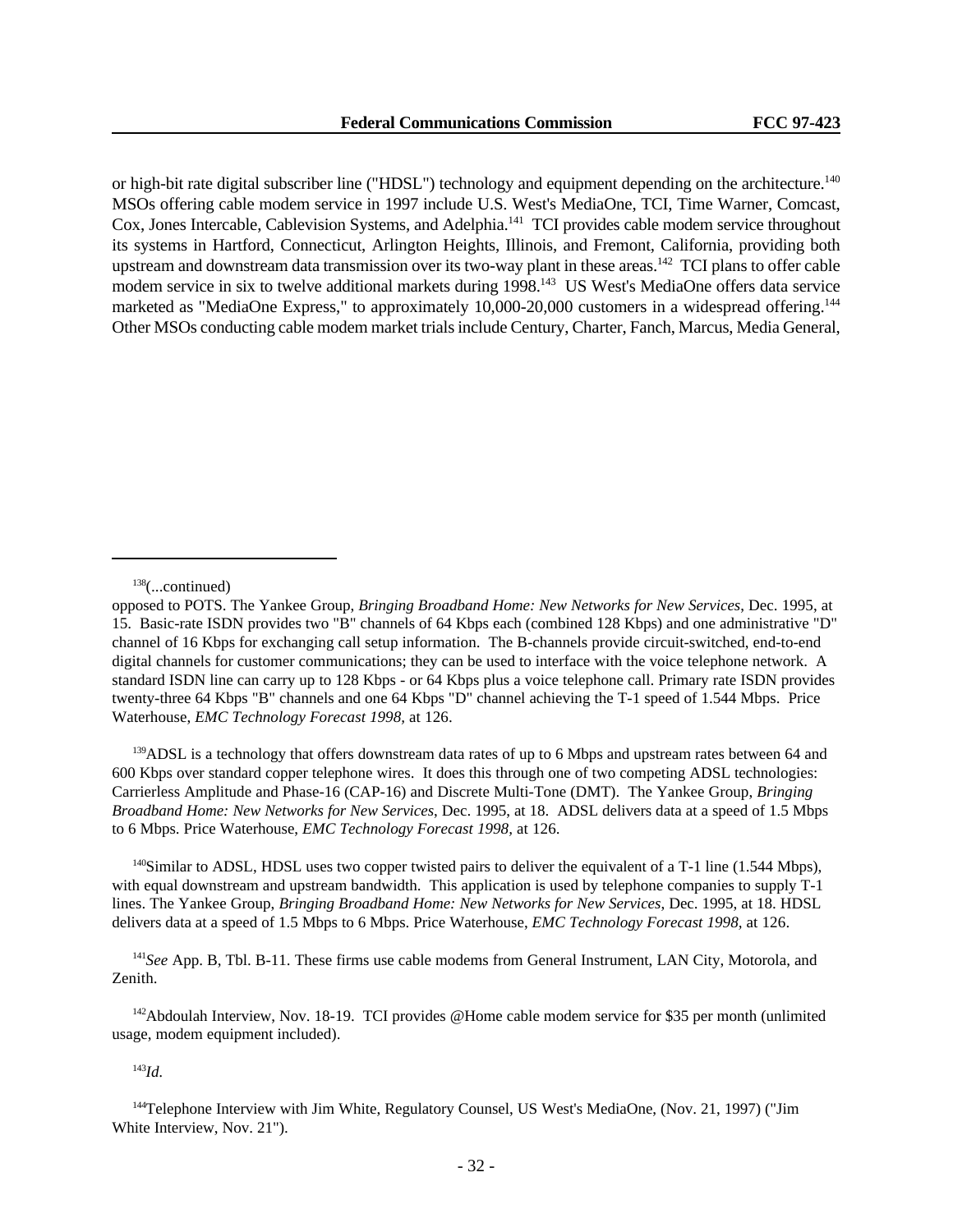and Prime Cable.<sup>145</sup> There are currently about 50,000 cable modem subscribers as of October 1997, which is projected to grow to 197,000 next year as the service becomes more widely available.<sup>146</sup>

48. Several systems are upgrading to improve their ability to provide these services. Indeed, cable systems' ability to transfer data at high speeds may give cable operators a strategic advantage in competing for revenues associated with Internet and other data services. Microsoft's \$1 billion investment in Comcast this June in exchange for a 11.5% interest in the company<sup>147</sup> may indicate the importance of cable operators to future competition in this area. Microsoft is reportedly considering investing in other cable companies as well $148$ 

49. Cable modem subscribers may benefit from numerous new services designed to take advantage of their high data transfer speeds. It is local and regional networks together that provide the high speed network to the subscriber and distinguish these systems from traditional dial-up on-line services which operate at much slower speeds.<sup>149</sup> The @Home local network, for example, has its own routing and caching (storage) servers which allow the most frequently accessed material from its own content centers and from the Internet to be transferred from the source to these storage areas.<sup>150</sup> @Home provides service for Comcast, Cox, TCI,

<sup>146</sup>Jeff Pelline, "Cable Modem Users Growing," C/Net News.com, Oct. 16, 1997, at http://www.news.com/News/Item/0,4,15359,00.html.

<sup>147</sup>David Bank, *Microsoft, Time Warner and US West Discuss High-Speed Internet Service*, Wall Street Journal, Nov. 6, 1997, at B8. and John Markoff, *Microsoft Seems Near Deal to Invest in US West Cable TV*, New York Times, Nov. 5, 1997, at D1.

<sup>148</sup>Microsoft is expressing interest in investing as much as \$1 billion in US West's MediaOne cable operations, and is reportedly in talks with TCI, Time Warner and Cox about future investments. *See* Kim, James, *Microsoft Charts Course into Cable*, USA Today, Nov. 6, 1997 at 2B. It has been reported that Microsoft's talks with Time Warner and US West's MediaOne specifically have involved the creation of a high-speed Internet access service that would compete with @Home Corp. *See* David Bank, *Microsoft, Time Warner and US West Discuss High-Speed Internet Service*, Wall Street Journal, Nov. 6, 1997, at B8.

<sup>149</sup>Richard Bilotti, *et al*., Morgan Stanley & Co., Inc., *Deploying High-Speed Cable Data Modems*, June. 21, 1996, at 10.

<sup>150</sup>At Home Corp. was founded by TCI and venture capital firm Kleiner Perkins Caufield & Byers in May 1995. In June 1996, Comcast, Cox, and in 1997, Cablevision Systems all acquired equity investments in @Home. Two Canadian MSOs, Rogers and Shaw, along with Sun Microsystems purchased equity in @Home through a private stock placement in April 1997. The company went public in July 1997. InterMedia Partners, and Marcus Cable plan to distribute the service though they are not investors. A customer is not required to subscribe to cable television service to receive @Home Internet service. "Cable Internet Service Providers and Systems Integrators: @Home," at http://CableDatacomNews.com/cmic5.htm and "@Home Availability & Live Demonstrations," at http://www.home.net/home/availability.html. and John M. Higgins, *Cablevision gets piece of @Home*,

(continued...)

<sup>145</sup>"Select Cable Modem Market Trials in North America: As of October 1, 1997" at

http://CableDatacomNews.com/cmic8.htm. Several industry analysts project that cable modem service will generate substantial revenues for cable operators. Strategis Group, Cable Trends 1997, at 1-1 (\$3 billion in annual revenues from cable modem service from 6 million subscribers out of 24 million homes passed by high-speed dataready cable plant).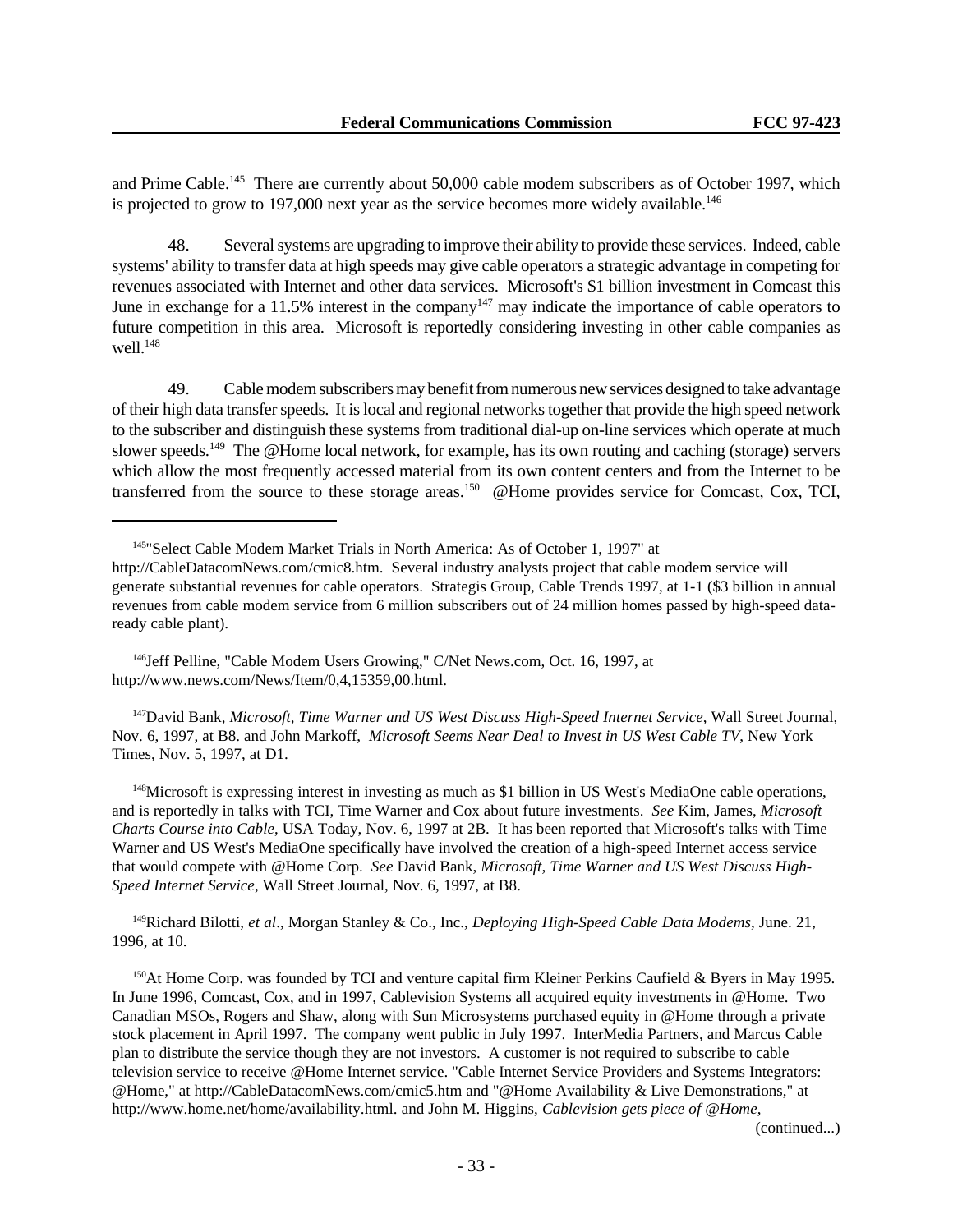InterMedia Partners, Marcus, and Cablevision Systems customers, as well as Canadian MSOs Rogers and Shaw.<sup>151</sup> Service is currently available in numerous localities in Maryland, New Jersey, California, and Connecticut.<sup>152</sup> The Road Runner service,<sup>153</sup> rather than building its own national network backbone and customer service infrastructure, has formed a partnership with MCI to provide these services.<sup>154</sup> MCI is providing the high speed Internet connections to the local cable system headends, managing a network operations center to monitor performance of local cable system data networks, and is operating a specialized help desk to provide technical support to subscribers.<sup>155</sup> Road Runner provides service for Time Warner Cable and several MSO affiliates including Cablevision Systems Corp., Century Communications, and Fanch Communications.<sup>156</sup> A number of other providers, such as WebTV, WorldGate, ICTV, NetChannel and Wink TV, are introducing services that will provide Internet content over television sets.<sup>157</sup>

50. In September 1997, Cable Television Laboratories launched its "OpenCable" initiative to encourage development of interactive set top boxes. These boxes may include greater computing power, twoway capabilities, interactive programming guides, graphics acelerators and cable modems.<sup>158</sup> As cable operators convert to digital technology, the industry has made a major commitment to establishing an open standard for the next generation of cable boxes. CableLabs received 23 responses from computer and consumer electronics companies and other vendors to its OpenCable request for information.<sup>159</sup> The shift from proprietary technology to an open standard may lead to more manufacturers of the boxes, may spur a retail distribution market, and may prompt new high speed data and Internet service providers like those described here.

 $150$ (...continued) Broadcasting & Cable, Oct. 6, 1997, at 20.

<sup>151</sup>*Cable Internet Service Providers and Systems Integrators: @Home*, at http://CableDatacomNews.com/cmic5.htm. and *@Home Availability & Live Demonstrations*, at http://www.home.net/home/availability.html.

<sup>152</sup>*Id.*

<sup>153</sup>The Road Runner Group was formed by Time Warner Cable and Time Inc., as a separate business unit to spearhead the development and deployment of high-speed cable data services. The Road Runner Group has leveraged a host of Time Warner content for it's broadband service, including *Time*, *Money*, *People*, and *Sports Illustrated* Magazines, CNN, and Warner Bros. studios. Cable Internet Service Providers and Systems Integrators, "The Road Runner Group," *See* http://CableDatacomNews.com/cmic5.htm.

<sup>154</sup>Cable Internet Service Providers and Systems Integrators, "The Road Runner Group," *See* http://CableDatacomNews.com/cmic5.htm.

<sup>155</sup>*Id.*

<sup>156</sup>*Id.*

<sup>157</sup> *Who's Who in Silicon Valley*, Cablevision, Dec. 8, 1997, at 26-60.

<sup>158</sup>Price Colman, *Making Sense of Set-Tops*, Broadcasting & Cable, Oct. 27, 1997, at 51.

<sup>159</sup>Telecommunications Reports, *Video Competition Report*, Dec. 15, 1997 at 7-8.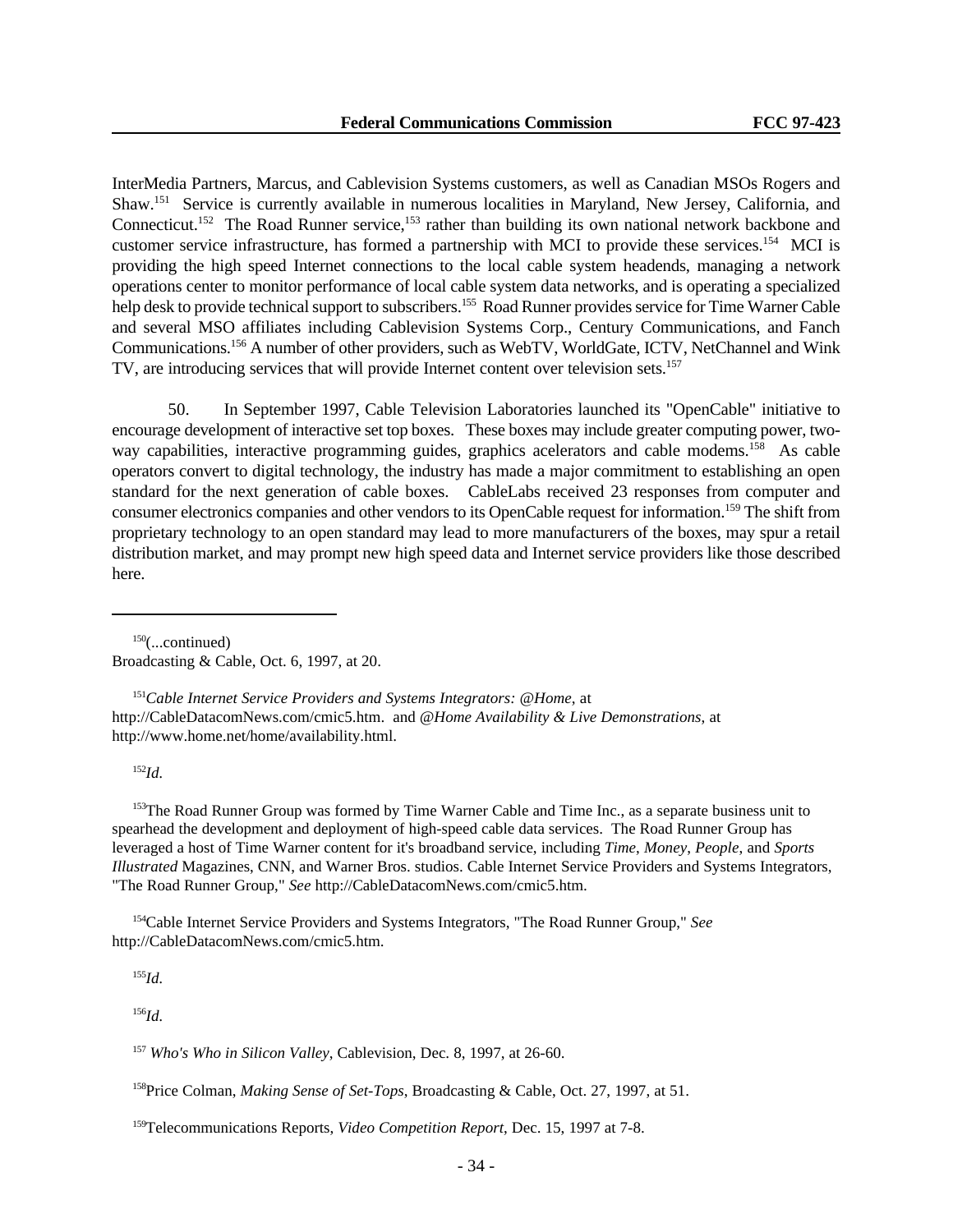51. *Cable Telephony*. Cable telephony requires sizeable and expensive upgrades and presents a number of technical and regulatory obstacles.<sup>160</sup> Because other services can provide greater immediate revenue streams, many cable operators have limited their telephony efforts.<sup>161</sup> Some analysts predict that cable telephony is not expected to be a significant revenue source in most markets for the industry in the near future.<sup>162</sup> Cable telephony, however, is currently being offered by a few operators in several test markets. Among the MSOs offering telephone service are: Cox, US West's MediaOne, Cablevision Systems, Jones Intercable, TCI, and Time Warner.<sup>163</sup> Cox is currently offering voice telephone service over its own network<sup>164</sup> to more than 24,000 residential customers in Orange County, California, and expects to offer residential voice telephony service to almost 225,000 households in various markets by the end of 1997 including Omaha, Nebraska.<sup>165</sup> A number of public statements have been made by members of the cable industry indicating that a reassessment of the industry's ambitious proposals to enter the telephone business is taking place. Cox offers telephone service to business customers in Oklahoma City, Oklahoma, Hampton Roads, Virginia, and New Orleans, Louisiana, over leased telephone networks.<sup>166</sup> Cablevision System's cable telephone trials are being marketed to 115,000 households on Long Island, New York, with 5,000 subscribers as of March 1997.<sup>167</sup> Additionally, US West's MediaOne launched cable telephony<sup>168</sup> to one-third of the households in its Atlanta cable franchise area during 1997. Although this rollout is being described as a "commercial launch," it appears to be more of a trial.<sup>169</sup> TCI's telephone service over its own fiber network is currently available to 90,000 households in Hartford, Connecticut, Arlington Heights, Illinois, and Fremont, California. TCI plans to offer telephone service over its own plant to an estimated 250,000 households by the end of 1997.<sup>170</sup> TCI currently

<sup>161</sup>*Id.*

<sup>162</sup>Strategis Group, Cable Trends 1997, at 1-9.

<sup>163</sup>NCTA Comments at Apps. A1-A3.

<sup>164</sup>Cox offers its residential customers telephone over its own HFC network (fiber to the node and coaxial cable to the residence).

<sup>165</sup>Netchvolodoff Interviews, Oct. 23 and Dec. 2.

<sup>166</sup>*Id.*

<sup>167</sup>Jessica Reif Cohen et al., *Media & Entertainment*, Merrill Lynch, Mar. 7, 1997, at 19.

<sup>168</sup>US West's MediaOne offers cable telephony using fiber to the node technology where fiber-optic cable is used to carry telephone transmission to community nodes. From those nodes, MediaOne states it transports telephone service via their cable plant. Jim White Interview, Nov. 21.

<sup>169</sup>Dennis H. Leibowitz et al., *Broadcasting & Cable*, Cable Industry Outlook '97, Donaldson, Lufkin, & Jenrette, Apr. 17, 1997, at 11.

<sup>170</sup>Jessica Reif Cohen et al., *Media & Entertainment*, Merrill Lynch & Co., Mar. 7, 1997, at 17.

<sup>160</sup>Strategis Group, Cable Trends 1997, at 1-9, and Leslie Cauley, *Mile-High Melee: US West Takes Over A Huge Cable Firm, Then Angers Its Brass*, Wall Street Journal, Aug. 29, 1997, at A1.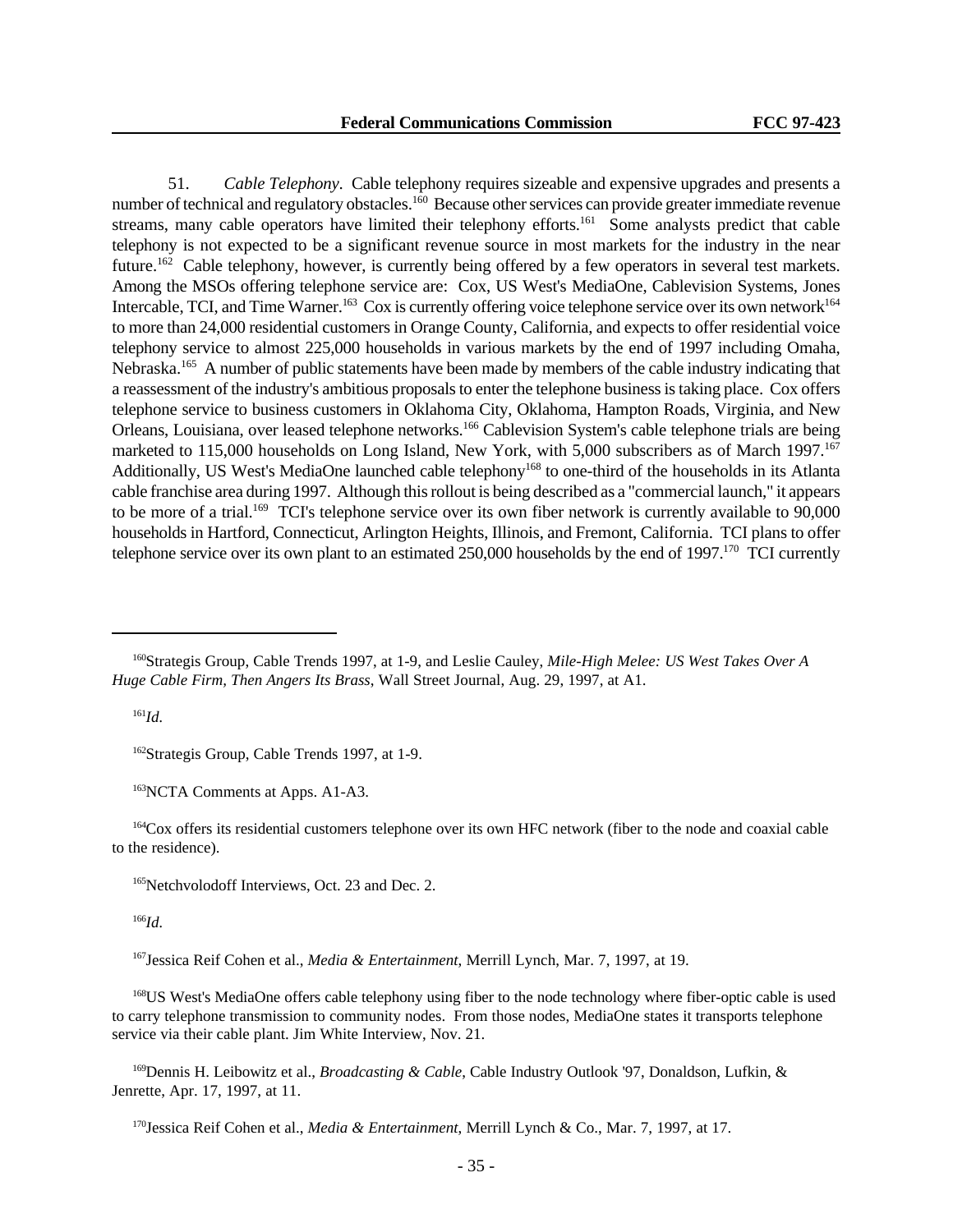has 1,000 telephone subscribers.<sup>171</sup> Jones Intercable offers telephone service to 20,000 customers in Alexandria, Virginia, and in Maryland's Prince George's County. By the end of 1997, Jones Intercable plans to reach 30,000 customers.<sup>172</sup> Currently, Jones provides telephone service over it own fiber network to MDUs and uses the existing copper twisted pair wiring inside the buildings to offer the service to customers.<sup>173</sup> It plans to begin offering service over the coaxial cable already installed for their cable customers soon.<sup>174</sup>

52. *Multi-Service Offerings.* Several MVPDs are beginning to combine their video service offerings with other services (e.g., offering video programming with local or long distance telephony, cable modem and Internet access, and digital video). Cox announced plans in September to launch one of the largest multiservice offerings, including cable video, telephone, and Internet access to 25,000 renters in Irvine, California, apartment communities.<sup>175</sup> Additionally, Cox currently offers cable data service bundled (over one cable wire only) with their cable service to approximately 714,000 households in various markets, and expects to increase that number to over one million by the end of 1997.<sup>176</sup> As indicated in the previous paragraph, TCI is currently offering cable television and cable telephone to in selected markets<sup>177</sup> Jones Intercable currently offers Internet access to 41,000 of its cable television customers in Alexandria, Virginia. As indicated above, Jones also offers telephone service to its cable television customers in Alexandria and in Maryland's Prince George's County.<sup>178</sup>

53. Some analysts maintain that the success of offering multiple services through broadband cable wires may be threatened by technological difficulties (e.g. software bugs, disconnects, bad connections).<sup>179</sup> US West's MediaOne, for example, is reported to be having software problems adding telephone service to certain systems, although it states that the overall technical approach is still on track.<sup>180</sup> Ameritech reportedly does not plan to use its cable systems to offer telephony, at least in the near term, because it is seen as prohibitively

<sup>171</sup>*Id.*

<sup>172</sup>Jammu Interviews, Oct. 27 and Dec. 3.

<sup>173</sup>*Id.*

<sup>174</sup>*Id.*

<sup>175</sup>Huffstutter, P.J., *Cox Bundling Phone, Internet Services for Irvine Renters*, The Los Angeles Times, Sept. 26, 1997, at B5.

<sup>176</sup>Netchvolodoff Interviews, Oct. 23 and Dec. 2.

<sup>177</sup>Jessica Reif Cohen et al., *Media & Entertainment*, Merrill Lynch, & Co., Mar. 7, 1997, at 17.

<sup>178</sup>Jammu Interviews, Oct. 27 and Dec. 3.

<sup>179</sup>Andrew W. Davis, *Switched Network vs. Hybrid Fiber Coaxial for Two-Way Video From Telcos or Cable*, Advanced Imaging, Mar. 1, 1996, at 65. and Leslie Cauley, Mile-High Melee: *US West Takes Over A Huge Cable Firm, Then Angers Its Brass*, Wall Street Journal, Aug. 29, 1997, at A1.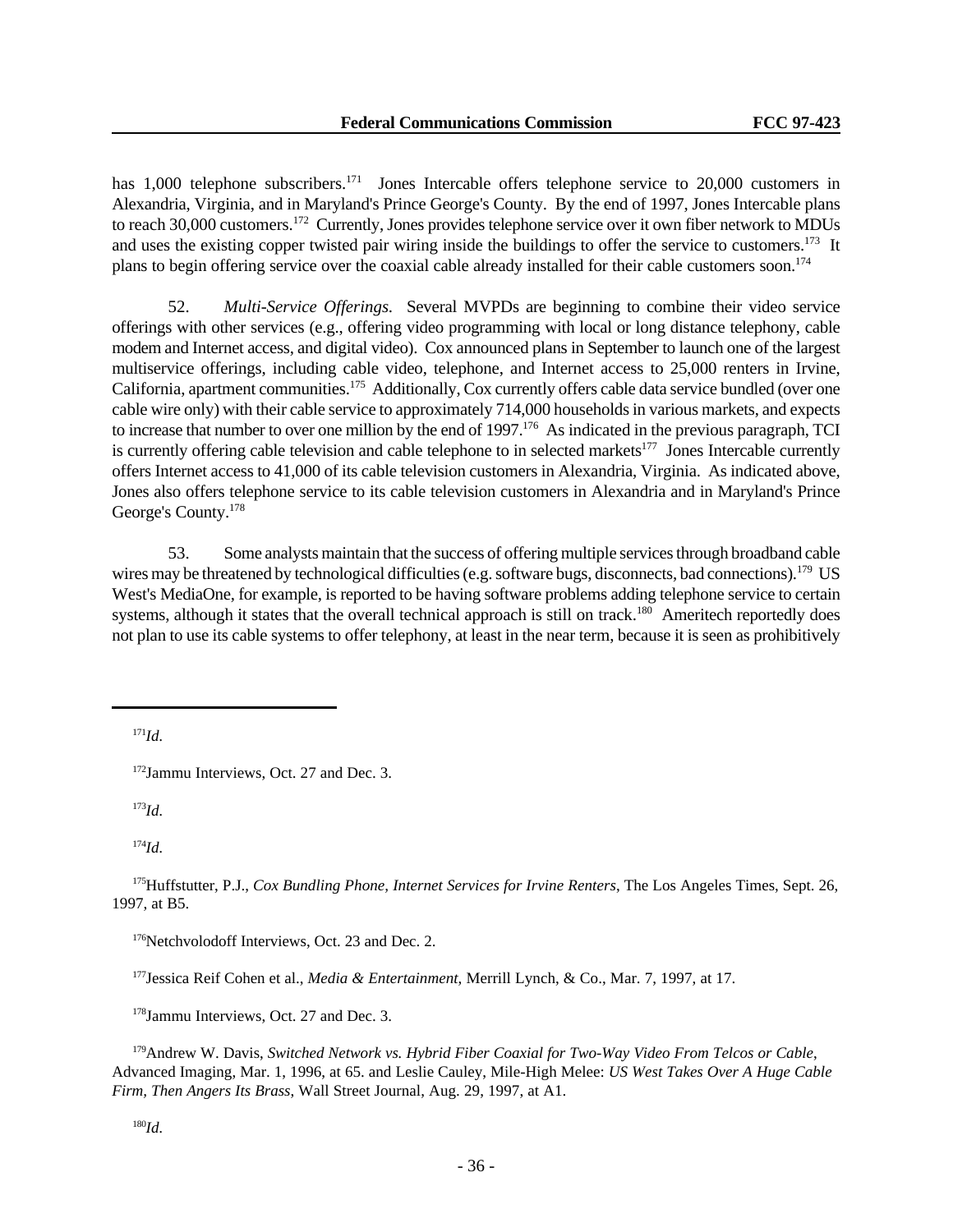expensive and technically difficult.<sup>181</sup> To the extent that bundling emerges as technologically feasible and economically desirable for MVPDs, it has the potential to affect competition in markets for the delivery of multichannel video programming.

## **B. Direct Broadcast Satellite Services**

54. *DBS Service Providers*. Direct broadcast satellite ("DBS") operators use satellites instead of broadband wires or terrestrial microwave stations to transmit their programming to subscribers, who must buy or rent a parabolic "dish" antenna that is approximately 18 inches in diameter, and pay a subscription fee to receive the service.<sup>182</sup> Each DBS operator transmits its programming services to subscribers from specific orbital locations. Permissible orbital locations are established by international telecommunications regulations and Commission rules.<sup>183</sup> DIRECTV, United States Satellite Broadcasting ("USSB"), and EchoStar currently offer DBS video programming.<sup>184</sup> Primestar is a medium powered

fixed satellite service ("FSS") that shares many of the attributes of DBS operators.<sup>185</sup> As with DBS, subscribers to Primestar must buy or rent a parabolic dish antenna and pay a subscription fee to receive service, though the Primestar dish is approximately three feet in diameter.

55. *Subscribership.* DBS systems serve more subscribers than any type of MVPD other than franchised cable system operators.<sup>186</sup> The four DBS providers furnished programming to nearly 5.1 million

<sup>181</sup>*Id.*

<sup>183</sup>*See* Table C-1 for allocation of orbital locations assigned by the United States.

<sup>184</sup>Alphastar, a medium-powered FSS provider owned by Tee-Comm Electronics, Inc., filed for Chapter 11 bankruptcy protection in May 1997 and ceased transmitting to its 50,000 subscribers at 3:00 a.m. EDT on August 8, 1997. *AlphaStar Goes Dark, PrimeStar Prepares To Go West*, SkyREPORT, Aug. 1997, at 4; James Careless, *DBS Service AlphaStar Files for Chapter 11*, Multichannel News, June 2, 1997, at 46. DIRECTV has announced that it will give a satellite dish and integrated reception device ("IRD") receiver free to each former Alphastar subscriber who purchases DIRECTV programming. Subscribers must also pay for installation. *See* Paul Kagan Associates, Inc., *DIRECTV to the AID of SKYLINK*, Private Cable Investor, Aug. 31, 1997, at 12.

<sup>185</sup>In the *1997 Report*, as in previous years, we include a discussion of Primestar Partners, L.P. ("Primestar"), a medium-powered Ku-band Fixed Satellite Service ("FSS"), together with our high-powered Ku-band DBS providers, DIRECTV, USSB and Echostar, as DBS providers. Unless otherwise noted, our discussions of attributes of DBS providers includes Primestar. Tables C-1, C-2, C-3, C-4 and C-5 provide certain transmission, channel, programming, subscriber and price information for these four firms. At this time, all direct-to-home ("DTH") satellite services use two different frequency bands for transmission, Ku-band and C-band. In the Ku-band (12/14 GHz), service is provided in two different portions of the band. Primestar provides medium power service while high powered DBS service is provided in another portion of the Ku-band. C-band service (4/6 GHz), is often distinguished by its larger antennas with diameters typically around seven and one-half feet (approximately 2.5 meters).

<sup>186</sup>NCTA Comments at 1. SBCA Comments at 3; Dennis H. Leibowitz et al., *Satellite Industry Conference*, Donaldson, Lufkin & Jenrette, Aug. 1997, at 12;*See* Table E-1. *See also 1996 Report,* 12 FCC Rcd at 4376 ¶ 38.

<sup>182</sup>*1996 Report*, 12 FCC Rcd at 4376 ¶ 36.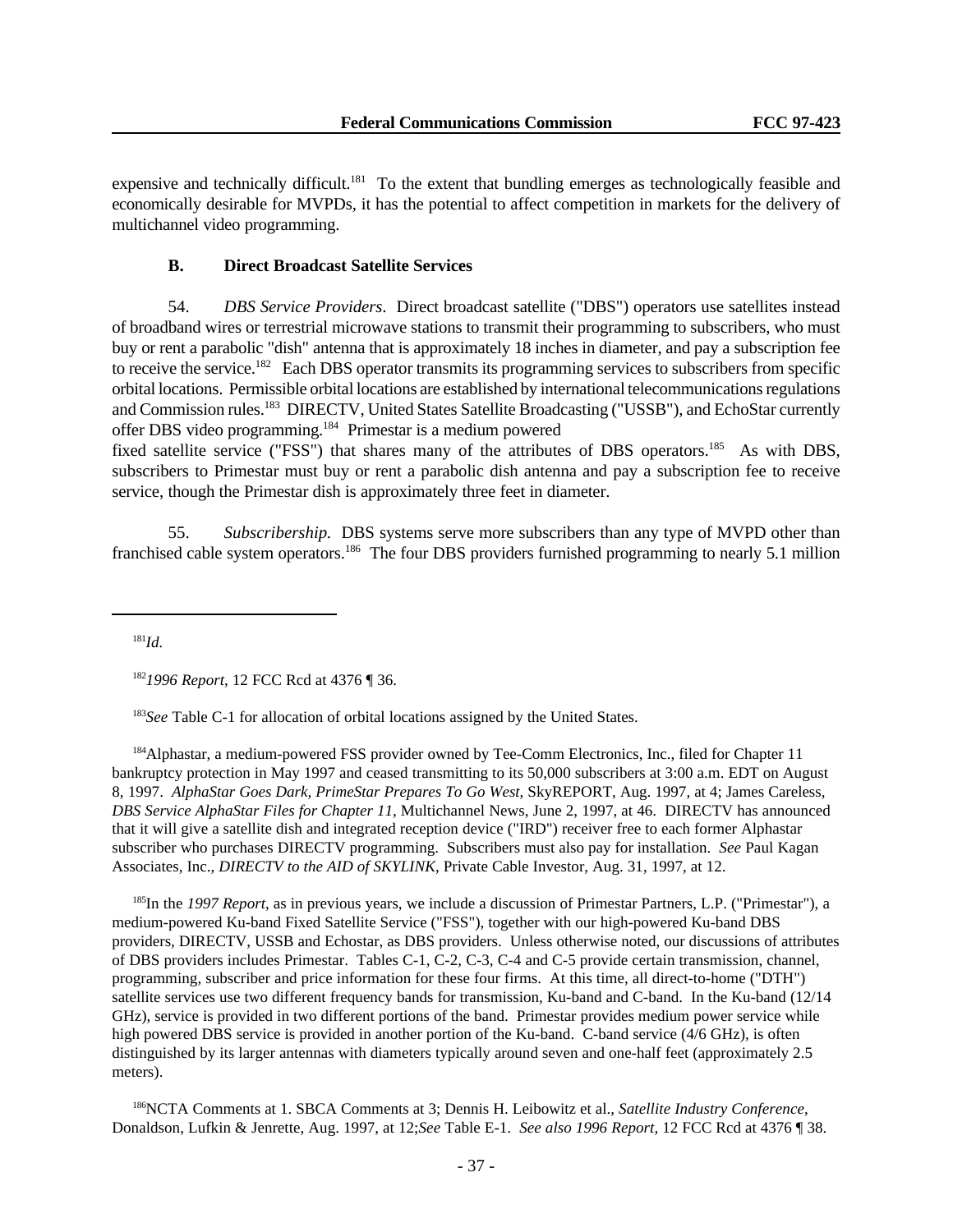subscribers as of June 1997.<sup>187</sup> This is an increase of more than 2.2 million subscribers since July 1996, and 400,000 more subscribers than the 1.8 million subscribers DBS providers gained in the previous 12 months, July 1995 to July 1996.<sup>188</sup> Predictions vary regarding the continued growth of DBS. Some industry analysts expect the DBS industry growth to continue, reaching 15 million subscribers by 2001 (14.5% of the total television market).<sup>189</sup> However, while DBS is gaining about 6,000 subscribers daily, some service providers have lowered their projections for the future, with at least one forecaster lowering its projection to 14.6 million subscribers by 2002.<sup>190</sup> In addition, DIRECTV, which had projected that it would have 10 million customers by 2000, no longer expects to meet this figure.<sup>191</sup>

56. DBS services offer many features which consumers rate highly, such as digital picture quality, compact disk sound clarity, increased channel capacity, near video on demand ("NVOD") movies and other interactive programming and data services.<sup>192</sup> According to a Nielsen Media Research survey, on a scale of one to five (with five being the most satisfied), 80% of DBS subscribers rate overall satisfaction with their satellite service as a four or a five. By comparison, 45% of cable subscribers rate overall satisfaction with their cable service as a four or a five. The large number of channels and programming variety, especially sports<sup>193</sup>

<sup>188</sup>*See* Tables C-3, C-4 and C-5. SBCA Comments at Appendix A*; DTH Subscribers*, SkyREPORT, Aug. 1997, at 8.

189Richard Bilotti *et al*., *Telecommunications, Cable Television, Multichannel Metamorphosis II, Digital Derby-Rounding Turn #1*, Morgan Stanley, Apr. 25, 1997, at 2.

<sup>190</sup>Video Week, Warren Publishing, Aug. 4, 1997; Dennis H. Leibowitz et al., *Direct Broadcast Satellite(DBS) Industry*, Donaldson, Lufkin & Jenrette, Nov. 21, 1997 at 11, citing Paul Kagan Associates.

# <sup>191</sup>*Id*.

<sup>192</sup>Stuart Levin, *Programmer Spotlight, Digital Cable Television is Here: Just in Time to Meet the DBS Threat to Cable,* Independent Cable News, June 1997, at 12; Leslie Ellis *et al*., *TCI Rolls Out All TV in More Areas,* Multichannel News, July 14, 1997, at 8; *Consumer Communications, Cable TV's Changing Competitive Landscape*, The Yankee Group White Paper, Mar. 1997, at 2; Dennis H. Leibowitz *et al*., *Broadcasting & Cable, Tele-Communications, Inc. (TCOMA), The New Game Plan*, Donaldson, Lufkin & Jenrette, Dec. 23, 1997, at 5.

<sup>193</sup>According to a poll by Bruskin/Goldring Research, 47% of those surveyed and 52.4% of the male subscribers cited sports as the reason they subscribed to DBS. DIRECTV and Primestar offer as many as 29 channels of sports programming, including ESPN's "Full Court" collegiate basketball and "GamePlan" collegiate football channels, the 24 FOX SPORTSCHANNELs and HTS regional sports channels, and the full, regular season professional league sports networks. Other sports entertainment events have included this summer's USSB's Tyson-Holyfield boxing match (*see* DIRECTV, Inc. Comments*, Programming Lineup*; Primestar website at <http://www.primestar.com/ezget/news/articles/facts/65new.htm>; Dennis H. Leibowitz et al., *Satellite Industry Conference*, Donaldson, Lufkin & Jenrette, Aug. 1997, at 17, 18. The league channels include not only the NHL's Center Ice, the MLB's Extra Innings and the NBA's League Pass, but also new sports programming such as soccer that has been added this year (*see* MLS/ESPN SHOOTOUT,

(continued...)

<sup>187</sup>USSB subscribers are not reported as a group by SkyREPORT, *DTH Subscribers*, Sept. 1997, at 4. DIRECTV and USSB are complimentary services because subscribers use the same equipment to receive each service and the services offer different programming. According to SkyREPORT, only a small portion of USSB subscribers do not also receive DIRECTV.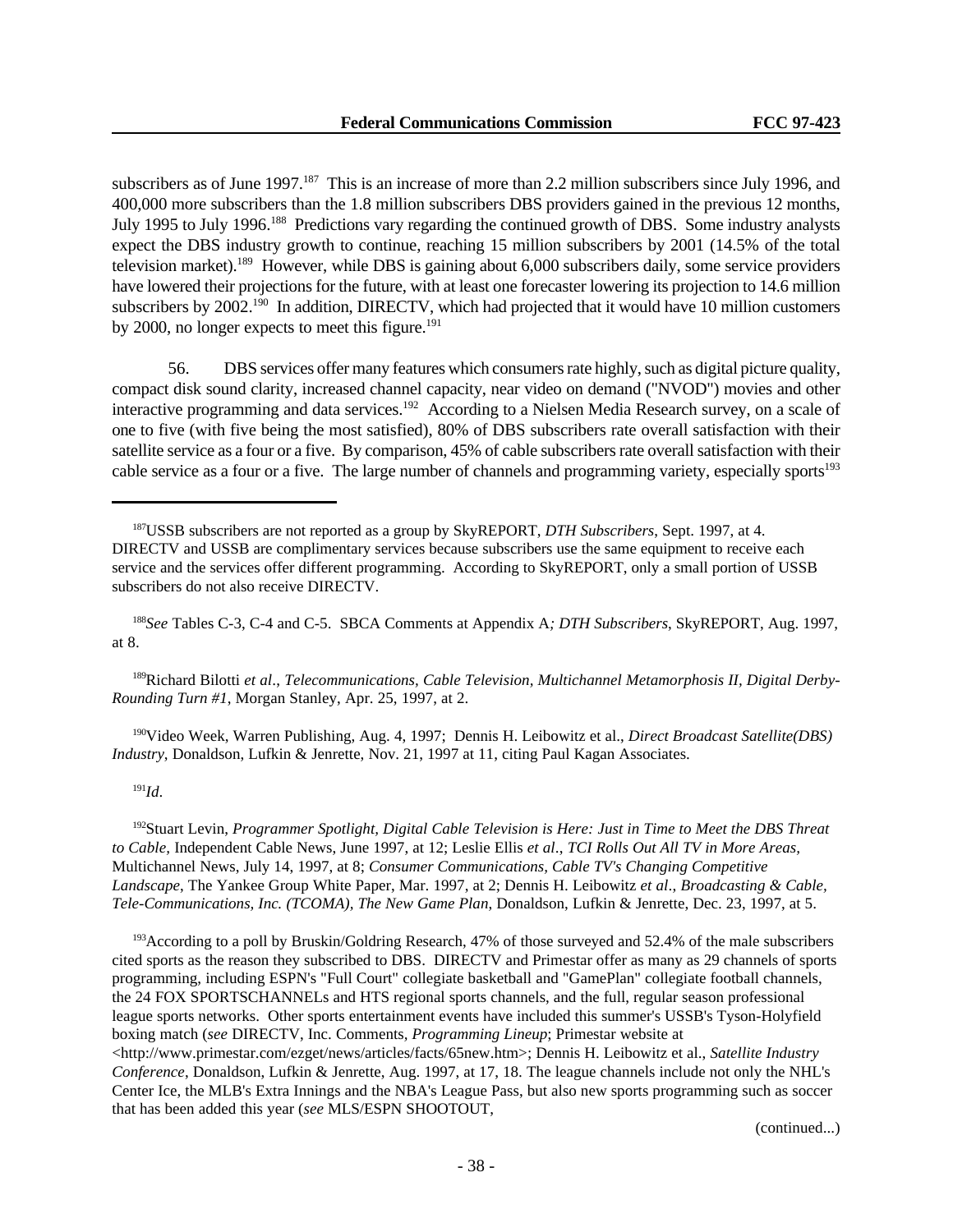and movies,<sup>194</sup> are also cited as reasons for consumers choosing one of the DBS services.<sup>195</sup> However, DBS's advantages may be minimized once cable systems install digital technology and can offer comparable programming features.<sup>196</sup>

57. Among consumers' main concerns regarding DBS are (a) multiple pricing strategies for hardware and programming, (b) the inability to receive local broadcast stations, and (c) the need to purchase additional equipment to receive programming on additional television sets.<sup>197</sup> A May 1997 study by USSB of 11,320 consumers found that 600 of those surveyed had shopped "recently" for digital satellite system, and 70% of those did not buy the service,<sup>198</sup> which may, in part, explain the lowered projections for new subscribers.<sup>199</sup> A recent study reports that only 68 of 647 cable subscribers surveyed indicated that they were "very likely" to switch to DBS.<sup>200</sup>

<sup>194</sup>Movies are another program offering which attracts subscribers to DBS. USSB advertises itself as the DBS service with the most movie channels, its way of distinguishing itself from its DBS competitors (USSB webpage @www.USSB.com). USSB's movie channels include premium and multiplex movie channels HBO 1-5 and Showtime 1-4 as well as The Movie Channel, Cinemax, and FLIX (*see* DIRECTV, Inc. Comments*, Programming Lineup*; Primestar website at <http://www.primestar.com/ezget/news/articles/facts/65new.htm>; Dennis H. Leibowitz et al., *Satellite Industry Conference, USSB*, Donaldson, Lufkin & Jenrette, Aug. 1997, at 17, 18. *See, e.g.*, *USSB Channels*, <<http://www.ussbtv.com/channel/content/content.html>>).

<sup>195</sup>*Beyond Video, DIRECTV & DISH Say They'll Have New Interactive Services by Christmas*, SkyREPORT, Jul. 1997, at 3.

<sup>198</sup>*Id*.

<sup>199</sup>*See* para. 55 *supra*.

 $193$ (...continued)

<sup>&</sup>lt;<http://www.diectv.com/programming/compare.html>>). The NFL's Sunday Ticket is only carried by DIRECTV. DIRECTV, Inc. Comments*, Programming Lineup*; Primestar website at

<sup>&</sup>lt;http://www.primestar.com/ezget/news/articles/facts/65new.htm>. Primestar is also marketing special "niche" sporting events like rodeos and NASCAR auto races (*see DTH Game Plan for Sports, Services Use Packages, Channels to Secure Attractive Subscriber Base*, SkyREPORT, Aug. 1997 at 1-3). Furthermore, as a continuing part of its emphasis on sports programming, DIRECTV has created a magazine called *ON - Official Magazine of DIRECTV Sports* for subscribers who take its Total Choice Gold, Total Choice Platinum or other collegiate or professional sports programming packages (Ted Hearn, *DIRECTV Seeking FCC Nod for Six New Satellites*, Multichannel News, June 30, 1997 at 24; the magazine will feature sports articles and provide sports program listings).

<sup>196</sup>*See, e.g.*, Video Week, Warren Publishing, August 4, 1997 at 4.

<sup>197</sup>Video Week, Warren Publishing, August 4, 1997 at 4.

<sup>200</sup>Chilton Research Services Survey conducted August 11-15, 1997, as reported in *Cablevision*, Sept. 22, 1997 at 71.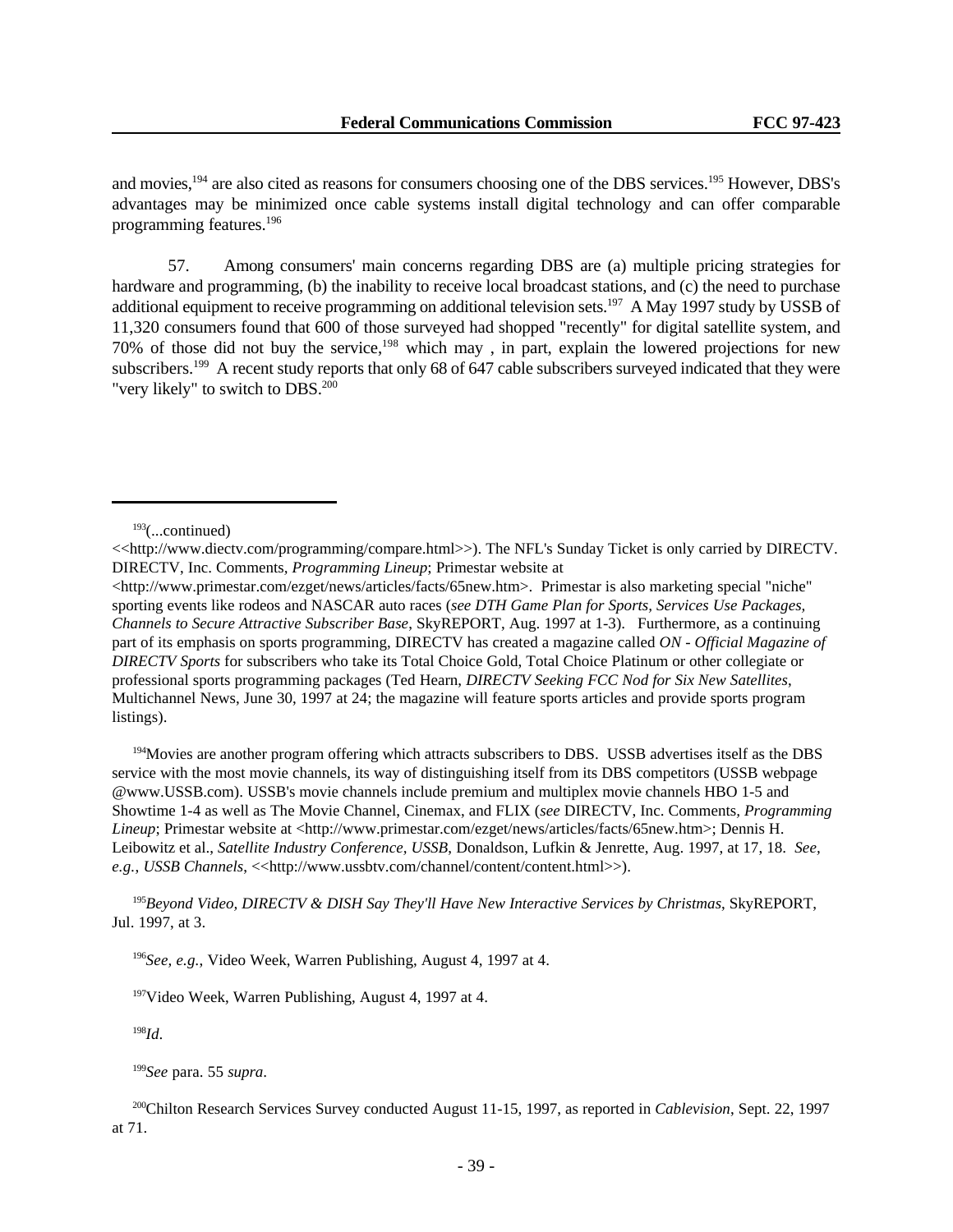58. Impediments to carriage of local broadcast signals by DBS services reduce the satellite services' ability to compete effectively with cable television.<sup>201</sup> However, the DBS industry is working on at least a partial solution to this situation, and is developing antennas to improve over-the-air broadcast transmission reception for DBS subscribers. Also, the launch of Echostar III and IV, will increase channel capacity and, according to Echostar, facilitate the possibility of retransmission of local channels to some of Echostar's markets.<sup>202</sup> Capitol Broadcasting Company, Inc. ("Capitol") has announced its "Local TV on Satellite" plan for retransmitting local signals by satellite.<sup>203</sup> Capitol states that it will operate a satellite in the Ka-band with 61 spotbeams that will cover the continental United States, Alaska and Hawaii.<sup>204</sup> Capitol intends to offer DBS providers a local station package of all over-the-air, full power, commercial television stations within a given station's designated market area.<sup>205</sup>

59. The "upfront costs" to subscribers that DBS operators may charge are an additional disincentive for some consumers considering DBS service.<sup>206</sup> The costs for the basic equipment, installation, and one month of programming range from \$185 for Primestar service, where the consumer rents equipment, up to \$379 for DIRECTV's service.<sup>207</sup> There may also be a \$300 cost for the additional integrated reception device ("IRD") antenna that is required in order to view different channels on other televisions in the household

<sup>202</sup>*See* Dennis H. Leibowitz *et al*., *Satellite Industry Conference*, Donaldson, Lufkin & Jenrette, Aug. 1997, at 12-13. For example, Emerson advertises its "Dishmate UHF/VHF Antenna" as designed specifically to function with the DBS antenna (*My TV Reception Is So Clear, You'd Think I had a 50-foot Antenna on My Roof,* Advertisement in the New York Times Magazine, Aug. 31, 1997, at 63). Echostar has recently introduced a more technically sophisticated dish receiver which can integrate off-air broadcast signals with the satellite transmission, eliminating the separate A/B switch mechanism (Kent Gibbons *et al*., *Future is Near for PrimeStar Service*, Multichannel News, July 28, 1997, at 7; Tammy J. Fluette, *A Decade of Difference, SBCA Celebrates Ten Years of Service*, Private Cable & Wireless Cable, Sept. 1997, at 40).

<sup>203</sup>*See* Statement of Capitol Broadcasting Company, Inc., before the Subcommittee on Courts and Intellectual Property of the Committee on the Judiciary, U.S. House of Representatives, Hearing on the Copyright Licensing Regimes Covering Retransmission of Broadcast Signals License (Oct. 30, 1997).

<sup>204</sup>*Id*.

<sup>205</sup>*Id*.

<sup>207</sup>Primestar's cost includes \$150 for professional installation and monthly charges of \$34.99 for the programming package, \$10 of which is the equipment rental. DIRECTV's cost includes \$199 equipment, \$150 professional installation and monthly charges of \$29.99 for the basic programming package. *See* Table C-3.

<sup>201</sup>SBCA Comments at 19; NRTC Comments at 12-13; Primetime24 Comments at 2; Heather Fleming, *Sky Goes to Capital Hill for Quick Copyright Fix*, Broadcasting & Cable, Mar. 17, 1997 at 35; Rick Westerman *et al*., *Direct Broadcast Satellite*, UBS Securities, Mar. 4, 1997, at 7; DBS subscribers can only obtain local broadcast signals using conventional over-the-air antennas or through basic cable subscriptions. According to one consumer survey, more than 87% of those surveyed cited the inability to receive local stations as major reason for not buying a DBS system, and 60% cited the need for additional equipment in order to receive programming on other television sets in the household (Video Week, Warren Publishing, August 4, 1997, at 4).

<sup>206</sup>Bruskin & Goldring Research, *DTH Barriers to Purchase Study, Wave III*, SBCA, June 1997, at 33.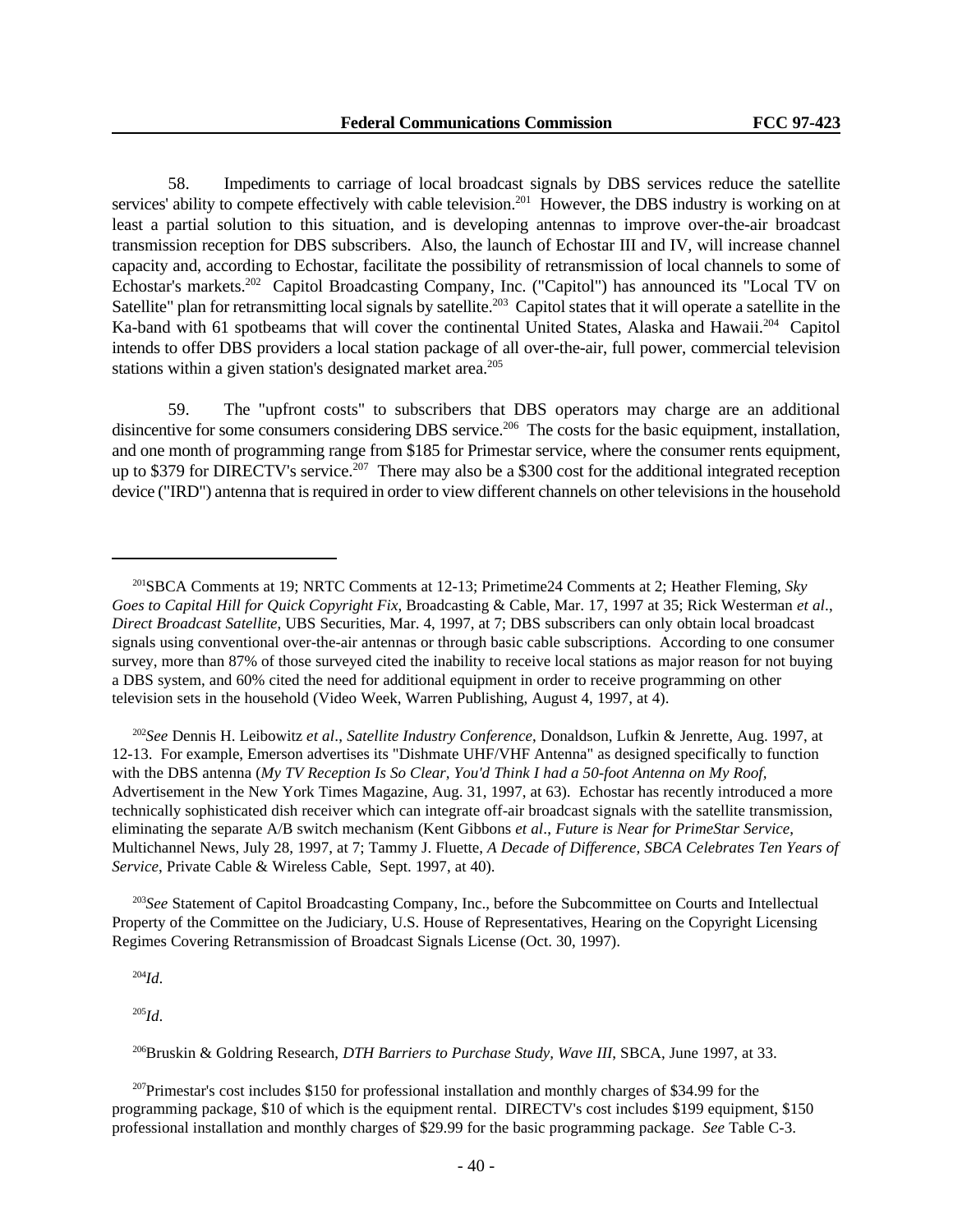and an additional basic programming package for \$5 per month per television.<sup>208</sup> Industry observers expect the cost of IRDs to decline. This decline, however, may be offset by continued monthly charges for service to additional televisions in the household.<sup>209</sup>

60. To overcome the "upfront costs," DBS providers also have developed a number of discount programs and equipment plans to increase demand for their programming services. In the *1996 Report*, we noted that the prices charged for digital satellite system ("DSS") equipment used to receive programming from DIRECTV, USSB and Echostar declined, with the price of the basic mode DBS antenna dropping to just \$199 in some cases,<sup>210</sup> as also noted in Table C-3 of this report. This decline has continued. Discount retailers, such as WalMart, are selling equipment for \$49 and some mail order firms are offering the equipment for as little as \$25.<sup>211</sup> In June 1997, Echostar dropped its requirement that new subscribers pay the \$300 annual programming fee in advance to purchase the \$199 DBS receiver and other equipment. Some DBS customers can now buy programming on a month-to-month basis.<sup>212</sup> Echostar also plans to introduce a \$129 "no frills" second-set receiver, and will provide customers with self-installation kits or offer \$100 off the professional installation charge.<sup>213</sup> In July 1997, DIRECTV eliminated its pre-paid programming requirement, but dropped its \$200 equipment rebate.<sup>214</sup> To attract new customers, DIRECTV offered a 50% discount off the \$159 price for NFL Sunday Ticket to new subscribers.<sup>215</sup> Video Magazine subscribers could buy a six-month subscription to DIRECTV's Total Choice Platinum programming package by October 15, 1997, and be eligible for the free equipment offer.<sup>216</sup> Thomson Consumer Electronics, maker of the RCA DSS equipment, offered its own promotion, giving anyone who buys an RCA large-screen television the DSS equipment for free.<sup>217</sup> Primestar

<sup>211</sup>Retailers Cheer Exit of \$200 DSS Rebate, But Establishments Wait for DIRECTV's Next Move, SkyREPORT, July 1997, at 10-11.

<sup>212</sup>*Inside the Industry*, SkyREPORT, June 1997, at 11; *Satellite and International*, Comm. Daily, May 19, 1997.

<sup>213</sup>Kent Gibbons *et al.*, *Future is Near for PrimeStar Service*, Multichannel News, July 28, 1997, at 76.

<sup>214</sup>*Beyond Video, DIRECTV & DISH Say They'll Have New Interactive Services by Christmas*, SkyREPORT, July 1997, at 3. DIRECTV's DSS equipment manufacturers sponsored the \$200 rebate to compete with ECHOSTAR's \$199 equipment offer. *Satellite and International,* Comm. Daily, May 19, 1997.

<sup>215</sup>DIRECTV Homepage at <<www.DIRECTV.com/>

<sup>216</sup>*DIRECTV Expands Free DSS Equipment*, Multichannel News, Sept. 8, 1997, at 14.

<sup>217</sup>*Id*.

<sup>&</sup>lt;sup>208</sup>An IRD antenna can provide multiple channels of satellite programming to 2-3 sets simultaneously. An additional IRD antenna is needed to provide multiple channels of satellite programming to 4-5 sets simultaneously.

<sup>209</sup>Richard Bilotti *et al*., *Telecommunications, Cable Television, Multichannel Metamorphosis II, Digital Derby-Rounding Turn #1*, Morgan Stanley, Apr. 25, 1997, at 8, 12; Jimmy Schaeffler, *The State of DBS: Circa July, 1997*, Private Cable & Wireless Cable, July 1997, at 18.

<sup>210</sup>1996 Report, 12 FCC Rcd at 4382 ¶ 43.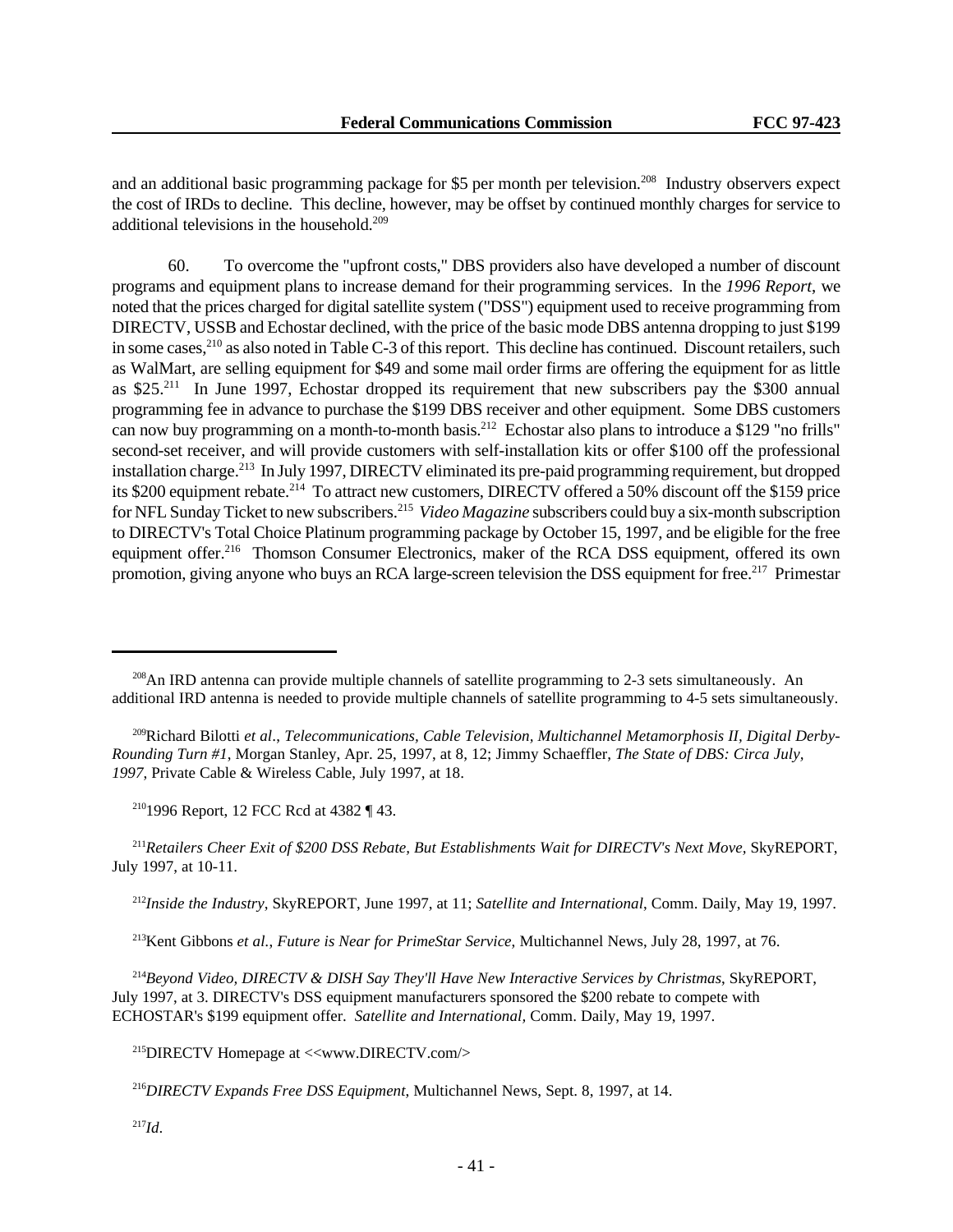announced a discount on installation and one month of free programming this fall.<sup>218</sup> In addition to offering discounted equipment and programming prices, DBS providers are heavily marketing their services.<sup>219</sup> The four DBS companies were expected to spend approximately \$1 billion (including the cost of discounts) to promote their products in 1997.<sup>220</sup>

61. Consumers can purchase DBS equipment from various sources, including electronics retailers, and individual DBS operators' toll free numbers and Web sites.<sup>221</sup> Primestar also offers consumers the option of renting, rather than purchasing, equipment. Consumers can choose to install the equipment themselves, or can contact the DBS provider or an electrician to perform the installation.<sup>222</sup> DBS programming service can generally be purchased from an authorized dealer such as Best Buy, Circuit City and WalMart, or can be purchased directly from the DBS provider.

62. *Marketing Telecommunications with Information Services.* In the *1996 Report*, we indicated a trend toward marketing satellite video programming with telecommunications and information services.<sup>223</sup> Results of this trend are mixed. For part of 1997, AT&T was marketing DIRECTV/USSB's satellite programming and equipment with its long-distance services. In December 1997, AT&T sold its interest in DIRECTV, stating that it was difficult to sell a relatively "big-ticket" item such as satellite equipment through telephone solicitations, and that it faced faster than expected reductions in DBS prices due to increased competition from other providers.<sup>224</sup> However, Cincinnati Bell experienced a strong response to its DIRECTV sales campaign when it added a 36 month no-interest equipment purchase plan. Recently, Bell Atlantic and DIRECTV announced an agreement to market DIRECTV to Bell Atlantic's customers in the Northeast. Industry observers predict DBS may provide the means for Bell Atlantic to offer video programming quickly in its newly expanded northeastern territory.<sup>225</sup>

63. DBS providers have announced plans to launch various new video and data access products. DIRECTV plans to develop a satellite-delivered PC-based video programming and Internet service

<sup>220</sup>Jimmy Schaeffler, *The State of DBS: Circa July, 1997*, Private Cable & Wireless Cable, July 1997, at 17.

<sup>221</sup>*See* Table C-3 for a listing of equipment sources for the four DBS firms.

<sup>222</sup>Primestar requires that subscribers that rent equipment must have the equipment professionally installed.

<sup>223</sup>*1996 Report*, 12 FCC Rcd at 4383 ¶ 45.

<sup>224</sup>*AT&T Sells Back 2.5% Stake in DIRECTV for \$162 Million*, Comm. Daily, Dec. 9, 1997.

<sup>225</sup>Kent Gibbons, *Can Telco Ring DBS Bells That AT&T Couldn't?* Multichannel News, July 7, 1997, at 3, 47. As a result of the recent merger between Bell Atlantic and NYNEX, Bell Atlantic has added to its service territory the area formerly served by NYNEX *(see* I*n the Applications of NYNEX Corporation and Bell Atlantic Corporation for Consent to Transfer Control of NYNEX Corporation and its Subsidiaries*, File No. NSD-L-96-10, Memorandum Opinion and Order (rel. Aug. 14, 1997)).

<sup>218</sup>Kent Gibbons et al., *Future is Near for PrimeStar*, Multichannel News, July 28, 1997, at 1, 76.

<sup>219</sup>Already DSS retailers can track DSS and DIRECTV sales data though the Electronic Activation Software (EAS) program,launched in Jan. 1997; Jimmy Schaeffler, *The State of DBS: Circa July, 1997*, Private Cable & Wireless Cable, July 1997, at 18; *Satellite and International*, Comm. Daily, Mar. 26, 1997.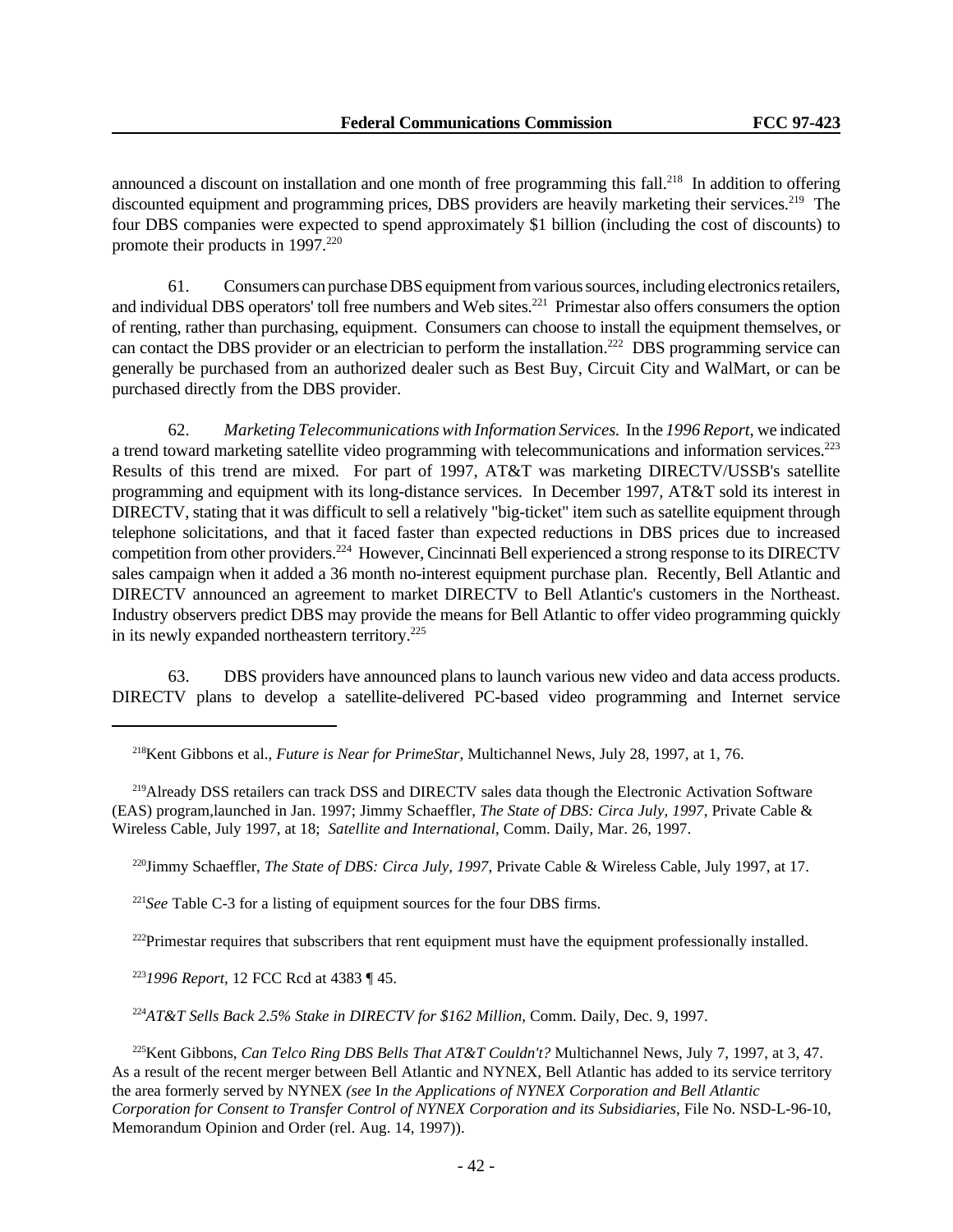("DIRECPC"), with a telephone return path.<sup>226</sup> Hughes Network Systems ("Hughes"), DIRECTV's affiliate, is retailing the DIRECPC's Internet service through consumer electronics stores to compete with the cable industry's deployment of high speed cable modems.<sup>227</sup> In addition, Hughes recently announced the launch of DIRECDUO, a dual-functioning DBS antenna, which consumers can use to receive both DIRECTV video programming and DIRECPC Internet and interactive data access services.<sup>228</sup> Echostar plans to launch interactive services by the end of this year,<sup>229</sup> and is working with content providers CNN, MTV, ESPN, and Bloomberg Information TV to supply programming.<sup>230</sup> Echostar also plans to carry Data Broadcasting Corp.'s Signal real-time quote service, which provides data directly from the equity, futures and options exchanges to the user's personal computer.<sup>231</sup> In 1998, Echostar plans to add late night broadcasts of Internet content by satellite to interactive set-top boxes for morning access.<sup>232</sup>

64. Information technology companies are developing products for the DBS market. For example, Adaptec has developed software that gives DTH customers access to financial data, games and videos through their dish antenna, using a telephone "return path."<sup>233</sup> Microsoft will incorporate a DIRECTV interactive link in its Windows 98 software.<sup>234</sup>

65. *Recent Developments* Primestar began transmitting its programming from a new, GE2 satellite in April 1997, which enables Primestar to increase its service from 95 to 160 medium-powered channels.235 In June 1997, MCI agreed to assign the authorization for ASkyB's high-power DBS service at

<sup>227</sup>*DirecPC: Out of the Closet*, SkyREPORT, July 1997, at 4.

<sup>228</sup>DIRECTV, Inc. Comments at 12; *DirecPC: Out of the Closet*, SkyREPORT, July 1997, at 4.

<sup>229</sup>*Beyond Video, DIRECTV & DISH Say They'll Have New Interactive Services by Christmas*, SkyREPORT, July 1997, at 3.

<sup>230</sup>*Id.*

<sup>231</sup>*EchoStar to Carry Signal*, Private Cable & Wireless Cable, Sept. 1997, at 45.

<sup>232</sup>*Beyond Video, DIRECTV & DISH Say They'll Have New Interactive Services by Christmas*, SkyREPORT, July 1997, at 3. The set-top boxes will feature a filter mechanism which scans content for information based on customer zip codes.

<sup>233</sup>*Id*.; Jimmy Schaeffler, *The State of DBS: Circa July, 1997*, Private Cable & Wireless Cable, July 1997, at 15. DBS providers even anticipate integrating their services with standard household utilities like lighting.

<sup>234</sup>*A Very Good Month...*, SkyREPORT, July 1997, at 13.

<sup>235</sup>*Headendings, Primestar Makes "Big Switch*," Broadcasting & Cable, Apr. 28, 1997 at 43; Alan Breznick *et al*., *Primestar Packing More Program Punch*, Cable World, Mar. 3, 1997, at 1, 44. The additional channels will feature ten regionalized weather channels from MSNBC Weather, eight regional sports channels, 20 pay-per-view channels, two Showtime channels, American Movie Classics, Court TV and several other networks.

<sup>226</sup>DIRECTV Comments at 12.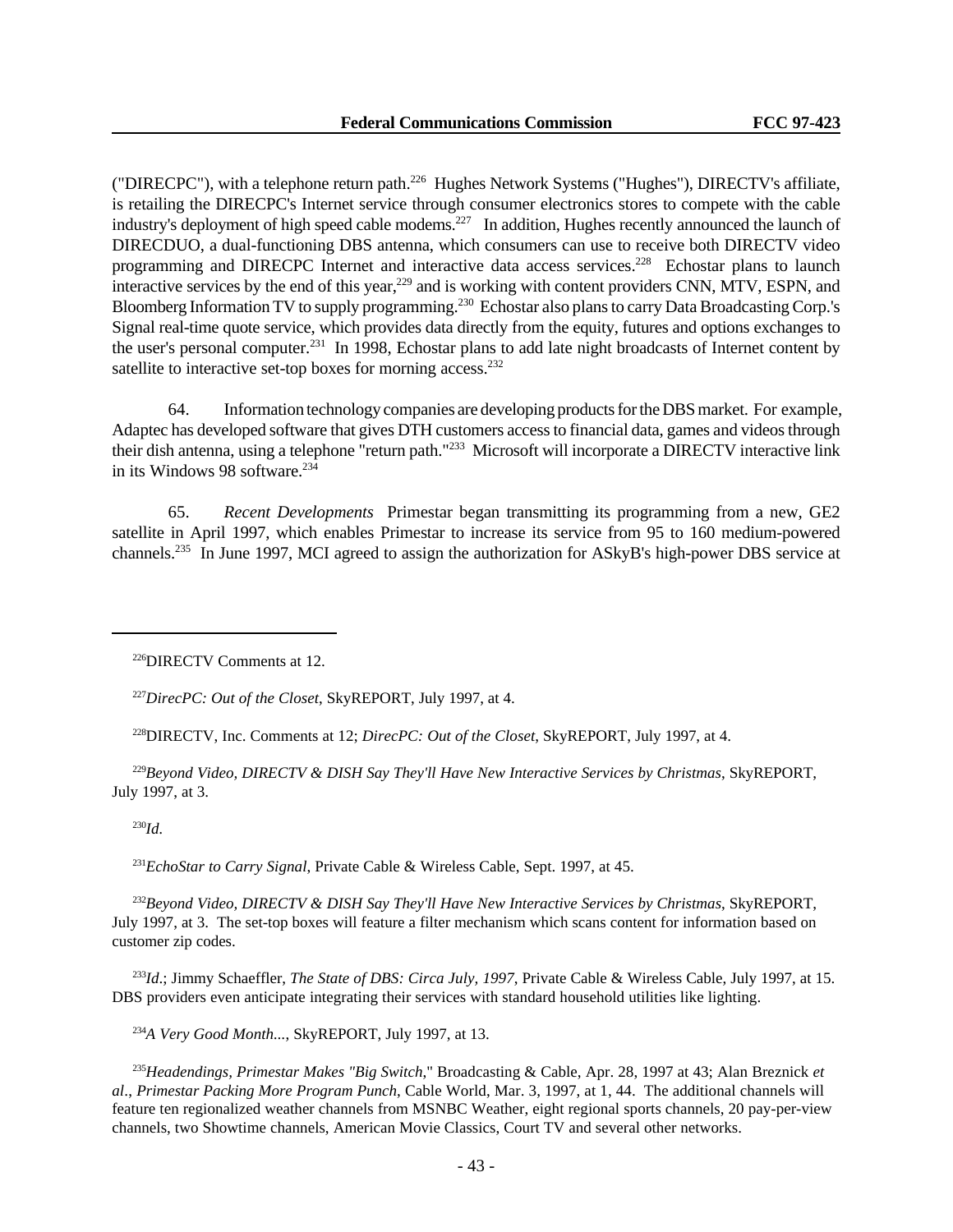$110^{\circ}$  west latitude and two satellites to Primestar.<sup>236</sup> Primestar has announced plans to use the 110 $^{\circ}$  west latitude position to offer a 225 channel service in  $1998$ <sup>237</sup> Consummation of the agreement is subject to Commission approval. The parties have filed applications with the Commission, and a number of parties have filed objections to the applications.

66. Echostar plans to expand its services by offering more channels with the launch of two more satellites. EchoStar III was launched in October 1997 to provide service at 61.5° west latitude. EchoStar IV's launch is planned for September 1998.<sup>238</sup> As noted in paragraph 58 above, this expansion may facilitate retransmission of local broadcast channels to some of Echostar's markets.

67. *Other DBS Entrants.* Continental Satellite Corporation ("Continental"), and Dominion Video Satellite, Inc. ("Dominion") each hold licenses but have not launched any satellites. Tempo launched a satellite in March 1996 at  $119^{\circ}$  west latitude and is authorized to provide 11 channels of service from that position and a second orbital location at 166 $^{\circ}$  west latitude (a total of 22 transponders);<sup>239</sup> Continental is authorized to provide 11 channels of service from  $61.5^{\circ}$  and  $166^{\circ}$  west latitude (a total of 22 transponders); and Dominion is authorized to provide eight channels of service from  $61.5^{\circ}$  and has an application pending to provide eight channels of service at  $166^{\circ}$  west latitude (a total of 16 transponders).<sup>240</sup> Of the three, only Tempo's 11 transponders at 119 west latitude are positioned at a full continental United States view ("CONUS") slot.<sup>241</sup> In addition, the Commission has authorized Televisa International, LLC., to operate one million receive-only earth stations in the United States to receive DTH-FSS television services from Mexico's Solidaridad II satellite operating at 113<sup>°</sup> west latitude, signaling the first stages of direct competition for the United States DTH market from foreign companies.<sup>242</sup>

<sup>238</sup>Rick Westerman and Edward T. Hatch, *Direct Broadcast Satellite, Outlook*, UBS Securities LLC, Mar. 4, 1997, at 10-11.

<sup>239</sup>Tempo is a wholly owned subsidiary of TCI Satellite Entertainment. *See* Rick Westerman and Edward T. Hatch, "Table 3: DBS Industry Licensed Number of Transponders," *Direct Broadcast Satellite, Outlook*, UBS Securities, Mar. 4, 1997, at 9.

<sup>240</sup>*See* Table C-1.

<sup>241</sup>Rick Westerman and Edward T. Hatch, "Table 3: DBS Industry Licensed Number of Transponders," *Direct Broadcast Satellite, Outlook*, UBS Securities, Mar. 4, 1997, at 9. "CONUS" indicates that the signal transmissions from satellites in these orbital slots are capable of reaching all parts of the United States.

<sup>242</sup>*See In the Matter of Televisa International, LLC., Application for Blanket License for Receive-Only Earth Stations in the Fixed Satellite Service for Direct-to-Home Subscription Television Service*, File No. 330-DSE-L-97, Call Sign E970096, Order and Authorization, DA 97-1758 (rel. Aug. 18, 1997).

<sup>236</sup>Primestar is a joint venture of TCI Satellite Inc. ("TSAT"), Time Warner, Cox Enterprises, Comcast, MediaOne and GE American Corporation. Prior to reaching this agreement with Primestar, MCI had entered into an agreement with News Corporation to form a joint venture, known as American Sky Broadcasting ("ASkyB"), to provide service using this authorization.

<sup>237</sup>*Headendings, Primestar Makes "Big Switch*," Broadcasting & Cable, Apr. 28, 1997 at 43; Alan Breznick et al., *Primestar Packing More Program Punch*, Cable World, Mar. 3, 1997, at 1, 44.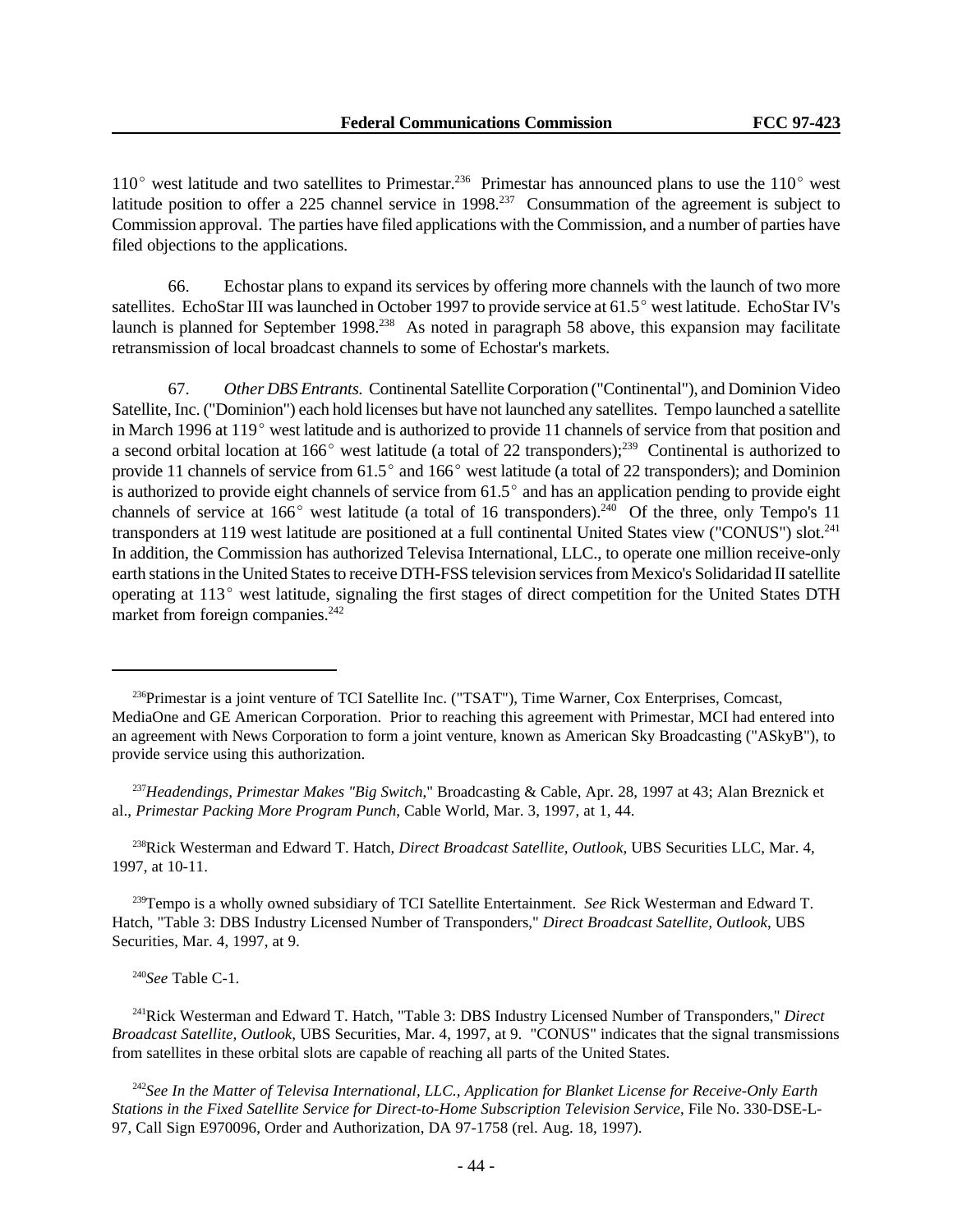## **C. Home Satellite Dishes**

68. *Programming.* Unlike DBS and Primestar subscribers, home satellite dish ("HSD") subscribers must employ relatively large (4 to 8 foot) dishes and must often purchase programming through program packagers that are licensed by programmers to facilitate subscribers' receipt of programming transmitted from various C-band satellites.<sup>243</sup> Typically designed to receive programming from satellites at several different orbital locations, most HSDs include motors that permit the receiving dishes to rotate and receive signals from more than one satellite. HSD owners have access to 500 channels of programming on C-band satellites, of which 350 channels are scrambled and approximately 150 are unscrambled.<sup>244</sup> HSD owners can watch the unscrambled channels without paying a subscription fee, subject to section 705(b) of the Communications Act.<sup>245</sup> To receive scrambled channels, an HSD owner must purchase an IRD from an equipment dealer and pay a subscription fee to an HSD programming packager. Nationwide, approximately 20 to 25 HSD program packagers assemble programming from individual program services which they make available in packages ("one-stop shop") to subscribers.<sup>246</sup> Like DBS systems, however, HSD program packagers do not provide local broadcast signals.

69. *Subscribership.* As the Commission has reported in previous years, it is difficult to obtain accurate estimates of the total number of HSD users, which include: (a) viewers who subscribe to a packaged programming service that affords them access to most of the same programming provided to subscribers of other MVPDs; (b) viewers who receive satellite programming services illegally without subscribing; and (c) viewers who receive only non-subscription programming. Industry analysts estimate that there are approximately 3.8 to 4 million HSD users.  $247$  The number of subscribers most relevant to an assessment of the MVPD market is the figure for authorized subscribers who receive much of the same programming generally provided to cable and other MVPD subscribers. HSD package programming subscribership has declined by 93,290, or 4.1%, from 2,277,760 reported in December 1996 to 2,184,470 subscribers reported on June 30, 1997.<sup>248</sup> According to one report, sales of HSDs fell to below 200,000 last year from 642,000 in 1994.<sup>249</sup>

70. Much of the decline in HSD subscribership results from owners switching to DBS services in order to receive digital programming.<sup>250</sup> Not only have DBS equipment prices become less expensive than

<sup>243</sup>SBCA Comments at 6.

<sup>&</sup>lt;sup>244</sup>Telephone interview with Harry W. Thibedeau, Manager of Industry Affairs, SBCA (Sept. 27, 1997).

<sup>245</sup>*See* 47 U.S.C. § 605(b) (satellite cable programming for private viewing).

<sup>&</sup>lt;sup>246</sup>SBCA Comments at 6-7.

 $247$ Telephone interview with Harry W. Thibedeau, Manager of Industry Affairs, SBCA (Sept. 27, 1997).

<sup>248</sup>*See* Table E-1.

<sup>249</sup>Jeff Bailey, *Air Waves,* Wall Street Journal, Oct. 15, 1997, at A1.

<sup>250</sup>SBCA Comments at 6.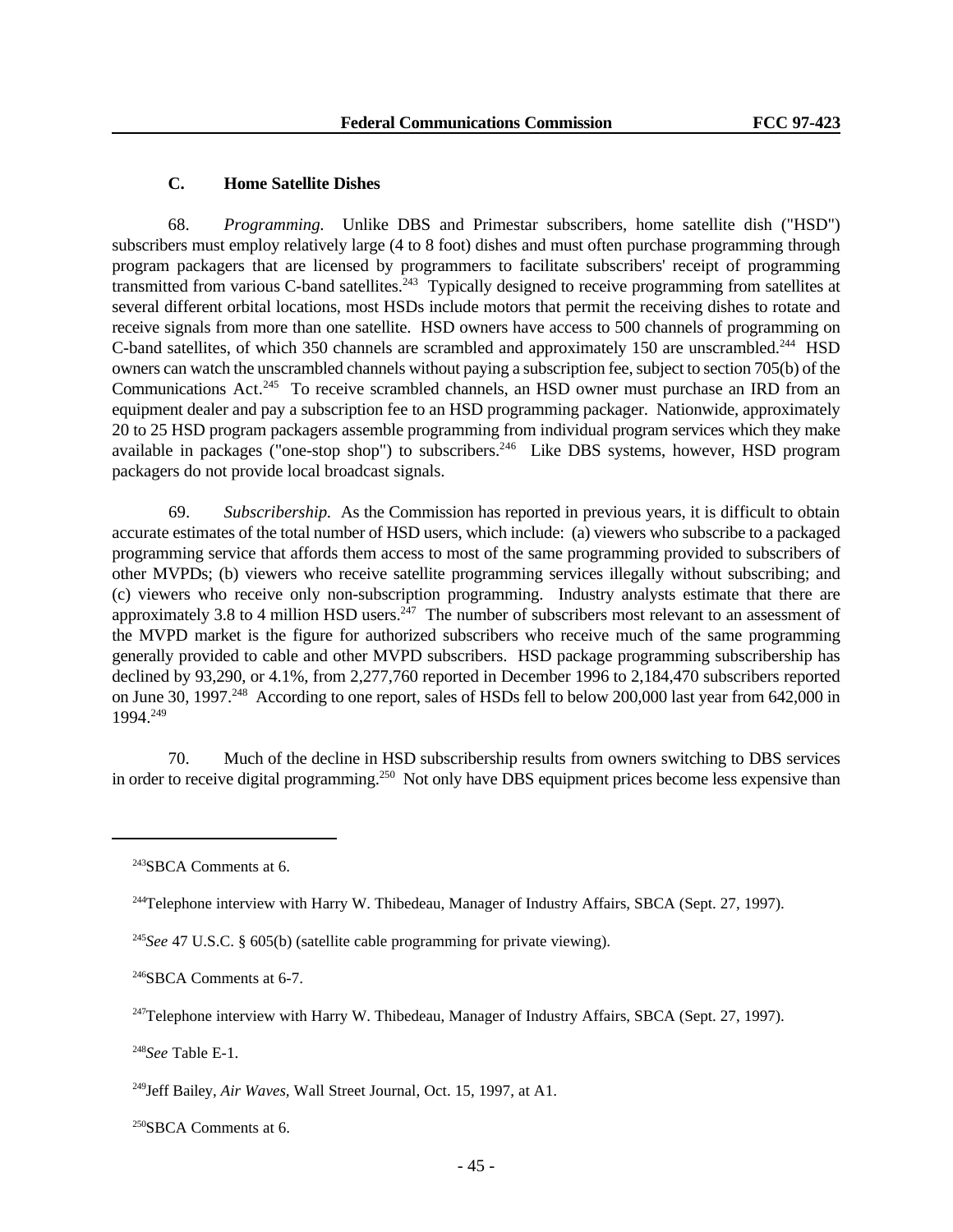the typical HSD equipment,<sup>251</sup> but DBS firms like DIRECTV have launched aggressive advertising and promotional campaigns encouraging consumers to switch to DBS service.<sup>252</sup> Responding to consumers preference for digital programming, HSD provider General Instrument has introduced a digital receiver, the 4DTV, capable of receiving both digital and analog signals for HSD subscribers who want to upgrade their HSD systems to receive digital quality pictures.<sup>253</sup> However, there are reports of delays in getting the 4DTV equipment, and some program packagers do not yet have access to programming for the digital equipment, though negotiations between programmers and programming packagers are currently underway.<sup>254</sup> These concerns may be diminishing as at least one program provider recently announced that it is adding several digital channels of programming for HSD subscribers with the 4DTV receiver.<sup>255</sup>

### **D. Wireless Cable Systems**

## *1. Multichannel Multipoint Distribution Service*

71. MMDS systems, often referred to as "wireless cable," transmit programming to subscribers through 2 GHz microwave frequencies, using Multipoint Distribution Service ("MDS") and leased excess capacity on Instructional Television Fixed Service ("ITFS") channels.<sup>256</sup> An MMDS system's transmission range is dependent upon the transmitter's power, the kind of receiving antenna, and the presence of a line-ofsight ("LOS")<sup>257</sup> path between the transmitter or signal booster and the receiving antenna.<sup>258</sup> MMDS operators

<sup>252</sup>*Satellite and International*, Comm. Daily, Aug. 26, 1997. For example, DIRECTV's campaign, "DIRECTV Delivers," offers free DSS equipment and programming packages to commercial HSD subscribers through November 30 of this year.

<sup>253</sup>*4DTV's Slow Trip to Store Shelves, Some Dealers Have a Lot of It, Some Keep Waiting for Product*, SkyREPORT, Jun. 1997 at 10; GI Comments at 2.

<sup>254</sup>*4DTV's Slow Trip to Store Shelves, Some Dealers Have a Lot of It, Some Keep Waiting for Product*, SkyREPORT, Jun. 1997 at 10-11.

<sup>255</sup>*Programming, HBO Delivers to C-Band Market*, Private Cable & Wireless Cable, Sep. 1997, at 44. HBO will add 16 digital channels of its MultiChannel HBO and Cinemax programming.

<sup>256</sup>*Amendment of Parts 21 and 74 of the Commission's Rules with Regard to Filing Procedures in the Multipoint Distribution Service and in the Instructional Television Fixed Service and Implementation of Section 309(j) of the Communications Act - Competitive Bidding*, MM Dkt. No. 94-131 and PP Dkt. No. 93-253, Report and Order (*"MDS Auction Order"*), 10 FCC Rcd at 9589, 9593 ¶ 7 (1995); *1996 Report*, 12 FCC Rcd at 4386 ¶ 51 n.152.

<sup>257</sup>"Line-of-sight" refers to the "straight eyesight line between two locations, often between a radio frequency receiver (MMDS antenna) and radio frequency (MMDS) transmitter." Glenn R. Jones, *Jones Cable Television and Information Infrastructure Dictionary*, Englewood, CO: Jones International, Inc., 1994, at 115.

<sup>258</sup>*MDS Auction Order,* 10 FCC Rcd at 9593 ¶ 6.

<sup>251</sup>*See* Table C-3; Bruskin & Goldring Research, Home Satellite Dish Owner Survey for SCBA, Mar. 1997 at 15.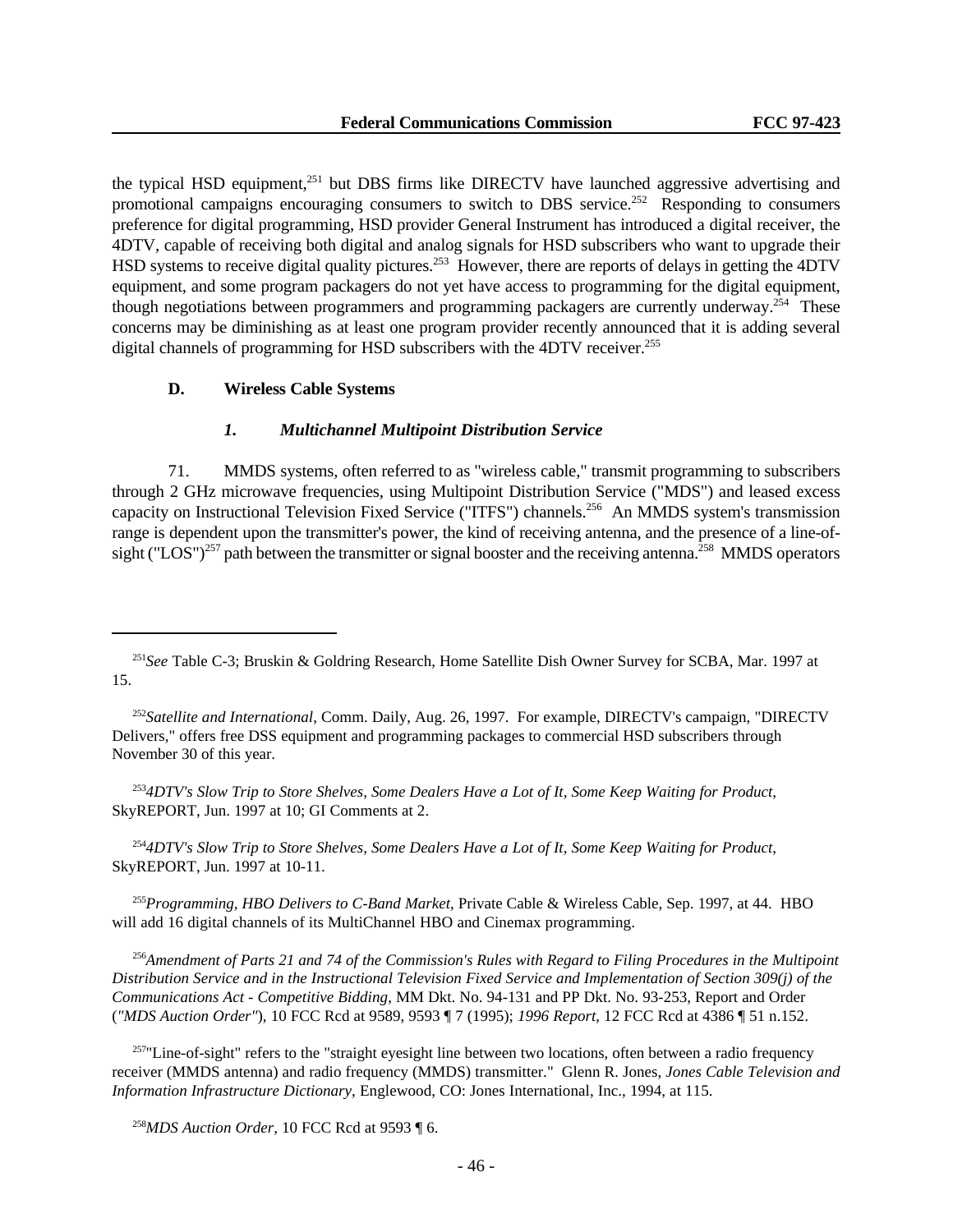have a maximum of 33 microwave channels available in each market, including 13 MDS channels and 20 ITFS channels.<sup>259</sup>

72. The Commission authorized digital MMDS use in July 1996.<sup>260</sup> Digital compression permits MMDS operators to provide six or more digital channels of programming, with an increased range of service, on what was previously a single analog channel.<sup>261</sup> In addition to increased channel capacity,<sup>262</sup> digital technology is expected to improve picture and audio quality, $263$  and to permit two-way data transmission services.<sup>264</sup> The Commission has also proposed to amend its rules to facilitate the ability of MMDS operators to provide two-way transmission of Internet and other digital high-speed data services that may further enhance the competitiveness of wireless cable with other MVPDs.<sup>265</sup> However, implementation of digital MMDS technology has been slow because of technical and financial considerations.<sup>266</sup>

73. *MMDS Service Areas*. There were an estimated 252 MMDS systems in operation in July 1997<sup>267</sup> compared to the estimated 200 MMDS systems serving 900,000 subscribers in July 1996.<sup>268</sup> The

<sup>259</sup>*Id*. ¶¶ 6-7.

<sup>260</sup>*Request for Declaratory Ruling on the Use of Digital Modulation by Multipoint Distribution Service and Instructional Fixed Service Stations,* DA 95-1854, Declaratory Ruling and Order *("Digital Declaratory Ruling"*), 11 FCC Rcd 18839 (1996), *petitions for clarification and partial recon. pending*; *1996 Report*, 12 FCC Rcd at 4386 ¶ 51.

<sup>261</sup>Digital Declaratory Ruling, 11 FCC Rcd at 18842 [5 n.11. Digital compression allows the transmission of several digital programs in the bandwidth required to transmit a single analog program, although the number of digital channels which can be accommodated by the bandwidth of a single analog channel varies with the digital bandwidth demands of the specific programming. At a six to one ratio, 198 digital channels could be delivered using the bandwidth allocated to the 33 MMDS analog channels.

<sup>262</sup>Joe Schlosser, *Pac Bell's Low-Key Digital*, Broadcasting & Cable, Oct. 6, 1997, at 62. Digital compression will enable MMDS operators to offer additional programming features such as numerous pay-per-view channels to their subscribers.

<sup>263</sup>Andrew Kreig, *Insider, Dawn of Digital*, Private Cable & Wireless Cable, June 1997, at 94; *Digital Declaratory Ruling*, 11 FCC Rcd at 18842 ¶ 5.

<sup>264</sup>*Amendment of Parts 1, 21 and 74 to Enable Multipoint Distribution Service and Instructional Television Fixed Service Licensees to Engage in Two-Way Transmissions*, MM Dkt. No. 92-217, Notice of Proposed Rulemaking (*"Two-Way NPRM"*), FCC 97-360 (rel. Oct. 10, 1997), *summarized at* 62 Fed. Reg. 60025 (Nov. 6, 1997); *1996 Report*, 12 FCC Rcd at 4392-4393 ¶ 64.

<sup>265</sup>*Two-Way NPRM* ¶¶ 1-2 .

<sup>266</sup>WCAI Comments at 8; K. C. Neel, *Where's Wireless Cable? Very Up in the Air*, Cable World, June 2, 1997, at 1, 46; BellSouth Comments at 8; *Strategic Direction*, People's Choice TV Corp., SEC Filing, June 30, 1997 (filed Aug. 13, 1997), at 1; *1996 Report*, 12 FCC Rcd at 4391-4392 ¶¶ 62-63.

<sup>267</sup>WCAI Comments at 8. The ten largest MMDS operators (by subscribers) are Heartland Wireless Communications, Inc. (194,100), AmericanTelecasting, Inc. (141,600), Wireless One (114,200), People's Choice (continued...)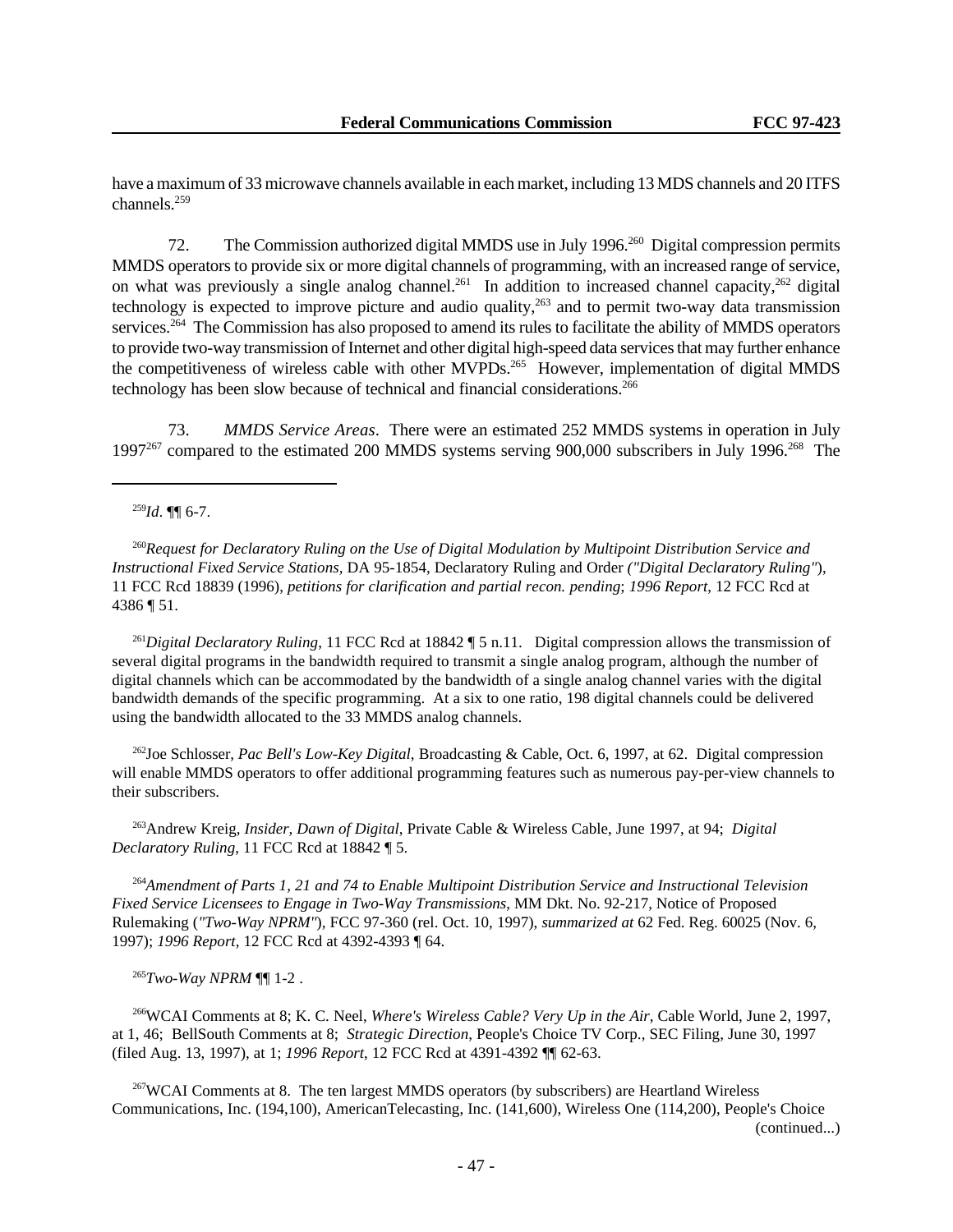Commission awarded MMDS license rights to 493 Basic Trading Areas ("BTAs") in auctions completed in March 1996, and subsequently authorized auction winners to provide MMDS service in 465 of these BTAs.<sup>269</sup> The MMDS auctions were designed to distribute unused spectrum through competitive bidding while protecting the service area of incumbent MMDS providers within the BTAs.<sup>270</sup>

74. *MMDS Capacity to Serve Television Households*. The potential commercialization of digital MMDS technology noted in the 1996 Report<sup>271</sup> has proceeded slowly. This has tended to limit MMDS operators' significance as alternative sources of MVPD services. The number of homes with a serviceable line of sight to an MMDS operator's transmission facilities grew from 58,900,000 at the end of 1995 to 60,300,000 at the end of 1996, an increase of 2.4%, and remained unchanged through the end of the first half of 1997.<sup>272</sup>

 $267$ (...continued)

<sup>268</sup>*1996 Report*, 12 FCC Rcd at 4388 ¶ 54 n.166.

<sup>269</sup>*MDS Auction Or*der, 10 FCC Rcd at 9608 ¶¶ 34-35. BTAs vary in size and shape and typically include a population center (city or large town) and the surrounding rural area. *See also 1996 Report*, 12 FCC Rcd at 4387 ¶ 52.

<sup>270</sup>*MMDS Auction Order*, 10 FCC Rcd at 9591 ¶¶ 1-2, recon., Memorandum and Order on Reconsideration, 10 FCC Rcd 13821 (1995). Under the post-auction licensing plan, a BTA authorization is granted to the auction winner for the entire BTA, and separate conditional station licenses are awarded for each single channel or channel group at each site location within the BTA. The BTA authorization holder is able to construct facilities over any vacant MDS channels within its BTA, provided its engineering design meets the Commission's interference protection standards. To date, the Commission has processed over 700 applications for individual MMDS stations within the BTAs. In 1996, the Gulf Coast MDS Service Company petitioned the Commission to recognize the Gulf of Mexico as an additional MMDS service area and to hold an auction to license MDS service there. *See* Petition for Rulemaking, MM Dkt. No. 94-131 and PP Dkt. No. 93-253 filed by Gulf Coast MDS Service Company, May 21, 1996.

<sup>271</sup>*Digital Declaratory Ruling*, 11 FCC Rcd at 18840, 18842-18843 ¶¶ 1-2, 5-6; *1996 Report*, 12 FCC Rcd at 4386, 4391-4392 ¶¶ 51, 62. The Commission authorized digital MMDS use in July 1996.

<sup>272</sup>*Id.*; Paul Kagan Associates, Inc., *Wireless Cable Sub Count and Revenue Projections, 1996-2000*, Wireless Cable Investor, Dec. 31, 1996, at 10-11; Telephone interview with Andrew Kreig, President, Wireless Cable Association, Nov. 13, 1997. MMDS has developed primarily in large and medium-sized cities. MMDS systems also serve many smaller communities in the western states. The transmission range depends upon the transmitter power, the type of receiving antenna, and the presence of a line-of-sight path between the transmitter or signal booster and the receiving antenna. *MDS Auction Order,* 10 FCC Rcd at 9593-9594 ¶¶ 7, 9. MMDS operators' technical ability to increase the number of homes seen by MMDS signals within their licensed areas is limited in part by the time consumed in siting MMDS transmission facilities, although in many circumstances this may be accomplished with relative speed. *Digital Declaratory Ruling*, 11 FCC Rcd 18853 at ¶ 23; *Amendment of Parts 21, 43, 74, 78, and 94 of the Commission's Rules Governing Use of the Frequencies in the 2.1 and 2.5 GHz Bands Affecting: Private Operational-Fixed Microwave Service, Multipoint Distribution Service, Multichannel*

(continued...)

TV (75,200), Wireless Broadcasting Systems of America (69,000), CAI Wireless Systems, Inc. (65,700), CS Wireless Systems, Inc. (46,860), Pacific Bell Video Services - Pacific Telesis Group (56,000), BellSouth Wireless Cable, Inc. (33,500), and Videotron/Wireless Holdings (21,000). *Top 10 Wireless Cable MSOs*, WCAI Facsimile, Nov. 14, 1997.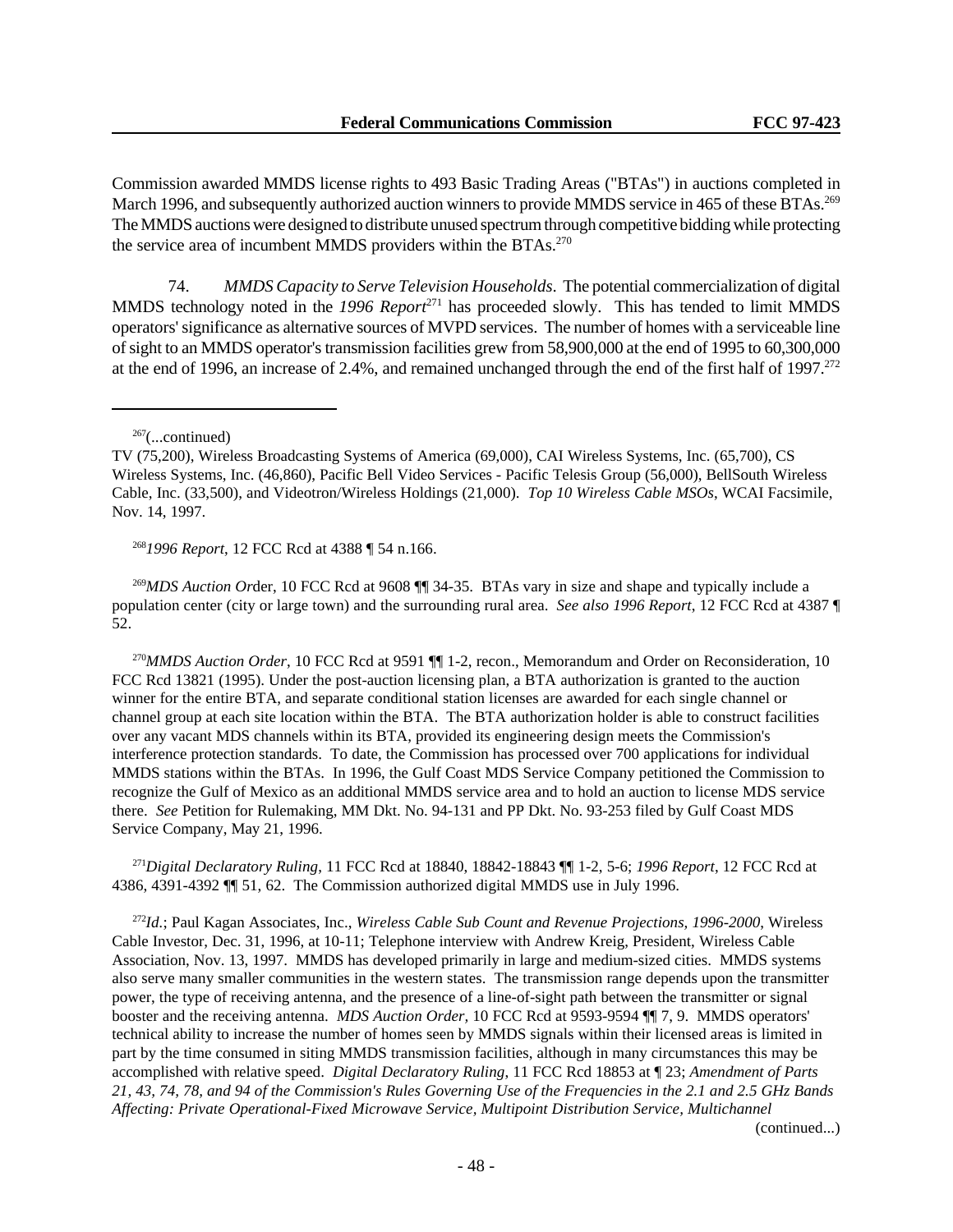The number of homes capable of receiving an MMDS operator's signal (commonly referred to as "homes seen") grew from 29,200,000 at the end of 1995 to 31,500,000 at the end of 1996, an increase of 7.8%, but it has remained unchanged through the end of the first half of 1997.<sup>273</sup> The proportion of television homes seen by MMDS increased from 30.4% at the end of 1995 to 32.5% at the end of 1996, and remained unchanged, at 32.5%, through the end of June 1997.<sup>274</sup> These measures show MMDS operators' capacity to serve television households lags behind cable and DBS operators' capacity to serve those homes.<sup>275</sup>

75. *Subscribership and Capacity Usage*. MMDS subscribership grew from 851,000 at the end of 1995 to 1,180,000 at the end of 1996, an increase of 38.6%, and declined to 1,100,000 at the end of June 1997, a decrease of 6.8%<sup>276</sup> MMDS penetration (the proportion of homes seen that actually subscribe) increased from 2.9% at the end of 1995 to 3.7% at the end of 1996, and decreased to 3.5% at the end of June 1997. Decreases in the number of MMDS subscribers and lack of growth in the number of homes seen by MMDS appear to result in part from MMDS operators' suspension of analog MMDS marketing in some markets in anticipation of the availability of digital MMDS transmission and reception equipment (thus allowing operators to avoid the expense of deploying analog MMDS reception equipment which operators may then be required to replace upon commencing digital transmission).<sup>277</sup> The MMDS industry expects this trend

<sup>273</sup>Paul Kagan Associates, Inc., *Wireless Cable Sub Count and Revenue Projections, 1996-2000*, Wireless Cable Investor, Dec. 31, 1996, at 10-11; Telephone interview with Andrew Kreig, President, Wireless Cable Association, Nov. 13, 1997. The difference between the number of homes with a serviceable line of sight and the number of homes seen is due to the presence of buildings, terrain, and foliage that may tend to obstruct MMDS signals and prevent many homes from being able to receive the MMDS signals.

<sup>274</sup>*See* Table E-1.

<sup>275</sup>*See* paras. 14-15 and 54-55 *supra* for capacity data for cable and DBS operators, respectively.

<sup>276</sup> WCAI Comments at 8; Table E-1.

 $272$ (...continued)

*Multipoint Distribution Service, Instructional Television-Fixed Service, and Cable Television Relay Service*, Report and Order *("Wireless Cable Order"*), 5 FCC Rcd at 6410, 6422 ¶¶ 75-76 (1990). Various obstructions, *e.g.*, topography, foliage, tall buildings and other man-made features, also have restricted the potential deployment of MMDS systems, although digital technology tends to improve reception. *Wireless Cable Order*, 5 FCC Rcd at 6418, 6422 ¶¶ 50, 78; *Digital Declaratory Ruling*, 11 FCC Rcd at 18842 ¶ 5.

<sup>277</sup>*See, e.g.*, WCAI Comments at 8; K. C. Neel, *Where's Wireless Cable? Very Up in the Air*, Cable World, June 2, 1997, at 1, 46. For example, People's Choice TV Corp. notes in its SEC Filing that this year "the Company's strategy is to conserve capital pending the implementation of digital video compression technology." *SEC Filing,10-Q*, People's Choice TV Corp., June 30, 1997 (filed Aug. 13, 1997) at 1.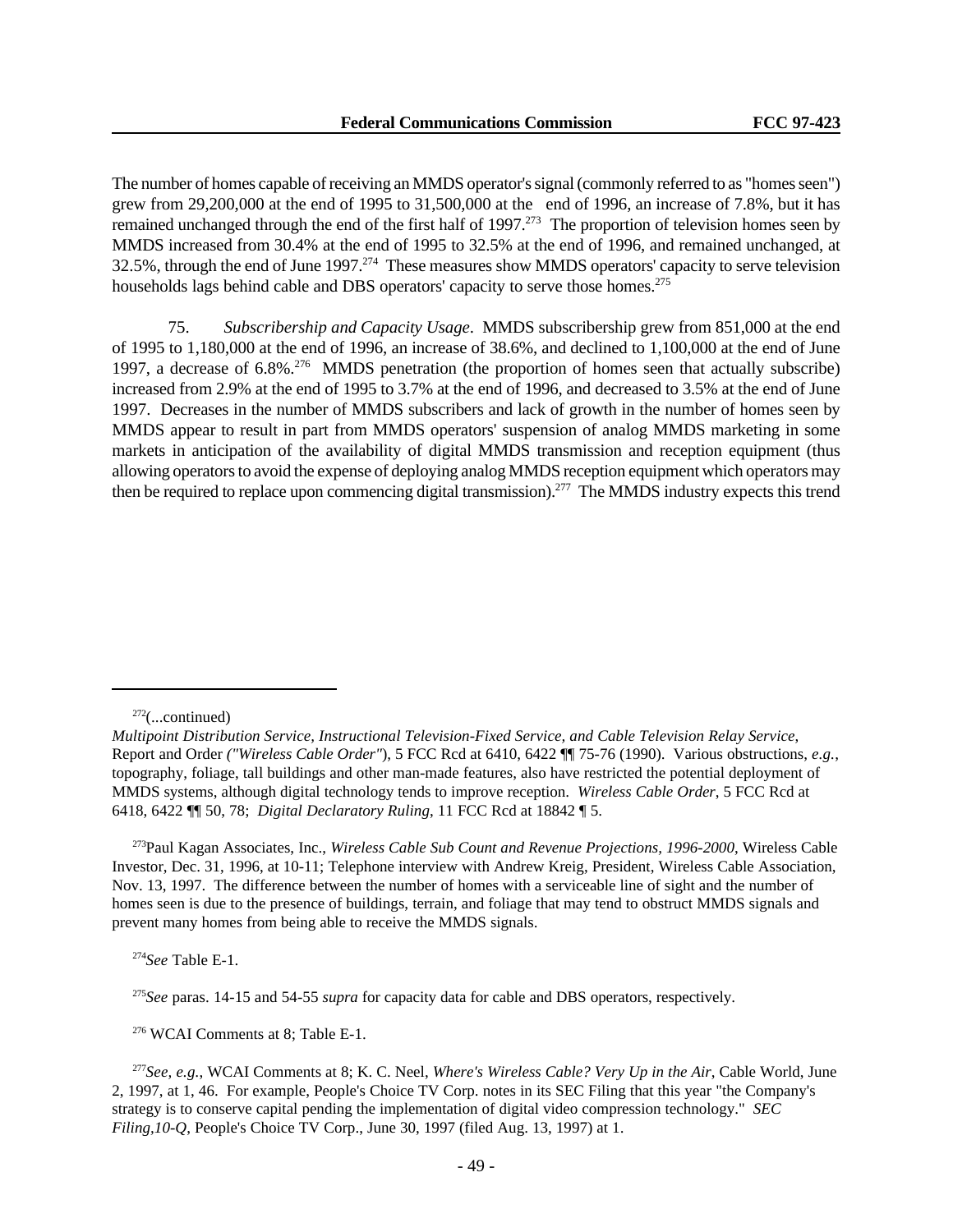to reverse itself when a number of the larger MMDS operators begin to launch digital wireless cable systems.<sup>278</sup>

76. *Financial Performance*. The wireless cable industry's total revenues for 1996 were \$420 million, a 38.8% increase from the \$303 million that the MMDS industry earned in 1995.<sup>279</sup> The industry's negative cash flow position worsened, however, from negative \$3.9 million at the end of 1995 to negative \$40.5 million at the end of 1996<sup>280</sup> MMDS operators have had difficulty raising capital, in part because MMDS stock prices have generally declined in  $1997.^{281}$ 

77. *Digital MMDS Services.* The introduction of digital MMDS technology should increase the ability of MMDS operators to compete better with cable systems. Digital technology, as noted above, increases channel capacity, thereby expanding potential programming features (e.g., a higher number of channels and more service offerings). Thus, digital technology will permit MMDS operators to provide additional programming features such as numerous pay-per-view channels to their subscribers.<sup>282</sup> Digital technology also improves the audio and video components of programming transmission, giving the viewer increased picture clarity and compact disc quality sound.<sup>283</sup>

78. *Internet and High-Speed Data Services.* In 1996, several MMDS companies began testing technology that would allow them to provide high-speed Internet access and other digital data services similar

<sup>279</sup>Paul Kagan Associates, Inc., *Wireless Cable Sub. Count and Rev. Projections*, 1996-2000, Wireless Cable Investor, Dec. 31, 1996, at 11; *Wireless Cable Industry Projections*, Wireless Cable Investor, Jan. 31, 1996, at 3.

<sup>280</sup>*Id.* For a description of cash flow calculations, *see* para. 25 *supra*.

<sup>281</sup>John M. Higgins, *Wireless Operators Scale Back*, Broadcasting & Cable, Sept. 22, 1997, at 63; Paul Kagan Associates, Inc., Wireless Cable Investor, Sep. 30, 1997, at 1, 12. For example, the Sept. 30, 1997 closing stock prices for six of the nine companies in Paul Kagan Associates, Inc.'s "Wireless Cable Average" were below the stocks' closing prices for Dec. 31, 1996. These companies include Heartland Wireless, Wireless One, American Telecasting, People's Choice TV, Tel-Com Wireless Cable and TV Filme, Inc.

<sup>282</sup>Joe Schlosser, *Pac Bell's Low-Key Digital*, Broadcasting & Cable, Oct. 6, 1997, at 62.

<sup>283</sup>Andrew Kreig, *Insider, Dawn of Digital*, Private Cable & Wireless Cable, June 1997, at 94; *Digital Declaratory Ruling*, 11 FCC Rcd at 18842 ¶ 5.

<sup>&</sup>lt;sup>278</sup>WCAI Comments at 8-9. Analysts have revised their forecasts to project MMDS subscribership in the range of 1.4 million to 3.7 million subscribers by 2002. *See, e.g.*, Veronis, Suhler & Associates, Inc., *Subscribers to Subscription Video Services, Communications Industry Forecast,* 1997, at 156 (1.4 million); *Financial Benchmarks in the Cable TV Industry: 1997*, The Strategis Group, Aug. 1997, at 8 (3.7 million); Dennis H. Leibowitz *et al*., *U.S. Cable Television Industry, Multichannel Penetration Model*, Cable Industry Outlook '97, Donaldson, Lufkin & Jenrette, Apr. 17, 1997, at 6. These projections indicate slower MMDS subscriber growth than did the analyst projections current at the time of our last report. *See 1996 Report*, 12 FCC Rcd at 4387-4388 ¶ 53. Uncertainties associated with the implementation of digital MMDS appear to limit the value of MMDS subscriber projections.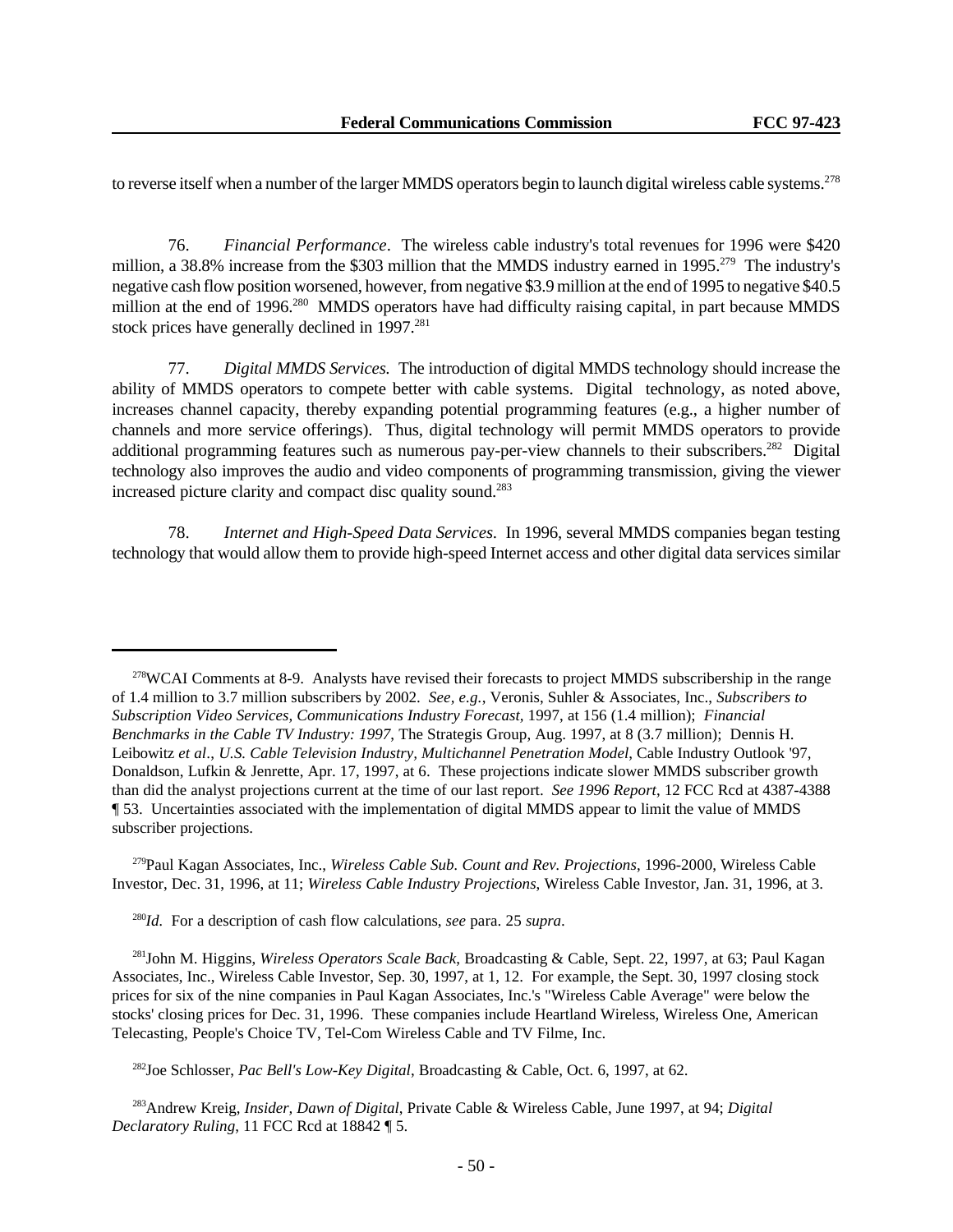to high-speed data services offered by other MVPDs.<sup>284</sup> The Commission has proposed to amend its rules to allow MDS and ITFS licensees to provide two-way communications services in both service frequencies in response to a petition for rulemaking filed by a group of over 100 participants in the wireless cable industry.<sup>285</sup> The proposed rulemaking is intended to facilitate the most efficient use of the affected spectrum, to enhance the competitiveness of the wireless cable industry, and to provide benefits to the educational community through the use of two-way services. Although the primary use of MDS and ITFS frequencies has historically been the provision of video services, through this rulemaking use of these frequencies could be made available for other services.<sup>286</sup>

# *2. Local Multipoint Distribution Service*

79. LMDS is a technology that uses microwave channels in the 28 GHz band to deliver multichannel video programming as well as two-way voice and data service.<sup>287</sup> With the exception of CellularVision's LMDS system in Brooklyn and Queens, New York, LMDS frequencies are not currently used to distribute video programming in the United States.<sup>288</sup> Industry observers note that the LMDS industry is

<sup>285</sup>*Two-Way NPRM* at ¶ 11. "Petitioners propose that [the Commission]...create a regulatory system authorizing the use of response stations and response station hubs to enable the two-way operation of wireless cable systems. Response stations would be the means of transmission from a subscriber's premises and could be implemented as separate transmitters or as parts of a transverter (combined transmitter and receiver) and could use either separate transmitting antennas for return paths or combined transmitting/receiving antennas. Response stations would serve as the collection points for signals from the response stations in a multipoint-to-point configuration for upstream signal flow." *See also* Petition for Rulemaking to Amend Parts 21 and 74 of the Commission's Rules to Enhance the Ability of Multipoint Distribution Service and Instructional Television Fixed Service Licensees to Engage in Fixed Two-Way Transmissions, RM 9060, filed Mar. 14, 1997.

 $286$ *Two-Way NPRM* at  $\P$  2.

<sup>287</sup>*In the Matter of Rulemaking to Amend Parts 1, 2, 21, and 25 of the Commission's Rules to Redesignate the 27.5-29.5 GHz Frequency Band, to Reallocate the 29.5-30.0 GHz Frequency Band, to Establish Rules and Policies for Local Multipoint Distribution Service and for Fixed Satellite Services,* CC Dkt. No. 92-297, First Report & Order and Fourth Notice of Proposed Rulemaking ("*First LMDS Order*"), 11 FCC Rcd at 19005, 19010- 19011 ¶¶ 14-15 (1996). "[The LMDS hub]...receivers operate in small cells, typically six miles in diameter, which transmit to and receive transmissions from subscriber locations. Because the cells are small, and arranged in a typical cellular pattern, a very high level of frequency reuse is possible. This pattern, combined with the availability of broadband microwave spectrum, results in sufficient capacity in the proposed LMDS system designs [to] offer [sic] services that compete both with local exchange carriers in the provision of local exchange service, and with cable operators in the provision of video programming even in urban areas." *First LMDS Order*, 11 FCC Rcd at 19010-19011 ¶¶ 14-15.

<sup>288</sup>This operation was authorized by the Commission in 1991 on a waiver basis. *Hye Crest Management, Inc.* (*For License Authorization in the Point-to-Point Microwave Radio Service in 27.5-29.5 GHz Band and Request for Waiver of the Rules*), File No. 10380-CF-P-88, Memorandum Opinion & Order, 6 FCC Rcd 332 (1991). Other applications for LMDS service were subsequently frozen by the Commission. *1996 Report*, 12 FCC Rcd at 4393- 4394 ¶ 65.

<sup>284</sup>*1996 Report*, 12 FCC Rcd at 4392-4393 ¶ 64; Glenn Gamber, Hundt, *CAI, Educators Unveil School HSA Wireless Internet*, Spectrum, WCAI, May 1997, at 1, 3.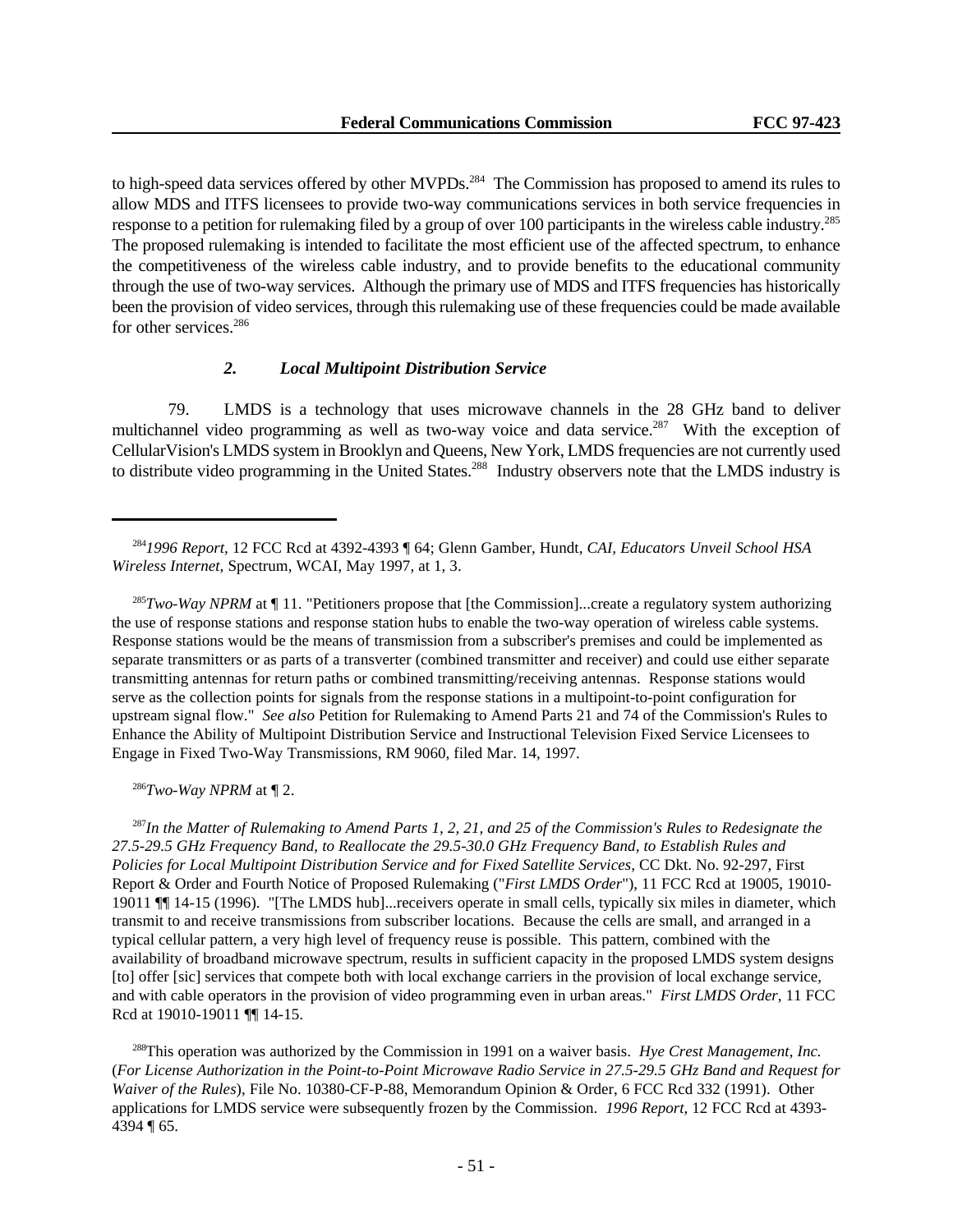moving towards the provision of numerous services, including video programming and two-way services like Internet access, high-speed data transmission and telephony.<sup>289</sup>

80. In July 1996, the Commission adopted a frequency band plan that allocated 1000 MHz of spectrum to LMDS and permitted LMDS systems, geostationary and non-geostationary Fixed Satellite Service ("FSS") systems, and feeder links for non-geostationary Mobile Satellite Service ("NGSO/MSS or Big LEO") systems to operate in the 28 GHz band.<sup>290</sup> This action was intended to promote competition by permitting these various services to develop and offer consumer services such as video program distribution, two-way interactive video, teleconferencing, telemedicine, telecommuting and high-speed data services within the U.S. and internationally.<sup>291</sup>

81. In the same order, the Commission proposed to allocate an additional 300 MHz of spectrum to LMDS at  $31.0 - 31.3$  GHz to provide greater technological flexibility for the industry.<sup>292</sup> However, the Commission's order prohibits cable companies and LECs from acquiring in-region LMDS licenses for three years. The order is currently under appeal.<sup>293</sup> The Commission plans to auction this LMDS spectrum block in February 1998.<sup>294</sup>

# **E. Satellite Master Antenna Television Systems**

82. SMATV systems are MVPDs that primarily serve MDUs.<sup>295</sup> SMATV systems do not use public rights-of-way and, thus, fall outside of the Communications Act's definition of a cable system, and can operate without being subject to franchise requirements.<sup>296</sup> SMATV providers receive and process satellite

<sup>290</sup>*First LMDS Order*, 11 FCC Rcd at 19007-19008 ¶¶ 2-5.

<sup>291</sup>*Id*. at 19007 ¶ 3.

<sup>292</sup>*Id*. at 19043 ¶ 95.

<sup>293</sup>*United States Telephone Association v. FCC*, Case No. 97-1368 (D.C. Cir. May 20, 1997). The USTA also noted its disagreement with the decision to prohibit LEC acquisition of in-region LMDS licenses in its comment in this proceeding. *See* USTA Comments at 5-6.

<sup>294</sup>FCC Public Notice, LMDS Auction Postponed Until February 18, 1998, FCC Postpones Auction No. 17, DA 97-2352, Report No. AUC-97-17-C (Auction No. 17) (rel. Nov. 10, 1997); FCC Auction Notice, *Auction of Local Multipoint Distribution Service*, DA No. 97-2081, Auction Notice and Filing Requirements for 986 Basic Trading Area ("BTA") Licenses in the 28 GHz and 31 GHz bands, Scheduled for December 10, 1997, Report No. AUC-97- 17-A (Auction No. 17) (rel. Sept. 25, 1997).

<sup>295</sup>ICTA Facsimile, Nov. 12, 1997, at  $\P$  1.

<sup>296</sup>1996 Act sec. 301(a)(2), 47 U.S.C. §522(7). SMATV operators are subject to significantly less regulatory oversight than are traditional cable television operators and, as a consequence, have greater flexibility with respect to service area, service content and pricing. For example, private cable and SMATV operators: (a) are not

(continued...)

<sup>289</sup>WCAI Comments at 2; Douglas Smith, *Connecting the World Without Wires*, Private Cable & Wireless Cable, June 1997, at 71.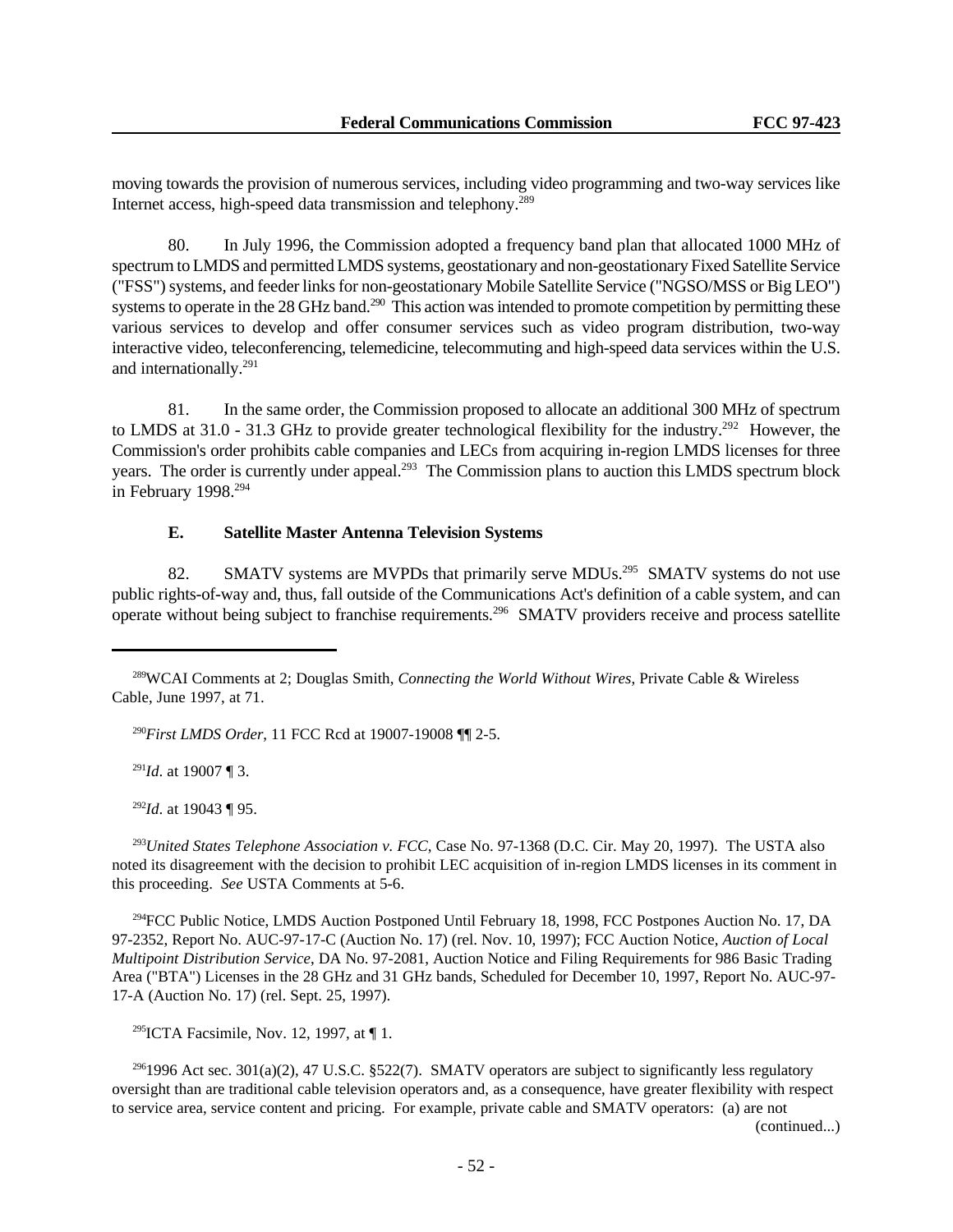signals directly at an MDU or other private property with an on-site headend facility consisting of receivers, processors and modulators, and distribute the programming to individual units through an internal hard-wire system in the building. SMATV operators often recover the relatively high fixed costs of operations (headend equipment, management, customer service, billing, installation and maintenance) through exclusive service contracts with the MDU owner. Under the 1996 Act, SMATV operators may use wires to connect separatelyowned buildings so long as the wires do not use public rights-of-way.<sup>297</sup> This statutory change may permit significant SMATV system growth in areas where different owners' respective residential buildings can be interconnected without crossing public streets. Some SMATV systems have begun to use microwave transmissions to serve multiple buildings that are not commonly-owned without using public rights-of-way.<sup>298</sup>

83. SMATV systems have been the primary competitor to franchised cable systems for the MDU market. In 1991, regulatory changes made 18 GHz technology available for the point-to-point delivery of video programming services, thus permitting SMATV operators to enhance their systems and to become more efficient at the delivery of video programming to MDUs.<sup>299</sup> Firms using 18 GHz technology are known as enhanced SMATV systems and do not require the large networks of coaxial or fiber optic cable and amplifiers that are used by traditional hard-wire cable television operators or the installation of a headend facility at each MDU as is required for earlier SMATV systems.<sup>300</sup> Thus, SMATV operators using 18 GHz technology are able to provide services at attractive rates that make them competitive with franchised cable systems.<sup>301</sup>

<sup>297</sup>*Id.* Prior to the 1996 Act, to qualify for this exception the buildings had to be under common ownership, control or management.

<sup>298</sup>*1996 Report*, 12 FCC Rcd at 4404-4405 ¶ 82.

<sup>299</sup>*Amendment of Part 94 of the Commission's Rules to Permit Private Video Distribution Systems of Video Entertainment Access to the 18 GHz Band*, PR Dkt. No. 96-5, Report and Order ("*18 GHz Order*"), 6 FCC Rcd at 1270, 1275 n.11 (1991).

<sup>300</sup>*18 GHz Order*, 6 FCC Rcd at 1271-1272, 1275 n.11. Typically, an enhanced SMATV or private cable system operating in a stand-alone MDU requires an off-air antenna for receiving broadcast signals and two to three HSD or DBS antennas to receive satellite programming (depending upon the number of channels in the system). In the case of two adjoining MDUs, the SMATV system's antennas can serve both buildings by running a wire from the main building's antennas to the second building, assuming the transmission wire does not cross a public right-ofway. When the enhanced SMATV or private cable system antennas serve two or more MDUs that are not adjoining, the SMATV system uses an 18 GHz microwave transmission system to relay the programming to receiving antennas on the other MDUs. Telephone interview with Deborah Costlow,, General Counsel, ICTA, Nov. 13, 1997.

<sup>301</sup>ICTA Comments at 5.

 $296$ (...continued)

required to obtain cable television franchises; (b) do not face regulatory constraints on the geographic areas in which they may offer video services; (c) do not pay franchise and Federal Communications Commission subscriber fees; (d) are not obligated to pass every resident in a given area; (e) are not subject to rate regulation; and (f) are not subject to must carry and local government access obligations.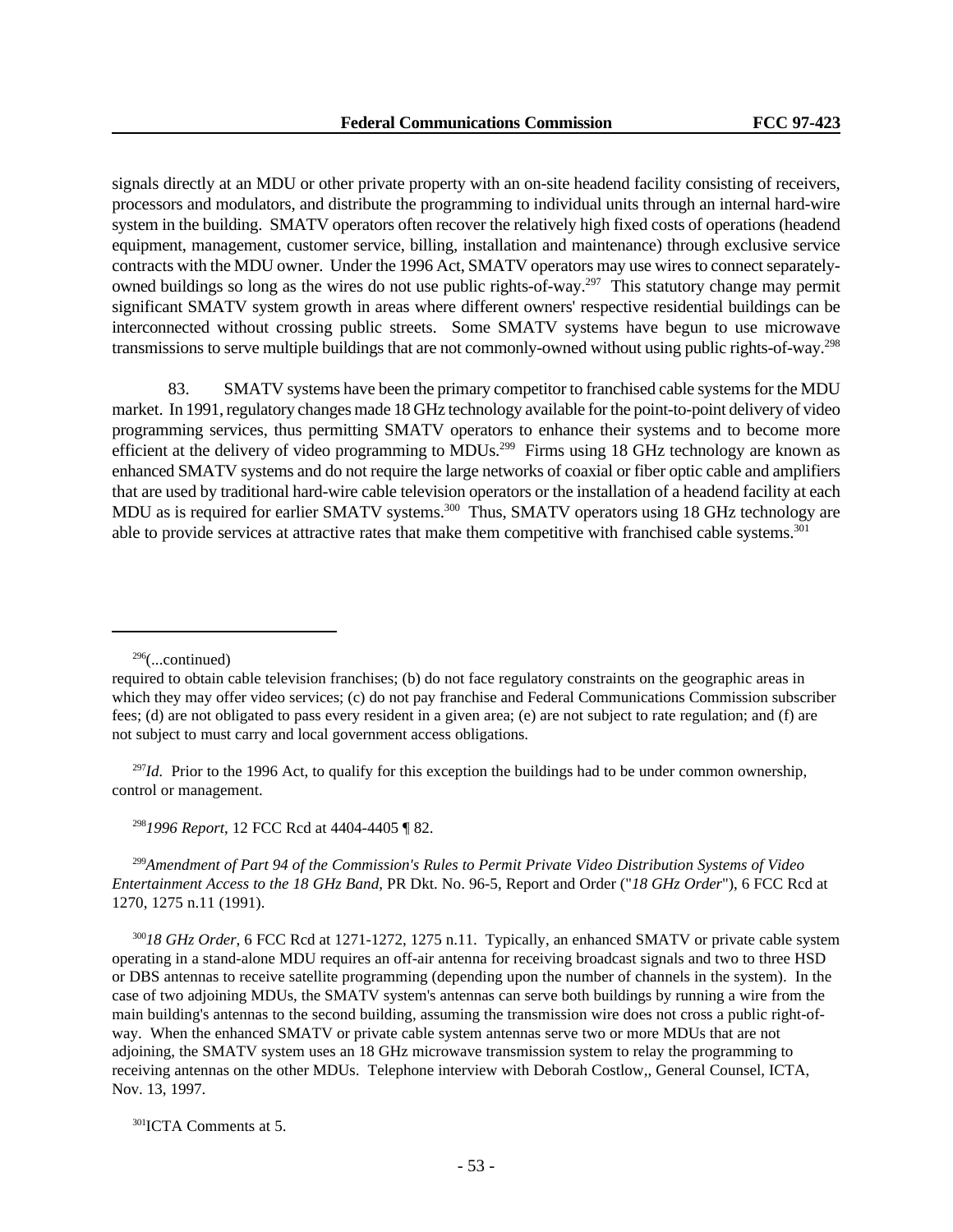84. *Growth.* ICTA notes that the SMATV industry is composed of hundreds of small and medium size firms throughout the nation.<sup>302</sup> The SMATV industry appears to have considerable growth potential and is becoming a more significant competitor to traditional cable service. There are approximately 28 million MDU units in the United States, housing more than one-fourth of the nation's total population.<sup>303</sup> The number of SMATV residential subscribers as of June 30, 1997, was estimated to be 1,162,500.<sup>304</sup> The number of SMATV subscribers in June 1997 represented a 3.2% increase over the 1,126,000 SMATV subscribers estimated in December 1996, while the December 1996 total

<sup>303</sup>*Id*. at 2.

<sup>302</sup>*Id*. at 1.

<sup>&</sup>lt;sup>304</sup>See Table E-1. Commission staff estimated the number of SMATV subscribers for June 1997 based on information found in Paul Kagan Associates, Inc., *Private Cable Growth* (Chart), Private Cable Investor, July 31, 1997, at 3. However, the ICTA estimates the number of SMATV and private cable subscribers to be approximately 1.5 to 1.75 million subscribers. ICTA Facsimile, Nov. 12, 1997, at ¶ 3.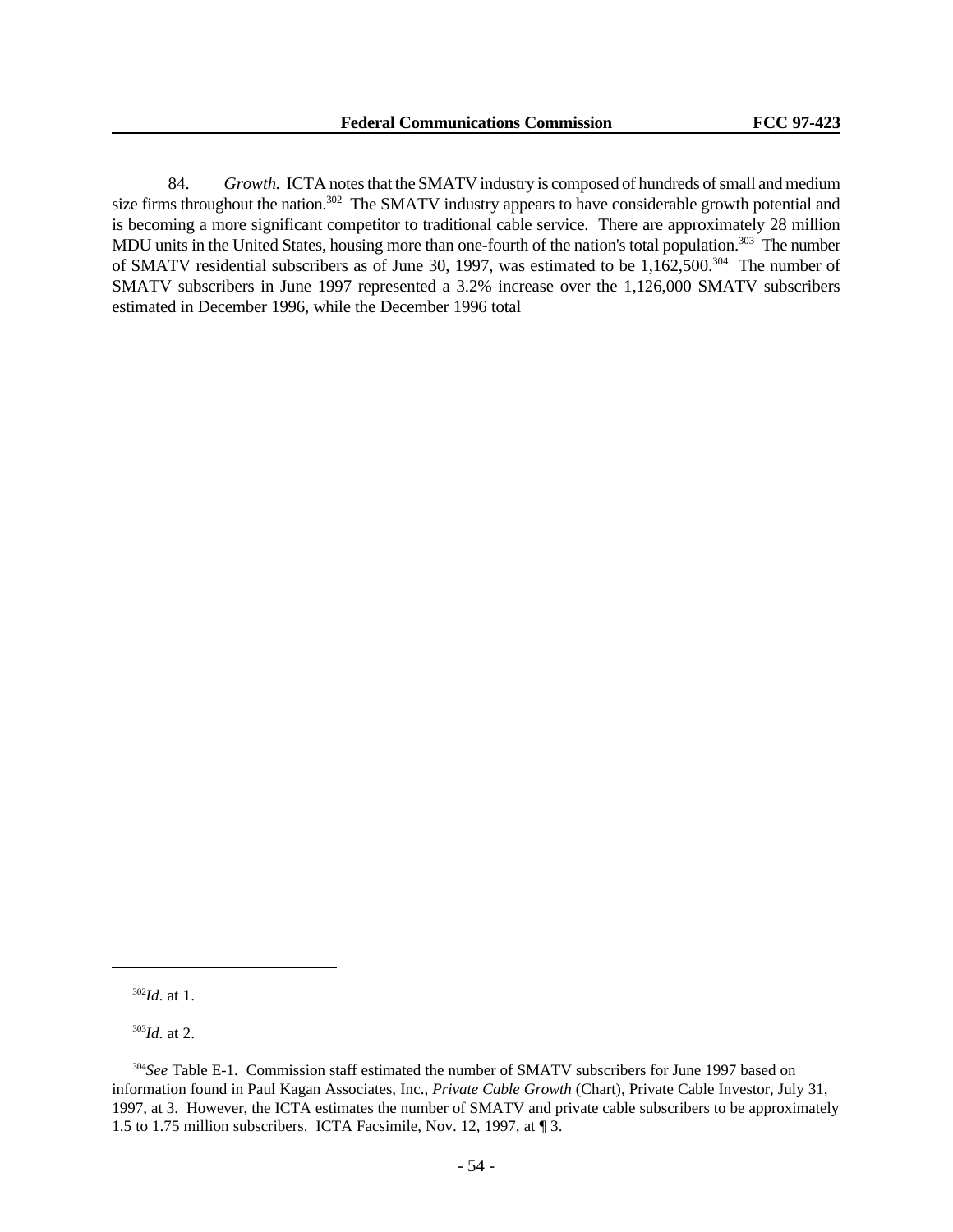represented a 17.1% increase over the 962,000 subcribers estimated in December 1995.<sup>305</sup> Approximately 3,400 SMATV operators serve MDUs.<sup>306</sup> According to industry sources the growth markets for SMATV firms are in Texas, Florida, California, and Arizona, and major urban centers with large numbers of MDUs, such as Atlanta, Chicago, New York, and San Francisco.<sup>307</sup> Since our last report, system acquisitions have occurred in the SMATV industry. For example, OpTel, the largest SMATV operator, bought Phonoscope and TARA Systems, Inc., which raised OpTel's total subscribers from 121,100 to 147,500.<sup>308</sup>

85. *Technology.* Many SMATV operators are upgrading existing systems to 750 MHz HFC broadband architecture.<sup>309</sup> This architecture is capable of transmitting hundreds of channels using digital compression.<sup>310</sup> In addition, several firms have technologies that permit SMATV systems to deliver DBS, local off-air television signals and security services.<sup>311</sup> SMATV operators have employed enhanced microwave frequencies to link headends between widely separated MDUs.<sup>312</sup>

<sup>306</sup>The number of SMATV operators is derived from information provided by ABC, Inc., Government Affairs, based on the number of ESPN Affiliates from the "apartment" (MDU) sector as of June 30, 1997. (The data cannot be compared with data from previous years due to different information sources.)

<sup>307</sup>Paul Kagan Associates, Inc., *OpTel 1996 Growth Curve*, Private Cable Investor, Dec. 31, 1996, at 3; *MTS Expansion Plans*, Private Cable Investors, Nov. 30, 1996, at 5; *1996 Report*, 12 FCC Rcd at 4403-4404 ¶ 81.

<sup>308</sup>Table D-1. Paul Kagan Associates, Inc., Private Cable Investor, Dec. 31, 1996, at 1-2; *News, CEA Announces Sale of Private Cable Systems*, Private Cable & Wireless Cable, June 1997, at 89; Joe Estrella, *Private Cable Giant Buys Houston MDUs*, Multichannel News, Sept. 8, 1997, at 47.

<sup>309</sup>David M. Conrad, *This Is Living! MDU Completes Step Into the Age of Bundling*, Private Cable & Wireless Cable, Aug. 1997, at 14; ICTA Facsimile, Nov. 12, 1997, at ¶ 2.

<sup>310</sup>In the *1996 Report*, we noted that industry analysts attributed the growth in SMATV systems to technical improvements which now make it profitable for operators to install SMATV systems in smaller MDUs. The result has been an increase in the overall number of systems, although many of these SMATV systems may serve only single MDUs. *1996 Report*, 12 FCC Rcd at 4403-4404 ¶ 81.

<sup>311</sup>*Foxcom Introduces MDU Satellite Distribution System*, Private Cable & Wireless Cable, Sept. 1997, at 38; Paul Kagan Associates, Inc., *Bridging the DBS Market*, Private Cable Investor, Nov. 30, 1996, at 6. For example, Global Communications and Heifner Communications have developed a transmission reception technology called a "Digi-SMATV." This technology integrates the DBS antenna and IRD receiver/decoder with a central frequency processor. Using this technology, subscribers can receive DBS and over-the-air digital and analog broadcast transmissions through an MDU's existing wiring. The system's developers cite its cost-efficiencies and flexibility, especially for smaller MDUs.

<sup>312</sup>ICTA Comments at 1, 5; Bob Berger, *The Road Ahead*, Private Cable & Wireless Cable, Mar. 1997, at 51; David M. Conrad, *This Is Living! MDU Completes Step Into the Age of Bundling*, Private Cable & Wireless Cable, Aug. 1997 at 14; Paul Kagan Associates, Inc., *Private Telephony Census,* Private Cable Investor, Dec. 31, 1996 at 2. SMATV systems use 18 GHz microwave facilities to link headends to rooftop antennas and to link buildings, which increases efficiencies. *1996 Report*, 12 FCC Rcd at 4404 ¶ 82; *18 GHz Order*, 6 FCC Rcd at 1271-1272, 1275 n.11.

<sup>305</sup>*See* Table E-1.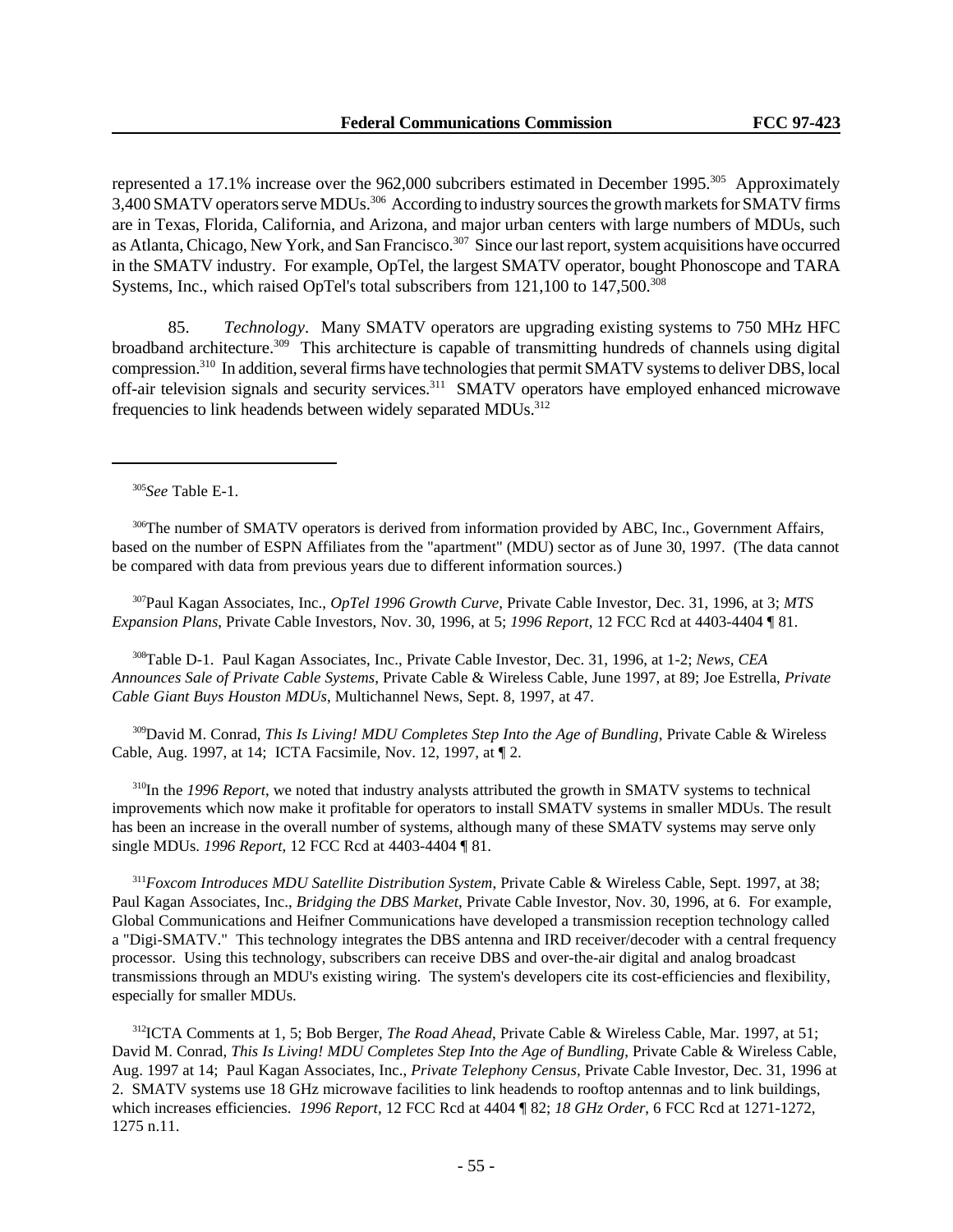86. *Special Features.* SMATV systems compete with the franchised cable operators to serve MDUs and MDU tenants.<sup>313</sup> Increasingly, SMATV operators offer a comprehensive, "one-stop" video programming and telecommunications service for subscribers as a way of adding value to the video services. Video services may include expanded channel offerings, multiplexed premium and numerous pay-per-view channels, special sports and special events packages, and NVOD, which may be unavailable from the local cable system;<sup>314</sup> telecommunications services may include high-tech security monitoring through closed circuit security cameras, interactive and Internet access, local and long-distance telephony along with voice mail, paging, calling cards, and other business services tailored to the particular needs of the building's tenants.<sup>315</sup>

87. *Programming Options.* SMATV operators have two options for purchasing programming. Many SMATV operators purchase programming through retail program packagers/distributors, such as World Satellite Network ("WSNET"), Showtime Networks, Inc., 4 Com and others, that assemble packages of satellite transmitted programming and resell them to the SMATV operators.<sup>316</sup> Other SMATV operators are contracting directly with satellite providers such as DIRECTV, Primestar, and Echostar to purchase video programming.<sup>317</sup>

88. *Combination Services.* DBS and SMATV operators are beginning to use combined technology to create a DBS/SMATV delivery system. Satellite providers such as DIRECTV/USSB, Primestar, and Echostar offer SMATV operators a low-cost, technically-advanced, digital programming service that significantly increases channel capacity and adds special programming that is otherwise unavailable from cable

<sup>315</sup>David M. Conrad, *This Is Living! MDU Completes Step Into the Age of Bundling*, Private Cable & Wireless Cable, Aug. 1997, at 14; Paul Kagan Associates, Inc., *Private Telephony Census,* Private Cable Investor, Dec. 31, 1996, at 2; *OnePoint's Full-Service-Market Entry*, Private Cable Investor, May, 31, 1997, at 4; Joe Estrella, *Private Cable Giant Buys Houston MDUs*, Multichannel News, Sept. 8, 1997, at 47. *1996 Report*, 12 FCC at Rcd 4405-4406 ¶ 83.

<sup>316</sup>Tanya J. Fluette, *Programming Prenuptials*, Private Cable & Wireless Cable, Aug. 1997, at 24; Paul Kagan Associates, Inc., *World Satellite Network, Heifner Communications Merge*, Private Cable Investor, June 30, 1997, at 5; *Programming, Showtime Restructures DTH Division*, Private Cable & Wireless Cable, Aug. 1997, at 40.

<sup>317</sup>ICTA Facsimile, Nov. 12, 1997, at ¶ 4; Paul Kagan Associates, Inc., Private Cable Investor, June 30, 1997, at 1; *DIRECTV Signs Nationwide MDU Distribution Agreement*, Private Cable & Wireless Cable, Sept. 1997, at 45; *Digital Transport Pacts*, Private Cable Investor, Dec. 31, 1996 at 5; *Comm Daily Notebook*, Comm. Daily, Sept. 16, 1997; *1996 Report*, 12 FCC Rcd at 4404-4405 ¶ 82.

<sup>313</sup>ICTA Comments at 1-2.

<sup>314</sup>David M. Conrad, *This Is Living! MDU Completes Step Into the Age of Bundling*, Private Cable & Wireless Cable, Aug. 1997 at 14; Paul Kagan Associates, Inc., *Private Telephony Census,* Private Cable Investor, Dec. 31, 1996 at 2; *RCN New York City Expansion*, Private Cable Investor, June 30, 1997, at 3; *OnePoint's Full-Service-Market Entry*, Private Cable Investor, May 31, 1997, at 4; ICTA Comments at 5. As we noted in the *1996 Report*, some SMATV systems have added other advanced electronic features such as "picture-in-picture," "pick-and-pay" (or pay-per-view programming), interactive games and video-on-demand ("VOD") programming as part of their "custom-designed" programming packages for subscribers. *1996 Report*, 12 FCC Rcd at 4405 ¶ 83.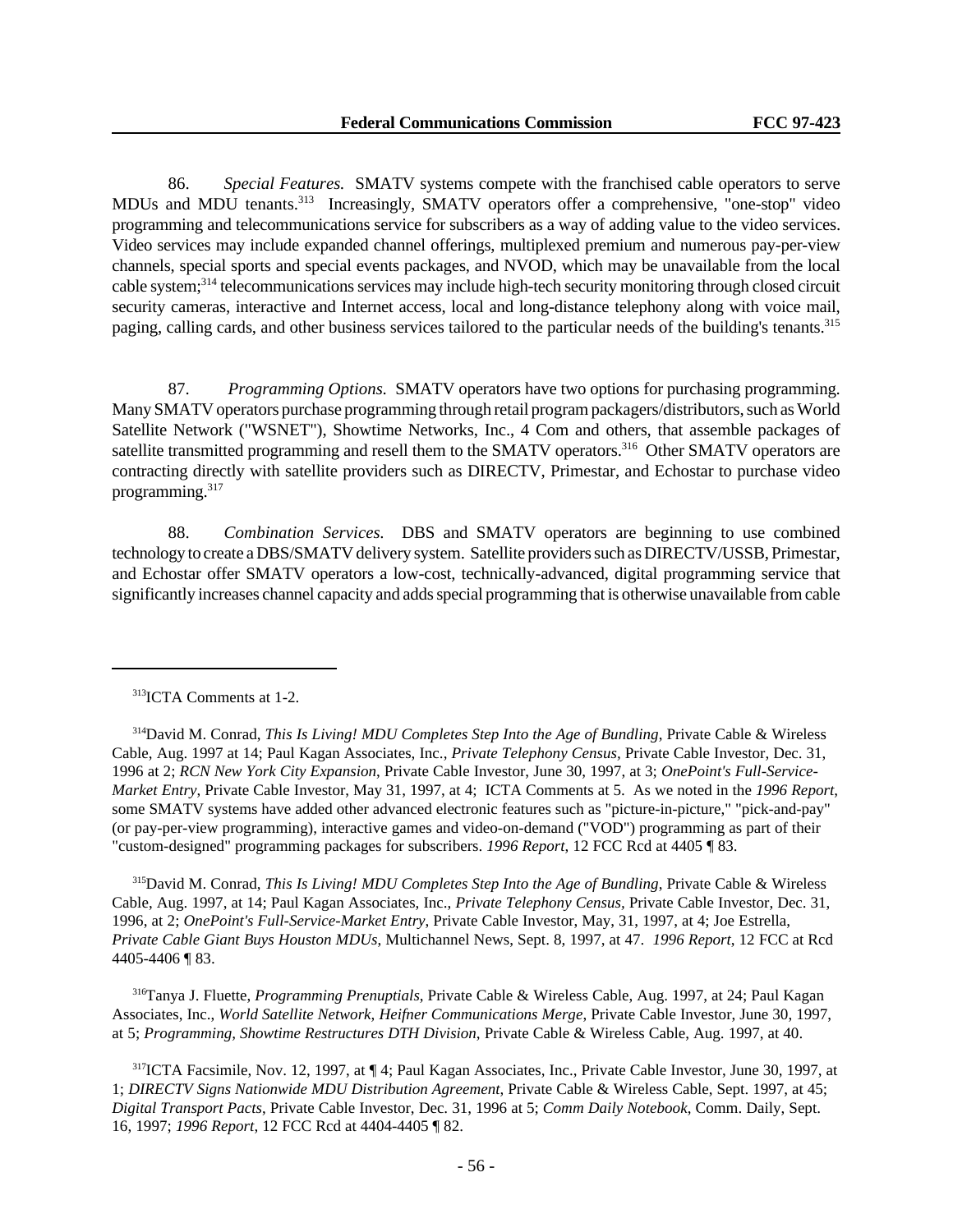systems or MMDS operators.<sup>318</sup> Because of these features, even program packagers such as WSNET are contracting with DBS providers and then reselling these services to their SMATV subscribers.<sup>319</sup> SMATV providers may realize significant savings by avoiding plant and equipment investment.<sup>320</sup> In particular, this arrangement makes serving smaller MDUs with fewer than 100 units profitable.<sup>321</sup> However, despite its advantages, some SMATV operators have expressed concerns that using a DBS provider may limit their programming choices and the flexibility to customize programming and other services for their tenants.<sup>322</sup>

89. *Real Estate Owners and Property Managers.* In the last two years, Real Estate Investment Trusts ("REITS")<sup>323</sup> and other national property management companies and ownership groups, with numerous interstate property holdings, have begun to negotiate programming and other MVPD services on a national basis. This recent trend has "nationalized" a traditionally community-oriented and often individualistic business environment. National bargaining for video programming services may permit real estate companies to negotiate advantageous programming arrangements and services for their properties.<sup>324</sup>

## **F. Broadcast Television Service**

90. Broadcast networks and stations are competitors to other MVPDs in the advertising and program acquisition markets. Additionally, broadcast networks and stations are suppliers of content for

<sup>319</sup>Tanya J. Fluette, *A Decade of Difference, SBCA Celebrates Ten Years of Service*, Private Cable & Wireless Cable, Sept. 1997, at 40; *DIRECTV Signs Nationwide MDU Distribution Agreement*, Private Cable & Wireless Cable, Sept. 1997, at 45.

<sup>320</sup>Lori Parker, *Tapping the Potential, DBS Offers Solutions to Private Cable Operators*, Private Cable & Wireless Cable, July 1997, at 8-9; *EchoStar Talking to MMDS Operators*, Private Cable Investor, Nov. 30, 1996 at 7; *SkyView To Deliver DIRECTV Nationwide*, Private Cable Investor, Dec. 31, 1996 at 8; July 31, 1997, at 1.

<sup>321</sup>Lori Parker, Tapping the Potential, DBS Offers Solutions to Private Cable Operators, Private Cable & Wireless Cable, July 1997, at 8-9; *EchoStar Talking to MMDS Operators*, Private Cable Investor, Nov. 30, 1996 at 7; *SkyView To Deliver DIRECTV Nationwide*, Private Cable Investor, Dec. 31, 1996 at 8; July 31, 1997, at 1.

<sup>322</sup>David M. Conrad, *This Is Living! MDU Completes Step Into the Age of Bundling*, Private Cable & Wireless Cable, Aug. 1997, at 14.

<sup>323</sup>A real estate investment trust ("REIT") is essentially a corporation or business trust that combines the capital of many investors to acquire or provide financing for all forms of real estate. *Frequently Asked Questions, What Is a REIT?* The National Association of Real Estate Investment Trusts, at http://www.narcit.com/faqs.html#quest1.

<sup>318</sup>Paul Kagan Associates, Inc., Private Cable Investor, June 30, 1997, at 1; *DIRECTV Signs Nationwide MDU Distribution Agreement*, Private Cable & Wireless Cable, Sept. 1997, at 45; Digital Transport Pacts, Private Cable Investor, Dec. 31, 1996 at 5; Paul Kagan Associates, Inc., *TelQuest Revised Transport Plan*, Private Cable Investor, June 30, 1997, at 2; Monica Hogan, *TSAT Outlines PrimeStar's High-Power Plans*, Multichannel News, Aug. 18, 1997 at 10, 61.

<sup>324</sup>US West Comments at 13-14.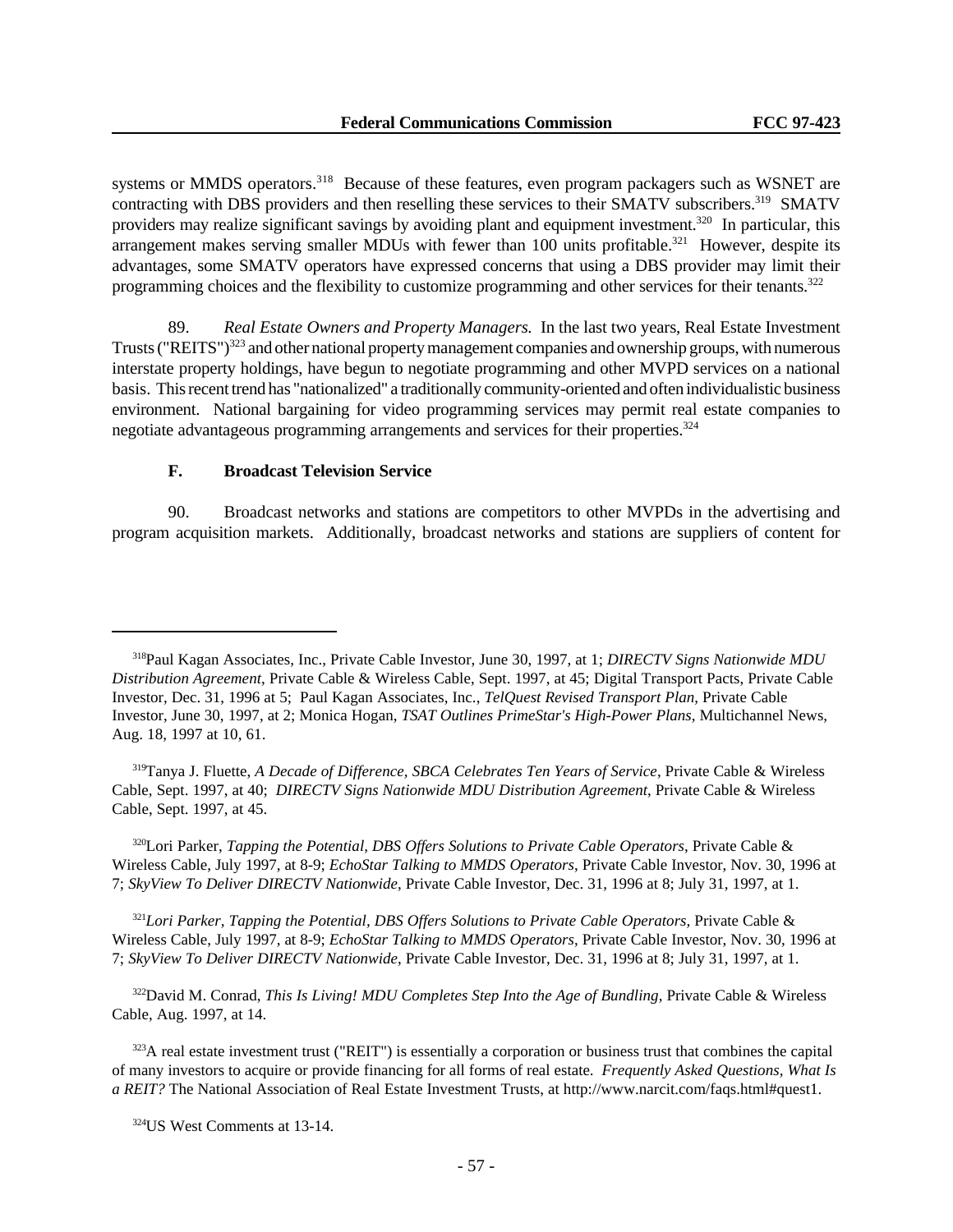distribution by MVPDs.<sup>325</sup> During 1997, the broadcast industry experienced important changes, especially in the area of technological developments.

91. Since the *1996 Report*, the broadcast industry has seen continued growth in the number of operating stations and in advertising revenues. The number of commercial and noncommercial television stations increased to 1561 as of July 31, 1997, from 1550 as of August 31, 1996.<sup>326</sup> Broadcast total advertising revenues reached \$31.3 billion in 1996, a 12% increase over 1995.<sup>327</sup> Advertising revenues for the six broadcast networks alone reached \$14.7 billion in 1996.<sup>328</sup> In comparison, cable programming networks received an estimated \$4.9 billion in advertising revenue in 1996, an increase of 21% over 1995.<sup>329</sup>

92. Broadcast station share of total television viewing declined, however, as a result of cable and other MVPD competition, but it still attracts a large majority of the television audience.<sup>330</sup> During the 1996-1997 television season, the four major networks (i.e., ABC, CBS, Fox, and NBC) accounted for a combined 59% share of prime time viewing among all television households (compared to 62% in the previous year); UPN and WB, the two newest networks, achieved a combined 9% share of prime time viewing, the same as last year.<sup>331</sup> The most recent data available for households subscribing to cable service indicates that, even in cable homes, programming originating on local broadcast television stations accounted for a combined 60% share of all day viewing in the 1995-96 television season, while non-premium cable networks and pay cable services achieved a combined 51% share of all day viewing.<sup>332</sup>

93. The 1996 Act directed the Commission to eliminate the restrictions on the number of television stations a person or entity may own or operate nationwide, and to increase the national audience reach

 $327$ The Television Bureau of Advertising ("TVB") supplied this data to the Commission on October 3, 1997, which is based on information gathered from the Competitive Media Reporting's MediaWatch Service.

<sup>328</sup>*Id.* This figure represents sales for ABC, CBS, Fox, NBC, UPN and WB. In 1995, TVB reported advertising revenues for the four major networks (ABC, CBS, Fox and NBC) of \$12.4 billion and estimated that UPN received \$250 million for advertising in 1995, and that WB received \$65 million.

<sup>329</sup>Paul Kagan Assocs., Inc., *Cable TV Advertising*, Nov. 30, 1996, at 3.

<sup>330</sup>*People's Choice: Ratings According to Nielsen, Sept. 15-21*, Broadcasting & Cable, Sept. 29, 1996, at 60.

<sup>331</sup>*Id.*

<sup>332</sup>National Cable Television Assoc., *Viewing Shares: Broadcast Years 1985/1986-1995/1996*, Cable Television Developments, Spring 1997, at 5 (*citing* A.C. Nielsen Co. statistics). Reported audience shares exceed 100% due to multiple set viewing.

<sup>325</sup>*See 1995 Report*, 11 FCC Rcd at 2113-15 ¶¶ 112-115.

<sup>326</sup>*Compare* Federal Communications Commission, *Broadcast Station Totals as of July 31, 1997*, FCC Public Notice (Aug. 29, 1997) *with* Federal Communications Commission, *Broadcast Station Totals as of August 31, 1996*, FCC News Release (Sept. 10, 1996).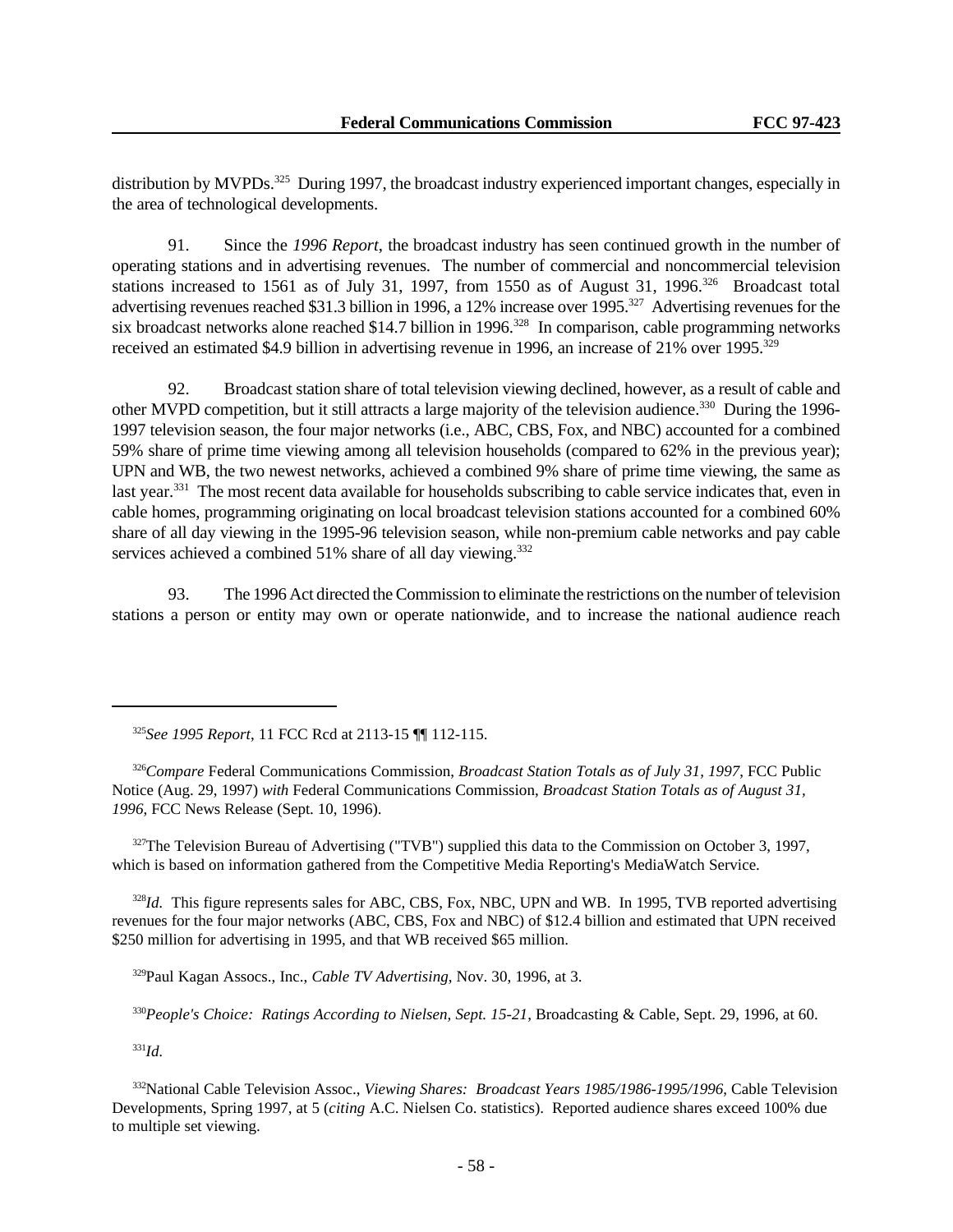limitations to  $35\%$ <sup>333</sup> The Commission did this in March 1996<sup>334</sup> Acquisitions subsequent to these rules resulted in consolidation of television station ownership.<sup>335</sup> An initial wave of consolidation mainly involved stations in the top media markets.<sup>336</sup> More recently, consolidations have occurred in small and midsized markets.<sup>337</sup> Overall, the number of television station owners dropped 21% to 475 in 1996 from 600 in 1995.<sup>338</sup>

94. Significant developments in the broadcast field concerning Digital Television ("DTV") also occurred during the past year. In December 1996, the Commission adopted a DTV standard,<sup>339</sup> and, in 1997, issued two decisions concerning implementation of DTV service: (a) the *Fifth Report and Order* establishing service rules for DTV and limits on broadcasters' conversion to DTV;<sup>340</sup> and (b) the *Sixth Report and Order* setting out a table of allotments for DTV channels and assignments of spectrum for DTV for each broadcast

<sup>335</sup>*Television's Revamped Leadership*, Broadcasting & Cable, June 30, 1997, at 30-41, and Steve McClellan, *Bud Paxson Sets His Sights To Be Lucky Number 7*, Broadcasting & Cable, June 30, 1997, at 42-45.

#### <sup>336</sup>*Id.*

 $337$ For example, the investment and broadcast firm Hicks, Muse, Tate & Furst is attempting to consolidate its station ownership in small and mid-sized cities. Hicks is in the process of making a \$1.7 billion deal to buy Lin Television, formerly the 22nd largest station owner with holdings almost exclusively in mid-sized markets, and is buying or making deals to buy seven additional stations in small and mid-sized markets. David Lieberman, *Small Cities Are TV Targets*, USA Today, Aug. 14, 1997, at 3B. The article posits that the moves by Hicks may be the start of a second wave of consolidation in station ownership in small and mid-sized cities where the station prices are lower. Lin Television has subsequently received a larger buy-out offer from Raycom (*New Offer Confirmed for Lin Television*, New York Times, Oct. 21, 1997, at D9), which was subsequently topped by Hicks with the aid of NBC (Allen R. Myerson, *Hicks, Muse, Aided by NBC, Sweetens Lin Television Bid*, New York Times, Oct. 23, 1997, at D8).

<sup>338</sup>BIA Companies, *TV Station Ownership Consolidates 21% As Telecom Act Takes Effect* (press release), Aug. 13, 1997, at 1. BIA is a consulting and research company which specializes in the television, radio, and telecommunications industries.

<sup>339</sup>*Advanced Television Systems and Their Impact Upon the Existing Television Broadcast Service*, MM Dkt. No. 87-268, Fourth Report and Order ("*Fourth Report and Order*"), 11 FCC Rcd at 17771 (1996). *See also Technical Standards for Digital Television*, MM Dkt. No. 87-268, Public Notice, 11 FCC Rcd at 16736 (1996).

<sup>340</sup>*Advanced Television Systems and Their Impact Upon the Existing Television Broadcast Service*, MM Dkt. No. 87-268, Fifth Report and Order ("*Fifth Report and Order*"), 12 FCC Rcd at 12810 (1997).

 $3331996$  Act § 202(c)(1), requiring the Commission to modify its rules set forth in § 73.3555 (47 C.F.R. 73.3555). *See also Review of the Commission's Regulations Governing Television Broadcasting: Television Satellite Stations Review of Policy and Rules*, MM Dkt. Nos. 91-221 & 87-7, Second Further Notice of Proposed Rule Making, 11 FCC Rcd at 21656-57 ¶ 2 (1996).

<sup>334</sup>*See Implementation of Sections 202(c)(1) and 202(e) of the Telecommunications Act of 1996 (National Broadcast Television Ownership and Dual Network Operations)*, Order, 11 FCC Rcd at 12374 (1996).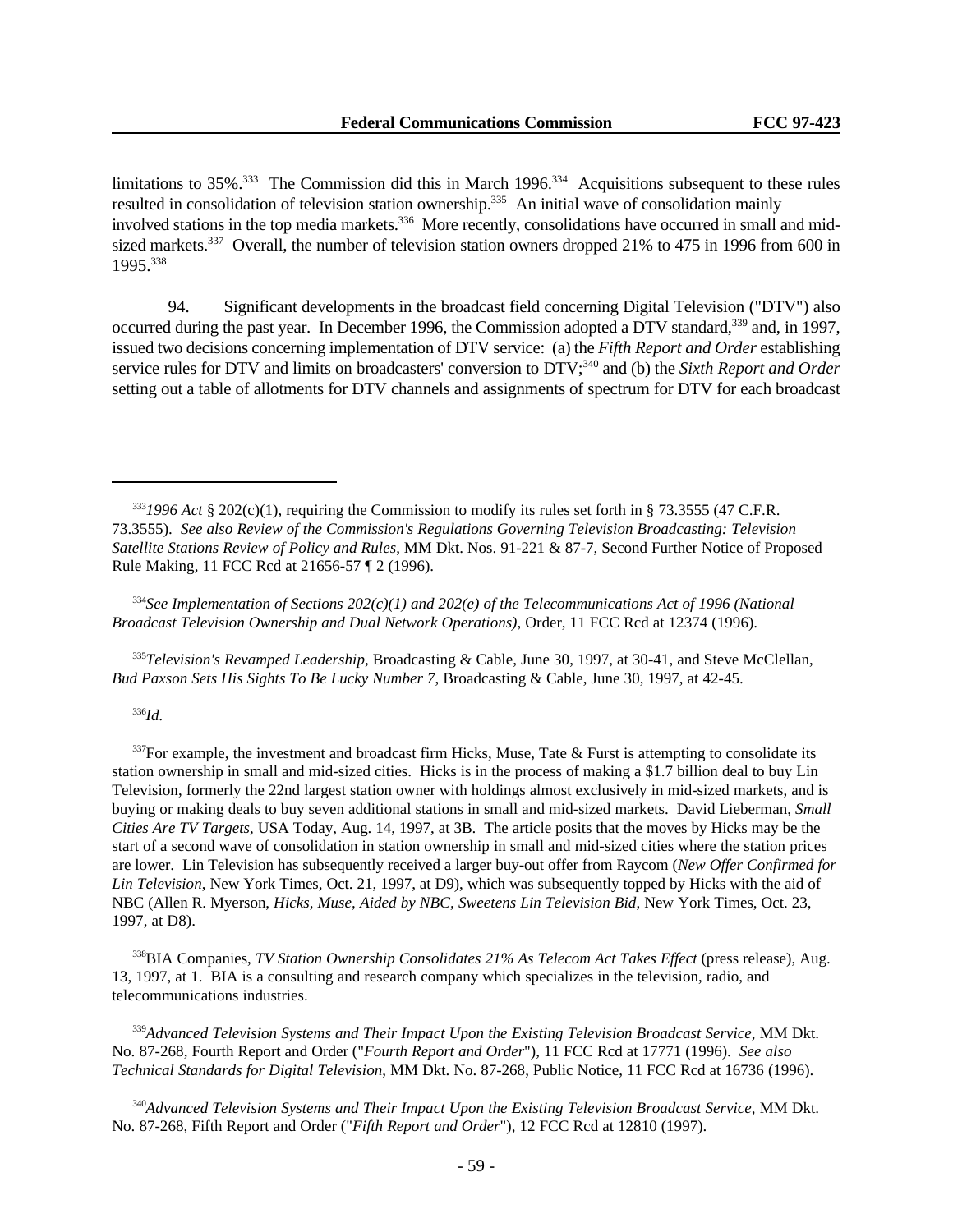station.<sup>341</sup> Under the DTV construction schedule set out in the *Fifth Report and Order*, which is intended to ensure the preservation of a universally available local television broadcasting service and the swift recovery of analog broadcast spectrum, affiliates of the top four networks in the top ten markets are required to be on the air with digital signals by May 1, 1999.<sup>342</sup> Certain volunteer stations in the top ten markets will be on the air by November 1998. Affiliates of the top four networks in markets 11 through 30 must be on the air by November 1, 1999. This schedule provides that more than half of all television households could have access to DTV signals provided by multiple local stations by November 1, 1999.<sup>343</sup> All other commercial stations are required to construct their DTV facilities by May 1, 2002, and all noncommercial stations must construct their DTV facilities by May 1, 2003.<sup>344</sup> Subject to biennial review as required by Section 202(h) of the 1996 Act and Section 11 of the Communications Act, as amended, and to certain statutory exceptions, the current target date for all stations' return of their analog spectrum is 2006.<sup>345</sup>

95. DTV has the potential to allow the broadcasters to become more effective competitors with cable companies in the MVPD market. Unlike the other delivery technologies discussed in this report, broadcast television stations currently provide one channel of video programming. Once broadcast television stations convert from analog to digital television, however, they will have an option to offer multiple channels of video service during all or part of the broadcast day. The Commission requires provision of one free, overthe-air broadcast signal of at least comparable resolution to today's service.<sup>346</sup> Under the Commission's rules for DTV, digital encoding and transmission technology will permit stations to broadcast: one or perhaps two High Definition Television ("HDTV") signals; multiple streams of Standard Definition Television ("SDTV") signals; or a combination of the two. Some broadcasters have proposed that they combine the digital spectrum of all stations in a local television market to create a 40 to 50 channel service that could compete with

<sup>343</sup>*Id.*

<sup>345</sup>*Id.* at 12850-51 ¶¶ 99, 100. *See also* Balanced Budget Act of 1997 ("BBA"), Pub. L. 105-33, 111 Stat. 251 (1997) (codified at 47 U.S.C. § 309(j)(14)(A)-(B)) (establishing statutory target date for return of the analog spectrum and setting out exceptions to that deadline).

<sup>341</sup>*Advanced Television Systems and Their Impact Upon the Existing Television Broadcast Service*, MM Dkt. No. 87-268, Sixth Report and Order ("*Sixth Report and Order*"), FCC 97-115 (rel. Apr. 21, 1997) *summarized at* 62 Fed. Reg.26684 (May 14, 1997).

<sup>342</sup>*Fifth Report and Order*, 12 FCC Rcd at 12840-41 ¶ 76.

<sup>&</sup>lt;sup>344</sup>*Id.* Twenty-four television stations have voluntarily agreed to an 18-month schedule for the construction of their DTV facilities.

<sup>346</sup>*See Advanced Television Systems and Their Impact Upon the Existing Television Broadcast Service,* MM Dkt. No. 87-268, Further Notice of Proposed Rulemaking and Third Notice of Inquiry, 10 FCC Rcd 10540 (1995); *Advanced Television Systems and Their Impact Upon the Existing Television Broadcast Service*, MM Dkt. No. 87- 268, Fifth Further Notice of Proposed Rule Making, 11 FCC Rcd 6235 (1996). HDTV signals will be of much higher quality than current broadcasts, with digital picture and CD-quality sound. SDTV broadcasts also have the potential to be of higher quality, depending on the number of channels broadcast, and the quality of compression technology.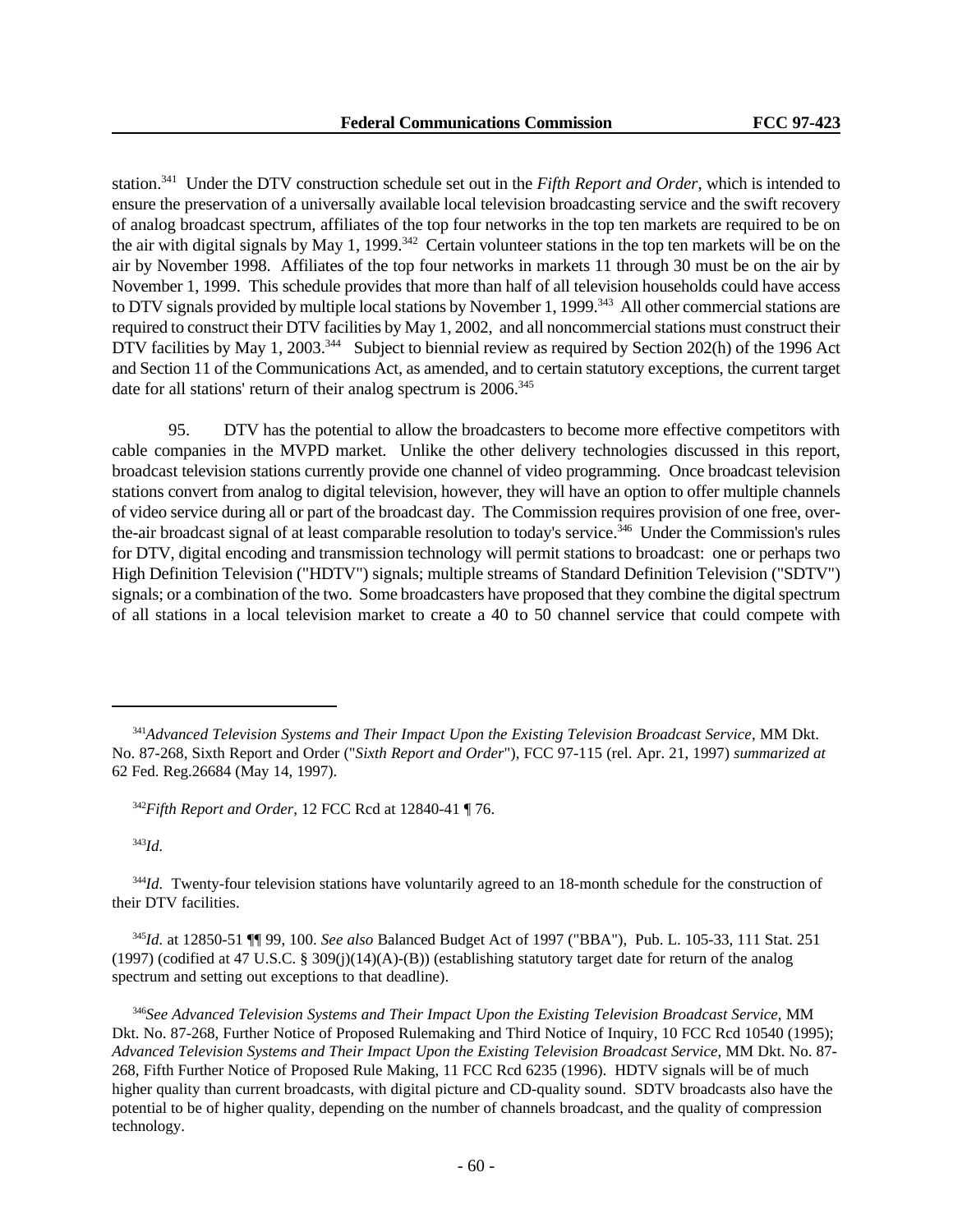MVPDs.<sup>347</sup> At this time, however, it is unclear how DTV will develop as a broadcast service for consumers.<sup>348</sup> Thus, at least for the near term, it appears unlikely that broadcast television will offer consumers a multichannel video programming service in competition with cable.

96. We reported on two experimental HDTV stations in the *1996 Report*. <sup>349</sup> These stations continue their tests. One station, KITV in Honolulu, announced that it planned to begin commercial DTV broadcasts on December 1, 1997, if all permits were received. These permits were received, but KITV has not announced that it has begun these broadcasts. KITV and its satellite stations in Hawaii will offer an as-yet undetermined mix of HDTV and multicast SDTV.<sup>350</sup> WBTV in Charlotte, North Carolina, received a construction permit on October 2, 1997.<sup>351</sup> As of December 31, 1997, seven DTV construction permits have been granted, including the four listed above.<sup>352</sup> No station, however, has begun commercial DTV broadcasts.353 In previous reports, we also noted that low power television ("LPTV") stations can offer

<sup>348</sup>There are a number of factors that will affect the development of DTV, including logistical and resource issues regarding the construction and modification of television towers, the cost of conversion of station facilities and the manufacture and availability of television sets with DTV capability. *See*, *e.g.*, Jennifer Clarson, *DTV Timetable Turns Screws on Tower Build-Out*, Television Broadcast, July 1997, at 1; *Hype Definition Waiting for HDTV? Don't Go Dumping Your Old Set Just Yet, Promise of Digital Television Is Fading as Broadcasters Complain About Costs*, Wall Street Journal, Sept. 12, 1997, at A1; and Joel Brinkley, *3 Networks, Set Makers In Standoff Over HDTV*, New York Times, Aug. 29, 1997, at C1.

<sup>349</sup>*1996 Report*, 12 FCC Rcd at 4409 n. 298.

<sup>350</sup>*See Hawaiian Stations to Launch DTV Broadcasting Dec. 1*, Comm. Daily, Aug. 19, 1997, at 3. KITV in Honolulu has two satellite stations, KMAU in Wailuku and KHVO in Hilo, which will begin DTV broadcasts simultaneously. KITV converted to DTV early because it was undertaking a major upgrade of its facilities anyway. The Station's General Manager also stated that he believed DTV would improve signal transmission, which has been poor in the past due in part to Hawaii's mountainous terrain. These stations received their construction permits as follows: KHVO-DT in Hilo, Channel 18, BPCDT-970821KE (Sept. 3, 1997); KITV-DT in Honolulu, Channel 40, BPCDT-970808KE (Sept. 4, 1997); KMAU-DT in Wailuku, Channel 29, BPCDT-970808KF (Oct. 21, 1997).

<sup>351</sup>WBTV-DT in Charlotte, North Carolina, Channel 23, BPCDT-970919KE (Oct. 2, 1997). *See also Mass Media*, Comm. Daily, Oct. 9, 1997.

<sup>352</sup>The others are: KHOU-DT in Houston, Texas, Channel 31, BPCDT-971016KE (Oct. 27, and WSB-DT in Atlanta, Georgia, Channel 39, BPCDT-971020KE (Nov. 21, 1997), and WCBS-DT, New York, New York, Channel 56, BPCDT-971103KE (Dec. 17, 1997).

<sup>353</sup>*See*, *e.g.*, Joel Brinkley, *Under Pressure, 2 Broadcasters Decide They Will Now Run HDTV*, New York Times, Sept. 18, 1997, at D1 (regarding reconsideration by ABC and Sinclair Broadcasting of their earlier announced plans to offer multiple channels of SDTV rather than HDTV); Steve McClellan and Glen Dickson, *CBS and Affiliates Talk Digital*, Broadcasting & Cable, Oct. 6, 1997, at 17 (noting a planned meeting between CBS and (continued...)

<sup>347</sup>Fred Dawson, *Digital TV Picture Remains a Muddle*, Multichannel News, Aug. 18, 1997, at 1, 64 (referring, in part, to Sinclair Broadcasting's plan in Baltimore, Maryland); John Higgins, *HDTV Falling Out of Favor*, Broadcasting & Cable, Aug. 18, at 4 (noting that five broadcasters in Atlanta could create a 15-24 channel wireless cable system).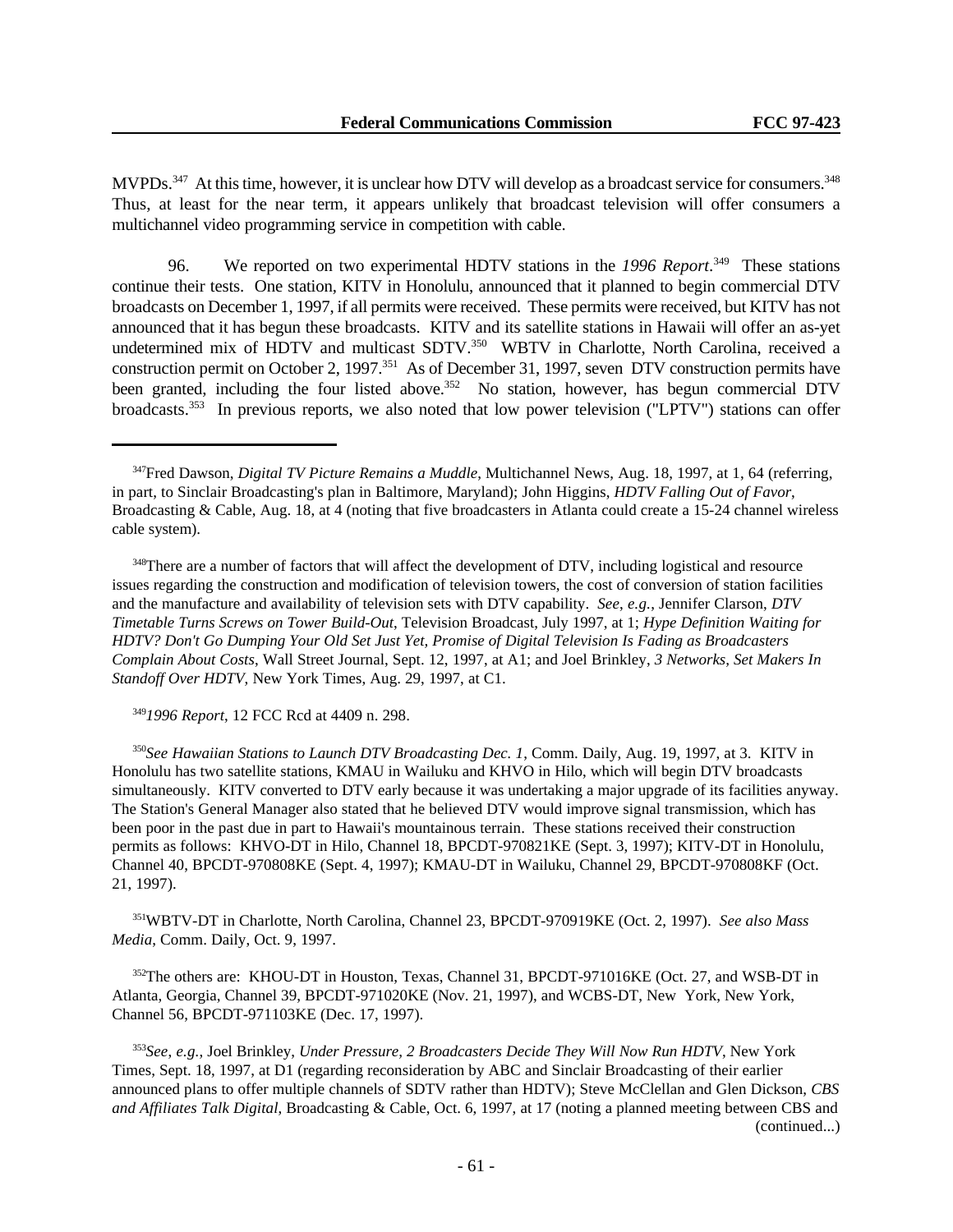multichannel video programming services on a subscription basis and that such service exists in two areas.<sup>354</sup> We also noted that such service remains extremely limited and does not appear to have a significant impact on competition in the video market.<sup>355</sup> No further applications for LPTV multichannel video programming services construction permits or requests to begin service have been filed in the last year.

### **G. Other Entrants**

## *1. Internet Video*

97. In the past two reports, we noted that software is currently available that makes real-time and downloadable audio and video from the Internet available to a personal computer.<sup>356</sup> We also reported another mechanism for PC-based video delivery for Java-enabled browsers.<sup>357</sup> Over the past year, additional technologies for Internet video have emerged. WebTV<sup>358</sup> recently announced plans to provide television/Internet interactivity or "hyperlinking"359 and video viewing over the Internet through WebTVspecific technologies,<sup>360</sup> and WorldGate has announced similar plans based on different technologies.<sup>361</sup> Video over the Internet, however, is not comparable in quality to broadcast video provided by MVPDs, and it is

 $353$ (...continued)

<sup>354</sup>*1996 Report*, 12 FCC Rcd at 4410 ¶ 94.

<sup>355</sup>*Id.*

<sup>356</sup>*1995 Report*, 11 FCC Rcd at 2121 ¶ 127, and *1996 Report*, 12 FCC Rcd at 4412-13 ¶ 99. This year, several other companies offer notable software packages including SummerSoft's© V-Fone for video conferencing, WebCam for placing video content on the Internet, and V-Play for viewing video content on the Internet (*See* http://www.summersoft.com/); Internet Video Services, Inc.'s netStream™ for streaming video and netvideo™ for downloadable video; and Cinecom Corporation's Cine Video/Direct and Cine Video Director for PC-to-PC live video (*See* http://www.cinecom.com).

<sup>357</sup>Java™ is a computer language/platform developed and licensed by Sun Microsystems, Inc. OnlineTV offers regularly scheduled content on the Internet through its Web site to anyone with a Java enabled browser. *See* OnlineTV Corp., http://onlinetv.com/.

<sup>358</sup>WebTV Networks is subsidiary of the Microsoft Corporation.

<sup>359</sup>"Hyperlinking" is the process by which a television viewer can instantly access an advertiser's or programmer's related Web site or product order form through the single touch of a remote control button. Warren Publishing, *Cable Systems Ready for Commercial Launch of Competitor to WebTV*, Comm. Daily, Sept. 16, 1997, at 4.

<sup>360</sup>David Bank, *Microsoft's WebTV Unit to Introduce Process That Uses Web to Enhance TV*, The Wall Street Journal, Sept. 15, 1997 at B2.

its affiliates to discuss how much HDTV the network plans to offer and to what extent it will broadcast multichannel signals).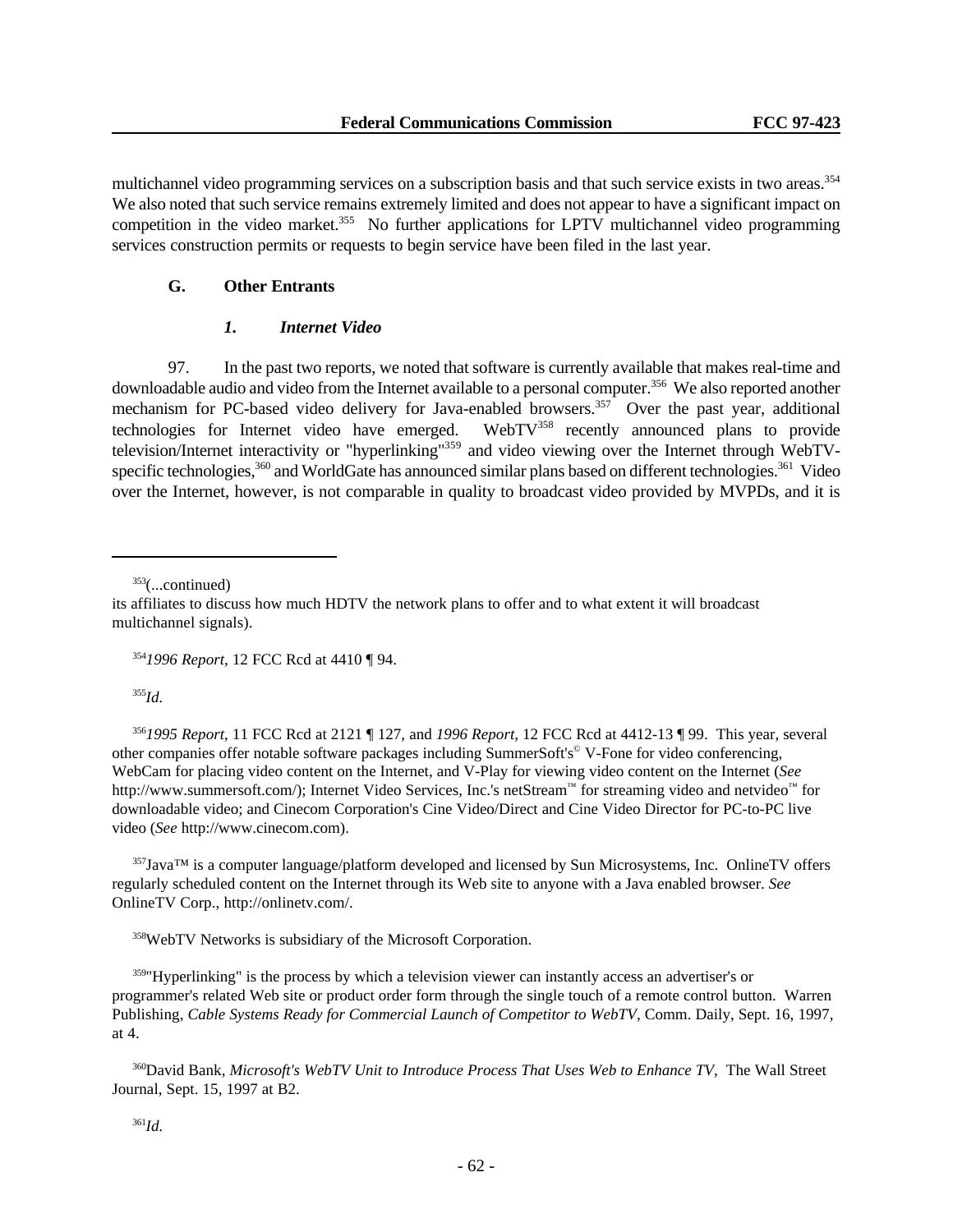unclear whether the needed improvements will be made to make video service over the Internet a viable competitor.

98. Last year we reported that delivery of video programming over the Internet was inhibited by the limited bandwidth and transmission delays of the Internet.<sup>362</sup> This continues to be the case. While computer and Internet related hardware and software continue to improve, transmission rates vary depending on a number of factors, including bandwidth, speed of various servers on the Internet, number of users, and capacity of the equipment receiving the data.

99. Despite the relative weakness of PC-based video provision over the Internet, many companies are upgrading and marketing software that renders video delivery to a computer through an Internet connection.<sup>363</sup> The primary purpose of most of these software packages is for business use (e.g., video conferencing and business promotion), although video programming use of the Internet is starting to emerge. The two primary modes of PC-based delivery are: (a) downloading a video file for later playback; and (b) streaming.

100. Downloading for future playback is one of the most widely used methods of providing video to the Internet user. While compression techniques used in this process significantly reduce the size of the video file, a typical consumer will expend considerably more time downloading the file than it will take to "play" it.<sup>364</sup> The time to download a file depends on a number of factors, including: (a) the speed of the Internet connection; (b) how busy the server sending the video file is; and (c) the size of the video file.

101. "Streaming" is the other primary mode of receiving video from the Internet. Streaming eliminates both the wait time associated with downloading a video file and the storage of that file on the consumer's hard disk. Video using a streaming format can be viewed in real time by a consumer using a 28.8 Kbps telephone modem (or faster) connection; however, the quality of the video is not as good or as reliable as MVPD service. Currently there are 20,000 hours of audio and video streaming available on the Internet each week.<sup>365</sup>

102. *WebTV and WorldGate.* WebTV and WorldGate are developing technologies for combining the use of Internet data and traditional video programming delivery service. In September 1997, WebTV announced plans to improve its current delivery of conventional Web pages to television sets to include a tuner that enables television shows to be viewed from within Web pages and circuitry and allows the tuner to receive digital data over cable or broadcast television signals. Until now, WebTV's digital data was transmitted over telephone lines, but the announced improvements will permit users to download digital data through existing

<sup>365</sup>Presentation by Phil Barrett, of Progressive Networks, at the Cross-Industry Working Team meeting, Princeton, New Jersey, Aug. 6, 1997. *See also* http://www.real.com/corporate/index.html.

<sup>362</sup>*1996 Report*, 12 FCC Rcd at 4412-13 ¶ 107.

<sup>363</sup>*See* fn. 356 *supra*.

<sup>&</sup>lt;sup>364</sup>The downloaded file resides on the hard disk of the user's computer. The video file must be downloaded entirely before it can be played using an appropriate player or helper application.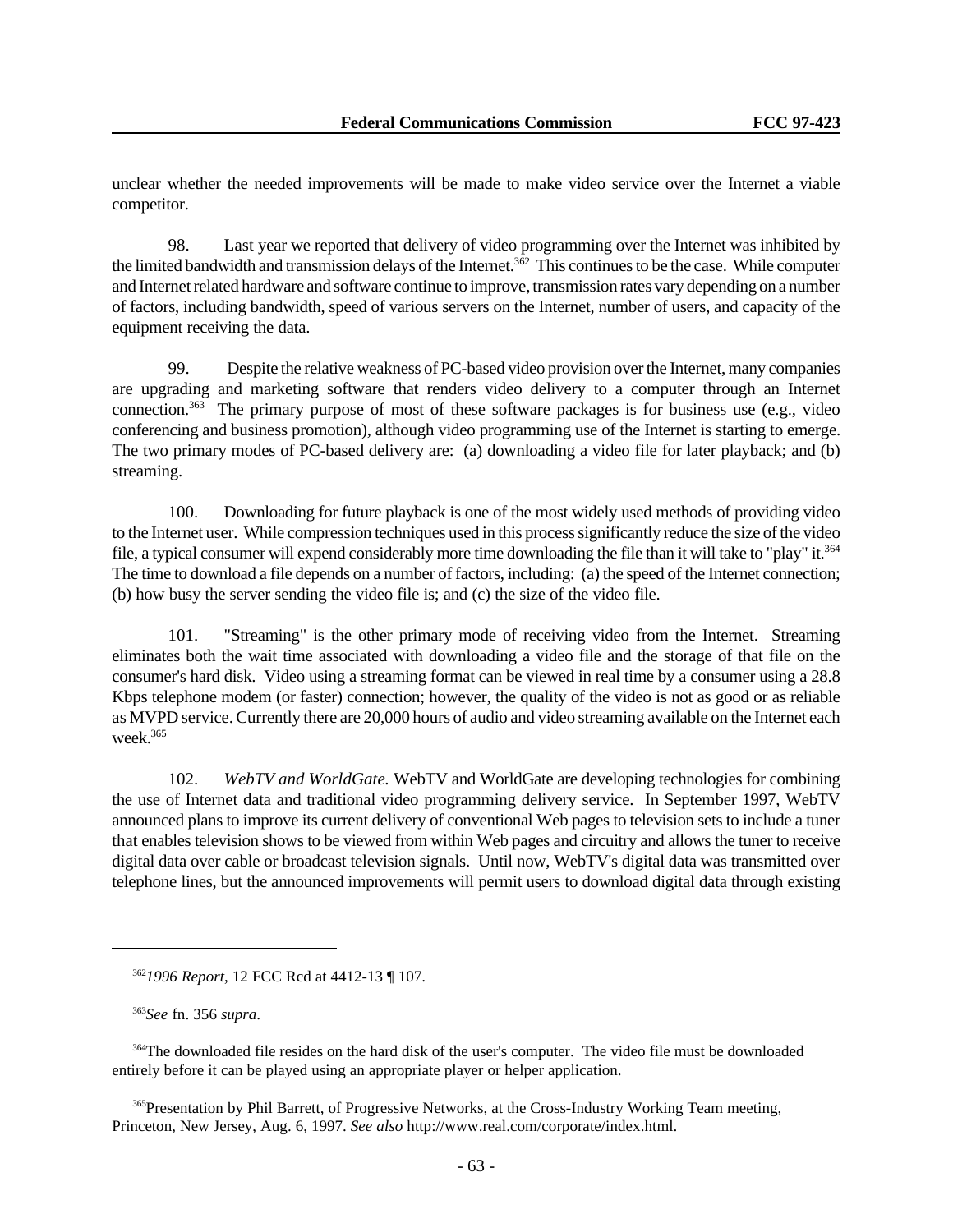cable or broadcast technology, though users must use phone lines to send messages.<sup>366</sup> The RCA division of Thomson, SA has launched a product similar to WebTV which merges television, the World Wide Web, and e-mail features.<sup>367</sup> Also, WorldGate has announced plans for a similar product which, instead of an upstream telephone connection, will use advanced analog or digital set-top boxes to provide full, two-way Internet and Web access over cable television networks using the television as a display device.<sup>368</sup>

# *2. Home Video Sales and Rentals*

103. Premium and pay-per-view cable services are not regulated because they are competitive.<sup>369</sup> As discussed in previous reports, we consider the sale and distribution of feature film entertainment through video tape sales and rental outlets as part of the video programming market since they provide video services similar to the premium and pay-per-view services offered by MVPDs.<sup>370</sup> It is estimated that 88% of all U.S. television households own at least one VCR.<sup>371</sup> In 1996, the U.S. video cassette rental and sales market had an estimated \$15.6 billion in revenue, having grown from \$9.8 billion in revenue in 1990. This revenue stream is now the largest single source of revenue to movie studios, representing approximately \$4.5 billion, or 45%, of the \$9.9 billion of estimated domestic studio revenue in 1996.<sup>372</sup> As a comparison, the combined total spending for similar products distributed by cable television, satellite, and other MVPD pay television services was \$7.2 billion in 1996.<sup>373</sup>

104. The video retail industry is highly competitive with supermarkets, pharmacies, convenience stores, bookstores, mass merchants, mail order operations and other retailers involved in video tape sales or rentals. In 1996, there were approximately 27,000 video specialty stores in the U.S. selling or renting video

<sup>366</sup>David Bank, *Microsoft's WebTV Unit to Introduce Process That Uses Web to Enhance TV*, Wall Street Journal, Sept. 15, 1997, at B2.

<sup>367</sup>RCA's product is based on a design from NetworkComputer, Inc., a unit of Oracle Corporation which uses programming from NetChannel, Inc. David Bank, *Microsoft's WebTV Unit to Introduce Process That Uses Web to Enhance TV*, Wall Street Journal, Sept. 15, 1997, at B2.

<sup>368</sup>WorldGate also allows for hyperlinking which permits the television viewer to instantly access, remotely, the Web site of an advertiser currently on the television. *Cable Systems Ready for Commercial Launch of Competitor to WebTV*, Comm. Daily, Sept. 16, 1997, at 4.

<sup>369</sup>*See* House Committee on Energy and Commerce, H.R. Rep. No. 623, 102d Cong., 2nd Sess. (1992) at 90.

<sup>370</sup>*Competition, Rate Deregulation and the Commission's Policies Relating to the Provision of Cable Television Service*, MM Dkt. N., 89-600, Report, 5 FCC Rcd 4962, 5019-20 ¶¶ 109-110 (1990); *1994 Report*, 9 FCC Rcd at 7509-10 ¶¶ 134-135;*1995 Report*, 11 FCC Rcd at 2118-9 ¶ 121.

<sup>371</sup>*Consumer Electronics & the U.S. Economy*, Consumer Electronics Manufacturers Association, 1996.

<sup>372</sup>Hollywood Entertainment Corp., Filing Pursuant to Rule 424(b)(3) (filed Sept. 25, 1997), SEC File No. 333-35351 ("Hollywood Filing"). The data in this filing are from Hollywood Entertainment, Adams Media Research, Paul Kagan Associates, Motion Picture Association of America, and the Video Software Dealers Association.

<sup>373</sup>Veronis, Suhler & Associates, *The Veronis, Suhler & Associates Communications Industry Forecast* 184 (1997).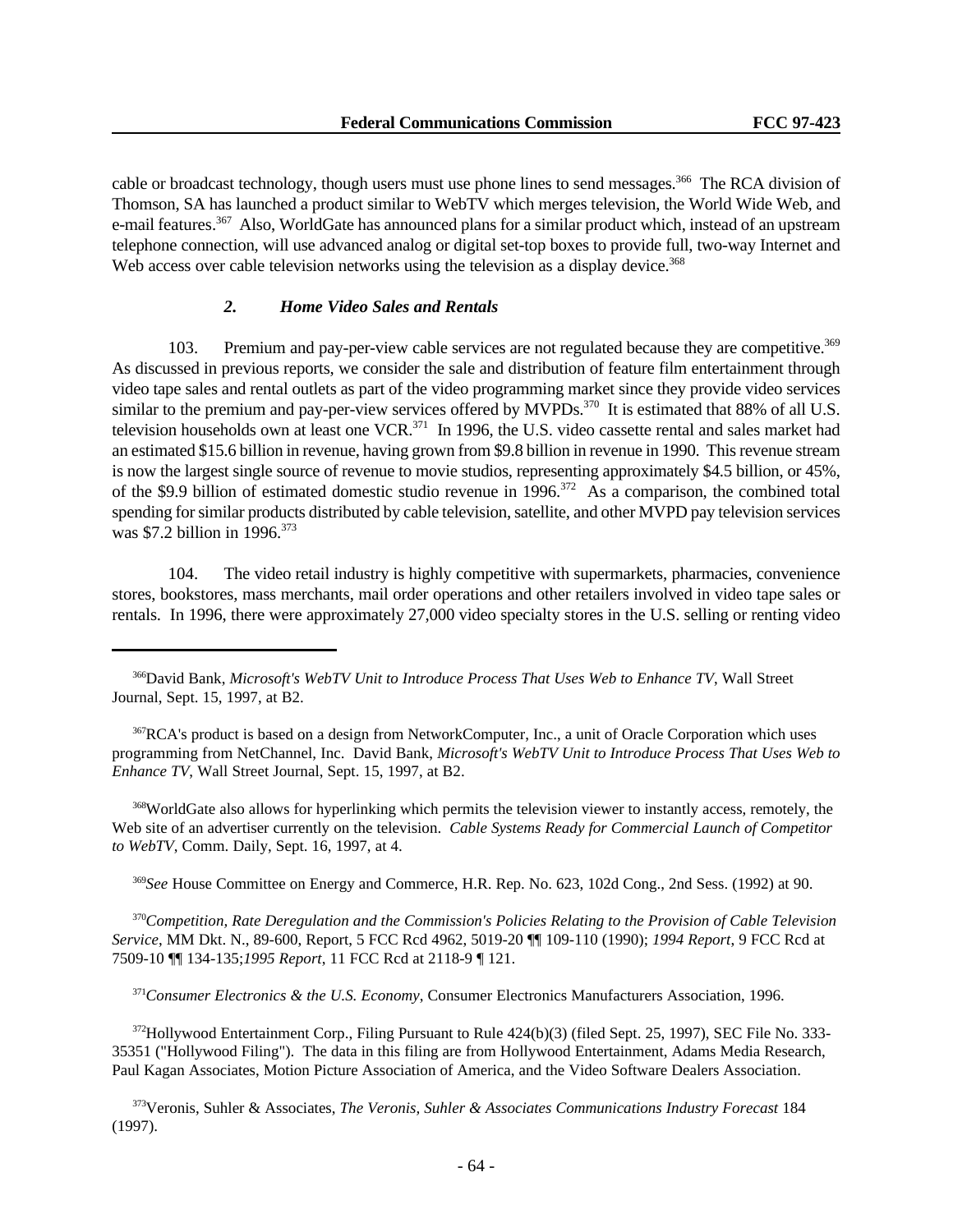tapes.<sup>374</sup> A large video tape store may carry as many as 10,000 titles, including multiple copies of the more popular titles.<sup>375</sup>

105. To maximize revenue, studios have a strategy of sequential release, providing each distribution channel the rights to movies for a limited time before making them available to the next distribution channel.<sup>376</sup> These distribution channels generally include, in release date order, movie theaters, video retail stores, pay-per-view television, including DBS and pay cable television, and, finally, network and syndicated television. $377$  The studios determine the sequential order in which they release movies to each distribution channel based upon the order they believe will maximize their total revenue from all distribution channels combined.<sup>378</sup> For example, movie studios have generally licensed their films first to the broadcast television networks and then to basic cable television networks since the cable networks usually pay less than the broadcast networks.<sup>379</sup> Recently, however, cable networks, such as TNT, have obtained the rights to show major movies prior to their distribution to broadcast television and are paying rates comparable to those paid by the broadcast networks.<sup>380</sup> Changes in the manner in which movies are marketed, including the release cycle of movie titles to pay-per-view, DBS, cable television, or other distribution channels, could change the relative competitiveness of these technologies. Existing pay-per-view services, moreover, offer a limited number of channels and movies. Changes in technology, including digital compression technology, are expected eventually to permit cable companies, DBS companies, telephone companies, and other telecommunications companies to become more competitive with the home video sales and rental industry as they are able to transmit a larger number of movies to homes at more frequently scheduled intervals or on demand.

106. In the last year, Digital Versatile Disc ("DVD") technology has become available for consumers.<sup>381</sup> DVD players are used in conjunction with a television set to view movies. DVD formatted movies can also be viewed on personal computers. The discs are similar in size to compact discs ("CDs"), offer better picture and audio quality than video cassettes, and are more durable than videotape. The additional information storage capacity of DVDs permits multiple screen formats, including the original theatrical widescreen version. An interactive on-screen menu allows DVD users to switch between multiple language

<sup>376</sup>*Id.*

<sup>377</sup>*Id*.

<sup>378</sup>*Id*.

<sup>380</sup>*Id*. *See also* Eben Shapiro, *Turner to Premiere First-Run Movies on Cable Network*, Wall Street Journal, Jan. 16, 1997, at B11 (indicating that the Turner Broadcasting unit of Time Warner paid "network" rates for a 12 picture deal after the broadcast networks had an opportunity to bid on the movies).

<sup>381</sup>Joel Brinkley, *It's a Made for Television Controversy*, New York Times, Oct. 15, 1997, at D1. For additional information, *see also 1995 Report*, 11 FCC Rcd at 2119 ¶ 122.

<sup>374</sup>Hollywood Filing.

<sup>&</sup>lt;sup>375</sup>*Id*. Hollywood Entertainment cites statistics for its typical Hollywood Video store.

<sup>379</sup>Geraldine Fabrikant, *Time Warner is Licensing 12 Films to Cable Outlets*, New York Times, Jan. 16, 1997, at D10.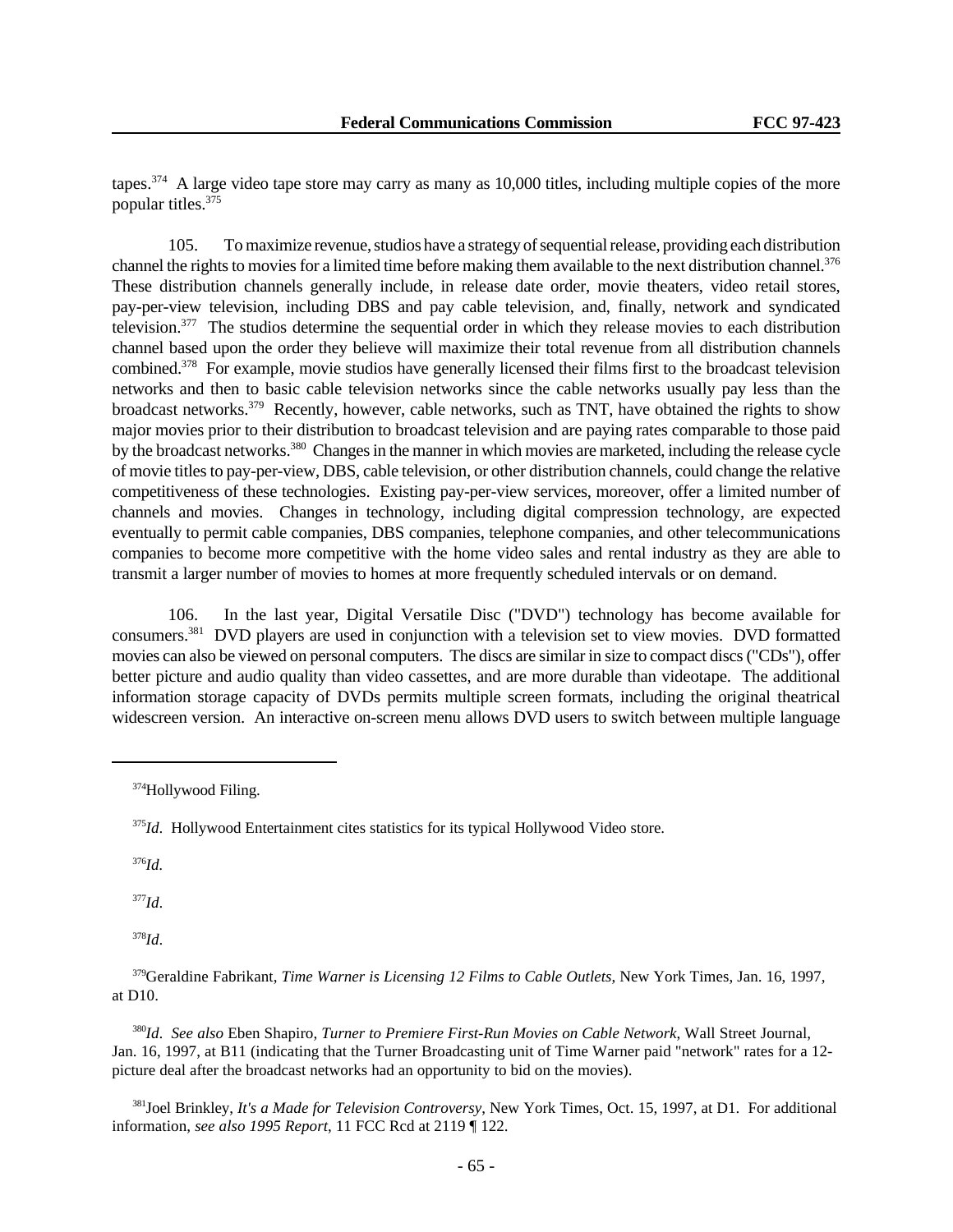tracks and subtitles, to watch the original theatrical trailer and to explore material about the cast, director and making of the film.<sup>382</sup> DVD players entered the marketplace in February 1997, although DVD with recording capability is not expected until 1998.<sup>383</sup> DVD players range in price from \$499<sup>384</sup> to \$5000.<sup>385</sup> More than 50 titles have been released in this format at an approximate cost of \$25 each.<sup>386</sup> In September 1997, Circuit City announced plans to introduce Divx, a pay-per-view alternative for digital discs using a Divx-enabled DVD player that is connected to a phone line to forward playing and billing information to a central computer.<sup>387</sup> Divx versions of movies are expected to cost \$5. The consumer will be able to view the movie for a 48-hour period after it is first played. After that time, the consumer will have to pay an additional fee for another 48 hour viewing period.<sup>388</sup>

### *3. Interactive Video and Data Service*

107. The interactive video and data service ("IVDS") is a point-to-multipoint, multipoint-to-point, short distance communication service.<sup>389</sup> An IVDS licensee may transmit information, product, and service offerings to its subscribers and receive interactive responses.<sup>390</sup> Although the IVDS channel width is insufficient for the transmission of conventional full motion video, IVDS services were initially planned

<sup>384</sup>Warner Home Video Web site, http:\\207.155.85.62/store/faq.tam.

<sup>385</sup>Veronis, Suhler & Associates, Communications Industry Forecast, *Filmed Entertainment*, at 201.

<sup>386</sup>*Id*.

<sup>387</sup>Joel Brinkley, *It's a Made for Television Controversy*, New York Times, Oct. 15, 1997, at D1; Jerry Knight, *Coming to a TV Near You: The Disposable Video Disc*, Washington Post Business Section, Oct. 6, 1997, at 5.

<sup>388</sup>*Id*.

<sup>389</sup>The Commission established a frequency allocation at 218-219 MHz for IVDS in 1992, allowing a 500 kilohertz frequency segment to two licensees in each of the 734 cellular-defined service areas (306 Metropolitan Statistical Areas ("MSAs") and 428 Rural Service Areas ("RSAs")). *Amendment of Parts 0, 1, 2 and 95 of the Commission's Rules to Provide Interactive Video and Data Services*, GEN Docket No. 91-2, Report and Order, 7 FCC Rcd 1630, 1630-33 (1992), *on recon.*, Memorandum Opinion and Order, 7 FCC Rcd 4923 (1992), *further recon.*, Second Memorandum Opinion and Order, 8 FCC Rcd 2787 (1993). The first 18 IVDS system licenses (covering nine of the top ten MSAs) were awarded by lottery held in September 1993. Public Notice, Mimeo No. 42412 (rel. March 30, 1994). These licenses were granted in March 1994. The Commission auctioned the remaining 594 MSA IVDS licenses in July 1994. Public Notice, Mimeo No. 44160 (rel. Aug. 2, 1994), *erratum*, Public Notice, Mimeo No. 44265 (rel. August 9, 1994). For Commission's competitive bidding authority, *see* 47 U.S.C. § 309(j). Licenses have been granted to all of the IVDS auction bidders that satisfied the applicable payment deadlines. *See* Public Notice, DA 95-152 (rel. Feb. 8, 1995); News Release, Mimeo No. 51403 (rel. Dec. 29, 1994). The regulations governing IVDS are codified at 47 C.F.R. §§ 95.801-.863.

<sup>390</sup>Mobile operation is permitted. *See* 47 C.F.R. § 95.805(e).

<sup>382</sup>Warner Home Video Web site, http:\\207.155.85.62/store/faq.tam.

<sup>383</sup>Veronis, Suhler & Associates, Communications Industry Forecast, *Filmed Entertainment*, at 201.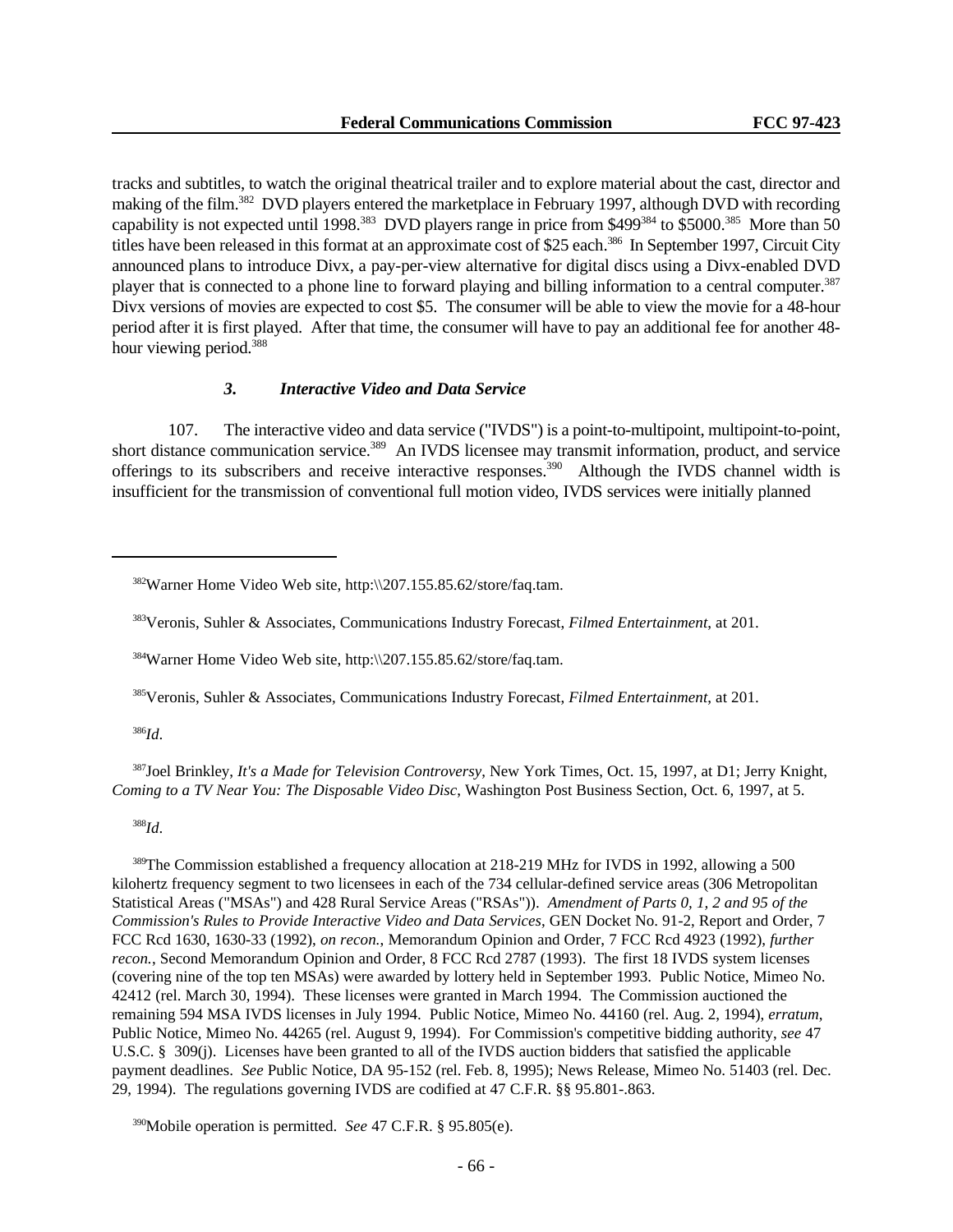as interactive text-based supplements for the use of television viewers.<sup>391</sup> Recently, however, non-IVDS technologies have developed some of these same supplementary, interactive, text-based services,<sup>392</sup> and IVDS firms are considering using their IVDS spectrum rights to provide telemetry services, such as remote meter reading, vending machine inventory control, and cable television theft deterrence. IVDS licensees may develop other applications consistent with the Commission's rules without Commission approval.<sup>393</sup>

# **H. Local Exchange Carriers**

108. In the *1995* and *1996 Reports*, we noted that LECs did not yet represent a national presence in the MVPD market, and that they were weighing their options for entry.<sup>394</sup> This is still true. To date, LECs represent a competitive presence in a small (although growing) number of markets for the delivery of video programming. LEC entry into video distribution, however, has proceeded sporadically and has been highly dependent on the business strategies of the individual companies involved.

109. As we noted in the *1996 Report*, <sup>395</sup> Section 302(b)(1) of the 1996 Act eliminated the restriction on LECs providing video service directly to subscribers in their telephone service areas. This statutory change permits telephone companies to provide video services under one of several options. The specific options set forth in the Communications Act provide that common carriers may: (1) provide video programming to subscribers through radio communications under Title III of the Communications Act; $396$  (2) provide transmission of video programming on a common carrier basis under Title II of the Communications Act;<sup>397</sup> (3) provide video programming as a cable system under Title VI of the Communications Act;<sup>398</sup> or (4) provide video programming by means of an open video system.<sup>399</sup>

<sup>393</sup>The Commission had scheduled a second IVDS auction for February 1997 to award licenses in the 428 RSAs and in the MSAs for which bidders in the first auction did not satisfy applicable payment deadlines. In January 1997, however, the Commission postponed the auction in order to "consider a petition for rulemaking and numerous informal requests of potential bidders and license holders seeking to obtain additional flexibility for the service." Public Notice, DA 97-209, Report No. AUC-96-13-E (rel. Jan. 29, 1997). The Commission is currently considering requests to extend the IVDS license term from five to ten years, and to allow the same entity to own or control both IVDS licenses in a single market.

<sup>394</sup>*1995 Report*, 11 FCC Rcd at 2110 ¶ 103, *1996 Report*, 12 FCC Rcd at 4394 ¶ 67.

 $39647$  U.S.C. § 571(a)(1).

 $391$ At this time, it appears that there are very few IVDS services in operation.

<sup>&</sup>lt;sup>392</sup>WebTV, Wink and WavePhore are examples of firms offering text-based interactive television services which encompass, or are similar to, those originally envisioned by potential IVDS providers.

<sup>395</sup>*1996 Report*, 12 FCC Rcd at 4395 ¶ 68.

 $39747$  U.S.C. § 571(a)(2).

 $39847$  U.S.C. § 571(a)(3).

 $39947$  U.S.C. § 571(a)(3)-(4).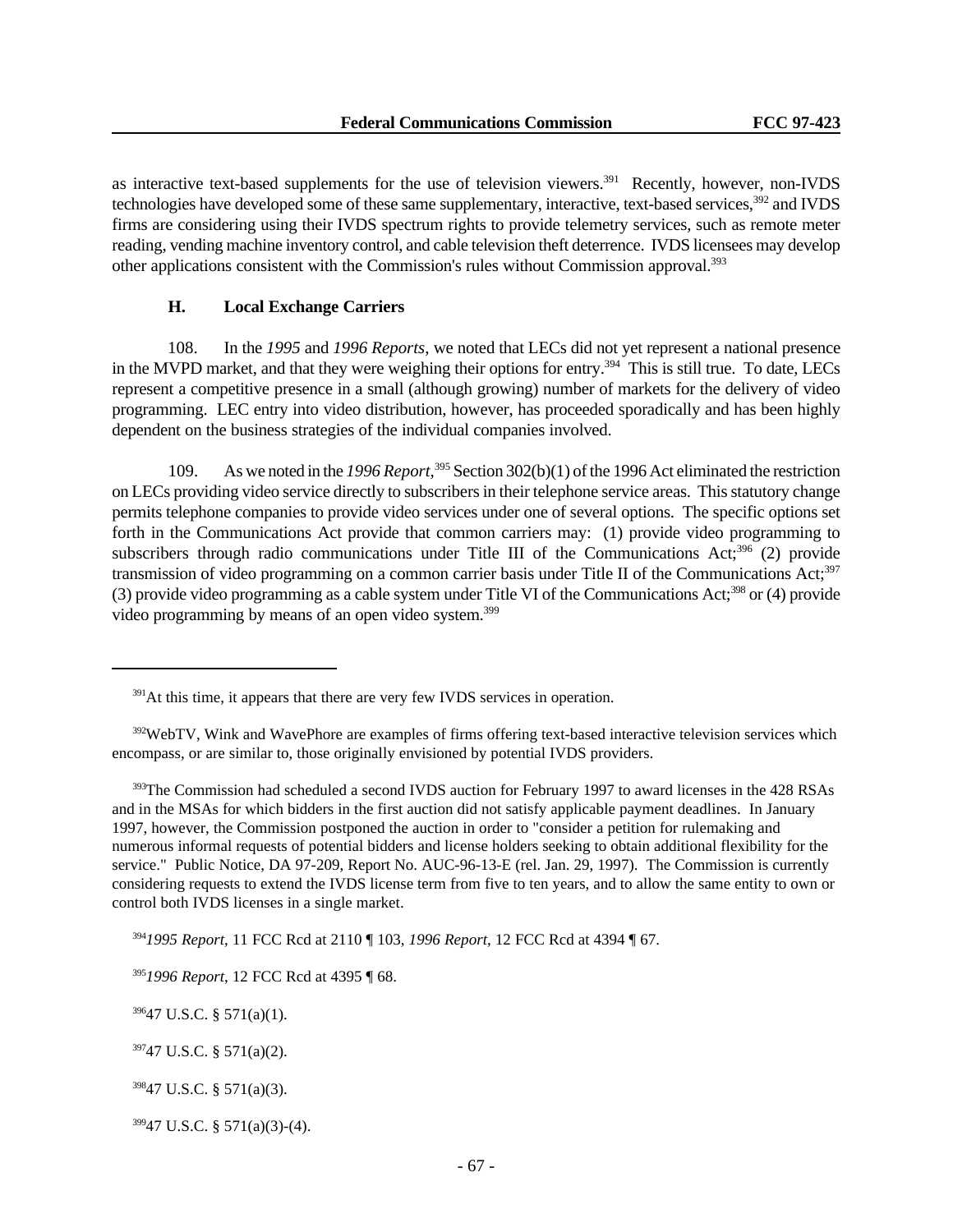# *1. Current and Planned LEC Video Delivery*

110. *MMDS.* SBC Communications, through its Pacific Bell Video Services subsidiary (herein referred to as "SBC"), and BellSouth are the largest LEC investors in MMDS licenses and systems.<sup>400</sup> SBC announced its initial commercial rollout of digital MMDS, under the brand name "Pacific Bell Digital TV," in Los Angeles and Orange County in May 1997.<sup>401</sup> The service offers more than 120 channels of digital video, with packages priced from \$31.95 to  $$53.95<sup>402</sup>$  and currently serves 10,000 subscribers.<sup>403</sup> Press reports indicate that SBC eventually will be able to offer digital MMDS service to five million line-of-sight homes.<sup>404</sup> SBC also operates the 42,000 subscriber MMDS system in Riverside, California.<sup>405</sup> In February 1996, BellSouth acquired Wireless Cable of Atlanta, Inc. ("WCA") and its MMDS operations for \$46.9 million. WCA has 9,000 subscribers in the Atlanta region.<sup>406</sup> BellSouth has also entered into or completed agreements to acquire MDS and ITFS channel rights covering 4.5 million homes in and around several large markets in Florida, including Miami, and in New Orleans, Louisiana, and Louisville, Kentucky. BellSouth launched its digital MMDS system in New Orleans on November 19, 1997.<sup>407</sup> BellSouth states that it plans to launch digital MMDS service in Atlanta during the fourth quarter of 1997, in Jacksonville and Orlando, Florida during the first half of 1998, and in Miami/Ft. Lauderdale and Louisville during the second half of 1998.<sup>408</sup>

<sup>401</sup>Recent reports indicate that these MMDS systems might be sold or subject to a management buyout. Price Colman, *SBC Selling LA Wireless Cable*, Broadcasting & Cable, Dec. 8, 1997, at 90.

<sup>402</sup>PacificTelesis, Pacific Bell, Nevada Bell, *Pacific Bell Digital TV Begins Initial Rollout in Southern California* (online news release), May 29, 1997.

<sup>403</sup>Letter from Link Brown, Director - Federal Regulatory, SBC Communications, to Meredith Jones, Chief, Cable Services Bureau, Sept. 1997.

<sup>404</sup>Rob Doyle, *A Wireless Weapon in the Cable Wars*, BusinessWeek, Oct. 14, 1996, at 105; confirmed by telephone interview with Gina Harrison, Director Regulatory Affairs, PacTel (Feb. 26, 1997).

<sup>405</sup>Pacific Telesis Group, *Pacific Telesis Acquires Wireless Cable TV Company* (news bulletin), Apr. 18, 1995.

<sup>406</sup>BellSouth Corp., *BellSouth Acquires Wireless Cable of Atlanta* (news release), Feb. 12, 1997, at 1; Web site at http://www.bellsouthcorp.com/proactive/documents/ render/10098.html. After upgrading the system to digital technology, the company is expected to provide 100 channels of video programming with access to more than 900,000 line of sight households in the Atlanta region.

<sup>407</sup>BellSouth Corp., *BellSouth Brings New Era of Home Entertainment Service to New Orleans* (news release), Nov. 17, 1997, at 1. The system offers 160 channels and offers service to 400,000 homes.

<sup>408</sup>BellSouth Comments at 7. US West in its comments names in further detail BellSouth's Florida MMDS holdings: all of Dade County, which surrounds Miami, Broward County, Jacksonville, Orlando, Daytona Beach, Ft. Myers, Lakeland, and Bradenton. US West Comments at 8-9.

<sup>400</sup>BellSouth Comments at 7-8 and Exhibit 1, "Letter to Sen. John McCain," at 2.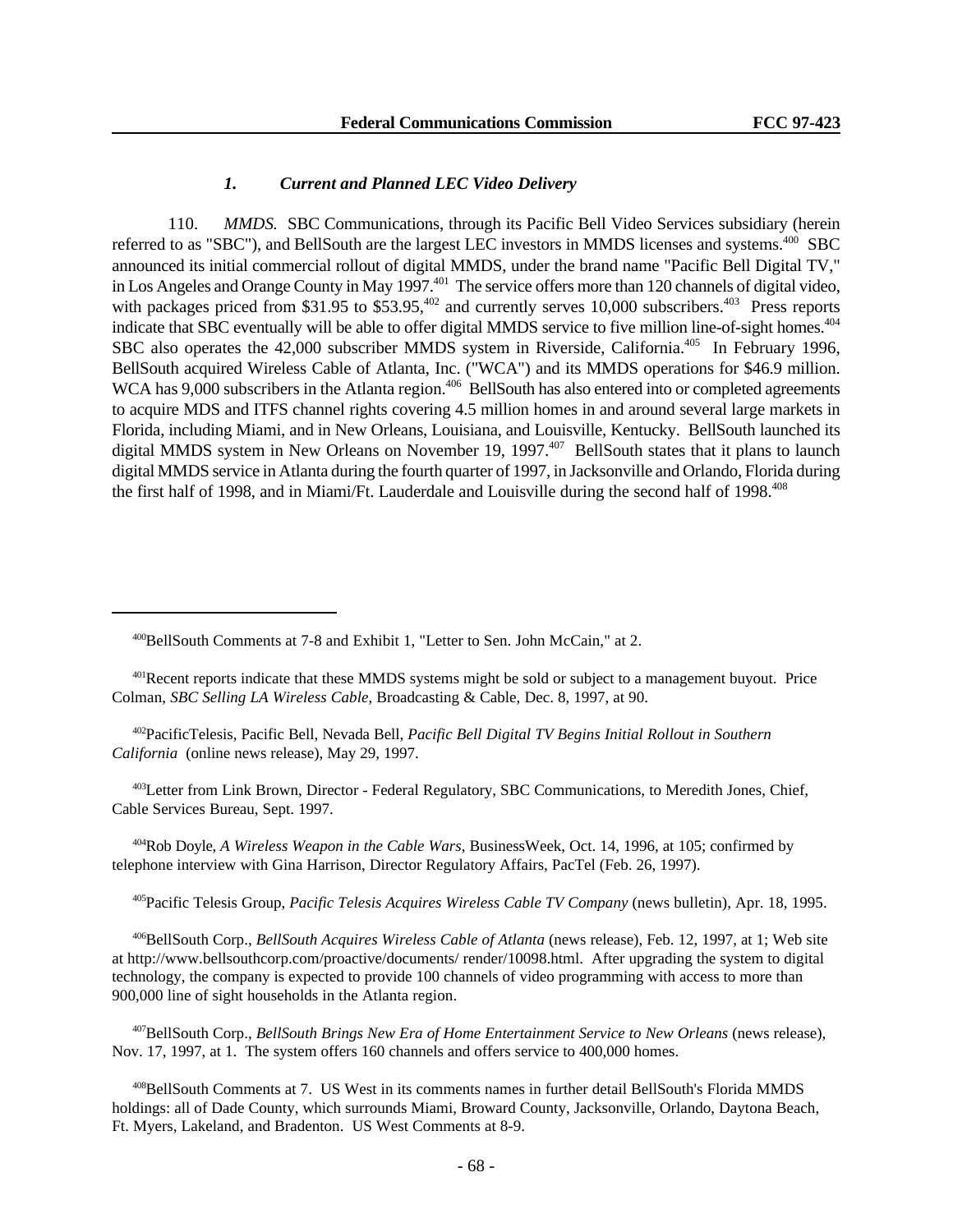111. LEC investment in MMDS has experienced some retrenchment as well. At the end of 1996, Bell Atlantic and NYNEX suspended investment in their MMDS systems.<sup>409</sup> Early in 1997, SBC terminated PacTel's wireless cable service in San Diego.<sup>410</sup>

112. *In-Region Cable Franchises.* In the *1995 Report* and the *1996 Report*, we reported that a number of LECs had pursued cable franchises in their service areas as a means of providing video services to their customers.<sup>411</sup> The most aggressive of the LECs in this area was, and continues to be, Ameritech. Ameritech has acquired 63 cable franchises, primarily overbuilds, in Illinois, Michigan, Ohio, and Wisconsin, potentially passing more than 1.1 million homes, and continues to seek new franchises. Forty of these cable franchises were operational as of December 31, 1997.<sup>412</sup>

113. BellSouth has acquired cable franchises in 18 areas in Alabama, Florida, Georgia, South Carolina, and Tennessee, passing  $1.2$  million cable households.<sup>413</sup> GTE has ten competitive cable franchises, and one non-competitive franchise.<sup>414</sup> SNET has received a state-wide cable franchise in Connecticut,

<sup>409</sup>*1996 Report*, 12 FCC Rcd at 4398 ¶ 72; K.C. Neel, *Where's Wireless Cable? Very Up in the Air*, Cable World, June 2, 1997, at 1, 46.

<sup>410</sup>Joe Schlosser, *Pac Bell's Low-Key Digital*, Broadcasting & Cable, Oct. 6, 1997, at 62.

<sup>411</sup>*1995 Report*, 11 FCC Rcd at 2106-07 ¶ 97, *1996 Report*, 12 FCC Rcd at 4398-99 ¶¶ 73-74. *See* paras. 180- 204 for a discussion of the competitive effects of these LEC-owned cable franchises.

<sup>412</sup>The active franchises are located in: *Illinois*: Glendale Heights, Naperville, Glen Ellyn, Arlington Heights, Elgin; *Michigan*: Canton Township, Plymouth, Plymouth Township, Northville, Fraser, Northville Township, Southgate, Garden City, Troy, Wayne, Lincoln Park, Sterling Heights, Clinton, Mount Clemens, St. Clair Shores, Allen Park, Utica, Melvingdale, Royal Oak, Madison Heights; *Ohio*: Hilliard, Upper Arlington, North Olmsted, Columbus, Berea, Perry Township, Worthington, Clinton Township, Riverlea, Blendon Township, Sharon Township, Fairview Park, Franklin Township, Mifflin Township, Norwich Township. The franchises which have not yet begun service are located in: *Illinois*: Vernon Hills, Prospect Heights, Des Plaines, Schaumburg; *Michigan*: Warren, Trenton, Pleasant Ridge, Ferndale, Huntington Woods, Clawson, Berkley, Roseville, Eastpointe, Westland, Riverview; *Ohio*: Marble Cliff, Valleyview, Minerva Park, Madison Township, Westlake, Jackson Township, Dublin, Prairie Township. Ameritech Comments, Attachment 1 at 1-2. Updated by Geoff Potter, Ameritech New Media, on December 31, 1997.

<sup>413</sup>The franchises are located in: City of Vestavia Hills, Alabama; Counties of Broward, Dade, Seminole, and St. Johns (World Golf Village) and Cities of Coconut Creek, Orlando, and Pembroke Pines, Florida; Counties of Cherokee, Dekalb, and Gwinnett and Cities of Chamblee, Duluth, Lawrenceville, Roswell, and Woodstock, Georgia; City of Charleston (Daniel Island), South Carolina; and City of Bartlett, Tennessee. BellSouth Comments at 7,and telephone interview with Tom Rawls, Vice President and General Council, BellSouth Interactive Media Services, Inc. (Sept. 10, 1997).

<sup>414</sup>The non-competitive franchise is in Cerritos, California. The competitive franchises are: Clearwater, St. Petersburg, Penellas County, Safety Harbor, and Dunedin, Florida; Camarillo, Thousand Oaks, Port Hueneme, Oxnard, and Ventura County, California. Telephone interview with Bill Shaw, Federal Docket Manager, GTE (Sept. 9, 1997). GTE reports that it is already signing up subscribers for the Clearwater, Florida system and plans to pass 95,000 homes in this area. *GTE Launches Its First Cable Franchise in Florida*, Multichannel News, July 1, 1996, at 2. *See also Local and State Actions*, Warren's Cable Regulation Monitor, Aug. 26, 1996; *Notebook*,

(continued...)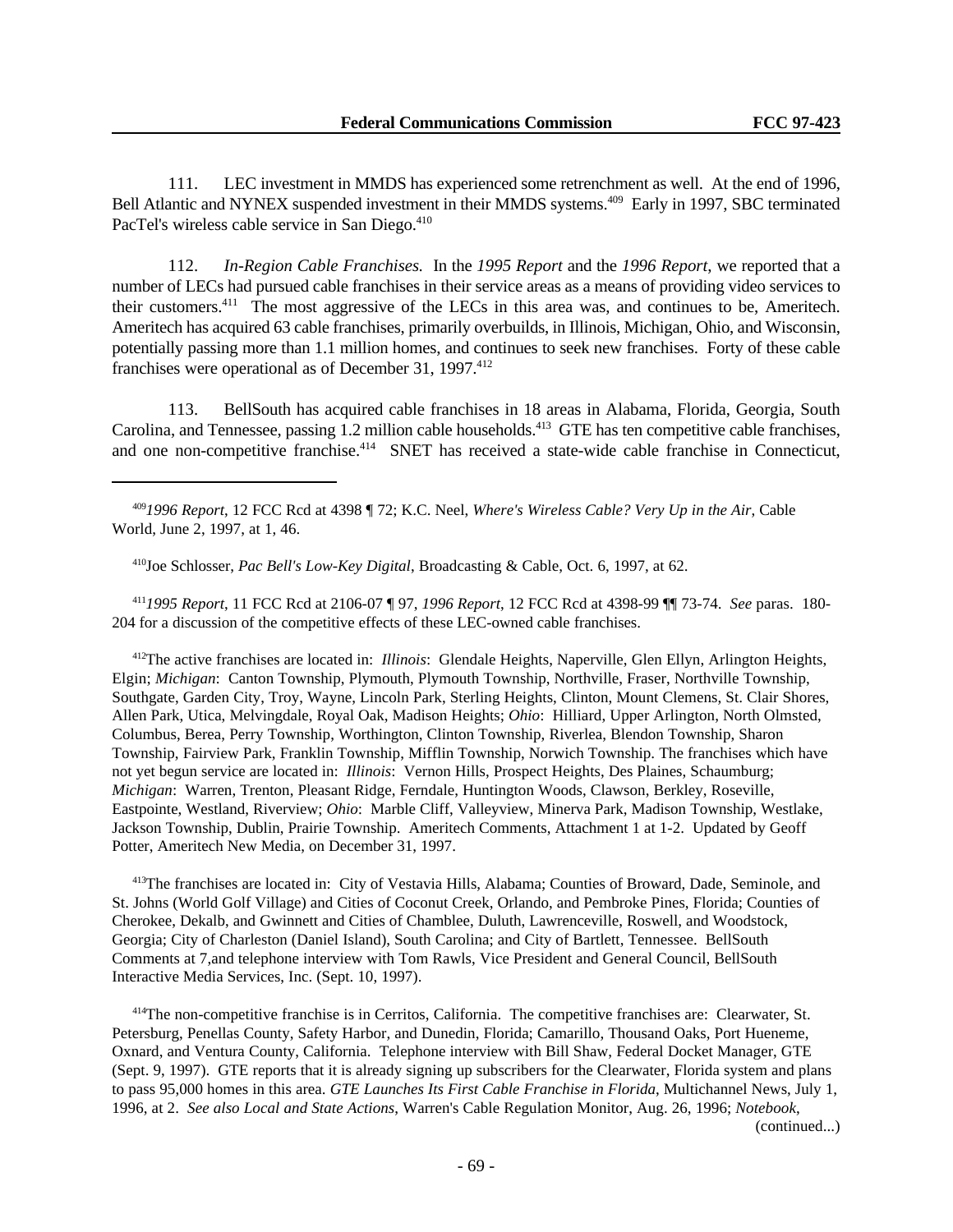potentially passing 1.3 million homes, where previously it had applied to provide video dialtone ("VDT") service.<sup>415</sup> SNET has begun offering 80 channels of cable service to 2,000 customers in Uniondale, Connecticut, and says that it plans to reach one-third of the state's homes by the end of 1998, and all homes in Connecticut by 2007.<sup>416</sup> US West has elected to pursue cable franchises for its former Omaha, Nebraska, VDT trial.<sup>417</sup> Bell Atlantic is also constructing and testing an advanced Switched Digital Video ("SDV") system in the mid-Atlantic region, but rollout and service plans are unclear.<sup>418</sup>

114. In contrast, Pacific Bell Video Services, which, before its merger with SBC in 1997, had obtained cable franchises for San Jose,<sup>419</sup> and the surrounding Santa Clara County in California<sup>420</sup> is now in the process of terminating these franchises.<sup>421</sup> SBC is reportedly looking for a buyer for the incomplete system that Pacific Bell Video Services was constructing to serve these franchises.<sup>422</sup> SBC performed an 18-month cable trial in Richardson, Texas, a suburb of Dallas,<sup>423</sup> which ended on July 7, 1997.<sup>424</sup> Sprint applied for cable franchises in Wake Forest and Wake County, North Carolina last year, where it had been operating VDT

<sup>415</sup>*SNET Gets Statewide Cable Franchise in Connecticut*, Comm. Daily, Sept. 26, 1996, at 1.

<sup>416</sup>David D. Kirkpatrick, *SNET Is Offering Cable-TV Service in Connecticut*, The Wall Street Journal, Mar. 12, 1997, at B6, and *SNET Launches Cable Service in Conn., Competes with TCI*, Comm. Daily, Mar. 12, 1997, at 6.

<sup>417</sup>Letter from Robert H. Jackson, U S West's Executive Director - Federal Regulatory, to Meredith J. Jones, Chief, Cable Services Bureau, Apr. 16, 1996.

<sup>418</sup>*See* para. 177 *infra* for more details on Bell Atlantic's SDV plans.

<sup>419</sup>Pacific Bell Video Services launched its commercial video service initially to 7500 homes in the San Jose area. Pacific Telesis Corp., *Pacific Bell Video Service Launches Commercial Cable TV Service in San Jose* (press release), Aug. 30, 1996; Pacific Telesis Corp., *San Jose First California City to Get Cable TV Franchise From Pacific Bell Video Services* (press release), June 25, 1996.

<sup>420</sup>*Local and State Actions*, Warren's Cable Regulation Monitor, Aug. 19, 1996.

<sup>421</sup>Letter from Steven M. Harris, Vice President, External Affairs, Pacific Bell Video Services, to William F. Caton, Secretary, Federal Communications Commission, July 31, 1997.

<sup>422</sup>P.J. Huffstutter, *PacBell Seeking Buyers for Its Cable TV System Business*, Los Angeles Times, Nov. 13, 1997.

<sup>423</sup>*Comm Daily Notebook*, Comm. Daily, Feb. 3, 1997.

<sup>424</sup>Letter from Mark K. Armstrong, Vice President, External Affairs, Southwestern Bell, to William F. Caton, Federal Communications Commission, July 11, 1997.

 $414$ (...continued)

Television Digest, Sept. 2, 1996. GTE plans to pass 122,000 homes in Thousand Oaks, California. *Ameritech Gets 2 More System Approvals*, CableFAX, Feb. 8, 1996. In addition, GTE owns four currently operational SMATV systems in the Dallas/Ft. Worth area. These systems serve 800 video subscribers, and offer integrated telephony and video services, although not on the same wire. Telephone interview with Sharon Harris, Director of Regulatory Affairs, GTE (Feb. 26, 1997).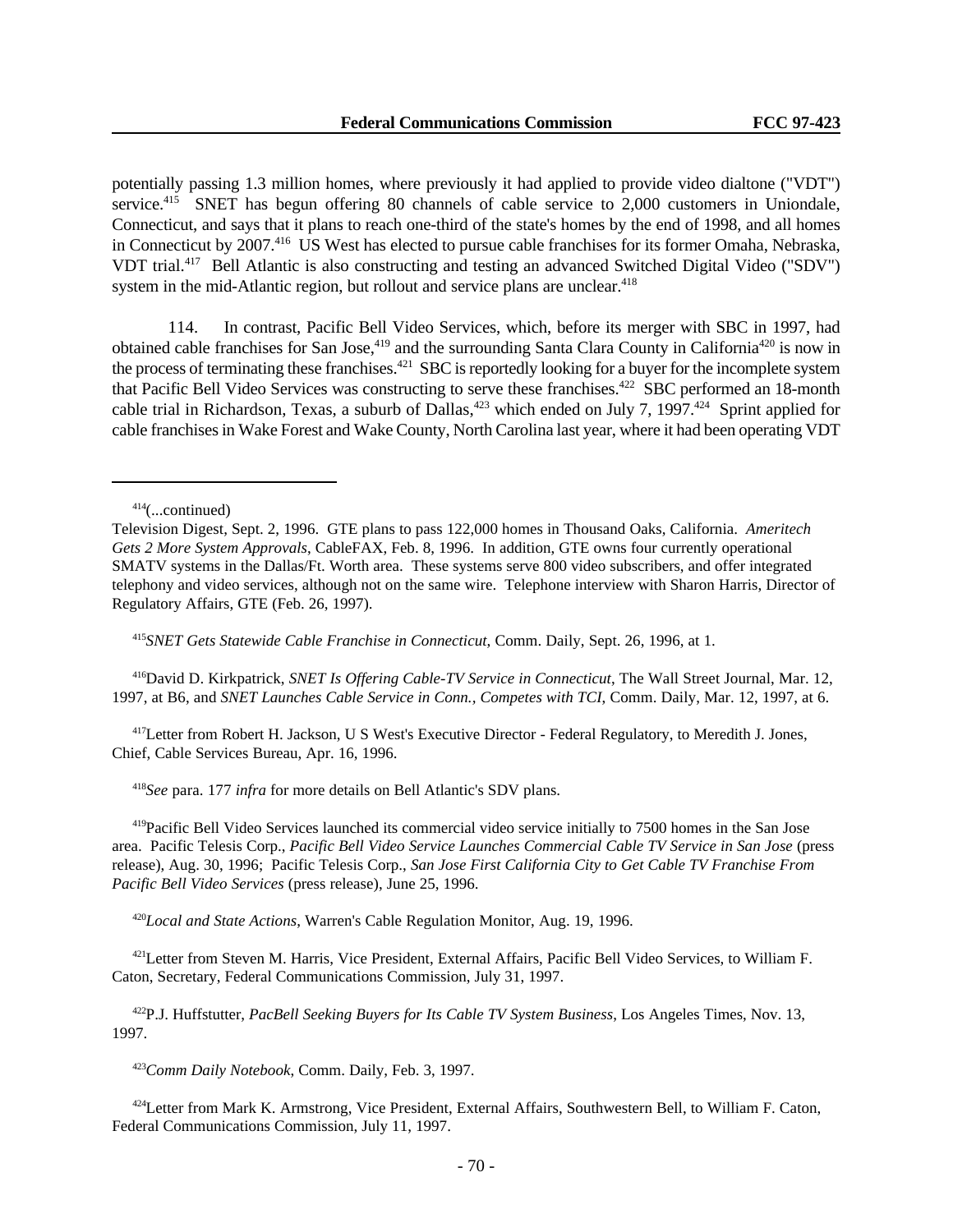trials<sup>425</sup> but later notified the Commission that it would not seek a cable franchise in this area and that it was terminating video service in Wake County.<sup>426</sup>

115. *Out-of-Region Cable Systems*. We previously reported on out-of-region cable systems owned by LECs,<sup>427</sup> and on US West's purchase of Continental Cablevision.<sup>428</sup> In late October 1997, US West announced that it will split its telephone and cable operations into two separate companies, called US West, Inc., and MediaOne, respectively. The two companies will both be publicly traded, and will have separate boards. US West plans to complete this split by mid-1998.<sup>429</sup> In addition, since the 1996 Report, SBC has sold its interest in cable systems in Montgomery County, Maryland, and in Arlington, Virginia.<sup>430</sup>

116. *OVS.* Although OVS is one of four means for LEC entry into video, the OVS rules do not preclude other types of entities from using the OVS rules. Currently, most of the firms receiving certification from the Commission as OVS operators are not LECs.

117. The Commission has certified seven OVS operators to offer OVS service in ten areas: Bell Atlantic for Dover, New Jersey (its former VDT system);<sup>431</sup> Digital Broadcasting Open Video Systems for Southern California;<sup>432</sup> MFS for systems in Boston and New York City;<sup>433</sup> Urban Communications Transport

<sup>426</sup>*See In the Matter of Sprint Corporation Request for Extension of Time and Notification of Termination of Trial*, Order, 12 FCC Rcd at 4198, DA 97-695 (CSB Apr. 8, 1997).

<sup>427</sup>*1994 Report*, 9 FCC Rcd at 7498 ¶ 107 n.305. In particular, we discussed SBC in Montgomery County, Maryland, and Arlington, Virginia, and US West in the Atlanta, Georgia, area

<sup>428</sup>*1996 Report*, 12 FCC Rcd at 4400 ¶ 75.

<sup>429</sup>US West Chairman Richard McCormick told reporters that the company realized that the telephone and cable businesses are not converging. *U S West to Split Cable and Phone Businesses into Publicly Traded Companies*, Comm. Daily, Oct. 28, 1997, at 1. *See also* Leslie Cauley, *U S West's Plan to Split Up Reflects Failure in Strategy*, Wall Street Journal, Oct. 28, 1997, at B4.

<sup>430</sup>Prime Cable had been operating these systems for SBC, and SBC sold the systems to an investment group led by Prime Cable and backed by Carlyle Group. Leslie Cauley, *SBC Communications to Sell Its Stake In Two Washington-Area Cable Systems*, Wall Street Journal, Sept. 29, 1997, at B6.

<sup>431</sup>*Bell Atlantic OVS Certification*, 11 FCC Rcd 13249 (1996).

<sup>432</sup>*See Public Notice*, DA 96-1703 (Oct. 10, 1996). Digital Broadcasting Open Video Systems ("DBOVS") proposes to use LEC facilities for the transmission of video services, although it is unclear whether DBOVS will implement this plan. DBOVS, on September 9, 1997, refiled for certification to reflect an ownership change, and this application has been approved by the Cable Services Bureau. *Public Notice*, DA 97-2301 (Sept. 19, 1997).

<sup>433</sup>*See Metropolitan Fiber Systems/New York, Inc.* (*Certification to Operate and Open Video System*),

(continued...)

<sup>425</sup>Federal Communications Commission, *Cable Services Action (Sprint, Inc.)*, FCC Public Notice (Nov. 1, 1996).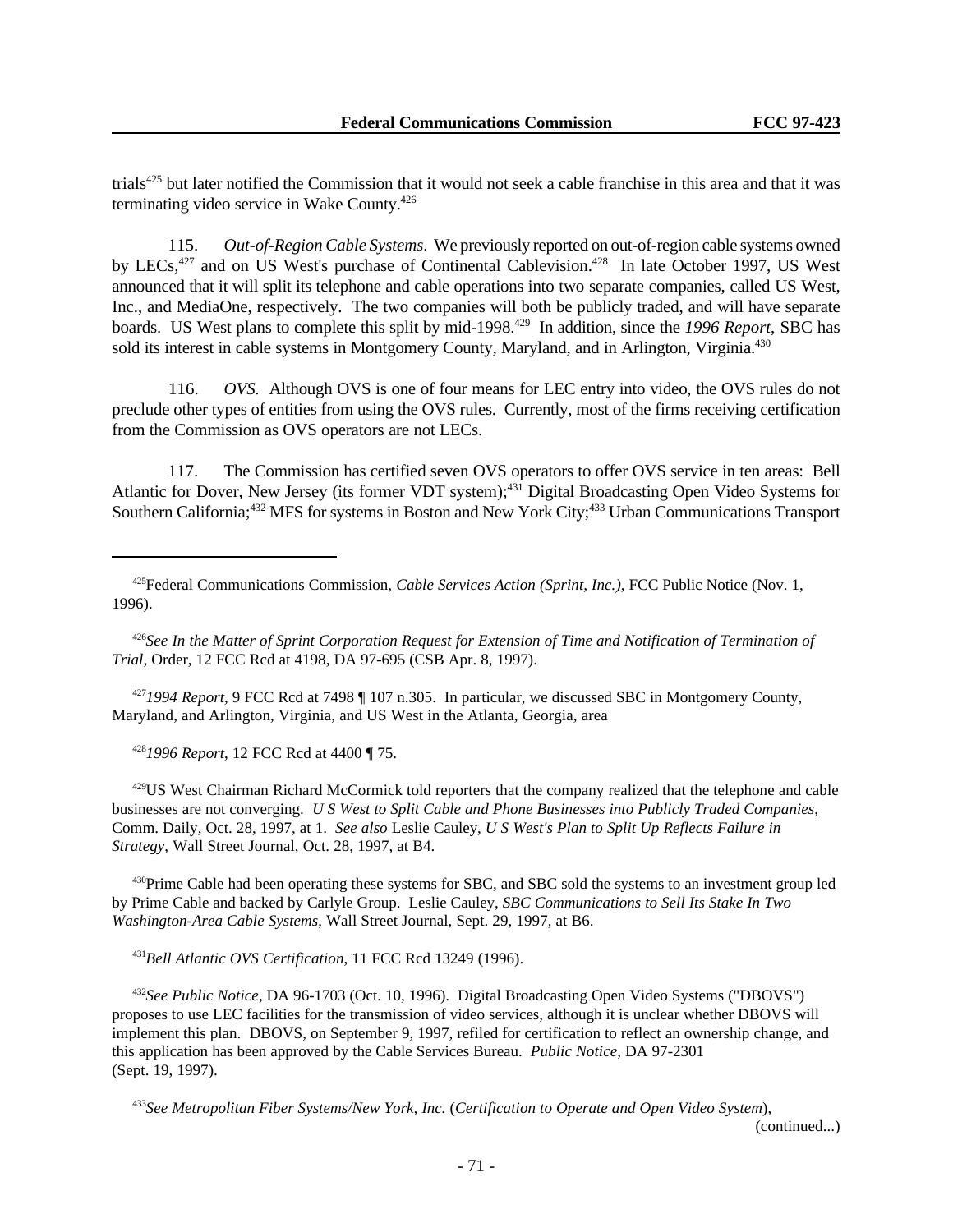for systems in New York City and Westchester County, New York;<sup>434</sup> RCN for systems in the Boston area (with Boston Edison Technology Group),<sup>435</sup> and in New York City;<sup>436</sup> Microwave Satellite Technologies, Inc., in New York City,<sup>437</sup> and GST Telecom in Albuquerque, New Mexico.<sup>438</sup> Currently, Bell Atlantic in Dover,<sup>439</sup> and RCN in New York and Boston are the only operating open video systems.<sup>440</sup>

### **2.** *Video Programming and Packaging*

118. In the *1995 Report* and the *1996 Report*, we reported on two joint ventures for providing original video programming and packaging of existing and original video programming: Tele-TV, comprised of Bell Atlantic, NYNEX, and Pacific Telesis (now a subsidiary of SBC); and Americast, at the time comprised of Ameritech, BellSouth, SBC, GTE, and Disney Corporation. We also noted that trade press reports indicated that the viability of both ventures was precarious.<sup>441</sup> Since the *1996 Report*, Americast has lost two of its members, SBC and Pacific Telesis,<sup>442</sup> and its plans for service have been scaled back. The remaining companies in Americast have announced that they will separately handle their own programming agreements

 $433$ (...continued)

Consolidated Order, 12 FCC Rcd 20896 (1997).

<sup>434</sup>*See Urban Communications Transport Corporation* (*Certification to Operate an Open Video System*), Consolidated Order, 12 FCC Rcd 1336 (1997). Urban Communications Transport has not filed a Notice of Intent to begin service and does not appear to have facilities for video transport, so it is unlikely that it will be able to offer service in the near future.

<sup>435</sup>*See RCN-BETG, LLC*, (*Certification to Operate an Open Video System*), Memorandum Opinion and Order, 12 FCC Rcd 2480 (1997).

<sup>436</sup>*See Residential Communications Network of New York, Inc.* (*Certification to Operate an Open Video System*), Memorandum Opinion and Order, 12 FCC Rcd 2477 (1997).

<sup>437</sup>*See Microwave Satellite Technologies* (*Certification to Operate an Open Video System*), Memorandum Opinion and Order, 12 FCC Rcd 3008 (1997).

<sup>438</sup>*See GST Telecom New Mexico, Inc.* (*Certification to Operate an Open Video System*), Memorandum Opinion and Order, DA 97-2504 (CSB Nov. 20, 1997).

<sup>439</sup>Bell Atlantic, *Bell Atlantic Now Offering Video Services in Dover Township New Jersey* (news release), Nov. 1, 1996.

440Steve Rosenbush, *C-Tec Surges Ahead in Phome, Cable Markets*, USA Today, Sept. 15, 1997, at 3B. RCN-BETG, however, is simultaneously seeking cable franchises in Boston and some of the surrounding communities where it is already certified as an OVS operator. Press reports indicate that RCN-BETG will attempt to reach franchise agreements in the areas but will maintain OVS service if unsuccessful. Kent Gibbons, *RCN's Boston Deal Reveals OVS Pitfalls*, Multichannel News, June 9, 1997, at 1, 66.

<sup>441</sup>*1995 Report*, 11 FCC Rcd at 2109 ¶ 100, and *1996 Report*, 12 FCC Rcd at 4402 ¶ 78.

<sup>442</sup>Reports indicate that SBC pulled out on July 28, 1997, but this fact was not announced until October 6, 1997. *See SBC Pullout*, Video Competition Report, Oct. 6, 1997.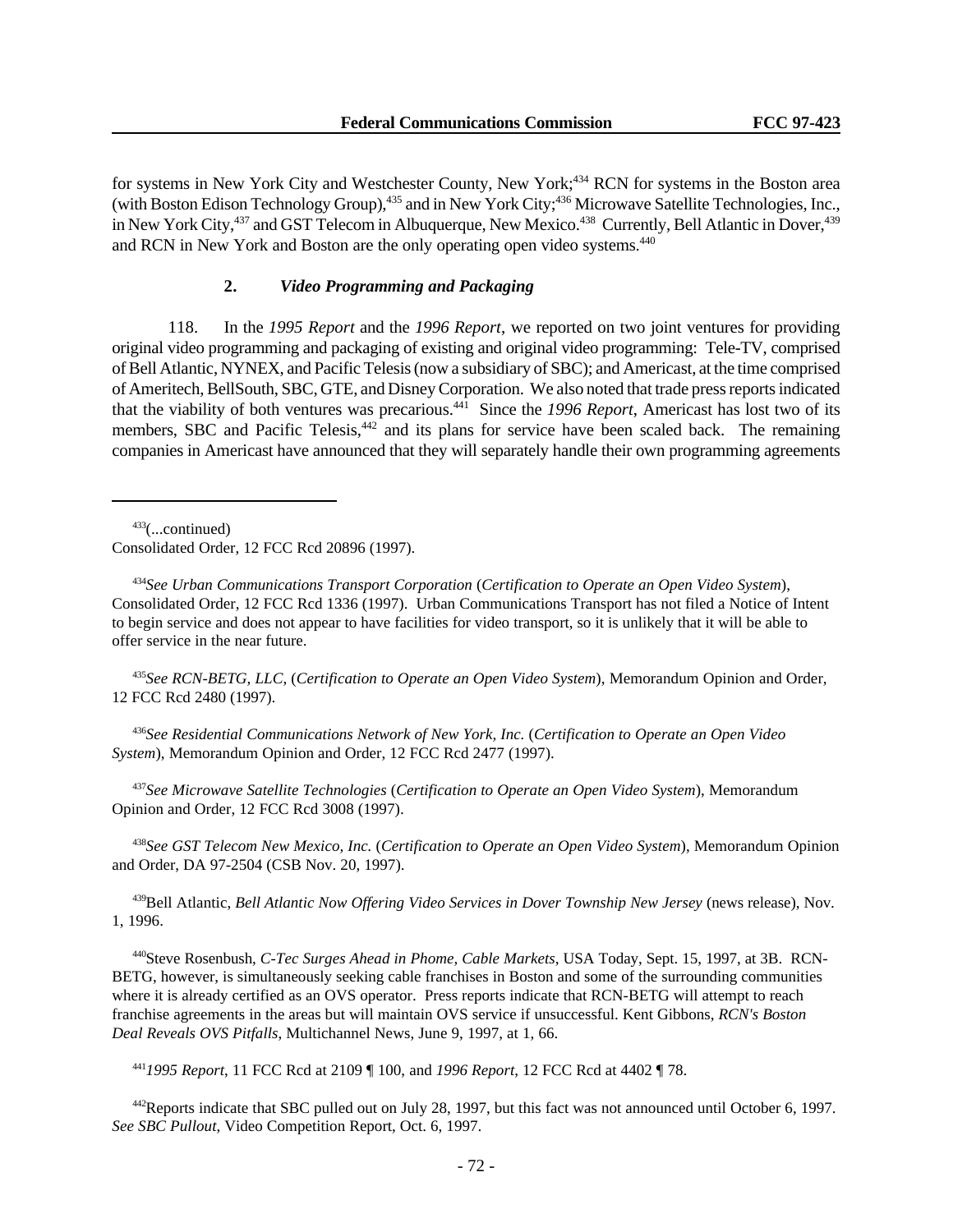and marketing.<sup>443</sup> Program packages are being offered under the Americast brand name by BellSouth on its New Orleans digital MMDS system,<sup>444</sup> and by Ameritech on its active cable franchises.<sup>445</sup> Atpresent, except for operations relating to Pacific Telesis' (now part of SBC) MMDS operations, Tele-TV is not providing video programming or packaging services, and announcements of cuts in staff continue.<sup>446</sup>

119. As noted in the *1996 Report* and paragraph 108 above, LECs do not yet present a large, nation-wide competitive presence in the MVPD market. Some LECs continue to test various technologies and construct various types of systems for video delivery. Other LECs appear to have a diminishing interest in the video marketplace. It appears that LECs will adopt different approaches depending on their varying business strategies. LECs, to the extent that they have entered the MVPD market, have done so through most of the possible means available to them: MMDS, in-region and out-of-region cable franchises, and open video systems. Although it is unlikely that LECs will move beyond entry into selected markets for the foreseeable future, LEC video operations in these selected markets represent a notable competitive presence.

# **I. Electric and Gas Utilities**

120. Since the *1996 Report*, several utilities have announced or commenced ventures involving multichannel video programming distribution. QST Communications, an unregulated affiliate of Central Illinois Light Co., is building a network for high-speed voice, data and video services in Peoria, Illinois.<sup>447</sup> RCN and Potomac Electric and Power Company ("PEPCO") announced a venture to build a fiber network for local telephone and dial-up Internet access services and for eventual provision of cable television and highspeed data access services in the Washington, D.C., area.<sup>448</sup> Access Communications First Coast, a partnership of Clay Electric Cooperative and UtiliCom Networks, plans to offer video, local and long distance telephony, Internet access, shopping, data services, energy management and home security monitoring services

<sup>444</sup>*See* BellSouth Corp., *BellSouth Brings New Era of Home Entertainment Service to New Orleans* (news release), Nov. 17, 1997.

<sup>445</sup>*See* Ameritech New Media*, Ameritech New Media Cable Franchises*, Oct. 7, 1997.

<sup>446</sup>Bill Carter, *Former CBS President Quits Troubled Tele-TV Venture*, New York Times, Apr. 7, 1997, at D8. The article states that Tele-TV laid off half of its workforce.

<sup>447</sup>Fred Dawson, *Utilities Turn Up Juice On Telecom Compete Projects*, Multichannel News Broadband Week, Oct. 14, 1996, at 81, 83 ("Multichannel News (*Utilities Turn Up Juice)")* (reporting that QST has begun building a network using state-of-the-art optical rings).

<sup>448</sup>Martha M. Hamilton and Mike Mills, *Pepco Plans Phone, Web, Cable Service*, Washington Post, Aug. 6, 1997, at A-1. PEPCO and RCN plan to enter local telephone services as a retail reseller of services purchased on a wholesale basis from Bell Atlantic. *Id.*

<sup>443</sup>*New Media*, Comm. Daily, Aug. 11, 1997.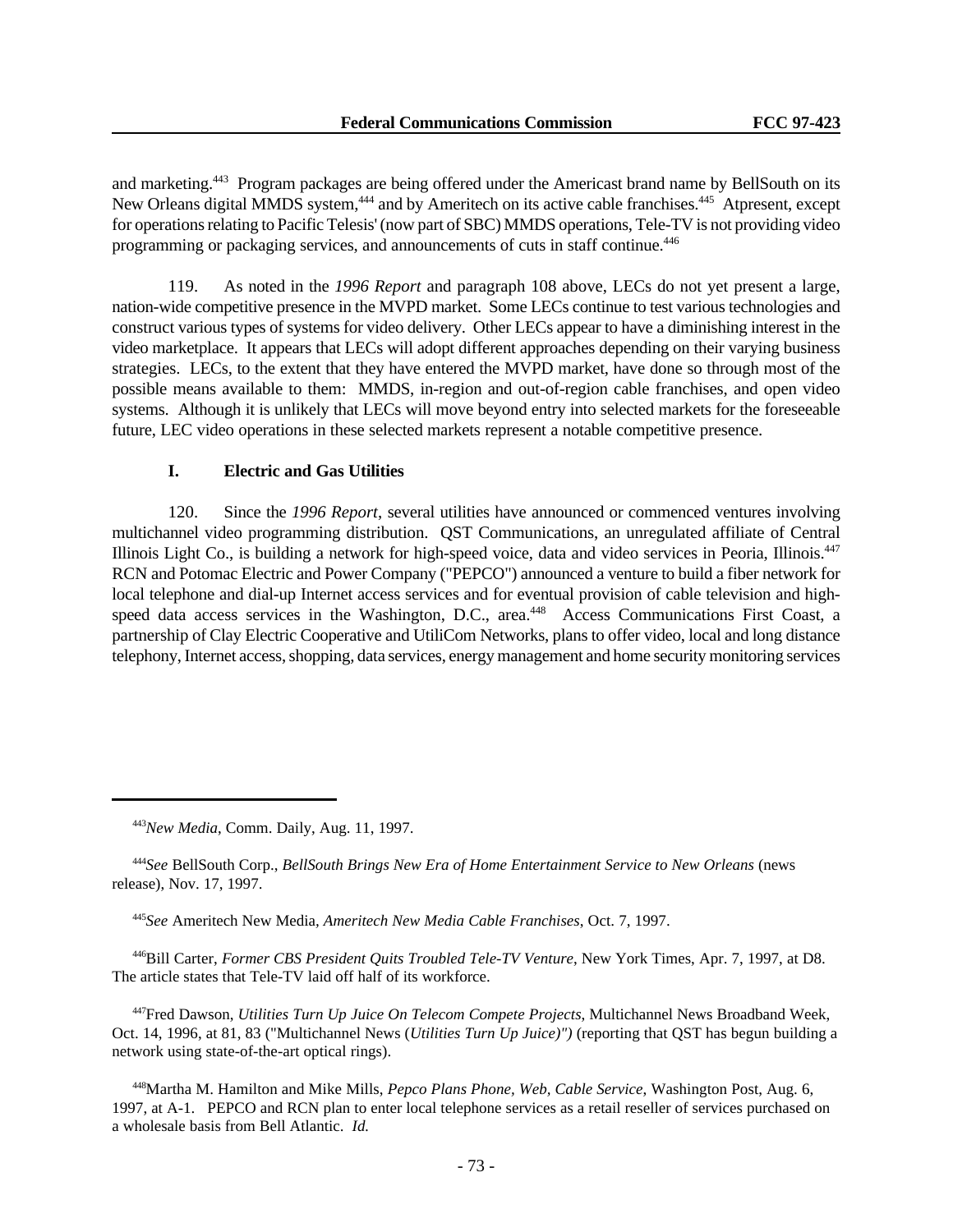in Clay County, Florida.<sup>449</sup> Some municipally-owned utilities are providing or plan to provide cable television service in their respective areas.<sup>450</sup>

121. Utilities' provision of non-energy services may extend the value of utilities' existing network and non-network assets. Utilities, for example, use communications networks for load management, thereby saving energy and reducing capital investment.<sup>451</sup> They may be able to use these networks to provide multichannel video and other services to derive additional revenue with proportionately little additional investment.<sup>452</sup> Industry observers, moreover, consider utilities' reputations, long-term customer relationships and billing systems to equal those of telephone companies, thereby forming an appropriate foundation for the provision of non-energy services.<sup>453</sup> Utilities, however, may benefit from teaming with other companies for extension into video and telecommunications businesses because utilities have little experience in consumer marketing or entrepreneurial entry into competitive markets.<sup>454</sup> TeCom Inc.'s agreement with EchoStar is an example of potential production and marketing efficiencies. Under this agreement, TeCom plans to develop the capability to use EchoStar DISH Network set-top boxes in providing energy management services to customers who subscribe to the DISH Network.<sup>455</sup> In addition, pursuant to its agreement with EchoStar,

<sup>451</sup>Ross Kerber, *Utilities Reach Out to Add Phone, Cable Service,* Wall Street Journal, Jan. 27, 1997, at B-1 ("The Wall Street Journal (*Utilities Add Phone, Cable Service)").*

<sup>452</sup>*See* Multichannel News (*Utilities Turn Up Juice)* (electric utilities' infrastructure costs are about \$7,000 per customer while cable networks' infrastructure costs are about \$700 to \$1,000 per customer; utilities savings from load management can cut capital costs by 50 percent; accordingly, load management energy savings alone can almost justify an electric utility's cost of a hybrid fiber-coax communications network, which can also be used in providing other communications services and video programming). *See also* The Wall Street Journal (*Utilities Add Phone, Cable Service) (*electric and gas companies own a total of about 600,000 miles of high-capacity, fiberoptic cable and have rights of way to lay more cable).

<sup>453</sup>*See, e.g., id.*; *Comm Daily Notebook*, Comm. Daily, Nov. 13, 1996 (a recent consumer study comparing power, telecommunications and cable television providers found that "`electric companies ranked No.1 in customer recognition, loyalty, satisfaction,'" quoting Paul Demerly, President, Napa Valley Consulting Group). Whether for production, marketing or other reasons, many utilities are pursuing video programming distribution, telecommunications and/or other communications-related services. *See, e.g.,* The Wall Street Journal (*Utilities Add Phone, Cable Service).*

<sup>454</sup>*Id.* As an alternative to entering into multichannel video distribution, some utilities have begun to work with cable operators to determine the feasibility of using existing cable plant to support utility load management. S*ee* Multichannel News (*Utilities Turn Up Juice)* (five such trials are under way in various parts of the country).

<sup>455</sup>TeCom Inc., *TeCom Announces Agreement with EchoStar Communications Corp.* (press release), June 20, 1997 (http://www.tampaelectric.com/tecom/INNwsEchoStar.html). TeCom is an affiliate of Tampa Electric

<sup>449</sup>*Comm Daily Notebook*, Comm. Daily, May 28, 1997 (incumbent cable operators in Clay County include Time Warner, Continental and P.D.Q. Cable TV) (UtiliCom specializes in partnerships with utilities to build telecommunications networks).

<sup>450</sup>*See* New York Times, Oct. 4, 1997, B1 (reporting plans for municipal video and telecommunications networks in Alta, Spencer, and Muscatine, Iowa; Tacoma, Washington; and Newnan, Georgia, and active systems in Harlan and Hawarden, Iowa, and Glasgow, Kentucky).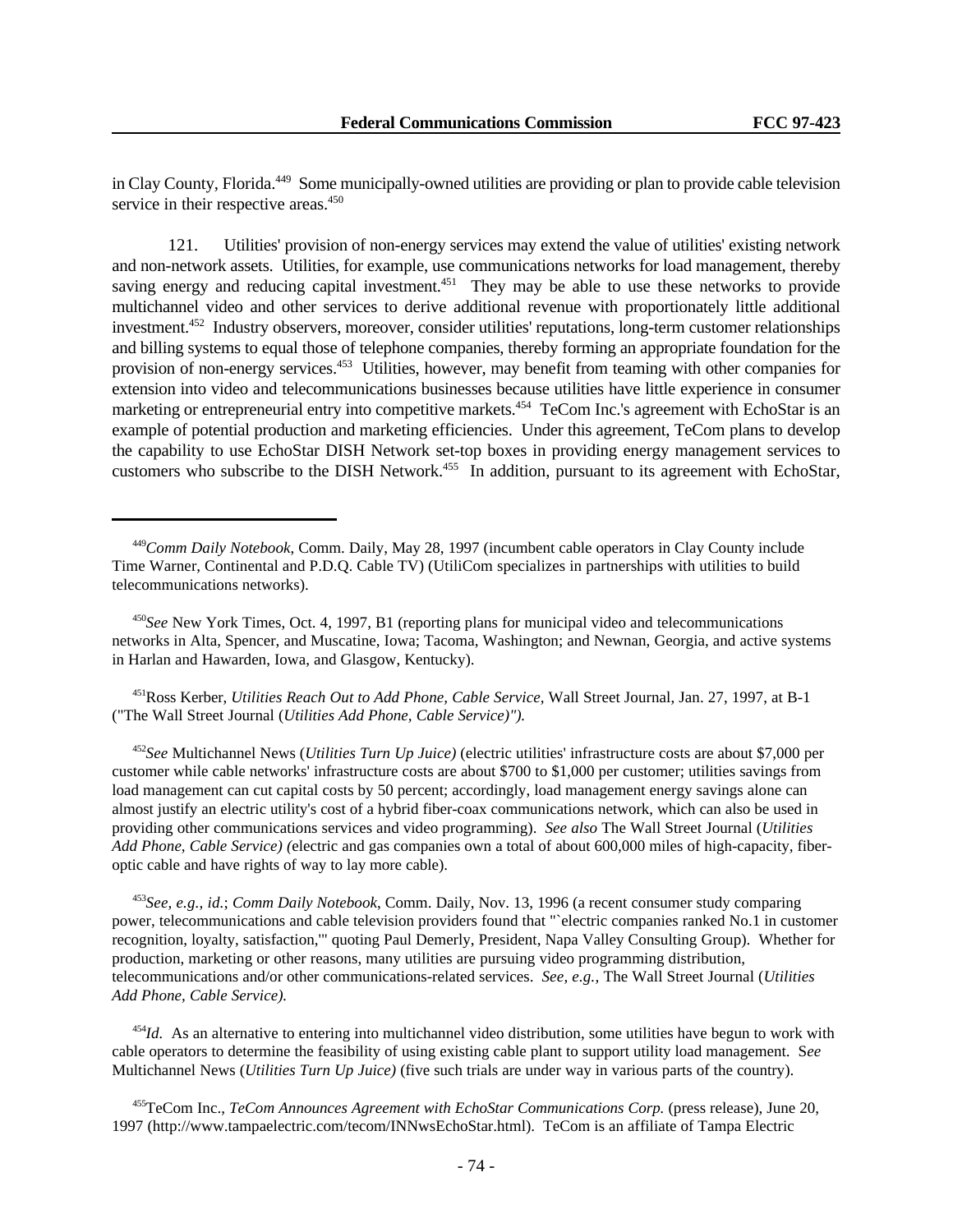TeCom will offer to energy industry firms the right to market EchoStar's DISH Network DBS services to potential subscribers.<sup>456</sup>

### **III. MARKET STRUCTURE AND CONDITIONS AFFECTING COMPETITION**

#### **A. Horizontal Issues in Markets for Video Programming**

122. As in previous reports, we examine several issues concerning horizontal structure and rivalry in markets for video programming and particularly examine the issues in two separate video programming markets: the downstream (or "retail") market for delivery of video programming and the upstream (or "wholesale") market for acquisition of video programming. We first identify the market for the downstream delivered product and examine changes since the *1996 Report* in concentration and the extent of competition in local markets. We then examine the upstream market and consider the changes in concentration at the national and regional levels, including the effects of some recent (or announced) cable mergers, acquisitions, partnerships, and joint ventures.

# *1. Market Definition*

123. Our approach to market definition is the same as in prior reports. As we explained in the *1996 Report*,<sup>457</sup> the relevant market for examination of horizontal issues for both the downstream and upstream markets for video programming consists of two elements, a relevant product market and a relevant geographic market. In the downstream market, we use multichannel video programming services as a starting point for the definition of the relevant product.

124. In the *1996 Report*, we found that, in the downstream market the relevant geographic area for assessing MVPD competition is local and its extent can be defined by the overlap of the "footprints" of the various service providers.<sup>458</sup> This area of overlap determines the potential MVPD choices available to a typical household. For MDUs, the relevant geographic market may be defined as the city or a section of the city where: comparable MDU housing is available to MVPD customers, especially to potential customers moving into the area; landlords control access to the building (e.g., risers and hallways) and therefore determine the number of providers to each MDU; and bundled telecommunication services (e.g., video and telephony) tend to be offered since bundled unit costs are lower than the corresponding costs of serving residential customers. MVPDs able to offer service to MDUs in this area determine the potential choices available to MDUs. The relevant product market will depend on the substitutability or relative attractiveness (including the price) among the MVPD choices to the household or MDU. Alternative providers may offer a bundle of services including video programming, telephony, Internet, and security. Data limitations, however, limit our ability to define the

 $455$ (...continued) Company.

<sup>458</sup>*Id*. at 4418 ¶117.

<sup>456</sup>*Id*.; UTC Report: *Highlights of Recent Video and Cable Related Activities of Electric and Gas Utilities, October 1996-August 1997*.

<sup>457</sup>*1996 Report*, 12 FCC Rcd at 4418 ¶115.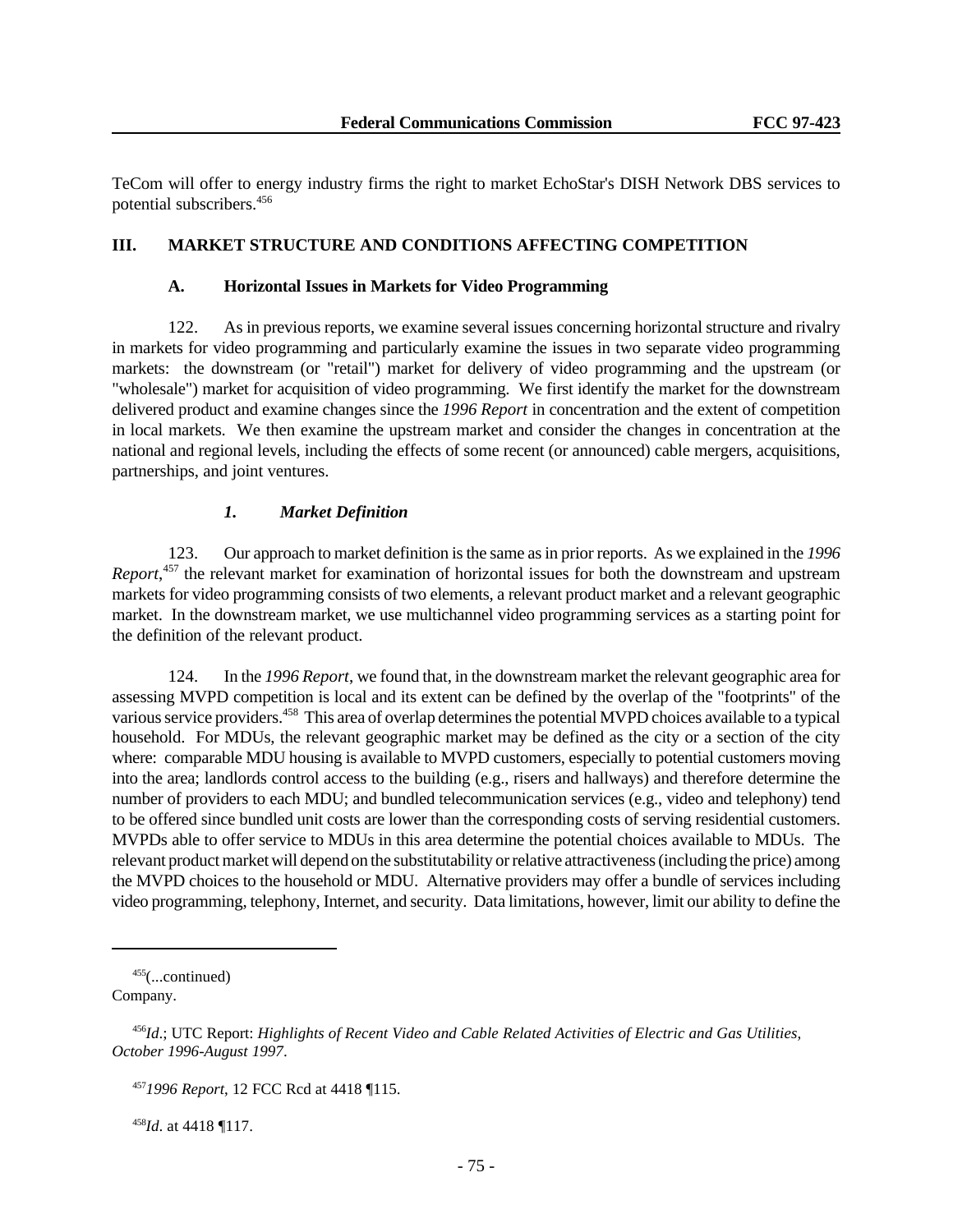markets more rigorously or to measure the market shares of non-cable MVPDs in each individual local market across the country.

125. In the upstream market for video programming, the buyers of video programming are cable operators and other video service providers, and the sellers are programmers. This market enables MVPDs to buy programming for packaging and delivery to consumers. One competitive issue is whether cable operators acting alone or acting together can exercise market power in the purchase of video programming. This upstream market tends to be regional or national, since programmers attempt to develop networks much broader than the local cable franchise area. Although cable operators usually do not compete to serve the same subscribers in local downstream markets, they may have an incentive to coordinate their decisions in the upstream market for the purchase of programming on a national or regional level. The use of buying cooperatives is an additional means of coordinating buying decisions. Concentration of ownership among buyers in this market is one indicator of the likelihood that coordinated behavior among buyers will be successful.<sup>459</sup> The more concentrated the market, the more likely that buyers will possess some market power (or "monopsony" power).

# *2. Concentration in Local Markets*

126. In previous reports, we concluded that local markets for the delivery of video programming (i.e., the downstream markets) were highly concentrated and characterized by substantial barriers to entry by potential MVPDs.<sup>460</sup> In MDU markets, landlords may have a choice of more than one provider. However, potential entry into MDU markets may be discouraged or limited by incumbent video providers that have negotiated long-term exclusive contracts at a time when alternative service providers were not available.<sup>461</sup> As a result, there may be a tendency for prices to rise above competitive levels and for product quality, innovation, and service to fall below competitive levels in both household and MDU markets.

127. In order to obtain a summary measure of concentration in local markets for the delivery of video programming, we first consider the market shares held by cable and non-cable MVPDs in a hypothetical local market. The use of this hypothetical local market paradigm is due to the lack of MVPD subscribership data for each local market. Using this approach, we assume that each local market is identical and reflects the market shares that each MVPD holds on a national basis. A second measure we use is the Herfindahl-Hirschman Index ("HHI").<sup>462</sup> Although cable operators are generally dominant providers in their respective

<sup>&</sup>lt;sup>459</sup>Concentration alone is not sufficient to determine whether a market is noncompetitive. If it is easy for new participants to enter the market, for example, highly concentrated markets may behave competitively.

<sup>460</sup>*1994 Report*, 9 FCC Rcd at 7541 ¶ 201; *1995 Report*, 11 FCC Rcd at 2123-24 ¶ 132; and *1996 Report* 12 FCC Rcd 4419 ¶ 118.

<sup>461</sup>*See*, *Telecommunications Services Inside Wiring, Customer Premises Equipment, In the Matter of Implementation of the Cable Television Consumer Protection and Competition Act of 1992: Cable Home Wiring*, CS Docket Nos. 95-184 and 92-260, Report and Order and Second Notice of Proposed Rulemaking, FCC 97-376 ¶¶ 258-261 (rel. Oct. 17, 1997) *summarized at* 62 Fed. Reg. 61065 (Nov. 14, 1997).

<sup>&</sup>lt;sup>462</sup>The HHI is a measure of horizontal concentration that is calculated by summing the squared market shares of the sellers in a market. It is a measure of concentration that takes account of the entire firm size distribution. Its (continued...)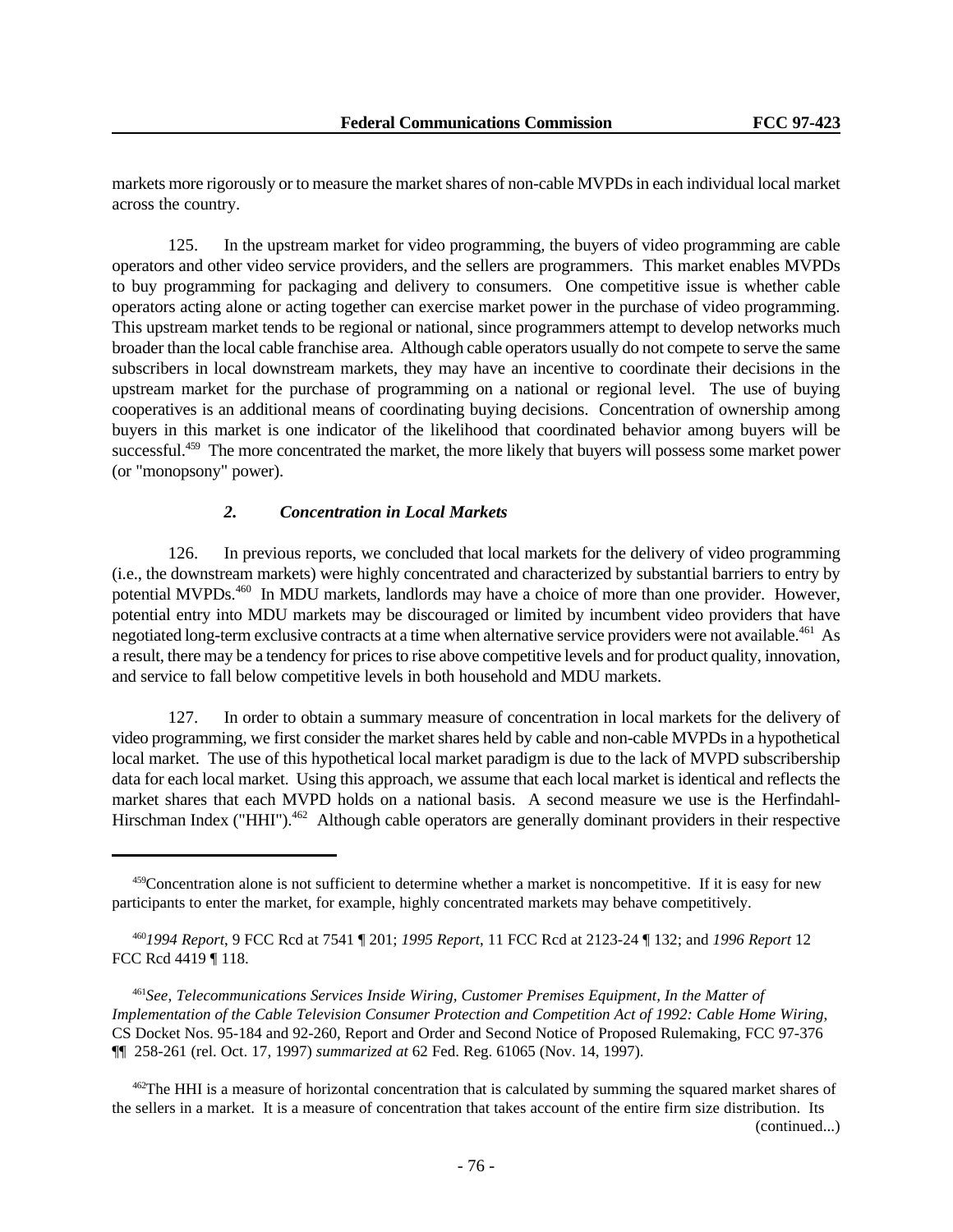local markets, we estimate the HHI in a hypothetical local market to measure the influence of a growing competitive fringe of non-cable MVPDs and to provide a point of reference for assessing competition among MVPDs over time.

128. Both measures of concentration suggest that downstream local markets for the delivery of video programming remain highly concentrated. This approach uses the nationwide total number of subscribers to cable and non-cable MVPDs found in Table E-1, a surrogate for measuring the availability and attractiveness of various options in the hypothetical local market.<sup>463</sup> In this hypothetical local market, as of June 1997, the shares of the market participants, grouped by competing technologies, would be roughly: cable, 87.1%; DBS/HSD, 9.8%; SMATV, 1.6%; and wireless cable, 1.5%.<sup>464</sup> Although some non-cable MVPDs have increased their customer base, it has not had a significant effect on cable subscribership. DBS continues its expansionary trend of gaining new subscribers, but the market share of cable only decreased slightly from 87.7% in December 1996 to 87.1% in June 1997. Using the market shares for each technology, the estimate of the HHI is 7567, a decrease from the HHI of 7898 for 1996.<sup>465</sup> Nevertheless, an HHI of 7567 remains several times greater than the 1800 threshold at which a market may be considered "highly concentrated."

#### *3. Competitors Serving Multiple Dwelling Unit Buildings*

129. Technical, regulatory and programming supply developments appear to be contributing to the emergence of a distinct MDU market, which is more competitive than other MVPD markets. Several of the video distribution technologies described above are used, singly or in combination (e.g., SMATV/DBS service), to provide video programming to consumers residing in MDUs.<sup>466</sup> The MDU market is substantial. As of 1990, there were almost 31.5 million MDUs in the U.S., comprising approximately 28% of the total housing

<sup>462</sup>(...continued)

value falls with increasing numbers of firms but rises as the degree of inequality among firms increases. The United States Department of Justice ("DOJ") and Federal Trade Commission ("FTC") regularly use the HHI to evaluate the effects of proposed mergers on competition. DOJ and FTC consider markets with an HHI below 1000 as "unconcentrated;" markets with an HHI between 1000 and 1800 as "moderately concentrated;" and markets with an HHI above 1800 as "highly concentrated."

<sup>463</sup>In this hypothetical local market, we assume that all MVPD services are in the product market and all MVPDs are in the geographic market. This may or may not be the case in specific local markets.

<sup>464</sup>*See* Table E-1. DBS and HDS are combined since they both represent direct-to-home ("DTH") satellite services.

<sup>465</sup>These figures were calculated using the "percentage of MVPD total" figures found in Table E-1 of this report. To begin tracking the impact of overbuilders, the total number of cable subscribers reported in Table E-1 was reduced by the number of subscribers served by overbuilders and a separate competing group of overbuilders was added. The number of subscribers served by overbuilders increased from approximately 200,000 in 1996 to almost 520,000 by June 1997.

<sup>466</sup>MDUs comprise a wide variety of high density residential complexes, including high- and low-rise rental buildings, condominiums, and cooperatives. Townhouse and mobile home communities, nursing homes, hospitals and hotels may share in some aspects of this market.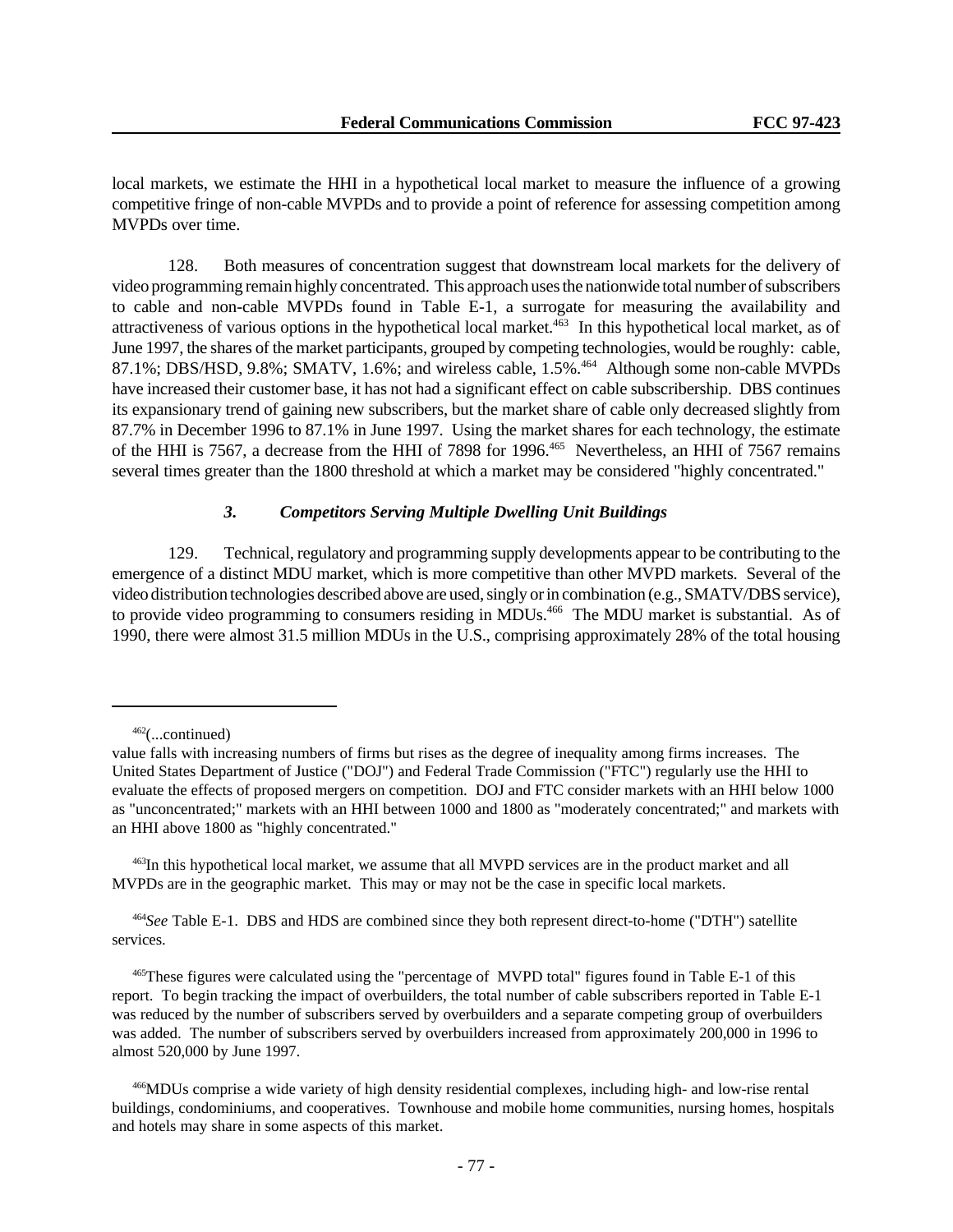units nationwide.<sup>467</sup> The emergence of a distinct MDU market is reflected in Section  $301(b)(2)$  of the 1996 Act,<sup>468</sup> which excepts cable bulk discounts to MDUs from the uniform rate provision of Section 623(d) of the Communications Act, thereby allowing cable operators more flexibility in competing with other MVPDs for MDU subscribers.<sup>469</sup> The Commission's recent *Order* concerning MDU inside wiring is designed to facilitate competition in this market.<sup>470</sup>

130. Traditionally, cable and SMATV operators provided MVPD services to MDU subscribers.<sup>471</sup> Recently, however, competitive strategies of a number of firms that are focusing on the MDU market illustrate what appears to be a developing competitive trend for this market. RCN, OpTel, Cable Plus and Cox, for example, offer or plan to offer MDUs a "suite" of services, including local, network and premium video programming delivered by satellite and through local reception; local and long distance telephone services; Internet access; and 24-hour apartment alarm monitoring service. Increasingly, competing suppliers offer combined services to MDU subscribers over partially or wholly unified distribution facilities, both outside and, except for telephone services, within the MDU. DBS services, moreover, are beginning to supply programming to MVPDs serving MDUs and to offer programming to MDUs directly.<sup>472</sup> In addition, entities with large numbers of subscribers in multiple properties across different states, such as national property management firms, are beginning to negotiate for multichannel programming services on a nationwide basis, bringing additional bargaining power to their negotiations with MVPDs.<sup>473</sup>

131. *Firms Serving Primarily MDUs.* RCN, OpTel and Cable Plus each serves high density areas and MDUs, generally using distribution systems that are not subject to cable franchise regulations.<sup>474</sup> RCN

<sup>468</sup>47 U.S.C. § 543(d) (allowing cable operators' non-uniform, non-predatory pricing to in-franchise-area MDUs).

<sup>469</sup>*See, e.g.*, US West Comments at 14.

<sup>470</sup>*Cable Home Wiring*, CS Docket No. 95-184 and MM Docket No. 92-260, Report and Order and Second Further Notice of Proposed Rulemaking ("*Inside Wiring Order*"), FCC 97-376 (released Oct. 17, 1997). *See* paras. 219-221 *infra*.

<sup>471</sup>*See, e.g.*, US West Comments at 13 (US West's cable subsidiary, MediaOne, serving areas in and outside US West's telephone service area, faces competition from more than a dozen SMATV providers in Florida, more than 30 in Georgia, a dozen in California, approximately six in Illinois, and more than five in New England).

<sup>472</sup>DIRECTV Comments at 9.

<sup>473</sup>*Id.* at 13-14.

(continued...)

<sup>467</sup>Liberty Comments in CS Docket No. 95-184 (inside wiring) at Tables 1-4 (citing 1990 data from the Bureau of the Census). There are more than 13.2 million units in MDUs with more than ten units. OpTel, Inc., Form 10- K (filed Nov. 26, 1997, for year ending August 31, 1997), SEC file 333-24881 ("OpTel 10-K, Nov. 26, 1997") (citing 1990 Bureau of Census data).

<sup>474</sup>Unless indicated otherwise, RCN, OpTel and Cable Plus information in this MDU discussion is from the following sources, respectively: RCN Corp., Filing 10-12G, SEC File No. 000-22825 (filed Sept. 5, 1997) ("RCN Filing 10-12G, Sept. 5, 1997"); OpTel, Inc., Form 10-K (year ending August 31, 1997), SEC File No. 333-24881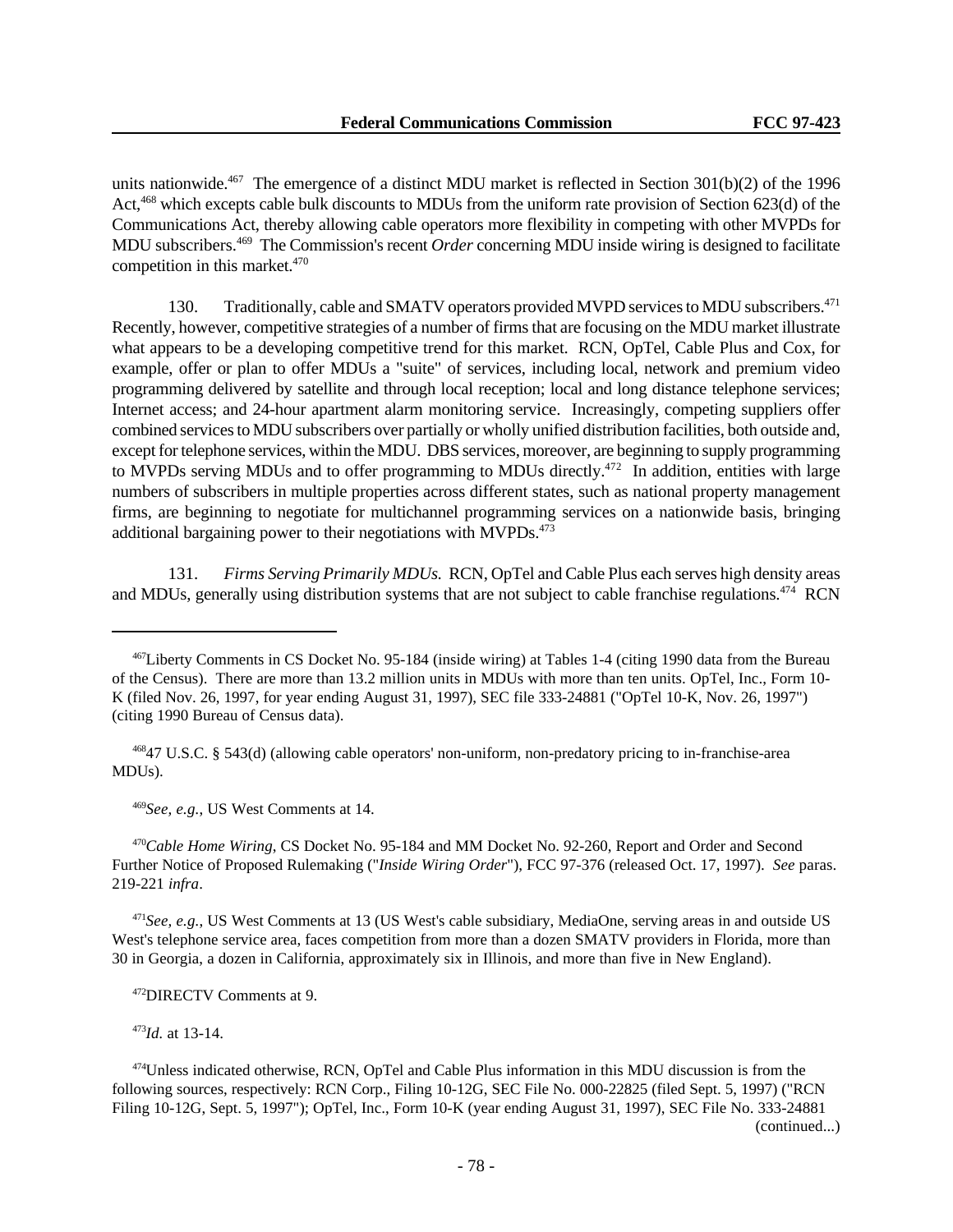is deploying fiber optic networks to deliver these services, and, as of June 1997, had connected 310 buildings in New York City and 52 buildings in Boston to its facilities.<sup>475</sup> RCN currently has two video headends within its advanced fiber optic networks in New York City and Boston, and uses 750 MHz of each system's available bandwidth for a video distribution capability of up to 110 video channels.<sup>476</sup> For voice services, RCN's fiber optic networks in New York City and Boston support both switched services and features, such as ISDN, Custom Calling and CLASS, and non-switched (private line) services, including DS-1 and digital data.<sup>477</sup>

132. RCN typically enters into five to ten year access agreements with the owners/managers of MDUs. These agreements generally provide for non-exclusive access, but for exclusive marketing assistance from the building management.<sup>478</sup> RCN may negotiate a payment to the building owner in the form of a percentage of revenue or a reduced rate for services. RCN also uses bulk service agreements to provide services (generally video services) at a flat subscription rate for all units in the residential building or institution

<sup>475</sup>RCN SEC Filing 10-12G, Sept. 5, 1997. RCN has announced that it will provide MVPD services in Boston through franchised cable systems. RCN's activities in Boston are in partnership with Boston Edison Company. RCN intends to serve commercial accounts on or near its networks. RCN recently announced that it plans to develop an advanced fiber network in the Washington, D.C., area through a joint venture with PEPCO. *Id. See also* Testimony of Richard S. Hahn ,Vice President,Boston Edison Company, before the United States House of Representatives, Commerce Committee Subcommittee on Telecommunications, Trade, and Consumer Protection, July 29, 1997, 1997 WL 442601 (F.D.C.H.).

<sup>476</sup>RCN SEC Filing 10-12G, Sept. 5, 1997. RCN has announced that, through an arrangement with DIRECTV, RCN customers in MDUs will have access to a combined 250 channels of programming service including exclusive sports programming. *See* RCN/DIRECTV News Release, October 2, 1996; DIRECTV Reply Comments in IB Docket No. 95-59.

<sup>477</sup>RCN SEC Filing 10-12G, Sept. 5, 1997. For voice services, where fiber extensions are not yet available, interim facility connections are provided by leasing special access facilities from MFS/WorldCom or the incumbent LEC. Within a building (or small grouping of buildings), a voice service hub is established by installing an Integrated Digital Loop Carrier ("IDLC") device that acts as the point of interface between the backbone facility and the intra-building wiring. Internal wiring (twisted pair copper cable) connects the IDLC to the customer premises and the customer-owned telephone equipment. *Id.*

 $474$ (...continued)

<sup>(</sup>filed Nov. 26, 1997) ("OpTel 10-K, Nov. 26, 1997"); Telephone interview with Darla Norris, Vice President-Finance, Cable Plus (Oct. 24, 1997) ("Cable Plus Interview"). These firms generally distribute video programming over SMATV systems, *id.;* OpTel 8-K, Aug. 4, 1997; *see* paras. 82-83 *supra (*discussing inapplicability of franchise requirements to SMATV; use of 18 GHz point-to-point microwave transmission and wire connections of multiple owners' adjacent properties to connect MDU systems without crossing public rights of way). RCN also operates OVS systems and cable systems, RCN SEC Filing 10-12G, Sept. 5, 1997, and OpTel also operates a cable system, OpTel Form 10-K, Nov. 26, 1997. *See* paras. 116-117 *supra* (discussing OVS operators, including RCN); § 653(c)(1)(C), 47 U.S.C. § 573 (franchising requirements not applicable to OVS); *see also 1996 Report*, 12 FCC Rcd at 4364-5,4395-6, 4400-1 ¶ 6, 68-9, 76 (discussing OVS).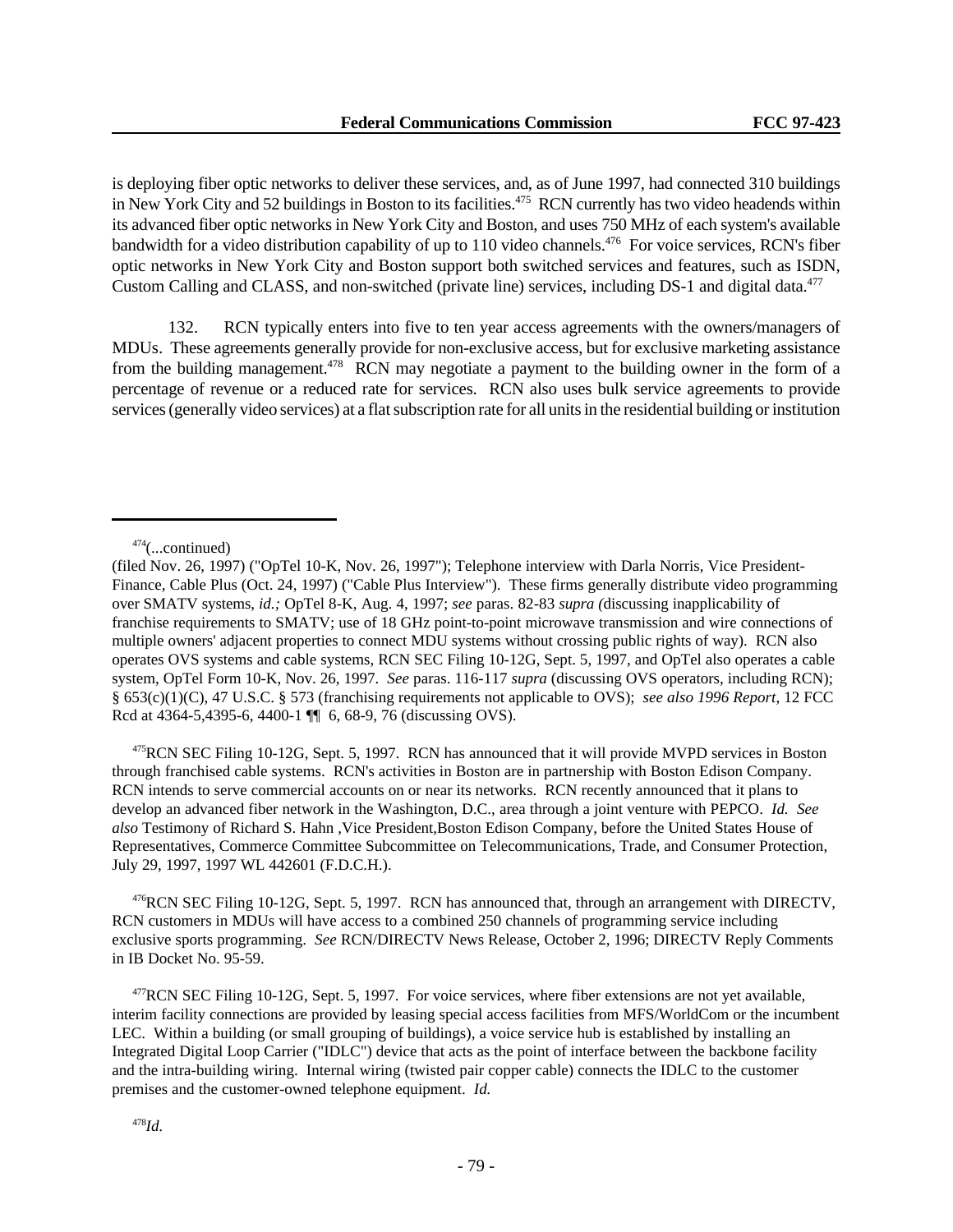as an entry tactic, although future agreements are likely to provide for the purchase of services on an individual basis.<sup>479</sup>

133. OpTel supplies SMATV multichannel video programming and, increasingly, telephone services to residents of MDUs under building-entry agreements with MDU owners.<sup>480</sup> As of August 1997, the company had 132,556 cable television subscribers, making OpTel the largest provider of private cable television services in the United States, and 6,825 telecommunications subscribers with 8,190 telephone lines.<sup>481</sup> OpTel seeks to offer a complete package of MVPD and telecommunications services and intends to continue its investment in bi-directional fiber optic and microwave networks, believing this to be the optimal means for delivering both MVPD and telecommunications services.<sup>482</sup>

134. OpTel provides video programming to MDUs through 18 GHz building-to-building microwave and fiber optic networks, and through non-networked SMATV systems, generally providing up to 72 channels of video programming.<sup>483</sup> The company provides shared tenant services ("STS") telephone services through private branch exchange ("PBX") switches. OpTel intends to convert substantially all of its SMATV systems to 18 GHz or fiber optic networks by the end of fiscal 1999, to provide Competitive Local Exchange Carrier ("CLEC") telephone services in all of its markets by the end of fiscal 1999, and to convert all of its PBX switches to central office switches by the end of fiscal 2002.<sup>484</sup> The company intends to modify its existing networks, currently used to provide video programming, to accommodate two-way digital telecommunications traffic so as to connect its MDUs to its planned central office switches in each of its markets. The company intends to use its existing network configuration if feasible and to supplement its microwave plant if necessary,

<sup>479</sup>*Id*.

<sup>481</sup>*Id.*

<sup>482</sup>*Id.* at 4, 9.

<sup>483</sup>*Id* at 4*.* As of August 1997, OpTel had 35 18 GHz networks and one fiber optic network in service in 11 metropolitan areas. On average, 54% of the units passed by OpTel were served by OpTel networks. *Id*.

<sup>484</sup>*Id.* at 5, 7-8, 11. Optel provides local and long distance services as a CLEC in Houston through a central office switch, its first, installed in October 1997. OpTel plans soon to expand its CLEC services to replace its remaining STS/PBX services in Houston, and to route the additional traffic through its central office switch. *Id.* OpTel currently operates in and plans to remain in Houston, Dallas-Ft. Worth, Chicago, Phoenix, San Diego-Los Angeles, San Francisco, Denver, Miami-Ft. Lauderdale. The company plans to divest its Tampa and Austin operations. *Id*. at 7-9.

<sup>480</sup>OpTel 10-K, Nov. 26, 1997, at 4. For regulatory purposes, OpTel "is considered to be a private cable television operator in most of the markets it serves. Private cable television operators deliver services to consumers without hard-wire crossings of public rights of way." *Id.*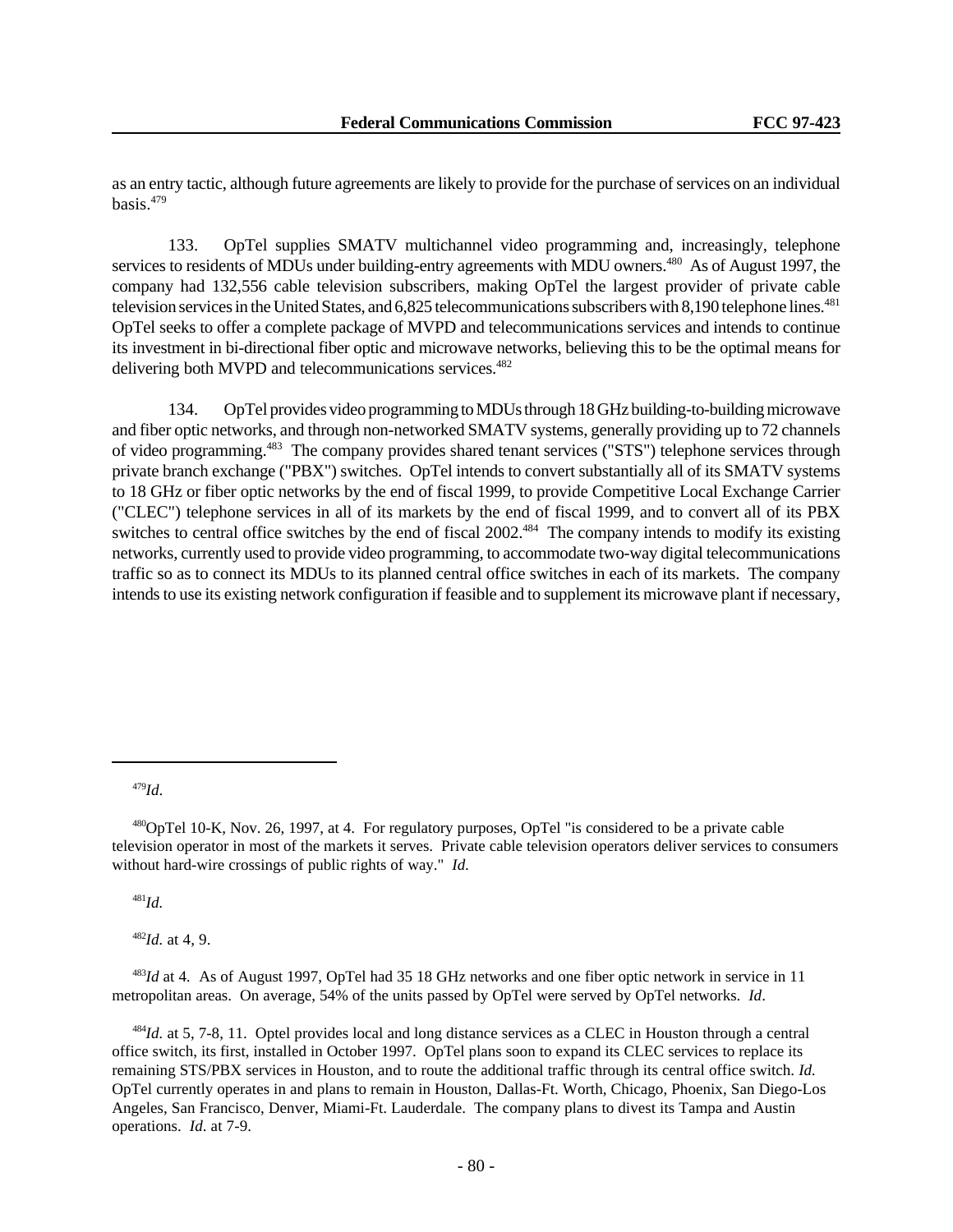including through the use of other available radio spectrum for telecommunications services.<sup>485</sup> The company also plans to offer Internet access, intrusion alarm, utility monitoring, PCS, cellular and paging services.<sup>486</sup>

135. OpTel provides services principally under long-term right-of-entry contracts with owners of national, regional and local MDU holdings, as well as with institutions (e.g., hospitals and hotels). The company's agreements with MDU owners typically have original terms of ten to fifteen years, prohibit tenants from installing receiving equipment on the exterior of the building, and, in the cases of telephone service agreements, provide that OpTel will be the exclusive provider of local telephone service to MDU residents, subject to the legal rights of the incumbent local exchange carrier and others to offer service, effectively making OpTel the exclusive multichannel video provider and the only wire-line alternative to the LEC for telecommunications services.<sup>487</sup>

136. Cable Plus offers SMATV multichannel video programming services, telephone and security services to 180,000 customers in MDUs in 18 states, and also plans to offer Internet access services.<sup>488</sup> Cable Plus typically provides 40 to 60 channels of video programming that are delivered by satellite or, sometimes, by microwave links to MDU headends, generally using broadcast antennas to receive the local broadcast signals.<sup>489</sup> Cable Plus generally signs exclusive, long-term (approximately 15 year) agreements with apartment owners (many of whom have extensive real estate holdings), who then offer Cable Plus' services to residents.<sup>490</sup> Cable Plus plans to serve primarily concentrated clusters of multifamily housing units in growing areas.<sup>491</sup>

137. *Cable Operator Services to MDUs*. Traditional franchised cable firms continue to compete for MDU business, but appear increasingly to be combining other services with their multichannel video offerings to MDUs. One of the largest cable MSOs, for example, Cox Communications, planned to begin offering cable programming, local and long distance telephone, and cable-modem Internet access services to

<sup>486</sup>*Id.* at 9.

<sup>489</sup>*Id.*

<sup>490</sup>*Id.*

<sup>485</sup>*Id.* at 11. OpTel has commenced frequency coordination for such radio spectrum in Dallas. OpTel plans to supplement its own switching facilities, fiber optic network and microwave networks with switching and network capacity leased from other companies. *Id.* (noting also that the implementation of the company's telecommunications plans "will depend in some measure on the speed and manner in which states implement (i) the liberalized competition provisions of the Telecommunications Act, and (ii) the establishment of the interconnection and tariff requirements that the Telecommunications Act imposes on the incumbent LEC.")

<sup>487</sup>*Id* at 4, 14-16. The weighted average unexpired term of OpTel's cable television rights of entry was approximately eight years as of August 31, 1997, *Id* at 4*.* Agreements affecting viewers' ability to install receiving equipment may be subject in certain circumstances to the Commisson's rules limiting restrictions on over-the-air reception devices. *See* paras. 212-218 *infra*.

<sup>488</sup>Cable Plus Interview.

<sup>491</sup>M. Sharon Baker, *Cable Plus gets \$55 M, plus allies*, Puget Sound Business Journal, Sept. 5, 1997, Vol. 18, No. 17.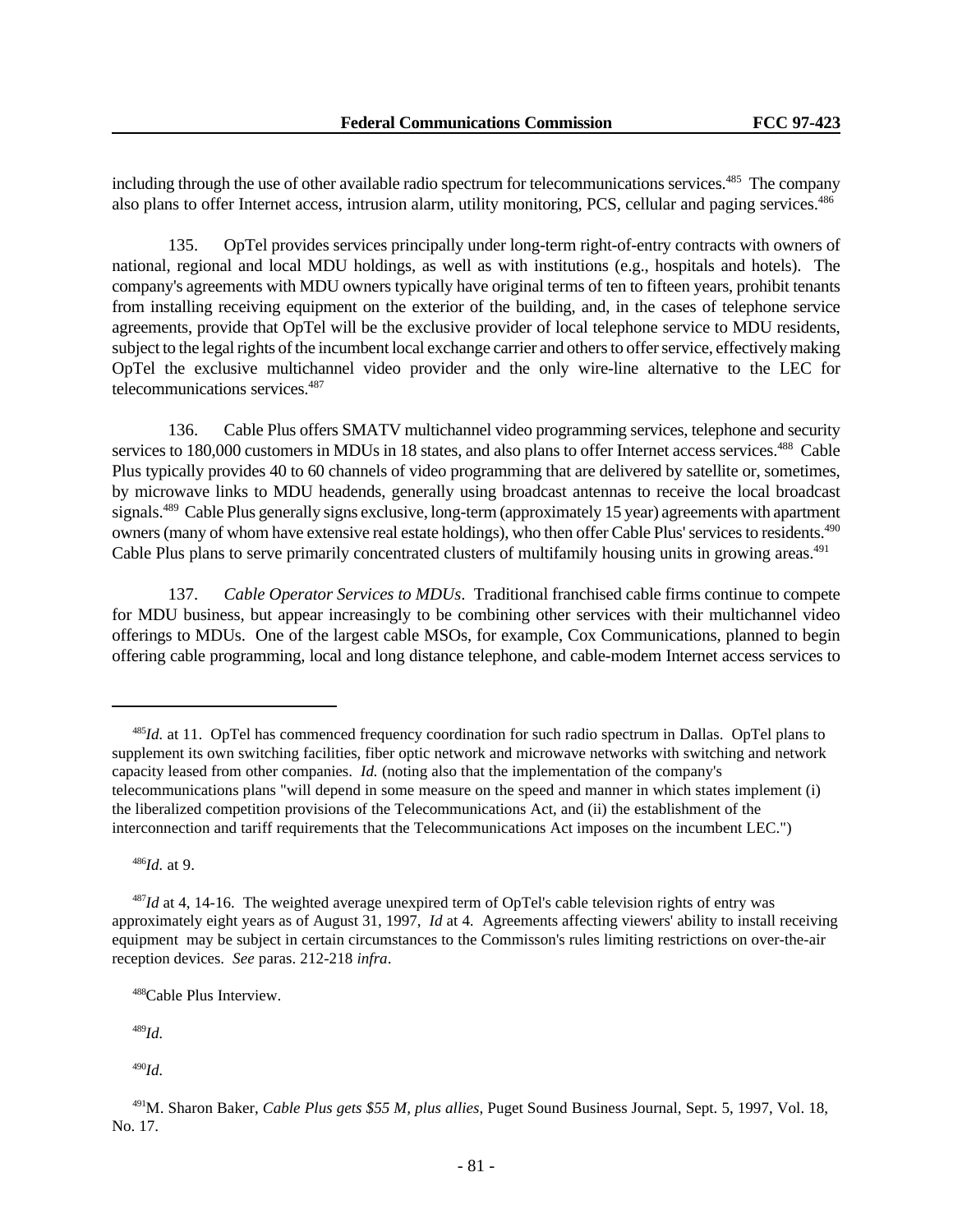the first of 25,000 MDU residents in Irvine, California, in the Fall, 1997.<sup>492</sup> Some cable firms offer price discounts for MDU service and enter into MDU service agreements providing various forms of exclusivity.

138. *LEC Service to MDUs*. Several LEC affiliates report that they are providing MVPD services to MDUs. For example, by the end of June 1997, Ameritech had reached agreements to provide cable television services to 673 MDUs (with 38,433 units) in communities in which it is a franchised cable operator.<sup>493</sup> Of the 258 MDUs (with 40,698 units) in these communities that have declined Ameritech New Media's cable television service, 127 MDUs (with 22,215 units), or approximately one-half, have cited their exclusive agreements with other cable operators as the reason for failing to contract with Ameritech.<sup>494</sup> Ameritech reports that incumbent cable operators have also impeded its ability to serve MDUs by refusing to make their existing wiring available to Ameritech in cases in whch an MDU owner objects to the installation of redundant wiring.<sup>495</sup>

139. *DBS Service to the MDU Market.* DIRECTV, USSB, EchoStar and Primestar have recently begun to focus on the MDU market.<sup>496</sup> For example, DIRECTV has entered into agreements to provide programming service directly to 150 private cable operators and has a non-exclusive agreement with WSNet, a distributor of satellite programming packages, to make DIRECTV programming available nationwide to WSNet's customer base.<sup>497</sup> For private cable operators, such arrangements are expected to result in construction savings, the ability to offer more channels, and the ability to serve properties with fewer than 100 units.<sup>498</sup> Primestar also plans to provide programming to SMATV operators and other interests, either as the sole program provider or as a supplementary program provider.<sup>499</sup>

<sup>494</sup>*Id.*

<sup>495</sup>*Id*. at 31.

<sup>496</sup>Monica Hogan, *DIRECTV Signs Miss. MDU Deal with Wireless One*, Multichannel News, Sep. 8, 1997, at 66; Monica Hogan, *TSAT Outlines PrimeStar's High-Power Plans*, Multichannel News, Aug. 18, 1997 at 61; DIRECTV Comments at 9; *See* para. 88 *supra*. MMDS and SMATV firms supplying DBS programming generally also provide local programming to their subscribers.

<sup>497</sup>Private Cable Investor, July 31, 1997, at 1.

<sup>498</sup>*Id*.

<sup>492</sup>P.J. Huffstutter, *Cox Bundling Phone, Internet Services for Irvine Renters*, Los Angeles Times, Sept. 26, 1997, at B5.

<sup>493</sup>Ameritech Comments at 29.

<sup>499</sup>Monica Hogan, *TSAT Outlines PrimeStar's High-Power Plans*, Multichannel News, Aug. 18, 1997 at 61.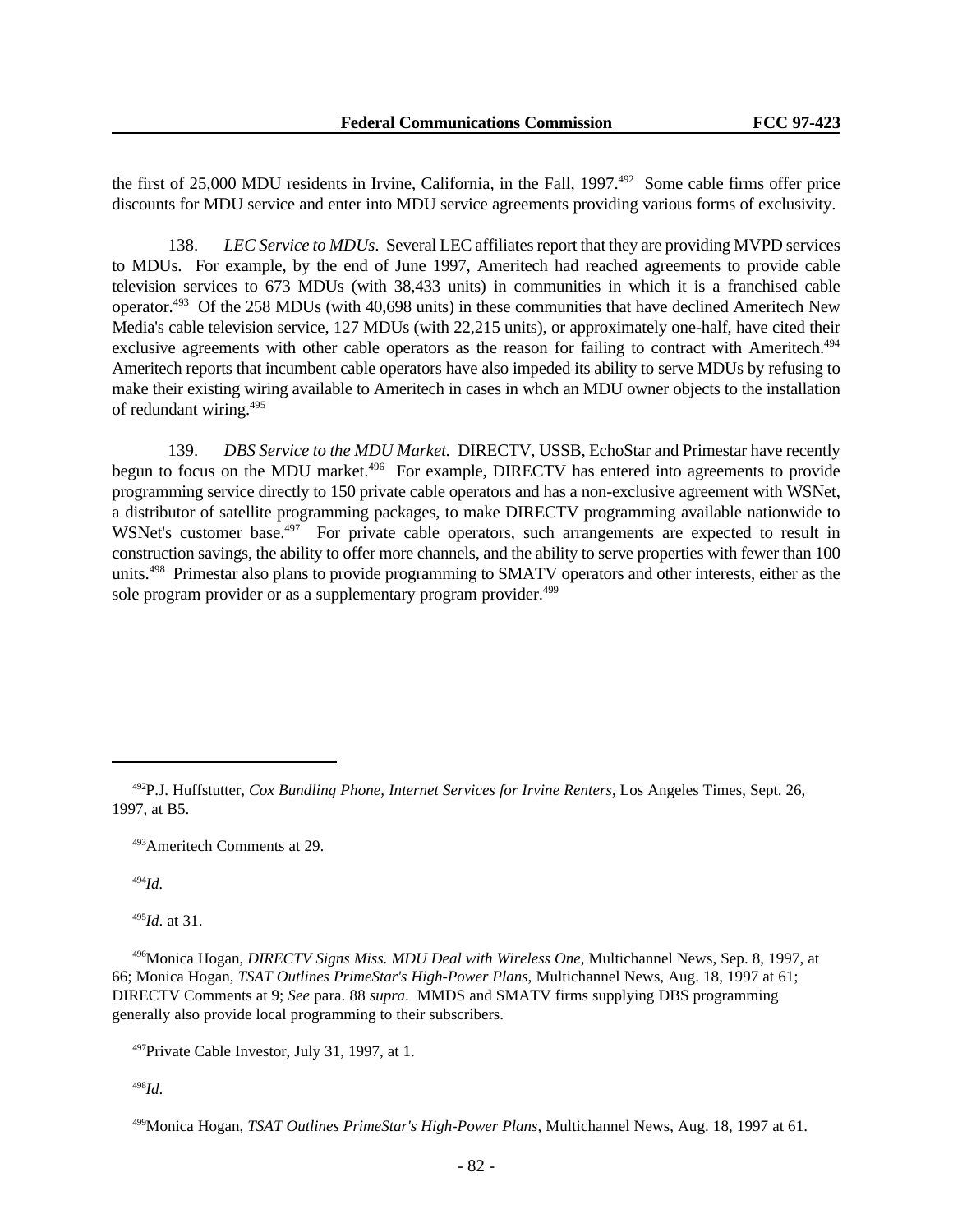# *4. Regional Concentration of Cable Systems*

140. Clustering, a process by which MSOs consolidate system ownership within separate geographical regions,<sup>500</sup> can have both procompetitive and anticompetitive effects. In response to the *Notice*, commenters reiterated arguments in favor of clustering's procompetitive effects. Clustering systems provides mechanisms to reduce costs and to improve operating and management efficiencies, to eliminate system redundancies and to attract more advertising.<sup>501</sup> The growing importance of advertising revenues for cable systems has emerged as a major factor promoting regional consolidation. By consolidating systems in major markets, MSOs can serve entire regions comprised of numerous local franchise areas. This assures advertisers that they will get extensive regional market coverage.<sup>502</sup> Finally, regional clustering may also enhance MSOs' ability to compete successfully in the future with LECs and major electric utilities as providers of data transmission and local telephone services.<sup>503</sup> Commenters suggest that clustered systems increase cable operators' ability to be more competitive across a range of markets and technologies (e.g., video programming delivery, telecommunications, Internet access services) as "full service providers" in these markets.<sup>504</sup>

141. On the other hand, clustering raises certain anticompetitive concerns. Clustering eliminates operators of adjacent cable systems as potential overbuilders.<sup>505</sup> These operators would be relatively low-cost potential wireline overbuilders -- because they could likely use their existing headend and parts of their existing trunk lines to serve the new markets -- compared to overbuilding a distant wireline system. The potential cost saving is significant because the headend and trunk lines comprise about 25% of the capital investment of a cable system.<sup>506</sup> Overbuilding from adjoining franchise areas, however, has rarely been a significant means of entry into MVPD markets.<sup>507</sup> In recent instances where overbuilding has occurred or is planned, the overbuilders (e.g., LECs) have not been the operators of existing adjacent cable systems.

142. *System Mergers and Acquisitions.* Since the last report, cable MSOs have undertaken or announced numerous system mergers, acquisitions and divestitures with the objective of creating regional

<sup>502</sup>Joseph B. Cahill, *TCI Sets Its Sights on Chicago, Eyes MediaOne Deal*, Electronic Media, Aug. 18, 1997, at 4, 36.

<sup>503</sup>NCTA Reply Comments at 29-30; NCTA Comments at 37-38; *See 1996 Report* 12 FCC Rcd at 4428 ¶ 138.

<sup>504</sup>NCTA Comments at 37-38; Price Colman, *Charter on the Rise, Broadcasting & Cable,* Jun. 16, 1997, at 44; *Upbeat WCS Panel Draws 100 Independent Operators*, Independent Cable News, Jan. 1997, at 1, 3; *See 1996 Repor*t, 12 FCC Rcd at 4427-28 ¶ 137-38.

<sup>505</sup>*1994 Report*, 9 FCC Rcd at 7519 ¶ 154.

<sup>506</sup>*Id*. n. 421.

<sup>500</sup>David Waterman and Andrew A. Weiss, *Vertical Integration in Cable Television*, The MIT Press (1997) at 42.

<sup>501</sup>*Upbeat WCS Panel Draws 100 Independent Operators*, Independent Cable News, Jan. 1997, at 1, 3.

<sup>507</sup>*1995 Report*, 11 FCC Rcd at 2078 ¶ 44.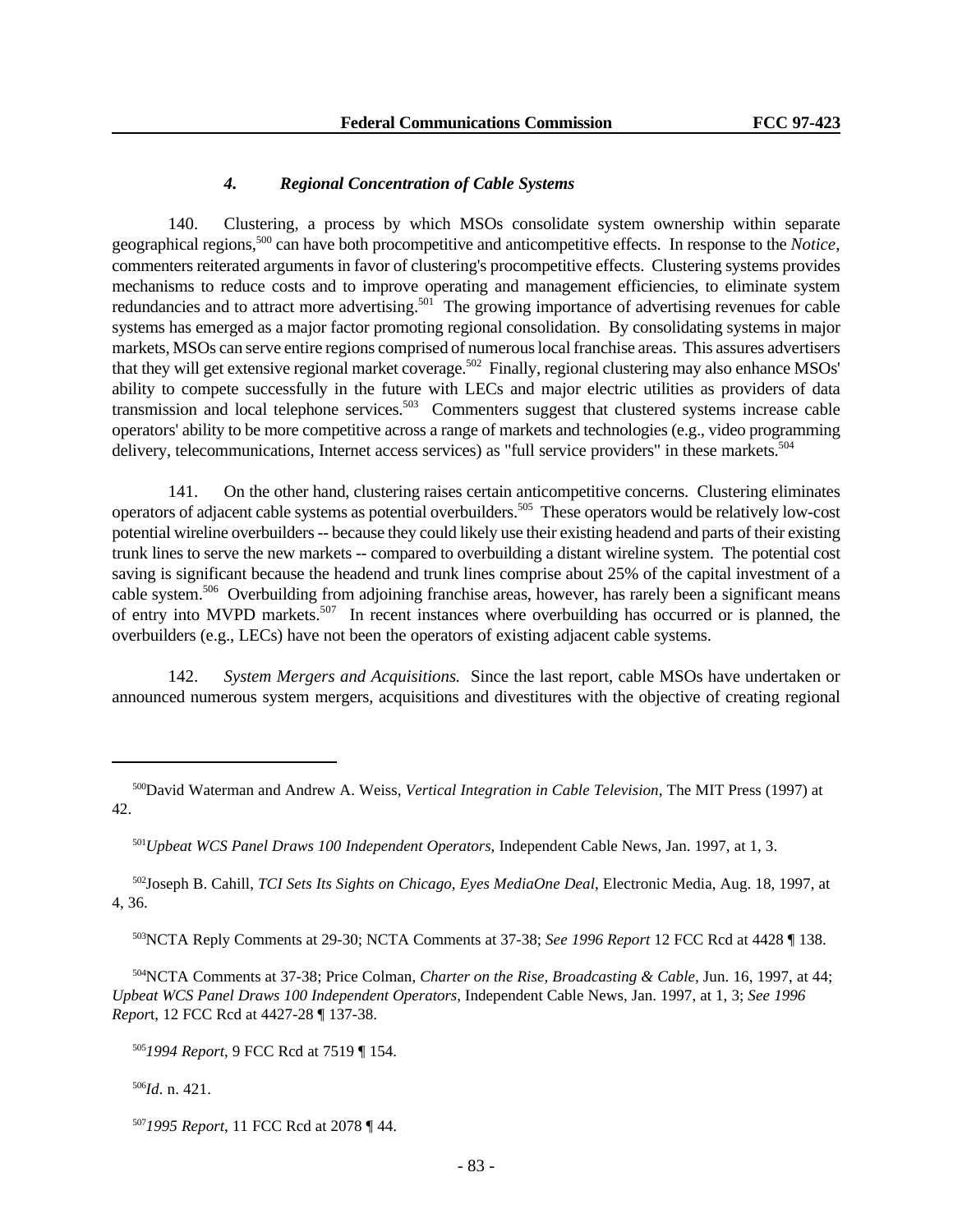"clusters" of contiguous cable systems.<sup>508</sup> In 1996, there were more than 100 cable transactions. Most of these transactions resulted in the expansion of existing clusters of cable systems.<sup>509</sup> These transactions totalled approximately \$16.3 billion, and covered 7.8 million subscribers.<sup>510</sup> A similar pattern seems to be emerging in 1997. In the first nine months of 1997, cable transactions have been proposed which, if consummated, will total more than \$13.2 billion and cover approximately 6.9 million subscribers.<sup>511</sup> TCI is involved in proposed transactions totalling \$9.4 billion or 71.2% of the \$13.2 billion total.

143. The number of clusters serving at least 100,000 subscribers increased from 137 at the end of 1995 to 139 at the end of 1996.<sup>512</sup> In 1995, these clusters accounted for about 31.2 million or 50.2% of the 62.1 million cable subscribers. In 1996, these clusters included 33.6 million subscribers, and represented 52.9% of the 63.5 million cable subscribers. Among the five largest MSOs, Time Warner had 31 clusters, TCI had 30 clusters, MediaOne had 14 clusters, Comcast had nine clusters and Cox had nine clusters.<sup>513</sup> Smaller MSOs continued to expand their clusters too.<sup>514</sup> Jones Intercable (with 1.5 million subscribers) had four clusters of 100,000 or more subscribers, and Suburban Cable (with 1 million subscribers), Charter Communications (with 0.9 million subscribers), Marcus Cable (with 1.3 million subscribers) and FrontierVision (with 0.4 million subscribers) each had two clusters.<sup>515</sup>

144. Although the total number of clusters did not increase significantly since the last report, there appears to be a trend for clusters to be increasing in size. This tendency toward larger clusters may reflect greater economies of scale.<sup>516</sup> Between 1994 and 1995, the total number of clusters increased from 97 to 137, an increase of about 41%. The number of clusters in each of the five size categories increased by at least 30%. In contrast, the corresponding increase in the total number of clusters between 1995 and 1996 is only two, or an increase of 1.5%. The number of clusters with 100,00 to 199,000 subscribers remained unchanged. During this same time period, however, the number of clusters with 300,000 to 399,000 subscribers increased by 38% and the number of clusters with at least 500,000 subscribers increased by 20%.

<sup>508</sup>*Id*. at 2128 ¶ 142; *1996 Report*, 12 FCC Rcd at 4427 ¶ 137.

<sup>510</sup>Paul Kagan Associates, Inc., *Cable TV System Sales 1996*, Cable TV Financial Databook, 1996, at 162.

<sup>511</sup>*See* Table E-7. Table E-7 also shows that there have been an estimated 80 mergers, acquisitions and trades that have been announced or consummated that would affect nearly 7.2 million subscribers since the *1996 Report*.

<sup>512</sup>*See* Table E-2.

<sup>513</sup>Paul Kagan Associates, Inc., *Major Cable TV Systems Cluster*, Cable TV Financial Databook, 1997, at 39-41; *Top Cable System Operators*, Cable TV Financial Databook, 1997, at 17-18; and Suburban Cable Web site http://www.suburban.com/website.

<sup>514</sup>*1995 Report*, 11 FCC Rcd at 2129 ¶ 143; Paul Kagan Associates, Inc, *Rural/Small MSOs Charge Spurred by Private Equity Partners*, Cable TV Investor, Dec. 18, 1995, at 7.

<sup>515</sup>Paul Kagan Associates, Inc., Cable TV Financial Databook, 1997, at 39-41.

<sup>516</sup>*See* Table E-2 for the total number of clusters and subscribers..

<sup>509</sup> *See* Table E-2.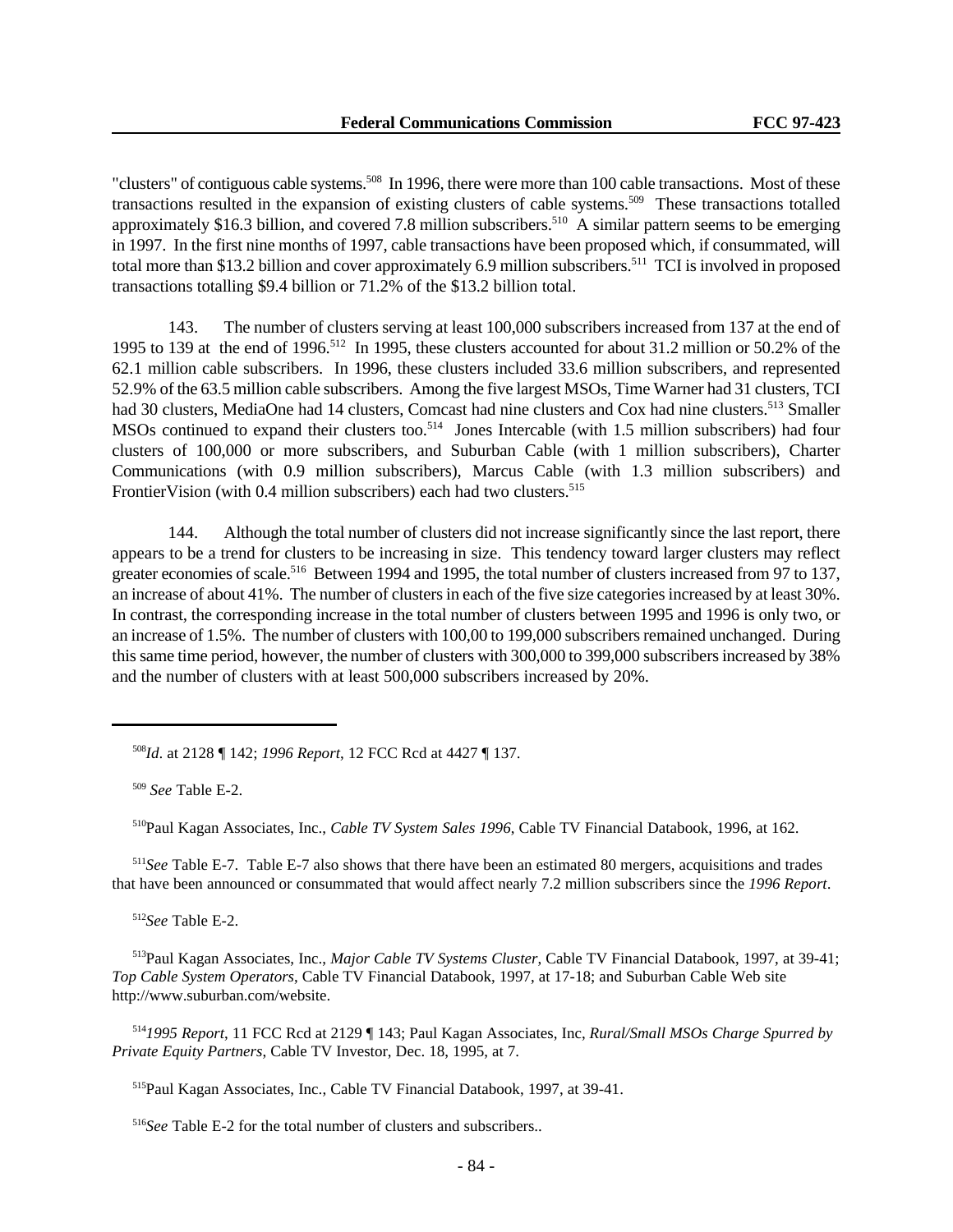145. The plans of TCI, Time Warner, and the other large MSOs to consolidate and cluster their systems, if realized, are likely to have a significant impact on the cable industry.<sup>517</sup> TCI, in particular, has proposed a number of consolidations with several of the largest MSOs this year in furtherance of a clustering strategy.<sup>518</sup> For example, TCI plans to sell its systems in the New York City area with 820,000 subscribers to Cablevision in exchange for a one-third equity interest in Cablevision. If consummated, the proposed transactions between TCI and Cablevision's New York area cluster will result in the nation's largest cluster, with 2.5 million subscribers.<sup>519</sup> In another proposed transaction TCI would acquire a 40% interest in a joint venture with Falcon. The transaction would combine TCI's systems in six states with an aggregate 300,000 subscribers, with Falcon's 700,000 subscribers in 26 states. TCI and Adelphia are planning to create a major cluster in Pennsylvania, New York, and Ohio by consolidating their systems serving 466,000 subscribers in those three states.<sup>520</sup> Mediacom, for example,<sup>521</sup> is planning to purchase Cablevision's equity interest in US Cable. The proposed transaction would add 265,000 subscribers in ten states to Mediacom's system clusters in Florida, Missouri and North Carolina. This acquisition would raise Mediacom's present subscriber base from 95,000 subscribers to 360,000 subscribers, making it one of the top 20 cable  $\text{MSOs.}^{522}$ 

146. Aside from the transactions of TCI and the other major MSOs, many industry analysts believe that a significant number of future mergers and acquisitions will involve systems located in communities outside of the major urban regions, including rural areas.<sup>523</sup> Like the larger MSOs, the mid-size MSOs are focusing on specific markets.<sup>524</sup> For example, CableVision Communications, formerly Rifkin & Associates, plans to acquire more systems with approximately 12,000 subscribers.<sup>525</sup> Insight Communications ("Insight") is also acquiring cable systems in communities outside the major metropolitan markets.

147. *System Trades.* System-for-system "swaps" or trades between MSOs, both large and small, continue. Swaps enable MSOs to increase their regional clusters while minimizing the financial outlays and

<sup>522</sup>*Mass Media*, Comm. Daily, Sept. 3, 1997.

<sup>523</sup>Paul Kagan Associates, Inc., *Giant-Sized Deals Generate Wall Street Business*, Cable TV Finance, June 30, 1997 at 8; Price Colman, *Station & Cable Trading, Cable's \$23 Billion-Plus Year*, Broadcasting & Cable, Feb. 3, 1997, at 20; and *Kent Gibbons, MSO's Clustering Efforts Extend Beyond Top 10*, Multichannel News, Sept. 1, 1997, at 31.

<sup>524</sup>*Id*.

<sup>517</sup>Price Colman, *Station & Cable Trading, Cable's \$23 Billion-Plus Year*, Broadcasting & Cable, Feb. 3, 1997, at 20.

<sup>518</sup>Table E-6 summarizes the major acquisitions and joint ventures that have been announced by TCI this year.

<sup>519</sup>WCAI Comments at 4; Bell Atlantic Comments at 4-5; BellSouth Comments at 4-5.

<sup>520</sup>WCAI Comments at 4; BellSouth Comments at 4-5; Bell Atlantic Comments at 4-5.

<sup>521</sup>Table E-7 reports consummated and announced cable transactions.

<sup>525</sup>Charles Paikert, *Riftin Rolls Out New Look, Plans and Services*, Multichannel News, July 7, 1997, at 26.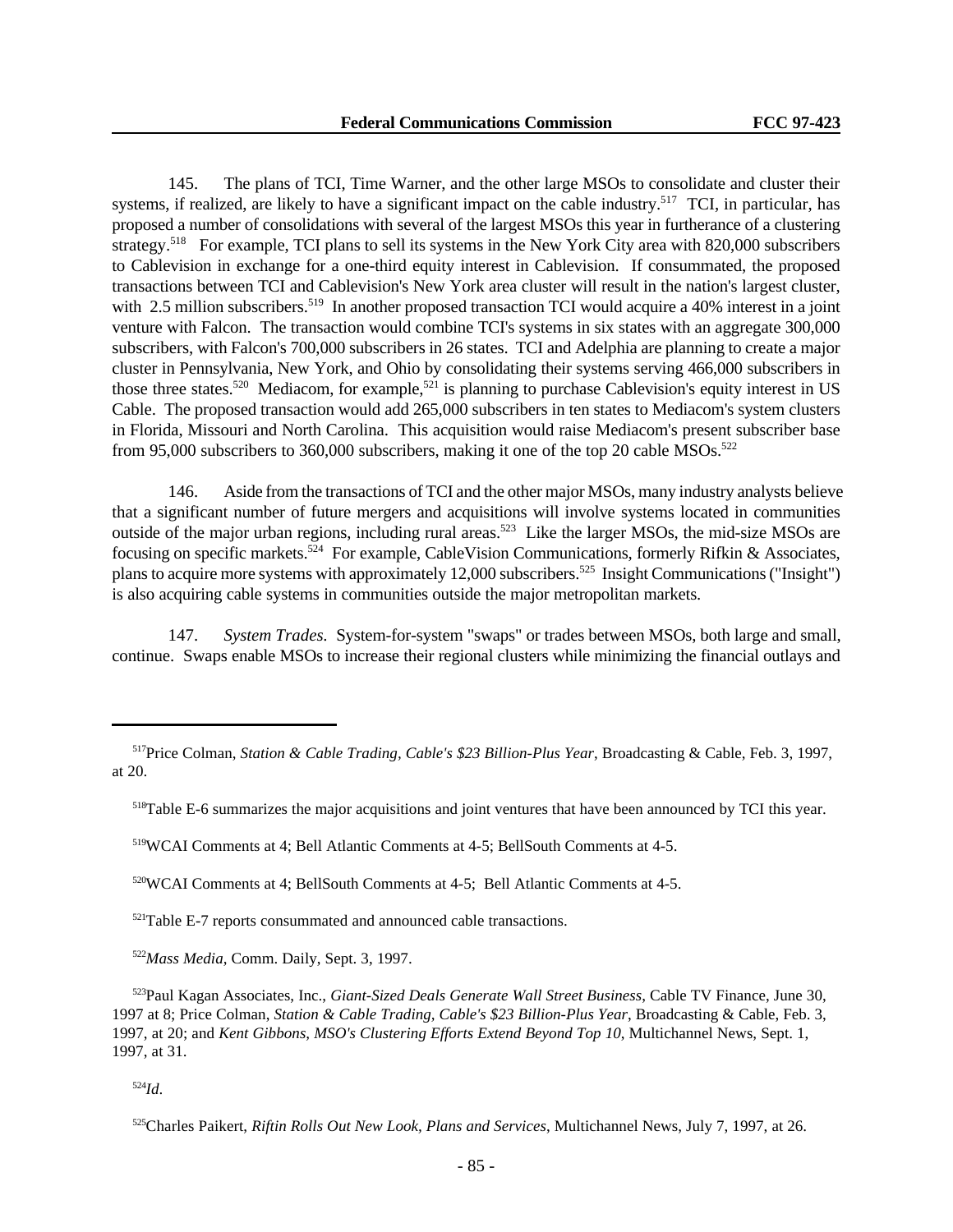avoiding capital gains taxes.<sup>526</sup> Since the *1996 Report*, the largest proposed system-for-system swaps are between TCI and Time Warner, Time Warner and Cox, Time Warner and Marcus Cable, and Cox and Insight.<sup>527</sup> These include TCI's proposal to trade systems in Florida for several Time Warner systems in Chicago, New Jersey and Pennsylvania, and to trade systems in Maine and Wisconsin for Time Warner systems in Illinois.<sup>528</sup> Insight recently swapped its Phoenix area system with 36,000 subscribers for a Cox system with 40,000 subscribers in Lafayette, Indiana. Insight has agreed to purchase Cablevision's 65,000 subscriber system in Rockford, Illinois, as part of its strategy to expand holdings in second and third tier markets. If these acquisitions are consummated, Insight will have approximately 250,000 subscribers in eight states.<sup>529</sup>

148. *System Partnerships.* TCI also proposes to form partnerships with other MSOs. TCI's announced objectives are to restructure its systems into regional clusters managed by proven cable operators to improve the management of local sales and customer services. TCI's strategy is to create partnerships with the regions' dominant cable MSO and rely on that MSO to manage the system. TCI hopes to benefit by improving the management of its systems, lowering its own operating costs and removing debt from its balance sheets. For example, TCI and Time Warner propose to form two partnerships, one in south Texas and the other in Kansas City, Kansas. The south Texas partnership, which Time Warner would manage, would comprise systems with about one million subscribers in Houston and parts of southern Texas. The Kansas City partnership would enlarge on an existing joint venture by adding 95,000 TCI subscribers.<sup>530</sup> TCI has also agreed to form a partnership with TCA Cable TV. TCA would manage the partnership. In exchange for a 20% equity share, TCI would contribute 150,000 subscribers from systems in Texas and western Louisiana plus approximately \$250 million in debt. TCA's contribution would include about 155,000 subscribers in New Mexico and  $$45$  million in debt.<sup>531</sup>

### *5. Concentration in the National Market*

<sup>526</sup>Price Colman, *Station & Cable Trading, Cable's \$23 Billion-Plus Year*, Broadcasting & Cable, Feb. 3, 1997, at 20. *See 1996 Report*, 12 FCC Rcd at 4427-28 ¶¶ 137-38.

<sup>527</sup>*See* Table E-7. *See also* Paul Kagan Associates, Inc., Cable TV Investor, Apr. 30, 1997, at 11; Aug. 22, 1997, at 8; Sept. 10, 1997, at 4; Cable TV Finance, July 31, 1997, at 8.

<sup>528</sup>*TCI and Time Warner To Set Partnerships*, Swap Some Systems, Wall Street Journal, Sept. 3, 1997, at B8.

<sup>529</sup>Kent Gibbons, *Cablevision Sells Ill. System to Unload Debt*, Multichannel News, Aug. 18, 1997, at 12.

<sup>530</sup>Time Warner (press release), Sept. 3, 1997; and *TCI and Time Warner To Set Partnerships, Swap Some Systems*, Wall Street Journal, Sept. 3, 1997, at B8.

<sup>531</sup>*Tele-Communications Inc. Venture with TCA Cable Is Part of Restructuring Effort*, Wall Street Journal, Aug. 18, 1997, at B7; *At Press Time, TCI, TCA Link Up*, Electronic Media, Aug. 18, 1997, at 40; *Swaps and Partnerships: TCI Communications, Inc. and TCA Cable*, Cable World, Aug. 25, 1997, at 45.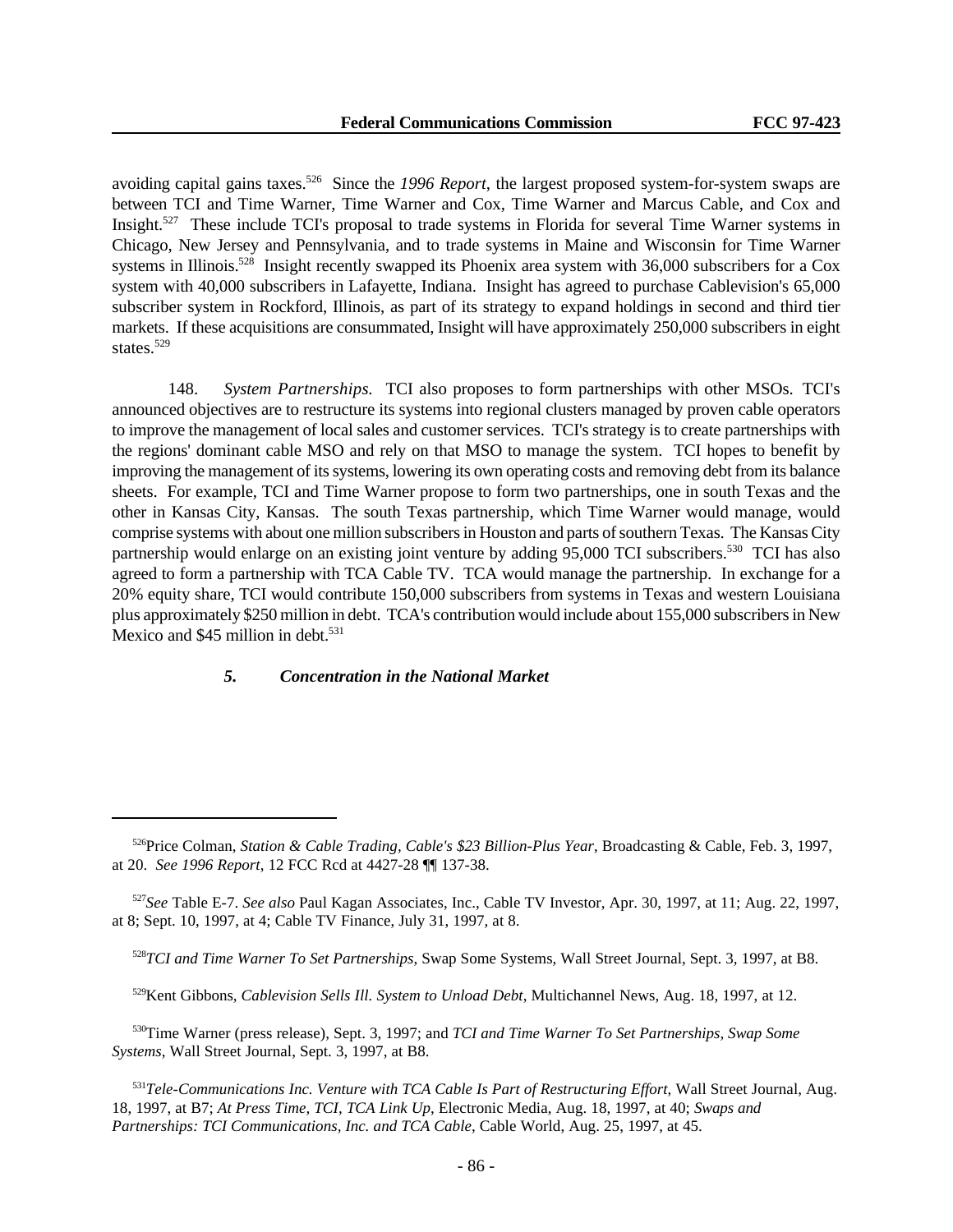149. The 1992 Cable Act directs the Commission to place limits on the concentration of ownership of cable systems at the national level.<sup>532</sup> This direction reflects concerns that such concentration could have anticompetitive effects on the supply of programming to MVPDs and reduce the diversity of content available. For example, if a cable MSO controlled a large fraction of multichannel video programming distribution capacity or subscribers on a national level,<sup>533</sup> it might be able to control the development of new programming networks, influence the content and limit the diversity on existing networks, and might be able to exercise buying power that would restrict the upstream national market for the provision of programming networks to all MVPDs.

150. In assessing the impact that national concentration may have in the MVPD programming market, we believe that it is appropriate to consider the presence of all MVPDs and MVPD subscribers in national concentration figures, and not just cable MSOs and cable subscribers.<sup>534</sup> As non-cable MVPD subscribership increases, the significance of DBS, MMDS, and SMATV operators in the MVPD program purchasing market also increases. Nevertheless, cable operators continue to be the main distributors of multichannel video programming, serving 87% of total MVPD subscribers.<sup>535</sup> Significantly, the rapid growth of DBS systems, such as DIRECTV/USSB and Primestar, has resulted in both being among the top ten MVPDs nationwide.<sup>536</sup> However, despite the inroads non-cable MVPDs have made in subscriber penetration, the largest cable MSOs remain the largest MVPDs.

151. The share of subscribers of the top four MVPDs (the four largest cable MSOs) of the upstream nationwide MVPD programming market has increased slightly over the past year. In 1996, the four largest cable MSOs (TCI, Time Warner, MediaOne, and Comcast) served 53.3% of all MVPD subscribers.<sup>537</sup> These four firms now serve  $54.3\%$  of all MVPD subscribers nationwide.<sup>538</sup>

<sup>534</sup>Since the Commission's inception of efforts to track cable industry MSO concentration, we have recognized that the specific characteristics of this market render a conventional analysis inappropriate. We provide the information again this year (summarized in Tables E-3 and E-4) simply for purposes of comparison to similar concentration figures provided in years past. Using this approach, the percentage of cable subscribers served by the four largest MSOs remained approximately the same at 62.3%, with TCI's subscriber share at 29.3%, Time Warner's subscriber share at 18.3%, MediaOne's subscriber share at 8.0%, and Comcast's subscriber share at 6.7%. Examination of changes in the national HHI for cable MSOs reveals a slight increase in concentration because the increase in market share by TCI and MediaOne was greater than the loss in market share by Time Warner and Comcast. The combined shares of all MSOs indicate a HHI of 1379 in 1997, a figure that increased from 1326 in 1996.

<sup>535</sup>*See* Table E-1

<sup>536</sup>*See* Table E-5.

<sup>538</sup>*See* Table E-5.

 $5321992$  Cable Act, § 11 (c) amending, Communications Act, § 613, 47 U.S.C. § 533.

<sup>533</sup>Many industry sources believe that 15 to 20 million subscribers are needed for long-term success. See paras. 155 and 165 *infra*.

<sup>537</sup>*1996 Report*, 12 FCC Rcd at 4499, App. F, Table 3.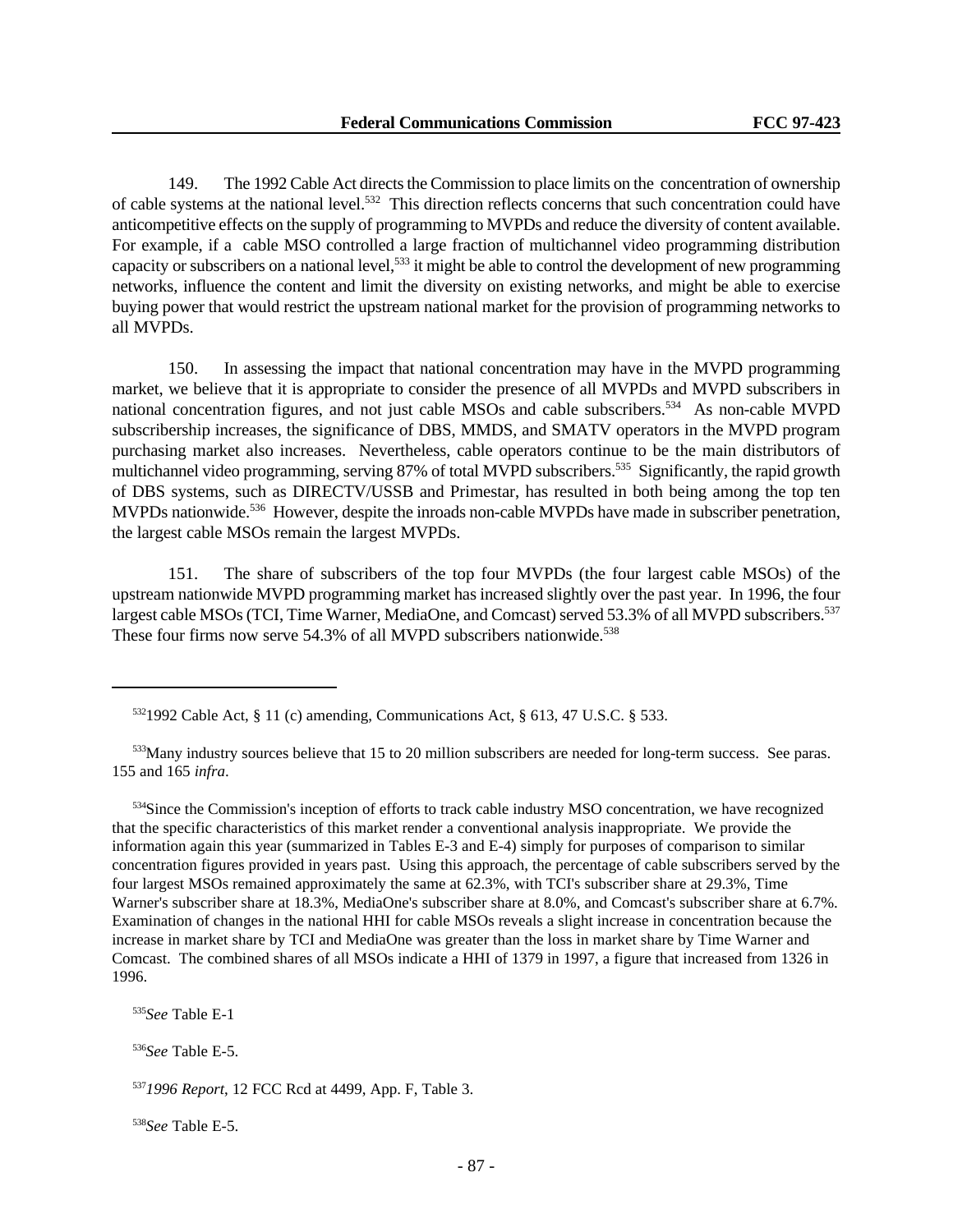152. To assess the potential for market power resulting from concentration in the upstream MVPD programming market, the reported MVPD shares can be appropriately translated into HHI figures because MVPD programming networks are often purchased on a "per-subscriber" basis. The nationwide purchaser MVPD or HHI is 1166 -- "moderately concentrated" under the Merger Guidelines.<sup>539</sup> The HHI is 153 points higher than the HHI of 1013 reported in last year's report.<sup>540</sup>

153. The above discussion and supporting tables<sup>541</sup> to the report set forth data on concentration in the cable market and in the MVPD market without the inclusion of a number of transactions that have been announced but have not yet been consummated. The transactions involved are principally those discussed in the preceding section<sup>542</sup> involving systems owned or controlled by TCI that will be transferred to or managed by another system operator with a large cluster of other systems in the region.<sup>543</sup> These transaction have been articulated by TCI as being essentially a divestiture of systems, reducing TCI's level of system ownership by one-third.<sup>544</sup> The transactions, however, generally involve TCI obtaining a financial interest in the MSO to whom the systems are transferred. For example, in the New York market TCI is transferring systems with 820,000 subscribers to Cablevision and is receiving in return a one-third equity interest in Cablevision.<sup>545</sup> In a similar fashion, TCI is proposing to transfer management of a number of systems serving 300,000 subscribers to Falcon and will receive in return a 40% interest in the resulting joint venture.

154. Whether these transactions should be viewed as increasing or decreasing the size of TCI depends in part on the specific details of the transactions involved, which are not now before us and may not have been finalized. However, if the arrangements are such as to create attributable interests, the result would be a significant increase in TCI's share of the national market -- increasing its size by several million subscribers and giving it a market share that could exceed the "30 percent of homes passed" horizontal

<sup>543</sup>*See* Tables E-6 and E-7.

<sup>544</sup> October 10, 1997 testimony of Leo Hindery, President of Telecommunications, Inc., before the Antitrust, Business Rights and Competition Subcommittee of the Senate Judiciary Committee ("When we have finished, TCI will have reduced its size by about  $1/3$  and it will no longer be the nation's largest cable operator.").

<sup>545</sup>According to the press release announcing this transaction, TCI would acquire shares representing 33% of Cablevision's total outstanding shares and would receive two seats on the Cablevision board of directors. The Dolan family interests, however, would continue in control of Cablevision. In the past, in several situations of significant size involving TCI, the Commission has been able to conclude that major ownerships held by TCI did not create attributable interests, at least for some purposes, because they were passive or non-controlling in nature. *See Applications of Roy M. Speer and Silver Management Company,* 11 FCC Rcd. 14147 (1996) (TCI nonvoting equity interest in broadcast station licensee not attributable for purposes of cable-television broadcast station crossownership rule); *Turner Broadcasting System and Time Warner*, 11 FCC Rcd 19595 (1996) (Approximately 9% non-voting interest of TCI in Time Warner not attributable for purposes of the horizontal ownership rule).

<sup>539</sup>Table E-5. The Merger Guidelines are summarized at fn. 462 *supra*.

<sup>540</sup>*1996 Report*, 12 FCC Rcd at 4499, App. F, Table 3.

<sup>541</sup>*See*Tables E-3, E-4, and E-5

<sup>542</sup>*See* para. 140 *supra*.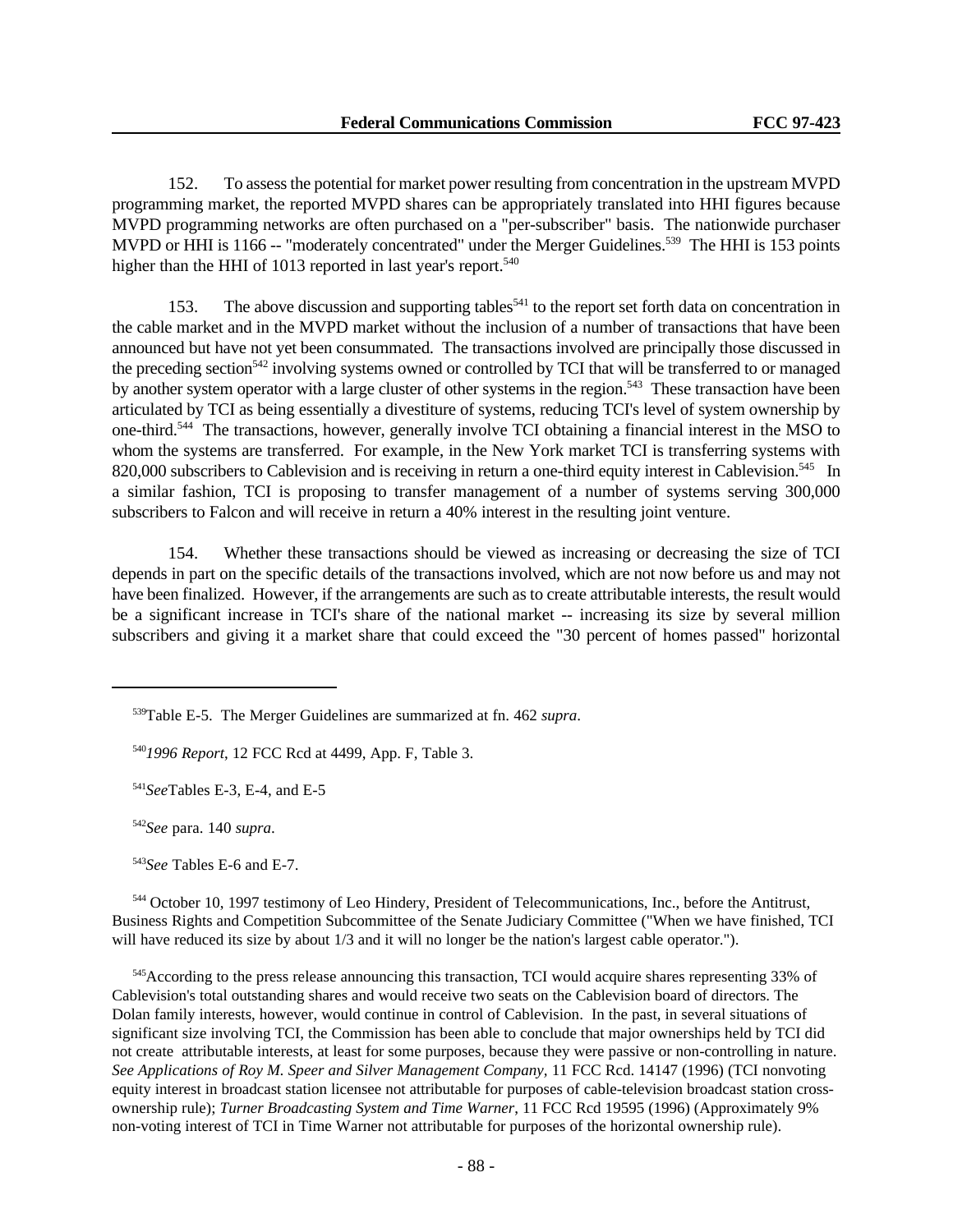ownership rule adopted by the Commission pursuant to the 1992 Cable Act.<sup>546</sup> This rule has been voluntarily stayed by the Commission<sup>547</sup> in light of the decision in the *Daniels* case. Subsequently, the D.C. Circuit held in abeyance its review of the horizontal ownership provision of the Communications Act, and the Commission's rules promulgated thereunder, pending the Commission's reconsideration of its rules.<sup>548</sup>

155. Conventional understanding in the cable industry appears to be that a successful launch of a new mass market, advertisers supported, national programming network -- that is, the initial subscriber requirement for long-term success -- requires that the new channel be available to at least fifteen to twenty million households. Non-cable MVPDs, i.e., DBS/HSD, SMATV, MMDS, and OVS, currently serve about 9.5 million subscribers nationwide,<sup>549</sup> a figure that appears to be too small an audience in most circumstances to provide programmers a distribution mechanism that can substitute for cable. One limitation on non-cable MVPDs is that they may serve a substantial number of rural areas that may represent lower valued markets from the point of view of national advertisers. Notwithstanding this conventional understanding of what is required to support a new national service, clearly many local and regional services exist with a smaller subscriber base. Moreover, some programming, including in particular sports programming, that is offered by DBS operators is unique to the DBS market. As these non-cable distribution channels continue to grow, it is likely that they will mitigate to some extent the dependence of programming networks on cable MSOs.

156. Our reexamination of the upstream national MVPD concentration reveals a moderate but stable level of concentration for purchases of video programming channels. Continued non-cable MVPD growth, especially from DBS and wireless providers, however, may decrease national HHI concentration levels in the future. In downstream local markets for delivered video programming, however, our concentration estimates continue to suggest that local markets remain highly concentrated.

<sup>546</sup>47 C.F.R. §76.503. The rule, it should be emphasized, limits an operator to 30% of all homes passed nationwide through cable systems. The data discussed above are generally in terms of subscriber rather than homes passed. While some correlation exists between subscribers and homes, they are not exactly parallel.

<sup>547</sup>*See Implementation of Sections 11 and 13 of the Cable Television Consumer Protection and Competition Act of 1992, Horizontal and Vertical Ownership Limits*, MM Dkt. No. 92-264, Second Report and Order, 8 FCC rcd 8565, 8567 ¶ 3 (1993).

<sup>548</sup>*Daniels Cablevision, Inc. v. United States*, 835 F. Supp. 1, 10 (D.D.C. 1993), *aff'd in part, Time Warner Entertainment Co., L.P. v. FCC*, 93 F.3d 957 (D.C. Cir. 1996). The Daniels case involved a direct challenge to the statute. Time Warner challenged the stayed rules in *Time Warner Entertainment Co., L.P. v. FCC*, No. 94-1035. The D.C. Circuit Court consolidated the Daniels appeal regarding the facial validity of the statute and the Time Warner challenge to the Commission's rules and determined to hold court proceedings in abeyance while the Commission considered petitions for reconsideration of the rules. *See* Time Warner Entertainment Co., L.P. v. FCC, 93 F. 3d 957, 979-80 (D.C. Cir. 1996). A petition is pending before the Commission, filed by The Center for Media Education and the Consumer Federal of America, requesting that the stay be lifted.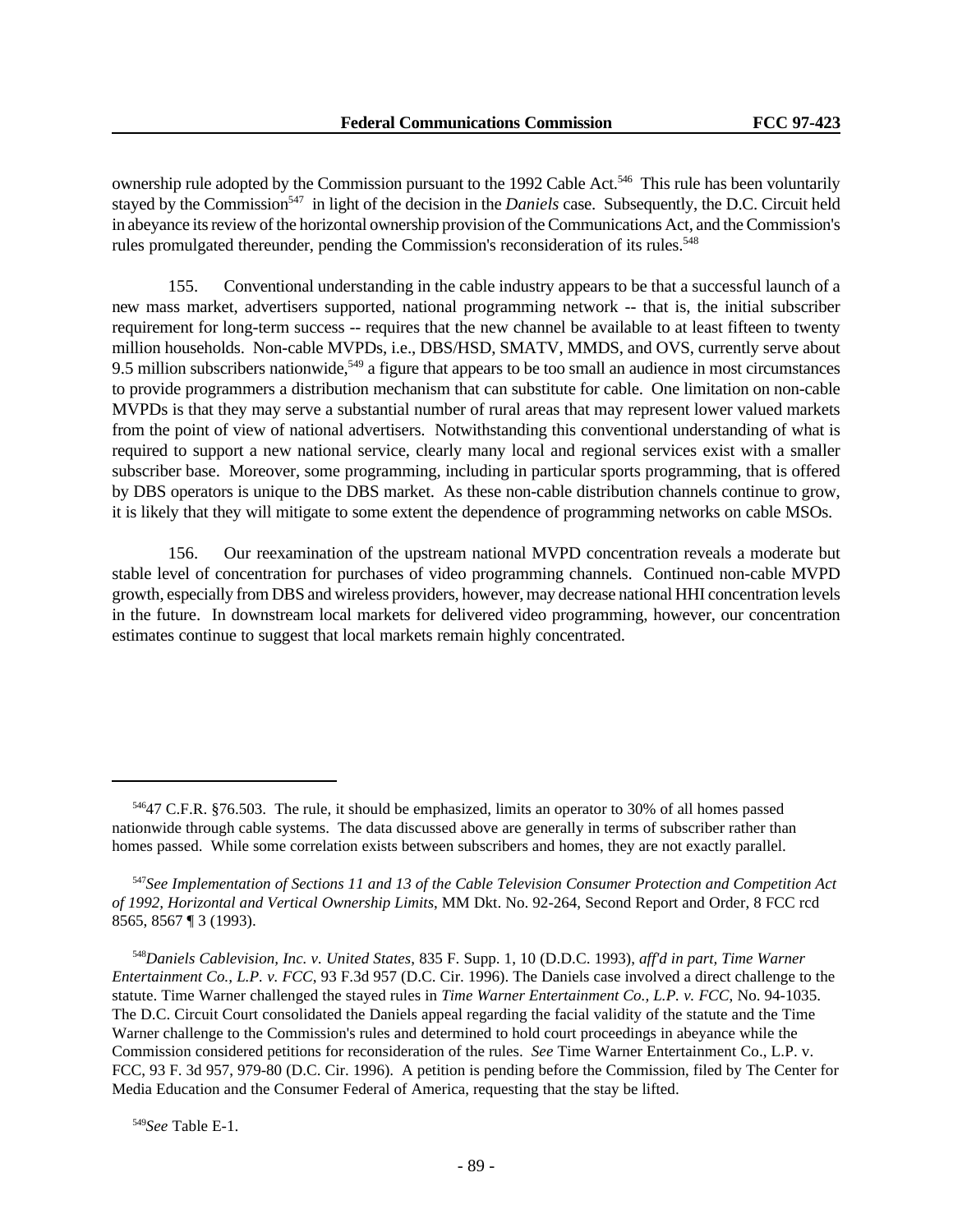#### **B. VERTICAL INTEGRATION AND OTHER PROGRAMMING ISSUES**

#### *1. Status of Vertical Integration*

157. This section addresses the extent to which video programming services are affiliated with cable operators.<sup>550</sup> As we have noted in previous reports, although vertical relationships can have beneficial effects,<sup>551</sup> under certain market conditions, strategic vertical restraints (achieved by exclusive distribution contracts or monopsonistic pressure) can also deter entry and competition in the video marketplace, and can limit the diversity of cable programming, reducing the number of voices available to the public.<sup>552</sup>

158. During 1997, the number of both vertically and non-vertically integrated national satellitedelivered cable programming services increased. Of the 172 national satellite-delivered cable programming services, 68 (40%) are vertically integrated with at least one MSO, and 104 (60%) are not.<sup>553</sup> In 1996, of the 147 national satellite-delivered cable programming services reported, 67 (46%) were vertically integrated and 80 (54%) were not.<sup>554</sup> Thus, while the number of vertically integrated programming services has increased, the percentage of vertically integrated programming, relative to the total number of national, satellite-delivered programming services, declined from 1996 to 1997. This percentage has also declined in recent years; in the *1995 Report* we reported that 51% (66 of 129) of national satellite-delivered cable programming services were vertically integrated,<sup>555</sup> and the *1994 Report* reported that 53% (56 of 106) of national satellite-delivered cable programming services were vertically integrated.<sup>556</sup>

159. Overall, vertically integrated ownership interests have increased from 1996. In 1996, cable MSOs, either individually or collectively, owned 50% or more of 47 national cable programming networks. In 1997, cable MSOs own 50% or more of 50 networks.<sup>557</sup>

<sup>553</sup>The number of vertically and non-vertically integrated national satellite-delivered programming services reported accounts for the sale of Viacom cable systems to TCI on July 23, 1996.

<sup>554</sup>*1996 Report,* 12 FCC Rcd at 4509-16 App. G, Tbls. 1-2. The number of vertically and non-vertically integrated national satellite-delivered programming services reported in the *1996 Report* reflected the sale of Viacom cable systems to TCI on July 23, 1996.

<sup>555</sup>*1995 Report*, 11 FCC Rcd at 2132 ¶ 150.

<sup>556</sup>*1994 Report*, 9 FCC Rcd at 7522 ¶ 161.

<sup>550</sup>Vertical integration occurs where a cable system (a video programming service distributor) has an ownership interest in a video programming service supplier or vice versa. *1996 Report*,12 FCC Rcd at 4429 n.398.

<sup>&</sup>lt;sup>551</sup>Such pro-competitive effects can include efficiencies in the production, distribution and marketing of video programming, and incentives to expand channel capacity and create new programming by spreading the risk inherent in program production ventures. *See e.g.,* H.R. Rep. No. 862, 102nd Cong., 2d Sess. 56 at 41-43 (1992).

<sup>552</sup>*1995 Report*, 11 FCC Rcd at 2135 ¶ 158; *Vertical Ownership Limits*, MM Docket 92-264, Memorandum Opinion and Order on Reconsideration of the Second Report and Order, 10 FCC Rcd 7364, 7365 ¶ 4 (1995).

<sup>557</sup>*Compare 1996 Report*, 12 FCC Rcd at 4509-12 App. G, Tbl.1 *with infra* App. F, Tbl. F-1.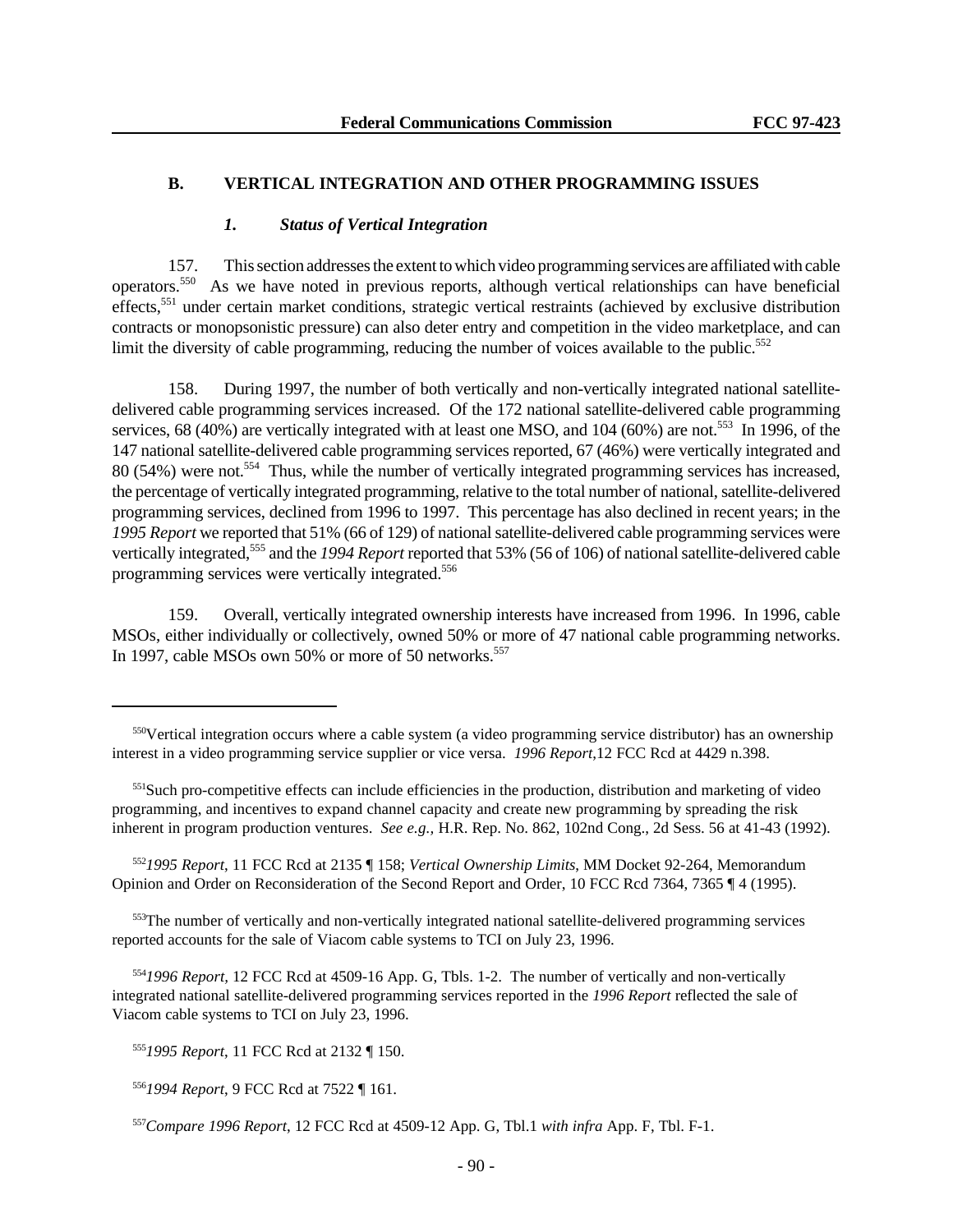160. In 1997, 26 of the 50 most subscribed to cable programming networks are vertically integrated. Two of the top 50 services (C-SPAN and C-SPAN 2), while not owned by cable operators, were developed with significant involvement by the cable industry.<sup>558</sup> In terms of prime time ratings, eight of the top 15 cable programming networks are vertically integrated,<sup>559</sup> as was the case last year.<sup>560</sup>

161. Vertical integration in national cable programming continues to involve principally the largest cable system operators. The eight largest cable MSOs have a stake in all of the 68 vertically-integrated services.<sup>561</sup> TCI, the largest MSO, holds ownership interests in 39 of the 172 national programming services, 23% of all national cable programming networks.<sup>562</sup> In 1996, TCI also held interests in 23% of all national programming services (34 of 147 national programming services). Time Warner, the nation's second largest MSO, holds interests in 20 of the 172 national programming services, or 12% of all national programming services,<sup>563</sup> a decrease from 1996 when Time Warner owned 22 of 147 (or 15%) of all national programming services.<sup>564</sup>

162. The data set forth above generally identifies vertical ownership relationship by reference to the ownership attribution standards associated with the Commission's horizontal and vertical (channel occupancy) rules.<sup>565</sup> For these purposes, equity interests that carry no present voting rights are not considered to be attributable. For other purposes, such as the program access rules, a more inclusive standard is employed so that any stock interest, voting or nonvoting, creates a cognizable ownership interest.<sup>566</sup> Using this more inclusive attribution standard, the recently announced transaction to bring the Seagram (Universal Studios) cable networks under the control of HSN Inc. would apparently result in both the USA Network and the SCI-FI Network being considered vertically integrated.<sup>567</sup>

<sup>559</sup>App. F, Tbl. F-7.

<sup>560</sup>*1996 Report*, 12 FCC Rcd at 4528, App. F, Tbl. F-7.

<sup>561</sup>App. F, Tbl. F-5.

<sup>562</sup>App. F, Tbls. F-1, F-5.

<sup>563</sup>*Id*.

<sup>564</sup>*1995 Report*, 11 FCC Rcd at 2132-33 ¶ 152.

<sup>565</sup>*See* 47 C.F.R. § 76.503, 47 C.F.R. § 76.504.

<sup>566</sup>*See* 47 C.F.R. Section 76.1000(b).

<sup>567</sup>Liberty Media, a wholly owned subsidiary of TCI, would own 15% of HSN Inc. and would have a right to increase this interest to 25%. Barry Diller, Chairman and Chief Executive Officer of HSN would be entitled to exercise voting rights over all HSN securities owed by Liberty. If this is correct, then these services would be covered by the program access rules that apply to vertically integrated cable satellite programming services. *See* HSN SEC Form 8-K, filed October 20, 1997.

<sup>558</sup>C-SPAN and C-SPAN 2 are non-profit cable networks, receiving funding through system operators and other MVPDs that provide support on a per-subscriber basis.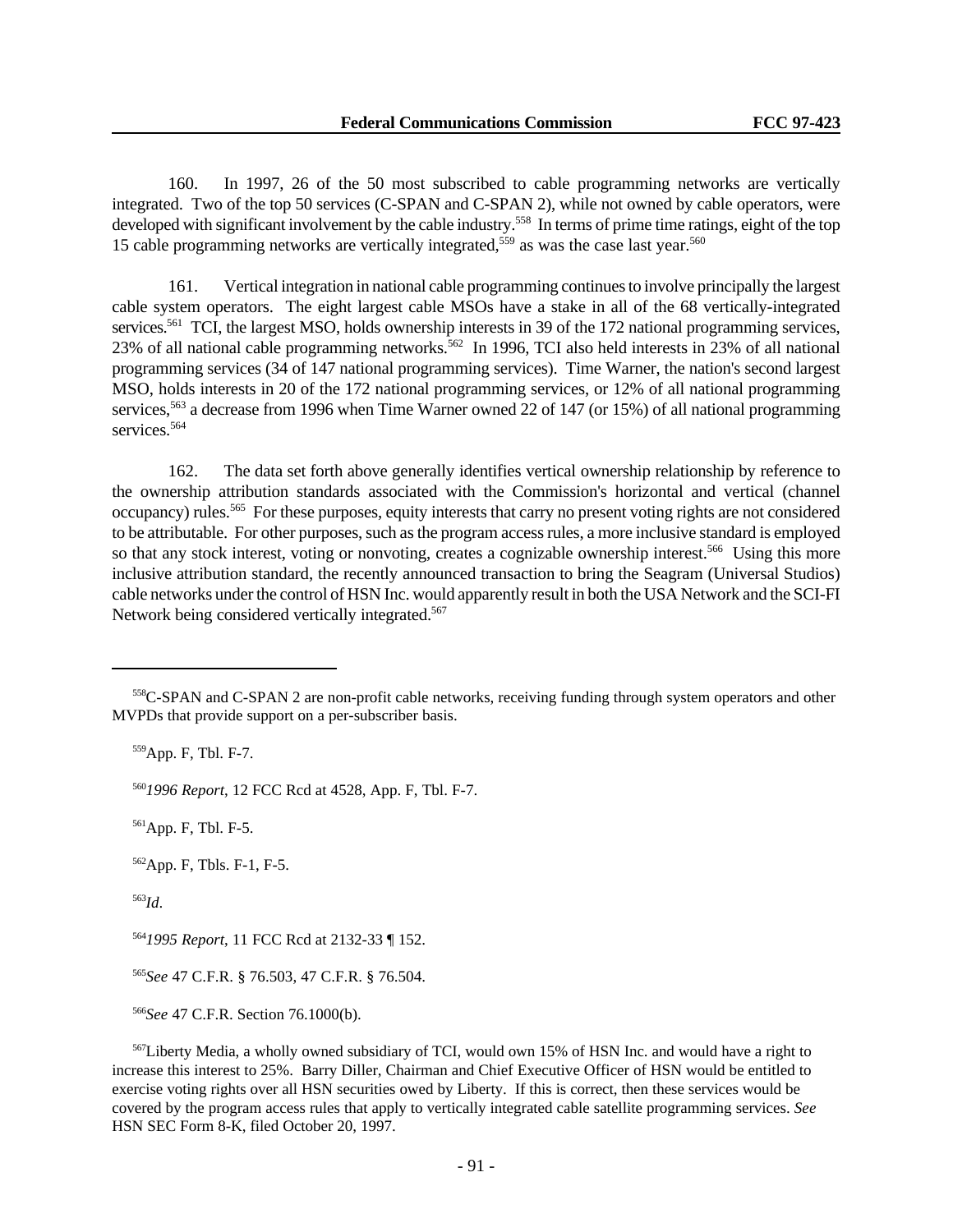163. In 1997, 77 services reportedly intended to begin offering new programming service,<sup>568</sup> most of which do not have MSO affiliations. Many of these services were also included in the *1996 Report* as planning program launches. In the *1996 Report,* we reported that 63 prospective services intended to begin offering programming service.<sup>569</sup> Of these 63, the Commission is aware of 16 programming service launches that have occurred since the release of the *1996 Report*. Eight of the launched programming services are vertically integrated with an MSO, and eight are not.<sup>570</sup> Although not vertically integrated with cable system operators, four of the eight non-vertically integrated programming networks are associated with other significant media owners. M2 Music TV is affiliated with Viacom, while Fox News Channel, CBS Eye on People, and CBS TeleNoticias are affiliated with their respective broadcast parent companies.

164. There is a general trend by existing service providers, regardless of whether they are vertically integrated with MSOs, to create additional programming services. For example, five recent network launches by The Discovery Channel, which is affiliated with TCI and Cox Communications, include Animal Planet, Civilization, Kids, Science, and Travel and Living. CNN, affiliated with Time Warner, recently launched CNN/SI. Viacom and the Walt Disney Company ("Disney") are each major program providers that do not hold interests in MVPDs. Viacom's MTV recently launched M2 and Disney's ESPN recently launched ESPNEWS.

165. New networks must make significant investments in order to build a network that will be attractive to MVPDs and to subscribers. The comprehensive costs of launching a new national cable network are estimated at approximately \$100 to \$125 million, or more.<sup>571</sup> New programming networks generally operate at a loss for a number of years, and due to the direct link between revenue amounts and penetration levels, conventional wisdom is that new advertiser supported networks generally do not break-even until they are available to at least 15 to 20 million subscribers.<sup>572</sup>

# *2. Other Programming Issues*

166. *Sports Programming*. Sports programming is identified by a number of parties filing comments in this proceeding as warranting special attention. ESPN, a programming service of Disney, is one of the most successful cable programming service in terms of circulation and revenues and has been the principal supplier of sports programming for cable television and MVPD distribution. During 1997, the consolidation of a number of regional sports outlets under common ownership by Cablevision, TCI's Liberty Media Corp., News Corp., and Comcast, has created a potential rival to ESPN as a national source of sports programming. Specifically, Cablevision acquired from its partner, ITT Corp., the remaining half interest in

<sup>569</sup>*1996 Report*, 12 FCC Rcd at 4517-20 App. F, Tbls. F-3, F-4.

<sup>570</sup>App. F, Tbls. F-1, F-5. App. F, Tbl. F-2 lists existing national programming services without a cable operator holding an attributable interest.

<sup>571</sup>*See* Joint Comments of Outdoor Life Network, Speedvision Network, The Golf Channel, BET on Jazz and America's Health Network in the Matter of Closed Captioning and Video Description of Video Programming, MM Docket No. 95-176, at 10 (filed Feb. 28, 1997).

<sup>568</sup>App. F, Tbl. F-4.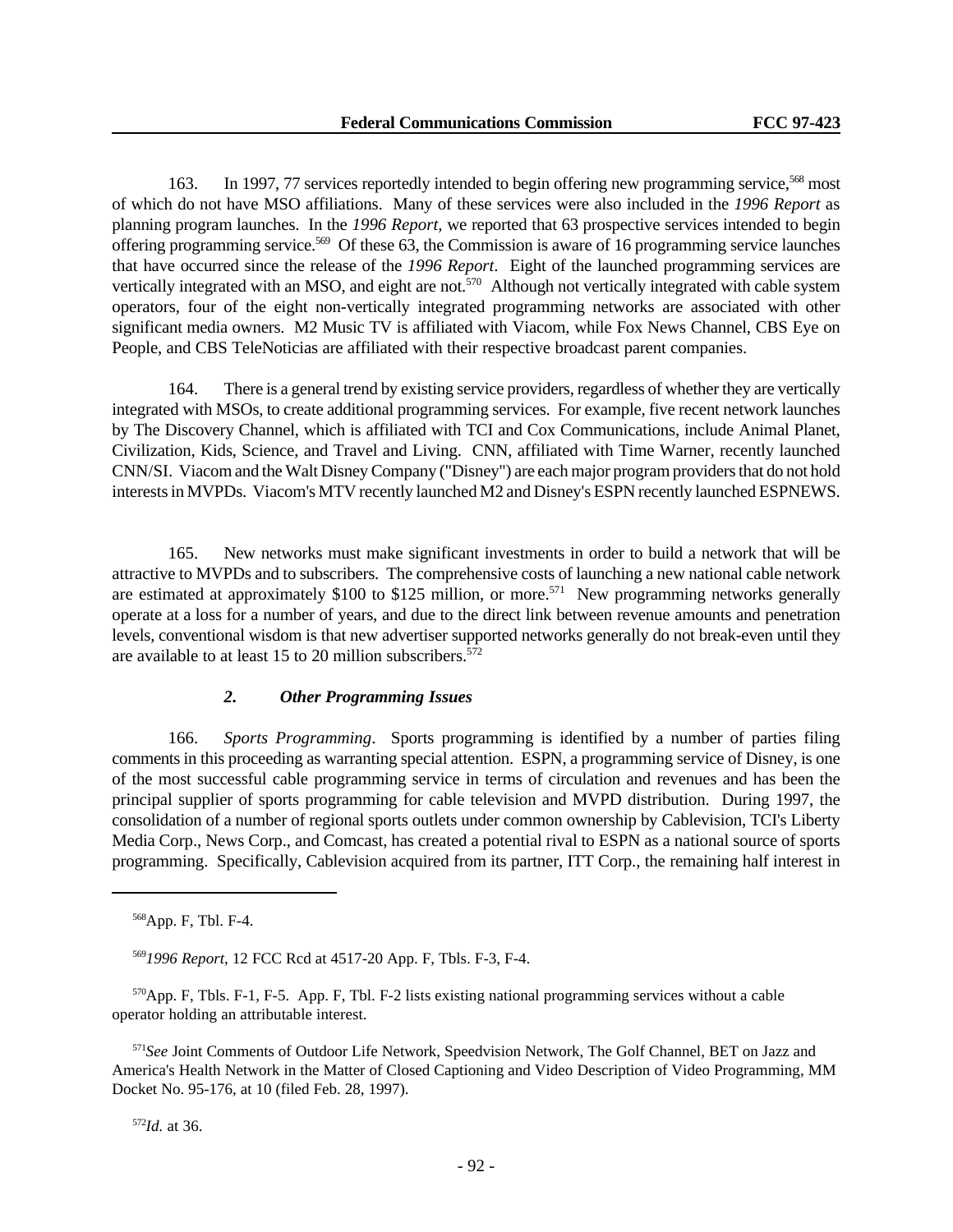Madison Square Garden, the MSG Network, and the New York Knicks and New York Rangers teams.<sup>573</sup> Subsequently, the Fox Sports Net, a joint venture between TCI's Liberty Media Corp. and News Corp., purchased 40 percent of Cablevision's SportsChannel regional networks.<sup>574</sup> The eight Fox/Liberty regional sports networks and the seven SportsChannel regional services together will reach 55 million cable subscribers in 17 major markets.<sup>575</sup> In contrast to ESPN's national programming, Fox Sports Net intends to offer home games to viewers in local markets and supplement these with national material.<sup>576</sup> Comcast, which is a major supplier of cable television service in the Philadelphia market, created a regional network that will be a major supplier of cable television sports in the Philadelphia area, which will have access to programming produced by Fox Sports Net.<sup>577</sup>

167. Some commenters in this proceeding express concern that ownership of regional sports programming is becoming increasingly consolidated with cable MSOs and other significant media interests. Ameritech states that access to sports programming is so essential to the success of a cable system that many operators will pay exorbitant prices and agree to entertain other less attractive business arrangements just to obtain it.<sup>578</sup> Bell Atlantic states that access to regional sports programming is vital to new entrants in order to compete with incumbent cable operators, and that more and more key programming is controlled by a few of the largest cable MSOs.<sup>579</sup> WCAI states that Cablevision is vertically integrated from top to bottom, owning the facilities where programming is created (Madison Square Garden), the program content itself (the Knicks and the Rangers), the cable programming services that transmit that program content (the MSG and SportsChannel networks) and the cable systems that will retransmit that program content in the New York market.<sup>580</sup> Some commenters note that new entrants, such as DIRECTV, have benefitted from sports programming, such as DIRECTV's exclusive NFL football package, that are not available to cable operators.<sup>581</sup> NCTA believes that the high cost of sports programming contributes to higher cable television programming rates.<sup>582</sup>

<sup>575</sup>*Id.*

<sup>576</sup>Mark Landler, *Sports Networks Ready to Rumble*, New York Times, Sept. 28, 1997, Week in Review at 3.

<sup>577</sup>In 1996, Comcast became owner of the Philadelphia 76ers basketball team and Philadelphia Flyers hockey franchises. *The New Establishment*, Vanity Fair, Oct. 1997, at 166.

<sup>578</sup>Ameritech Comments at 38.

<sup>579</sup>Bell Atlantic Comments at 3.

<sup>580</sup>WCAI Comments at 5.

<sup>581</sup>NCTA Reply Comments at 26-27.

<sup>582</sup>Testimony of Decker Anstrom, President, at the December 18, 1997 Commission meeting; Kagan Media Appraisals, Inc., *TV Programming Costs; An Analysis of the Market Forces Driving Entertainment and Sports Rights Fees*, December 1997.

<sup>573</sup>WCAI Comments at 5.

<sup>574</sup>Thomas Umstead, *Fox Builds Sports Empire*, Multichannel News, June 23, 1997, at 1.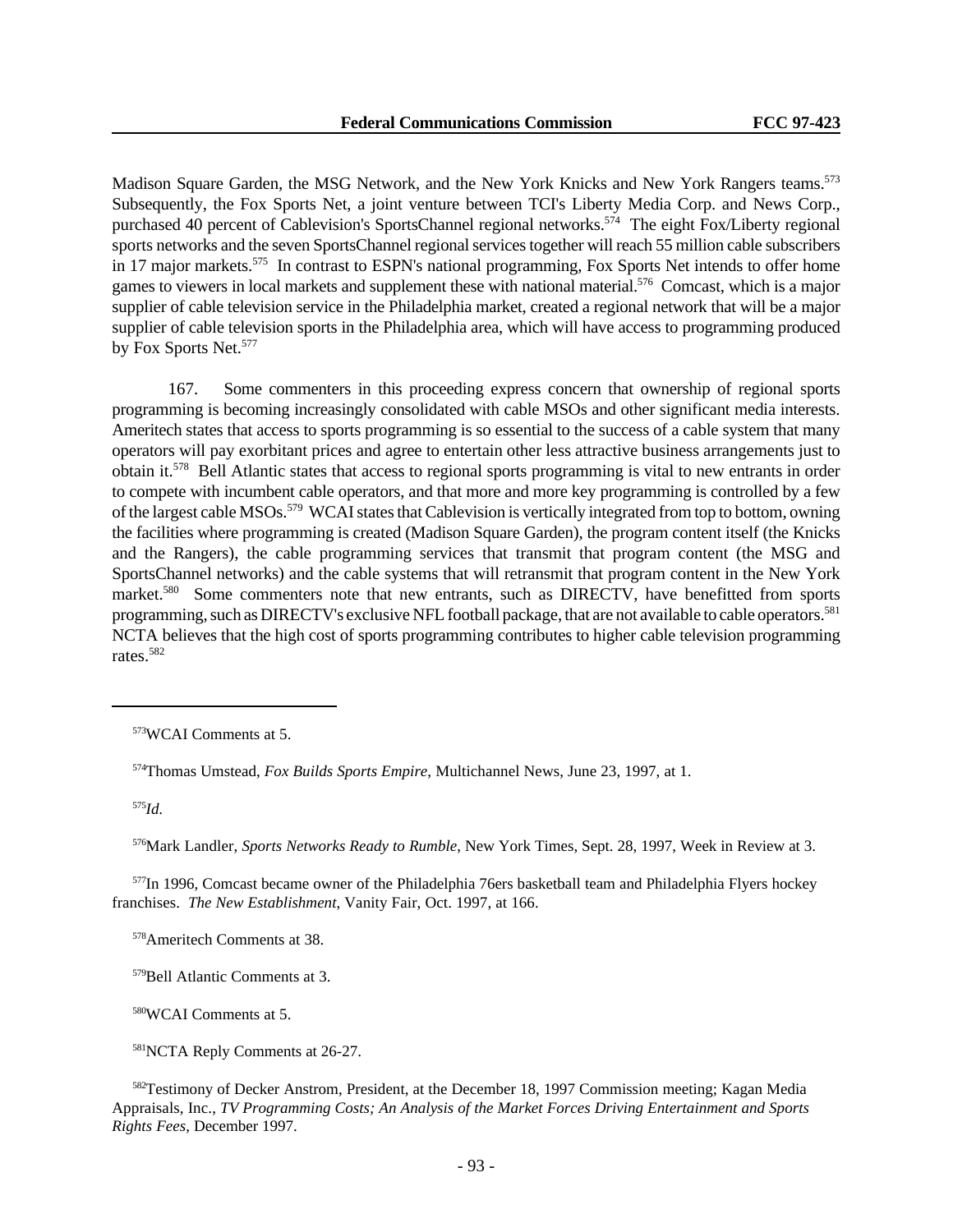168. *News Programming*. Another form of regional programming that is experiencing growth is news programming. There are more than 25 local news networks in the United States, approximately 12 of which are cable channels programmed by local TV stations that offer regional news.<sup>583</sup> Twenty-four hour local news services are competing for ratings with CNN and broadcast stations in their markets.<sup>584</sup> A regional news channel in a major market can cost between \$15 and \$20 million a year to operate, and cable operator license fees and advertising revenues have recently begun to cover more of the channels' operating costs.<sup>585</sup> New England News (a regional news channel), for example, receives 60% of its revenues from subscriber fees from cable operators, charging nearly as much as CNN.<sup>586</sup> While some analysts believe that regional news programming has not yet reached "critical mass," many predict that regional news programs could become a significant competitive force in the video programming marketplace.<sup>587</sup>

169. *Regulatory Issues Related to Program Access*, *Carriage Rules*. <sup>588</sup> The Commission established rules pursuant to the 1992 Cable Act concerning programming arrangements between MVPDs and satellite-delivered programming vendors (the "program access" rules).<sup>589</sup> These rules prohibit unfair competition and discriminatory practices by cable operators and certain vertically-integrated programmers that may deter competition from other MVPDs.<sup>590</sup> The program access rules also prohibit exclusive distribution contracts for satellite cable or broadcast programming between vertically integrated cable operators and programmers, unless the parties can demonstrate to the Commission that the contract is in the public interest.<sup>591</sup>

170. In addition, in response to the *Notice*, the Alliance states that local, noncommercial programming (often referred to as public, educational, and governmental ("PEG") programming) is often the only truly local programming received by subscribers. The Alliance states that such is the case in smaller and rural towns, and that in large urban areas, PEG access provides a variety and diversity of communication that is unavailable on commercial local stations.<sup>592</sup> Cable operators do not have ownership interests in PEG

<sup>585</sup>*Id.*

<sup>586</sup>*Id.*

<sup>587</sup>*Id.*

<sup>588</sup>*See* paras. 229-238 *infra*.

<sup>591</sup>47 C.F.R. § 76.1002(c)(2).

<sup>583</sup>*See* NCTA , *Regional Video Services*, Cable Television Developments, Spring 1997 at 96-114; John Dempsy and Gary Levin, *News Derby Upset by Dark Hors*e, Variety, September 22-28, 1997, at 1.

<sup>584</sup>Variety, *News Derby Upset by Dark Hors*e, John Dempsy and Gary Levin, September 22-28, 1997, at 71.

<sup>589</sup>The Commission's program access rules are set forth at 47 C.F.R. §§ 76.1000-76.1003, and the program carriage rules are set forth at 47 C.F.R. §§ 76.1300-76.1302. *See also* 47 U.S.C. § 536(a)(2); 47 U.S.C. § 548.

<sup>590</sup>*1995 Report*, 11 FCC Rcd at 2155 ¶ 157; *1994 Report*, 9 FCC Rcd at 7520-22 ¶¶ 157-60, 7528-30 ¶¶ 173-78.

<sup>592</sup>Alliance Comments at 2.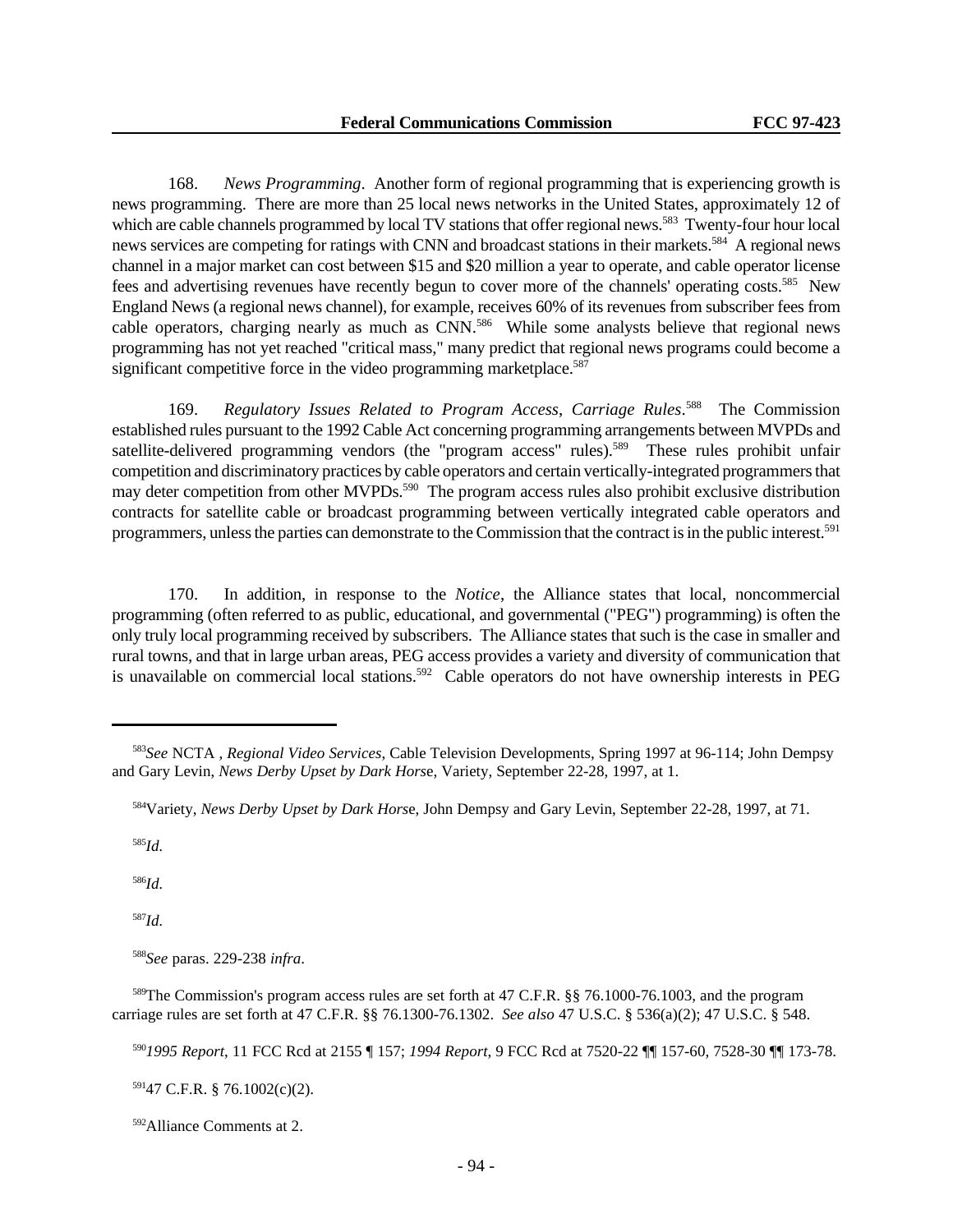programming, though under some franchise agreements, they may provide services, facilities and equipment to make such programming available. All PEG programming is therefore considered to be non-vertically integrated with MSOs. Alliance states that PEG programming channels are carried by 16% of the nation's cable systems<sup>593</sup> and that PEG access centers throughout the nation produce more than 20,000 hours of original programming per week for cable system distribution.<sup>594</sup>

# **C. Technical Advances**

171. In the *1996 Report*, we discussed the two general strategies MVPDs were using to increase capacity: upgrading wired network architecture and deploying digital compression.<sup>595</sup> While cable operators have not abandoned plant upgrades, many cable systems are now favoring digital compression as the means to provide additional channels and ancillary services. Since the last report, TCI, the largest MSO in the cable industry has elected to use digital compression as its predominant means of expanding channel capacity on most of its systems.<sup>596</sup> TCI intends to allocate some of its existing analog video channel bandwidth for digital video as well as for data and Internet services. In November 1997, Adelphia Communications launched digital cable to nearly 70% of its 1.8 million subscribers.<sup>597</sup> Comcast, Cox, and Buford Television also have launched digital cable service on a limited basis. In addition, MediaOne, Cablevision Systems, Jones Intercable, and Century Communications have initiated trials of digital cable and Time Warner and Marcus Cable are planning market tests.<sup>598</sup>

172. Not upgrading or rebuilding existing cable plant has immediate cost advantages as well as increased speed of deployment. Relying solely on digital compression to add video channels will generally only require changing processing equipment at the cable system's headend and providing digital or hybrid analog/digital set-tops at the subscriber premises. Generally, those subscribers who want the new services will be provided with the new set-tops. Digital compression also does not incur the lengthy timetables needed for upgrading or replacing miles and miles of cable plant. With the advent of advanced digital compression techniques, cable operators now believe that the increases in bandwidth provided by rewiring and system upgrades may not be necessary to add a large number of channels.<sup>599</sup> On the other hand, without the benefit

<sup>593</sup>*Id*. at 4.

<sup>594</sup>*Id*. at 2.

<sup>595</sup>*1996 Report*, 12 FCC Rcd at 4442-4 ¶¶ 171-179.

<sup>596</sup>*TCI to Go Mostly Digital*, TV Technology, June 1997, at 18.

<sup>597</sup>Price Colman, *Adelphia Plans Digital Blitz*, Broadcasting & Cable, Nov. 10, 1997, at 59. Adelphia also plans to proceed with 750 MHz upgrades. *Id*. at 60.

<sup>598</sup>*Id*. at 59. *See also* Joel Brinkley, *Cable TV in Digital Push To Get in More Channels*, New York Times, Nov. 10, 1997, at D7.

<sup>599</sup>*TCI Redefines Itself (Again), Charts New Upgrade Path,* CED: Communications Engineering & Design, June 1997 at 74.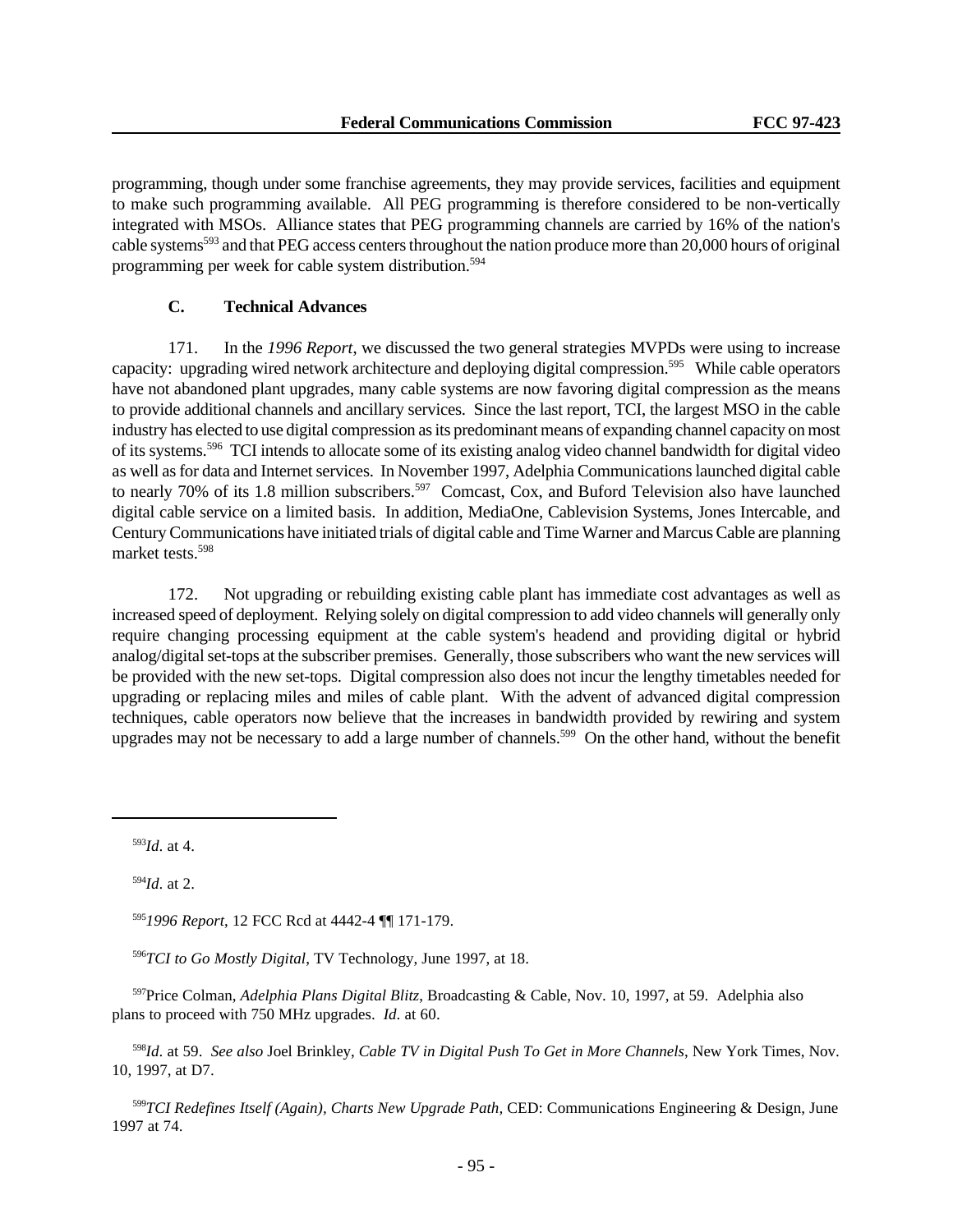of rewiring and rebuilding of existing systems which, in general, modify the architecture of many existing cable plants, telephony and two-way services may be difficult to implement.<sup>600</sup>

173. In 1996, we reported that advanced compression techniques that could fit as many as 24 video channels in a 6 MHz analog channel (24:1 ratio) were being tested and that, in general, compression ratios had dramatically increased from the earlier 6:1 ratios that were prevalent.<sup>601</sup> One of the more significant advancements that enabled such a high channel compression ratio has been the development and refinement of a compression and combining technique called statistical multiplexing.<sup>602</sup>

174. TCI has embraced this advanced digital compression technique for its prepackaged programming service called Headend In the Sky ("HITS"), which allows cable operators to receive prepackaged digital video channels from a satellite and pass the signals directly through the cable plant to their subscribers.<sup>603</sup> TCI is using NextLevel Systems Inc.'s statistical multiplexing technology which has a compression ratio of up to 14:1. This minimizes the need for expensive digital processing equipment in every cable system headend since the processing is done at TCI's satellite uplink facility, yielding economy of scale savings. However, new digital set-top boxes are required to receive HITS programming. Other cable operators, including MediaOne, Comcast, Cox, Adelphia, Jones Intercable, Century Communications and Buford Television are using or plan to use HITS.<sup>604</sup>

175. The new digital programming and ancillary data services require new set-top boxes.<sup>605</sup> In an attempt to reduce cost and promote uniformity in set-top devices, Cable Television Laboratories, Inc. ("CableLabs") and its members have attempted to create standards for interoperable set-top boxes and the provision of a platform for the offering of new interactive services to cable customers.<sup>606</sup> Further, after evaluating nearly two dozen computer industry proposals for set-top box technology, CableLabs voted not to

<sup>601</sup>*1996 Report*, 12 FCC Rcd at 4443-4 ¶ 176.

<sup>602</sup>Unlike channel compression techniques that assign constant bit rates as high as 6 MBits/sec to all scenes within a video program, statistical multiplexing assigns bit rates as low as 1 MBit/sec to video programs. To compensate for complicated or rapidly changing scenes that require more than the 1 MBit/sec bit rate within a program, the scenes within a group of video programs are continuously analyzed at a high rate. Scenes that require higher bit rates than 1 MBit/sec are shifted to programs within the group that contain quiet scenes which are using lower bit/rates. In short, the bit/rate requirements for each scene in a program are actively managed and allocated throughout a group of programs to maximize the bit/rate use of the particular scene at a given time. *Also see* IMEDIA brochure: IMEDIAStatMux, *24 Digital Channels in the Space of a Single Analog Channel*.

<sup>603</sup>*See HITS Unveils New Digital Programming Lineup,* Cable World, Sept. 29, 1997, at 24. *See also 1996 Report*, 12 FCC Rcd at 4383-4 ¶ 46.

<sup>604</sup>Price Colman, *Adelphia Plans Digital Blitz*, Broadcasting & Cable, Nov. 10, 1997, at 59.

<sup>605</sup>*See* para. 48 (discussion of Microsoft's investments in cable) and para. 102 (discussion of WebTV) *supra*.

<sup>606</sup>Specs - News From CableLabs, *Cable Industry Creates "OpenCable"; Goal Is Interoperable Set-Top Boxes,* August/September 1997, at 1. *See also* para. 50 *supra*.

<sup>600</sup>*Dream Machine: HFC System Offers Telephony/Data/Cable,* Communications Technology, March 1997 at 40.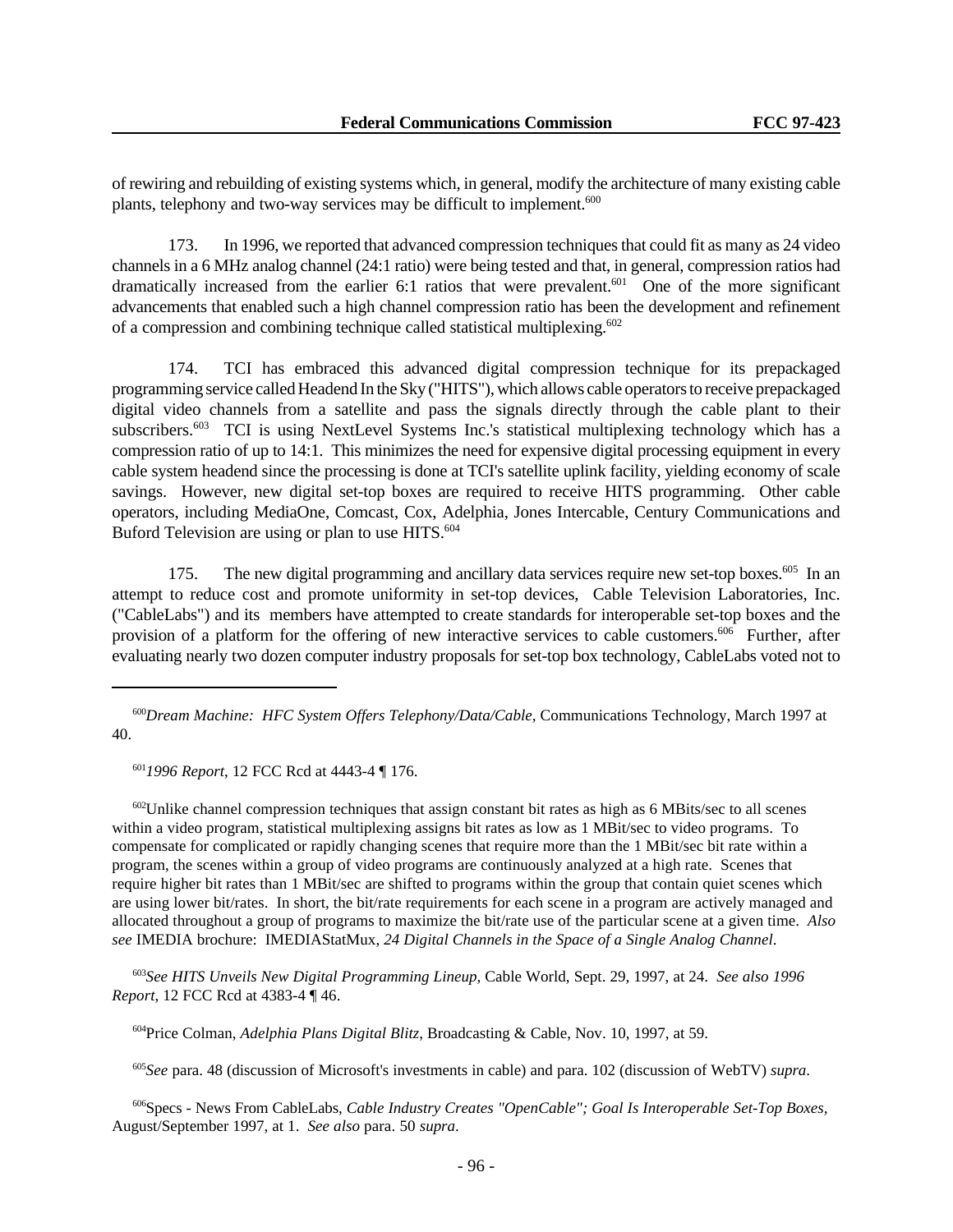specify any single operating standard and recommended that interactive services over cable use open Internet specifications that would allow the use of any operating system.<sup>607</sup> Further, pursuant to the 1996 Act, the Commission is in the midst of a rulemaking on the commercial availability of navigational devices,  $608$  which may produce similar results.

176. In the *1995* and *1996 Reports*, we reported on limited LEC activity in the area of Asynchronous Digital Subscriber Line ("ADSL"), mainly for the purpose of Internet access.<sup>609</sup> This ADSL activity consisted of technical trials. Current reports indicate that LECs have moved forward with these trials, so that each regional Bell company and GTE each has at least one trial in progress. Only US West and Pacific Bell (now owned by SBC) have announced definitive roll-out plans, however, and it is unclear how long it will be before there is widespread commercial deployment.<sup>610</sup> SBC Communications launched its digital subscriber line service in San Francisco and Austin, Texas in November 1997.<sup>611</sup>

177. Switched digital video allows a company to provide multiple services over a single network. In 1996, Bell Atlantic announced plans to upgrade its infrastructure to a switched broadband network in Philadelphia and southeastern Pennsylvania, with eventual digital broadband service to over 12 million homes and small businesses across the mid-Atlantic region over the next three years. Bell Atlantic announced at this time that service would begin in 1997.<sup>612</sup> Service has not yet begun, but construction has begun in southeastern Pennsylvania with voice and data services to be offered first, and video to follow.<sup>613</sup>

### **IV. COMPETITIVE RESPONSES**

#### **A. New Case Studies**

<sup>609</sup>*1995 Report*, 11 FCC Rcd at 2149-50 ¶ 191-193; *1996 Report*, 12 FCC Rcd at 4446 ¶ 184.

<sup>610</sup>*See, e.g., DSL: coming soon?*, Feb. 3, 1997; Web site at

<sup>612</sup>*See 1996 Report*, 12 FCC Rcd at 4401 ¶ 77.

<sup>607</sup> David Bank, *Microsoft, Time Warner and US West Discuss High-Speed Internet Service*, Wall Street Journal, Nov. 6, 1997, at B8.

<sup>608</sup>*Implementation of Section 304 of the Telecommunications Act of 1996 Commercial Availability of Navigational Devices*, CS Docket No. 97-80, Notice of Proposed Rulemaking, 12 FCC Rcd 5639 (1997).

http://www.internettelephony.com/archive/2.03.97/CoverStory/ coverstory.html. *USA Today* is also reporting that GTE will soon offer the service to large residential and office buildings in Los Angeles, San Francisco, and Chicago, but the company has not yet officially announced this. *Local Carriers Roll Out Digital Modems*, Nov. 17, 1997; Web site at http://www.usatoday.com/money/ mds2.htm.

<sup>611</sup>*See Telephony*, Comm. Daily, Nov. 17, 1997.

<sup>613</sup>Telephone interview with Marie Breslin, Director, FCC Relations, Bell Atlantic, October 15, 1997.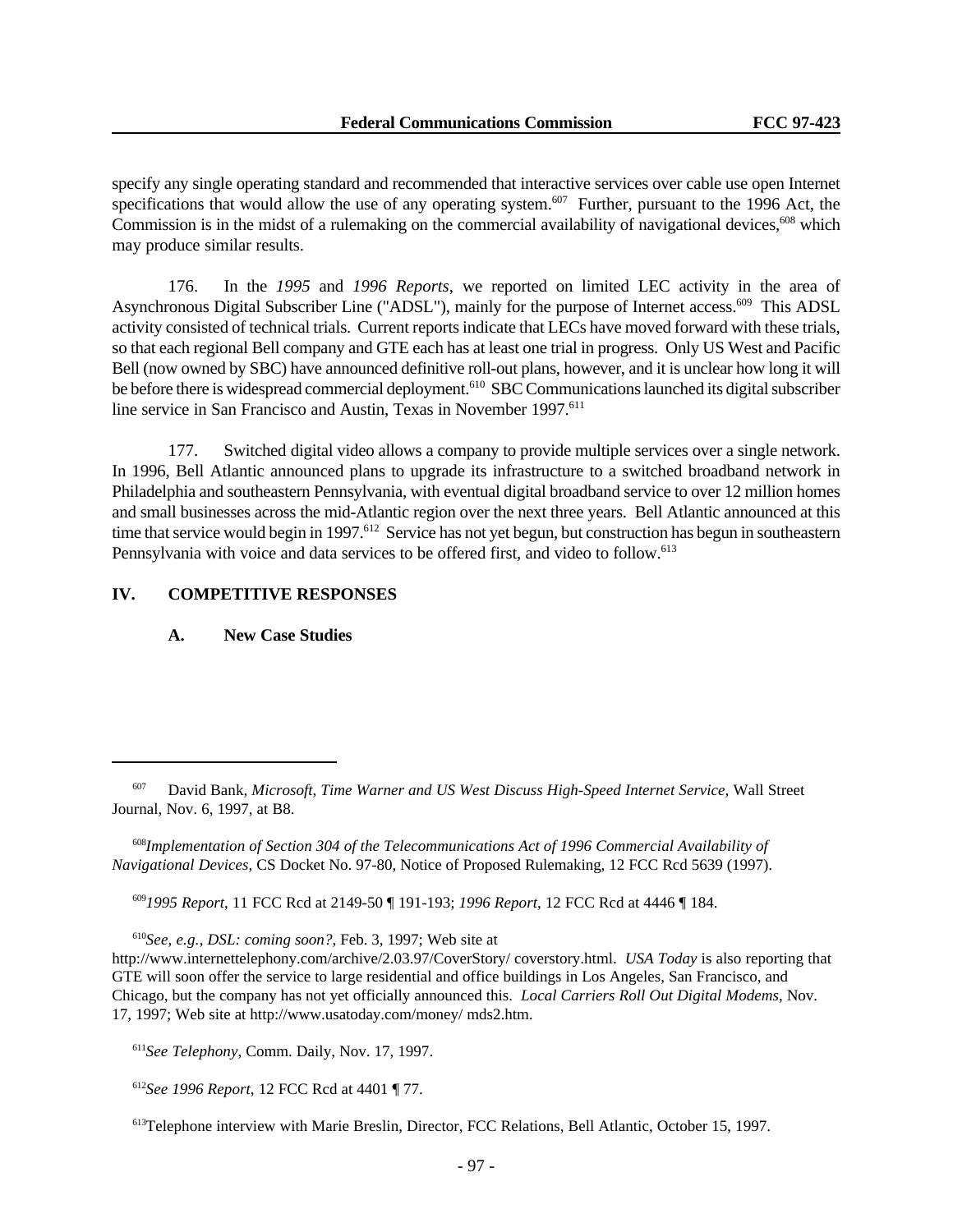178. During 1997, the Commission issued decisions finding that an additional 45 cable communities with approximately 300,000 subscribers faced effective competition.<sup>614</sup> In the majority of these markets, the entrant was a LEC. A majority of incumbent cable operators responded by offering subscribers: (1) improved programming; (2) additional channels at the same monthly rate; (3) reduced rates for basic tier service; and (4) new services such as upgraded converter boxes with interactive programming guides.

179. In this section of the report, we analyze selected cable markets where the Commission found effective competition since the last report. We are particularly interested in competitive responses of both the incumbent and the new entrant.

### *1. Columbus, Berea, and Columbus Grove, Ohio*

180. The *1996 Report* described the entry by Ameritech into Time Warner's western Columbus market and Coaxial's eastern Columbus market in May 1996 and July 1996, respectively.<sup>615</sup> In December 1996, the Commission issued an order finding effective competition in the area served by Time Warner. The Commission asked Coaxial to file a supplement to its original petition. On February 4, 1997, the Commission issued an order finding effective competition in the area served by Coaxial.<sup>616</sup> The Commission found that Ameritech's cable system overlaps about fifty percent of Coaxial's system (which passes approximately 93,000 homes) and that Coaxial had lost subscribers who switched to Ameritech.<sup>617</sup>

181. In June 1996, Ameritech was also awarded a cable franchise in the city of Berea, Ohio.<sup>618</sup> Ameritech offered a 17 channel basic package called Localcast for \$9.95 per month. Its expanded basic package offered 59 channels (which subscribers could access without a set-top box) at a rate of \$27.95 per month. This service included all 17 channels from Localcast plus 42 other channels including TNT,

<sup>615</sup>*1996 Report*, 12 FCC Rcd at 4454-56 ¶¶ 209-12.

<sup>616</sup>*Coaxial Communications of Central Ohio, Inc., Petition for Determination of Effective Competition*, Memorandum Opinion and Order ("Columbus Order"), 12 FCC Rcd 1872,1877 ¶ 13 (1997).

<sup>617</sup>*Id.* at 1876 ¶ 11.

<sup>&</sup>lt;sup>614</sup>In these cases, the incumbent operators relied on a new test for effective competition provided by the 1996 Act whereby a cable system is considered to be subject to effective competition (and therefore exempt from rate regulation) where:

a local exchange carrier or its affiliate (or any multichannel video programming distributor using the facilities of such a carrier or its affiliate) offers video programming services directly to subscribers by any means (other than direct-to-home satellite services) in the franchise area of an unaffiliated cable operator which is providing cable services in that franchise area, but only if the video programming services so offered in that area are comparable to the video programming services provided by the unaffiliated cable operator in that area.  $47$  U.S.C. §  $543(a)(2)$ .

<sup>618</sup>*Cablevision of the Midwest, Inc., d/b/a V Cable, Inc., Petition for Determination of Effective Competition*, CSR 4944-E, Memorandum and Opinion Order ("Berea Order"), DA 97-648 (1997) at 2.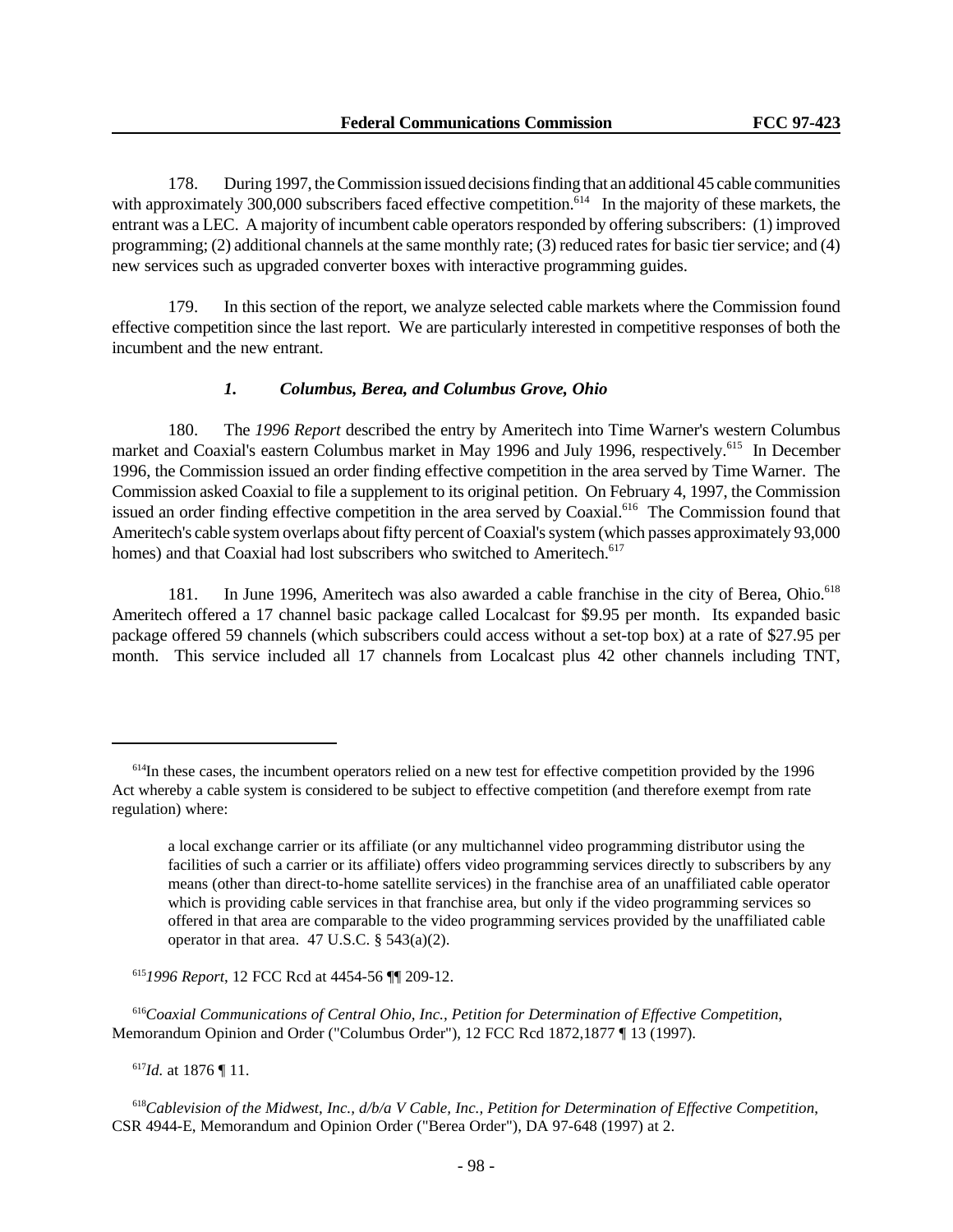SportChannels, MTV and the Disney Channel.<sup>619</sup> These cable services and prices are very similar to those offered by Ameritech in the Columbus market.<sup>620</sup>

182. Cablevision, the incumbent cable operator in Berea with approximately 4,500 subscribers, offers a total of 74 channels on its basic and expanded basic service tiers.<sup>621</sup> Cablevision has responded to Ameritech by offering new expanded basic tier channels free for six months.<sup>622</sup> Cablevision offered to maintain the discounted per channel rate for its expanded basic tier after the expiration of the free offering period. According to Ameritech, Cablevision's discount amounted to a 20% reduction per channel.<sup>623</sup> In addition, Cablevision moved the Disney Channel from an a la carte service to the expanded basic tier, saving customers who had subscribed to the Disney Channel over \$11 per month.<sup>624</sup>

183. Cablevision's petition for determination of effective competition was granted in March 31, 1997. The Commission found that Ameritech is a LEC, provides comparable programming to Cablevision's services, and has completely overbuilt the city of Berea. In addition, the Commission found that Ameritech's actual offering of service combined with aggressive marketing efforts have resulted in a decline in Cablevision's subscribership.<sup>625</sup>

184. In September 1996, Quality One Technologies ("Q1"), a wholly-owned subsidiary of Columbus Grove Telephone Company, was granted a cable franchise by the Village of Columbus Grove.<sup>626</sup> In May 1997, Q1 began offering cable services in competition with Time Warner, the incumbent cable operator.627 Q1 offers four services: a 12 channel Basic Package for \$7.95; a 15 channel Basic Plus Package

<sup>620</sup>*Petition of Coaxial Communications of Central Ohio, Inc., For Determination of Effective Competition*, Petition for Special Relief, CSR 4789-E, (July 15, 1996), Exhibit C.

<sup>621</sup>*V Cable, Inc., Berea, OH, Petition for Determination of Effective Competition*, Petition for Special Relief, CSR 4944-E (Feb. 14, 1997), Exhibit 14.

<sup>622</sup>Ken Wood, *Berea Subscribers Reaping Benefits of Cable Television Competition*, The News Sun, Nov. 14, 1996 at A10.

<sup>623</sup>*Implementation of Sections of the Cable Act of 1992, Rate Regulation Horizontal and Vertical Ownership Limits Development of Competition and Diversity of Video Programming Distribution and Carriage*, Comments of Ameritech New Media, Inc. on Petition to Update Cable Television Regulations and Freeze Existing Cable Television Rates Filed by Consumers Union and Consumer Federation of America ("Comments on Consumer Union Petition"), RM No. 9167 (October 30, 1997), Attachment 1.

<sup>624</sup>Ameritech News Release June 18, 1996 at 1; and Ameritech Comments at 10-11.

<sup>625</sup>Berea Order at 3-4.

<sup>626</sup>*Time Warner Entertainment Company, L.P., d/b/a Time Warner Cable, for Determination of Effective Competition*, Petition for Special Relief, CSR 5059-E (July 15, 1997), Exhibit C.

<sup>627</sup>*Id*. at 8.

<sup>619</sup>Ken Wood, *Ameritech, Cablevision Lock Horns*, The News Sun, Sept. 26, 1996, at A1.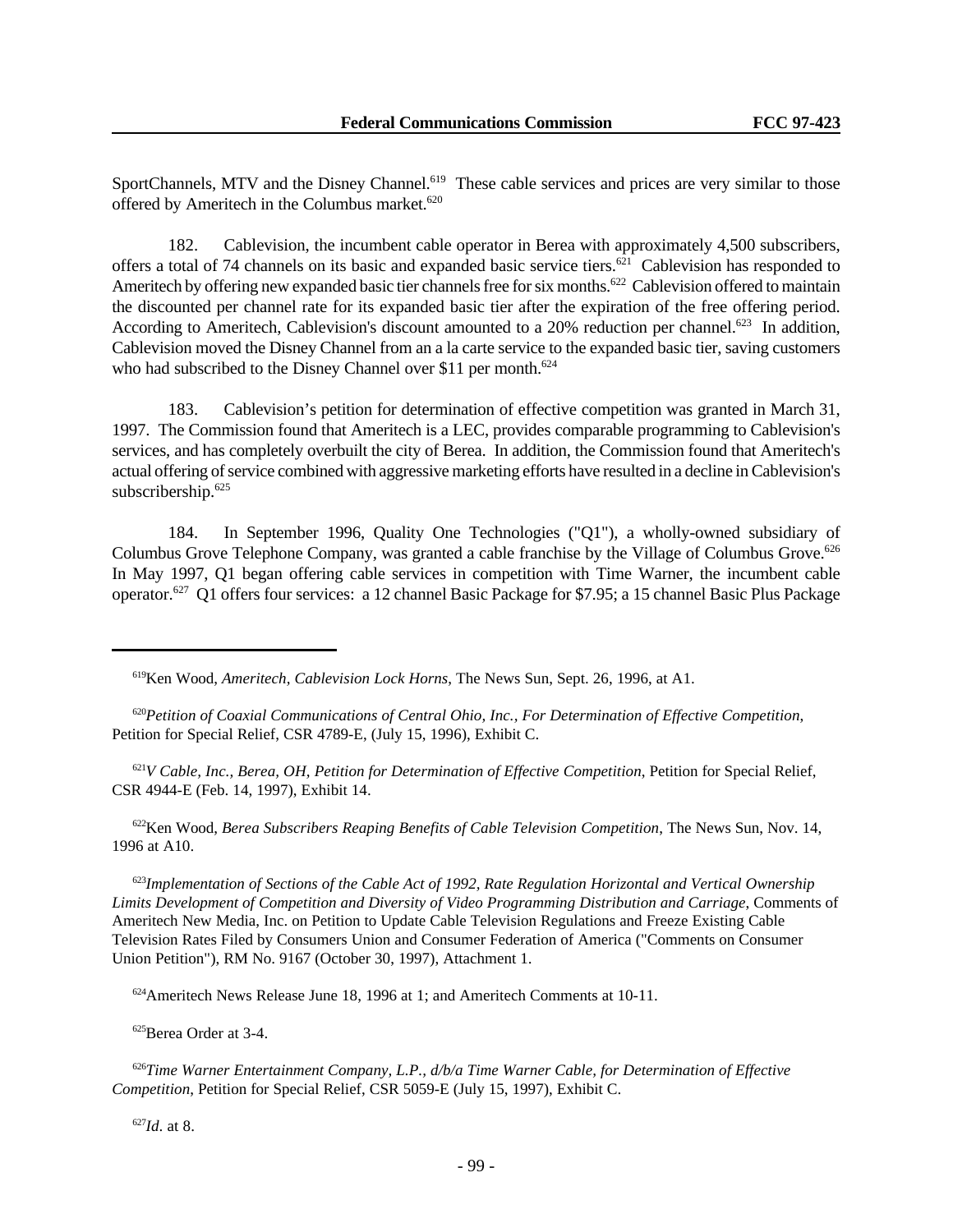for \$10.95; a 29 channel Tier I Package for \$18.90; and a 45 channel Tier II Package for \$29.85 (including one converter box).<sup>628</sup>

185. At the time that Q1 entered the market, Time Warner offered four service packages: a 12 channel Basic service for \$7.98; a 15 channel Value Plus service for \$9.65; a 39 channel CPST service for \$27.14; and a 47 channel Cable Plus service \$30.09.<sup>629</sup> Q1 offered additional programming in each of its packages, except for the largest package which was priced the same as Time Warner's comparable package. In contrast to Time Warner's services, Q1 included, for example, the Learning Channel in its Basic service, the Disney Channel in its Basic Plus service, and ESPN, USA, Sci-Fi, Sports Ohio, and the Cartoon Network in its Tier I service. Thus, except for the largest service package which was comparable to Time Warner's, Q1 offered additional programming on its first three levels of service and lower prices on its Basic and Tier I services.

186. In response to Q1's competitive service, Time Warner changed its channel lineup on its two largest services and instituted a customer loyalty program.<sup>630</sup> Time Warner moved the History Channel, Sportschannel, Cartoon Network, and TV Land from its highest priced Cable Plus service to its CPST service at no additional cost. Time Warner's new CPST service offered 43 channels for \$27.14 compared to Q1's 29 channel Tier I Package for \$18.90 and 45 channel Tier II Package for \$29.85 (including one converter box). Time Warner also added three channels not available on Q1 (i.e., Animal Planet, Classic Sports and CNN SI) to its Cable Plus service at no additional cost.<sup>631</sup> In addition, Time Warner promises not to increase its rates for one year and to allow customers to earn a monthly credit that can be used to pay their cable bill at the end of the year.<sup>632</sup>

187. On July 15, 1997, Time Warner filed a petition for determination of effective competition in Columbus Grove. Time Warner claims that Q1 is affiliated with a LEC, offers comparable service, serves customers in Columbus Grove, and is an actual competitor in the market.<sup>633</sup> On November 17, 1997, the Commission granted the petition. $634$ 

# *2. Fairfield, Bridgeport, Stratford, Orange, Woodbridge, and Milford, Connecticut*

<sup>630</sup>*Id*. at 11.

<sup>628</sup>*Id*. at Exhibit L.

<sup>629</sup>*Id*. at Exhibits N and O.

<sup>631</sup>*Id*. at Exhibits I, N and O.

<sup>632</sup>*Id*. at 11 and Exhibit N.

<sup>633</sup>*Id*.

<sup>634</sup>*Time Warner Entertainment Company, L.P., d/b/a Time Warner Cable, for Determination of Effective Competition*, CSR 5059-E, Memorandum Opinion and Order, DA 97-2414 ¶ 11 (rel. Nov. 20, 1997).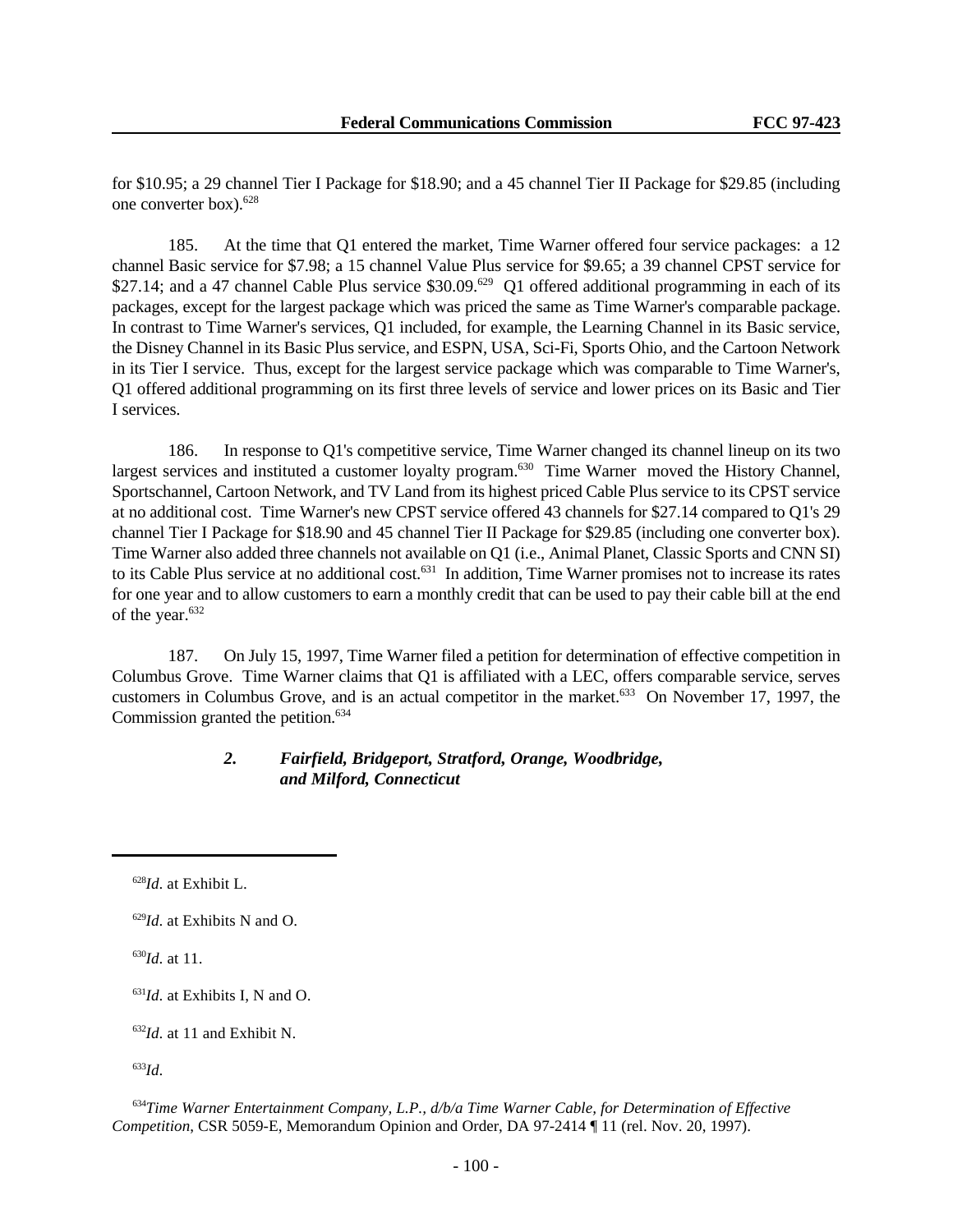188. In September 1996, Southern New England Telephone ("SNET") was awarded a cable franchise for the entire state of Connecticut. In May 1997, SNET started to offer cable services to about 7,200 residents in the city of Fairfield. By July 1997, SNET was planning to add the remaining 53,000 Fairfield households to its service area. SNET offers 65 channels for \$26.50 a month, free installation and a 30-day guarantee (if new SNET subscribers are not happy with their service during the first 30 days, SNET will switch them back to their previous cable provider for free). In addition, SNET offered a \$30 voucher to its cable subscribers redeemable on the purchase of any other SNET service, including the phone services.<sup>635</sup>

189. Cablevision of Connecticut is the incumbent provider with a cable franchise comprised of six communities in Fairfield and New Haven counties: Fairfield City (15,000 subscribers), Bridgeport (35,000 subscribers), and Stratford (13,000) in Fairfield County; and Milford (17,000 subscribers), Orange (4,000 subscribers), and Woodbridge (3,000 subscribers) in New Haven County ("Fairfield-New Haven"). Cablevision charged \$32.95 per month for 82 channels for its basic plus expanded basic package (its "Optimum TV" service, excluding pay per view channels).<sup>636</sup> In response to SNET's entry, Cablevision offered discounts up to \$15 or 45% on the \$32.95 Optimum TV service package to its Fairfield City subscribers. In addition, Cablevision offered a free month of Optimum TV, a free four week subscription to "Total Magazine," and free installation (up to three television sets) to new subscribers in the Fairfield area.<sup>637</sup> Cablevision also attempted to become more customer service oriented. According to SNET, Cablevision established a new customer service line for its Fairfield City subscribers and performed a "door to door customer satisfaction survey in Fairfield, followed by a gift package in return for completing the survey."<sup>638</sup> Cablevision also started to build a state-wide fiber network (similar to SNET's fiber network) which is expected to be completed by the end of this year.

190. In June 1997, Cablevision filed a petition for determination of effective competition in the six Connecticut cable communities that comprise its franchise.<sup>639</sup> In August of this year, SNET urged the Commission to deny Cablevision's petition, arguing that it was premature to deregulate an entire franchise area if only a portion of it is subject to head-to-head competition. In its petition, SNET explained that Cablevision serves six communities, but only offers a price discount in Fairfield City where SNET is currently providing competing cable services.<sup>640</sup> Cablevision subscribers in the other five communities are not being offered a

<sup>636</sup>*Id*.

<sup>638</sup>SNET Opposition Petition at 8.

<sup>635</sup>Stephen Higgins, *1-Day Old Cable TV Rivalry Produces Instant Savings*, New Haven Register, Friday, May 23, 1997, at A1; and Edward J. Crowder, *SNET TV Now in Tune with Fairfield*, Connecticut Post, May 23, 1997, at C1.

<sup>637</sup>SNET Opposition Petition for Special Relief, July 10, 1997 ("SNET Opposition Petition") at 7.

<sup>639</sup>*Cablevision Systems of Southern Connecticut, Fairfield, Bridgeport, Stratford, Orange, Woodbridge, Milford*, Petition for Special Relief, CSR 5031-E (June 13, 1997).

<sup>640</sup>*Cablevision Systems of Southern Connecticut, Fairfield, Bridgeport, Stratford, Orange, Woodbridge, Milford*, Petition for Determination of Effective Competition, SNET Opposition to Petition for Special Relief, CSR-5031-E (July 10, 1997) at 16-18.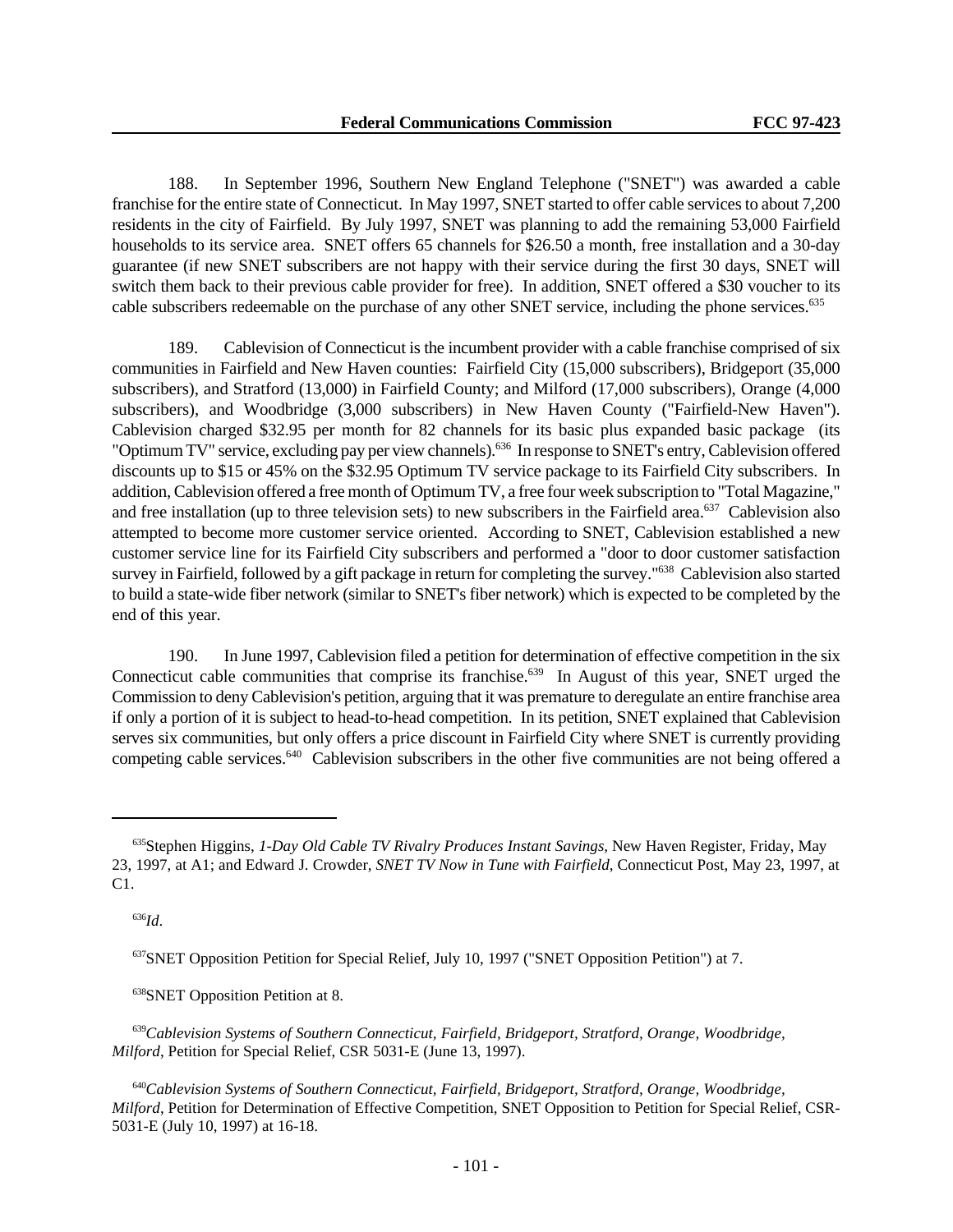discount. The Connecticut Department of Public Utility Control supports SNET's position.<sup>641</sup> The Commission is currently reviewing this petition.

### *3. Sterling Heights Area, Michigan*

191. In 1996, Ameritech began to provide service in the Detroit suburbs of Sterling Heights (population 121,000), Fraser (population 14,000), Southgate (population 30,700) and Garden City (population 32,000).<sup>642</sup> Ameritech offered new subscribers 80 channels on its basic and expanded basic tiers, adding free channels such as the History Channel, ESPN2, PASS, the Golf Channel and the Disney Channel to the expanded basic tier at no additional cost.<sup>643</sup> In addition, it offered, for a limited time, free basic or expanded service for the first two months, free installation, and free premium channels including Showtime, The Movie Channel, Flix and Sundance Channel for two months.<sup>644</sup> According to Comcast, Ameritech has at least 1,500 subscribers in Garden City, 500 subscribers in Southgate, 150 subscribers in Fraser, and 100 subscribers in Sterling Heights.<sup>645</sup>

192. Following Ameritech's entry, Comcast, the incumbent cable operator, pledged to meet or beat any offer from another wired cable operator; offered HBO free for one year; guaranteed rates for one year and offered a \$3 per month discount off the expanded basic rate; added up to 40 channels in some of its franchise areas; moved The Disney Channel and PASS (a regional sports programming channel) from premium service to the expanded basic tier; and introduced a new advanced converter box with Interactive Programming Guide capability.<sup>646</sup> In Garden City, for example, Comcast increased its expanded basic tier service from 47 to 66 channels and increased its tier price by only 91 cents, a decrease in the per channel rate of 12 cents. In Southgate, Comcast added 16 channels to its expanded basic tier and raised the monthly rate by 62 cents, a decrease in per channel rate of 10 cents. In Sterling Heights, Comcast currently offers eight more channels on its basic expanded tier and has reduced its rate by  $$1.20$ .<sup>647</sup>

<sup>645</sup>*Id*. at 4.

<sup>641</sup>*Cablevision Systems of Southern Connecticut, Fairfield, Bridgeport, Stratford, Orange, Woodbridge, Milford, Petition for Determination of Effective Competition*, Opposition to Petition for Special Relief by the Connecticut Department of Public Utility Control, CSR-5031-E (July 22, 1997), at 2.

<sup>642</sup>*Comcast Cablevision of Sterling Heights, Inc., Comcast Cablevision of Taylor, Inc.*, Petition for Determination of Effective Competition ("Sterling Heights Petition"), March 25, 1997, at Exhibit E.

<sup>643</sup>Ameritech (news release) Sept. 18, 1996, at 1.

<sup>644</sup>Sterling Heights Petition, at 5 n. 14.

<sup>646</sup>Ameritech Comments at 11.

<sup>647</sup>Ameritech Comments at 11; and Comments on Consumer Union Petition, Attachment 1.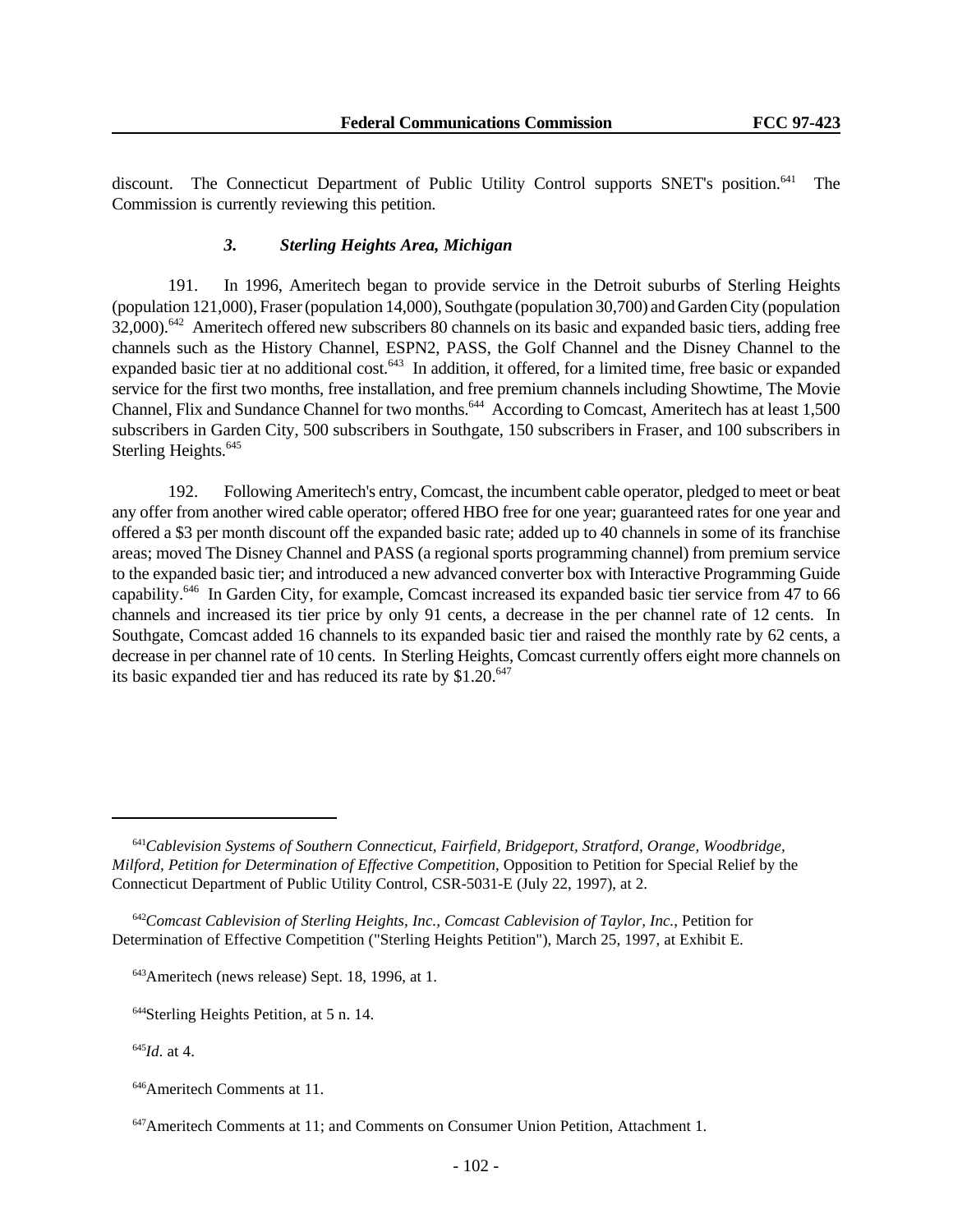193. Comcast's petition for determination of effective competition was granted in May 1997.<sup>648</sup> The Commission found that Ameritech has completely overbuilt Fraser, Southgate, and Garden City and is providing service in these areas.<sup>649</sup> Although Ameritech has not completed its overbuild in Sterling Heights, the Commission nevertheless found that Ameritech has activated plant and is providing service to subscribers in that area and that Ameritech has heavily marketed its services through local media and has initiated an extensive promotion campaign.<sup>650</sup>

# *4. Thousand Oaks, California*

194. The City of Thousand Oaks, California (with 45,000 cable subscribers) awarded a cable franchise to GTE in February 1996. GTE began offering its new cable service in September 1996 at \$10.95 for 28 channels.<sup>651</sup> GTE is competing with two incumbent cable operators that serve different parts of the city, Falcon and TCI.<sup>652</sup> Falcon, with 4,000 subscribers in the city, offers a \$22.45 basic tier service which includes 38 channels. TCI, with 32,000 subscribers in the city, is the larger incumbent. It operates Ventura County Television, which serves the entire county of Ventura including the city of Thousand Oaks. TCI charges  $$10.51$  for 21 channel basic tier service.<sup>653</sup>

195. Falcon, following GTE's entry, is now offering its subscribers an expanded satellite package of 12 channels for 45 cents instead of the original SatPac service of six channels for \$6.36 and has cut its prices in half for premium channels (from \$9.95 to \$5 each).<sup>654</sup> TCI, on the other hand, seems to be positioning itself to compete with GTE for new services such as "interactive television." The new service would allow viewers to customize a program. For example, while watching Prime Sports, the viewer can request game statistics, watch interviews with players, or follow a star player throughout the game.<sup>655</sup>

<sup>649</sup>*Id*.

<sup>650</sup>*Id*. at ¶ 9.

<sup>654</sup>*Id*.

<sup>648</sup>*Comcast Cablevision of Sterling Heights, Inc. and Comcast Cablevision of Taylor, Inc., Petition for Determination of Effective Competition*, CSR 4988-E, Memorandum Opinion and Order ("Sterling Heights Order"), 12 FCC Rcd 6815, 6818 ¶ 4 (1997).

<sup>651</sup>Miguel Bustillo, *Thousand Oaks Orders Falcon to Reduce Basic Cable Rates*, Los Angeles Times, Oct. 3, 1996, at B4.

<sup>652</sup>*Falcon Cablevision to Cut Rates for Several Premium Channels*, Los Angeles Times, Nov. 22, 1996, at B1

<sup>653</sup>*Id*.; Miguel Helft, *Battle For Cable High Ground Begins Underground*, Los Angeles Times, Aug. 20, 1996, at B1.

<sup>655</sup>Miguel Helft, *Battle For Cable High Ground Begins Underground; Telecommunications Giants Argue Over Cut Lines, Wage High-Tech War for TV Viewers*, Los Angeles Times, Aug. 20, 1996, at B1.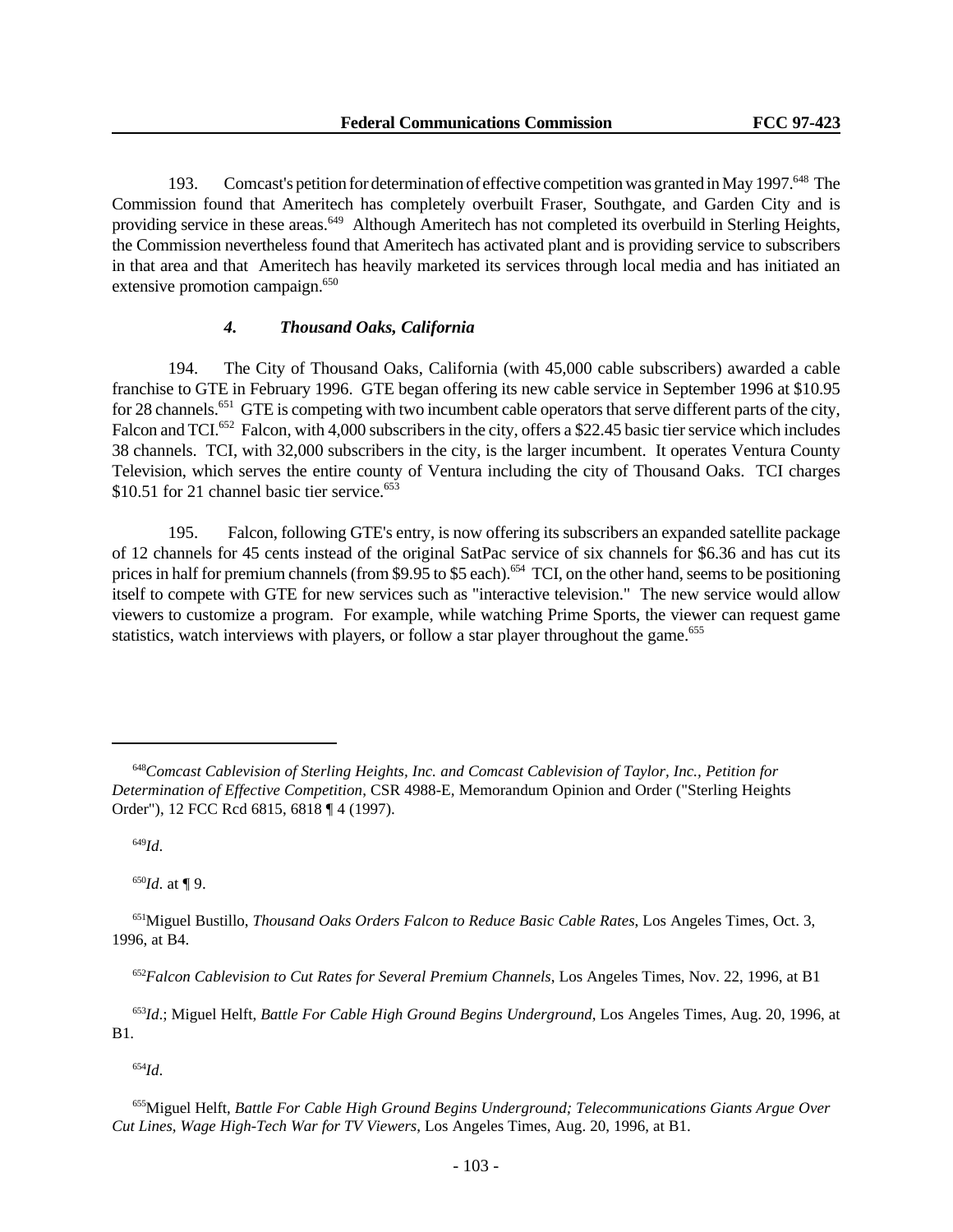196. Falcon Cablevision's petition for determination of effective competition was granted by the Commission in April 1997.<sup>656</sup> The Commission noted that the entire franchise area will be overbuilt by GTE, which has a ten year franchise with Thousand Oaks, and that Falcon has lowered prices and added new channels.<sup>657</sup> According to GTE, it now has more than 1,000 subscribers and more are being added every day.<sup>658</sup>

#### **5.** *St. Petersburg and Pinellas County, Florida*

197. The entry by GTE into Clearwater in June 1996 and the Commission's subsequent finding of effective competition in Clearwater was discussed in the *1996 Report*. <sup>659</sup> While Clearwater is GTE's first cable franchise in Pinellas County, Florida, it obtained a second franchise to serve the City of St. Petersburg<sup>660</sup> in August 1996 and a third franchise to serve the unincorporated areas of Pinellas County in September 1996.<sup>661</sup>

198. In the City of St. Petersburg, GTE offers 78 channels of programming compared to 82 channels offered by Time Warner, the incumbent cable operator.<sup>662</sup> GTE's 23 channel basic service is priced at \$10.95 and its 60 channel basic plus enhanced basic service is \$25.95.<sup>663</sup> These two services and rates are very similar to those offered by GTE when it entered Clearwater. In addition, GTE offers St. Petersburg customers free basic service for two months, an interactive service that includes financial, educational, sports, news, games and travel services at \$10.95 (free to subscribers of premium services), a cable modem service at \$28.95 to GTE cable subscribers,<sup>664</sup> a 45 day risk free guarantee (whereby GTE will pay the costs of switching the customer back to its old cable operator if not satisfied with GTE's service), free installation (up to two television sets), and an interactive program guide and free remote control.<sup>665</sup> By January 1997, GTE

<sup>657</sup>*Id*. at 4-5.

<sup>658</sup>Falcon Cablevision for Determination of Effective Competition, Petition for Special Relief, CSR 4955-E (March 5, 1997), at 6 n. 22.

<sup>659</sup>*1996 Report*, 12 FCC Rcd at 4457-58 ¶¶ 218-20.

<sup>660</sup>*Paragon Communications d/b/a Time Warner Communications, For Determination of Effective Competition*, St. Petersburg Petition for Special Relief ("St. Petersburg Petition"), CSR 4930-E (January 15, 1997), at 7.

<sup>661</sup>*Id*. at Exhibit E.

<sup>662</sup>*Id*. at 9 and Exhibits E and F.

<sup>663</sup>*Id*. at Exhibit E; and Waveney Ann Moore, *Cable War Expands to St. Petersburg*, St. Petersburg Times, Jan. 5, 1997, at 12.

<sup>664</sup>Moore, *Cable War Expands to St. Petersburg*, at 12. The cable modem rents for an additional \$14.95 per month.

<sup>665</sup>St. Petersburg Petition, Exhibit E.

<sup>656</sup>*Falcon Cablevision, Petition for Determination of Effective Competition*, CSR 4955-E, Memorandum Opinion and Order, DA 97-861 ¶ 11 (Apr. 24, 1997), at 5.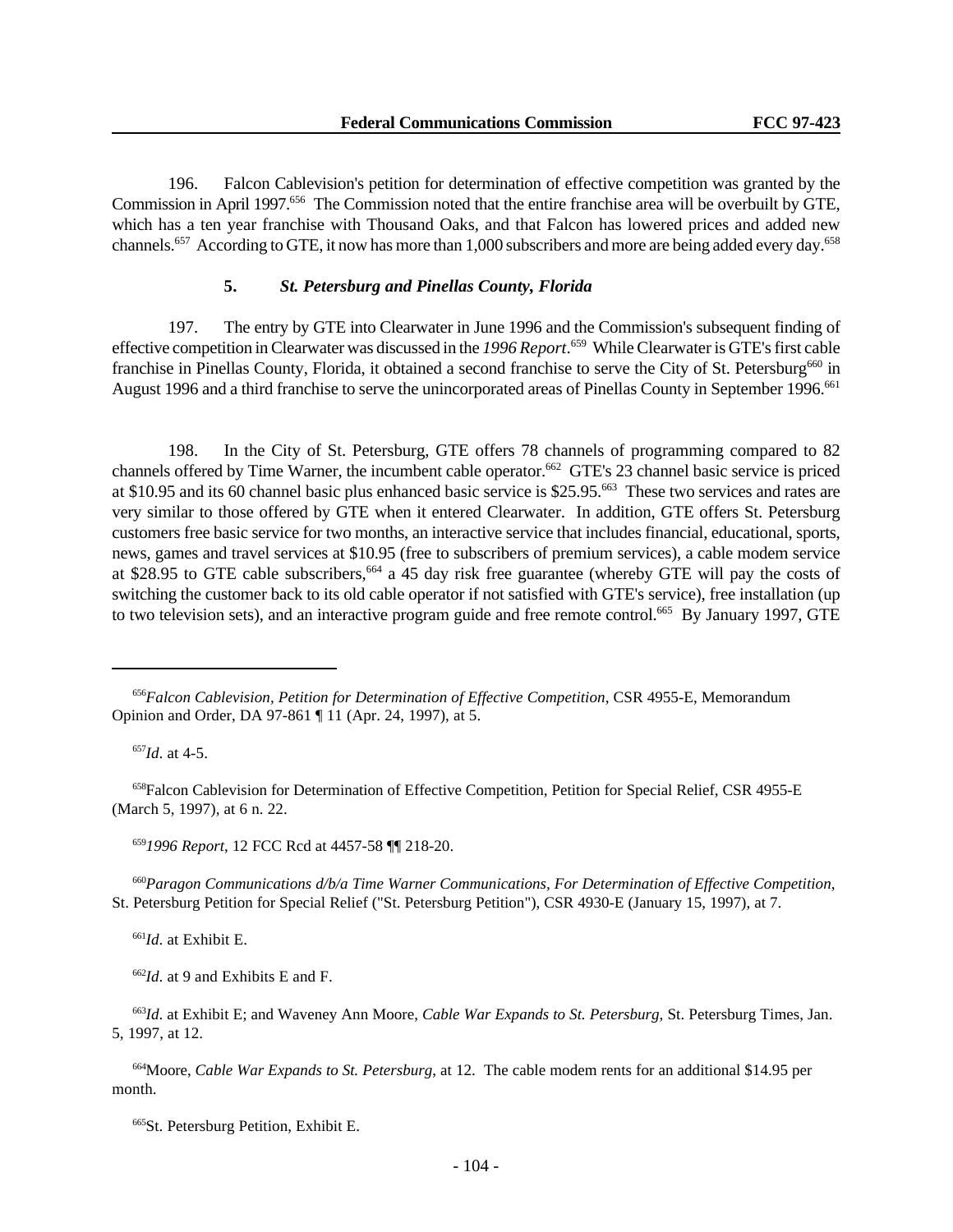was offering its services to about 800 homes and was undertaking substantial construction in the northern sections of the city.<sup>666</sup>

199. In Pinellas County, GTE's service offerings are very similar to those offered in St. Petersburg and Clearwater. The basic 23 channel service is \$10.95 and the 62 channel basic plus expanded basic service is \$25.95. In addition, GTE offers expanded service customers the same risk free guarantee, and free electronic programming guide, video center and remote control that it offers its customers in St. Petersburg and Clearwater.<sup>667</sup>

200. According to Time Warner, its response in the St. Petersburg market (with approximately 71,000 subscribers) is similar to its competitive response to GTE's entry in the Clearwater market.<sup>668</sup> Time Warner has upgraded its plant and moved the Disney Channel to its expanded basic package at no additional cost. Time Warner states that its cable prices are the same or less than GTE's and that it offers more channels than GTE. For example, Time Warner offers 64 channels on its basic plus expanded basic service compared to GTE's 60 channel service.<sup>669</sup> Further, Time Warner believes that GTE's innovative services (such as GTE's interactive service) are not very successful.<sup>670</sup> Throughout Pinellas County, Time Warner is monitoring the success of its rivals. $671$ 

201. Both of Time Warner's petitions for determination of effective competition in St. Petersburg and in the unincorporated areas of Pinellas County were granted by the Commission in March 1997.<sup>672</sup> The Commission found that GTE was currently offering service in St. Petersburg and that its ten year franchise agreement appears to provide that GTE will construct its system throughout St. Petersburg.<sup>673</sup> The Commission also found that Time Warner's loss of subscribers to GTE is further evidence of competition in

<sup>668</sup>St. Petersburg Petition at 9-10.

<sup>669</sup>Id. at Exhibit F. Time Warner did not provide any information on its rates for basic or expanded basic services.

<sup>670</sup>Moore, *Cable War Expands to St. Petersburg,* at 12.

<sup>671</sup>*Id*. at 12.

<sup>672</sup>*Paragon Communications d/b/a Time Warner Communications, Petition for Determination of Effective Competition*, CSR 4921-E, Memorandum Opinion and Order ("St. Petersburg Order"), DA 97-566 ¶ 13 (rel. Mar. 18, 1997); and *Time Warner Entertainment-Advance/Newhouse Partnership and Paragon Communication, Petition for Determination of Effective Competition*, CSR 4850-E, Memorandum Opinion and Order ("Pinellas County Order"), 12 FCC Rcd 3143, 3149 ¶ 12 (1997).

<sup>673</sup>St. Petersburg Order ¶ 11.

<sup>666</sup>Waveney Ann Moore, *Cable War Expands to St. Petersburg*, St. Petersburg Times, Jan. 5, 1997, at 1.

<sup>667</sup>*Time Warner Entertainment-Advance/Newhouse Partnership and Paragon Communications both d/b/a Time Warner Communications, For Determination of Effective Competition*, Petition for Special Relief, CSR 4850-E (October 9, 1996), Exhibits F and G.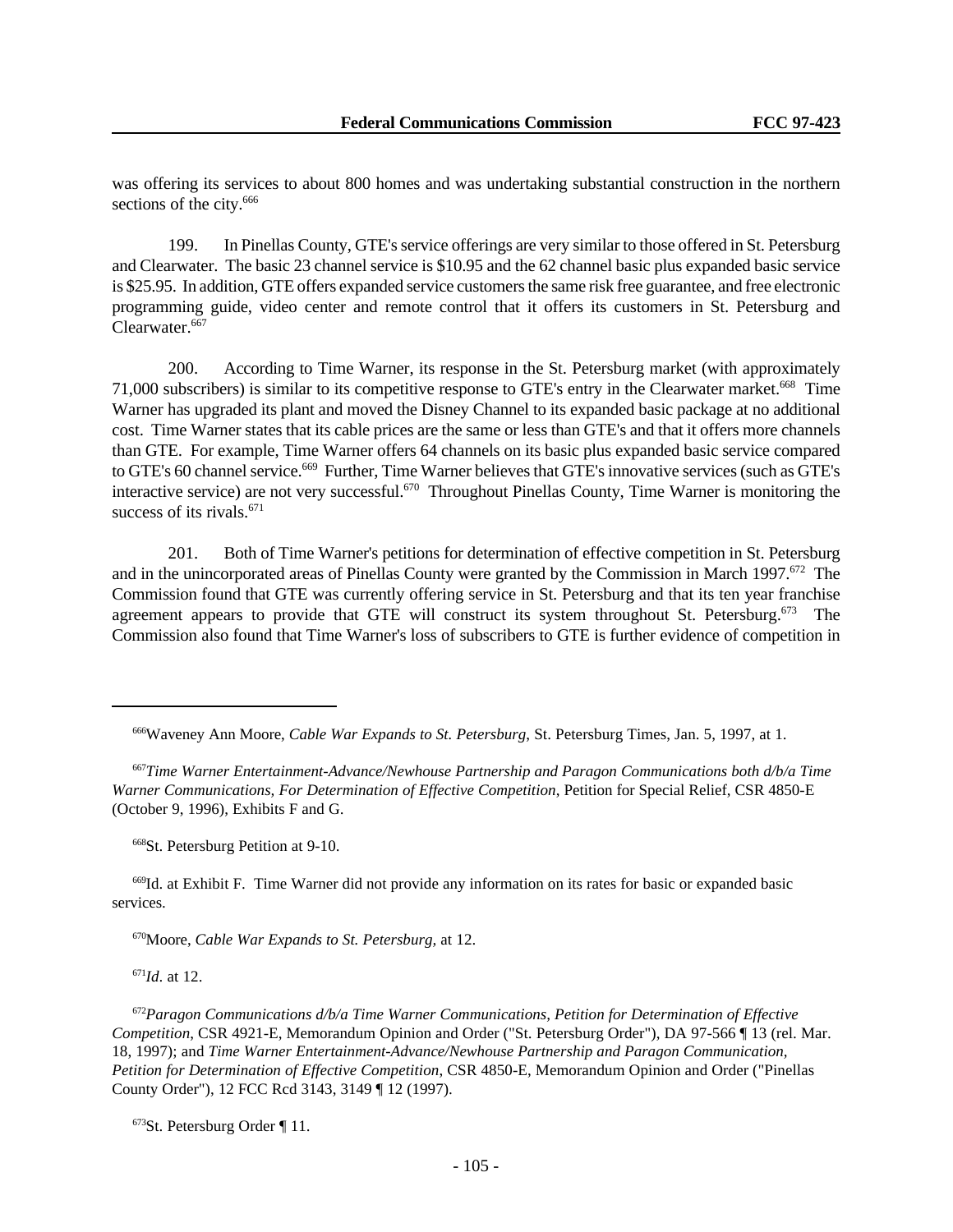the city.<sup>674</sup> In Pinellas County, the Commission found that GTE's current service area covered about 15% of the County, with construction to be completed within three years. It also found that Time Warner's loss of subscribers to GTE was persuasive evidence that competition was present in the County. $675$ 

### *6. Wayne, Michigan*

202. The City of Wayne awarded a cable franchise to Ameritech in March 1996.<sup>676</sup> Ameritech offered 80 channels on its basic and expanded basic tiers and included channels such as the History Channel, ESPN2, the Golf Channel and the Disney Channel at no additional cost. Its basic and expanded basic rates were \$9.95 and \$23.95, respectively.<sup>677</sup> However, Ameritech offered free basic and expanded basic services for the first two months, free installation, and free Showtime, The Movie Channel, Flix and Sundance Channel for two months. Time Warner, the incumbent provider, offered a total of 60 channels on its basic and expanded basic service tiers.<sup>678</sup> The rates were \$11.26 and \$20.90 for basic and expanded basic services, respectively.<sup>679</sup>

203. Following Ameritech's entry to the cable market, Time Warner (with about 5,000 subscribers): (a) lowered the price of its expanded basic services; $680$  (b) introduced a subscriber retention program (which gives the subscriber the choice of two free months of cable service or free Cinemax for a year in return for a one-year subscription); (c) added 10 to 11 channels to its expanded basic service; (d) moved two premium channels, the Disney Channel and the sports PASS channel, to expanded basic at no additional charge; and (e) upgraded its plant to a 750 MHz system, with 550 MHz being used for analog and 200 MHz reserved for digital.<sup>681</sup>

204. The incumbent cable operator's petition for determination of effective competition was granted in March 1997. The Commission found that Ameritech's overbuild of Time Warner's system is virtually

<sup>675</sup>Pinellas County Order at 3147-48 ¶¶ 10-11.

<sup>676</sup>*Time Warner Entertainment-Advance/Newhouse Partnership and Paragon Communications both d/b/a Time Warner Cable, Petition for Determination of Effective Competition*, CSR 4935-E, Memorandum and Opinion Order ("Wayne Order"), 12 FCC Rcd 3175, 3176 ¶ 3 (1997).

<sup>677</sup>*Time Warner Entertainment-Advance/Newhouse Partnership and Paragon Communications both d/b/a Time Warner Cable, Petition for Determination of Effective Competition*, Petition for Special Relief ("Wayne Petition"), CSR 4935-E (January 30, 1997), Exhibit F.

<sup>678</sup>*Id*., Exhibit I; Ameritech Comments at 12.

<sup>679</sup>Time Warner, FCC Form 1240, Part I, Jan. 31, 1995.

<sup>680</sup>Ameritech Comments at 12.

<sup>681</sup>Wayne Petition at 12-13; Ameritech Comments at 12.

 $674$ St. Petersburg Order at 6. Time Warner submitted an affidavit by Robert J. Barlow stating that several Time Warner subscribers stated that they switched to GTE's cable service. *See Time Warner Entertainment-Advance/Newhouse Partnership and Paragon Communication, Petition for Determination of Effective Competition*, CSR 4850-E, Petition for Special Relief, ("Pinellas County Petition"), CSR 4850-E (October 9, 1996), Exhibit D.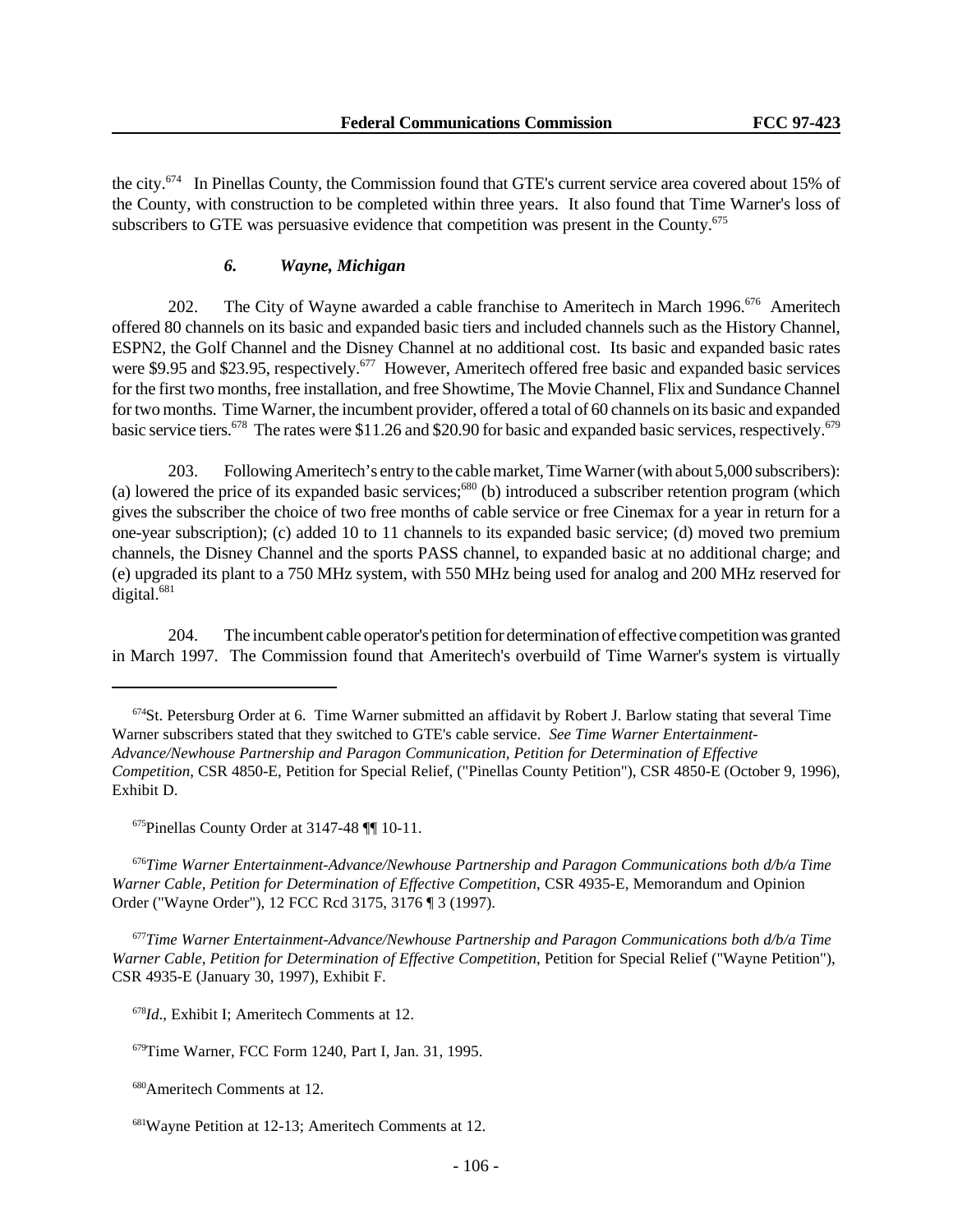complete in the City of Wayne and that Ameritech's services reduced Time Warner's subscribership.<sup>682</sup> Further, Ameritech's franchise agreement requires Ameritech to provide numerous public benefits to the City of Wayne, such as free cable service to Wayne City Hall, police and fire stations, public schools, and public libraries.<sup>683</sup>

# **B. Preliminary Findings**

205. The actual case studies detailed above address competition between incumbent cable systems and overbuilders, all of which are using similar wired delivery systems. In the current case studies as well as in the case studies in the last report, incumbent cable operators facing competition from MVPDs using wired delivery appear to be responding: (1) by offering better customer services, new services, and new products; and (2) by offering lower prices or some form of price discounting. MVPD entrants appear to be focusing on similar strategies in their efforts to win customers.<sup>684</sup>

206. In the markets studied, some incumbents increased their service offerings in an attempt to protect or maintain customer bases in the face of entry. Operators added new channels in Berea, Columbus Grove, Fairfield-New Haven, Sterling Heights, and Wayne. Some of the new channels added were previously offered a la carte channels (such as the Disney Channel) and moved onto expanded service tiers at no additional cost. However, in Berea, Fairfield-New Haven, and Thousand Oaks, the channel line-up of the incumbent was equal or larger than that of the entrant. Thus, in contrast to the preliminary finding in the *1996 Report*, the tendency for entrants to enter the market with a larger channel line-up than the incumbent is not as apparent in 1997.

207. There is also some evidence that incumbent cable operators continue to lower prices when competing with LEC and other wired cable overbuilders. Incumbent cable systems in Berea, Fairfield-New Haven, St. Petersburg, Thousand Oaks, and Wayne appear to be offering substantial discounts, between 20 and 50%, on basic or expanded basic services. Incumbents have attempted to limit such price reductions by discounting only for a limited period of time, to only those customers who can switch to a competing service,<sup>685</sup> or only if additional services are taken.

208. Entrants also appear to be competing on the basis of price. Entrants in Connecticut and Thousand Oaks encouraged subscribers to switch to its services by offering lower prices -- not larger service tiers -- than those offered by incumbents. In addition, some entrants discount their rates further if the subscriber takes additional non-video services. In Connecticut, for example, SNET offered a \$30 voucher good toward the purchase of any other service offered by SNET.

<sup>683</sup>*Id*. at 3176-77 ¶ 4.

<sup>684</sup>*1996 Report*, 12 FCC Rcd at 4461 ¶¶ 229-31.

<sup>685</sup>Ameritech claims that the reaction of incumbents to new entry (such as reducing prices and expanding services) is in marked contrast to the incumbent's behavior in adjacent communities not yet served by an entrant, where cable rates continue to rise and subscribers have poor choices. Comments on Consumer Union Petition at 3.

<sup>682</sup>Wayne Order, 12 FCC Rcd at 3179 ¶ 11.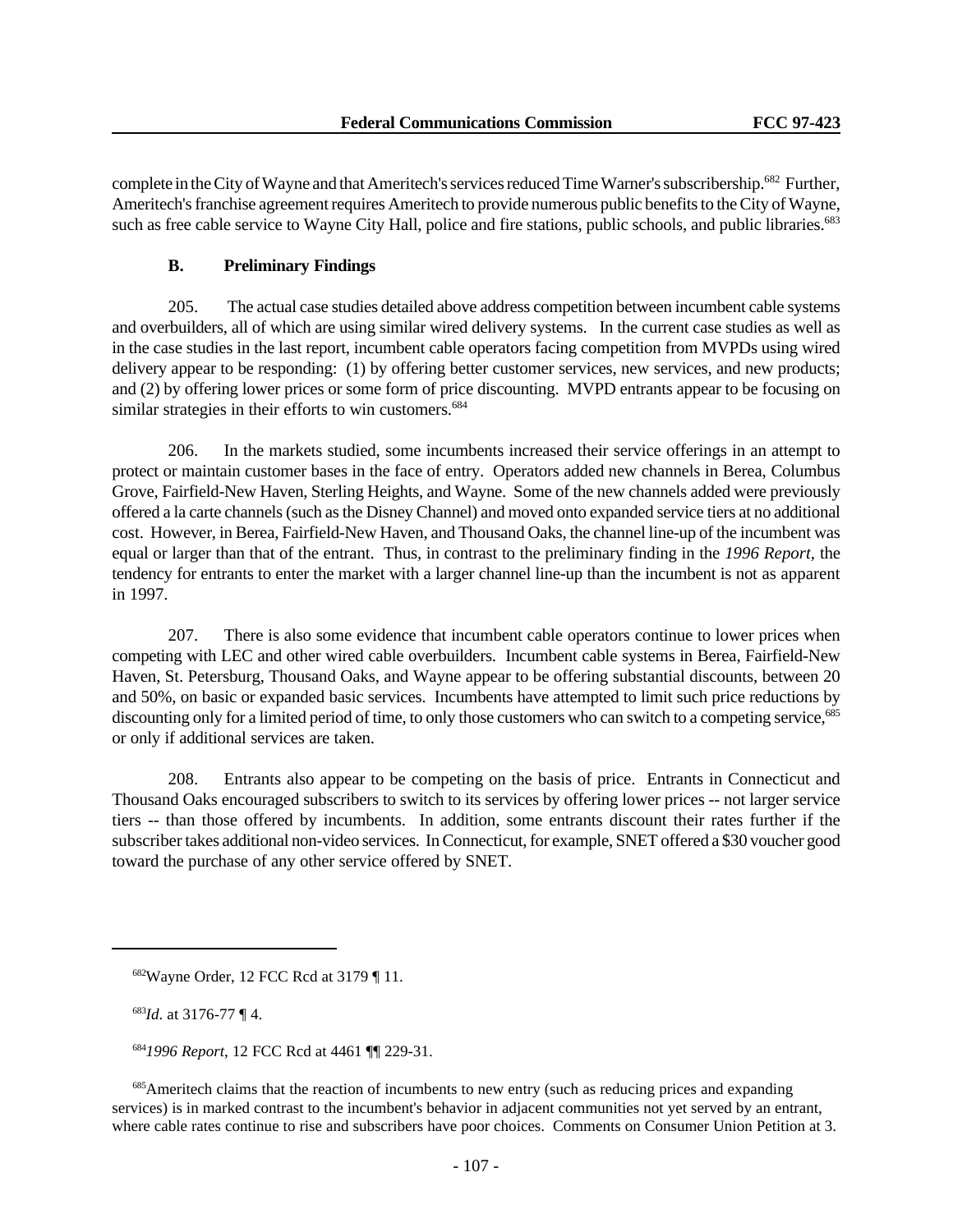209. The incumbent operators in all six cases have already petitioned for relief from current cable rate regulations on the ground that they face effective competition. In Berea, Columbus Grove, Sterling Heights area, Thousand Oaks and Wayne, the incumbents' petitions have been granted. As we stated in the last report, we expect incumbents and entrants to compete differently where these petitions are granted by the Commission.<sup>686</sup> Since the current rate regulations under certain circumstances prohibit cable operators from providing selective rate discounting,<sup>687</sup> deregulated cable operators have a greater ability to provide selective rate discounts to maintain their subscriber base in the market.

210. We will continue to monitor the extent of competition as incumbent operators compete with new cable operators and other MVPDs to gain subscribership. Price discounts, improved services, and new services must be sustained over a longer time period before we can determine whether such consumer benefits are a transitory or permanent reaction to competition. We believe that implementation of the 1996 Act together with technological improvements (e.g., digital technology and enlarged channel capacity) could make new entrants more effective competitors. Such competition in the marketplace is just emerging, however, making it impossible for us to predict the extent to which competition will develop over time and constrain cable systems' exercise of market power. Because the cable industry is generally in the process of adding channels, upgrading facilities, and improving customer service, it remains difficult to determine changes responsive to competition and those taking place on a more general basis.

# **V. ISSUES RELATING TO FEDERAL LAWS AND REGULATIONS**

211. In this section, we discuss a variety of federal laws and regulations that affect competition in the video marketplace, including the Commission's progress to date in its continuing implementation of the 1996 Act. In particular, we describe developments related to over-the-air reception devices, inside wiring, pole attachments, television towers for DTV, program access issues, horizontal ownership issues, copyright act issues, MVPD carriage of broadcast signals, public service obligations for DBS, and navigation devices.

### **A. Over-the-Air Reception Devices**

212. Section 207 of the 1996 Act directed the Commission to "promulgate regulations to prohibit restrictions that impair a viewer's ability to receive video programming services through devices designed for over-the-air reception of television broadcast signals, multichannel multipoint distribution service, or direct broadcast satellite services."<sup>688</sup> This provision is intended to provide consumers with access to a broad range of video programming services. The Commission adopted rules that prohibit inappropriate government and nongovernment restrictions on the installation, maintenance or use of reception devices located on property that is within the exclusive use or control of the viewer and in which the viewer has a direct or indirect ownership

<sup>686</sup>*Id*.

 $687\text{As stated in the Communications Act, sec. } 623\text{(d), as amended:}$ 

<sup>&</sup>quot;A cable operator shall have a rate structure, for the provision of cable service, that is uniform throughout the geographic area in which cable service is provided over its cable system."

<sup>688</sup>1996 Act, § 207.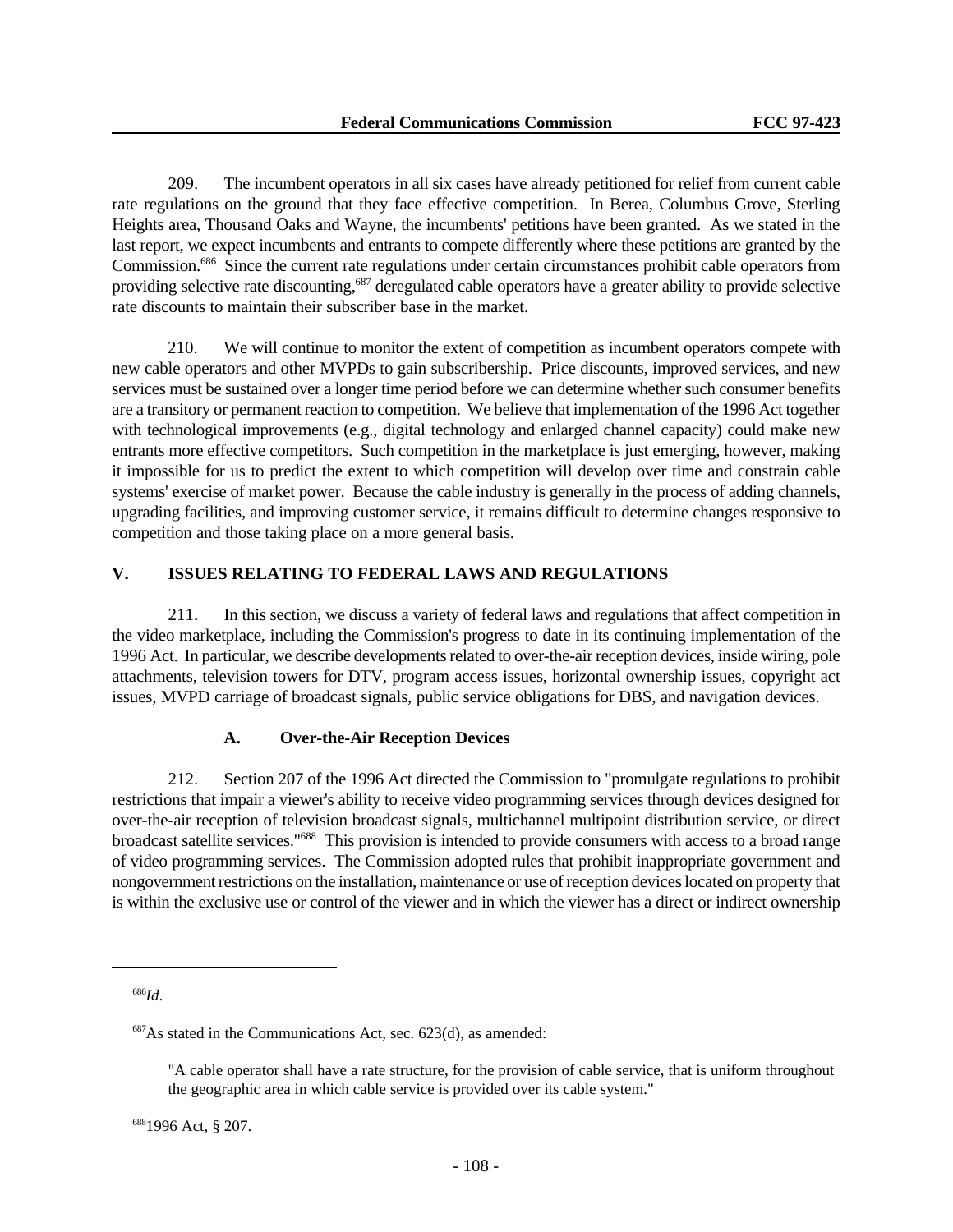interest.<sup>689</sup> The Commission sought comment in a pending *Further Notice of Proposed Rulemaking* on how to treat the placement of antennas on property in which the viewer does not have an ownership interest and exclusive use or control -- e.g., rental apartments and MDU common areas -- and on a proposal to allow an association to install a community antenna as an alternative to allowing individual antennas.<sup>690</sup>

213. The over-the-air reception devices ("OTARD") rule<sup>691</sup> applies to satellite dishes (including DBS and other DTH satellite dishes) one meter or smaller in diameter, or dishes of any size located in Alaska;<sup>692</sup> MDS, MMDS and LMDS (i.e., wireless cable) antennas one meter or smaller in diagonal measurement, plus a mast if needed; and television antennas of any size.<sup>693</sup> The rule prohibits governmental and private restrictions that impair the ability of antenna users to install, maintain, or use over-the-air reception devices or to receive acceptable quality signals, except where such restrictions are necessary "to accomplish a clearly defined safety objective" or "to preserve an historic district listed or eligible for listing in the National Register of Historic Places . . ."<sup>694</sup>

214. Since the rules became effective on October 14, 1996, the Cable Services Bureau has received 38 Petitions for Declaratory Ruling and three Petitions for Waiver. Thirteen petitions have been resolved informally, and orders have been issued on six others. The Bureau has also facilitated informal resolution of numerous disputes between antenna users and restricting entities before they reached the petition stage. The Bureau frequently achieves informal resolution by informing the regulating entity, which is usually a homeowner's association, about the rule and explaining how the rule would apply in a particular situation. Where necessary, the Bureau consults with both the antenna user and the association to reach a resolution.

215. Of the six orders issued by the Bureau, five involved preemption of homeowner associations' regulations that unduly restricted consumers' ability to install reception devices.<sup>695</sup> One homeowner's

<sup>690</sup>*OTARD Order*, 11 FCC Rcd at 19311-315 ¶¶ 59-65.

<sup>691</sup>The Commission currently has two rules, 47 C.F.R.  $\S$  25.104 and 47 C.F.R.  $\S$  1.4000, that govern the installation and use of reception devices and specify the circumstances under which federal preemption of local zoning ordinances would occur. Section 25.104, which partially implements Section 207 of the 1996 Act, applies to home satellite antennas greater than one meter in diameter and permits certain installation and use restrictions that further a "clearly defined health, safety, or aesthetic objective." Section 1.4000, referenced in the text above as the OTARD Rule, was adopted specifically to implement Section 207. *See OTARD Order*, 11 FCC Rcd at 19277- 289 ¶¶ 2-5.

 $692$ Currently, satellite reception in Alaska requires dishes greater than one meter in diameter.

<sup>693</sup>47 C.F.R. § 1.4000.

<sup>694</sup>47 C.F.R. § 1.4000(b).

<sup>695</sup>*In the Matter of Michael J. MacDonald*, CSR 4922-O, DA 97-2189 (released Oct. 14, 1997); *In re Jay* (continued...)

<sup>689</sup>*See Preemption of Local Zoning Regulation of Satellite Earth Stations*, *Restrictions on Over-the-Air Reception Devices: Television Broadcast and Multichannel Multipoint Distribution Service*, IB Docket No. 95-59, CS Docket No. 96-83, Report and Order, Memorandum Opinion and Order and Further Notice of Proposed Rulemaking ("*OTARD Order*"), 11 FCC Rcd 19276 (1996). Petitions for reconsideration are pending.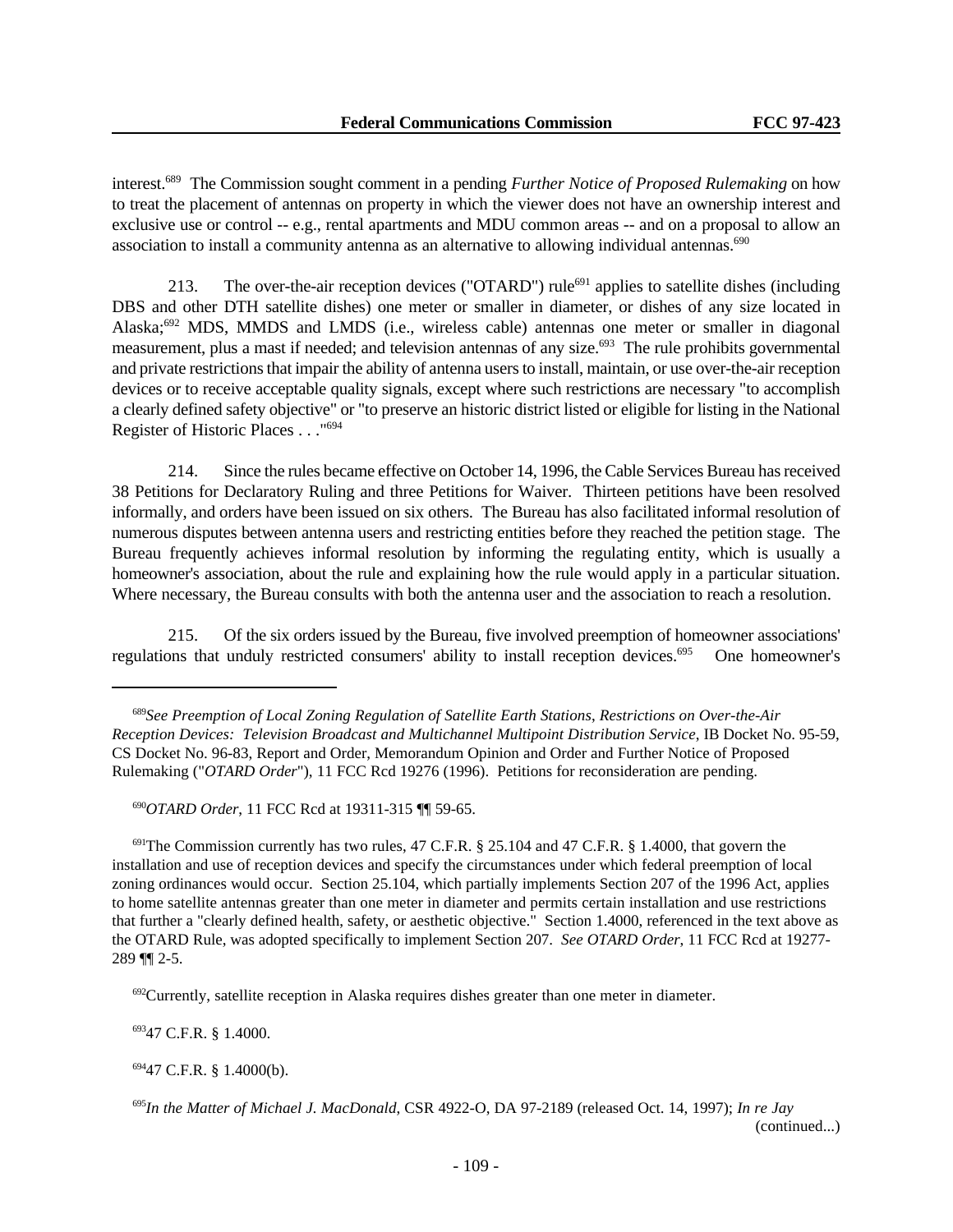association claimed its restrictions were necessary to preserve an historic district and thus permissible under the OTARD rule, but the Bureau found inadequate evidence to support the claim.<sup>696</sup> Another homeowner's association failed to offer sufficient evidence to support its claim that petitioners could receive acceptable quality signals by placing an antenna in their attic.<sup>697</sup> Three other petitions involved regulations that completely prohibited the installation of exterior antennas without justification on either safety or historic preservation grounds,<sup>698</sup> while another concerned regulations that prohibited antenna installation unless the homeowner complied with an unspecified prior approval process related to aesthetic factors.<sup>699</sup> The sixth order preempted a governmental restriction in Meade, Kansas, requiring permits and prior approval for antenna installation and compliance with unspecified setback requirements under penalty of a \$500 a day fine.<sup>700</sup>

216. Commenters argue that the rules as presently crafted give local government authorities and homeowners associations many opportunities to block competition.<sup>701</sup> For example, several commenters contend that the rules as adopted are unfair and not consistent with the intent of Congress because they do not extend to renters and other consumers who do not have exclusive use of areas suitable for antenna installation.<sup>702</sup> BellSouth asserts that the rules do not go far enough to preempt permit or other advance approval requirements, and that they provide an incentive for the adoption of illegal antenna restrictions that have no legitimate public safety objective.<sup>703</sup> These concerns will be considered by the Commission in connection with the pending OTARD reconsideration petitions and the *Further Notice of Proposed Rulemaking*. 704

 $695$ (...continued)

<sup>696</sup>*See In the Matter of Michael J. MacDonald*, CSR 4922-O.

<sup>697</sup>*See In re Jay Lubliner and Deborah Galvin*, CSR 4915-O.

<sup>698</sup>*See In re CS Wireless Systems,* CSR 4947-O; *In re Victor Frankfurt*, CSR 5024-O.

<sup>699</sup>*See In re Wireless Broadcasting Systems of Sacramento, Inc.*, CSR 5001-O.

<sup>700</sup>*In re Star Lambert*, CSR 4913-O, Memorandum Opinion and Order, 12 FCC Rcd 10455 (1997).

<sup>701</sup>*See, e.g.*, BellSouth Comments at 17-18; ICTA Comments at 13-14; NAB Reply Comments at 30-31; OpTel Comments at 4.

<sup>702</sup>DIRECTV Comments at 10; NAB Reply Comments at 33-34; NRTC Reply Comments at 12-13; SBCA Comments at 12.

 $703$ BellSouth Comments at 18. BellSouth also claims that the Commission exceeded its legal authority under § 207 by inferring for itself the authority to allow restrictions that impair video reception if such restrictions are designed to promote safety or historical preservation interests. *Id.* at 17-18.

*Lubliner and Deborah Galvin, Potomac, Maryland*, CSR 4915-O, DA 97-2188 (released Oct. 14, 1997); *In re CS Wireless Systems, Inc. d/b/a OmniVision of San Antonio*, CSR 4947-O, DA 97-2187 (released Oct. 14, 1997); *In re Victor Frankfurt, Vernon Hills, Illinois*, CSR 5024-O, DA 97-2305 (released Oct. 31, 1997); *In re Wireless Broadcasting Systems of Sacramento, Inc.*, CSR 5001-O, DA 97-2506 (released Nov. 28, 1997).

<sup>704</sup>*See* fn. 689 *supra*.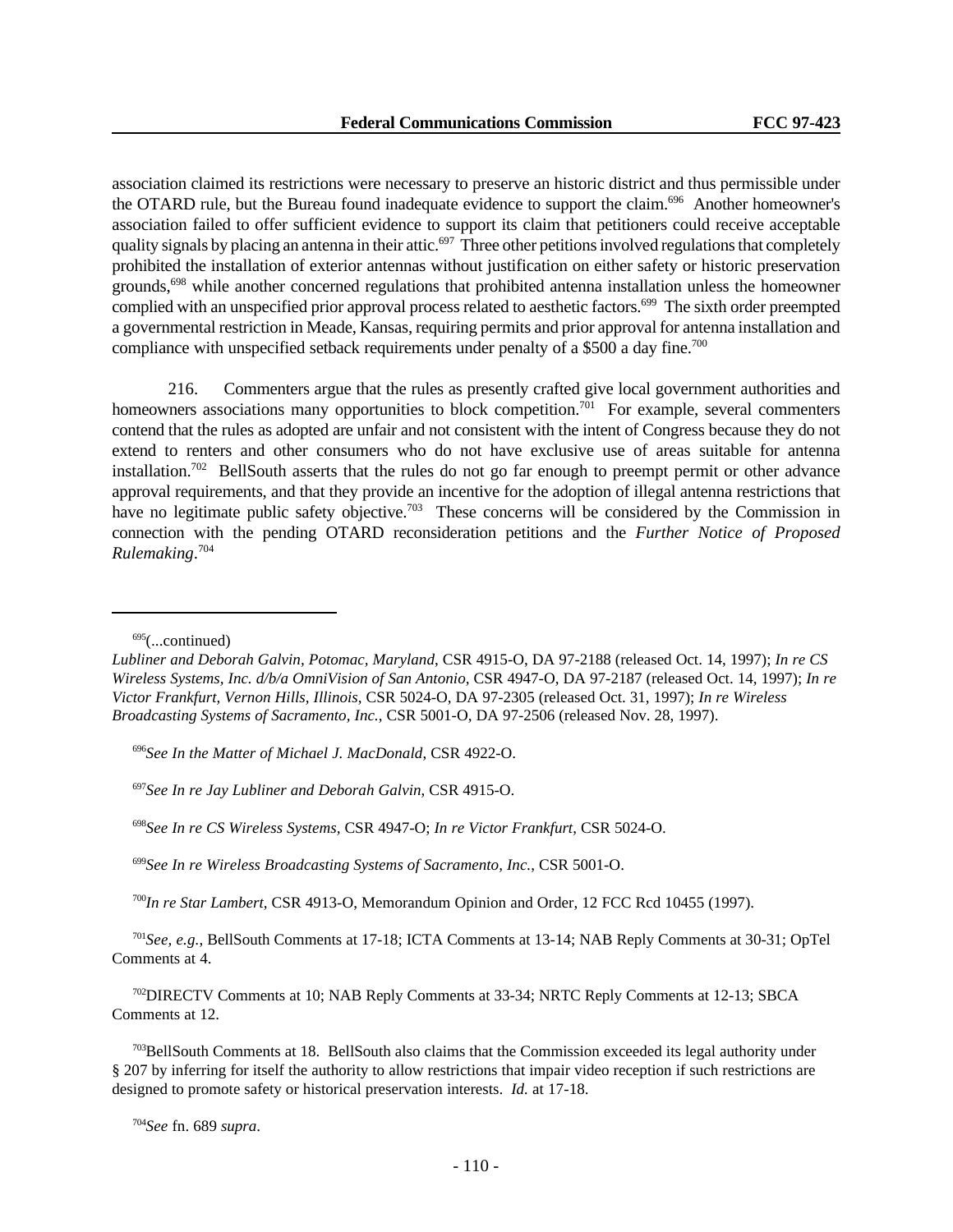217. ICTA and OpTel claim that many jurisdictions have restricted installation and construction of new antennas, limiting the deployment of more widely dispersed and cost- effective competitive video providers,<sup>705</sup> while others have sought to create new fees or taxes for competing MVPDs due to concerns that increased competition will result in a reduction in franchise fees.<sup>706</sup> They recommend that the Commission broaden its federal antenna preemption to include microwave and other antennas used to deliver video programming, and closely scrutinize local fees or taxes imposed on competitive MVPDs.<sup>707</sup> We note, however, that Section 207 authorizes the Commission to preempt local regulations restricting reception devices, not transmission antennas or towers. Moreover, while the imposition of disparate taxes on competitors can have a distorting impact on competition, commenters have not presented probative evidence that such taxes and fees are a widespread occurrence that is adversely affecting competition and warrants Commission action or a recommendation that Congress address this situation.

218. The preemption of antenna placement restrictions contained in Section 207 eliminates some barriers to competition by spectrum-using video distributors. However, in some situations, the elimination of restrictions leaves unclear the question of whether MDU residents within a building can gain access to an acceptable receiving location. This issue will be addressed in the *Further Notice of Proposed Rulemaking*. Depending on the outcome of those proceedings, additional antenna placement rights may be necessary if competition for individual MDU subscribers is to take place on a broader basis.

# **B. Inside Wiring**

219. In previous *Reports*, the Commission noted that strategic behavior by incumbent firms can create impediments to entry and competition by rival service providers.<sup>708</sup> Strategic behavior may be designed to raise rivals' costs or decrease their access to customers, and can deter would-be competitors' entry by creating a credible threat that entry would be unprofitable.<sup>709</sup> Various commenters assert that exclusive contracts for MDUs and lack of access to inside wiring impede competition for multichannel video programming services to MDU residents.<sup>710</sup> These commenters advocate moving the MDU demarcation point to the building entry or to the location at which the wire becomes dedicated to serving a specific subscriber

<sup>707</sup>*Id.*

<sup>708</sup>*See, e.g.*, *1995 Report*, 11 FCC Rcd at 2154-56 ¶¶ 205-9; *1996 Report*, 12 FCC Rcd at 4450-52 ¶¶ 196-200.

<sup>709</sup>12 FCC Rcd at 4450-1 ¶ 196.

<sup>710</sup>*See, e.g.,* NCCTA Comments at 1; RCN Reply Comments at 9. Cable inside wiring includes the wiring within a subscriber's premises ("cable home wiring") and, in MDUs, other wiring dedicated exclusively to serving a specific subscriber unit ("home run wiring").

<sup>705</sup>ICTA Comments at 13; OpTel Comments at 4.

<sup>706</sup>ICTA Comments at 13-14; OpTel Comments at 4.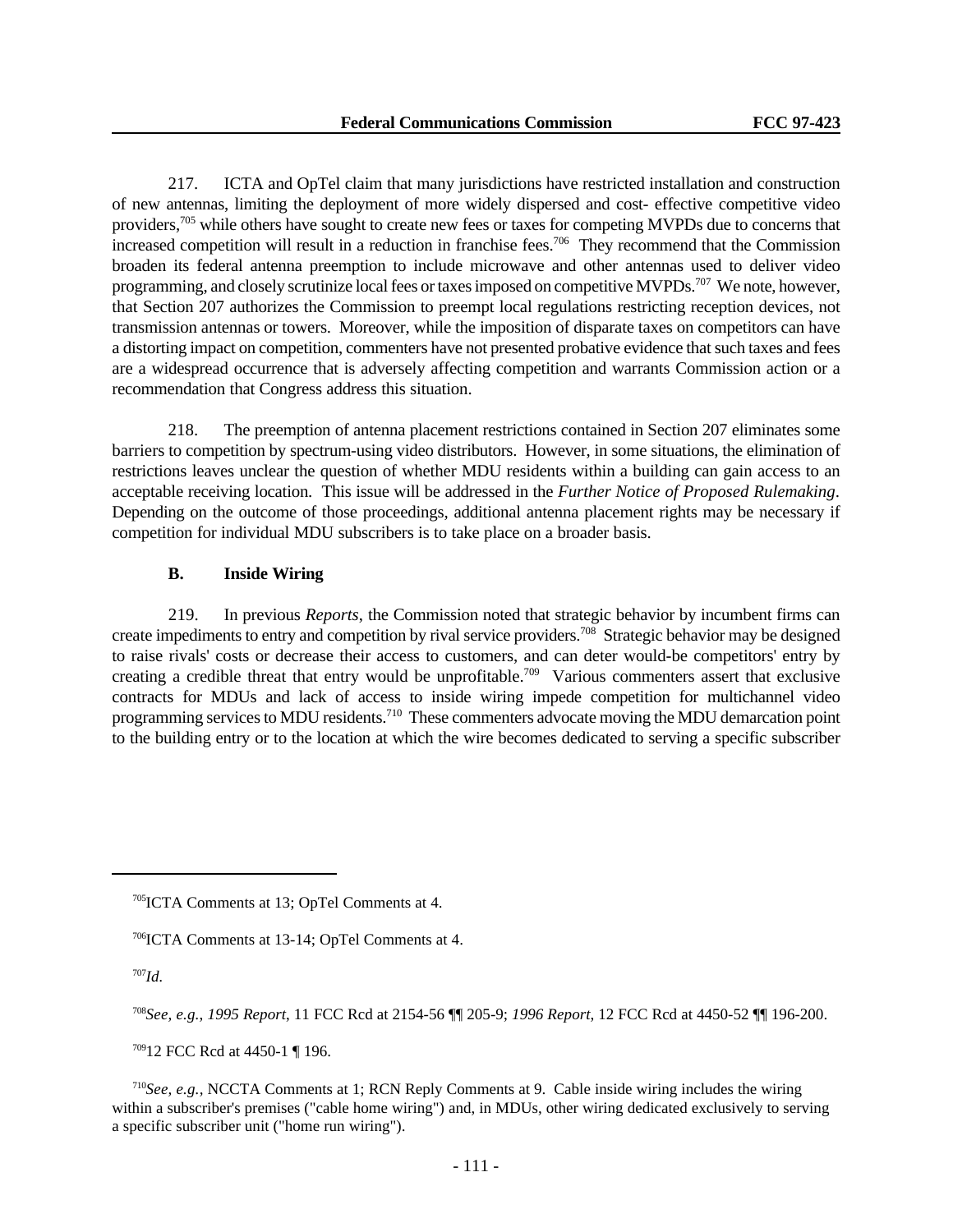unit,<sup>711</sup> prohibiting incumbent cable operator and/or landlord limitation of competitive access,<sup>712</sup> and prohibiting or limiting exclusive MDU service agreements.<sup>713</sup>

220. On October 17, 1997, the Commission released a *Report and Order and Second Further Notice of Proposed Rulemaking* concerning inside wiring, which is designed to facilitate competition among MVPDs serving MDUs.<sup>714</sup> The *Order* establishes procedures for the orderly disposition of MDU wiring (including home run wiring and home wiring) in the event the MDU owner wants to switch its entire building to an alternative service provider, or wants to permit an alternaive provider onto the premises to compete for the right to use inside wiring on a unit by unit basis.<sup>715</sup> The *Order* also allows individual subscribers to install their own home wiring or to add to their service provider's home wiring. The Order adopts no rules relating to exclusive agreements for the provision of multichannel video programming services to MDUs. The *Order*, however, seeks comment concerning the possibility of the Commission's adoption of certain restrictions on such agreements.

221. The rules adopted were limited in scope, applying to MDU home run wiring only where the incumbent provider no longer has a legally enforceable right to remain on the premises. If the Commission had more explicit authority to address wiring transfer and compensation issues, policies could be adopted to further facilitate competition in MDUs, including ongoing building and unit-by-unit competition.

# **C. Pole Attachments**

222. In the *1996 Report*, we noted that Congress had directed the Commission to issue new pole attachment formulas within two years of the effective date of the 1996 Act.<sup>716</sup> The Commission is presently

<sup>714</sup>*Inside Wiring Order*, fn. 470 *supra. See also* paras. 129-139 *supra*.

<sup>715</sup>The Commission will apply rules regarding disposition of cable home run wiring to all MVPDs. MDU owners may also purchase "loop-through" wiring upon the owner's termination of the incumbent's services to the MDU.

<sup>716</sup>*1996 Report*, 12 FCC Rcd at 4450 ¶ 195. Section 703 of the 1996 Act amended Section 224 of the

(continued...)

<sup>711</sup>Ameritech Comments at 31-32; RCN Reply Comments at 10-11; GTE Reply Comments at 7-8.

<sup>712</sup>Ameritech Comments at 31-32; RCN Comments at 9-11; *See* NCCTA Comments at 1.

<sup>713</sup>*See* Ameritech Comments at 28-30; DIRECTV Comments at 9-11; GTE Reply Comments at 5-9; ICTA Comments at 8; OpTel Comments at 3-5. Some commenters assert that the use of perpetual exclusive contracts by franchised cable operators in MDUs restrains and inhibits competition. *See, e.g.*, GTE Reply Comments at 7; ICTA Comments at 6, 8-11; OpTel Comments at 3-5. GTE, ICTA and OpTel support the use of exclusive service contracts in MDUs, but argue that perpetual exclusive contracts impede competition. These commenters advocate a "fresh look" for perpetual contracts entered into by MVPDs and dominant telecommunications providers. The "fresh look" would allow customers (whether MDU owners or individual subscribers) to renegotiate or cancel such contracts as competition is introduced. GTE Comments at 7; ICTA Comments at 8-11; OpTel Comments at 5. In addition, ICTA recommends that the Commission preclude MDU video service contracts from linking the duration of the contract to that of the cable operator's franchise and all renewals or extensions thereof. ICTA Comments at 6.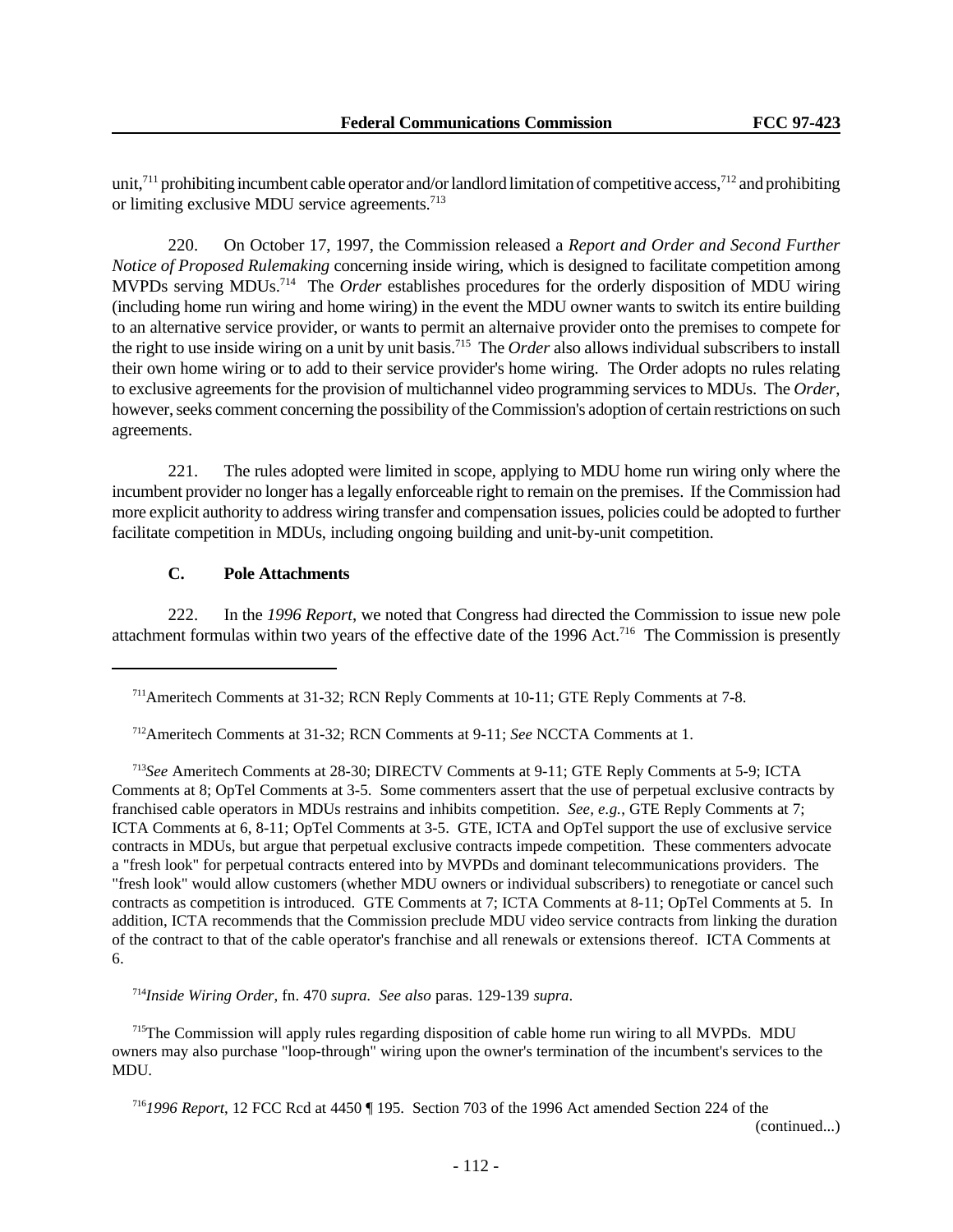considering, in separate proceedings, issues related to elements of the pole attachment rate formula, the use of current presumptions, the use of gross versus net data, and the implementation of a methodology to ensure just, reasonable and nondiscriminatory rates for pole attachments, conduits, and use of rights of way.<sup>717</sup>

223. In the *Notice*, we sought information that would demonstrate whether the rates charged for pole attachments by exempt cooperatives<sup>718</sup> and governmental entities impede or promote competition, especially in rural areas.<sup>719</sup> All pole attachment rates are subject to negotiation, but the pole rates charged by non-exempt utilities are subject to federal regulation where the parties are unable to resolve a dispute over such charges. Pursuant to a statutory exception, cooperatives' and governmental entities' pole attachment rates are not currently subject to regulation in the event of a dispute.<sup>720</sup>

224. A few commenters contend that the cooperative exemption should be eliminated, arguing that unregulated pole owners have increased pole attachment rates significantly in recent years, often exceeding the national average.<sup>721</sup> NCTA claims that although cooperative utilities were found to charge the lowest pole rates when the exemption was adopted in 1978, they now often charge the highest rates.<sup>722</sup> Commenters relate several examples of significant pole attachment rate increases where cooperative or municipal entities had announced plans to enter the telecommunications service market.<sup>723</sup> Similarly, both

 $716$ (...continued)

<sup>717</sup>*See Amendment of Rules and Policies Governing Pole Attachments*, CS Docket No. 97-98, Notice of Proposed Rulemaking, 12 FCC Rcd 10527 (1997): seeks comment on the Commission's use of current presumptions, on carrying charge and rate of return elements of the pole attachment formula, on the use of gross versus net data, and on a new conduit methodology; and *Amendment of Rules and Policies Governing Pole Attachments*, CS Docket No. 97-151, FCC 97-234, Notice of Proposed Rulemaking (released August 12, 1997): seeks comment on the implementation of a methodology to ensure just, reasonable, and nondiscriminatory maximum pole attachment and conduit rates and on a method to ensure that rates charged for the use of rights of way are just, reasonable and nondiscriminatory.

<sup>718</sup>The statute exempts "any person who is cooperatively organized" from regulation of pole attachments. *See* 47 U.S.C. § 224(a)(1).

<sup>719</sup>*Notice*, 12 FCC Rcd. at 7843-44 ¶ 20. The 1996 Act amended Section 224(a)(4) of the Communications Act to define "pole attachment" as "any attachment by a cable system or provider of telecommunications service to a pole, duct, conduit, or right-of-way owned or controlled by a utility." *See* 47 U.S.C. § 224(a)(4). However, poles, ducts, conduits and rights-of-way owned or controlled by any railroad, cooperative, or federal or state entity are not considered utilities under this section. *Notice*, *id.*

<sup>720</sup>*See* 47 U.S.C. §§ 224(a)(1) and (e)(1).

<sup>721</sup>*See, e.g.*, NCTA Comments at 40-41; SCBA Comments at 18-21; SCBA Reply Comments at 3.

<sup>722</sup>*See* NCTA Comments at 41-42.

<sup>723</sup>NCTA Comments at 42-44 (cites numerous increases ranging from 38% in Nashville to 565% in North Carolina); US West Comments at 21-23 (cites a proposed doubling of one municipality's pole rates to \$10, with

(continued...)

Communications Act, Regulation of Pole Attachments, 47 U.S.C. § 224.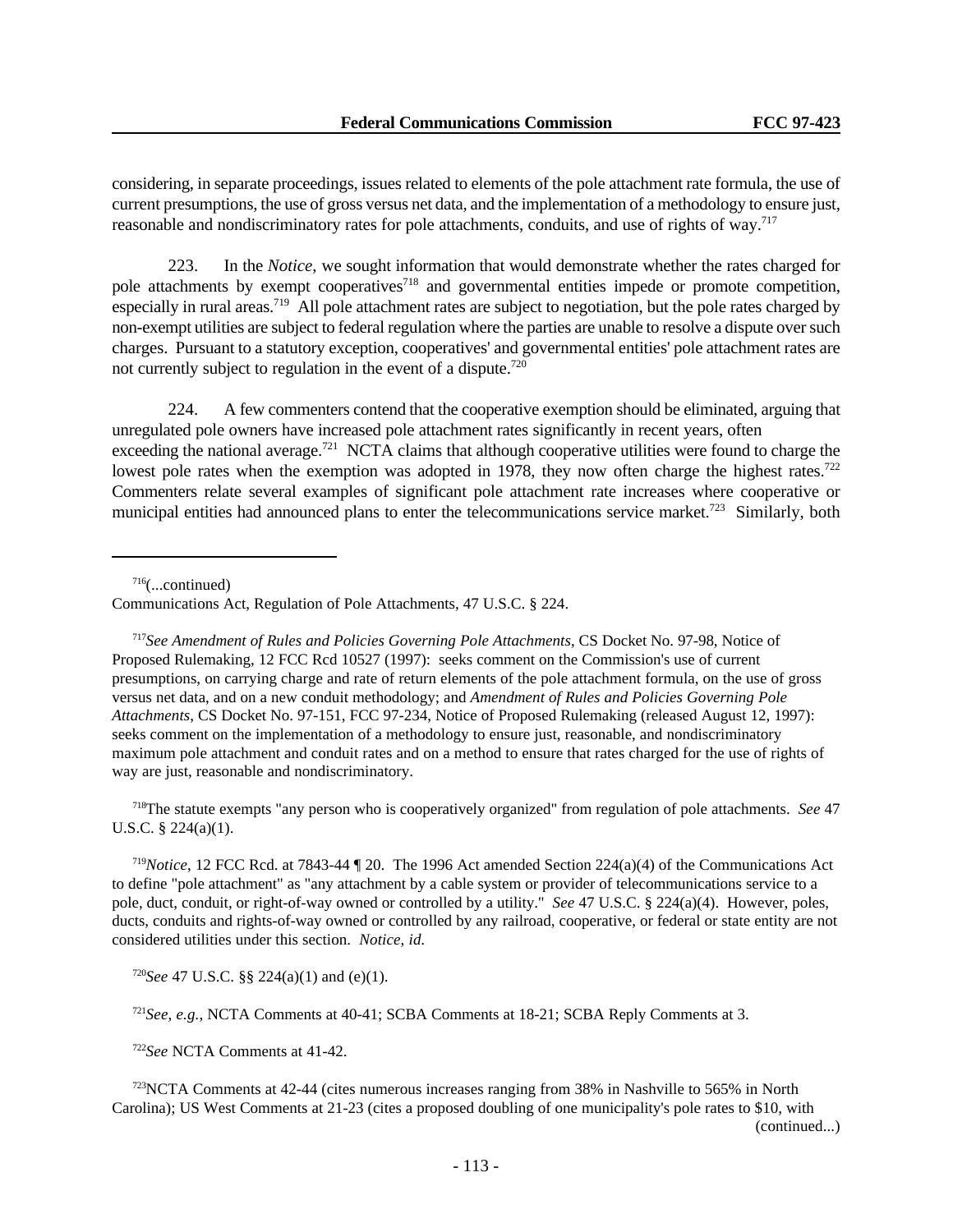SCBA and NCTA assert that many cooperatives have become DBS retailers, and that this has provided cooperatives with the incentive to obstruct cable competition through unreasonable pole attachment conditions and rates.<sup>724</sup>

225. In contrast, APPA maintains that the few examples of allegedly unreasonable rates offered by commenters represent only a fraction of the pole attachment agreements in existence, and do not justify elimination of the exemption.<sup>725</sup> APPA also contends that it is of no consequence that some cooperatives' pole rates are above the national average since that average is derived from many values above and below it, and may reflect below-cost rates as well.<sup>726</sup> APPA claims that eliminating the exemption that government entities, cooperatives and railroads have from federal pole attachment requirements would be harmful to small electric utilities, which generally lack the resources and databases necessary to comply with the Commission's complex pole attachment requirements.<sup>727</sup> Commenters who support the exemption cite a survey of 525 NRECA members which found that: (a) more than 93% of cooperatives own poles that are jointly used by other utilities; (b) the average rate charged by cooperatives is \$6.71 per pole; (c) 76% of cooperatives attach to poles owned by other entities, for which they are charged an average of \$9.02 per pole; and (d) 75% of cooperatives do not recover the attaching entity's proportionate share of the full cost of the pole in their rates.<sup>728</sup> NRECA also disputes claims that many cooperatives offer DBS service, noting that there are some 1,000 rural electric cooperatives in the U.S., but less than  $10\%$  participate in DBS.<sup>729</sup>

226. The pole attachment rate regulation function is one that is shared between the Commission and state and local governments, with state and local governments having priority in those situations where they choose to regulate. The initial congressional decision to exempt cooperatives and government entities appears to have been based, at least in part, on the implicit assumption that these entities were functioning not just as businesses providing utility pole and conduit space but as public representatives performing a regulatory or quasi regulatory function. When these cooperatives and municipal entities are themselves engaged in the

that rate increasing to \$25 over five years).

<sup>724</sup>*See* NCTA Comments at 41-42; SCBA Comments at 21.

<sup>725</sup>APPA Reply Comments at 2-3.

<sup>726</sup>*Id.* at 4.

<sup>727</sup>APPA Comments at 2; APPA Reply Comments at 2.

<sup>728</sup>*See, e.g.,* NRECA Comments at 2; Minnesota Electric Comments at 2; Montana Electric Comments at 2-3; NRTC Comments at 24. APPA contends that recent cooperative pole rate increases may reflect efforts to begin recovering full pole costs. *See* APPA Reply Comments at 3.

<sup>729</sup>*See* NRECA Comments at 2 and NRECA Reply Comments at 3; *see also* Minnesota Electric Comments at 3; Montana Electric Comments at 2.

 $723$ (...continued)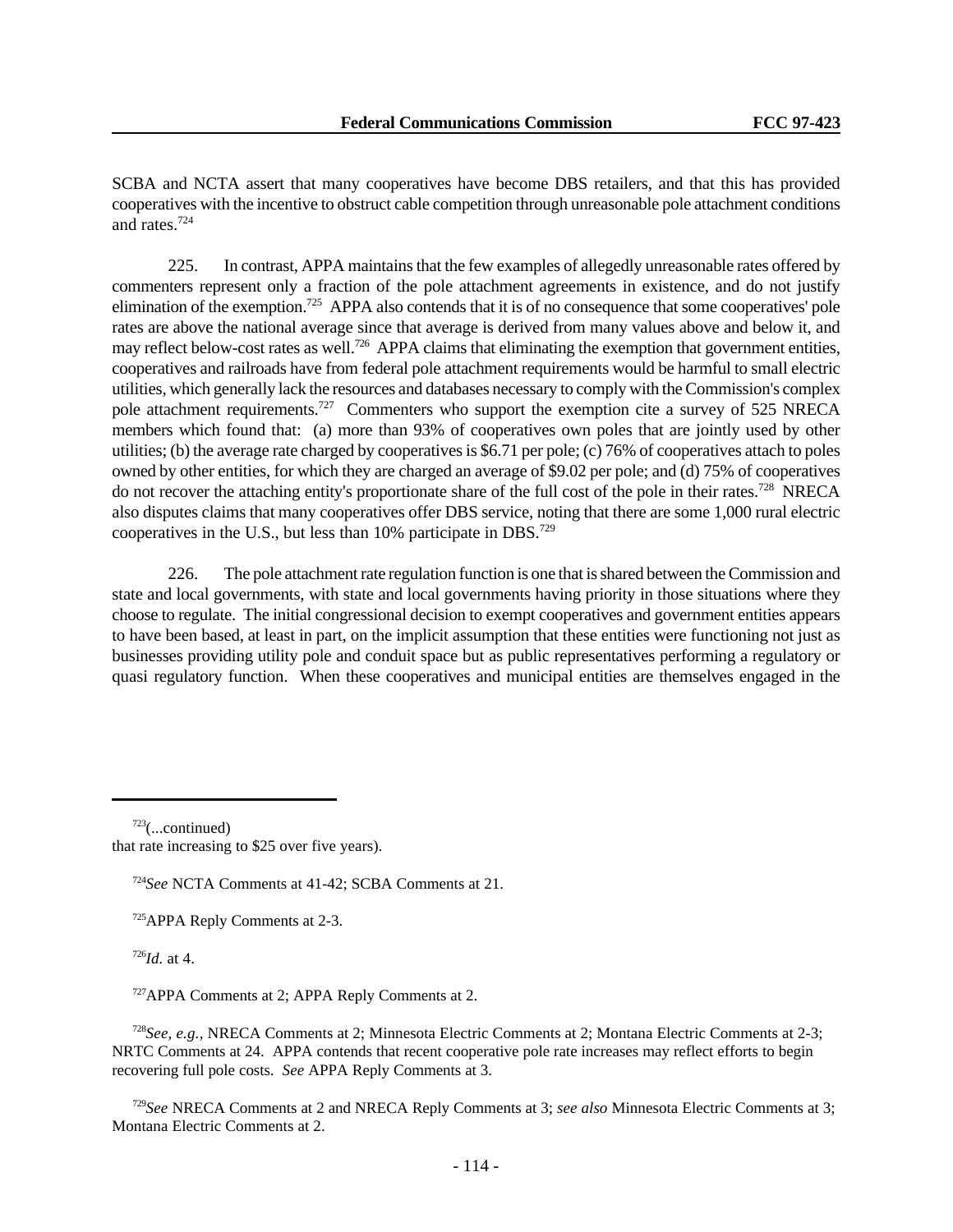provision of communications services a conflict of interest may result such that the rates charged to competitors may no longer be cost based and that competition may accordingly be distorted.<sup>730</sup>

### **D. Television Towers for DTV**

227. The Commission adopted an aggressive implementation schedule for DTV to ensure preservation of a universally available, free local television service and the swift recovery of broadcast spectrum.<sup>731</sup> Digital television may provide a means for broadcast television to become more competitive in the market for delivery of video programming by permitting the use of HDTV or multiplexed services. In order to provide digital television service, broadcasters will need to modify their facilities, including often new transmitters, new digital production facilities and, in some cases, new towers.<sup>732</sup> Of particular concern to broadcasters is the effect of local and state regulations on their ability to upgrade existing towers or to construct new towers in a timely manner.<sup>733</sup> In the *Fifth Report and Order*, we noted that the difficulties in obtaining zoning and other approvals may interfere with a television station licensee's ability to meet construction schedule requirements.<sup>734</sup> We are, however, also sensitive to the important state and local roles in zoning and land use matters and their longstanding interest in the protection and welfare of their citizenry.

228. The Commission has adopted a *DTV Tower Notice* to seek comment on whether any action is necessary in order to achieve a rapid roll-out of DTV.<sup>735</sup> The *DTV Tower Notice* was issued in response to a "Petition for Further Notice of Proposed Rule Making" filed jointly by NAB and the Association for

<sup>732</sup>Kyle Pope and Mark Robichaux, *Hype Definition: Waiting for HDTV? Don't Go Dumping Your Old Set Just Yet*, Wall Street Journal, Sept. 12, 1997, at A1.

<sup>733</sup>NAB Reply Comments at 35-37. There are also other logistical and resource concerns that may affect broadcasters' ability to meet the deadline for conversion to DTV, including the number of towers that need to be modified or constructed, the scarcity of construction crews, weather delays and supply shortages. *Preemption of State and Local Zoning and Land Use Restrictions on the Siting, Placement and Construction of Broadcast Station Transmission Facilities*, MM Dkt. No. 97-182, Notice of Proposed Rulemaking ("*DTV Tower Notice*"), 12 FCC Rcd 12505, 12505 ¶ 4 (1997).

<sup>734</sup>*Fifth Report and Order*, 12 FCC Rcd at 12810 ¶ 77.

<sup>735</sup>*DTV Tower Notice*, 12 FCC Rcd at 12508 ¶ 11.

<sup>730</sup>*See, e.g.*, NCTA Comments at 41-46; SCBA Comments at 21; US West Comments at 21-23

<sup>731</sup>*Fifth Report and Order*, 12 FCC Rcd at 12840-1 ¶ 76. In the *Fifth Report and Order*, we found that an accelerated roll-out of digital television was essential for four reasons. We found that absent a speedy roll-out, other digital television services might achieve levels of penetration that could preclude the success of over-the-air digital television, leaving viewers without a free, universally available digital programming service. Second, we determined that a rapid construction period would promote DTV's competitive strength internationally, spurring the American economy in terms of manufacturing, trade, technological development, international investment, and job growth. Third, we stated that "an aggressive construction schedule helps to offset possible disincentives that any individual broadcaster may have to begin digital transmissions quickly." Finally, we found that a rapid buildout would work to ensure that the recovery of broadcast spectrum occurs as quickly as possible. This will enable the federal government to reallocate some of the recovered spectrum for public safety purposes, and to eventually auction the rest. *Fifth Report and Order*, 12 FCC Rcd at 12842-3 ¶¶ 80-83.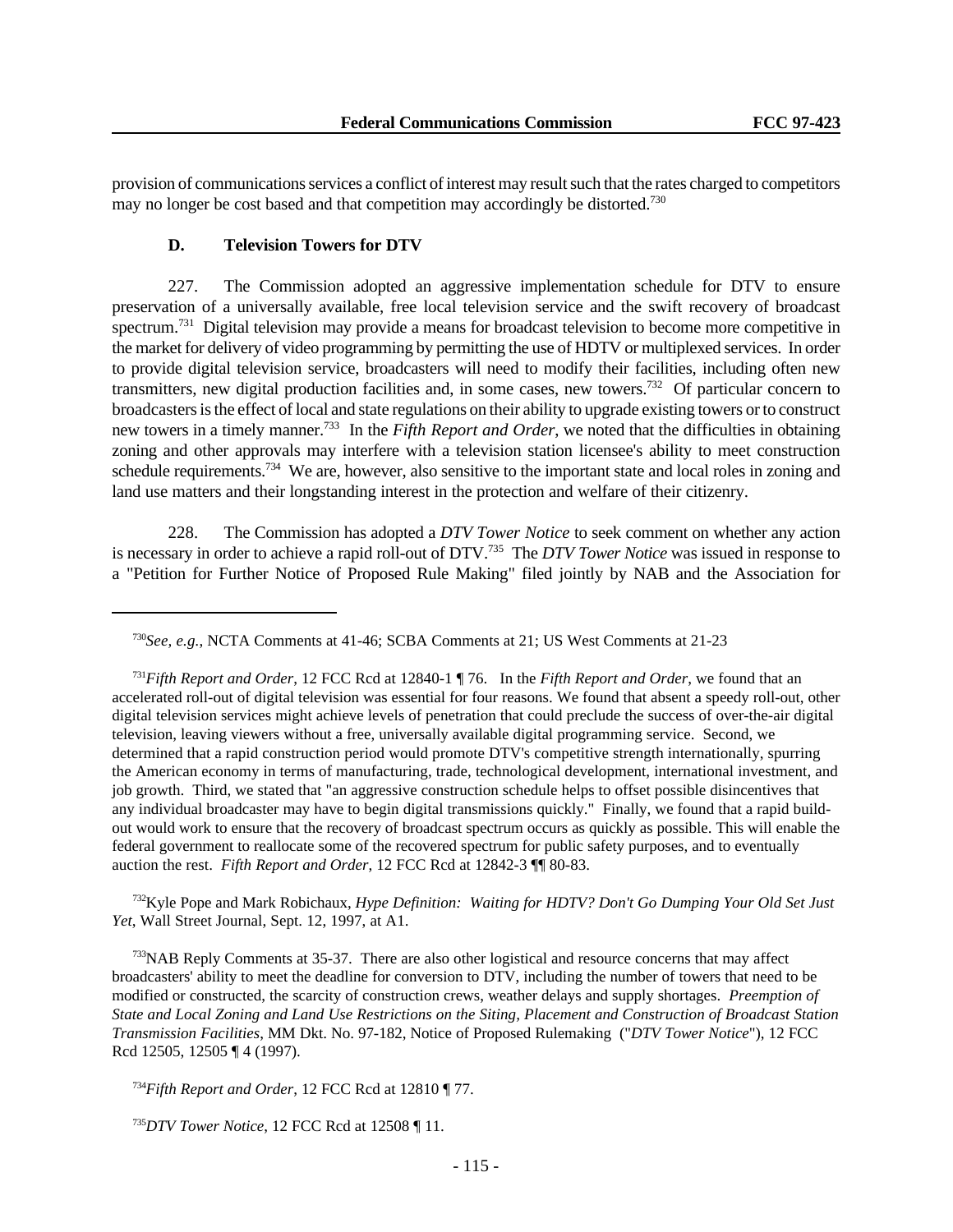Maximum Service Television ("Petitioners").<sup>736</sup> In addition, the Commission is working with the Local and State Government Advisory Committee as a means of ensuring that municipal views are considered in this proceeding.

# **E. Program Access Issues**

229. The Commission established rules pursuant to the 1992 Cable Act concerning programming arrangements between MVPDs and satellite-delivered program vendors (the "program access" rules).<sup>737</sup> These rules prohibit unfair competition and discriminatory practices by cable operators and certain verticallyintegrated programmers<sup>738</sup> that may inhibit competition.<sup>739</sup> In addition, the program access rules prohibit exclusive distribution contracts for satellite cable or broadcast programming between vertically integrated cable operators and programmers, unless the parties can demonstrate to the Commission that the contract is in the public interest.<sup>740</sup>

230. As the Commission has consistently noted, exclusive arrangements can be used to deter entry and inhibit competition from other MVPDs in markets for the delivery of multichannel video programming.<sup>741</sup> We have also recognized, however, that exclusive arrangements can produce efficiency benefits for the parties involved, and may increase competition, which can produce lower prices and increased choice for consumers

 $737$ The Commission's program access are set forth at 47 C.F.R. §§ 76.1000-76.1003, and the program carriage rules are set forth at 47 C.F.R. §§ 76.1300-76.1302. *See also* 47 U.S.C. 536(a)(2); 47 U.S.C. § 548.

<sup>738</sup>A vertically-integrated programmer is one that shares ownership interests in common with one or more cable system operators (*See 1996 Report*, 12 FCC Rcd at 4429 n. 398).

 $74047$  C.F.R. § 76.1002(c)(2).

<sup>736</sup>This petition was filed in the Commission's digital television proceeding, MM Dkt. No. 87-268. In the *DTV Tower Notice*, the Commission stated that this petition would be treated as one filed pursuant to 47 C.F.R. § 1.401 seeking the institution of a new rule making proceeding. *DTV Tower Notice*, 12 FCC Rcd at 12504 n.1. *See also* NAB Reply Comments at 36-37. The Petitioners propose a rule that would: (a) provide specific time limits for state and local government action in response to requests for approval of the placement, construction or modification of broadcast transmission facilities; (b) remove from local consideration certain types of restrictions on the siting and construction of transmission facilities, including regulations based on the environmental or health effects of radio frequency ("RF") emissions, interference with other telecommunications signals and consumer electronics devices, and tower marking and lighting requirements provided that the facility has been determined by the Commission to be in compliance with applicable federal rules; (c) preempt all state and local land use, building, and similar laws, rules or regulations that impair the ability of licensed broadcasters to place, construct or modify their transmission facilities unless the promulgating authority can demonstrate that the regulation is reasonable in relation to a clearly defined and expressly stated health or safety objective other than the categorical preemptions described above; and (d) provide for expeditious review by the Commission of any denial of a request by a state or local government. *DTV Tower Notice*, 12 FCC Rcd at 12506-7 and 12520-22 ¶¶ 5-9 and Appendix B.

<sup>739</sup>*1995 Report*, 11 FCC Rcd at 2155 ¶ 157; *1994 Report*, 9 FCC Rcd at 7520-22 ¶¶ 157-60, 7528-30 ¶¶ 173-78.

<sup>741</sup>*E.g.*, *1990 Report*, 5 FCC Rcd at 5021-32 ¶¶ 112-30; *1995 Report*, 11 FCC Rcd at 2135 ¶ 158.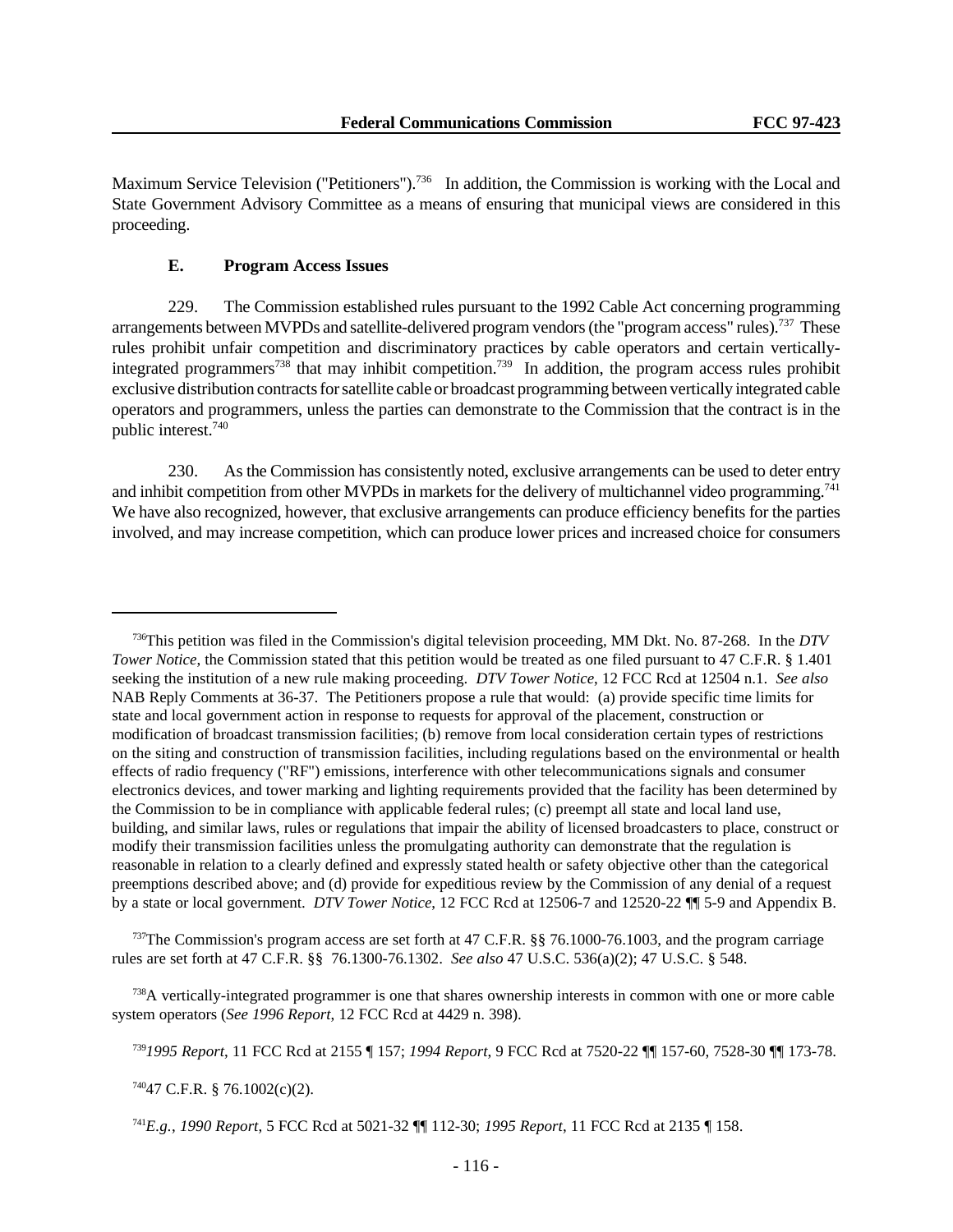in programming and distribution markets.<sup>742</sup> By targeting and eliminating those vertical restraints that can impair competition in markets for the distribution of multichannel video programming, the Commission's enforcement of its program access rules is designed to contribute to the long-term performance of both distribution markets and programming markets.<sup>743</sup> Indeed, the program access rules have been credited as having been a necessary factor in the development of both the DBS and MMDS industries.<sup>744</sup>

231. In the *1996 Report*, the Commission recognized that improved technology and lower costs are improving the efficiency of terrestrial distribution of programming, particularly over fiber-optic facilities. We noted that, as a result, it appears that it may become possible for a vertically-integrated programmer to switch from satellite delivery to terrestrial delivery for the purpose of evading the Commission's rules concerning access to programming.<sup>745</sup> In its comments, BellSouth asserts that Cablevision Systems Corp., which controls the rights to much of the sports programming in the New York City metropolitan area, will soon launch a fiberbased version of its popular SportsChannel New York service in order to avoid its program access obligations to competing DBS and wireless cable operators. BellSouth contends that marketplace developments have outpaced the original scope of the program access rules, which in their original form did not contemplate that programmers would eventually have the capability of delivering their services through fiber rather than through satellite transmission.<sup>746</sup>

232. BellSouth urges the Commission to commence a rulemaking proceeding to either amend its rules or, where necessary, make recommendations to Congress which at a minimum (1) extend the program access rules to all programmers and broadcast television stations, regardless of whether they are vertically integrated or whether they are satellite-delivered, and (2) prohibit cable programming vendors and local broadcast television stations from requiring video distributors to carry any other programming channel as a condition of granting retransmission consent.<sup>747</sup>

233. According to BellSouth, as horizontal concentration of the cable industry increases, a very small number of operators will control systems in most, if not all, of the largest markets in the country. According to BellSouth, this means that non-vertically integrated programming services will have

<sup>744</sup>*E.g.*, Eric Schine, *Digital TV: Advantage, Hughes*, Bus. Week, Mar. 13, 1995, at 14; *The Wireless Cable Industry*, Dillon Read Equity Research, Aug. 22, 1994, at 3.

<sup>747</sup>*Id*. at 16.

<sup>742</sup>*See*, *e.g.*, *1990 Cable Report*, 5 FCC Rcd at 5008-11 ¶¶ 82-91, 5031-32 ¶¶ 129-30; *1995 Report*, 11 FCC Rcd at 2135 ¶ 158. *See Memorandum Opinion and Order and Notice of Proposed Rulemaking*, FCC 97-415 (rel. Dec. 18, 1997) at ¶ 4, citing Report of the House Committee on Energy and Commerce, H.R. Rep. No. 102-628, 102d Cong., 2d Sess. 41 (1992).

<sup>743</sup>*E.g.*, *1995 Report*, 11 FCC Rcd at 2135 ¶ 158.

<sup>745</sup>*1996 Report*, 12 FCC Rcd at 4435 ¶ 154.

<sup>746</sup>BellSouth Comments at 15.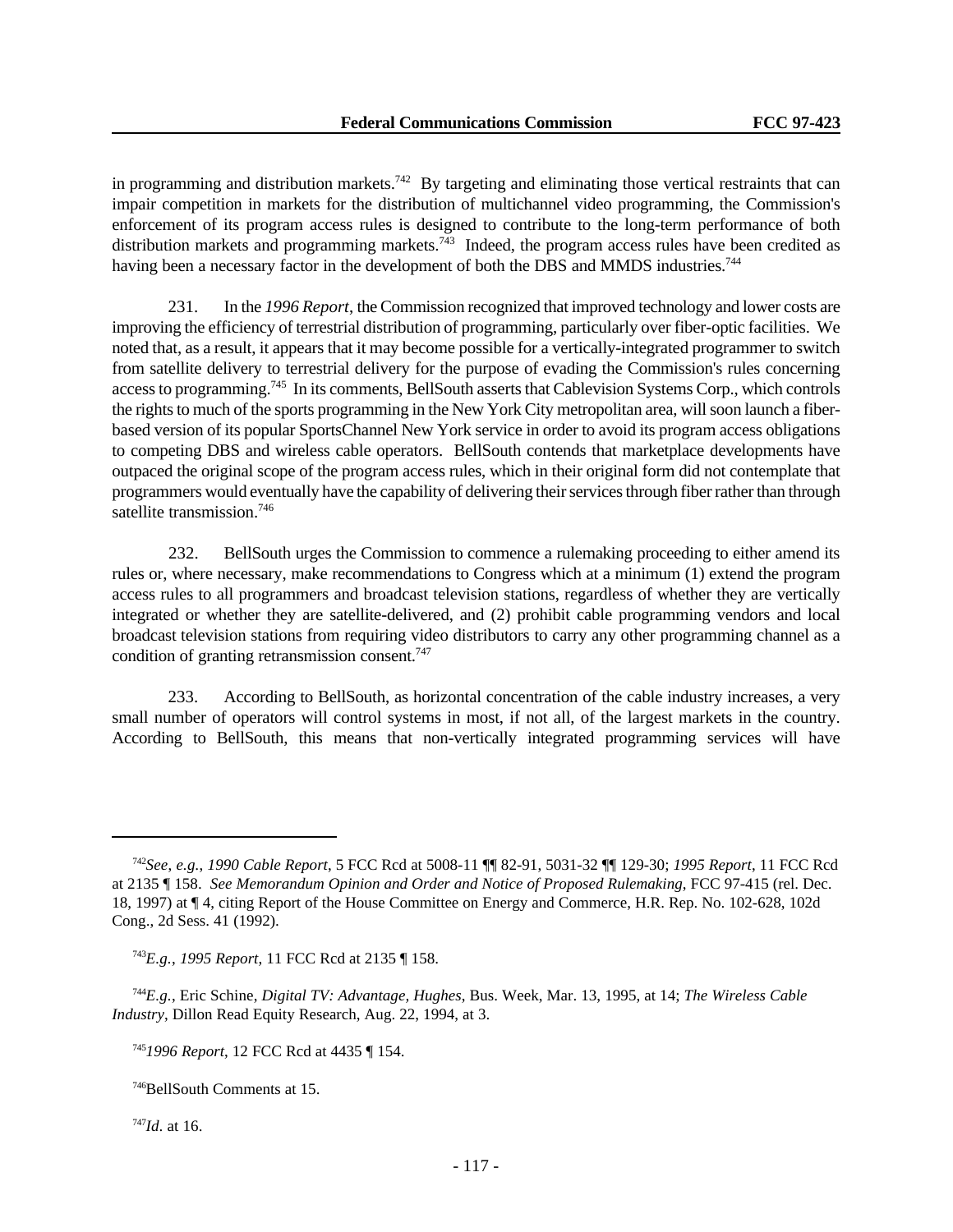unprecedented incentives to maintain exclusive distribution arrangements with large MSOs.<sup>748</sup> BellSouth, in reference to Fox News/fX and MSNBC as "cable exclusive" programming, fully expects this trend to become more pronounced in the wake of recently announced joint ventures between non-vertically integrated programmers (e.g., Fox and Microsoft) and vertically integrated cable operators such as TCI, Time Warner, Cablevision and Comcast.<sup>749</sup>

234. BellSouth states that a possible vehicle for amending the program access rules is the recent Petition for Rulemaking filed by Ameritech New Media, Inc. (RM-9097), in which Ameritech proposes that the Commission: (a) guarantee expedited review by imposing specific time deadlines for resolving program access cases; (b) institute a right of discovery to enable complainants to obtain information necessary to prove Section 628 violations; and (c) institute economic penalties in the form of fines or charges to create an economic disincentive discouraging Section 628 violations.<sup>750</sup> WCAI and DIRECTV have asked the Commission to expand the scope of the Ameritech proceeding to include consideration of the issues raised above by BellSouth.<sup>751</sup> DIRECTV alleges that MVPDs continue to experience difficulties in obtaining access to certain programming, such as sports programming, that is indispensable to their ability to compete with cable operators. DIRECTV requests that the Commission address the potential "loopholes" in its program access rules that enable those rules to be exploited by those MVPDs that wield market power.<sup>752</sup> DIRECTV also suggests that, given that the program access rules will expire in the year 2002, the Commission should recommend to Congress that the rules be extended, and that the changes requested above be incorporated into the statute as necessary.<sup>753</sup> In addition, on September 23, 1997, DIRECTV filed a complaint with the Commission, alleging that Comcast, a major cable television provider in the Philadelphia area, has refused to make Comcast SportsNet, its regional sports network, available to DIRECTV for its subscribers in the Philadelphia area.<sup>754</sup>

235. WCAI asserts that the past year's joint ventures between programmers not traditionally considered to be vertically integrated and highly vertically integrated cable operators strongly suggests that the present definition of "vertical integration" is too narrow. WCAI states that the definition fails to encompass the broad variety of business relationships with the cable industry that clearly threaten the availability of programming to cable's competitors. In this regard, a number of the more notable cable programming services introduced over the past year are owned by entities that would not be viewed as vertically integrated under a

<sup>748</sup>*Id*. at 12.

<sup>749</sup>*Id*. at 13.

<sup>750</sup>Ameritech Petition at 1-2.

<sup>751</sup>*See* WCAI Reply Comments, RM-9097 at 3-4 (filed July 17, 1997); DIRECTV Comments, RM-9097 at 3-4 (filed July 2, 1997).

<sup>752</sup>DIRECTV Comments at 5.

<sup>753</sup>*Id*. at 7.

<sup>754</sup>*See* complaint of DIRECTV, filed Sept. 23, 1997.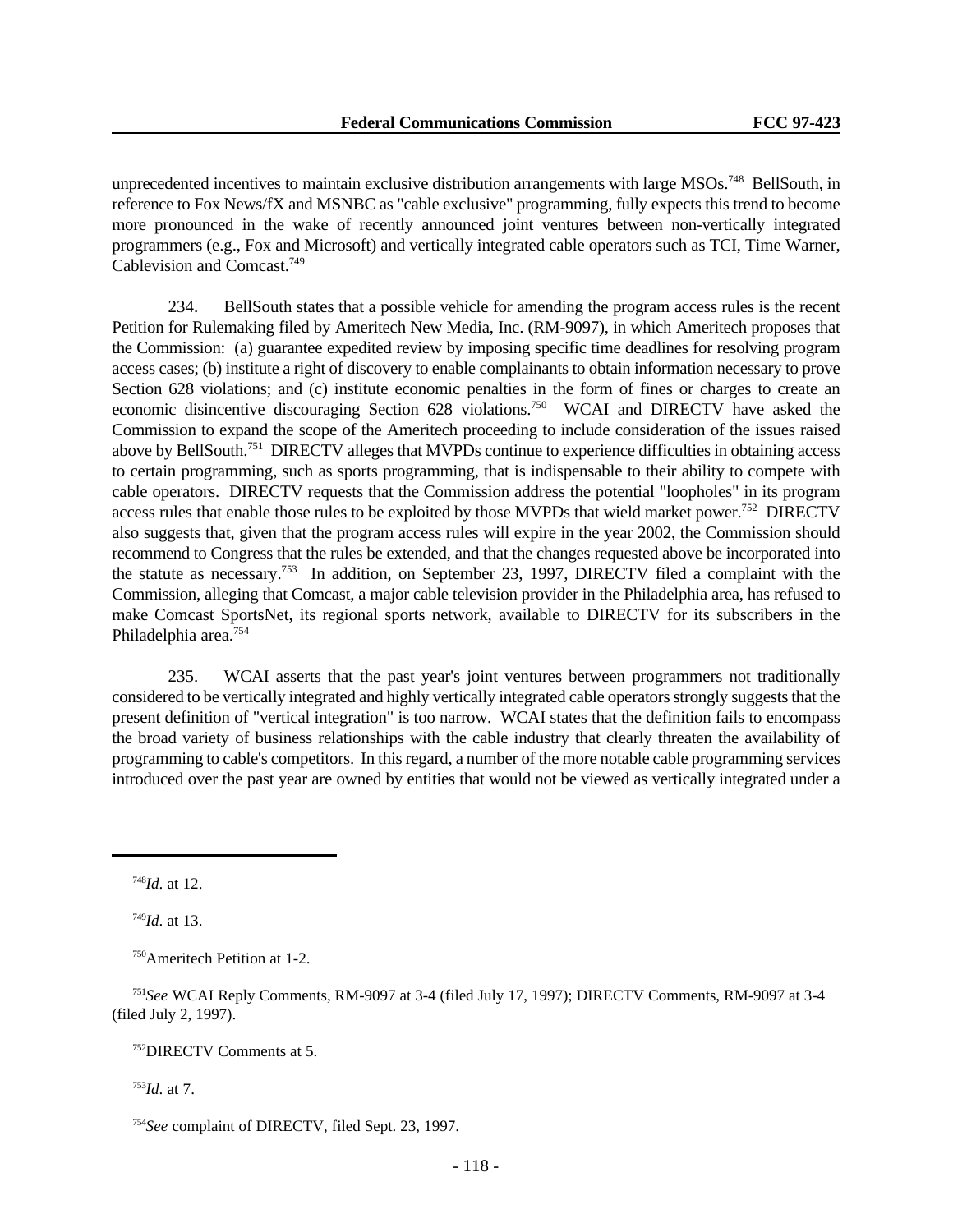traditional analysis of that term, e.g., MSNBC (Microsoft and NBC).<sup>755</sup> This is argued to be a particular concern when services, such as NBC or Nickelodeon, promote and advertise services, such as MSNBC or TV Land, that are sold on an exclusive basis and are unavailable to some competitors.<sup>756</sup>

236. Viacom notes that the Commission has determined that there may be circumstances in which exclusivity is appropriate, particularly as it applies to new programming, even where vertical integration exists. It suggests that exclusive agreements are part of the free market system and should only be regulated for specific reasons. Viacom argues that exclusivity agreements benefit both the non-vertically integrated program producers and the cable operators. These agreements can minimize some of the risk which cable operators take when they carry new programming produced by non-vertically integrated program providers. Otherwise, Viacom suggests that competing operators who do not take the risk gain a "free ride" as they do not assume any of the costs and risks by carrying the new, unproven programming. Without exclusivity, cable systems are often less willing to devote the same level of promotional effort and expenditures. Viacom believes that exclusivity benefits program producers in two ways. In the short term, exclusivity agreements enable the independent program producers to secure carriage on cable systems where their programming receives exposure. Because of exclusivity, cable operators will expend enormous efforts to advertise the programming to viewers to ensure its success. In the long run, the agreements provide a future market for new, costly and/or innovative programming.<sup>757</sup> Furthermore, Viacom points out that those who argue for access to particular programming also want the right to refuse to carry packages of programming.<sup>758</sup>

237. The Commission has resolved eight programming access cases since the *1996 Report*. These cases are described in Appendix G. In addition, on December 18, 1997, the Commission released a *Memorandum Opinion and Order and Notice of Proposed Rulemaking* ("*Program Access Notice*") concerning the program access rules.<sup>759</sup> In the *Program Access Notice*, we seek comment on: (a) whether the Commission should guarantee expedited review of program access complaints by imposing specific time deadlines for resolving program access cases; (b) whether the Commission should institute discovery as of right to enable complainants to obtain information necessary to prove program access violations; (c) whether the Commission should impose damages in order to discourage violations of section 628; (d) whether the program access rules apply to previously satellite-delivered programming which is converted to terrestrial delivery with the effect of constituting an "unfair method[ ] of competition or unfair or deceptive act[ ] or practice[ ], the purpose or effect of which is to hinder significantly or to prevent any multichannel video programming distributor from

<sup>757</sup>Viacom Reply Comments at 4-5.

<sup>758</sup>*Id*. at 9.

<sup>755</sup>WCAI Comments at 10.

<sup>756</sup>Statement of Matthew Oristano, Chairman, People's Choice TV, on behalf of the WCAI, at the Dec. 18, 1997 Commission meeting.

<sup>759</sup>*Petition for Rulemaking of Ameritech New Media, Inc. Regarding Development of Competition and Diversity in Video Programming Distribution and Carriage*, CS Dkt. No. 97-248, RM No. 9097,Memorandum Opinion and Order and Notice of Proposed Rulemaking, FCC 97-415 (rel. Dec. 18, 1997).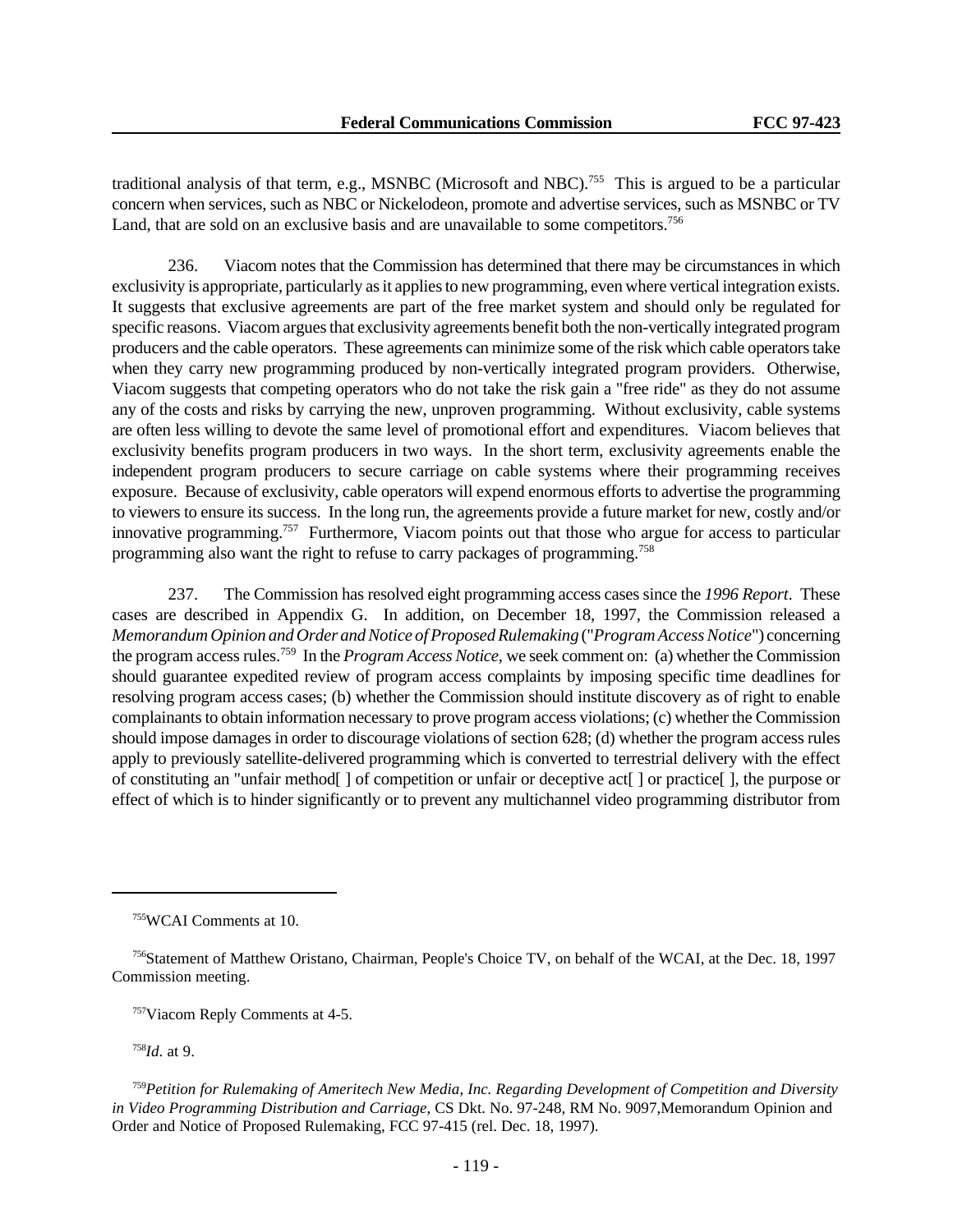providing satellite cable programming or satellite broadcast programming to subscribers or consumers.";<sup>760</sup> and (e) whether the program access rules should be amended to provide that any cooperative buying group that maintains adequate financial reserves should not require its members to provide joint and several liability for commitments of the group.

238. On its face, Section 628 does not preclude a programmer from altering its distribution method from satellite-distribution to terrestrial-distribution.<sup>761</sup> In the *Program Access Notice*, we noted that in its comments, DIRECTV seemed to suggest that it contravenes the spirit, if not the letter, of Section 628 if a vertically-integrated programmer moves from satellite-delivered programming to terrestrial-delivered programming for the purpose of evading the program access requirements.<sup>762</sup> Such an action could arguably constitute an "unfair method[ ] of competition or unfair or deceptive act[ ] or practice[ ], the purpose or effect of which is to hinder significantly or to prevent any multichannel video programming distributor from providing satellite cable programming or satellite broadcast programming to subscribers or consumers."<sup>763</sup> The *Program Access Notice* seeks comment on appropriate ways to address such situations. It specifically asks commenters to address the statutory basis for any suggested remedial action and whether legislation is needed. It also seeks comment on whether programming that has been moved from satellite to terrestrial delivery can or should be subject to program access requirements based on the effect, rather than the purpose, of the programmer's action.

# **F. Horizontal Ownership Limits**

239. Section 11(c) of the 1992 Cable Act directed the Commission to set limits on the number of cable subscribers that can be reached by an MSO.<sup>764</sup> In October 1993, the Commission adopted rules providing that no MSO could pass more than 30% of the households passed by cable nationwide.<sup>765</sup> The cable systems attributable to an MSO are calculated by reference to the attribution rules that the Commission historically has imposed on broadcasters.<sup>766</sup> The Commission's rules permit an MSO to pass an additional 5% of cable subscribers, where the cable systems passing the additional subscribers are minority controlled.767 In

<sup>762</sup>*Id.*

<sup>763</sup>*Id*. Communications Act § 628(b), 47 U.S.C. § 548(b).

<sup>764</sup>Section 11(c) of the 1992 Cable Act added Section 613(f) to the Communications Act, 47 U.S.C. § 533(f).

<sup>765</sup>47 C.F.R. § 503. *See also In the Matter of Implementation of Sections 11 and 13 of the Cable Television Consumer Protection and Competition Act of 1992, Horizontal and Vertical Ownership Limits*, MM Docket No. 92-264, Second Report and Order, 8 FCC Rcd 8565 (1993).

<sup>766</sup>47 C.F.R. §§ 76.501, 76.503(f).

<sup>767</sup>47 C.F.R. § 76.503(b).

<sup>760</sup>Communications Act § 628(b), 47 U.S.C. §548(b).

<sup>761</sup>*Program Access Notice* at ¶ 51.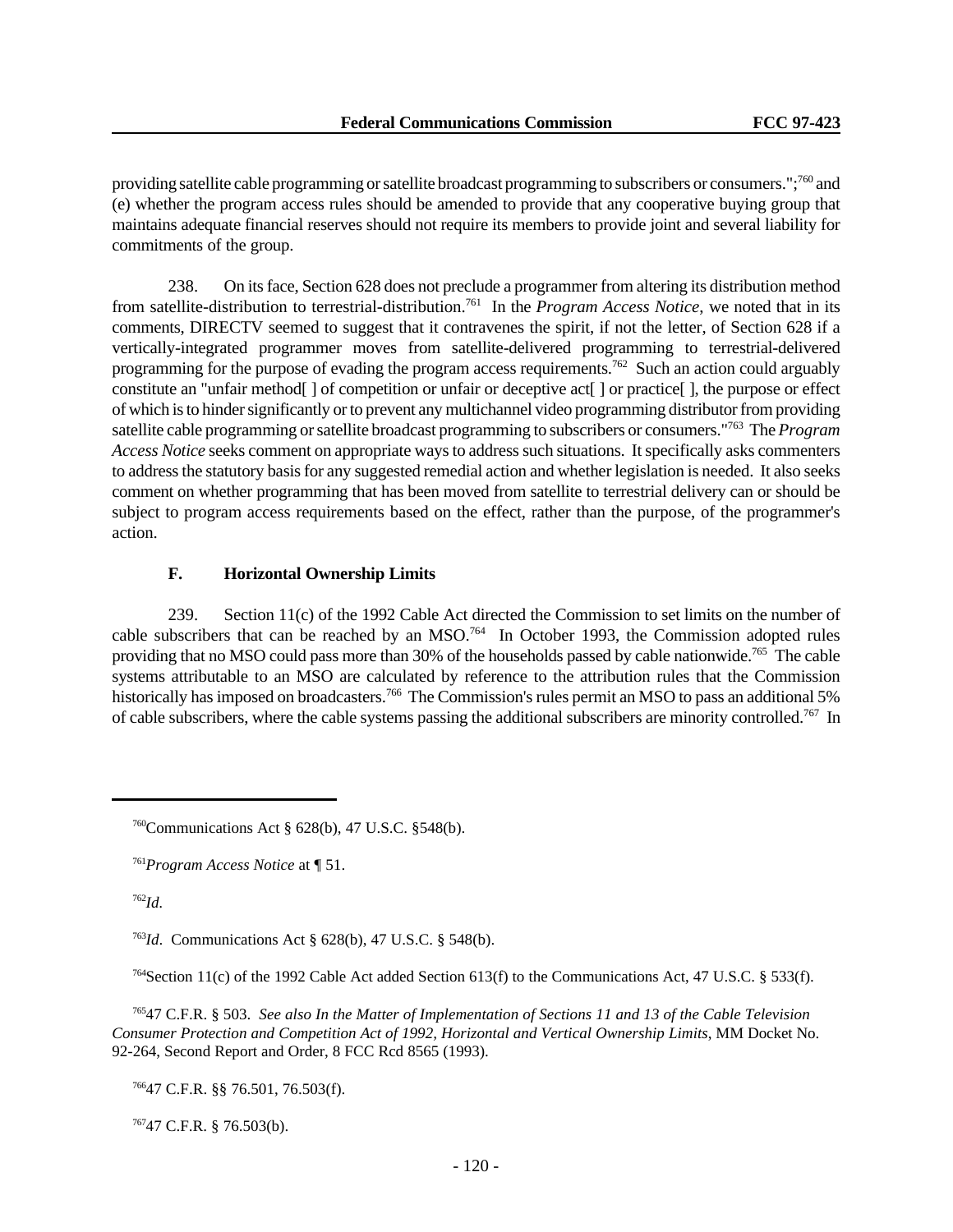September 1993, the D.C. District Court held in *Daniels Cablevision, Inc. v. United States*<sup>768</sup> that Section 11(c) violated the First Amendment. The court stayed further District Court proceedings pending an interlocutory appeal of its judgment but did not enjoin the Commission from adopting and enforcing rules limiting horizontal concentration.<sup>769</sup>

240. The Commission voluntarily stayed the effective date of its rules until final judicial resolution of the *Daniels* decision.<sup>770</sup> In December 1993, the Center for Media Education/Consumer Federation of America filed a Motion to Lift the Stay and a Petition for Reconsideration. Bell Atlantic also filed a separate Petition for Reconsideration. The following month, Time Warner challenged the stayed rules in the D.C. Circuit Court in *Time Warner Entertainment Co., L. P. v. FCC*, No. 94-1035 (D.C. Cir. 1994). In August 1996, the D.C. Circuit Court consolidated the *Daniels* appeal regarding the facial validity of the statute and the *Time Warner* challenge to the Commission's rules, and determined to hold court proceedings in abeyance while the Commission reconsidered its horizontal rules.<sup>771</sup> Most recently, on September 23, 1997, the Consumers Union and Consumer Federation of America submitted a petition to the Commission requesting, among other things, that the Commission lift the stay on its horizontal ownership rules and reevaluate its current horizontal ownership limits.<sup>772</sup>

# **G. Copyright Act**

241. The major copyright issues affecting competition in multichannel video programming distribution involve the compulsory licenses for, respectively, satellite and cable retransmission of broadcast signals.<sup>773</sup> These issues include whether the licenses should continue to exist; the level of license fees; the degree of comparability between the satellite and cable compulsory licenses and fees, including whether the satellite license should allow satellite retransmission of local signals within broadcasters' local markets, which the cable compulsory license allows for cable operators; definition of local and distant broadcast signals for retransmission purposes; the applicability of the cable compulsory license to OVS systems and providers; and whether to extend compulsory licensing to Internet retransmission of broadcast signals. Recently, the Copyright Office issued a report, described below, concerning these and other broadcast retransmission

<sup>769</sup>*Id*. at 12.

<sup>771</sup>*Time Warner Entertainment Co., L.P. v. FCC*, 93 F.3d 957, 979-80 (D.C. Cir. 1996).

<sup>772</sup>*See* Consumers Union Petition, fn. 11 *supra*.

<sup>768</sup>*Daniels Cablevision, Inc. v. United States*, 835 F. Supp. 1, 10 (D.D.C. 1993), *aff'd in part, Time Warner Entertainment Co., L.P. v. FCC*, 93 F.3d 957 (D.C. Cir. 1996).

<sup>770</sup>*In the Matter of Implementation of Sections 11 and 13 of the Cable Television Consumer Protection and Competition Act of 1992, Horizontal and Vertical Ownership Limits*, MM Docket No. 92-264, Second Report and Order, 8 FCC Rcd at 8567 ¶ 3.

<sup>773</sup>The Copyright Act, 17 U.S.C § 101 *et seq.*, establishes the rights of owners of programming and other copyrighted works of authors and, in the case of compulsory licensing, allows non-owners to use programs and other works subject to certain payment and other conditions. Administratively, these copyright provisions fall under the jurisdiction of the Library of Congress,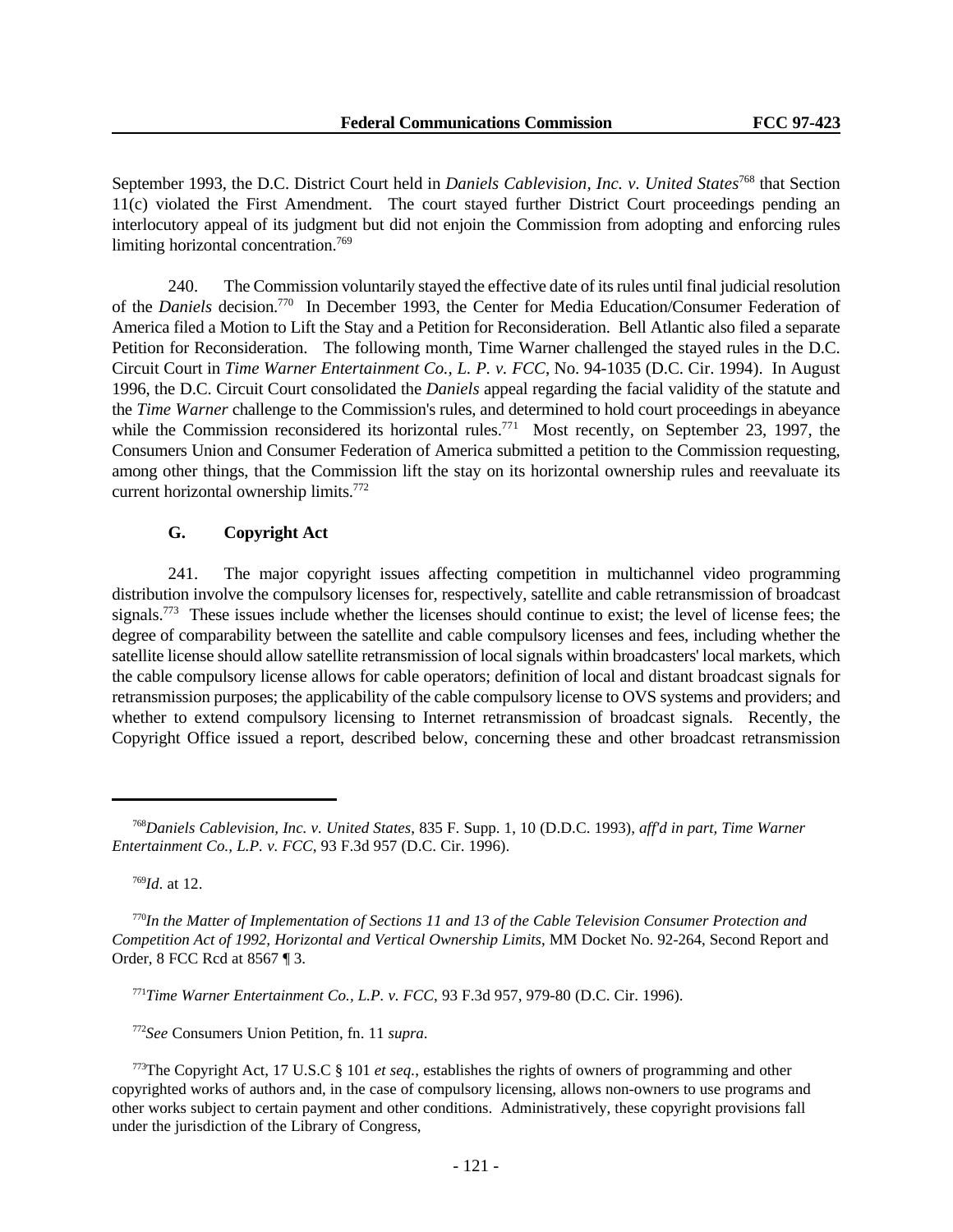issues<sup>774</sup> and the Librarian of Congress issued an *Order*, also described below, concerning royalty rates for satellite retransmission of broadcast signals.

242. Several commenters advocated copyright law changes that would allow satellite carriers to provide broadcast network programming to all consumers, thereby enabling DBS distributors to compete effectively against other MVPDs.<sup>775</sup> SBCA, NRTC, and PrimeTime24 contend that the satellite compulsory license to retransmit broadcast network signals is anticompetitive because the license is limited to retransmission to "unserved households."<sup>776</sup> These commenters claim, among other things, that the current definition of an "unserved household" does not adequately capture all households that cannot receive clear television pictures from over-the-air broadcasts.<sup>777</sup> In addition, NRTC and SBCA advocate a compulsory network broadcast retransmission license which would allow satellite retransmission to all subscribers, with satellite retransmitters compensating local stations.<sup>778</sup> NRTC contends that the inability of satellite carriers to retransmit network signals to "served" households is contrary to the purposes of the 1996 Act and the nation's pro-competitive telecommunication policies.<sup>779</sup> SBCA notes that the satellite compulsory license, embodied in Section 119 of the Copyright Act, is not permanent, while the cable compulsory license to retransmit network broadcast signals is permanent.<sup>780</sup> In addition, Bell Atlantic seeks confirmation that open video systems meet the copyright statute's definition of a cable system, so that OVS operators and programmers may use the cable compulsory copyright license.<sup>781</sup>

243. *Copyright Office.* On August 1, 1997, the Copyright Office released its Retransmission Report concerning copyright licensing of the retransmission of broadcast signals. The Retransmission Report contains several significant recommendations to Congress regarding cable and satellite retransmission of

<sup>776</sup>"Unserved households" are defined as homes that cannot receive a signal of Grade B intensity from a local network station through the use of a conventional rooftop antenna, and have not received the local network affiliate through a cable subscription within the previous 90 days. 17 U.S.C.  $\S$  119(d)(10).

<sup>777</sup>*See* NRTC Comments at 17; PrimeTime24 Comments at 4-8; SBCA Comments at 21.

<sup>778</sup>NRTC Comments at 16; SBCA Comments at 23. NRTC also proposes that networks compensate satellite carriers for adding value to the network signal by increasing the audience reach of the networks beyond the area of affiliate exclusivity. NRTC Comments at 17.

<sup>779</sup>*Id*. at 17.

<sup>780</sup>SBCA Comments at 18-19.

<sup>774</sup>A Review of the Copyright Licensing Regimes Covering Retransmission of Broadcast Signals, United States Copyright Office, August 1, 1997 ("Retransmission Report").

<sup>775</sup>*See* NRTC Comments at 12-17; PrimeTime 24 Comments at 2-7; SBCA Comments at 18-23. These commenters acknowledge that copyright law does not fall within the Commission's jurisdiction. *See, e.g.,* PrimeTime 24 Comments at 2; SBCA Comments at 18.

<sup>781</sup>Bell Atlantic Comments at 7-8. Bell Atlantic claims that OVS providers would have to negotiate individually with each copyright holder of each program on each broadcast or must carry station included in the programmer's line-up if OVS providers were not able to use the compulsory copyright license, and that this would make the OVS option impracticable.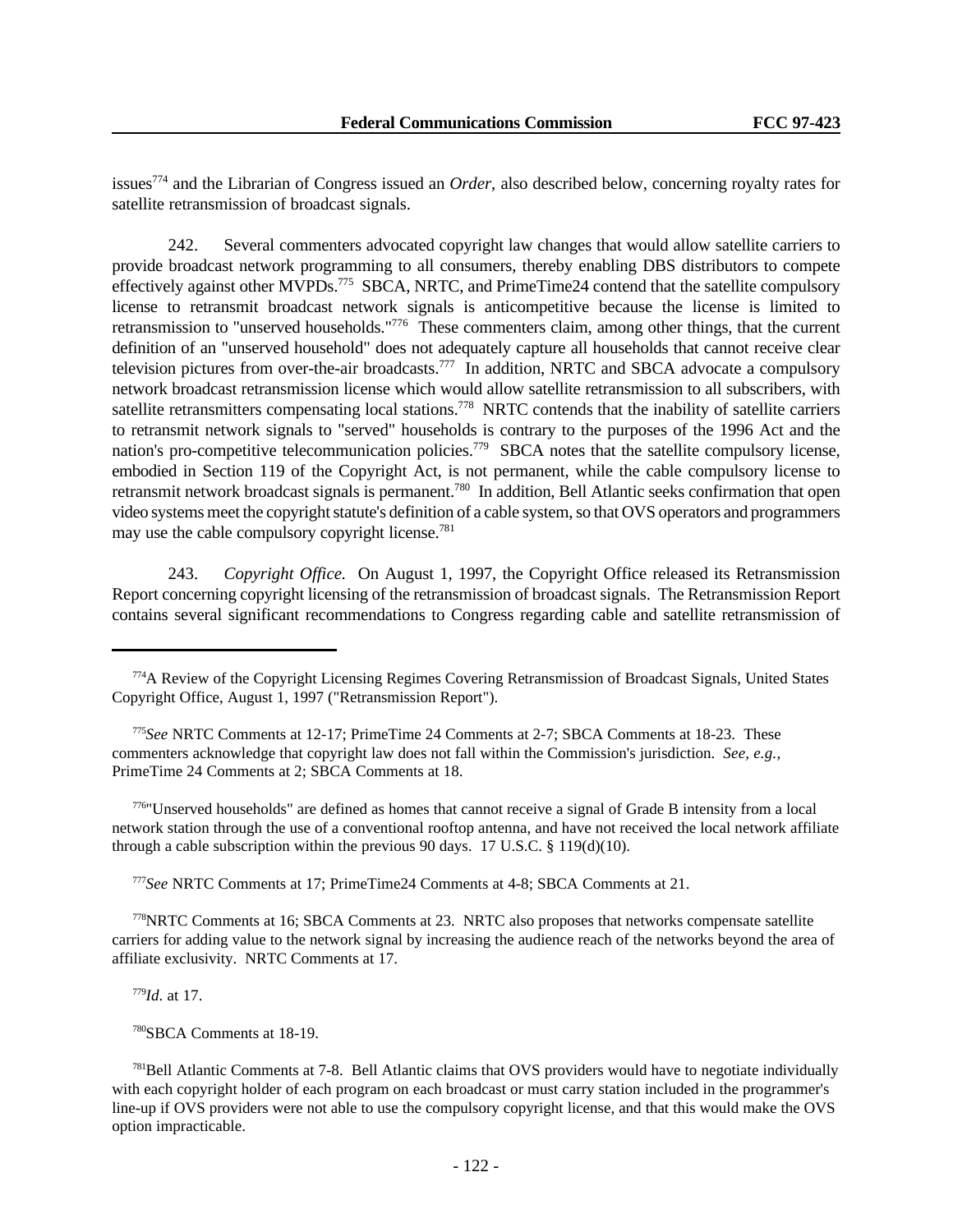broadcast signals. The Copyright Office recommends equal treatment of multichannel video programming delivery systems (except to the extent that technological differences or differences in regulatory burdens justify different copyright treatment),<sup>782</sup> including equalization of cable and satellite compulsory license fees (except for such fee differences as are justified by regulatory, technological or economic factors),<sup>783</sup> continuation of the satellite compulsory retransmission license for as long as cable operators have a compulsory retransmission license,<sup>784</sup> and inclusion of OVS systems as entities eligible for use of the cable compulsory license;<sup>785</sup> eventual termination of compulsory licensing for retransmission of broadcast signals;<sup>786</sup> adjustment of license fees to reflect fair market value;<sup>787</sup> equalization of independent station and network signal retransmission fees and provision of cable retransmission royalty rights to owners of network programming (as exists for satellite retransmission royalties),788 simplification of the cable compulsory license rate structure;789 reduction of the

<sup>783</sup>*Id*. at 60.

<sup>784</sup>*Id*. at 33-35.

<sup>785</sup>*Id*. at 75-77 (suggesting amendment of section 111 to facilitate the eligibility of open video systems for the cable compulsory license); *see id.* at 61-74.

<sup>786</sup>The Copyright Office believes that broadcast retransmission licensing would best be accomplished through negotiations between collectives representing program copyright owners and program users, or other market mechanisms. Retransmission Report at iv, 33. Accordingly, the Office would prefer to see the eventual termination of both the cable and satellite compulsory licenses. *Id*. at iv, 12, 33. The Copyright Office currently recommends the continuation these compulsory licenses, however, because the licenses have become "an integral part of the means of bringing video services to the public, . . . business arrangements and investments have been made in reliance upon them, and . . . at this time, the parties advocating such elimination have not presented a clear path toward terminating the licenses." *Id.* at 33; *see id*. at iv.

<sup>787</sup>The Copyright Office recommends that every five years a Copyright Arbitration Royalty Panel should set cable and satellite per subscriber, per signal retransmission license rates at their respective full fair market values. Retransmission Report at 59-60. *See* Retransmission Report at 59-60 (recommending fair market value standard for cable retransmission fees); Satellite Home Viewer Act of 1994, 17 U.S.C. § 119(c)(3)(D)(1994) (setting forth a fair market value standard for satellite retransmission fees). The Librarian of Congress recently issued an order establishing satellite license rates determined by a CARP pursuant to these criteria. *See* Report of the Panel, Rate Adjustment for the Satellite Carrier Compulsory License, Copyright Office, Library of Congress, Docket No. 96-3 CARP-SRA; 62 Fed. Reg 55746 (1997), and discussion below.

<sup>788</sup>Retransmission Report at 131-34. Owners of copyrights in network programming (as opposed to owners of local programming contained in network affiliate broadcasts) are not eligible to participate in the distribution of cable compulsory license fees, 17 U.S.C. § 111(d)(3), but are eligible to participate in the distribution of satellite compulsory license fees, 17 U.S.C. § 119. *See* Retransmission Report at 7, 132-33.

<sup>&</sup>lt;sup>782</sup>Retransmission Report at 34-35 (endorsing "the goal of removing differences between the licenses where possible, so that the compulsory licenses should have the least possible impact on the competitive balance between satellite carriers and cable systems, while, at the same time, retaining differences that are justified by the regulatory and technological contexts of the two industries.")

<sup>789</sup>Retransmission Report at 41-42, 49-59; s*ee id.* at 36-41.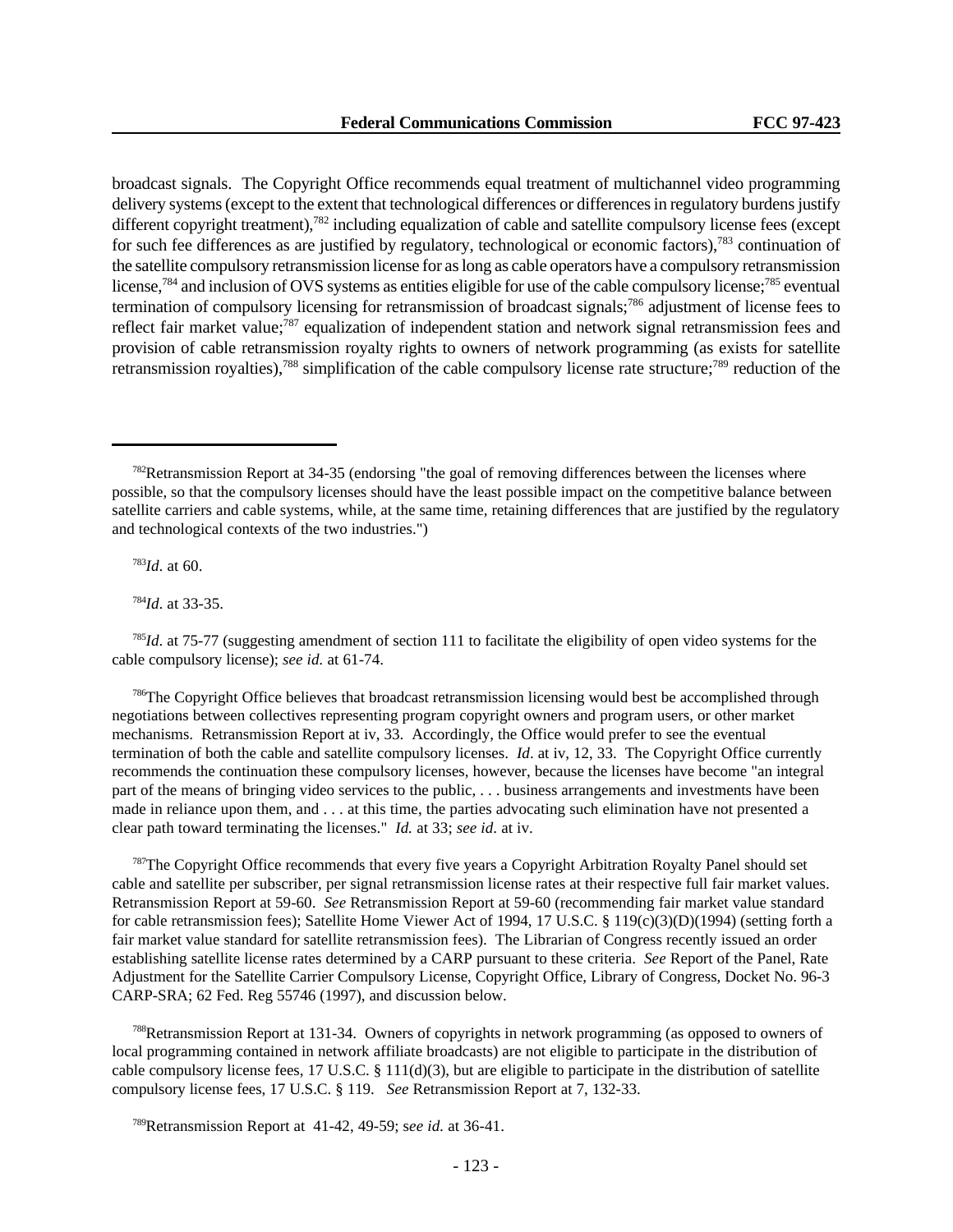small cable system subsidy;<sup>790</sup> and retention of the minimum retransmission fee applicable to all cable systems.<sup>791</sup> The Copyright Office also recommended postponing, as premature, any action concerning compulsory licensing of Internet retransmission of broadcast signals.<sup>792</sup>

244. The Copyright Office recommends that section 119's compulsory license for satellite retranmission be extended to allow retransmission of all television broadcast station signals, commercial and noncommercial, within each station's local market, defining a commercial station's local market in accordance with the Commission's rules<sup>793</sup> and defining a noncommercial station's local market as all communities wholly or partially within 50 miles of each station's community of license. The Office notes that technological advances may enable satellite carriers to retransmit local affiliates' network signals to subscribers within the stations' respective local markets, thus eliminating the need to import distant network signals.<sup>794</sup>

245. The Copyright Office rejects the concept of defining unserved households by a picture quality standard instead of the current Grade B signal standard as "too subjective, legally insufficient, and administratively unworkable."<sup>795</sup> The Copyright Office also finds the Grade B standard to be "less than precise and cost inefficient when applied to individual household determinations."<sup>796</sup> The Copyright Office notes that future widespread use of over-the-air digital television may allow a clear standard for determining when a household receives a good quality television picture from an over-the-air signal.<sup>797</sup>

246. *Librarian of Congress*. The 1994 amendments to the Copyright Act required satellite compulsory license fees for retransmission of broadcast signals to be set at "fair market value," considering the competitive distribution environment, the economic impact of the fees on copyright owners and satellite carriers, and the continued availability of retransmissions to the public.<sup>798</sup> On October 27, 1997, the Librarian

<sup>791</sup>*Id.* at 133-34. The minimum copyright royalty applies to all systems, including those retransmitting only local signals. 17 U.S.C. § 111(d)(1)(B), (C) and (D).

<sup>792</sup>Retransmission Report at 92-98.

 $79317$  U.S.C. § 111(f) (Definition of "local service area of a primary transmitter.") A commercial television station's local market for copyright purposes coincides with its local market defined by the Commission's must carry rules, 47 C.F.R. §§ 76.55(e) and 76.59. Currently, the Commission uses Arbitron's Area of Dominant Influence ("ADI"). Effective January 1, 2000, Nielsen's Designated Market Area ("DMA") definition will apply. Under Section 76.59, these markets may be modified to include or exclude communites as a result of Commission decisions on individual requests.

<sup>795</sup>*Id.*

<sup>796</sup>*Id.*

<sup>797</sup>*Id.*

<sup>790</sup>*Id*. at 42-45.

<sup>794</sup>Retransmission Report at 117-130.

<sup>798</sup>Satellite Home Viewer Act of 1994, Pub. L. No. 103-369, 103 Stat. 3477 (1994) (codified, in relevant part, as (continued...)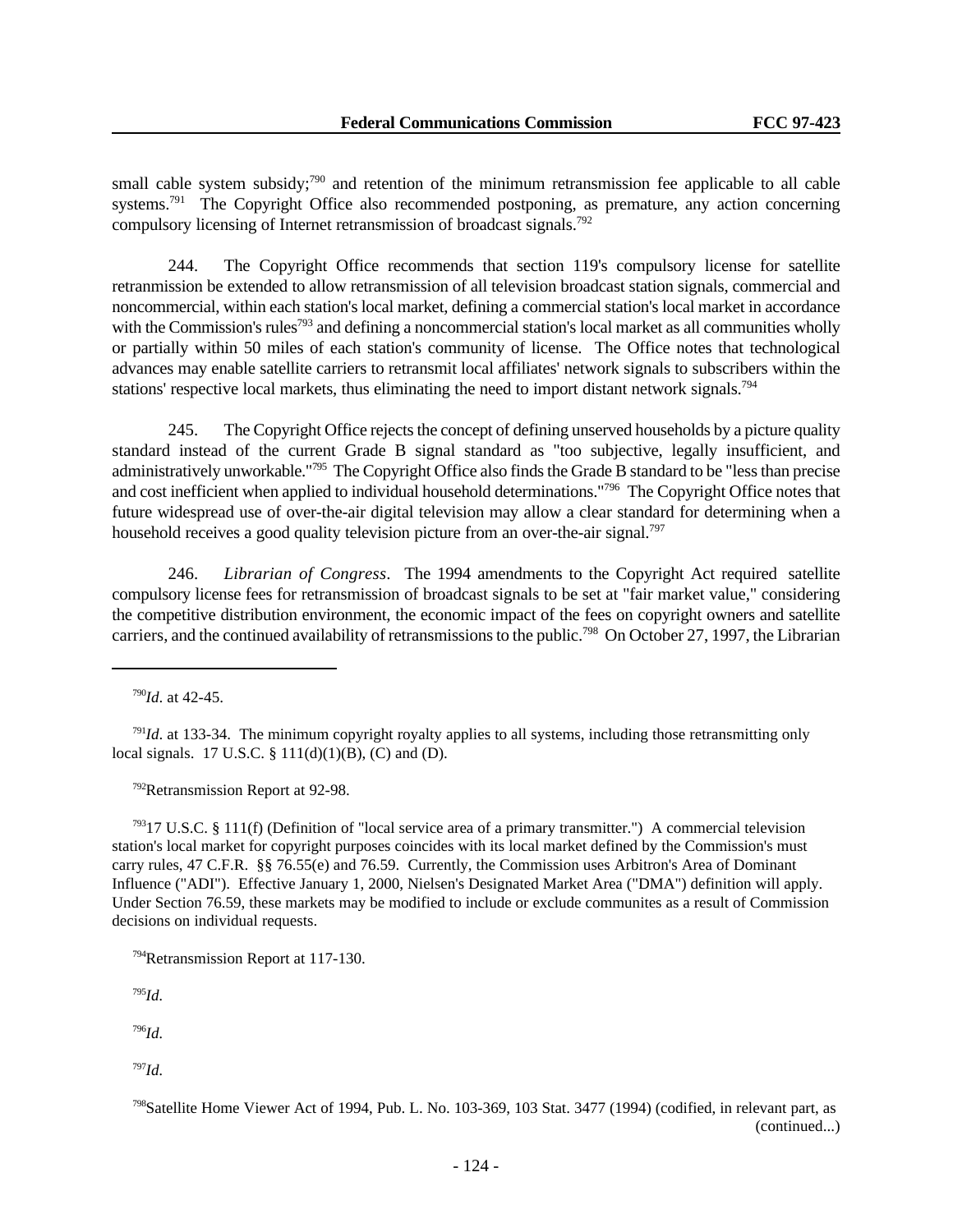of Congress issued a final order setting a monthly rate of 27 cents per subscriber for satellite retansmission of distant signals.<sup>799</sup> This is an increase of 21 cents, from 6 cents per subscriber, for distant network signals and an increase of 9.5 cents, from 17.5 cents per subscriber, for distant superstation signals.<sup>800</sup> The Librarian's order also set a rate of zero for retransmission of local superstation signals and for local network signals retransmitted to unserved households.<sup>801</sup> These rates are to become effective January 1, 1998.<sup>802</sup>

247. DBS operators' current lack of local broadcast programming impairs DBS services' competitiveness with cable service. A consideration of satellite services' carriage of local or other network programming would include a balance of the possibility of private negotiation for program rights, the scope of any compulsory satellite license or other copyright limitations, the scope of any must carry or other carriage obligations, and the extent of statutory parity between cable and DBS. In considering possible changes in copyright, existing differences between the copyright treatment of cable retransmissions and of satellite retransmissions should be removed where possible so that the compulsory licenses do not affect the competitive balance between the satellite carrier and cable industries.

### **H. MVPD Carriage of Broadcast Signals**

248. The mandatory carriage or "must carry" provisions of the Communications Act and Commission's rules affect the mix of programming offered by cable and OVS operators as those entities are obligated to carry certain qualified local broadcast stations.<sup>803</sup> Pursuant to the Communications Act, cable and

 $798$ (...continued) 17 U.S.C. § 119(c)(3)(D) (1994)).

 $799$ Order of the Librarian, October 23, 1997, 62 Fed. Reg. 55742, 55759 (1997) (rates to be codified at 37 C.F.R § 258.3). The Librarian's Order accepts the rate recommendations of a Copyright Arbitration Royalty Panel ("CARP") convened to propose new rates for retransmissions under section 119 of the Satellite Home Viewer Act, 17 U.S.C. § 119. *See* 62 Fed. Reg. 55744 *et seq.*

<sup>800</sup>*See id.* at 55743-44; 37 CFR § 258.3 (stating rates commencing May 1, 1992, to include, in addition to the 6 cent and 17.5 cent rates noted in the text, a rate of "14 cents per subscriber per month for superstations whose signals are syndex-proof, as defined in § 258.2").

801Order of the Librarian, October 23, 1997, 62 Fed. Reg. 55742, 55759 (1997) (rates to be codified at 37 C.F.R § 258.3). The royalty rates for cable compulsory license retransmission of distant signals are set in accordance with a complicated and technical formula (except rates paid by smaller cable systems, which are set at a flat rate or at a percentage of gross receipts from broadcast signals, but which apply to a small minority of cable compulsory license payments). SBCA presented testimony to the CARP indicating that cable operators pay section 111 retransmission royalties of 9.8 cents per subscriber per month for superstation signals and 2.45 cents per subscriber per month for broadcast network signals. *Id.* at 55746.

<sup>802</sup>*Id.* at 55759.

<sup>803</sup>Sections 614 and 615 concerning the must carry rights of commercial and noncommercial television stations, respectively, and Section 325, which provides for retransmission consent, were added by the 1992 Cable Act. The 1996 Act extended these provisions to encompass OVS as well as cable. On March 31, 1997, the Supreme Court upheld the must carry provisions of the 1992 Cable Act. *Turner Broadcasting v. FCC*, 117 S.Ct. 1174 (1997). In

(continued...)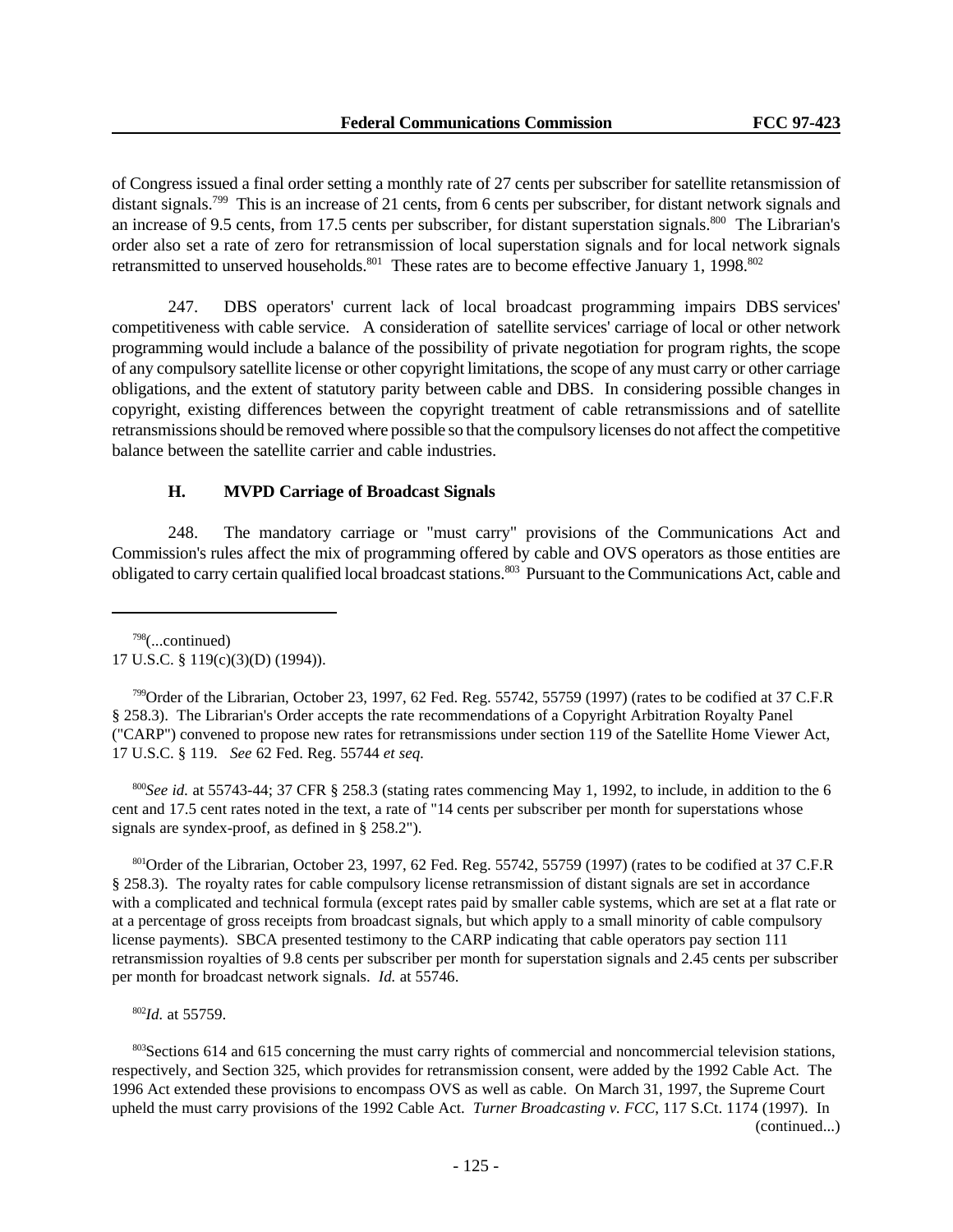OVS operators have an obligation to set aside a specified number of channels, based on their total channel capacity for the carriage of local broadcast signals.<sup>804</sup> Under these statutory provisions and the Commission's rules, commercial broadcast television stations may elect whether they will be carried by local cable television systems or open video systems under the must carry or retransmission consent rules.<sup>805</sup> A station electing mustcarry rights is entitled to insist on cable carriage in its local market area, which the Commission currently defines in terms of Arbitron's areas of dominant influence.<sup>806</sup> Under retransmission consent, the station and the cable or OVS operator negotiate a carriage arrangement and the station is permitted to receive compensation or other consideration in return for carriage. Broadcast stations are required to make this election every three years.<sup>807</sup> Noncommercial educational broadcast television stations are entitled to request must carry status if they are licensed to a community within 50 miles of the cable system headend or they place a Grade B contour over the system's principal headend.<sup>808</sup> They do not have the right to elect retransmission consent.

249. The Cable Services Bureau has acted on 452 must carry complaints since the passage of the 1992 Cable Act. Of these cases, 245 complaints were granted and 207 were either dismissed or denied. The Bureau also has acted on 206 market modification requests since the passage of the 1992 Cable Act.<sup>809</sup> Of these cases, 145 requests were granted and 61 requests were either dismissed or denied.

250. As part of the must carry provisions of the 1992 Cable Act, Congress directed the Commission to initiate a proceeding at the time that we prescribe modified standards for advanced television, now referred to as digital television ("DTV"). This section required the Commission "to establish any changes in the signal

 $803$ (...continued)

 $80447$  U.S.C. § 534(a), (b)(1), 47 C.F.R § 76.56(b) (obligations to carry local commercial stations); 47 U.S.C. § 535(a), (b); 47 C.F.R. § 76.56(a) (obligations to carry qualified noncommercial stations).

<sup>805</sup>47 U.S.C. § 325(b)(3)(B); 47 C.F.R. § 76.64(f).

 $80647$  U.S.C. § 534(h)(1)(C); 47 C.F.R. § 76.55(e). Beginning in 2000, television markets will be based on A.C. Nielsen's Designated Market Areas ("DMAs"). *See Definition of Markets for Purposes of the Cable Television Mandatory Television Broadcast Signal Carriage Rules, Implementation of Section 301(d) of the Telecommunications Act of 1996, Market Determinations*, CS Dkt. No. 95-178, Report and Order and Further Notice of Proposed Rulemaking, 11 FCC Rcd 6201, 6220-4 ¶¶ 39-48 (1996). The 1992 Cable Act also provides that the Commission may modify television markets for must carry purposes upon request. 47 U.S.C. § 534(h)(1)(C); 47 C.F.R. § 76.59.

 $80747$  U.S.C. § 325(b)(3)(B); 47 C.F.R. § 76.64(f). The next election must be made by October 1, 1999, and will become effective on January 1, 2000.

<sup>808</sup>47 U.S.C. § 535(l); 47 C.F.R. § 76.55(b).

<sup>809</sup>Under the must-carry provisions of the Communications Act, upon written request, the Commission may modify television markets to include or exclude communities from the television market of a particular television station. 47 U.S.C. § 534(h)(1)(C); 47 C.F.R. § 76.59.

its decision, the Court emphasized that preserving the benefits of free, over-the-air broadcast television and promoting the widespread dissemination of information from a multiplicity of sources were important governmental interests.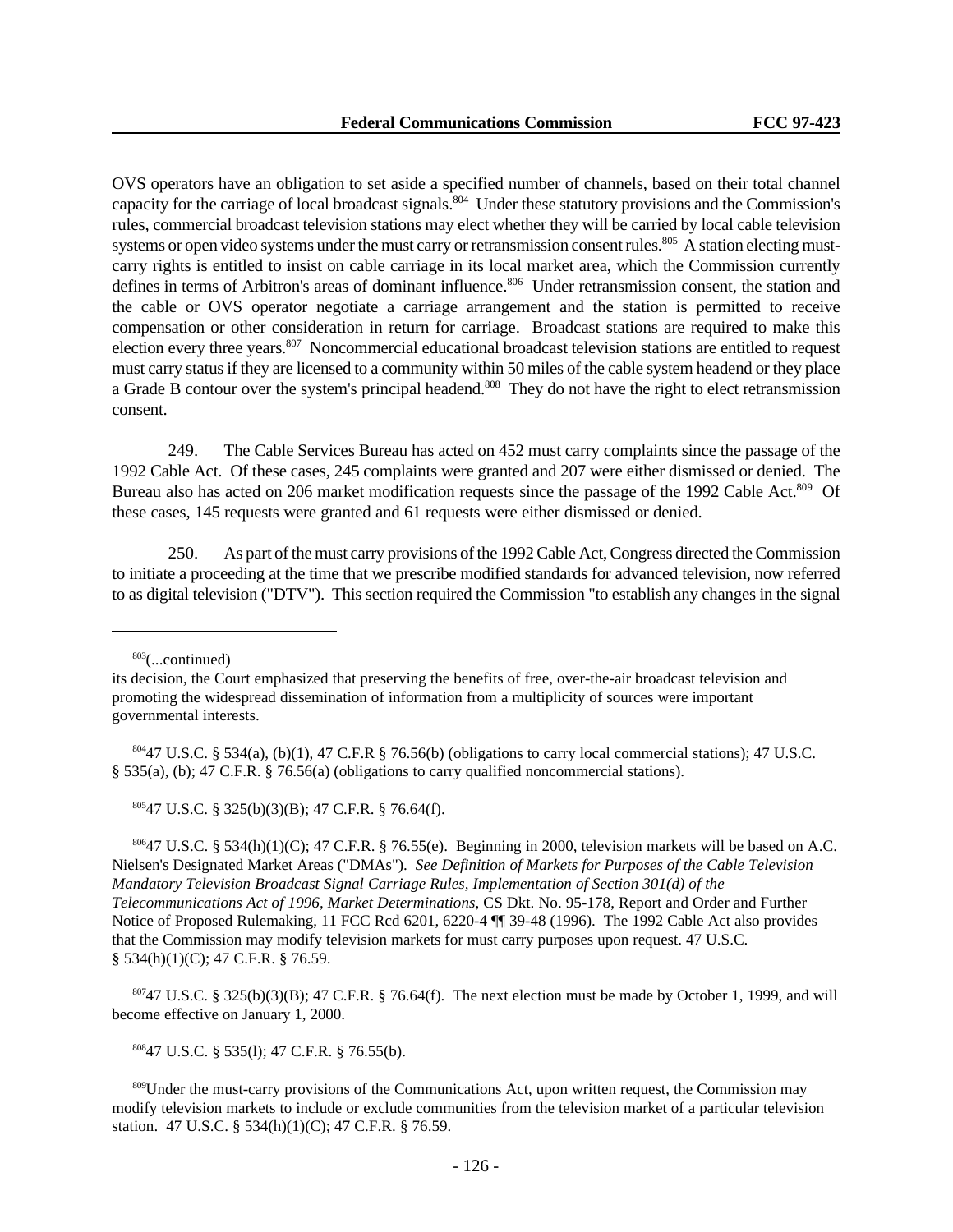carriage requirements of cable television systems necessary to ensure cable carriage of such broadcast signals of local commercial television stations which have been changed to conform with such modified standards."<sup>810</sup> In the 1996 Act, Congress stated that no ancillary or supplementary broadcast service shall have must carry rights.<sup>811</sup> In the legislative history clarifying this language, Congress also stated that it did not intend "to confer must carry status on advanced television or other video services offered on designated frequencies"<sup>812</sup> and added that the "issue is to be the subject of a Commission proceeding under section  $614(b)(4)(B)$  of the Communications Act."<sup>813</sup>

251. In the context of adopting digital television standards, the Commission sought comment on relevant must carry rules or policies that might be needed both during the transition to DTV and once DTV has replaced the current analog system.<sup>814</sup> While the Commission has received comments on DTV signal carriage issues,<sup>815</sup> we intend to seek further comment.<sup>816</sup> Depending on the rules that the Commission may ultimately adopt, if any, cable and OVS operators subject to the must carry rules would be required to allocate a portion of their channel capacity to the carriage of DTV signals. Must carry obligations would, therefore, affect the types and variety of services that cable and OVS operators could offer their subscribers in competition with other MVPDs.

252. The carriage of local broadcast signals by any other MVPD is subject to retransmission consent from the broadcast station licensee.<sup>817</sup> In addition, under the Copyright Act, satellite providers

<sup>812</sup>Conference Report at 161.

<sup>813</sup>*Id*.

<sup>814</sup>*Advanced Television Systems and Their Impact Upon the Existing Television Broadcast Service*, MM Dkt. No. 87-268, Fourth Notice of Proposed Rulemaking and Third Notice of Inquiry, 10 FCC Rcd 10540, 10552-10554 (1995).

<sup>815</sup>We note that this request for comment was made while judicial review of the constitutionality of the must carry rules was pending. On March 31, 1997, the Supreme Court upheld the constitutionality of the must carry rules. *Turner Broadcasting v. FCC*, 117 S.Ct. 1174 (1997).

<sup>816</sup>In the *Fifth Report and Order*, the Commission stated that "[i]n order to obtain a full and updated record on the applicability of the must carry and retransmission consent provisions in the digital context, particularly in light of the *Turner II* [the March 31, 1997, must-carry decision], we intend to issue a Notice to seek addition comment on these issues." *See Fifth Report and Order*, 12 FCC Rcd at 12853 ¶ 106.

<sup>817</sup>47 U.S.C. § 325(b)(1); 47 C.F.R. § 76.54(a).

<sup>&</sup>lt;sup>810</sup>This provision is codified as Section 614(b)(4)(B) of the Communications Act, 47 U.S.C. § 543(b)(4)(B).

 $81147$  U.S.C. § 336(b)(3) which was added to the Communications Act by Section 201 of the 1996 Act.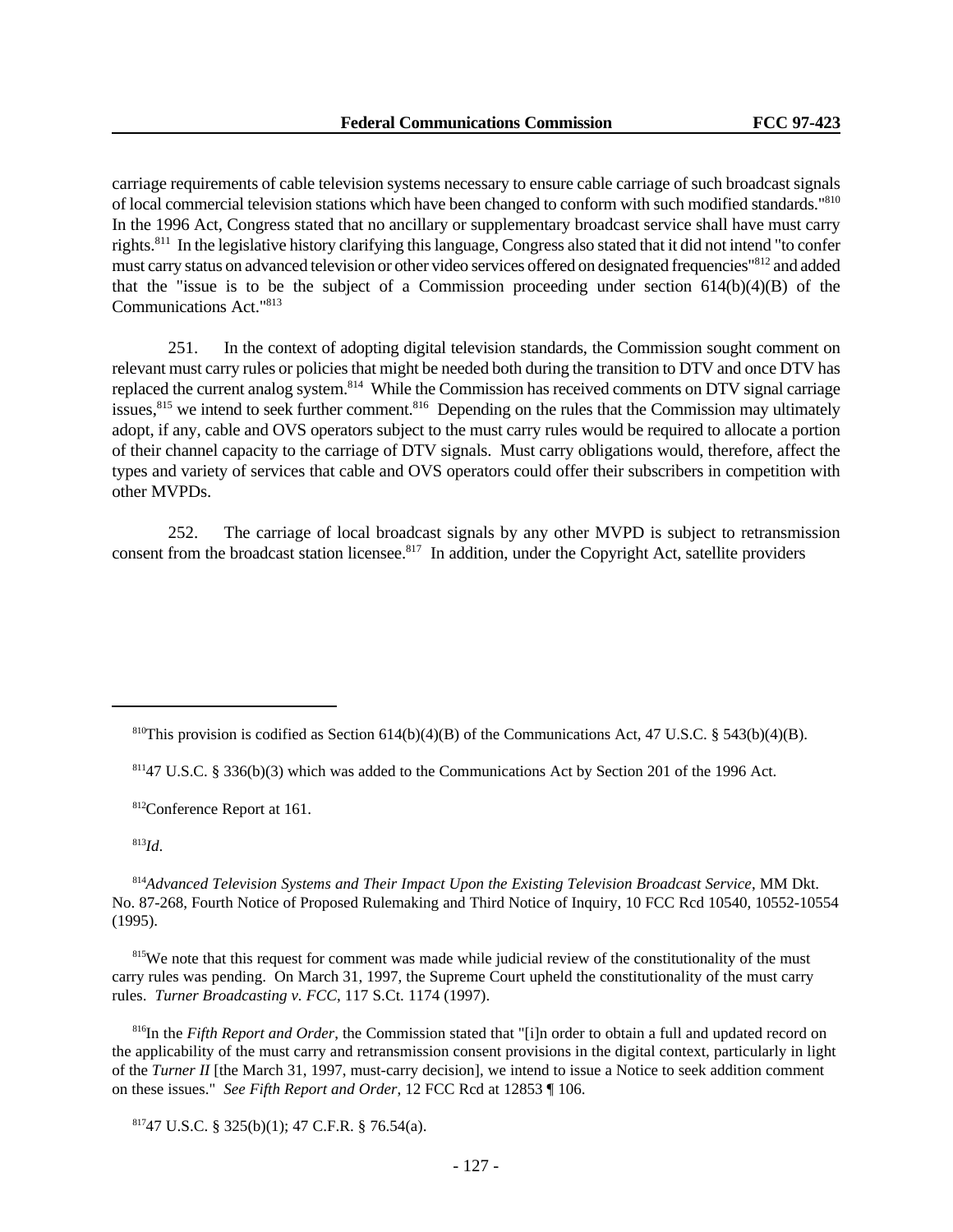are prohibited from delivering any broadcast television network signals,<sup>818</sup> except in areas that are unserved by over-the-air signals.<sup>819</sup> Satellite providers appear to believe that local signals are an important part of any programming package. As noted in last year's report, in response to a request for a declaratory ruling from ASkyB that DBS operators may, under the satellite carrier compulsory license,<sup>820</sup> retransmit the signals of network affiliated television broadcast stations within their local markets, the Copyright Office stated that "inclusion of locally retransmitted network stations is not subject to challenge by the Copyright Office.<sup>821</sup> Recent advertising by DBS entities emphasize that when combined with an indoor or outdoor antenna, a DBS dish can provide the same complement of local broadcast signals as cable television service. $822$  Earlier this year, EchoStar announced plans to distribute local broadcast signals in 22 local markets serving 43% of all U.S. television households.<sup>823</sup> To add local broadcast signals to its service, EchoStar launched a satellite in October 1997 and plans to launch another satellite in the Spring of 1998.<sup>824</sup> Another satellite service, Capitol, has announced that it intends to offer DBS providers a package that includes all commercial television stations within a given station's designated market area.<sup>825</sup> However, if DBS or other satellite providers were permitted to retransmit local broadcast television signals, carriage requirements could become an issue relevant for the assessment of competition among MVPDs.

# **I. Public Service Obligations for DBS**

<sup>820</sup>17 U.S.C. § 119.

<sup>821</sup>*1996 Report*, 12 FCC Rcd at 4384-5 ¶ 48, *citing* Letter from Marilyn Kretsinger, Acting General Counsel, United States Copyright Office, to William S. Reyner, Jr., Esq., Hogan and Hartson (Aug. 15, 1996). The following congressional hearings have been held on the carriage of local broadcast signals by satellite providers: Senate Commerce Committee on April 10, 1997; House Commerce, Telecommunications, Trade and Consumer Protection Committee on October 30, 1997; House Judiciary, Courts and Intellectual Property Committee on October 30, 1997; and the Senate Judiciary Committee on November 12, 1997.

<sup>822</sup>*See* NASA Reply Comment at Exhibits A and B.

<sup>823</sup>*Ergonomics Its Local or Bust*, Broadcasting & Cable, Oct. 13, 1997, at 22-28. In addition, as part of a proposed merger between Echostar and ASkyB that was not consummated, plans were announced for a DBS service that would provide some local broadcast service using spot beam technology. *See, e.g.*, *Telecommunications Cable Television, Multichannel Metamorphosis II Digital Derby -- Rounding Turn #1*, Morgan Stanley, April 25, 1997, at 46.

<sup>824</sup>*Id*.

<sup>825</sup>*See* para. 58 *supra*.

 $81817$  U.S.C. § 119(a)(2).

<sup>&</sup>lt;sup>819</sup>An "unserved household" is one that cannot receive a signal of Grade B intensity from a local network station through the use of a conventional rooftop antenna, and has not received the local network affiliate through a cable subscription within the previous 90 days. 17 U.S.C. § 119(d)(10).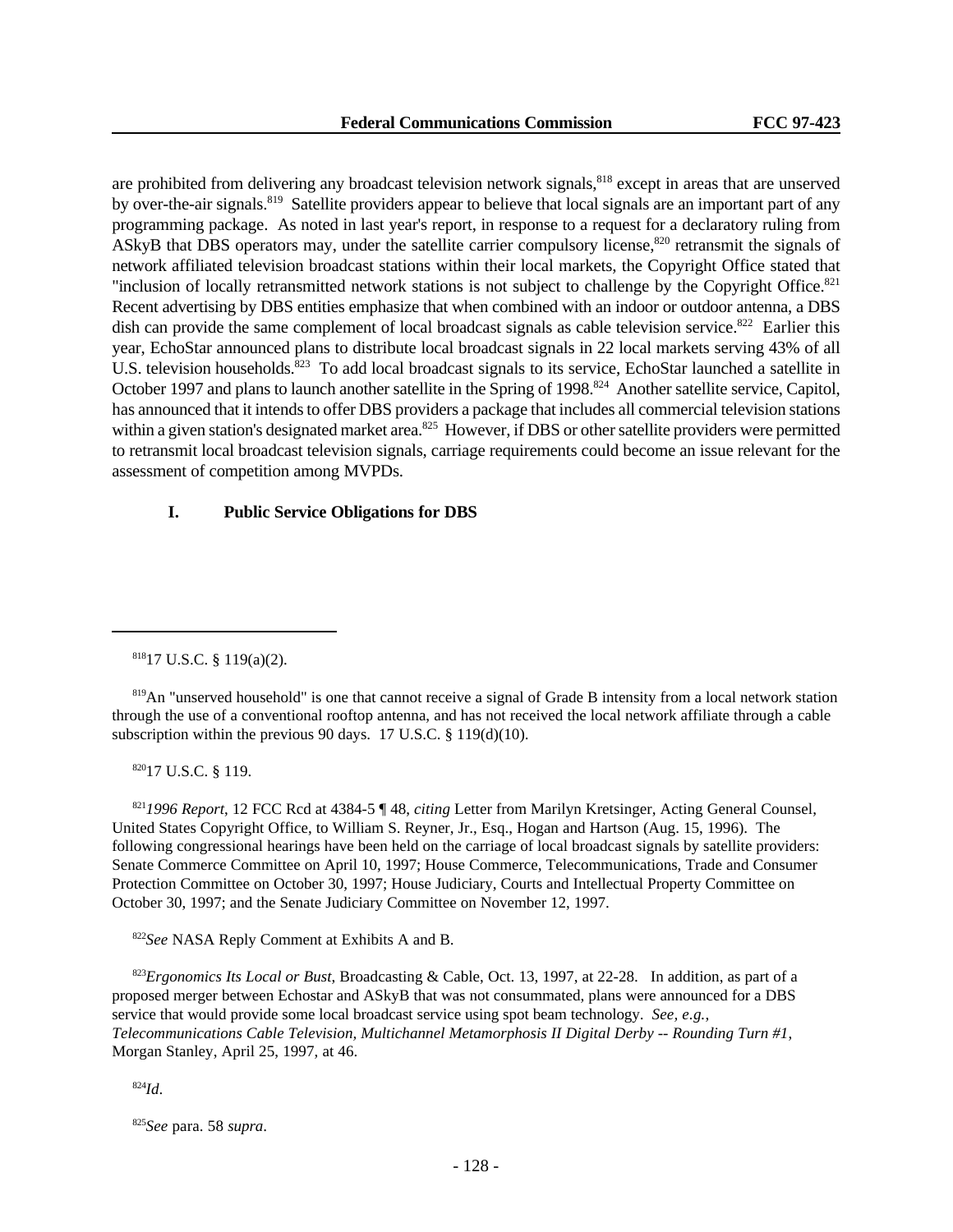253. Section 335 of the Communications Act directed the Commission to initiate a rulemaking to impose public interest or other requirements for providing video programming on DBS service providers.<sup>826</sup> Section 335(a) states, among other things, that any regulations shall, at a minimum, apply the political broadcasting rules of the Communications Act to DBS providers, including the access to broadcast time requirement of Section 312(a)(7) and the use of facilities requirements of Section 315. This section also requires the Commission to examine the opportunities that the establishment of DBS service provides for the principle of localism and permits the Commission to impose additional public interest obligations on DBS providers if they are warranted. Section 335(b) mandates that DBS providers reserve between 4% and 7% of their channel capacity exclusively for noncommercial programming of an educational or informational nature and states that DBS providers shall meet this requirement by making channel capacity available to national educational programming suppliers, upon reasonable prices, terms and conditions.<sup>827</sup>

254. In March 1993, the Commission initiated a proceeding to implement Section 335.<sup>828</sup> In September 1993, after the Commission had received comments in this proceeding, the U.S. District Court for the District of Columbia held that Section 335 was unconstitutional.<sup>829</sup> This ruling effectively froze the proceeding. On August 30, 1996, the U.S. Court of Appeals for the District of Columbia Circuit reversed the District Court and held that Section 335 was constitutional.<sup>830</sup> In January 1997, the Commission issued a Public Notice seeking to update and refresh the record in its proceeding implementing Section 335.<sup>831</sup>

255. In response to the *Notice,* Alliance contends that the Commission should continue to protect the public interest and acknowledge the importance of the effective use of noncommercial channel capacity by DBS program providers as well as cable and OVS operators.<sup>832</sup> Alliance suggests that set-aside channels are "functionally equivalent" to the public, educational and governmental ("PEG") requirements on cable systems and therefore create a "level playing field" for all MVPDs. Furthermore, Alliance believes that the set-asides allow the DBS providers to fulfill their public interest obligations by offering a platform for the public to

<sup>828</sup>*Implementation of Section 25 of the Cable Television Consumer Protection and Competition Act of 1992*, *Direct Broadcast Satellite Service Obligations*, MM Dkt. No. 93-25, Notice of Proposed Rulemaking ("*Public Service Obligations NPRM*"), 8 FCC Rcd 1589 (1993).

<sup>829</sup>*Daniels Cablevision, Inc. v. United States*, 835 F. Supp. 1 (D.D.C. 1993).

<sup>830</sup>*Time Warner Entertainment Co., L.P. v. FCC*, 93 F.3d 957 (D.C. Cir. 1996).

<sup>831</sup>*Implementation of Section 25 of the Cable Television Consumer Protection and Competition Act of 1992*, *Direct Broadcast Satellite Service Obligations Comments Sought in DBS Public Interest Rulemaking*, MM Dkt. No. 93-25, Public Notice, 12 FCC Rcd 2251 (1997).

<sup>&</sup>lt;sup>826</sup>Section 335 was added to the Communications Act by Section 25 of the 1992 Cable Act. 47 U.S.C. § 335.

 $827$ National educational programming suppliers are defined to include any qualified noncommercial educational television station, other public telecommunications entities, and public or private educational institutions. The Communications Act allows DBS providers to use unused channel capacity required to be reserved under the statute for any purpose pending the actual use of such channel capacity for noncommercial programming of an educational or informational nature.

<sup>832</sup>Alliance Comments at 1.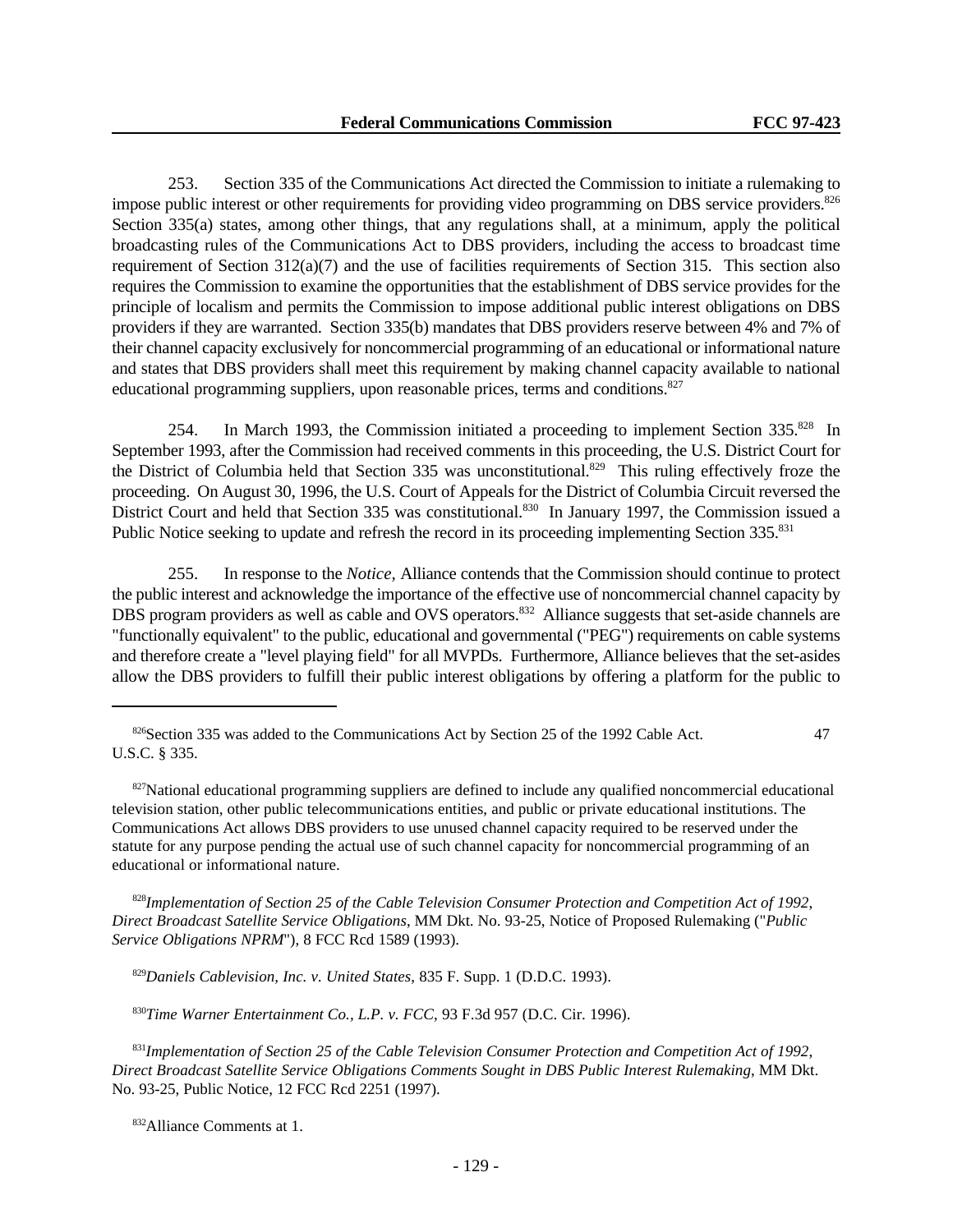express its diversity of opinions, to provide a forum for educational and noncommercial information, and to serve the DBS industry's concern for competitive fairness.<sup>833</sup> SBCA states that the DBS public service requirements will be the first rules designed for a national subscription service. Because the programming that will be used to satisfy this obligation must be attractive to a national subscription audience, SBCA contends that the rules must give DBS providers flexibility in designing their public service program packages.<sup>834</sup> The Commission is developing a full record in response to the *Public Service Obligations NPRM*. 835

# **J. Navigation Devices**

256. Section 629 of the Communications Act requires the Commission, in consultation with appropriate industry standard-setting organizations, to adopt rules to assure the commercial availability of navigation devices from manufacturers, retailers and other vendors not affiliated with any MVPDs.<sup>836</sup> Navigation devices are television set-top boxes, converter boxes, interactive communications equipment, and other equipment that a consumer uses to access video programming. The most common navigation devices in use today are the boxes that sit on top of television sets to access cable television which typically include a decrambler and tuner. Section 629 provides that any rules the Commission adopts may not jeopardize the security of video services offered or impede a video programming provider's legal rights to prevent theft of service.<sup>837</sup> Multichannel video programming providers may continue to offer equipment as long as they do not subsidize the equipment prices with the charges for their services.<sup>838</sup> The rules will lapse when the Commission determines that the markets are competitive and that elimination of such rules would serve the public interest.<sup>839</sup>

257. In February 1997, the Commission issued a *Notice of Proposed Rulemaking* to implement Section 629<sup>840</sup> In the *Navigation Notice*, the Commission sought comment on: (a) a tentative conclusion that Section 629 is broad in scope with respect to equipment and service providers; (b) a tentative conclusion that consumers have a "right to attach" enabling them to obtain equipment from retail outlets and to use it with their programming distributor's system; (c) a recognition that harm to distribution systems must be prevented; (d) a recognition of the need to protect the integrity of equipment designed to prevent unauthorized reception of service and of the continued validity of restrictions on the manufacture and sale of equipment intended to

<sup>833</sup>*Id*. at 3, 4.

<sup>834</sup>SBCA Comments at 13-14.

<sup>835</sup>SBCA and Alliance have filed comments in response to the *Public Service Obligations NPRM. See also* SBCA and Alliance Comments in MM Docket No. 93-25.

<sup>836</sup>47 U.S.C. § 549. Section 629 was added to the Communications Act by Section 304 of the 1996 Act.

<sup>837</sup>47 U.S.C. § 549(b).

<sup>838</sup>47 U.S.C. § 549(a).

<sup>839</sup>47 U.S.C. § 549(e).

<sup>840</sup>*Implementation of Section 304 of the Telecommunications Act of 1996 Commercial Availability of Navigational Devices*, CS Docket No. 97-80, Notice of Proposed Rulemaking ("*Navigation Notice*"), 12 FCC Rcd 5639 (1997).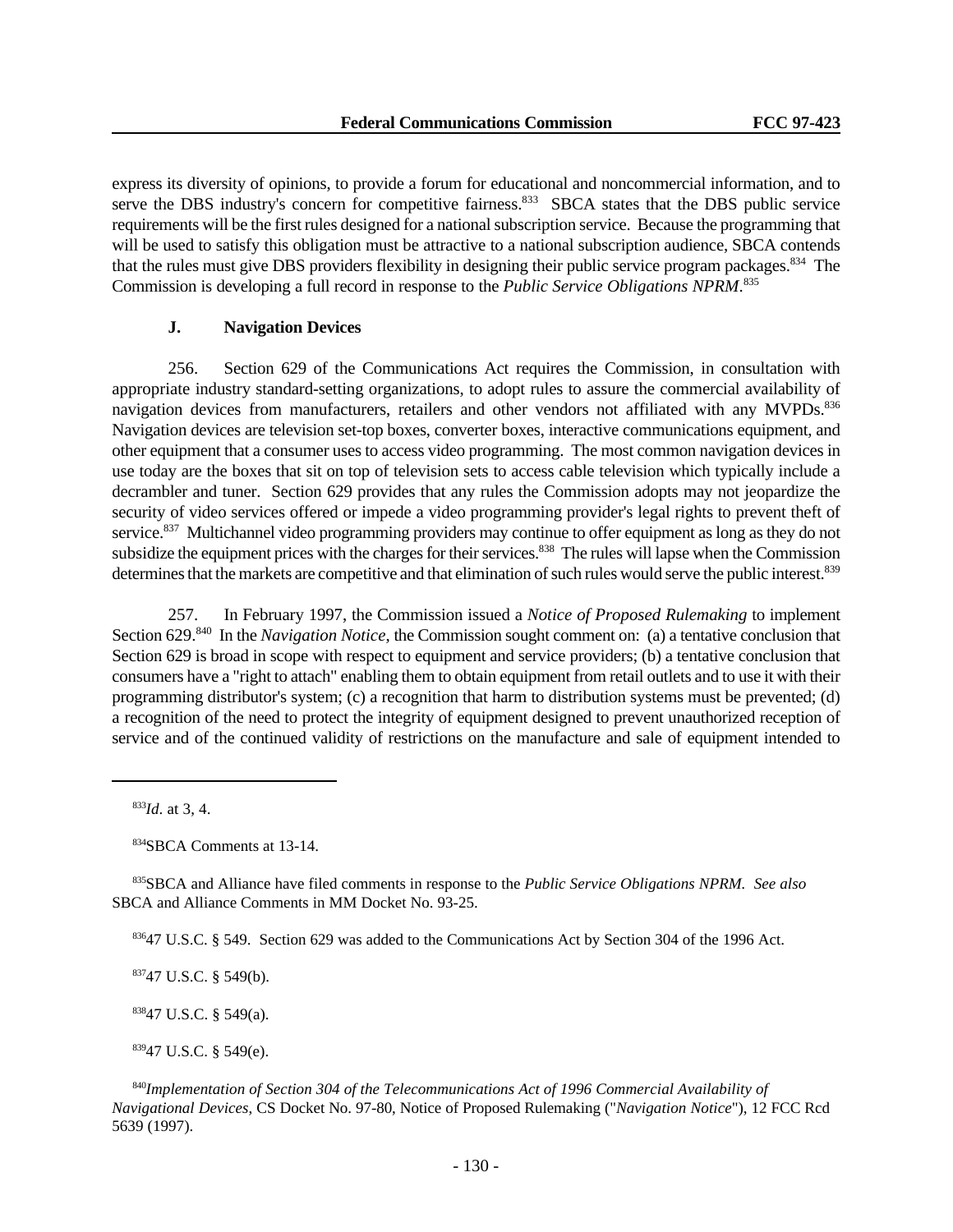facilitate signal theft; (e) an examination of the feasibility of unbundling security functions from nonsecurity navigation equipment; and (f) an expressed desire to minimize government standard setting and to promote voluntary standard setting.

# **VI. VIDEO DESCRIPTION**

258. The 1996 Act required the Commission to report to Congress on appropriate methods and schedules for phasing video description into the marketplace and other technical and legal issues related to the widespread deployment of video description.<sup>841</sup> In our *Video Accessibility Report* to Congress, we reported on the current status and possible future of video description service but concluded that the record before us was insufficient to assess appropriate methods and schedules for phasing in video description.<sup>842</sup> Thus, in the *Notice* on video competition, we requested information regarding video description that will permit us to provide Congress with additional findings. We specifically solicited data on: the number of broadcast television stations and MVPDs currently capable of transmitting and decoding a secondary audio programming ("SAP") signal and the costs of adding this capability; the cost of providing video description and possible funding mechanisms; whether the implementation of digital technologies will provide additional audio channels that will increase the feasibility of video description; specific methods and schedules for ensuring that video programming includes descriptions; technical and quality standards; any current efforts to coordinate new technology standard-setting and funding mechanisms; and other relevant legal and policy issues.<sup>843</sup>

259. Video description is an aural description of a program's key visual elements that is inserted during natural pauses in program dialogue.<sup>844</sup> It generally describes actions that are not otherwise reflected in the dialogue, such as the movement of a person in a scene. Since consumers may find the additional narrative intrusive or distracting, programmers typically use technology designed to allow the viewer to choose whether or not to receive video description. The most widespread video description technology uses the SAP channel, a subcarrier that allows each video programming distributor to transmit a second soundtrack.<sup>845</sup> Use

<sup>842</sup>*Closed Captioning and Video Description of Video Programming, Implementation of Section 305 of the Telecommunications Act of 1996, Video Programming Accessibility*, MM Docket No. 95-176, Report ("*Video Accessibility Report*"), 11 FCC Rcd 19214, 19270-19271 ¶¶ 138-142 (1996).

<sup>843</sup>*Notice*, 12 FCC Rcd at 7844-7845, ¶¶ 21-23.

 $84447$  U.S.C. § 613(g) (video description means the insertion of audio narrated descriptions of a television program's key visual elements into natural pauses between the program's dialogue).

845 Providing video description through the SAP channel is also referred to as "closed description." Jaclyn Packer and Corinne Kirchner, *Who's Watching: A Profile of the Blind and Visually Impaired Audience for Television and Video* (*"Who's Watching"*), American Foundation for the Blind, 1997, at vii. This study analyzes the needs and

(continued...)

<sup>84147</sup> U.S.C. § 613(f). Specifically, Section 713(f) of the Communications Act states that the Commission must "commence an inquiry to examine the use of video descriptions on video programming in order to ensure the accessibility of video programming to persons with visual impairments, and report to Congress on its findings. The Commission's report shall assess appropriate methods and schedules for phasing video descriptions into the marketplace, technical and quality standards for video descriptions, a definition of programming for which video descriptions would apply, and other technical and legal issues that the Commission deems appropriate."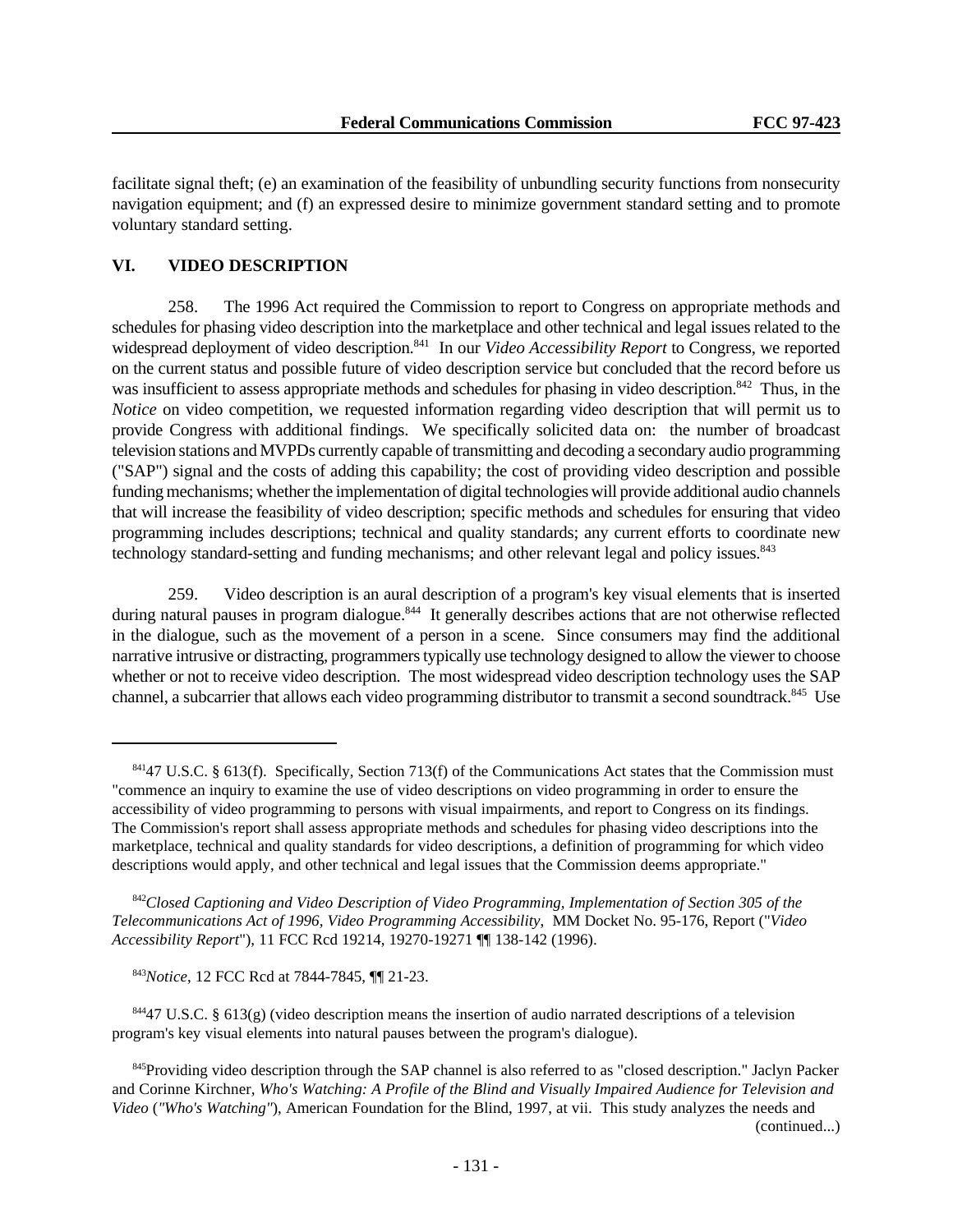of a SAP channel allows the viewer to choose between the primary soundtrack and an alternative soundtrack.<sup>846</sup> Each SAP-equipped broadcast signal has only one SAP channel.

 260. Video description using the SAP channel is only one of several methods that can be used to make video programming more accessible to persons with visual disabilities. Other methods include simultaneous transmission of the descriptive audio over a radio reading service<sup>847</sup> and "open" video description, in which the descriptions are included in the primary soundtrack used by all viewers.<sup>848</sup>

 261. WGBH reports that 144 PBS member stations have SAP capability, reaching more than 78% of American households,<sup>849</sup> and that SAP-based audio services are available to 44% of all television households through SAP-equipped affiliates of at least one of the major commercial networks.<sup>850</sup> WGBH reports that the cost of installing SAP capability for PBS stations which have added SAP capability ranges from \$5000 to \$25,000 depending on the size of the station.<sup>851</sup> RP reports that installation of SAP equipment would cost approximately  $$50,000$  per broadcast station.<sup>852</sup> RP also notes that cable operators would need to install equipment for each channel requiring SAP capability.<sup>853</sup> NCTA notes that while many cable operators already carry SAP signals, SAP is being used to provide other services, including Spanish language audio.<sup>854</sup> Cable operators that did not already have it would need to install SAP capable equipment at their headends in order to transmit the SAP channel to subscribers.<sup>855</sup> WGBH estimates that the cost for MVPDs to add SAP

 $845$ (...continued)

<sup>846</sup>*Video Accessibility Report*, 11 FCC Rcd at 19253-19254 ¶ 94.

847 ACB Comments Cover Letter.

<sup>848</sup>Kaleidoscope Comments at 6; *see also* National Coalition Comments at 15. Kaleidoscope estimates that its current programming, interstitials and commercials are 88% fully accessible and 12% partially accessible. Kaleidoscope Comments at 5. RP urges that future hardware be designed with persons with visual disabilities in mind, suggesting that all menus should "talk" and all access buttons for other audio channels be "brailled" or otherwise touch identifiable. RP Reply Comments at 3.

<sup>849</sup>WGBH Comments at 2; WGBH Reply Comments at 1.

<sup>851</sup>WGBH Comments at 2.

<sup>852</sup>RP Comments at 7-8.

<sup>853</sup>*Id.* at 8; *see also* NCTA Comments at 48 (cable operators must incur costs to add SAP capability).

<sup>854</sup>NCTA Comments at 48.

<sup>855</sup>*Id*.

television viewing habits of persons with visual disabilities as well as their perceptions of television and video description. *Who's Watching* at v-vii.

<sup>850</sup>WGBH Reply Comments at 1.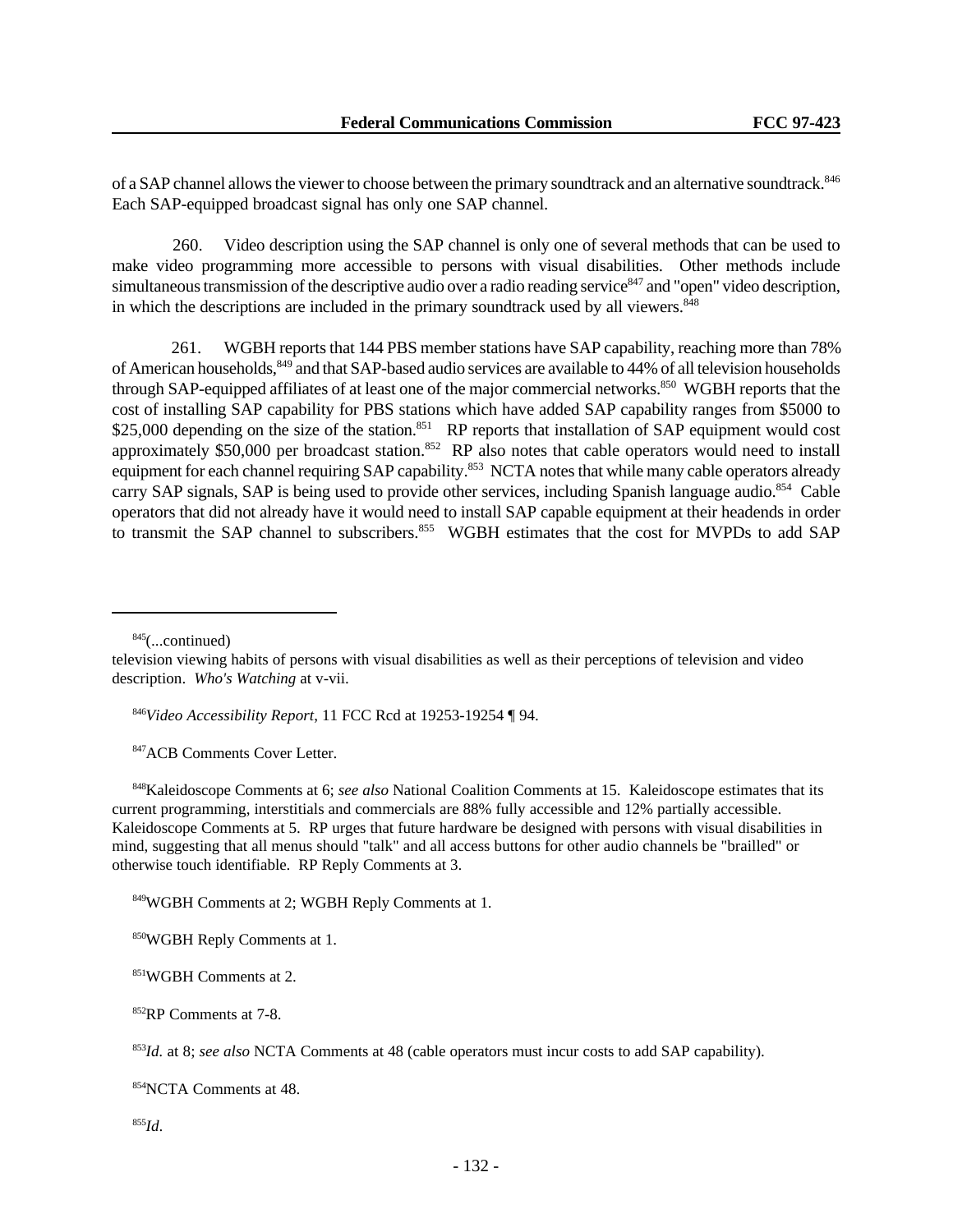capability ranges from \$500 to \$5,000.<sup>856</sup> Any programmer providing video description would also have to have SAP capable equipment to deliver the video description to cable headends and other MVPDs.<sup>857</sup>

262. According to the National Center for Health Statistics, 8.6 million persons in the U.S. have visual disabilities.<sup>858</sup> Video description makes video services more accessible to these persons and allows the people with visual disabilities to more fully participate in the social and cultural benefits offered by video programming.<sup>859</sup> ACB estimates that as many as 500,000 children with visual disabilities under the age of 18 may benefit from improved access to video service.<sup>860</sup> Several commenters representing the people with visual disabilities assert that video description offers benefits beyond the visually disabled community, estimating that as many as 12 million people may benefit from video description, and that this figure may increase as the population ages.<sup>861</sup> However, MPAA suggests that video description is of limited utility regardless of the number of persons with visual disabilities, and that some people with congenital blindness find video description to be a nuisance.<sup>862</sup> Other commenters dispute this assertion, arguing that there is no evidence to support it and, even if true, video description can simply be turned off.<sup>863</sup> RP argues that video description should not be subject to a cost-benefit analysis, asserting that such services are a civil right.<sup>864</sup>

263. We previously reported that video description costs range from \$1000 per program hour to \$10,000 for a full length feature film.<sup>865</sup> NCTA states that the cost of video describing a full length feature

<sup>856</sup>WGBH Comments at 2.

<sup>857</sup>NCTA Comments at 48.

<sup>858</sup>*Video Accessibility Report*, 11 FCC Rcd at 19254 ¶ 96, citing National Center for Health Statistics, Current Estimates from the National Health Interview Survey, 1994, Series 10, No. 193, at 93, Table 62. Other estimates range between eight and 12 million persons. *Id.*

<sup>859</sup>*Who's Watching* at 23.

<sup>860</sup>ACB Comments at 3-4.

<sup>861</sup>ACB Comments at 4 (persons with learning or cognitive disabilities may benefit from video description); RP Reply Comments at 2 (total number of potential beneficiaries approaches 30 million); Metropolitan Washington Ear Reply Comments at 4 (number of people with visual disabilities is closer to 12 million; millions more will benefit from video description, including relatives of the visually disabled, people learning English as a second language, and people with learning disabilities).

<sup>862</sup>MPAA Comments at 7.

<sup>863</sup>Metropolitan Washington Ear Reply Comments at 6; *see also* WGBH Reply Comments at 5. AFB also disputes the claim that video description is of limited utility, citing its own study of attitudes towards video description. *See* AFB Reply Comments at 2-3, citing *Who's Watching* at 23.

<sup>864</sup>RP Comments at 2.

<sup>865</sup>*Video Accessibility Report*, 11 FCC Rcd at 19258-19259 ¶¶ 106-109.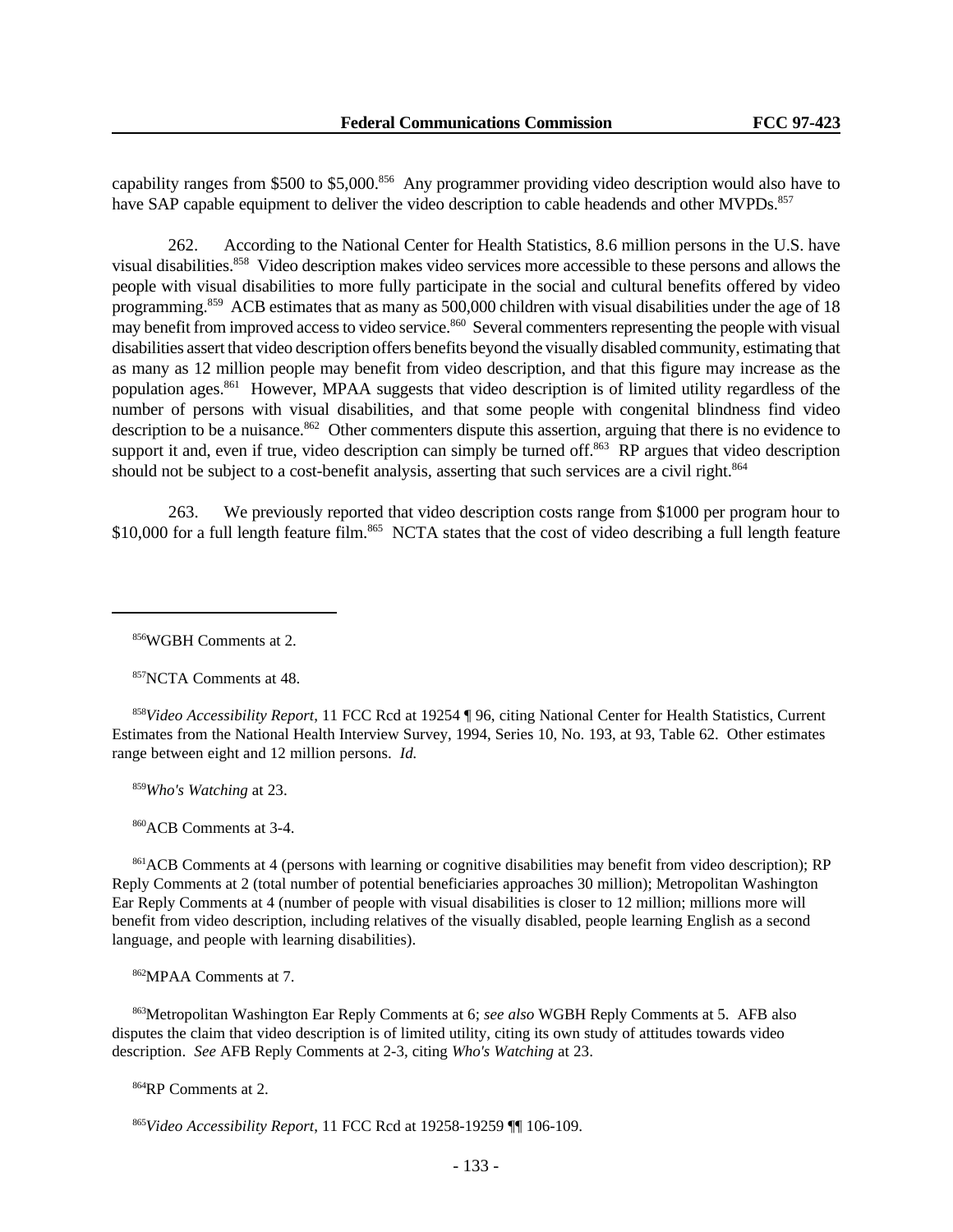film can range as high as \$10,000.<sup>866</sup> MPAA cites Turner Classic Movies' estimate of \$3,500 an hour, excluding the cost to synchronize and lay the video description onto the audio track, tape costs and edit room operator costs.<sup>867</sup> WGBH states that the cost of video description has dropped from \$4,000 per hour to \$3,400 per hour,<sup>868</sup> and that this cost amounts to as little as .26% of the budget of a single episode of a prime time program.869 Other commenters report that they have been able to produce accessible programming using inhouse resources and alternative technologies. For example, Kaleidoscope asserts that the rates previously cited by the Commission are overstated due to reliance on outside contractors, noting that it is able to hold the cost of description down by in-house production.<sup>870</sup> Kaleidoscope does not provide specific cost figures for video description noting that video description is incorporated into the production budget as part of the overall writing and editing figures, which it claims "do not amount to much more than a program without video description."<sup>871</sup> NTN states that it routinely provides video description for between \$1,000 and \$1,200 an hour, a cost that NTN claims is likely to be reduced through the use of digital technology.<sup>872</sup> The services provided by Kaleidoscope and NTN, however, use "open" video description.<sup>873</sup>

264. According to National Coalition, the market will not provide adequate incentives for video description, and increased availability of the service is dependent upon action by the Commission.<sup>874</sup> Similarly, WGBH notes that while SAP-capable television receivers are increasingly available, the market has failed to respond with increased availability of video description as promised by the programming industry.<sup>875</sup> According to WGBH, no commercial television programming has offered video description without public funding.<sup>876</sup> WGBH also asserts that there are currently sufficient video description resources in existence to

<sup>867</sup>MPAA Comments at 3.

<sup>868</sup>WGBH Comments at 2. *See also* RP Comments at 22 (cost of video description ranges from \$3,000 to \$5,000 per hour).

<sup>869</sup>WGBH Comments at 3. WGBH maintains that this small increase should be borne by broadcasters in return for their use of the public airways. *Id.*

870Kaleidoscope Comments at 6. NTN also maintains that estimates of the cost of video description have been dramatically overestimated. NTN Reply Comments at 1-2.

<sup>871</sup>Kaleidoscope Comments at 5-6.

872NTN Reply Comments at 1-2. NTN notes that it has achieved this rate as a profitable, commercial taxpaying entity.

<sup>873</sup>Kaleidoscope Comments at 6; NTN Comments Attachment. Kaleidoscope also notes that "open" video description is significantly less complex and allows for additional savings in distribution.

<sup>874</sup>Metropolitan Washington Ear Reply Comments at 4.

<sup>875</sup>WGBH Reply Comments at 3.

<sup>876</sup>*Id.*

<sup>866</sup>NCTA Comments at 47.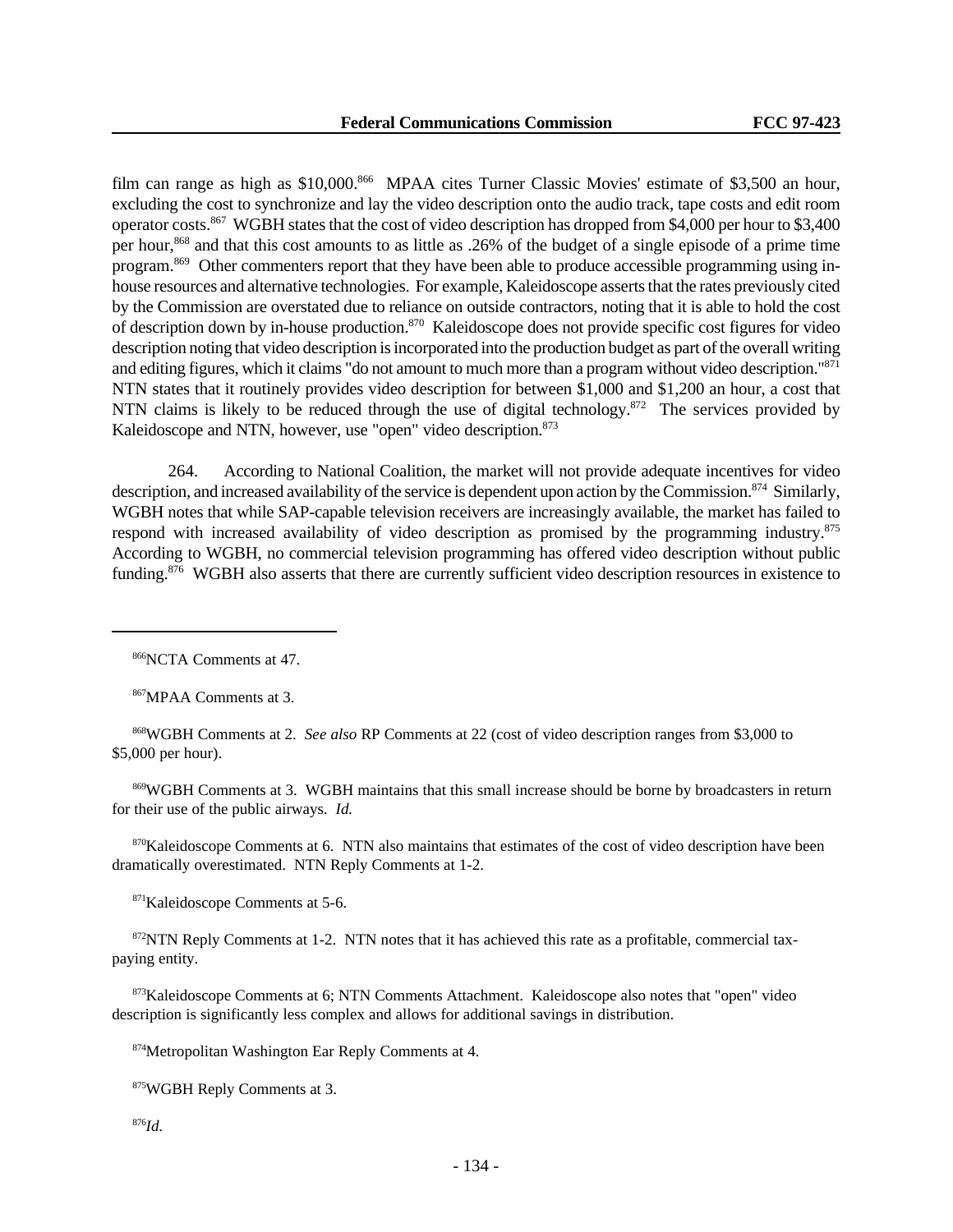begin a phase-in schedule.<sup>877</sup> RP asserts that video description represents a virtually untapped potential market for both video producers and equipment providers. RP claims that video description represents between \$5 billion and \$21 billion in potential revenue for the cable industry alone.<sup>878</sup>

265. In the *Video Accessibility Report*, the Commission found that any schedule for expanding the use of video description depends, in part, on implementation of advanced digital television, which may make the distribution of additional audio channels feasible and facilitate implementation of video description.<sup>879</sup> Commenters recognize that, in the current analog environment, SAP channel capacity is a limited resource and video description must compete with other possible uses of the SAP channel.<sup>880</sup> The video programming industry notes that it has developed a profitable niche market by providing second language audio to serve the Spanish-speaking community.<sup>881</sup> We previously concluded that funding will also affect any schedule for the widespread use of video description, as it appears that advertising support alone is unlikely to be sufficient to fund this service given the costs involved.<sup>882</sup> Funding remains a major concern. For example, MPAA notes that currently available sources of public funding for video description are becoming increasingly scarce.<sup>883</sup> Other commenters suggest that public funding should not be the criteria for additional Commission action, because such funding was only intended to "prime the pump" by demonstrating the viability of the service and allowing a market to develop.<sup>884</sup>

266. With respect to specific methods and schedules for video description, National Coalition proposes a seven-year implementation schedule for video description of prime time and children's programming, comparing this phase in period to the eight years schedule for closed captioning of prime time television.<sup>885</sup> National Coalition places special emphasis on describing prime time and children's programming. Under this proposal, broadcasters would be required to provide at least four hours of prime time video description per

<sup>878</sup>RP Reply Comments at 2.

<sup>879</sup>*Video Accessibility Report*, 11 FCC Rcd at 19270 ¶ 139.

<sup>880</sup>*See, e.g.,* AFB Reply Comments at 3; Metropolitan Washington Ear Reply Comments at 4-5; HBO Reply Comments at 2.

<sup>881</sup>*See, e.g*., MPAA Comments at 3; HBO Reply Comments at 2.

<sup>882</sup>*Video Accessibility Report* at 19270 ¶ 140. We also reported that the primary source of funding for video description has been grants administered by PBS, National Endowment for the Arts, National Science Foundation and especially the Department of Education ("DOE") At the time of the *Video Accessibility Report*, DOE allocated \$1.5 million for video description, or about \$0.19 per American with visual disability. *Id.* at 19259 ¶ 110.

<sup>883</sup>MPAA Comments at 6. *See also* HBO Reply Comments at 7.

<sup>884</sup>*See, e.g.,* WGBH Comments at 3.

<sup>885</sup>National Coalition Comments at 10-11.

<sup>877</sup>*Id.* at 4.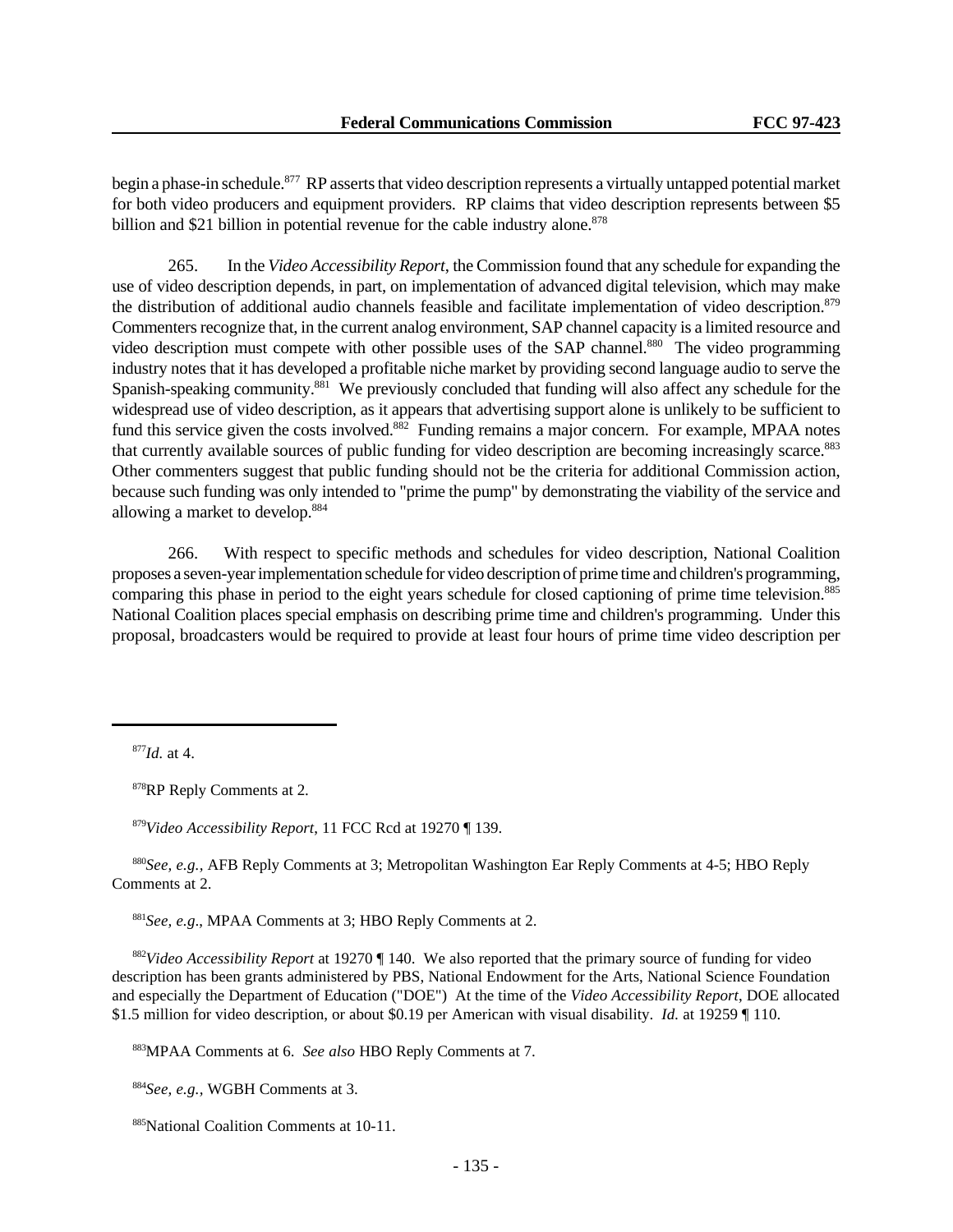week beginning in the fall of 1998,<sup>886</sup> and another three hours per week would be added each year until all 22 hours of prime time were described.<sup>887</sup> National Coalition further proposes that within two years television broadcasters be required to provide video description for the three hours per week of children's educational programming required by the children's educational television programming requirements.<sup>888</sup> National Coalition also recommends that the Commission defer establishing implementation schedules for other types of programming to allow for the development of video description resources and vendors. For instance, National Coalition recognizes the special demands of describing live events, including news and sports. National Coalition also recognizes that in some cases programming such as sporting events are simultaneously carried on radio which may function as an effective substitute for a video described audio track.<sup>889</sup> In developing video description requirements for programming other than prime time and children's programming, National Coalition recommends the Commission reserve sufficient regulatory flexibility to accommodate programming whose nature or financing does not lend itself to video description.<sup>890</sup> National Coalition also suggests that the Commission develop an undue burden exemption similar to that developed for closed captioning. It further recommends that the Commission require public safety announcements to include an aural tone to alert the blind to turn on a radio or use the SAP channel for an aural message.<sup>891</sup>

267. In the *Video Accessibility Report*, the Commission noted that copyright liability poses a significant hurdle to a widely applicable video description requirement.<sup>892</sup> NCTA and other video programming industry commenters continue to cite potential copyright issues as an obstacle to more widespread deployment of video description.<sup>893</sup> These commenters argue that video description requires the addition of original narration, thus creating a derivative work and copyright liability. Entities currently creating video description indicate that they have had no difficulty with copyright issues. WGBH, for example, claims that copyright holders have been quite willing to permit video description of their works because they continue to hold the copyright to the described version of the work, and the description adds value to the original work.<sup>894</sup> Kaleidoscope provides video description for originally produced material or material already in the public

<sup>886</sup>*Id.* at 11.

<sup>887</sup>*Id*.

<sup>888</sup>*Id.* at 10-11. The children's educational programming requirements only apply to broadcast licensees. 47 C.F.R. § 73.661.

<sup>889</sup>*Id*. at 11.

<sup>890</sup>*Id.* at 12.

<sup>891</sup>*Id.*

<sup>892</sup>*Video Accessibility Report*, 11 FCC Rcd at 19270-71 ¶ 141.

<sup>893</sup>NCTA Comments at 48; Lifetime Reply Comments at 7; MPAA Comments at 6-7. *See also* HBO Reply Comments at 6 (copyright liability posed by video description creates an additional expense that is difficult to predict and is largely ignored by advocates of video description).

<sup>894</sup>WGBH Comments at 3; WGBH Reply Comments at 4-5. *See also* National Coalition Comments at 13; AFB Comments at 5 (the desire to obtain carriage will resolve copyright disputes if the Commission were to mandate video description).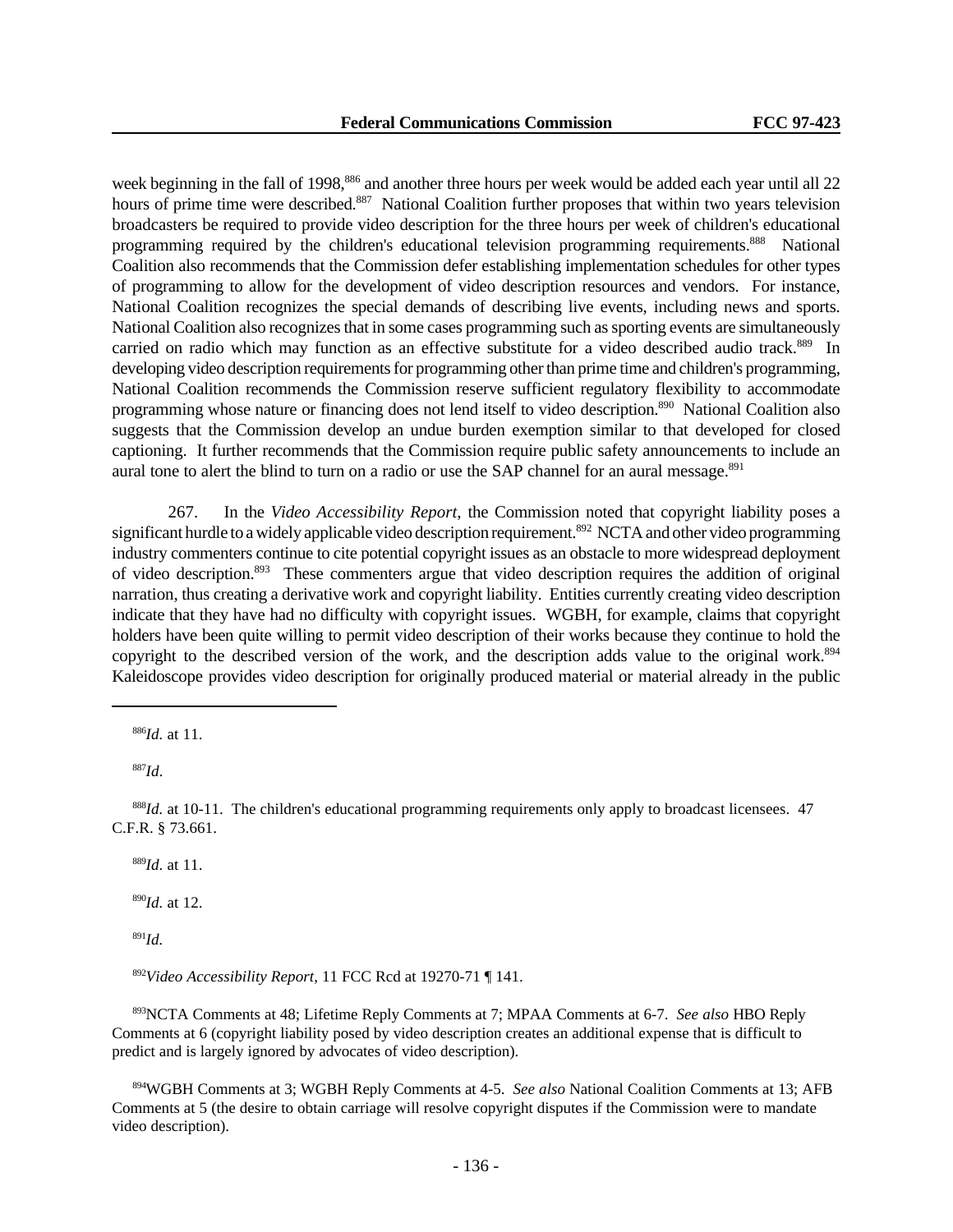domain in order to avoid any potential copyright problems.<sup>895</sup> Kaleidoscope also suggests that if the Commission adopts mandatory video description requirements, copyright liability could be waived for a video programming provider if the provider could demonstrate that it had made good faith efforts to obtain the rights to video describe a particular product.<sup>896</sup>

268. Based on the information received in response to this and earlier requests for information, it is certain that "closed" video description is feasible. The necessary technology exists, and, as noted by commenters, some video description is already being provided, both on cable and broadcast television.<sup>897</sup> Many televisions are equipped with SAP capability, and the number continues to increase. With respect to digital television, we note that the provision of video description is entirely consistent with our regulations regarding digital television. As we previously stated, the DTV standard can accommodate video description, even though there is no data capacity reserved exclusively for video description.<sup>898</sup> In that order, we found that the DTV standard provides a method of including video descriptions, and stated that, if, in the future, video description capability were to be required, we expect the Advanced Television Systems Committee ("ATSC") to consider appropriate changes to the ATSC DTV standard and that we would consider appropriate changes to our rules.<sup>899</sup> In the digital environment, video description will not have to compete with foreign language audio for use of one SAP channel.

269. On the other hand, the costs of providing video description are substantial. Video description can cost \$3,400 per program hour.<sup>900</sup> In addition, each programming network must have SAP capable equipment in order to deliver the video description. MVPDs may need to add SAP capability to the headend equipment for each channel used to provide video description, which may cost from \$500 to \$5,000.<sup>901</sup> A broadcaster wishing to produce programming that will have video description needs additional equipment. WGBH reports that for the public television stations which have added SAP capability, upgrading has cost between \$5,000 and \$25,000. The costs of providing video description are still quite high, significantly higher than those associated with closed captioning.

270. There is evidence that video description is a valuable addition to television programming for persons with visual disabilities and that it helps the viewer experience the totality of the programming. The research described in *Who's Watching* demonstrates that video description enables families to watch television together, and enhances their enjoyment. Continued public funding could foster the development of video

<sup>896</sup>*Id.*

<sup>897</sup>*See, e.g.,* MPAA Comments at 2; NCTA Comments at 47; WGBH Comments at 1.

<sup>898</sup>*Fourth Report and Order*, 11 FCC Rcd at 17795 ¶ 58.

<sup>899</sup>*Id*. The audio system of the DTV standard allows data to be specifically identified as an associated audio service for persons with visual disabilities. In addition, the DTV standard allows a separate complete audio service that includes video description. *Id*.

<sup>900</sup>WGBH Comments at 2.

 $901$ *Id.* 

<sup>895</sup>Kaleidoscope Comments at 9.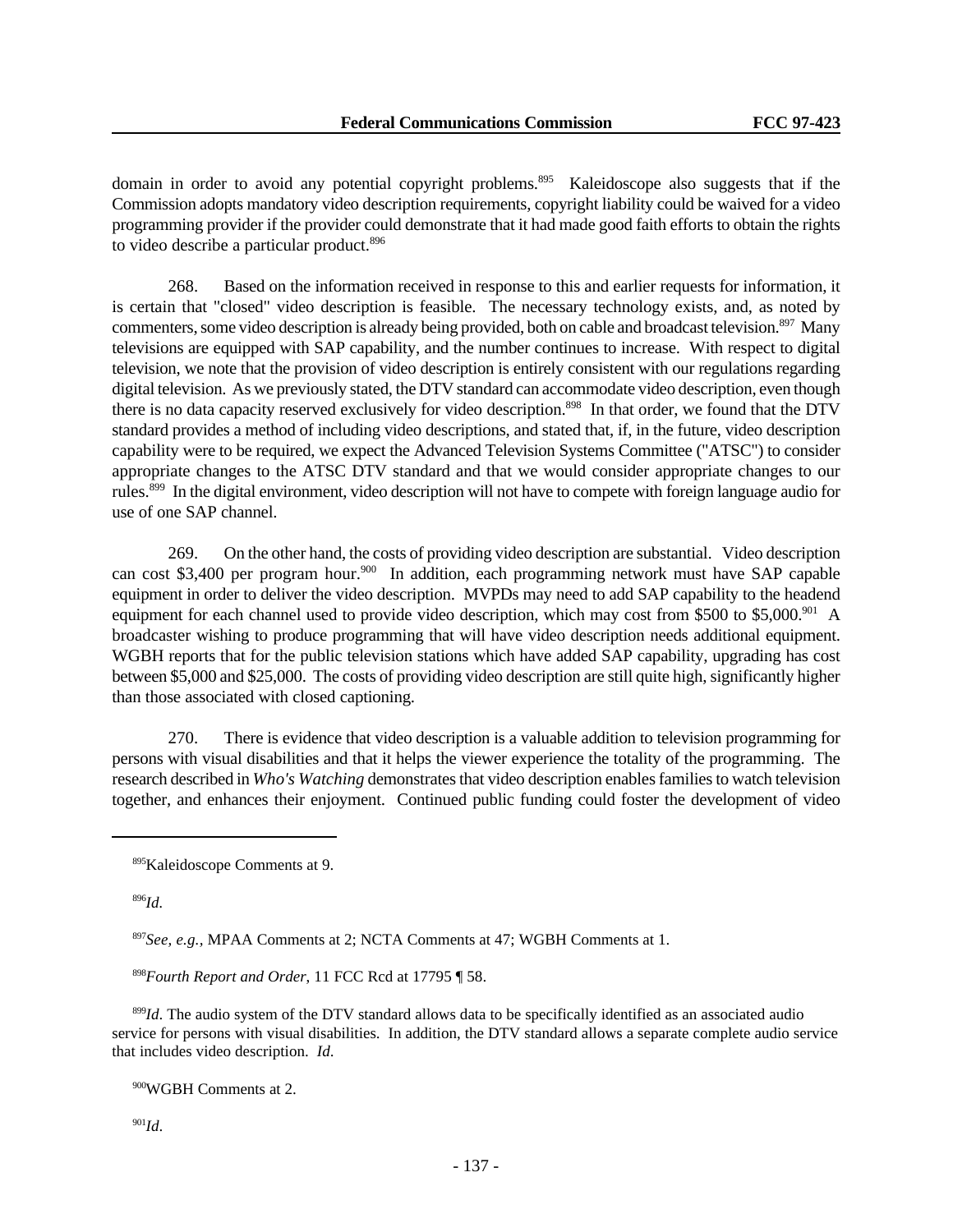description services to the point where widespread implementation of video description could become feasible, and could ultimately create a commercial market for video description independent of public funding. Closed captioning has been in existence longer than video description, and has had the benefit of a long history of government support, which has encouraged its growth and widespread implementation. The advances of the digital age, combined with continued federal funding, could allow the development and expansion of video description to occur more quickly than occurred in the case of closed captioning.

271. In response to Congress' request that we report on appropriate methods and schedules for phasing video descriptions into the marketplace,<sup>902</sup> any requirements for video description should begin with only the largest broadcast stations and programming networks that are better able to bear the costs involved. The appropriate timeframe for any requirements might take into account DTV penetration and availability. For example, a minimal amount of video description could be required to be provided by the larger broadcast stations in the larger markets, and by the larger video programming networks. In any event, any requirement should have an exemption for smaller broadcasters, MVPDs, and programming networks. With respect to Congress' request for a definition of programming for which video descriptions would apply,<sup>903</sup> we believe that priority should be given to programming where there is significant action not apparent to persons with visual disabilities. We note that National Coalition recommends beginning with prime time television and also emphasizes video description for children's educational programming.<sup>904</sup> In *Who's Watching*, survey results showed that dramas or mysteries, nature or science, news and information, comedies, and music programs or videos topped the lists of television programs that respondents would like to have described.<sup>905</sup> Whether funded through public sources or through a more direct regulatory requirement, a period of trial and experimentation would be beneficial so that more specific information would be available as to the types of programming that would most benefit from description, the costs of providing video descriptions, and other matters.

### **VII. ADMINISTRATIVE MATTERS**

272. This *1997 Report* is issued pursuant to authority contained in Sections 4(i), 4(j), 403, and 628(g) of the Communications Act of 1934, as amended, 47 U.S.C. § 154(i), 154(j), 403, and 548(g).

273. It is ORDERED that the Office of Legislative and Intergovernmental Affairs shall send copies of this *1997 Report* to the appropriate committees and subcommittees of the United States House of Representatives and the United States Senate.

274. It is FURTHER ORDERED that the proceeding in CS Docket No. 97-141 IS TERMINATED.

<sup>902</sup>47 U.S.C. § 613(f).

<sup>903</sup>*Id*.

<sup>904</sup>We note that some programming services, most notably smaller cable programming networks, have very limited viewership, even during prime time. We also note that the children's programming requirements only apply to broadcast licensees.

<sup>905</sup>*Who's Watching* at 26.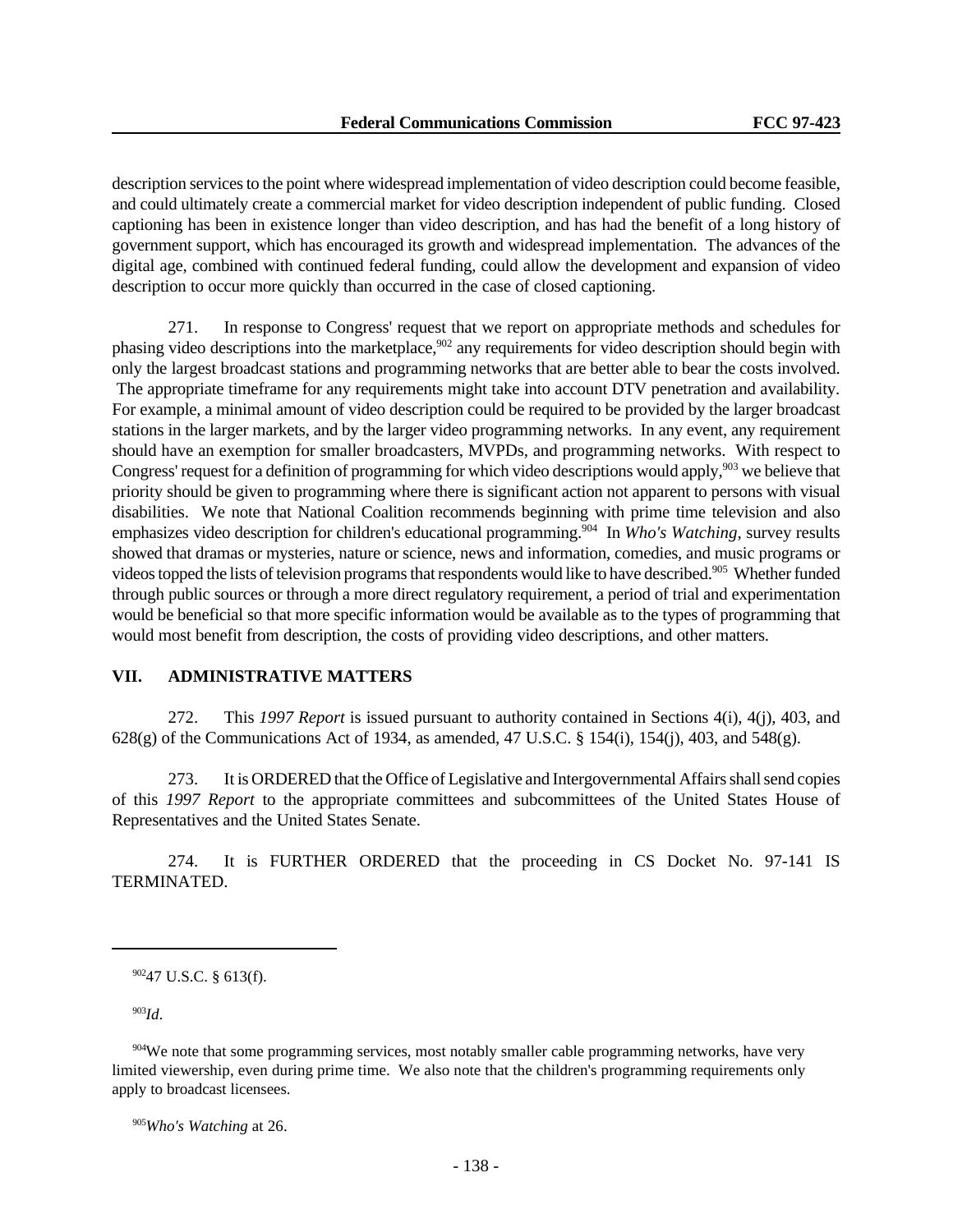# FEDERAL COMMUNICATIONS COMMISSION

Magalie Roman Salas Secretary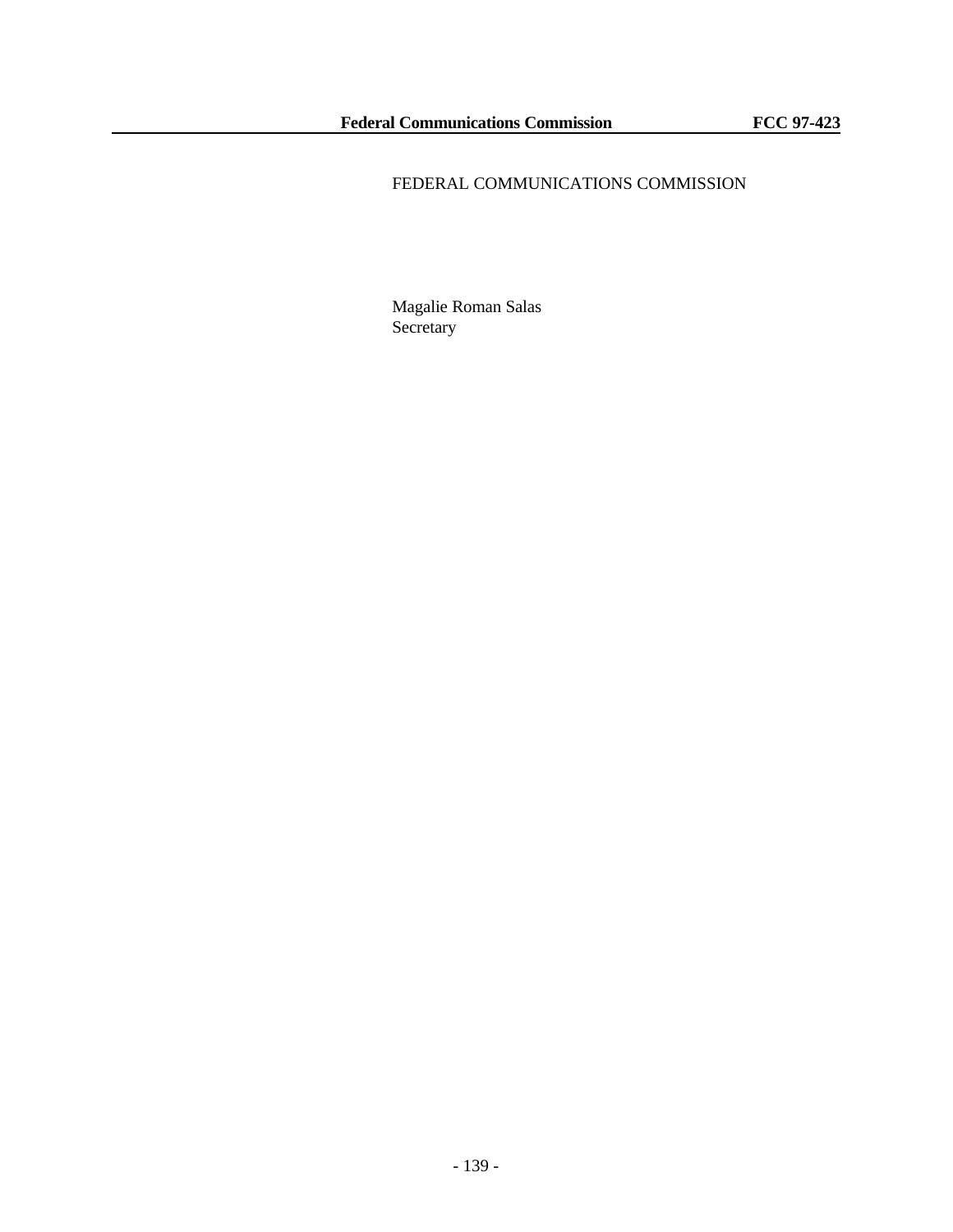# **APPENDIX A**

#### **List of Commenters**

#### Comments

Alliance for Community Media ("Alliance") American Council of the Blind ("ACB") Ameritech New Media, Inc. ("Ameritech") American Public Power Association ("APPA") Bell Atlantic and NYNEX ("Bell Atlantic") BellSouth Corporation, BellSouth Interactive Media Services, Inc. and BellSouth Wireless Cable, Inc. ("BellSouth") Cablevision Systems Corporation ("Cablevision") Clay Electric Cooperative, Inc. ("Clay Electric") DIRECTV, Inc. ("DIRECTV") Echostar Communications Corporation ("Echostar") Florida Electric Cooperatives Association, Inc. ("Florida Electric") General Instrument Corporation ("GI") Home Box Office ("HBO") Independent Cable & Telecommunications Association ("ICTA") Jackson Electric Membership Corporation ("Jackson Electric") Kaleidoscope Television ("Kaleidoscope") Little Ocmulgee Electric Membership Corporation ("Little Ocmulgee") Minnesota Rural Electric Association ("Minnesota Electric") Montana Electric Cooperatives' Association ("Montana Electric") Motion Picture Association of America, Inc. ("MPAA") National Cable Television Association ("NCTA") National Coalition of Blind and Visually Impaired Persons for Increased Video Access . ("National Coalition") National Rural Electric Cooperative Association ("NRECA") National Rural Telecommunications Cooperative ("NRTC") Nebraska Rural Electric Association ("NREA") North Carolina Cable Telecommunications Association ("NCCTA") OpTel, Inc. ("Optel") Primetime 24 Joint Venture ("Primetime24") RP International & TheatreVision ("RP") Satellite Broadcasting and Communications Association of America ("SBCA") Small Cable Business Association ("SCBA") United States Telephone Association ("USTA") US WEST, INC. ("US West") UTC (formerly Utilities Telecommunications Council) WECA Division of the Wisconsin Federation of Cooperatives ("WECA") WGBH Educational Foundation ("WGBH") Wireless Cable Association International, Inc. ("WCAI")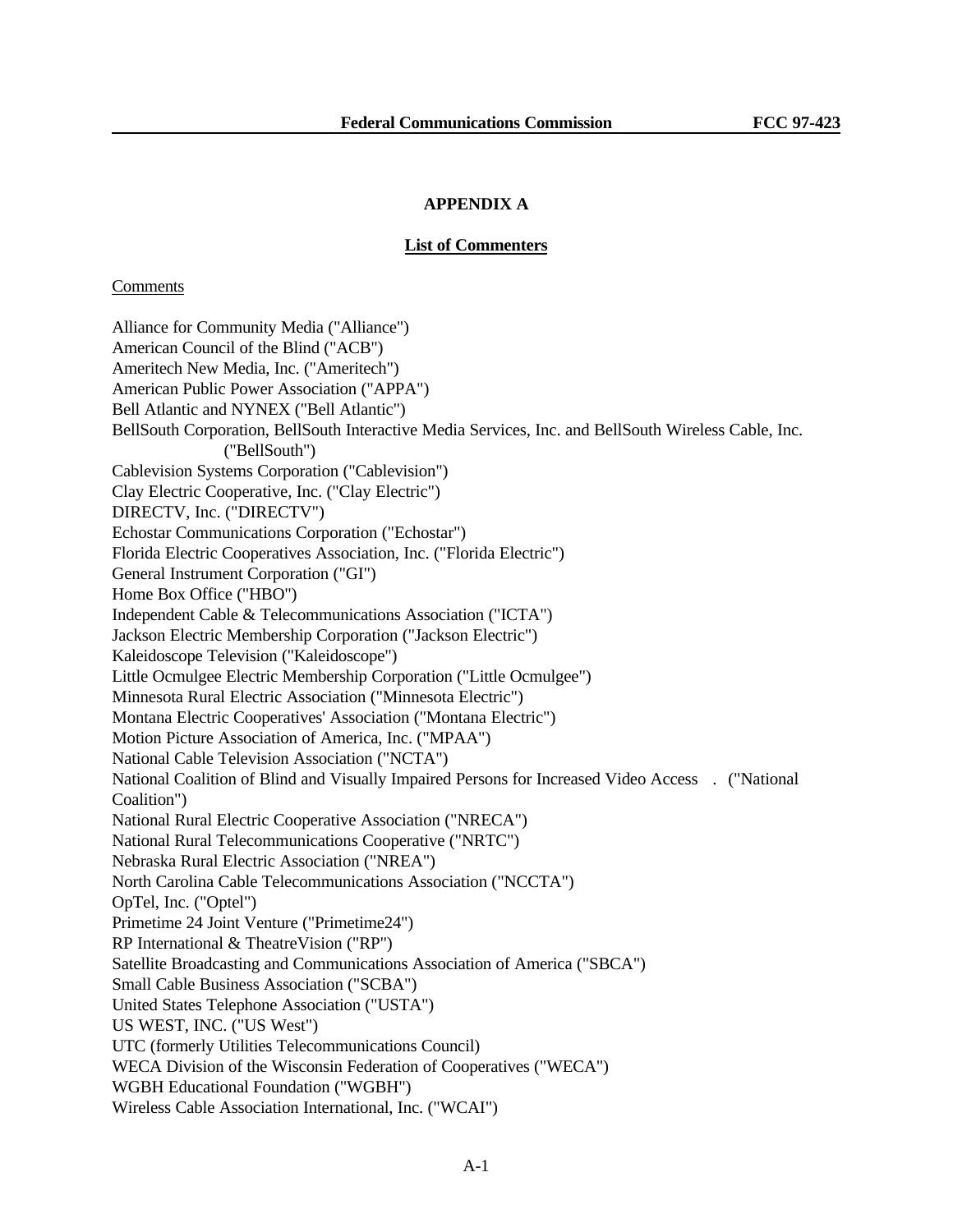### Reply Comments

American Foundation for the Blind ("AFB") American Public Power Association ("APPA") Ameritech New Media, Inc. ("Ameritech") Bell Atlantic and NYNEX ("Bell Atlantic") BellSouth Corporation, BellSouth Interactive Media Services, Inc. and BellSouth Wireless Cable, Inc. ("BellSouth") CBS Inc. ("CBS") Echostar Communications Corporation ("Echostar") ESPN, Inc. ("ESPN") GTE Service Corporation ("GTE") Home Box Office ("HBO") Lifetime Television ("Lifetime") Metropolitan Washington Ear, The National Television Access Coalition ("Metropolitan Washington Ear") Narrative Television Network ("NTN") National Association of Broadcasters ("NAB") National Cable Television Association ("NCTA") National Rural Electric Cooperative Association ("NRECA") National Rural Telecommunications Cooperative ("NRTC") Network Affiliated Stations Alliance ("NASA") Rainbow Media Holdings, Inc. ("Rainbow") RCN Telecom Services, Inc. ("RCN") RP International & TheatreVision ("RP") Small Cable Business Association ("SCBA") United States Telephone Association ("USTA") US WEST, INC. ("US West") UTC (formerly Utilities Telecommunications Council) Viacom Inc. ("Viacom") WGBH Educational Foundation ("WGBH") Wireless Cable Association International, Inc ("WCAI")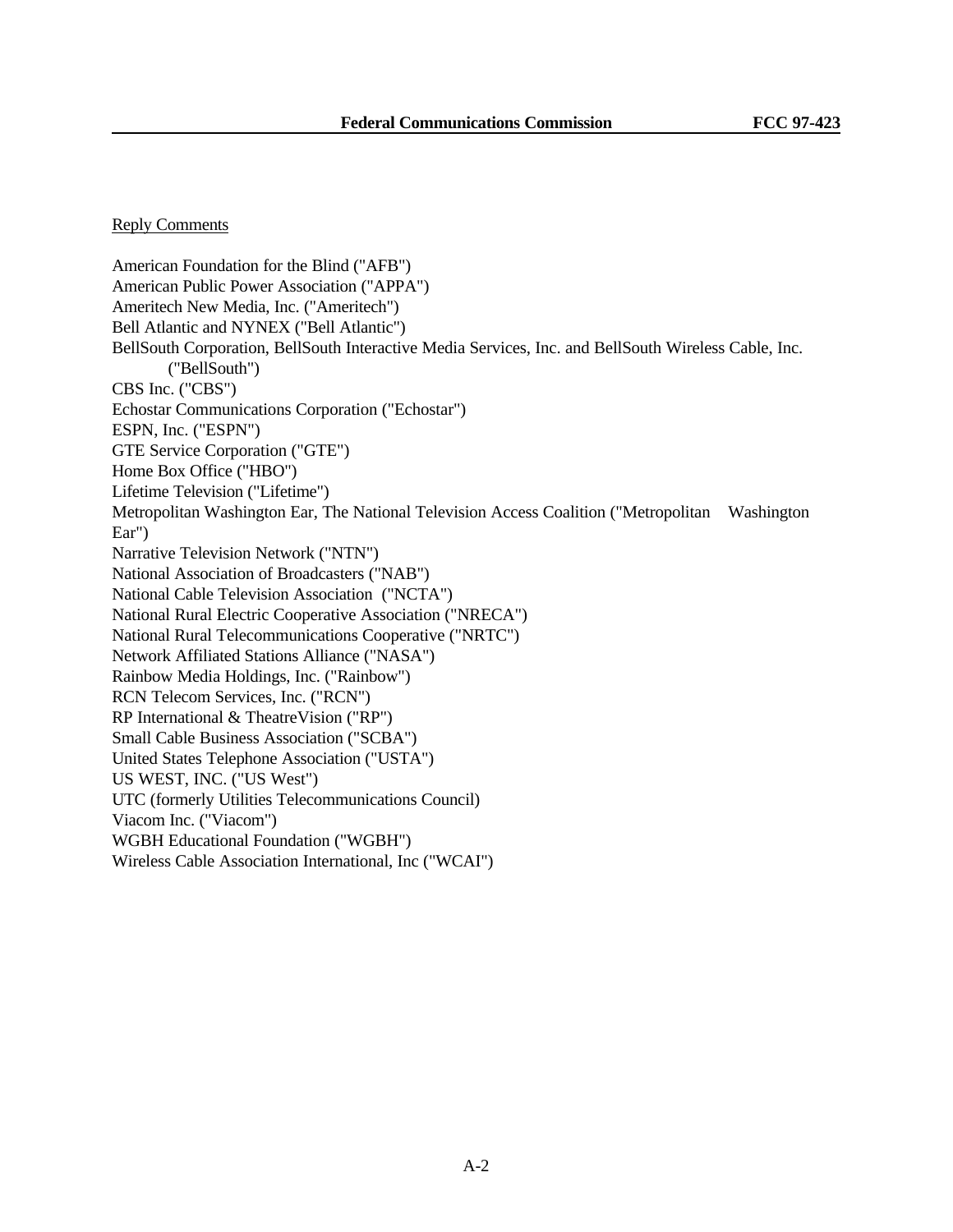#### **APPENDIX B**

# **TABLE B-1 Cable Television Industry Growth: 1990 - June 1997 (in millions)**

|                 | U.S. Television<br>Households ("TH") |                                    | <b>Homes Passed</b><br>("HP") |                                    | <b>Basic Cable</b><br>Subscribers ("Subs") |       |                                    | TV |                                             |                                              |                                  |
|-----------------|--------------------------------------|------------------------------------|-------------------------------|------------------------------------|--------------------------------------------|-------|------------------------------------|----|---------------------------------------------|----------------------------------------------|----------------------------------|
| Year            | Total                                | Change<br>From<br>Previous<br>Year | Total                         | Change<br>From<br>Previous<br>Year |                                            | Total | Change<br>From<br>Previous<br>Year |    | Households<br>Passed by<br>Cable<br>(HP/TH) | TV<br>Households<br>Subscribing<br>(Subs/TH) | U.S.<br>Penetration<br>(Subs/HP) |
| 1990            | 93.1                                 | 1.1%                               | 86.0                          | 3.9%                               |                                            | 51.7  | 4.9%                               |    | 92.4%                                       | 55.5%                                        | 60.1%                            |
| 1991            | 92.1 $(*)$                           | $-1.1%$                            | 88.4                          | 2.8%                               |                                            | 53.4  | 3.3%                               |    | 96.0%                                       | 58.0%                                        | 60.4%                            |
| 1992            | 93.1                                 | 1.1%                               | 89.7                          | 1.5%                               |                                            | 55.2  | 3.4%                               |    | 96.3%                                       | 59.3%                                        | 61.5%                            |
| 1993            | 94.2                                 | 1.2%                               | 90.6                          | 1.0%                               |                                            | 57.2  | 3.6%                               |    | 96.2%                                       | 60.7%                                        | 63.1%                            |
| 1994            | 95.4                                 | 1.3%                               | 91.6                          | 1.1%                               |                                            | 59.7  | 4.4%                               |    | 96.0%                                       | 62.6%                                        | 65.2%                            |
| 1995            | 95.9                                 | 0.5%                               | 92.7                          | 1.2%                               |                                            | 62.1  | 4.0%                               |    | 96.7%                                       | 64.8%                                        | 67.0%                            |
| 1996            | 97.0                                 | 1.1%                               | 93.7                          | 1.1%                               |                                            | 63.5  | 2.3%                               |    | 96.6%                                       | 65.5%                                        | 67.8%                            |
| Jan-Jun $97(e)$ | 97.0                                 | 0.0%                               | 94.2                          | 0.5%                               |                                            | 64.2  | 1.1%                               |    | 97.1%                                       | 66.2%                                        | 68.2%                            |

(\*) Revised penetration figure based on 1990 Census.

(e) Estimated by Paul Kagan Associates.

### **Sources:**

- ! U.S. Television Households: **1990 to 1994** A.C. Nielsen Co. as of January of the following year. Taken from Veronis, Suhler & Associates, *Subscribers to Subscription Video Services*, The Veronis, Suhler & Associates Communications Industry Forecast, August 1996, at 128. **1995** - Paul Kagan Assoc., Inc., *Paul Kagan's 10-Year Cable TV Industry Projections*, The Cable TV Financial Databook, 1996, at 11. **1995 Revised** - Paul Kagan Assoc., Inc., *Paul Kagan's 10-Year Cable TV Industry Projections*, Cable TV Investor, May, 1997, at 9. **1996** - Nielsen Media Research as cited by Broadcasting & Cable, Jan. 13, 1997 at 118. **1997** - Nielsen Media Research as cited in *The TV Column*, Washington Post, Aug. 26, 1997 at E4.
- ! Homes Passed and Basic Cable Subscribers: **1990 to 1994** Paul Kagan Assoc., Inc., *History of Cable and Pay-TV Subscribers and Revenues*, Cable TV Investor, June 30, 1995, at 5; **1995 to 1997** - Paul Kagan Assoc., Inc., *Paul Kagan's 10-Year Cable TV Industry Projections,* Cable TV Investor, May, 1997, at 9.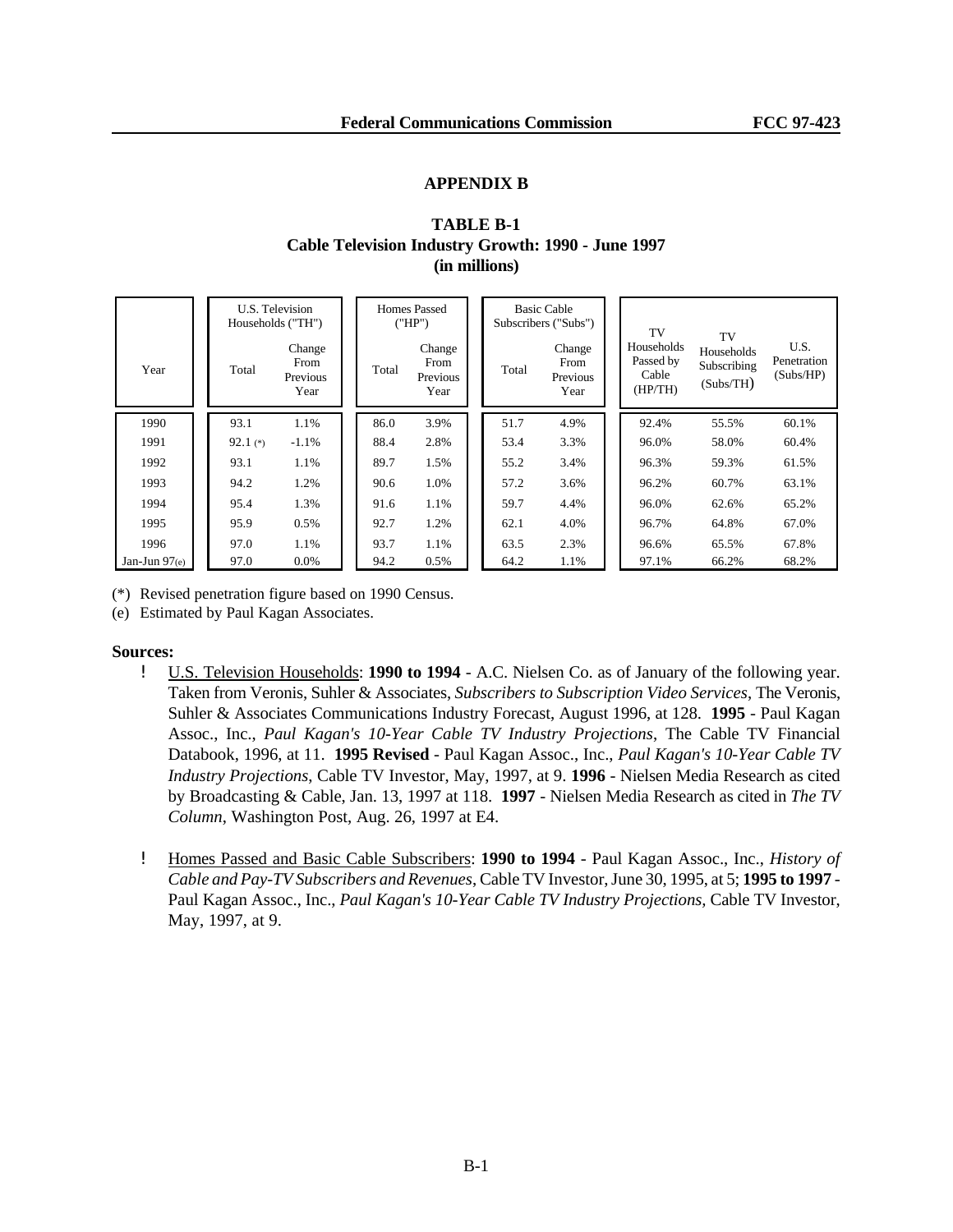|              |                   | Premium Cable Service<br><b>Subscribers</b> |  | Premium Units |                                     |  |  |  |
|--------------|-------------------|---------------------------------------------|--|---------------|-------------------------------------|--|--|--|
| Year-<br>end | Year-end<br>Total | <b>Change From</b><br>Previous Year         |  |               | <b>Change From</b><br>Previous Year |  |  |  |
| 1990         | 23.9              | 1.3%                                        |  | 41.5          | 1.0%                                |  |  |  |
| 1991         | 24.0              | $0.4\%$                                     |  | 43.1          | 3.9%                                |  |  |  |
| 1992         | 24.7              | 2.9%                                        |  | 44.4          | 3.0%                                |  |  |  |
| 1993         | 26.4              | 6.9%                                        |  | 46.0          | 3.6%                                |  |  |  |
| 1994         | 28.1              | 6.4%                                        |  | 51.1          | 11.1%                               |  |  |  |
| 1995         | 29.8              | 6.0%                                        |  | 51.6 $(*)$    | 1.0%                                |  |  |  |
| 1996         | 31.5              | 5.7%                                        |  | 54.5          | 5.6%                                |  |  |  |
| 1997         | N/A               |                                             |  | $57.2$ (e)    | 5.0%                                |  |  |  |

# **TABLE B-2 Premium Cable Services: 1990 - 1997 (in millions)**

(\*) Revised Data - updated by the source.

(e) Year-end estimated as of May 20, 1997, by Paul Kagan Associates.

#### **Sources:**

- ! Premium Cable Service Subscribers: **1990 to 1994** Paul Kagan Assoc., Inc., *History of Cable and Pay-TV Subscribers and Revenues*, Cable TV Investor, June 30, 1995, at 5. **1995 to 1996** - Paul Kagan Assoc., *History of Cable and Pay-TV Subscribers and Revenues*, Cable TV Investor, Feb. 24, 1997, at 10.
- ! Premium Units: Premium Units refers to the number of premium services subscribed to by a home, whereas Premium Cable Services Subscribers refers to the total number of homes subscribing to one or more premium services. **1990 to 1995** - Paul Kagan Assoc., Inc., *Pay TV Subscriber History*, The Cable TV Financial Databook, July 1996, at 8. **1996 to 1997** - Paul Kagan Assoc., Inc., *Paul Kagan's 10-Year Cable TV Industry Projections*, Cable TV Investor, May, 1997, at 9.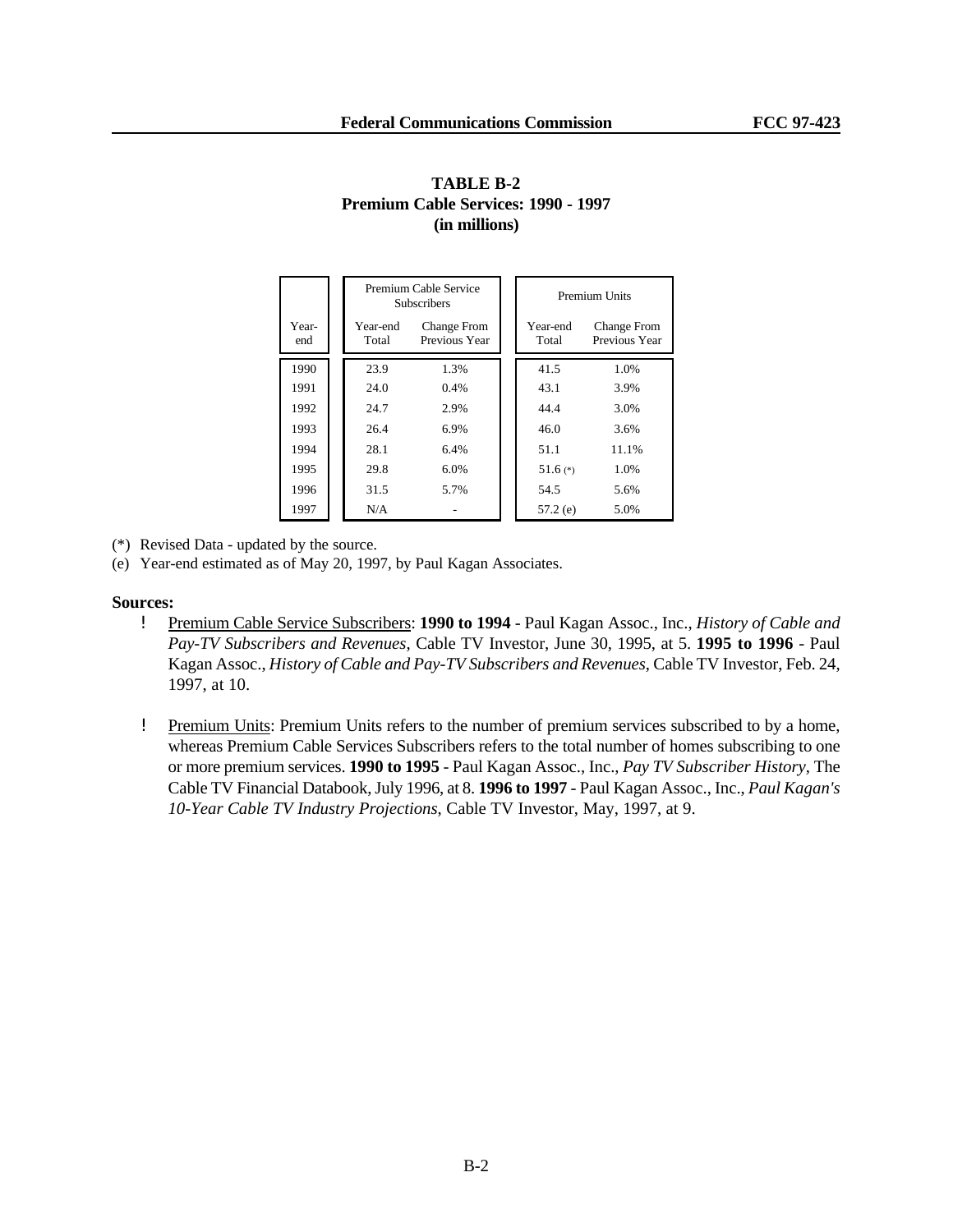|                                                                                                 | $1995(*)$                                                      |                                                                                   |  | $1996(*)$                                                    |                                                                                                         |  | 95-96                                                                         | $1997(*)$                                                  |                                                                                  | 96-97                                                                                |
|-------------------------------------------------------------------------------------------------|----------------------------------------------------------------|-----------------------------------------------------------------------------------|--|--------------------------------------------------------------|---------------------------------------------------------------------------------------------------------|--|-------------------------------------------------------------------------------|------------------------------------------------------------|----------------------------------------------------------------------------------|--------------------------------------------------------------------------------------|
| Channel<br>Capacity                                                                             | Number of<br><b>Systems</b>                                    | Percent of<br><b>Systems</b>                                                      |  | Number of<br><b>Systems</b>                                  | Percent of<br><b>Systems</b>                                                                            |  | Percent<br>Change                                                             | Number of<br><b>Systems</b>                                | Percent of<br><b>Systems</b>                                                     | Percent<br>Change                                                                    |
| $54$ and $+$<br>30 to 53<br>20 to 29<br>13 to 19<br>6 to 12<br>5 or less<br>Not Avail.<br>Total | 1,558<br>6.376<br>1,104<br>353<br>588<br>14<br>1,133<br>11,126 | 15.6%<br>63.8%<br>11.0%<br>3.5%<br>5.9%<br>0.1%<br>$\overline{\phantom{a}}$<br>٠. |  | 1,724<br>6.410<br>1,607<br>337<br>456<br>12<br>937<br>11,483 | 16.4%<br>60.8%<br>15.3%<br>3.2%<br>4.3%<br>0.1%<br>$\overline{\phantom{a}}$<br>$\overline{\phantom{a}}$ |  | 10.7%<br>0.5%<br>45.6%<br>$-4.5%$<br>$-22.4%$<br>$-14.3%$<br>$-17.3%$<br>3.2% | 1,886<br>6,374<br>971<br>309<br>399<br>10<br>889<br>10.838 | 19.0%<br>64.1%<br>9.8%<br>3.1%<br>4.0%<br>0.1%<br>$\overline{\phantom{0}}$<br>۰. | 9.4%<br>$-0.6%$<br>$-39.6%$<br>$-8.3%$<br>$-12.5%$<br>$-16.7%$<br>$-5.1%$<br>$-5.6%$ |
| Sys. $w/30+$<br>channels                                                                        | 7.934                                                          | 79.4%                                                                             |  | 8,134                                                        | 77.1%                                                                                                   |  | 2.5%                                                                          | 8,260                                                      | 83.9%                                                                            | 1.5%                                                                                 |
| Sys. w/less<br>than 30<br>channels                                                              | 2,059                                                          | 20.6%                                                                             |  | 2,412                                                        | 22.9%                                                                                                   |  | 17.1%                                                                         | 1,689                                                      | 17.0%                                                                            | $-30.0\%$                                                                            |

**TABLE B-3 Channel Capacity of Cable Systems: October 1995 - October 1997**

(\*) Figures are as of October 1st, 1995/1996/1997. "Percentage of Systems" calculation excludes "not available" data.

### **Sources:**

- ! **1995** Warren Publishing, Inc., *Channel Capacity of Existing Cable Systems*, Television & Cable Factbook: Services Volume No. 64, 1996 Edition, at I-81.
- ! **1996**  Warren Publishing, Inc., *Channel Capacity of Existing Cable Systems*, Television & Cable Factbook: Services Volume No. 65, 1997 Edition, at I-81.
- ! **1997**  Warren Publishing, Inc., *Channel Capacity of Existing Cable Systems*, Television & Cable Factbook: Services Volume No. 66, 1998 Edition. (to be released).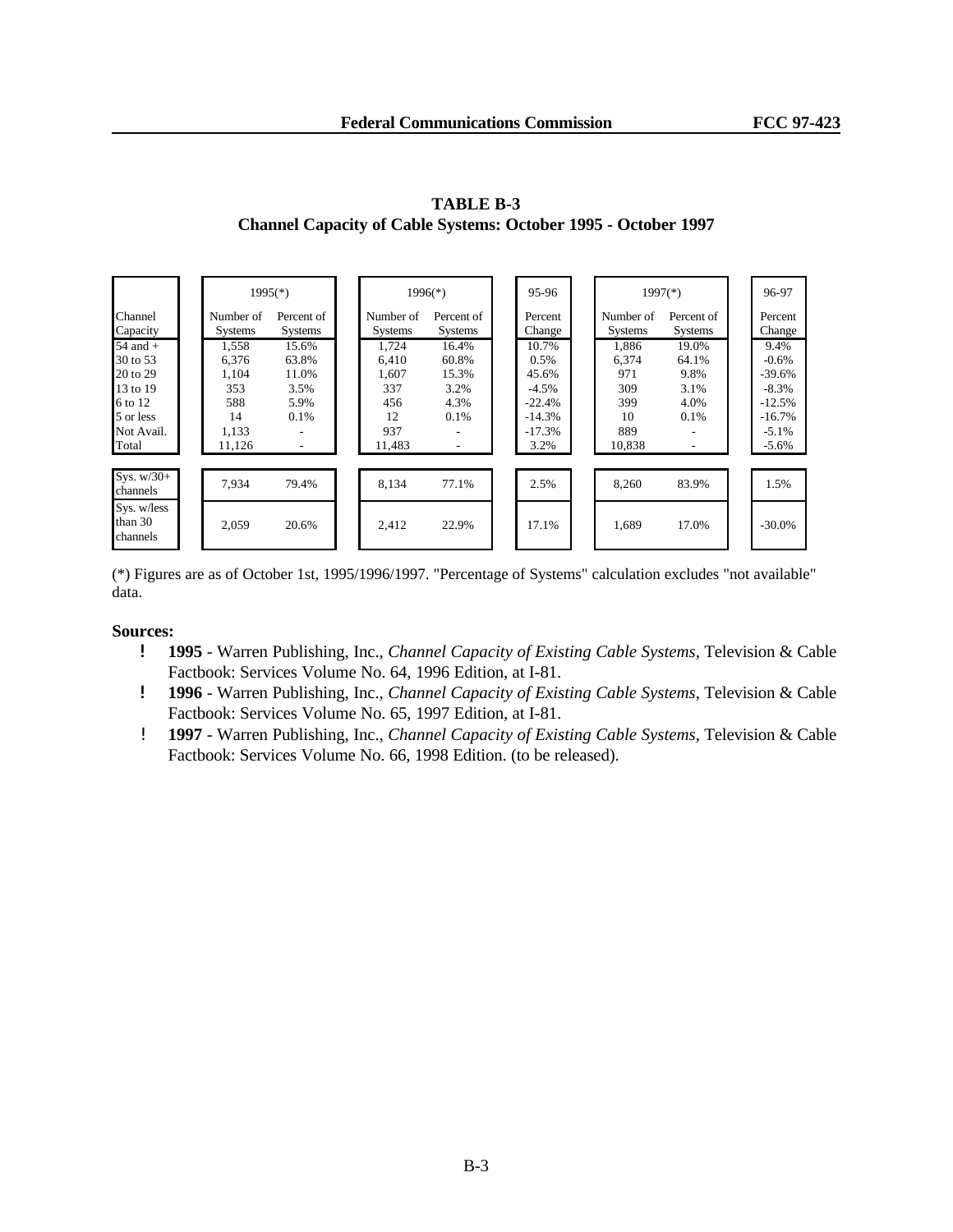|                                                                                                 |                                                                 | $1995$ <sup>(*)</sup>                                        |                                                                | $1996(*)$                                                                     | 95-96                                                                             |                                                                 | $1997$ <sup>(*)</sup>                          | 96-97                                                                       |
|-------------------------------------------------------------------------------------------------|-----------------------------------------------------------------|--------------------------------------------------------------|----------------------------------------------------------------|-------------------------------------------------------------------------------|-----------------------------------------------------------------------------------|-----------------------------------------------------------------|------------------------------------------------|-----------------------------------------------------------------------------|
| Channel<br>Capacity                                                                             | Number of<br><b>Subscribers</b>                                 | Percent of<br><b>Subscribers</b>                             | Number of<br><b>Subscribers</b>                                | Percent of<br><b>Subscribers</b>                                              | Percent<br>Change                                                                 | Number of<br><b>Subscribers</b>                                 | Percent of<br><b>Subscribers</b>               | Percent<br>Change                                                           |
| $54$ and $+$<br>30 to 53<br>20 to 29<br>13 to 19<br>6 to 12<br>5 or less<br>Not Avail.<br>Total | 27.69<br>28.56<br>1.20<br>0.13<br>0.22<br>0.00<br>1.50<br>59.30 | 47.9%<br>49.4%<br>2.1%<br>0.2%<br>0.4%<br>$0.0\%$<br>۰.<br>۰ | 33.58<br>26.06<br>0.81<br>0.10<br>0.19<br>0.00<br>0.09<br>61.7 | 55.3%<br>42.9%<br>1.3%<br>0.2%<br>0.3%<br>$0.0\%$<br>$\overline{\phantom{a}}$ | 21.3%<br>$-8.8\%$<br>$-32.5%$<br>$-23.1%$<br>$-13.6%$<br>0.0%<br>$-36.0%$<br>4.0% | 35.73<br>24.35<br>0.85<br>0.09<br>0.19<br>0.00<br>1.22<br>62.43 | 58.4%<br>39.8%<br>1.4%<br>0.1%<br>0.3%<br>0.0% | 6.4%<br>$-6.6%$<br>4.9%<br>$-10.0\%$<br>$0.0\%$<br>$0.0\%$<br>27.1%<br>1.2% |
| Sys. $w/30+$<br>channels                                                                        | 56.3                                                            | 97.3%                                                        | 59.6                                                           | 98.2%                                                                         | 6.0%                                                                              | 60.1                                                            | 98.2%                                          | 0.7%                                                                        |
| Sys. w/less<br>than 30                                                                          | 1.6                                                             | 2.7%                                                         | 1.1                                                            | 1.8%                                                                          | $-29.0%$                                                                          | 1.13                                                            | 1.8%                                           | 2.7%                                                                        |

## **TABLE B-4 Channel Capacity for Subscribers: October 1995 - October 1997 (in millions)**

(\*) Figures are as of October 1st, 1995/1996/1997."Percentage of Systems" calculation excludes "not available" data.

- ! **1995** Warren Publishing, Inc., *Channel Capacity of Existing Cable Systems*, Television & Cable Factbook: Services Volume No. 64, 1996 Edition, at I-81.
- ! **1996** Warren Publishing, Inc., *Channel Capacity of Existing Cable Systems*, Television & Cable Factbook: Services Volume No. 65, 1997 Edition, at I-81.
- ! **1997**  Warren Publishing, Inc., *Channel Capacity of Existing Cable Systems*, Television & Cable Factbook: Services Volume No. 66, 1998 Edition. (to be released).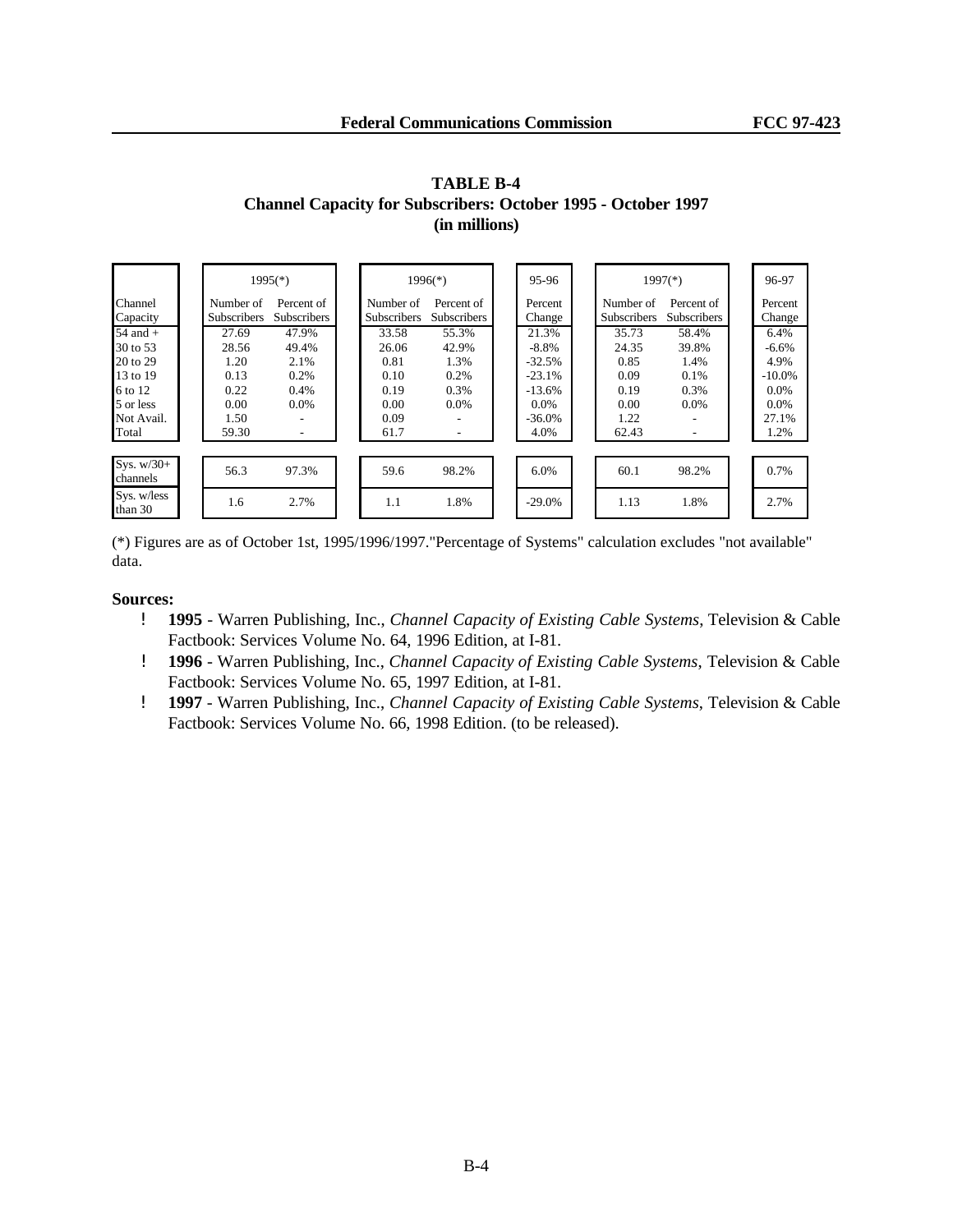|               |                          | 1994                             |              | 1995                               | 94-95                  |                                 | 1996                   | 95-96    |
|---------------|--------------------------|----------------------------------|--------------|------------------------------------|------------------------|---------------------------------|------------------------|----------|
| Network Type  | Number<br>of<br>Networks | Percent<br>οf<br><b>Networks</b> | Number<br>of | Percent<br>of<br>Networks Networks | Change                 | Number<br>ΩŤ<br><b>Networks</b> | Percent of<br>Networks | Change   |
| Basic/No-Chrg | 94                       | 73.4%                            | $104(*)$     | 74.8%                              | $10.6^{(*)}$           | 126                             | 77.8%                  | 21.2%    |
| Premium       | 20                       | 15.6%                            | 21           | 15.1%                              | 5.0%                   | 18                              | 11.1%                  | $-14.3%$ |
| Pay Per View  | 8                        | 6.3%                             | 8            | 5.8%                               | 0.0%                   |                                 | 4.3%                   | $-12.5%$ |
| Combination   | 6                        | 4.7%                             | 6            | 4.3%                               | $0.0\%$                | 11                              | 6.8%                   | 83.3%    |
| Total         | 128                      |                                  | 139          |                                    | $8.6\%$ <sup>(*)</sup> | 162                             |                        | 16.5%    |

**TABLE B-5 Growth By Network Type: 1994 - 1996**

(\*) Revised Data - updated by the source.

### **Source:**

! **1994 - 1996**: National Cable Television Association, *National Cable Video Networks By Type of Service: 1976 - 1996*, Cable Television Developments, Spring 1997, at 6.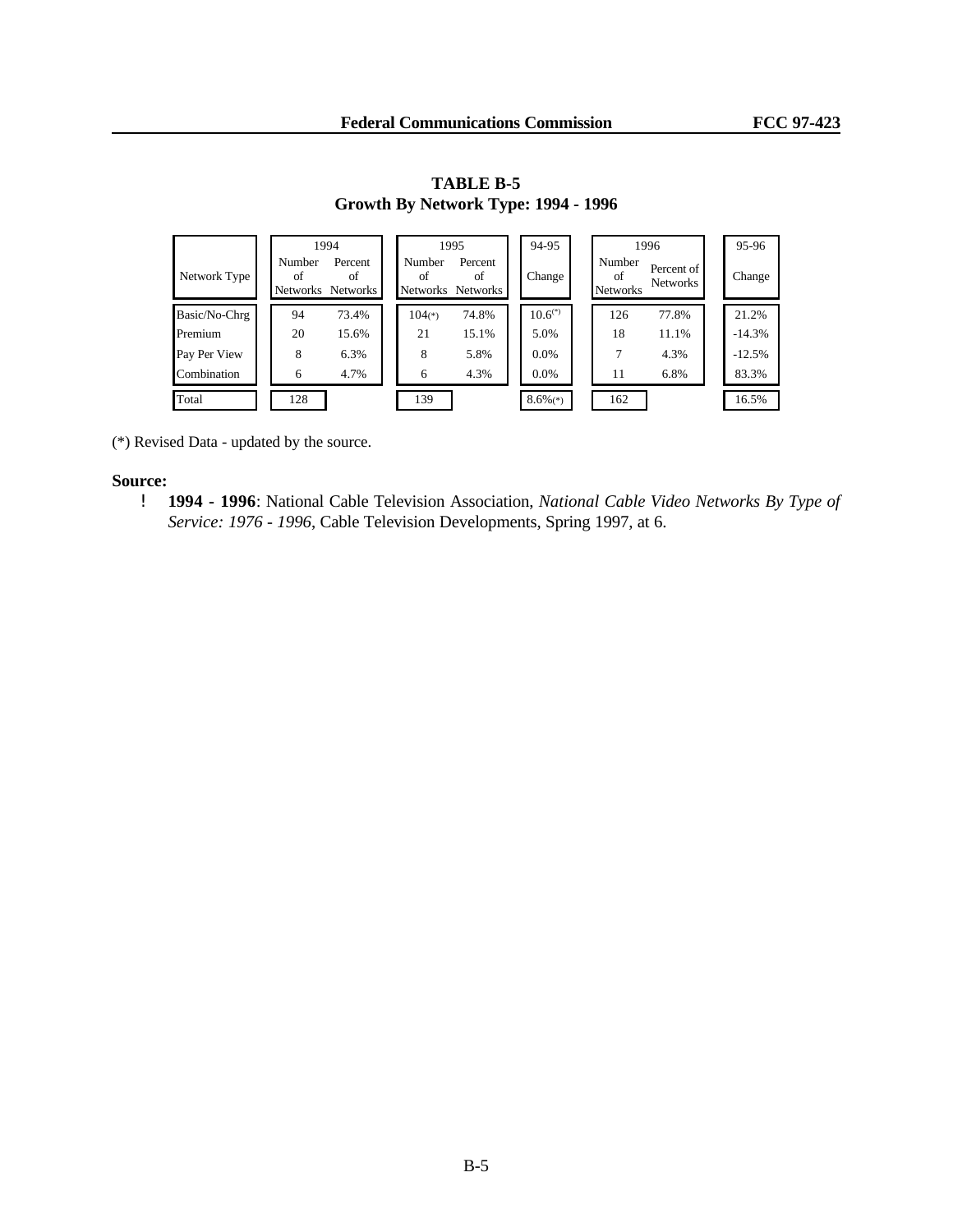|                                               | 1993     |          | 1994                                 |          | $1995$ <sup>(**)</sup> )             |  | 1996     |                                      | 1997                           |
|-----------------------------------------------|----------|----------|--------------------------------------|----------|--------------------------------------|--|----------|--------------------------------------|--------------------------------|
|                                               | Total    | Total    | % Change<br>From<br>Previous<br>Year | Total    | % Change<br>From<br>Previous<br>Year |  | Total    | % Change<br>From<br>Previous<br>Year | Estimated<br>Year-End<br>Total |
| Average Number of Basic<br>Subscribers (mil.) | 56.2     | 58.5     | 4.1%                                 | 60.9     | 4.1%                                 |  | 62.8     | 3.1%                                 | 64.1                           |
| Revenue Segments (mil.)<br>Regulated Fiers    | \$15,169 | \$15,164 | $0.0\%$                              | \$16,860 | 11.2%                                |  | \$18,395 | 9.1%                                 | \$20,008                       |
| Pay Tiers                                     | \$4,625  | \$4,522  | $-2.2%$                              | \$4,775  | 5.6%                                 |  | \$4,966  | 4.0%                                 | \$5,153                        |
| Advertising                                   | \$984    | \$1,077  | 9.5%                                 | \$1,433  | 33.1%                                |  | \$1,662  | 16.0%                                | \$1,912                        |
| Pay-Per-View                                  | \$452    | \$484    | 7.1%                                 | \$535    | 10.5%                                |  | \$647    | 20.9%                                | \$815                          |
| Home Shopping                                 | \$113    | \$127    | 12.4%                                | \$144    | 13.4%                                |  | \$145    | 0.7%                                 | \$152                          |
| Miscellaneous+Installations                   | \$1,123  | \$1,412  | 25.7%                                | \$1,151  | $-18.5%$                             |  | \$1,305  | 13.4%                                | \$1,774                        |
| Total Revenue (mil.)                          | \$22,466 | \$22,786 | 1.4%                                 | \$24,898 | 9.3%                                 |  | \$27,120 | 8.9%                                 | \$29,814                       |
| RevenuePer Avg. Sub                           | \$399.75 | \$389.50 | $-2.6%$                              | \$408.83 | 5.0%                                 |  | \$431.85 | 5.6%                                 | \$465.12                       |
| Cash Flow (mil.)                              | \$10,100 | \$9,936  | $-1.6%$                              | \$11,161 | 12.3%                                |  | \$12,177 | 9.1%                                 | N/A                            |
| CashFlow per Sub                              | \$179.72 | \$169.85 | $-5.5%$                              | \$183.27 | 7.9%                                 |  | \$193.90 | 5.8%                                 | -                              |
| Cash Flow/Total Revenue                       | 45.0%    | 43.6%    | $-3.1%$                              | 44.8%    | 2.8%                                 |  | 44.9%    | 0.2%                                 | N/A                            |

**TABLE B-6 Cable Industry Revenue and Cash Flow(\*): 1993 - 1997**

Note: All figures are calculated using average number of subscribers (first row).

(\*) Earnings Before Interest, Taxes, Depreciation, and Amortization ("EBITDA"), commonly referred to as "cash flow,from operations" is often used to value the operations of a communications firm without regard to the firm's capital structure. Cash flow from operations is the net result of cash inflows from operations (revenue) and cash outflows from operations (expenses), thus ignoring non-cash charges to net income such as depreciation and amortization. Cash flow from operations indicates a firm's operation's ability to meet the firm's net finance and investment obligations.

(\*\*) Revised Data - updated by the source

- ! **1993 and 1994**  Paul Kagan Assoc., Inc., *History of Cable and Pay-TV Subscribers and Revenues*, Cable TV Investor, June 30, 1995, at 5 and Paul Kagan Assoc., Inc., *Estimated Capital Flows In Cable TV*, The Cable TV Financial Databook, July 1995, at 92.
- ! **1995 to 1997** Paul Kagan Assoc., Inc., *Paul Kagan's 10-Year Cable TV Industry Projections,* Cable TV Investor, May 20, 1997, at 9; Paul Kagan Assoc., Inc., "Cable TV's Growth Chart," Cable TV Investor, March 27, 1997 at 4.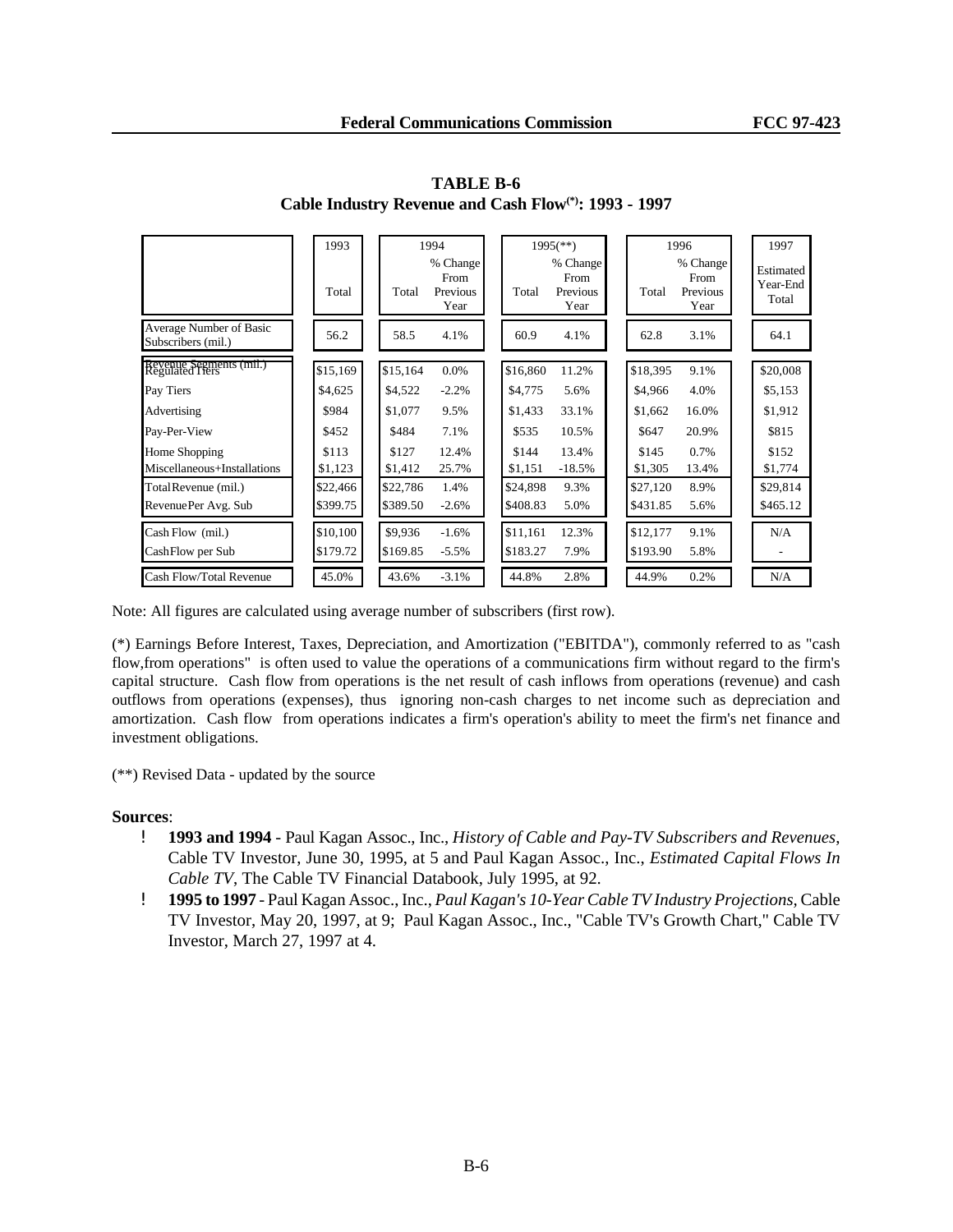## **TABLES 7A & 7B Annual Cable Industry Revenue, Cash Flow, and Subscriber Information Year-end 1995 - Year-end 1996**

The following tables detail the data and the calculations used in the Commission's estimates of the cable industry's annual revenue and cash flow.

To calculate the industry-wide estimates of revenue, we first calculate an average revenue per subscriber figure for each year by dividing the total revenue of the companies in the group by the average subscribers of these companies for that year. Second, we multiply this average revenue per subscriber figure by an estimate of the industry's average subscribership for the year. The same methodology was followed to calculate the industry-wide estimates of cash flow.

The estimates in this *1997 Report* differ from those in the *1996 Report* because secondary sources were used in many cases to obtain data, and only the firms with subscribership of 500,000 or more were analyzed.

## **Sources:**

- ! 1995: Unless otherwise noted, the data used in these tables are from the companies' public filings with the Securities and Exchange Commission, their press releases, or discussions with company personnel. Some of the data taken from these sources have been adjusted to take into account acquisitions which occurred during each year. These adjustments are described in the notes for each table. Due to lack of data, adjustments have not been made for all acquisitions.
- ! 1996: Data collected from numerous sources. See footnotes.
- ! The year-end industry subscriber estimates for 1995 and 1996 were taken from Table B-1 of this Appendix.

## **General Notes:**

- ! Unless otherwise noted, all "Year-End Subscribers" numbers are as of December 31 of the year in question. All "Average Subscribers," "Cable Revenue," and "Cable Cash Flow" numbers are for the fiscal year ending December 31 of the year in question.
- ! Unless otherwise noted, all data are for the companies' consolidated, domestic cable operations. Some data have been adjusted to remove subscribers, revenue, and cash flow from other sources (e.g. satellite operations.)
- ! Each company's "Average Subscribers" figure is from one of the three following sources: a company reported figure, an average of quarterly subscribership information, or the mid-point of two year-end subscriber numbers.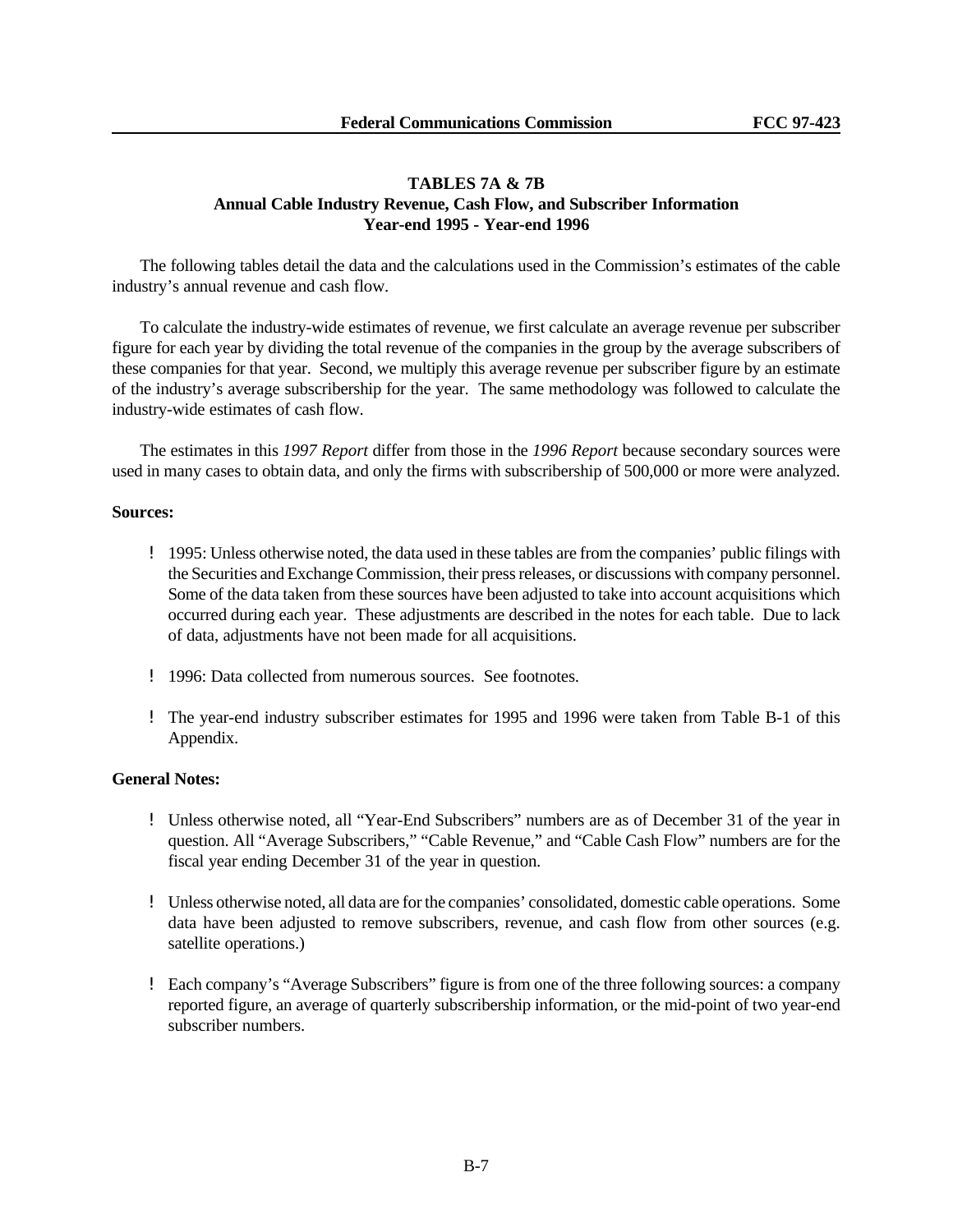- ! In each of the tables, the company referred to as "Enstar Partnerships" represents the combined results of ten separate partnerships associated with Falcon Holding Group. The partnerships are: Enstar Income Growth Program Five-A, Enstar Income Growth Program Five-B, Enstar Income Growth Program Six-A, Enstar Income Growth Program Six-B, Enstar Income Program 1984-1, Enstar Income Program II-1, Enstar Income Program II-2, Enstar IV-1, Enstar IV-2, Enstar IV-3.
- ! In each of the tables, the company referred to as "Jones Partnerships" represents the combined results of 21 separate partnerships associated with Jones Intercable. The partnerships are: Cable TV Fund 11-A Ltd, Cable TV Fund 11-B Ltd, Cable TV Fund 11-C Ltd, Cable TV Fund 11-D Ltd, Cable TV Fund 12-A Ltd, Cable TV Fund 12-B Ltd, Cable TV Fund 12-C Ltd, Cable TV Fund 12-D Ltd, Cable TV Fund 14-A Ltd, Cable TV Fund 14-B Ltd, Cable TV Fund 15-A Ltd, IDS/Jones Growth Partners 87-A Ltd, IDS/Jones Growth Partners 89-B Ltd, IDS/Jones Growth Partners II LP, Jones Cable Income Fund 1-A Ltd, Jones Cable Income Fund 1-B Ltd, Jones Cable Income Fund 1-C Ltd, Jones Growth Partners LP, Jones Growth Partners II LP, Jones Intercable Investors LP, Jones Spacelink Income Growth Fund 1-A.
- ! In the table for 1995, the company referred to as "Northland Partnerships" represents the combined results of 5 separate partnerships associated with Northland Communications Corporation. The partnerships are: Northland Cable Properties Four LTD Partnership, Northland Cable Properties Five LTD Partnership, Northland Cable Properties Six LTD Partnership, Northland Cable Properties Seven LTD Partnership, and Northland Cable Properties Eight LTD Partnership.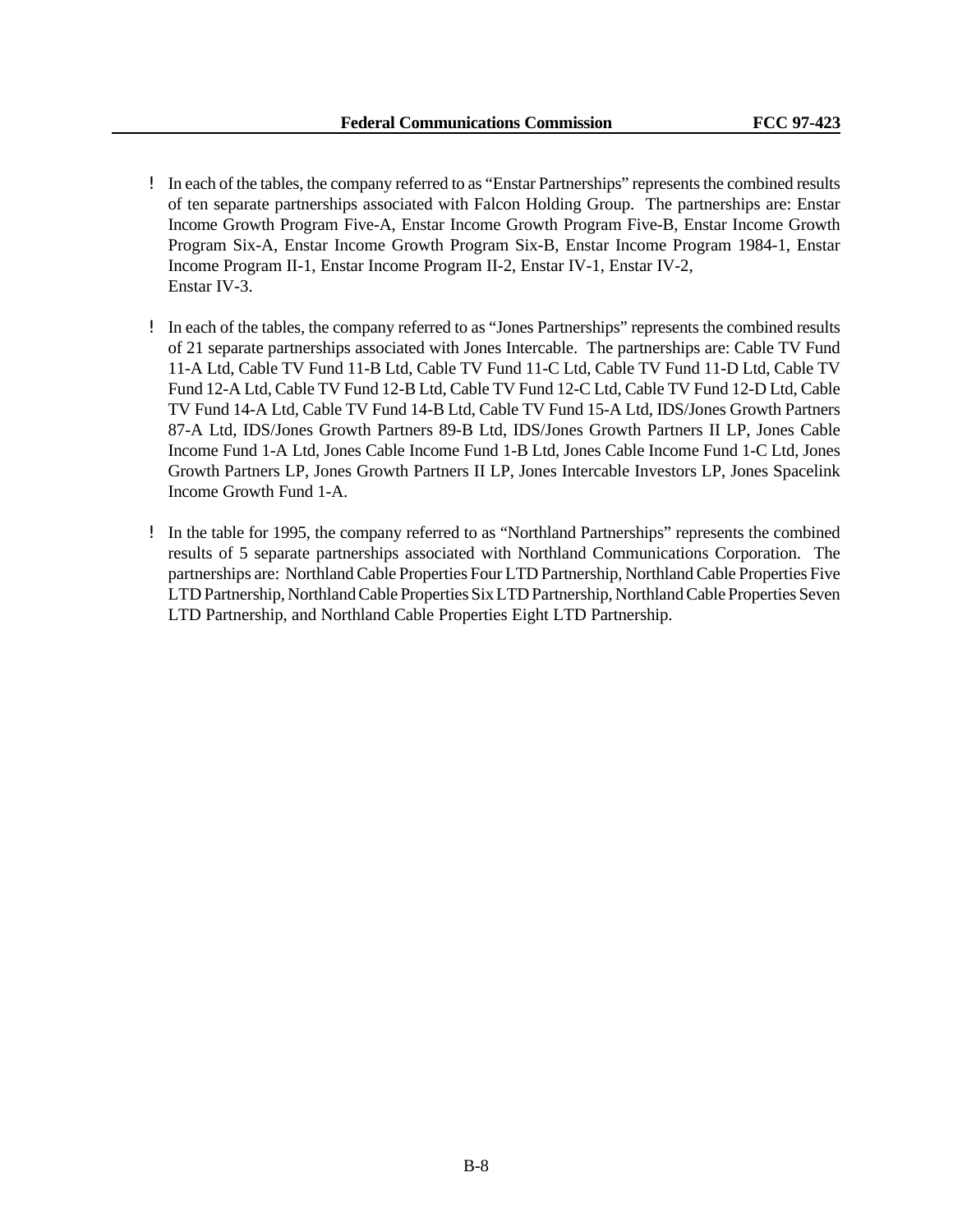| Company                            | <b>Year-End</b> | Average                        | <b>Annual</b>           | <b>Monthly</b>     | <b>Annual</b>     | <b>Annual Cable</b> | Average          |
|------------------------------------|-----------------|--------------------------------|-------------------------|--------------------|-------------------|---------------------|------------------|
|                                    |                 | <b>Subscribers Subscribers</b> | Cable                   | Cable              | <b>Cable Cash</b> | <b>Cash Flow</b>    | <b>Cash Flow</b> |
|                                    |                 |                                | Revenue                 | <b>Revenue Per</b> | Flow (mil.)       | Per                 | <b>Margin</b>    |
|                                    |                 |                                | (mil.)                  | <b>Subscriber</b>  |                   | Subscriber          |                  |
| TCI Communications, Inc.           | 12,494,000      | 12,183,000                     | \$4,936.000             | \$33.76            | \$2,081.800       | \$170.88            | 42.2%            |
| Time Warner                        | 9,769,000       | 9,545,500                      | \$3,743.440             | \$32.68            | \$1,549.000       | \$162.28            | 41.4%            |
| <b>Continental Cablevision</b>     | 4,066,795       | 4,002,805                      | \$1,695.263             | \$35.29            | \$705.272         | \$176.19            | 41.6%            |
| Comcast                            | 3,407,000       | 3,357,000                      | \$1,454.932             | \$36.12            | \$718.455         | \$214.02            | 49.4%            |
| Cox Communications                 | 3,248,759       | 3,215,878                      | \$1,287.016             | \$33.35            | \$510.998         | \$158.90            | 39.7%            |
| <b>Cablevision Systems</b>         | 2,061,200       | 1,904,425                      | \$905.155               | \$39.61            | \$392.416         | \$206.05            | 43.4%            |
| Viacom                             | 1,179,500       | 1,165,000                      | \$444.400               | \$31.79            | \$182.900         | \$157.00            | 41.2%            |
| Marcus Cable                       | 1,154,718       | 1,110,352                      | \$325.414               | \$24.42            | \$173.597         | \$156.34            | 53.3%            |
| <b>Century Communications</b>      | 1,100,000       | 1,046,000                      | \$349.641               | \$27.86            | \$177.210         | \$169.42            | 50.7%            |
| <b>Cablevision Industries</b>      | 1,041,768       | 1,028,942                      | \$423.212               | \$34.28            | \$203.133         | \$197.42            | 48.0%            |
| Adelphia Communications            | 1,002,760       | 993,284                        | \$390.413               | \$32.75            | \$204.145         | \$205.53            | 52.3%            |
| Jones Partnerships                 | 902,345         | 904,834                        | \$391.772               | \$36.08            | \$122.852         | \$135.77            | 31.4%            |
| <b>EW Scripps</b>                  | 766,400         | 756,850                        | \$279.482               | \$30.77            | \$118.074         | \$156.01            | 42.2%            |
| <b>Lenfest Communications</b>      | 596,366         | 586,872                        | \$232.155               | \$32.97            | \$115.361         | \$196.57            | 49.7%            |
| TCA Cable TV, Inc.                 | 574,473         | 529,512                        | \$200.867               | \$31.61            | \$99.982          | \$188.82            | 49.8%            |
| <b>Intermedia Partners IV</b>      | 554,000         | 539,100                        | \$211.800               | \$32.74            | \$87.000          | \$161.38            | 41.1%            |
| Media One (US West)                | 527,000         | 513,500                        | \$215.000               | \$34.89            | \$100.000         | \$194.74            | 46.5%            |
| Washington Post Co.                | 518,000         | 508,000                        | \$194.142               | \$31.85            | \$81.988          | \$161.39            | 42.2%            |
| Multimedia Inc (Gannett)           | 458,000         | 452,250                        | \$174.941               | \$32.24            | \$89.703          | \$198.35            | 51.3%            |
| Jones Intercable, Inc.             | 439,400         | 374,350                        | \$135.350               | \$30.13            | \$49.428          | \$132.04            | 36.5%            |
| <b>Falcon Holding Group</b>        | 419,288         | 379,985                        | \$142.608               | \$31.27            | \$95.442          | \$251.17            | 66.9%            |
| C TEC Corp                         | 333,920         | 286,061                        | \$127.079               | \$37.02            | \$57.858          | \$202.26            | 45.5%            |
| Charter Comm. SE, LP               | 249,106         | 245,615                        | \$88.624                | \$30.07            | \$42.842          | \$174.43            | 48.3%            |
| <b>Bresnan Communications</b>      | 209,459         | 206,048                        | \$70.389                | \$28.47            | \$28.555          | \$138.58            | 40.6%            |
| <b>Garden State Cablevision</b>    | 200,086         | 198,026                        | \$92.815                | \$39.06            | \$51.176          | \$258.43            | 55.1%            |
| <b>Insight Communications</b>      | 163,923         | 159,293                        | \$57.108                | \$29.88            | \$28.115          | \$176.50            | 49.2%            |
| Galaxy Telecom                     | 162,400         | 161,663                        | \$57.459                | \$29.62            | \$22.800          | \$141.03            | 39.7%            |
| <b>Falcon Cable Systems</b>        | 135,475         | 134,362                        | \$52.935                | \$32.83            | \$23.915          | \$177.99            | 45.2%            |
| <b>Rifkin Acquisition Partners</b> | 132,271         | 128,165                        | \$50.208                | \$32.65            | \$23.429          | \$182.80            | 46.7%            |
| Northland Partnerships             | 102,766         | 99,061                         | \$35.181                | \$29.60            | \$14.579          | \$147.17            | 41.4%            |
| <b>Helicon Group</b>               | 87,632          | 86,615                         | \$35.225                | \$33.89            | \$17.141          | \$197.90            | 48.7%            |
| <b>Enstar Partnerships</b>         | 85,342          | 84,780                         | \$31.405                | \$30.87            | \$13.022          | \$153.60            | 41.5%            |
| <b>Falcon Classic Cable</b>        | 47,957          | 47,435                         | \$18.363                | \$32.26            | \$8.263           | \$174.20            | 45.0%            |
| Cencom Inc. Cab. Prtnrs II         | 44,500          | 43,750                         | \$17.046                | \$32.47            | \$7.245           | \$165.59            | 42.5%            |
| Mercom, Inc.                       | 38,853          | 38,089                         | \$13.939                | \$30.50            | \$5.191           | \$136.29            | 37.2%            |
|                                    |                 |                                |                         |                    |                   |                     |                  |
| <b>Total For Group</b>             | 48,274,462      | 47,016,397                     | \$18,880.779            | \$33.46            | \$8,202.886       | \$174.47            | 43.4%            |
|                                    |                 |                                |                         |                    |                   |                     |                  |
| <b>Total For Industry</b>          | 62,100,000      |                                | 60,900,000 \$24,456.137 | \$33.46            | \$10,625.139      | \$174.47            | 43.4%            |
| Percent Change From                |                 |                                |                         |                    |                   |                     |                  |
| Previous Year                      | 4.02%           | 4.19%                          | 5.97%                   | 1.71%              | 5.75%             | 1.50%               | $-0.21%$         |

# **TABLE 7A 1995 Cable Industry Revenue and Cash Flow Calculations**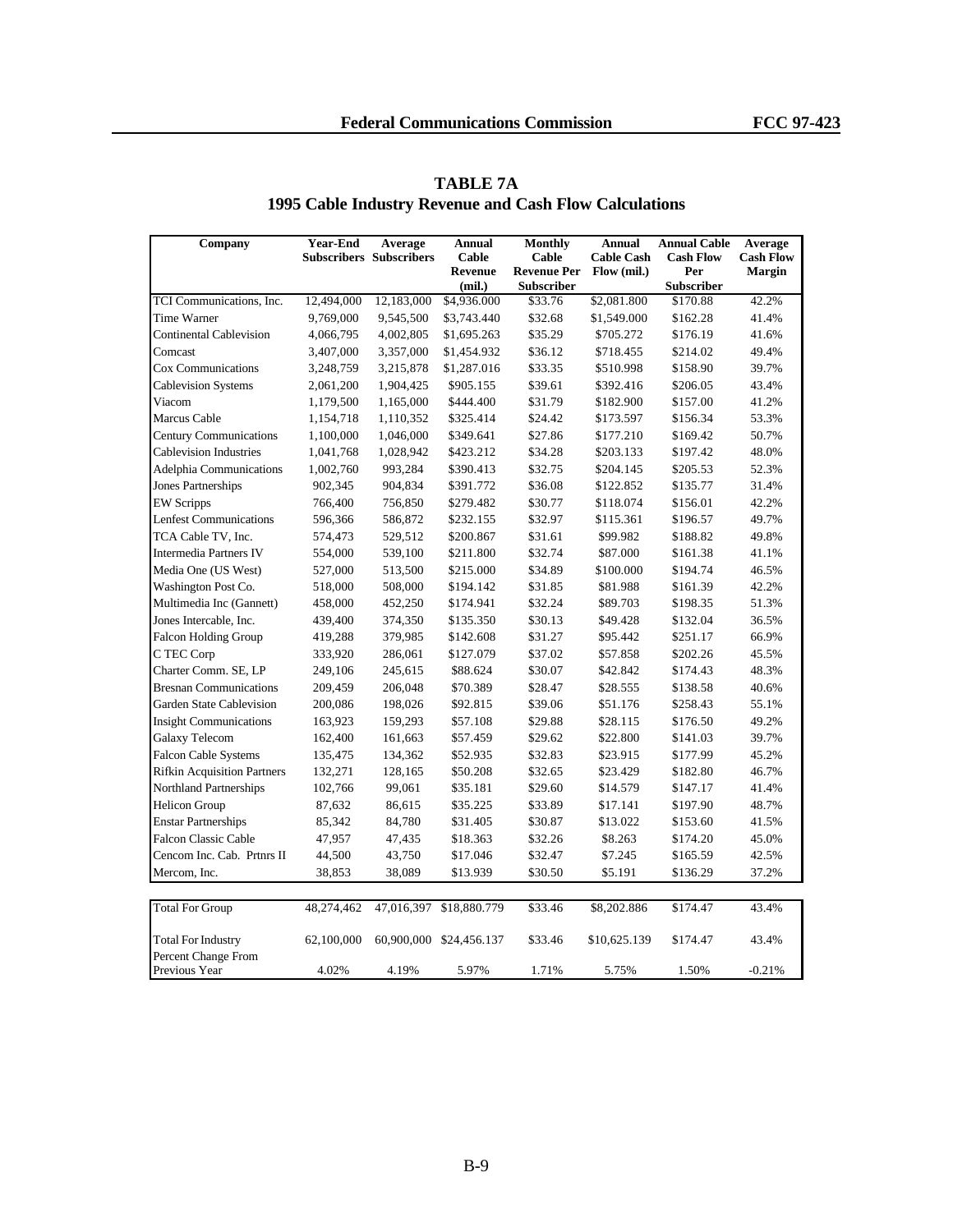### **1995 Notes:**

## **- TCI -**

On January 26, 1995, TCI acquired Telecable. TCI's results have been adjusted as though the transaction took place on January 1, 1995. This increased TCI's revenue by \$25 million and its cash flow by \$10.8 million (calculated by applying Telecable's 1994 cash flow margin to the \$25 million.) TCI's average subscribership was calculated assuming that this acquisition occurred at the beginning of the year.

TCI's revenue and cash flow were adjusted for the removal of its satellite operations. This reduced its revenue by \$207 million and its cash flow by \$10 million. TCI's cash flow was increased by \$38 million to account for special strategic initiatives and a customer retention program.

## **- Time Warner -**

During 1995, Time Warner (TW) completed four acquisitions. TW's revenue, cash flow, and average subscribers were all adjusted as though these acquisitions had taken place at the beginning of the year. On April 1, 1995, TW entered into a partnership with Advance/Newhouse which had 1.5 million subscribers at the time of the deal. This added \$137 million to TW's 1995 revenue and \$46 million to its 1995 cash flow. On May 2, 1995, TW acquired Summit Communications which had 165,000 subscribers at the end of 1994. This added \$22 million to TW's 1995 revenue and \$11 million to its cash flow. On July 6, 1995, TW acquired KBLCOM, a subsidiary of Houston Industries Inc., which had 690,000 subscribers at the end of 1994. This added \$139 million to TW's 1995 revenue and \$72 million to its cash flow. On July 6, 1995, TW acquired from Houston Industries the half of Paragon Communications which TW did not already own, which had 967,000 subscribers at the end of 1994. This added \$179 million to TW's 1995 revenue and \$45 million to its cash flow.

### **- Continental -**

On October 5, 1995, Continental acquired the cable holdings of the Providence Journal Company. In addition, Continental made several other smaller acquisitions during the year (Cablevision of Chicago, Columbia Cable of Michigan, Consolidated Cablevision of California, and N-COM). Continental's data have been adjusted as though these transactions took place at the beginning of the year. This increased Continental's revenue by \$289.919 million (\$221.998 million for Providence and \$67.921 million for the other acquisitions) and its cash flow by \$104.421 million (\$79.107 million for Providence and \$25.314 million for the other acquisitions.) Continental's average subscribership was calculated assuming that these acquisitions had occurred at the beginning of the year. This increased Continental's 1994 year-end subscriber number by 1,000,265 (771,000 for Providence and 229,265 for the other acquisitions.)

When Continental reports its basic subscribership, it includes, on an equity basis, subscribers from its partially owned affiliates. Those subscribers were removed from the 1995 year-end subscriber number (123,364). Therefore, the 1994 average subscribers number has been adjusted as well.

Continental's revenue and cash flow were adjusted for the removal of its satellite operations. This reduced its revenue by \$37.048 million and its cash flow by \$4.3 million.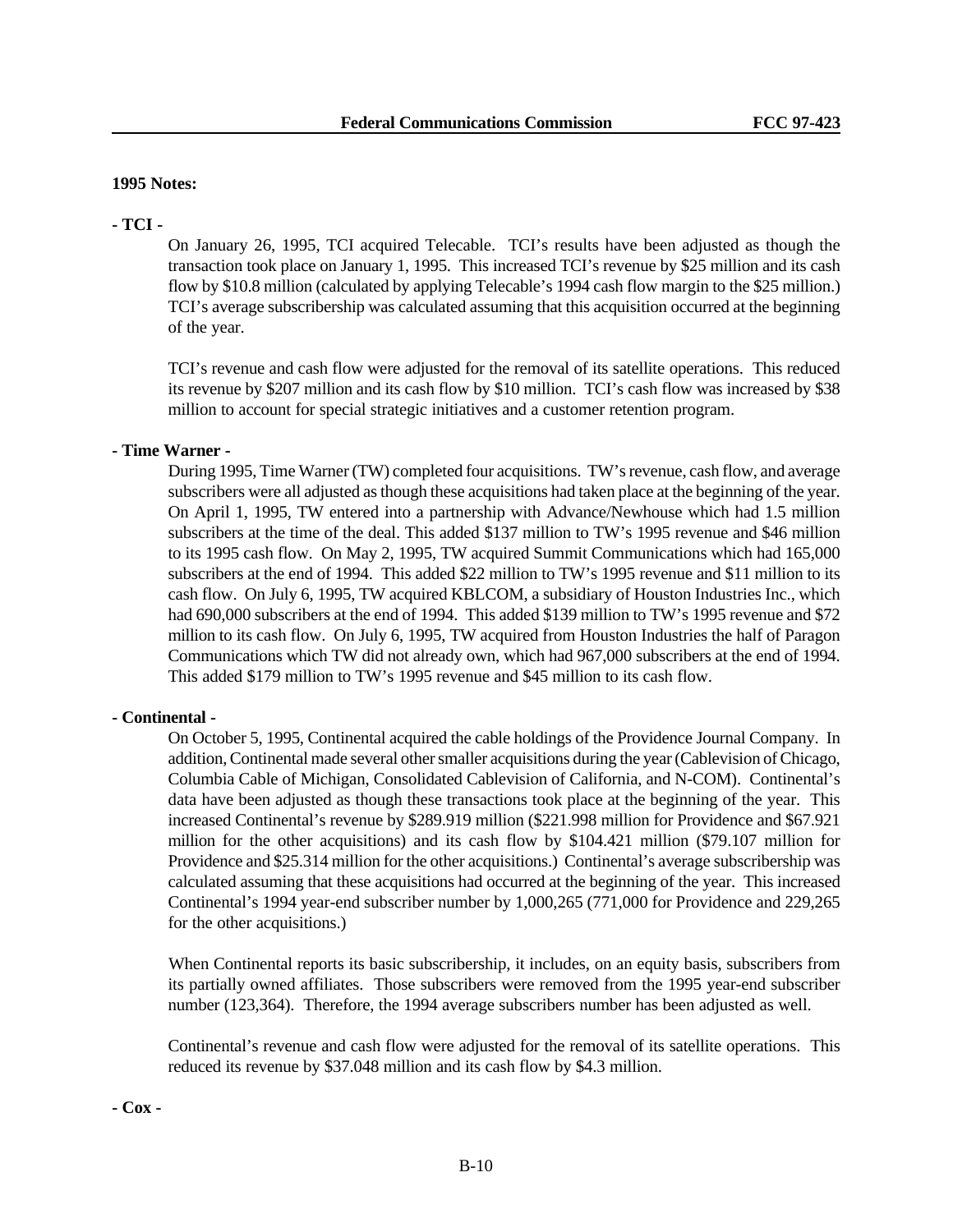On February 1, 1995, Cox acquired Times Mirror's cable holdings. Cox's results have been adjusted as though this transaction took place at the beginning of the year. Cox's revenue and cash flow assume the acquisition had occurred at the beginning of the year. Cox's average subscriber number was calculated assuming that it had controlled the Times Mirror subscribers for the entire year.

Cox's revenue and cash flow were adjusted for the removal of its satellite operations. This reduced its revenue by \$41.084 million and increased its cash flow by \$0.598 million.

#### **- Marcus -**

On January 1, 1995, Marcus acquired cable systems from Crown Media, Inc., which added 193,300 subscribers to its 1994 year-end subscriber figure. On November 1, 1995, Marcus acquired cable systems from Sammons Communications, Inc. Marcus' results have been adjusted as though this transaction took place at the beginning of the year. Marcus' revenue was increased by \$129.32 million (\$116.388 million for the first nine months of the year plus one-ninth of that number for October) and its cash flow was increased by \$77.327 million (\$69.594 million for the first nine months of the year plus one-ninth of that number for October.) Marcus' year-end 1994 subscriber figure was increased by 650,000 subscribers (the subscribership of the acquired systems on March 30, 1995).

#### **- Century -**

Revenue and cash flow data are for the 12 months ending November 30, 1995. Its year-end subscriber number is as of May 31, 1995.

#### **- Adelphia -**

Adelphia's average subscribers, revenue, and cash flow are for the 12 months ending December 31, 1995. Its year-end subscriber number is as of that date.

### **- TCA -**

TCA's average subscribers, revenue, and cash flow are for the 12 months ending January 31, 1996. Its year-end subscriber number is as of that date.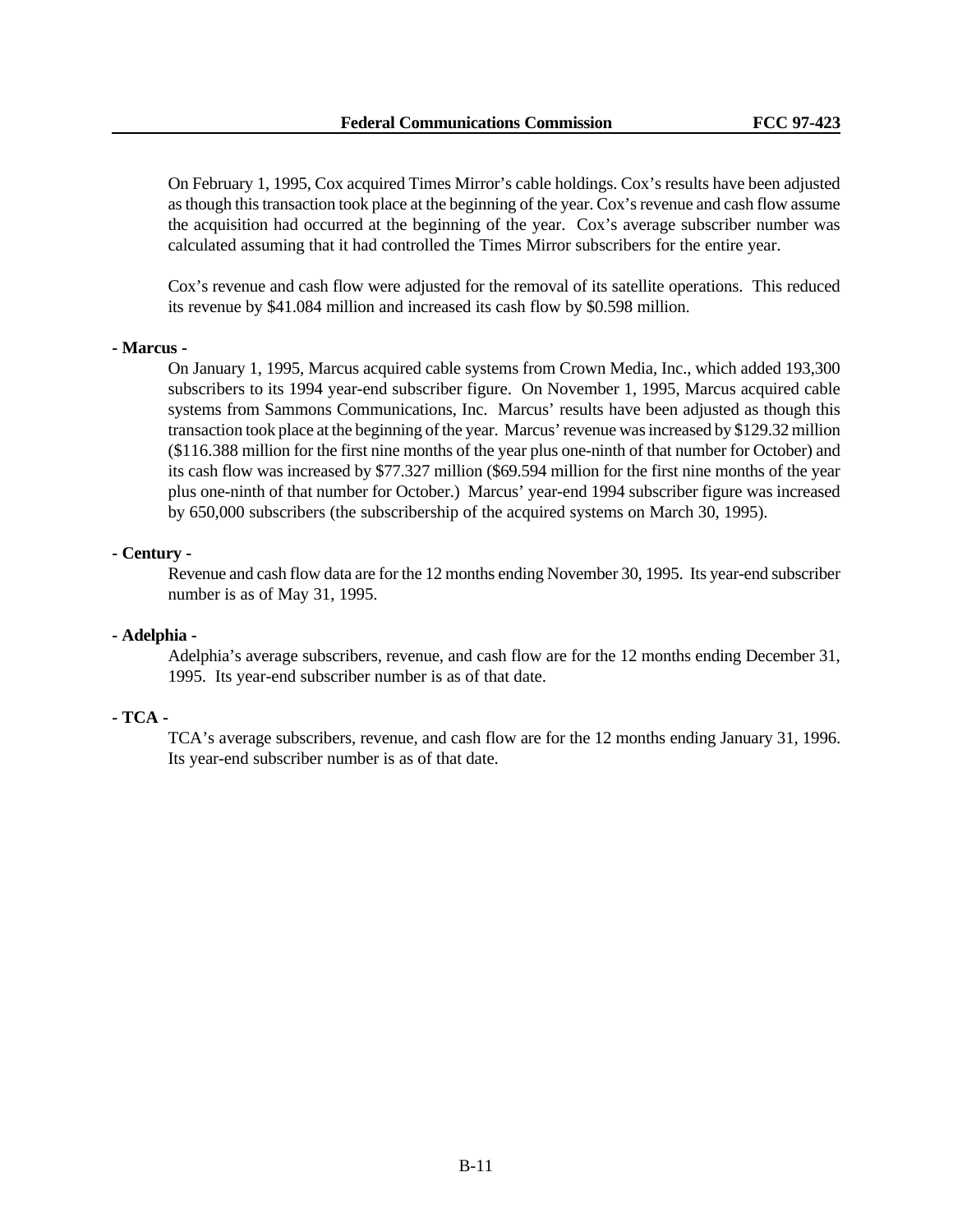| Company                                        | <b>Year-End</b> | Average                        | <b>Annual</b>  | Monthly            | Annual            | <b>Annual Cable</b> | Average          |
|------------------------------------------------|-----------------|--------------------------------|----------------|--------------------|-------------------|---------------------|------------------|
|                                                |                 | <b>Subscribers Subscribers</b> | Cable          | Cable              | <b>Cable Cash</b> | <b>Cash Flow</b>    | <b>Cash Flow</b> |
|                                                |                 |                                | <b>Revenue</b> | <b>Revenue Per</b> | Flow (mil.)       | Per                 | <b>Margin</b>    |
|                                                |                 |                                | (mil.)         | <b>Subscriber</b>  |                   | <b>Subscriber</b>   |                  |
| TCI Communications <sup>(1)</sup>              | 13,900,000      | 13,197,000                     | \$5,860.00     | \$37.00            | \$2,230.00        | \$168.98            | 38.1%            |
| Time Warner <sup>(2)</sup>                     | 12,300,000      | 11,034,500                     | \$4,760.00     | \$35.94            | \$2,012.00        | \$182.33            | 42.3%            |
| US West (Media One) <sup>(2)</sup>             | 4,354,287       | 4,210,541                      | \$1,051.19     | \$20.81            | \$1,473.00        | \$349.84            | 40.1%            |
| Comcast <sup>(1)</sup>                         | 4,280,000       | 3,843,500                      | \$1,914.00     | \$41.49            | \$919.00          | \$239.10            | 48.0%            |
| Cox Communications <sup><math>(1)</math></sup> | 3,259,384       | 3,254,072                      | \$1,460.00     | \$37.38            | \$556.90          | \$171.14            | 38.1%            |
| Cablevision Systems <sup>(1)</sup>             | 2,445,000       | 2,253,100                      | \$1,096.63     | \$40.56            | \$448.00          | \$198.84            | 40.9%            |
| Adelphia Commetns <sup>(1)</sup>               | 1,824,000       | 1,413,380                      | \$473.00       | \$27.87            | \$242.00          | \$171.22            | 51.2%            |
| Marcus Cable <sup>(1)</sup>                    | 1,275,000       | 1,214,859                      | \$435.00       | \$29.84            | \$204.00          | \$167.92            | 46.9%            |
| Century Communications <sup>(1)</sup>          | 1,250,000       | 1,175,000                      | \$457.00       | \$32.41            | \$253.00          | \$215.319           | 55.4%            |
| Lenfest Group <sup>(2)</sup>                   | 1,110,703       | 853,535                        | \$354.56       | \$34.61            | \$182.91          | \$214.28            | 51.6%            |
| Falcon Cable TV <sup>(2)</sup>                 | 1,017,000       | 1,079,041                      | \$217.32       | \$16.78            | \$120.14          | \$111.34            | 55.3%            |
| TCA Cable TV, Inc. (1)                         | 627,000         | 600,736                        | \$253.31       | \$35.14            | \$120.00          | \$199.75            | 47.4%            |
| InterMedia Partners <sup>(2)</sup>             | 573,655         | 563,828                        | \$106.42       | \$15.73            | \$48.49           | \$86.00             | 45.6%            |
| Post-Newsweek Cable <sup>(1)</sup>             | 588,000         | 553,000                        | \$230.00       | \$34.66            | \$98.00           | \$177.22            | 42.6%            |
| Jones Intercable $(2)$                         | 585,000         | 512,200                        | \$248.63       | \$40.45            | \$100.50          | \$196.21            | 40.4%            |
| <b>Total For Group</b>                         | 49,089,029      | 45,608,293                     | \$18,917.060   | \$32.05            | \$9,007.938       | \$189.97            | 47.6%            |
| <b>Total For Industry</b>                      | 63,500,000      | 62,800,000                     | \$26,044.416   | \$34.56            | \$12,403.628      | \$197.51            | 47.6%            |
| Percent Change From<br>Previous Year           | 4.02%           | 3.03%                          | 6.51%          | 3.18%              | 9.33%             | 11.67%              | 8.82%            |

# **TABLE 7B 1996 Cable Industry Revenue and Cash Flow Calculations**

(1) Paul Kagan Assoc., *Cable TV Investor*, December, 1996 - May, 1997.

(2) Information derived from company 10-K or direct correspondence with the company.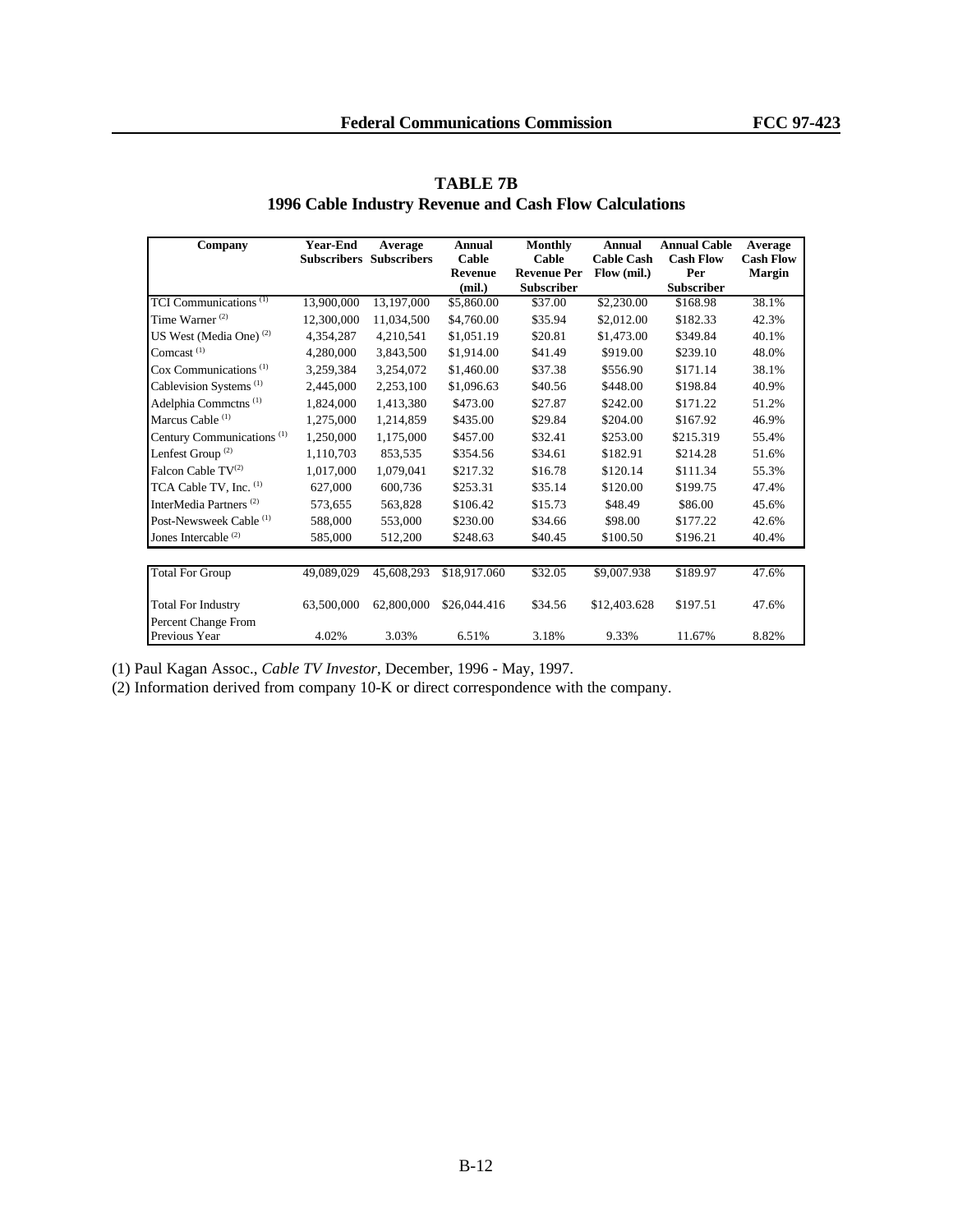#### **1996 Notes:**

#### **- Adelphia -**

Fiscal year-end March 31, 1997.

#### **- Century -**

Fiscal year-end May 31, 1997.

# **- Comcast -**

Comcast acquired Scripps on November 1, 1996. Comcast numbers are pro forma Scripps acquisition.

#### **- Continental -**

When Continental reports its basic subscribership, it includes, on an equity basis, subscribers from its partially owned affiliates. Those subscribers were removed from the 1995 year-end subscriber number (123,364). Therefore, the 1996 average subscribers number has been adjusted as well.

Continental's revenue and cash flow were adjusted for the removal of its satellite operations. This reduced its revenue.

#### **- Falcon Cable TV -**

The Partnership reports subscribers for the Systems on an equivalent subscriber basis and, unless otherwise indicated, the term "SUBSCRIBERS" means equivalent subscribers, calculated by dividing aggregate basic service revenues by the average basic service rate within an operating entity. Consistent with past practices, subscribers is an analytically derived number which is reported in order to provide a basis of comparison to previously reported data. The computation of subscribers has been impacted by change in service offerings made in response to the 1992 Cable Act.

On July 12, 1996, the Partnership acquired the assets of Falcon Cable Systems Company ("FCSC") and, as a result, the systems of FCSC became owned systems; previously they were reported as Affiliated Systems. As a result, comparisons of 1996 to prior years must take this change into account. At December 31, 1996, the FCSC systems had approximately 239,431 homes passed, 135,550 homes subscribing to cable service, 44,199 premium service units and 170,561 Subscribers. At December 31, 1995 and 1994, the corresponding totals for the FCSC systems were 233,304 and 228,522 homes passed, 135,475 and 133,249 homes subscribing to cable service, 52,694 and 59,732 premium service units and 219,269 and 193,008 subscribers, respectively.

#### **- TCA Cable -**

TCA's average subscribers, revenue, and cash flow are for the 12 months ending January 31, 1997. Its year-end subscriber number is as of that date.

#### **- US West (MediaOne) -**

US West acquired Continental Cablevision on November 15, 1996, and became "MediaOne." The US West numbers represented here are pro forma Continental Cablevision acquisition.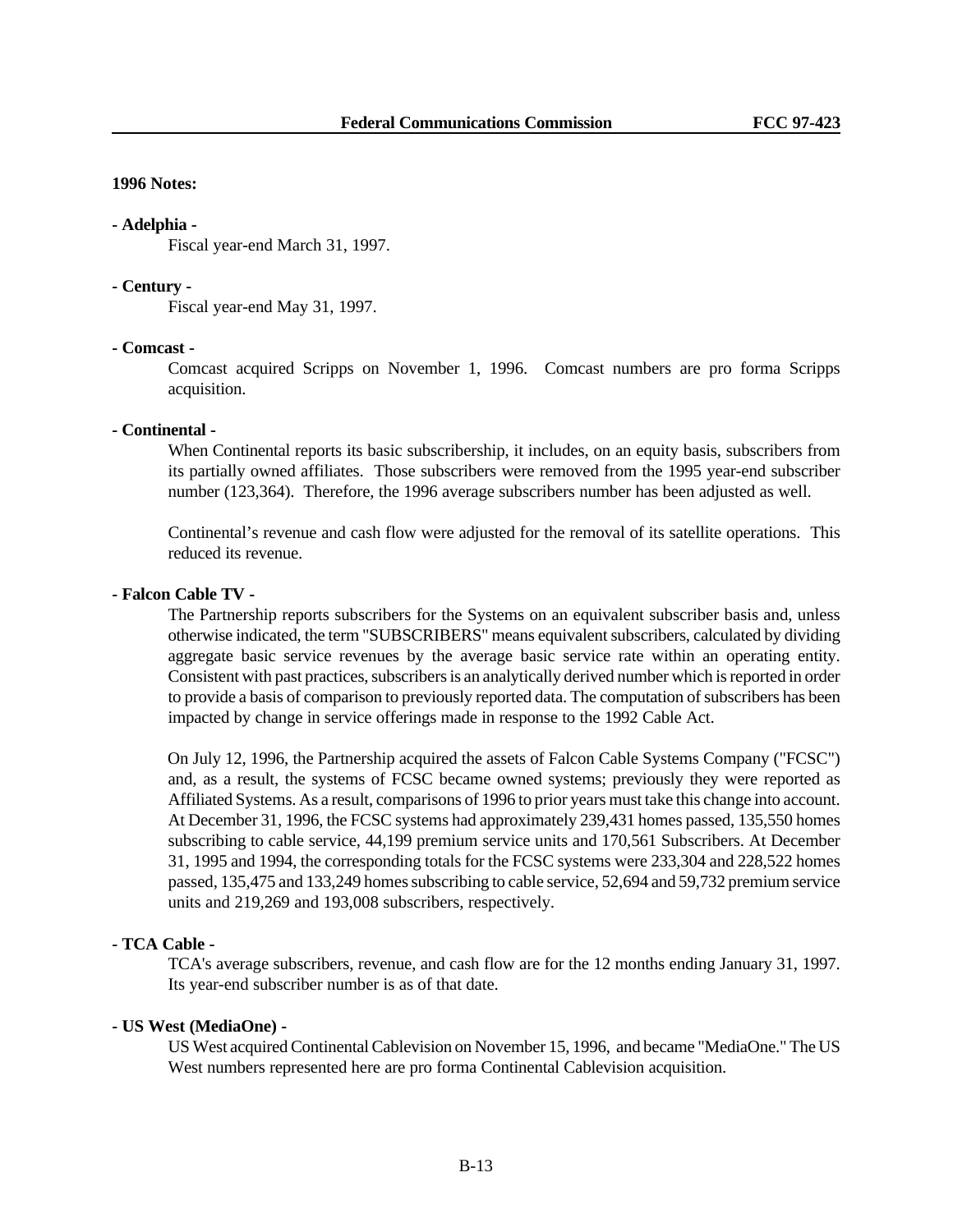| Year                                             | Private Debt<br>$%$ of<br>Sum<br>Raised<br>Total | Public Debt<br>$%$ of<br>Sum<br>Raised<br>Total | Private Equity<br>$%$ of<br>Sum<br>Raised<br>Total | <b>Public Equity</b><br>$%$ of<br>Sum<br>Raised<br>Total | <b>Total Capital</b><br><b>Raised From</b><br>Financing Sources* |
|--------------------------------------------------|--------------------------------------------------|-------------------------------------------------|----------------------------------------------------|----------------------------------------------------------|------------------------------------------------------------------|
| 1989                                             | \$6,494<br>80%                                   | \$840<br>10%                                    | \$726<br>9%                                        | \$108<br>1%                                              | \$8,168                                                          |
| 1990                                             | 81%<br>\$4,637                                   | \$490<br>9%                                     | \$597<br>10%                                       | \$0<br>0%                                                | \$5,724                                                          |
| 1991                                             | \$689<br>16%                                     | \$912<br>22%                                    | 30%<br>\$1,290                                     | \$1,350<br>32%                                           | \$4,241                                                          |
| 1992                                             | $-69%$<br>\$(1,762)                              | 93%<br>\$2,400                                  | \$1,710<br>67%                                     | \$220<br>9%                                              | \$2,568                                                          |
| 1993                                             | \$(3,583)<br>$-186%$                             | \$5,280<br>274%                                 | 3%<br>\$62                                         | \$165<br>9%                                              | \$1,924                                                          |
| 1994                                             | 71%<br>\$4,772                                   | \$1,089<br>16%                                  | \$409<br>6%                                        | \$461<br>7%                                              | \$6,731                                                          |
| 1995                                             | $$^{(808)}$<br>$-9\%$                            | \$4,500<br>51%                                  | \$1,109<br>13%                                     | \$3,976<br>45%                                           | \$8,777                                                          |
| 1996                                             | 38.%<br>\$2,616                                  | \$1,354<br>20%                                  | \$49<br>1%                                         | \$3,450<br>41%                                           | \$7,469                                                          |
| Jan - Jun 1997                                   | \$735<br>9%                                      | \$6,972<br>84%                                  | \$12<br>0%                                         | \$1,200<br>7%                                            | \$8,919                                                          |
| Total: 1989-June 1997<br>Average Raised Per Year | \$13,790<br>\$1,622                              | \$23,837<br>\$2,804                             | \$5,964<br>\$702                                   | \$17,215<br>\$2,025                                      | \$60,806<br>\$7,153                                              |

# **TABLE B-8 Acquisition of Capital: 1989 - June 1997 (\$ in million)**

\* Total Capital Raised From Financing Sources = Private Debt + Public Debt + Private Equity + Public Equity.

- ! **1989** Paul Kagan Assoc., Inc., *Estimated Capital Flows in Cable TV*, The Cable TV Financial Databook, June 1993, at 86.
- ! **1990** Paul Kagan Assoc., Inc., *Estimated Capital Flows in Cable TV*, The Cable TV Financial Databook, June 1994, at 92.
- ! **1991** Paul Kagan Assoc., Inc., *Estimated Capital Flows in Cable TV*, The Cable TV Financial Databook, July 1995, at 92.
- ! **1992 to 1995** -Paul Kagan Assoc., Inc., *Estimated Capital Flows in Cable TV*, The Cable TV Financial Databook, July 1996, at 115.
- ! **1996** Paul Kagan Assoc., Inc., *Cable Financing Snapshot*, Cable TV Finance, Jan. 31, 1997 at 10.
- ! **1997** Paul Kagan Assoc., Inc., *Cable Financing Snapshot*, Cable TV Finance, July 31, 1997 at 8.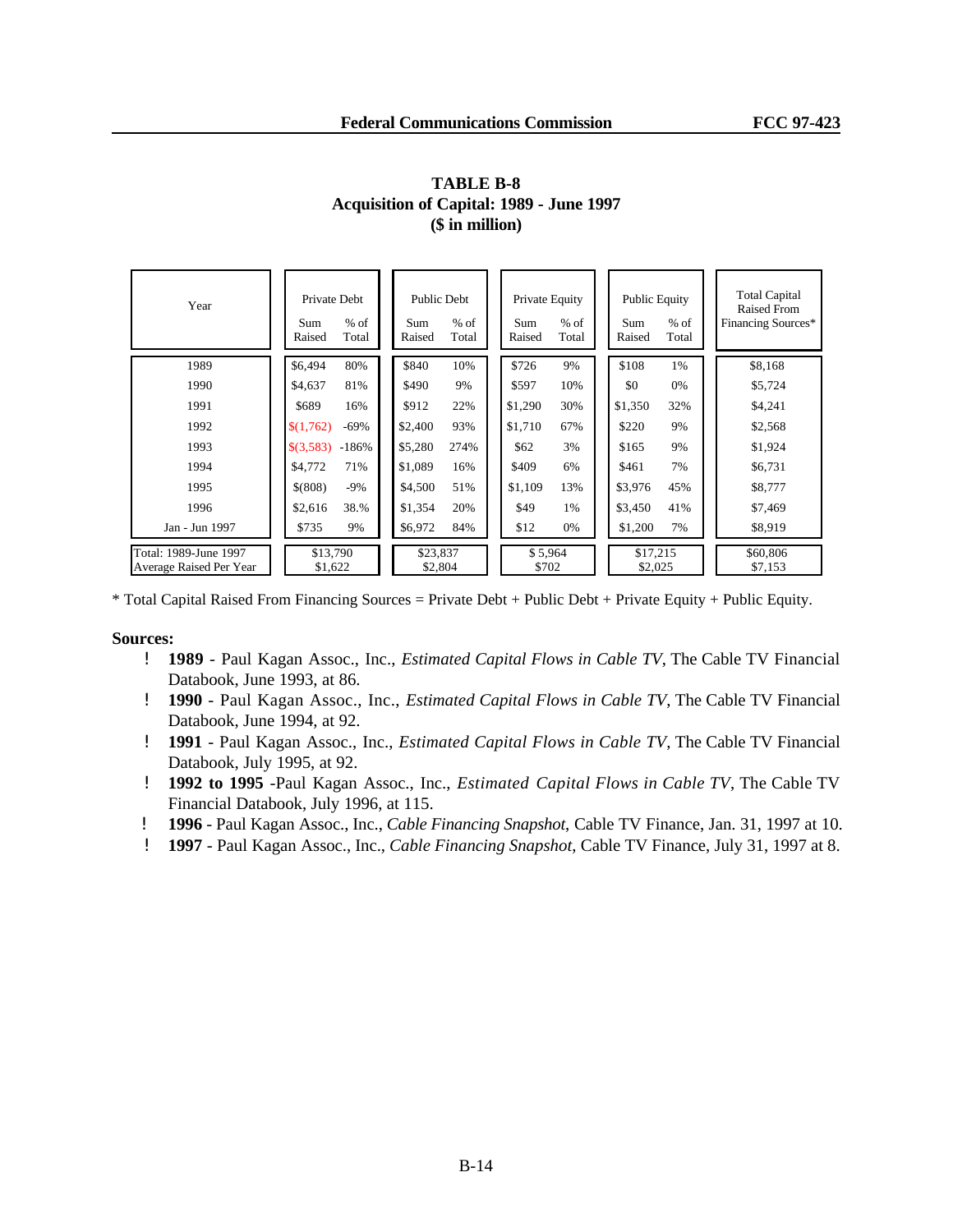|                                    | 1994       | 1995       | 94-95<br>Change | 1996       | 95-96<br>Change | Jan - Jun<br>1997 |
|------------------------------------|------------|------------|-----------------|------------|-----------------|-------------------|
| Number of Systems Sold             | 64         | 128        | 100%            | 103        | $-19.5%$        | 44                |
| <b>Total Number of Subscribers</b> | 7,504,177  | 10,937,652 | 45.8%           | 7,800,000  | $-28.7%$        | 2,385,232         |
| Average System Size                | 117,253    | 85.450     | $-27.1%$        | 75.728     | $-11.4%$        | 54,210            |
| Number of Homes Passed             | 12,492,997 | 17,216,963 | 37.8%           | 12.610.000 | $-26.8%$        | 3,713,965         |
| Avg. # of Homes Passed             | 195,203    | 134,507    | $-31.1%$        | 122,427    | $-9.0\%$        | 84,408            |
| Total Dollar Value (mil.)          | \$14,025   | \$20,083   | 43.2%           | \$16,254   | $-19.1%$        | \$3,998           |
| Average Dollar Value (mil.)        | \$219      | \$156      | $-28.4%$        | \$157      | $0.6\%$         | \$904             |
| Dollar Value Per Home              | \$1.123    | \$1,166    | 3.8%            | \$1.246    | 6.9%            | \$1,077           |
| Dollar Value Per Subscriber        | \$1,869    | \$1,836    | $-1.8\%$        | \$2,065    | 12.5%           | \$1,677           |
| Cash Flow Multiple                 | 10.3x      | 9.7x       | $-5.8\%$        | 11.0x      | 13.4%           | 7.7x              |

**TABLE B-9 System Transactions: 1994 - June 1997**

- ! **1994 and 1995** Paul Kagan Assoc., Inc., *Year-To-Date Cable System Sale Summary*, Cable TV Investor, Feb. 24, 1997, at 12.
- ! **Jan 1997 to June 1997 -** Paul Kagan Assoc., Inc., *Year-To-Date Cable System Sale Summary,* Cable TV Investor, July 9, 1997, at 10.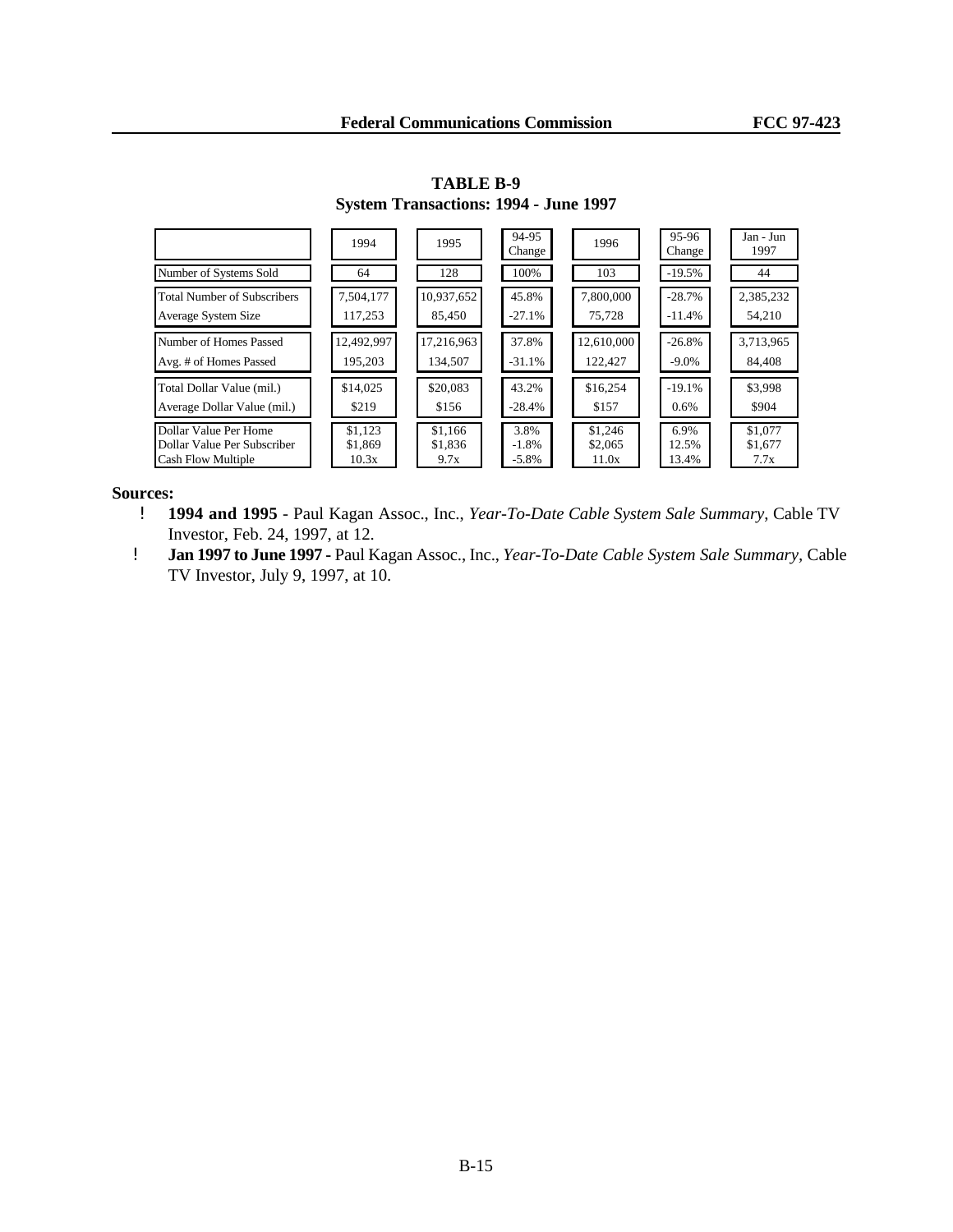|                                                                                    | Cable   | <b>DBS</b>              | <b>MMDS</b> |
|------------------------------------------------------------------------------------|---------|-------------------------|-------------|
| Programming Service<br>(Basic Service Tier and Cable<br>Programming Services Tier) | \$26.33 | $$27.49(*)$             | \$21.29     |
| Equipment                                                                          | \$2.53  | $$3.33$ <sup>(**)</sup> | $n/a$ (***) |
| Total (Programming and Equipment)                                                  | \$28.83 | \$30.82                 | \$21.29     |
| <b>Average Number of Channels</b>                                                  | 49.5    | 47                      | 22.7        |
| Average Monthly Rate per Channel                                                   | \$0.63  | \$0.66                  | \$0.94      |
| Installation (One time Charge)                                                     | \$39.56 | $$175.00$ (****)        | \$35.00     |

# **TABLE B-10Price Comparison - Cable vs. DBS and MMDS Average Monthly Rate, As of July 1997**

(\*)The service package most comparable to cable programming services; does not include local broadcast channels.

(\*\*) Average equipment cost for DBS service is a one time charge of \$200. If we assume this can be spread over a five year period (60 months), this is equivalent to \$3.33 per month (excluding any allowance for the time value of money). The costs associated with service to additional television sets is not included in these equipment charges.

(\*\*\*) Equipment changes are included with the charge for programming services.

(\*\*\*\*) Average cost of a professional installation. A "do-it-yourself" installation kit is also available at an average cost of \$50.

- ! Cable: 1997 Cable Industry Price Survey
- ! DBS: SCBA. Average of DIRECTV and Primestar, the two largest DBS providers.
- ! MMDS:WCA's 1997 U.S. Wireless Cable Industry Directory. Average of 136 wireless cable operators reporting monthly service charge and number of channels offered in Directory.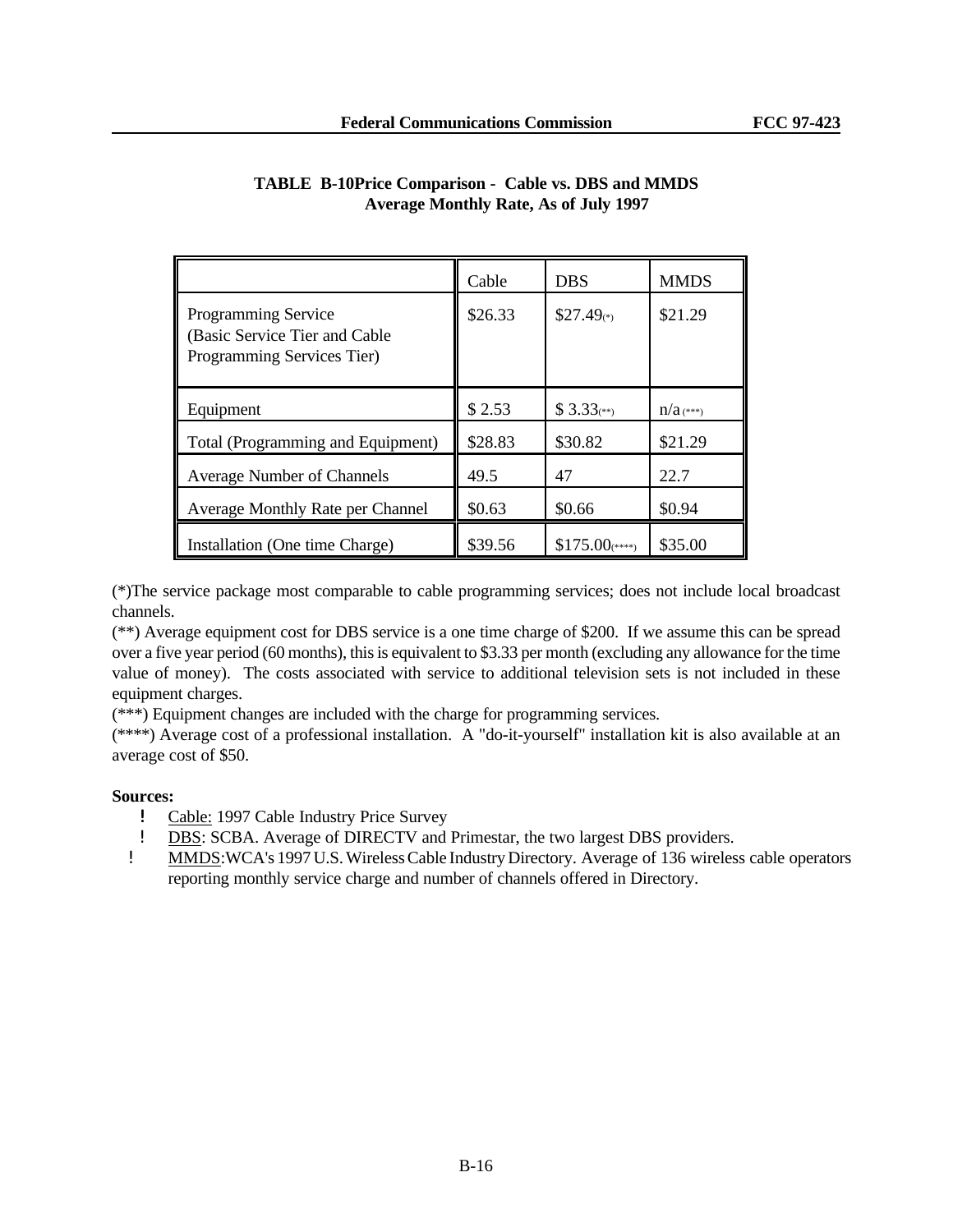| <b>MSO</b>                 | City(ies)                                                                                                                                                        | <b>Modem Supplier</b>                                               | <b>Monthly Rate</b> | <b>Install</b><br><b>Charges</b> |
|----------------------------|------------------------------------------------------------------------------------------------------------------------------------------------------------------|---------------------------------------------------------------------|---------------------|----------------------------------|
| Adelphia                   | Palm Beach County, FL<br>Ocean County, NJ<br>Coudersport, Lansdale & Mt. Lebanon, PA<br>Amherst, Tonawanda, & Grand Island, NY<br>Plymouth, Adams & N. Adams, MA | General Instrument and \$34.95 - \$44.95<br>LAN City (Bay Networks) | \$39.95             | \$99.95                          |
| <b>Cablevision Systems</b> | N. Oyster Bay, NY                                                                                                                                                | LANCity (Bay Networks\$45.00                                        |                     | \$150                            |
| Comcast                    | Towson & Baltimore, MD<br>Sarasota, FL<br>Union, NJ                                                                                                              | Motorola                                                            | $$39.95 - $59.95$   | \$175                            |
| U S West Media One         | Boston, MA area<br>Detroit, MI area<br>Jacksonville, FL<br>Omaha, NE                                                                                             | LANCity (Bay Network\$)34.95 - \$59.95<br>and General Instruments   |                     | \$99.95                          |
| Cox                        | Orange County, Mission Viejo, Poway & Shatorola<br>Diego, CA<br>Phoenix, AZ<br>Meridian, CT                                                                      |                                                                     | \$44.95 - \$54.95   | \$175                            |
| Jones Intercable           | Alexandria, VA                                                                                                                                                   | LANCity (Bay Networks\$39.95                                        |                     | \$99.95                          |
| TCI                        | Arlington Heights, IL<br>E. Lansing, MI<br>Fremont & Sunnyvale, CA<br>Hartford, CT<br>Seattle, WA                                                                | Zenith, LANCity (Bay<br>Networks), and Motorola                     | \$34.95 - \$44.95   | $$69 - $150$                     |
| Time Warner                | Akron & Canton, OH<br>Corning, Elmira, Binghamton, Albany, TrByckard, and Toshiba<br>Saratoga, NY<br>San Diego, CA<br>Portland, ME                               | Motorola, Hewlett                                                   | \$24.95             | \$200                            |

# **Table B-11 Cable Modem Deployment as of May 15, 1997**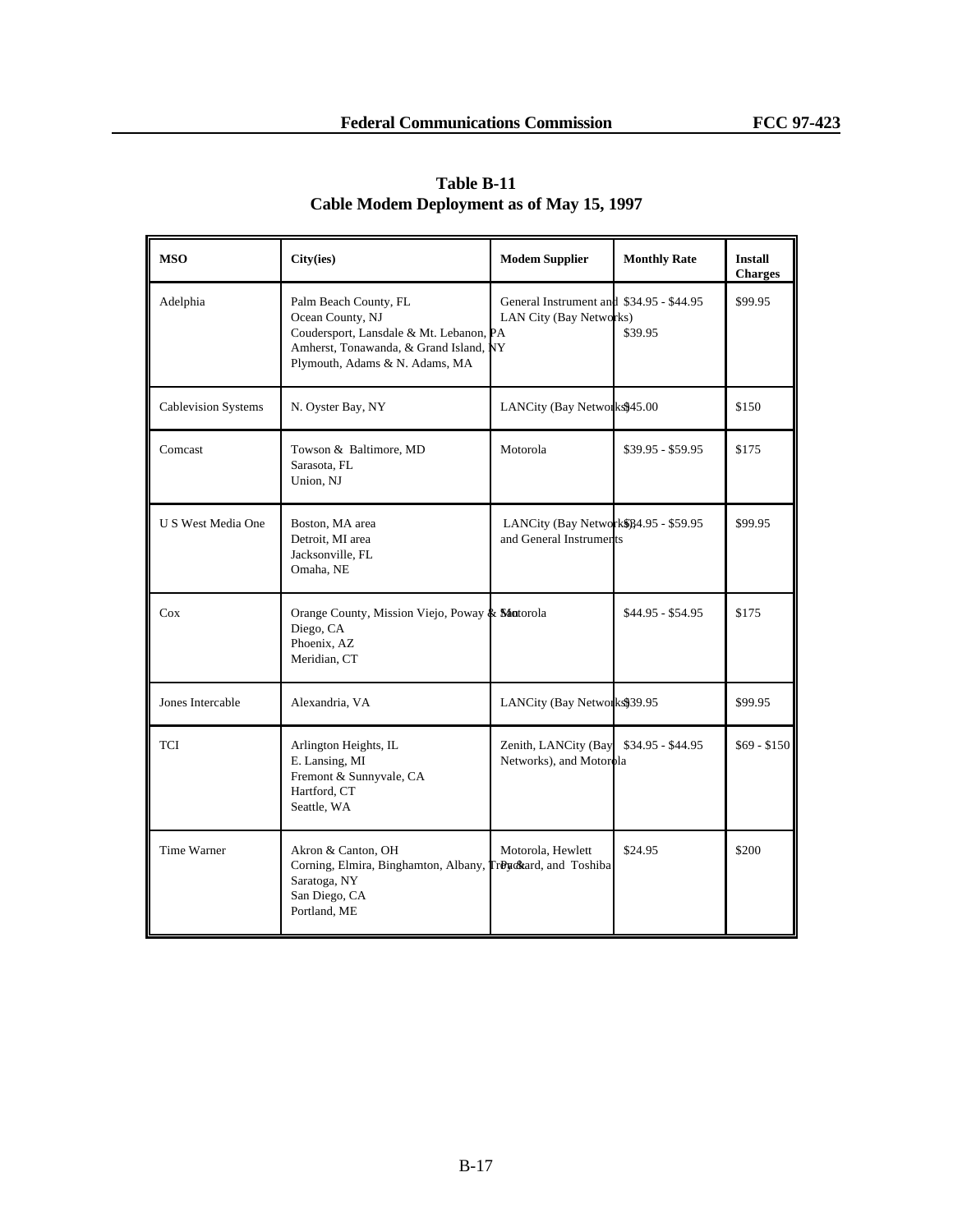- ! Fred Dawson, *Cable Modems Pass 2M Mark; MSOs Turn to Next Phase*, Multichannel News, March 17, 1997 at 119 and 135.
- ! Michael Harris, *Cable Modem Commercial Launches and Trials in North America*, Kinetic Strategies, May 15, 1997. *See* http://CableDatacomNews.com/cmic7.htm.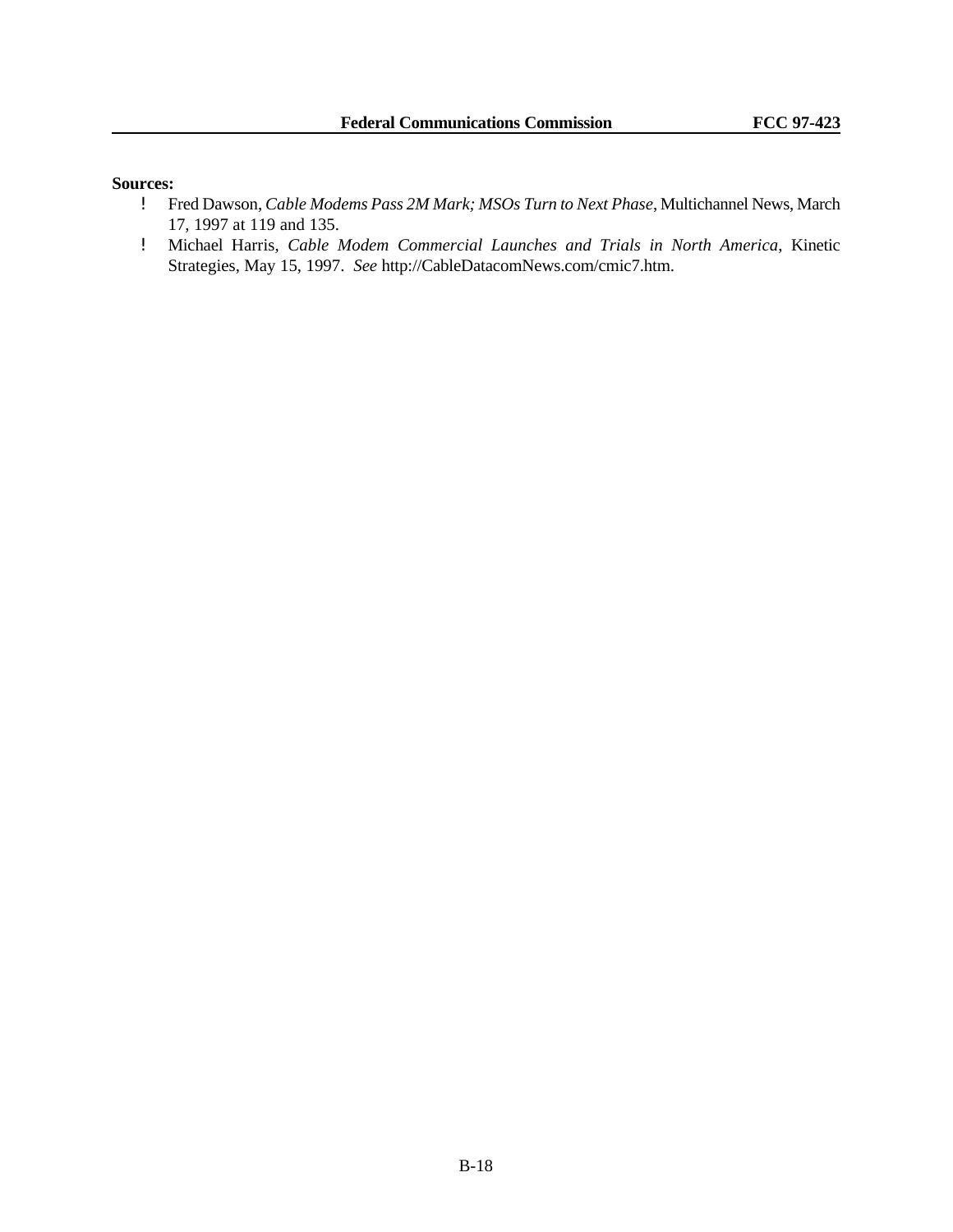## **Appendix C**

# **Table C-1**

## **Satellite Orbital Positions**

|                                       |                 |             |             |                          |             |                  | <b>Eastern Positions</b> |                |                |  |
|---------------------------------------|-----------------|-------------|-------------|--------------------------|-------------|------------------|--------------------------|----------------|----------------|--|
| <b>Licensees</b>                      | <b>Total</b>    |             |             | <b>Western Positions</b> |             | "Full CONUS" (a) |                          |                |                |  |
|                                       | <b>Channels</b> | $175^\circ$ | $166^\circ$ | $157^{\circ}$            | $148^\circ$ | $119^\circ$      | $110^{\circ}$            | $101^\circ$    | $61.5^\circ$   |  |
| <b>DIRECTV</b>                        | 54              |             |             | 27                       |             |                  |                          | $\bf 27$       |                |  |
| <b>USSB</b>                           | 16              |             |             |                          | 8           |                  | $\mathbf{3}$             | $\overline{5}$ |                |  |
| Echostar                              | 35              | (b)         | (b)         |                          | 24(c)       | 11               |                          |                |                |  |
| Directsat                             | 22              | 11          |             |                          |             | 10               | $\mathbf{1}$             |                |                |  |
| <b>DBSC</b>                           | 22              | 11          |             |                          |             |                  |                          |                | 11             |  |
| $_{\mathrm{MCI}}$                     | $28\,$          |             |             |                          |             |                  | 28(d)                    |                |                |  |
| Tempo/<br>Primestar(g)                | 22              |             | 11          |                          |             | 11               |                          |                |                |  |
| Continental<br>(Rainbow/Loral<br>DBS) | 22              |             | 11          |                          |             |                  |                          |                | 11             |  |
| Dominion                              | 8(f)            |             | (e)         |                          |             |                  |                          |                | $\,8\,$        |  |
| Unassigned                            | $27\,$          | 10          | 10          | 5                        |             |                  |                          |                | $\overline{c}$ |  |
| Total                                 | 256             | 32          | 32          | 32                       | 32          | 32               | 32                       | 32             | 32             |  |

**Notes:**

(a) "Full CONUS" indicates that the signal transmissions from satellites in these orbital slots are capable of reaching all parts of the continental United States.

(b) Echostar has petitioned the Commission for 11 channels at 166º and 175º west latitude.

(c) Echostar won the auction for the 24 channels at 148º west latitude.

(d) MCI won the auction for the 28 channels at 110º west latitude.

(e) Dominion has petitioned the Commission for 8 channels at 166º west latitude,

(f) Dominion has a second petition pending before the Commission for 11 channels at an unspecified orbital position.

(g) Tempo is a wholly-owned subsidiary of TCI Satellite Entertainment.

**Source:** *Number of DBS Channels by Ownership and Orbital Locations Table*, FCC, 1997; USB Securities, Jun. 1996, at 26.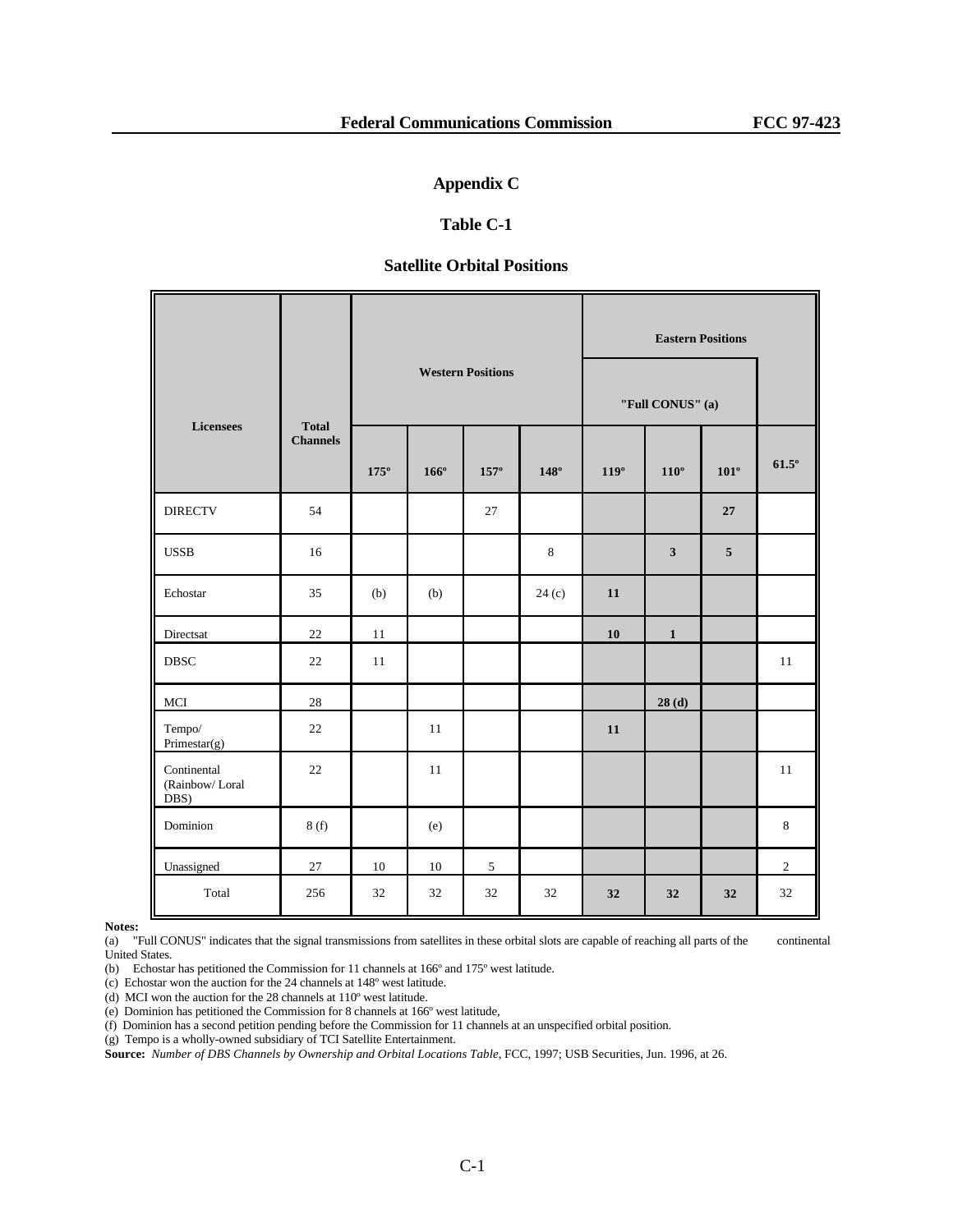# **Table C-2**

## **DBS Industry Licensed Number of Transponders and Their Ranges**

| <b>Company</b>                                   | <b>Full</b><br>CONUS(1) | <b>Other</b><br><b>Positions</b> | <b>Total</b> | Full<br>CONUS(1) | <b>Total</b><br><b>Positions</b> |
|--------------------------------------------------|-------------------------|----------------------------------|--------------|------------------|----------------------------------|
| <b>DIRECTV</b>                                   | 27                      | 27                               | 54           | 28%              | 21%                              |
| <b>USSB</b>                                      | 8                       | $\,8\,$                          | 16           | 8%               | 6%                               |
| Echostar                                         | 11                      | 24                               | 35           | 11%              | 14%                              |
| Directsat                                        | 11                      | 11                               | 22           | 11%              | 9%                               |
| <b>DBSC</b>                                      | $\boldsymbol{0}$        | 22                               | $22\,$       | 0%               | 9%                               |
| <b>MCI</b>                                       | 28                      | $\boldsymbol{0}$                 | 28           | 29%              | 11%                              |
| Tempo/<br>Primestar (2)                          | 11                      | 11                               | 22           | 11%              | 9%                               |
| Continental<br>(Rainbow/Loral<br>DBS)            | $\overline{0}$          | 22                               | 22           | 0%               | 9%                               |
| Dominion                                         | $\boldsymbol{0}$        | $\,8\,$                          | $8\,$        | 0%               | 3%                               |
| Unassigned                                       | $\overline{0}$          | 27                               | 27           | $0\%$            | 11%                              |
| <b>Total</b>                                     | 96                      | 160                              | 256          | 100%             | 100%                             |
| <b>DBS Providers</b><br><b>Orbital Positions</b> | <b>Full</b><br>CONUS(1) | <b>Other</b><br><b>Positions</b> | <b>Total</b> | Full<br>CONUS(1) | <b>Total</b><br><b>Positions</b> |
| DIRECTV/USSB                                     | 35                      | 35                               | 70           | 36%              | 27%                              |
| Echostar                                         | 11                      | 24                               | 35           | 11%              | 14%                              |
| Tempo/<br>Primestar (2)                          | 11                      | 11                               | 22           | 11%              | 9%                               |

#### **NOTES:**

(1) "Full CONUS" indicates that the signal transmissions from satellites in these orbital slots are capable of reaching all parts of the continental United States.

(2) Tempo is a wholly-owned subsidiary of TCI Satellite Entertainment.

### **SOURCES:**

*Number of DBS Channels by Ownership and Orbital Locations Table*, FCC, 1997; Rick Westerman, *Direct Broadcast Satellite, Outlook*, UBS Securities, Mar. 4, 1997, at 9.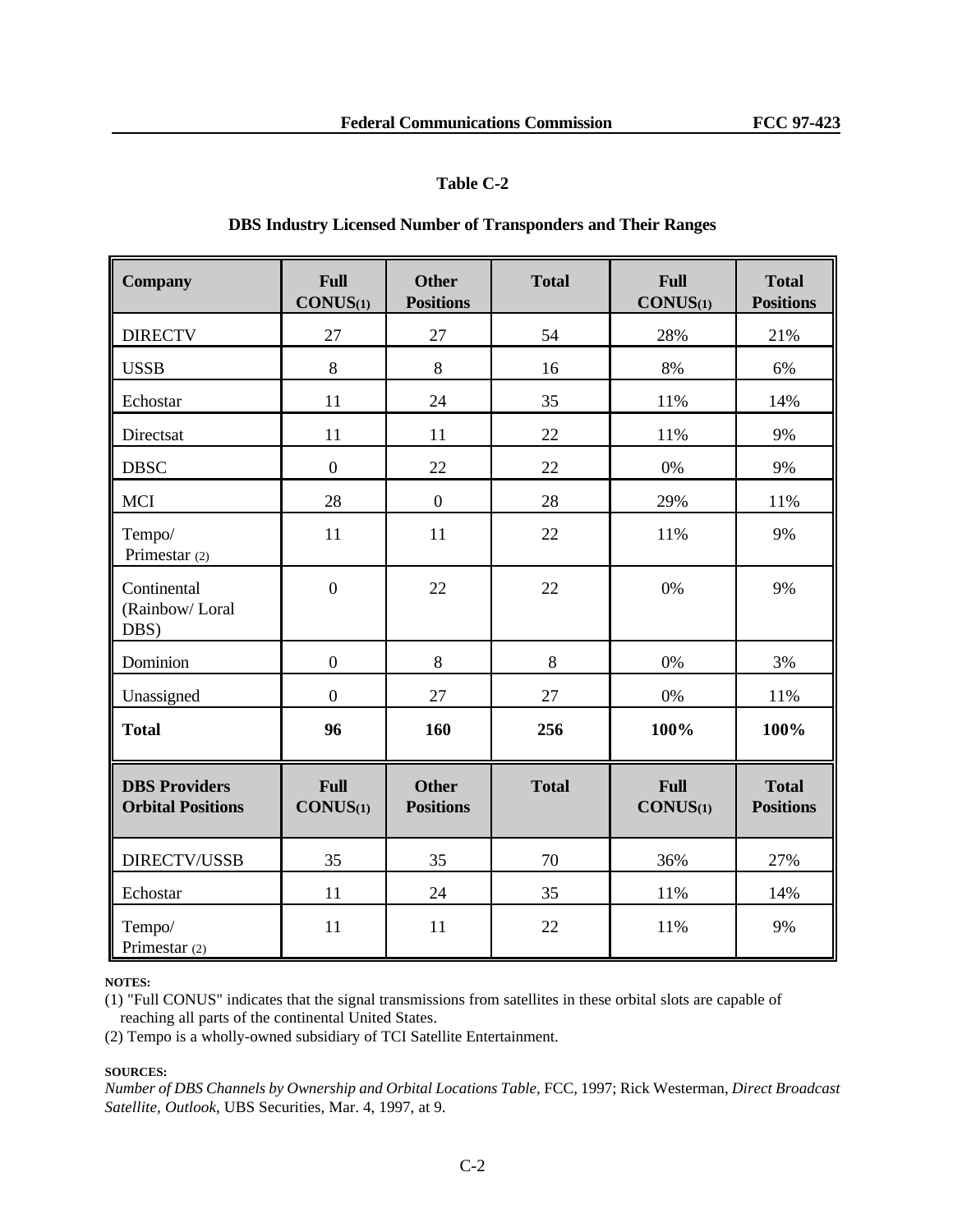# **Table C-3**

# **DBS Providers**

| <b>DBS</b><br><b>STATISTICS</b>                                           | <b>DIRECTV(1)</b><br><b>USSB</b>                                                                        |                                                                              | <b>Primestar</b>                                                            | <b>Echostar</b>                                                             |
|---------------------------------------------------------------------------|---------------------------------------------------------------------------------------------------------|------------------------------------------------------------------------------|-----------------------------------------------------------------------------|-----------------------------------------------------------------------------|
| <b>Launch Date</b>                                                        | June 1994                                                                                               | June 1994                                                                    | January 1994                                                                | March 1996                                                                  |
| <b>Subscribers</b><br>Sept. 1997<br>Sept. 1996<br><b>Change</b><br>Growth | 2,892,000<br>1,920,000<br>972,000<br>50.6%                                                              | (included with)<br>DIRECTV(2)                                                | 1,809,000<br>1,475,000<br>334,000<br>22.6%                                  | 820,000<br>190,000<br>630,000<br>331.6%                                     |
| Channels(3)                                                               | 175 HP                                                                                                  | 29 HP                                                                        | 165 MP                                                                      | 140 HP                                                                      |
| <b>Basic</b><br>Programming<br>Package                                    | "Total Choice" 44<br>basic channels                                                                     | "The Basics"<br>9 basic channels                                             | "Prime Value"<br>50 basic channels                                          | "DISH Pix"<br>10 basic channels                                             |
| <b>Monthly Cost</b>                                                       | \$29.99                                                                                                 | \$7.95                                                                       | \$24.99(4)                                                                  | \$15.00                                                                     |
| <b>Most Complete</b><br>Programming<br>Package                            | "Total Choice<br>Platinum"<br>75 basic channels,<br>29 sports channels,<br>14 premium movie<br>channels | "Entertainment<br>Plus" 8 basic<br>channels,<br>18 premium movie<br>channels | "Light Up the<br>Sky"<br>66 basic channels,<br>14 premium movie<br>channels | "America's<br>Top 50"<br>50 basic channels,<br>1 regional sports<br>channel |
| <b>Monthly Cost</b>                                                       | \$47.99                                                                                                 | \$34.95                                                                      | \$65.99                                                                     | \$26.99(5)                                                                  |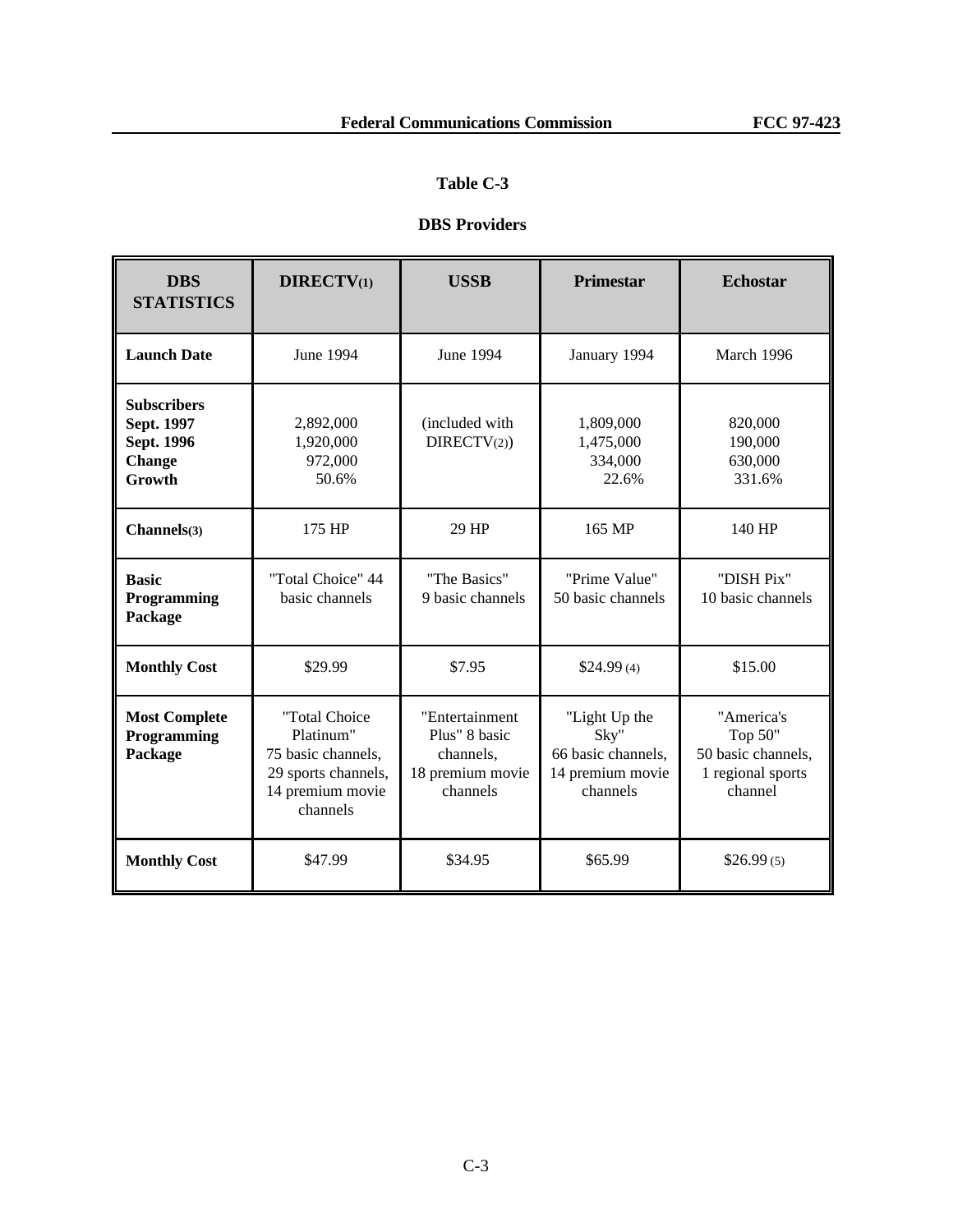| <b>DBS</b><br><b>STATISTICS</b>                                                                                                            | <b>DIRECTV</b>      | <b>USSB</b>                             | <b>Primestar</b>                                                                 | <b>Echostar</b>             |
|--------------------------------------------------------------------------------------------------------------------------------------------|---------------------|-----------------------------------------|----------------------------------------------------------------------------------|-----------------------------|
| <b>System Costs(6)</b><br><b>Single Receiver</b><br><b>Dual Receiver</b>                                                                   | \$199<br>\$350      | \$199<br>\$350                          | \$199(7)<br>\$398                                                                | \$199<br>\$300              |
| <b>Professional</b><br><b>Installation</b><br><b>Self-Installation</b>                                                                     | \$150-\$200<br>\$50 | \$150-\$200<br>\$50                     | \$149(8)N/A                                                                      | \$179<br>\$70               |
| Electronics/TV<br><b>Equipment</b><br><b>Sources</b><br>retailers, AT&T,<br>DSS equipment<br>manufacturers (e.g.<br>RCA, Hitachi,<br>Sony) |                     | Electronics/TV<br>retailers and<br>AT&T | MSO partners,<br>Radio Shack,<br>Key America and<br>Associated<br>Volume Buyer's | Electronics/TV<br>retailers |

**Notes:**

(1) DIRECTV and United States Satellite Broadcasting Company, Inc. ("USSB") are complementary DBS services. They use the same technology, jointly market the same equipment, and together provide 200 channels of mutually exclusive programming. *1996 Report,*12 FCC Rcd at 4378 ¶ 41 n. 90.

(2) DIRECTV and USSB subscribers are reported together in *DTH Subscribers*, SkyREPORT, Nov. 1997, at 10. SkyREPORT's count of the number of DIRECTV/USSB subscribers is based on households that subscribe to either of these services to avoid "double-counting" subscribers that subscribe to both services.

(3) "HP" - "High Power" Ku-Band Direct Satellite Service (DSS) uses an 18" dish. "MP" - "Medium Power" Ku-Band Fixed Satellite Service (FSS) uses a 27" or 36" dish (depending upon the subscriber's location).

(4) Primestar's subscribers have the option to purchase equipment or rent it for an additional \$10 monthly charge.

(5) Echostar charges subscribers \$300, or the equivalent of \$25 per month, if they purchase one year of the "America's Top 50" programming package in advance.

(6) The cost of equipment varies depending upon discounts and other incentives offered by equipment retailers. The basic antenna dish receiver system is capable of providing satellite programming to one television channel at a time on multiple television sets. The dual antenna dish receiver system can provide multiple channels of satellite programming to two to three television sets simultaneously.

(7) Primestar subscribers can also purchase used equipment for \$149.

(8) Primestar mandates that subscribers that rent must have their equipment professionally installed, but the company is giving these customers a \$100 rebate off the installation cost through Jan. 1998.

#### **Sources:**

*DTH Subscribers*, SkyREPORT, Nov. 1997, at 10; *1996 Report*, 12 FCC Rcd at 4378-4381 ¶ 41; http://www.PrimeStar.com/ezget/whatsnew/sept.htm;

http://www.dishnetwork.com/prog/quick.htm;

http://www.dishnetwork.com/need/premium.htm; http://www.USSB.com/package.html;

http://www.directv.com/programming/compare.html; http://dishonline.com/4dtv\_1.htm; www.dishonline.com/rca.htm.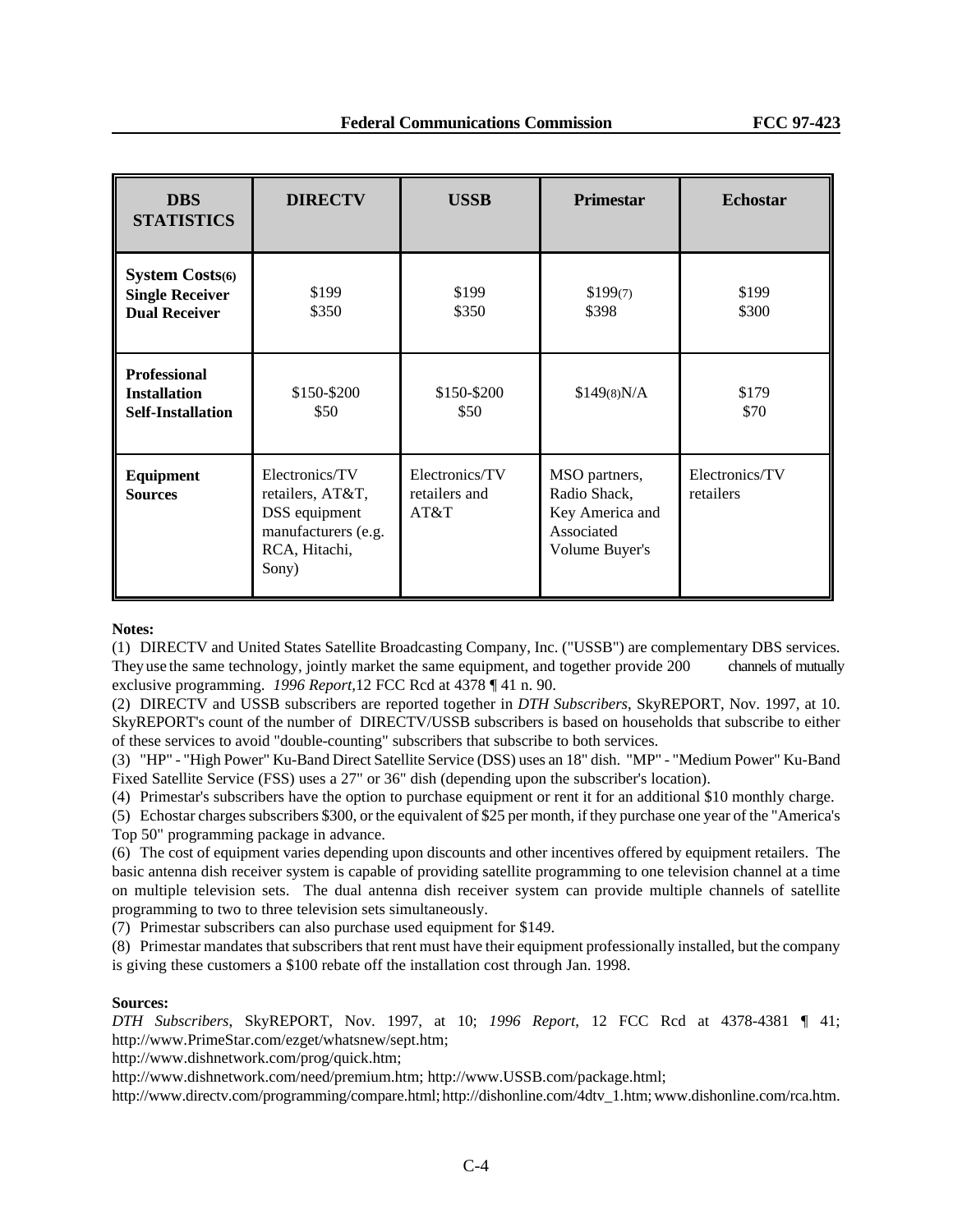# **Table C-4-A**

# **Direct-To-Home Satellite Services**

# **Total Subscribers**

| <b>PROVIDERS</b> | <b>July 1, 1994</b> | <b>July 1, 1995</b> | <b>July 1, 1996</b> | <b>July 1, 1997</b> |
|------------------|---------------------|---------------------|---------------------|---------------------|
| DBS.             | 70,000              | 1,150,000           | 2,950,000           | 5,047,000           |
| <b>HSD</b>       | 1,922,810           | 2,321,350           | 2,336,930           | 2,184,470           |
| <b>Total</b>     | 1,992,810           | 3,471,350           | 5,286,930           | 7,231,470           |

### **Table C-4-B**

# **Annual Subscriber Growth**

| <b>PROVIDERS</b> | 1994-1995 | 1995-1996 | 1996-1997  |
|------------------|-----------|-----------|------------|
| <b>DBS</b>       | 1,080,000 | 1,800,000 | 2,097,000  |
| <b>HSD</b>       | 398,540   | 15,580    | $-152,460$ |
| <b>Total</b>     | 1,478,540 | 1,815,580 | 1,944,540  |

# **Table C-4-C**

# **Subscribers Growth Rate (Percentage Change)**

| <b>PROVIDERS</b> | 1994-1995 | 1995-1996 | 1996-1997 |
|------------------|-----------|-----------|-----------|
| <b>DBS</b>       | 1,542.9%  | 156.5%    | 71.1%     |
| <b>HSD</b>       | 20.7%     | 0.7%      | $-6.5\%$  |
| <b>Total</b>     | 74.2%     | 52.3%     | 36.8%     |

**Source:** SBCA Comments at Appendix A; *DTH Subscribers*, SkyREPORT, Nov. 1997, at 10.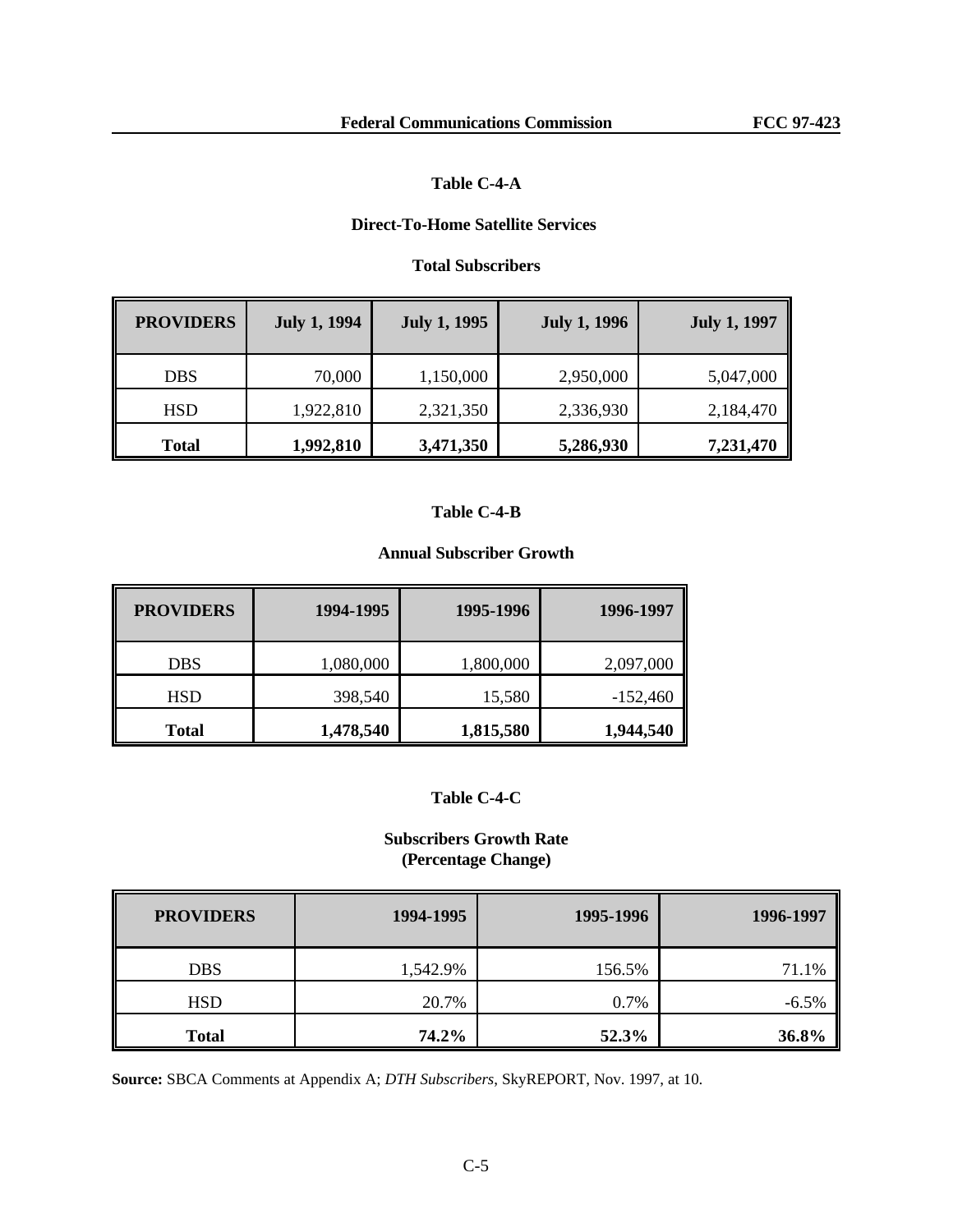# **Table C-5**

# **DTH Subscribers**

| Date                              | <b>HSD</b> | <b>DIRECTV/</b><br>$\mathbf{U}\mathbf{SSB}^*$ | Prime-<br><b>Star</b> | Echo<br><b>Star</b> | <b>Alpha</b><br><b>Star</b> | <b>Monthly</b><br><b>Total</b> | Month-<br>to-Month<br><b>Change</b> |
|-----------------------------------|------------|-----------------------------------------------|-----------------------|---------------------|-----------------------------|--------------------------------|-------------------------------------|
| Oct-96                            | 2,314,950  | 2,028,000                                     | 1,550,000             | 235,000             | 12,000                      | 6,139,950                      |                                     |
| $Nov-96$                          | 2,302,770  | 2,135,000                                     | 1,580,000             | 285,000             | 20,000                      | 6,322,770                      | 182,820                             |
| $Dec-96$                          | 2,277,760  | 2,300,000                                     | 1,600,000             | 350,000             | 35,000                      | 6,562,760                      | 239,990                             |
| $Jan-97$                          | 2,255,860  | 2,370,000                                     | 1,610,000             | 396,000             | 37,000                      | 6,668,860                      | 106,100                             |
| Feb-97                            | 2,234,600  | 2,420,000                                     | 1,630,000             | 437,000             | 40,000                      | 6,761,600                      | 92,740                              |
| Mar-97                            | 2,224,810  | 2,470,000                                     | 1,662,000             | 480,000             | 45,000                      | 6,881,810                      | 120,210                             |
| Apr-97                            | 2,215,210  | 2,520,000                                     | 1,700,000             | 513,000             | 51,000                      | 6,999,210                      | 117,400                             |
| May-97                            | 2,194,380  | 2,575,000                                     | 1,738,000             | 545,000             | 51,000                      | 7,103,380                      | 104,170                             |
| $Jun-97$                          | 2,184,470  | 2,639,000                                     | 1,767,000             | 590,000             | 51,000                      | 7,231,470                      | 128,090                             |
| <b>Cumulative</b><br><b>Total</b> |            |                                               |                       |                     |                             |                                | 1,091,520                           |

# **Notes:**

\*SkyREPORT's count of the number of DIRECTV/USSB subscribers is based on households that receive either of these services to avoid "double-counting" subscribers that subscribe to both services.

# **Source:**

*DTH Subscribers*, SkyREPORT, Nov. 1997, at 10.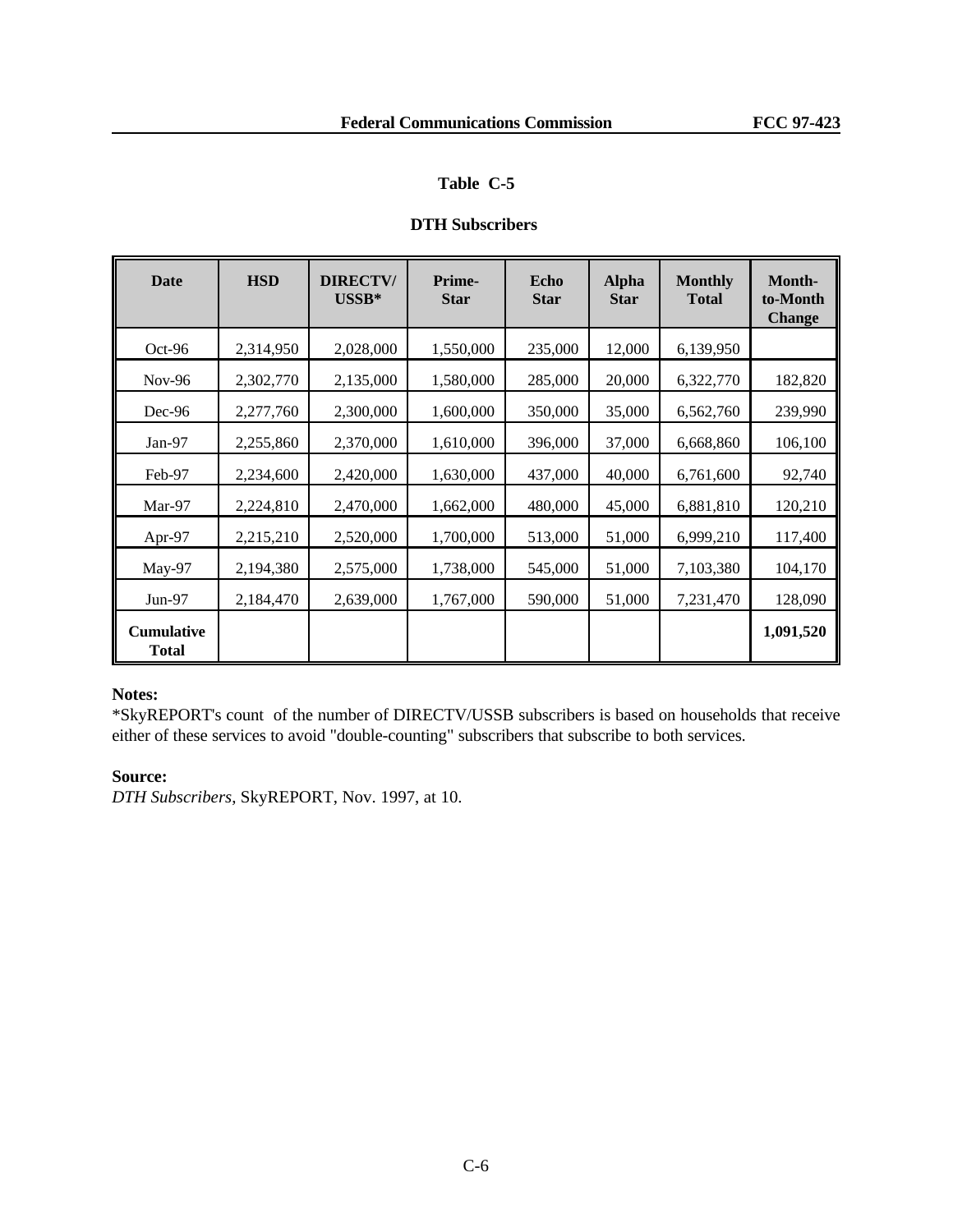# **Appendix D**

# **Table D-1**

# **Top Ten SMATV Operators Serving MDUs (Ranked by Number of Units Passed)**

| 1997<br><b>Rank</b><br>(1996)<br><b>Rank</b> ) | <b>Company</b>                         | <b>Properties</b> | <b>Units</b><br><b>Passed</b> | <b>Retail</b><br>Subs. | <b>Bulk</b><br>Subs. |
|------------------------------------------------|----------------------------------------|-------------------|-------------------------------|------------------------|----------------------|
| 1(2)                                           | OpTel (i)                              | 943               | 284,260                       | 101,460                | 46,000               |
| 2(1)                                           | <b>ICS</b> (Interactive Cable Systems) | 450               | 132,000                       | 65,000                 | 5,000                |
| 3(3)                                           | Cable Plus                             | 324               | 115,000                       | 55,000                 | 18,000               |
| 4 $(4)$                                        | Mid-Atlantic Cable                     | 155               | 75,000                        | 38,500                 | 3,500                |
| 5(6)                                           | Liberty/RCN                            | 235               | 68,000                        | 32,000                 | 16,000               |
| 6(7)                                           | MTS (MultiTechnology Services)         | 117               | 60,000                        | 36,000                 | $\mathbf{0}$         |
| 7(5)                                           | CAI Wireless (ii)                      | 211               | 57,410                        | 23,510                 | 10,020               |
| 8(8)                                           | Edward Rose & Sons                     | 63                | 34,580                        | 23,540                 | $\theta$             |
| 9(10)                                          | Wireless Cable of Atlanta (ii) (iii)   | 35                | 14,500                        | 8,600                  | 400                  |
| $10$ (iv)                                      | <b>Ultronics</b>                       | 104               | 7,700                         | 3,650                  | 1,450                |
|                                                | <b>TOTALS</b>                          | 2,637             | 848,450                       | 387,260                | 100,370              |

### **Notes:**

(i) Information on OpTel has been revised to reflect its acquisition of Phonosope and TARA Communications Systems, Inc. this year.

(ii) Some CAI Wireless and Wireless Cable of Atlanta subscribers also receive MMDS service.

(iii) BellSouth signed an agreement to acquire Wireless Cable of Atlanta on Feb. 12, 1997.

(iv) Ultronics was not among the top ten SMATV operators last year.

# **Sources:**

Paul Kagan Associates, Inc., *Private Cable Census*, Private Cable Investor, Dec. 31, 1996, at 2; *News, CEA Announces Sale of Private Cable Systems*, Private Cable & Wireless Cable, Jun. 1997, at 89; Joe Estrella, *Private Cable Giant Buys Houston MDUs*, Multichannel News, Sep. 8, 1997, at 47; *BellSouth Acquires Wireless Cable of Atlanta, Video Services to be Available to 900,000 Households*, BellSouth News Release, Feb. 12, 1997.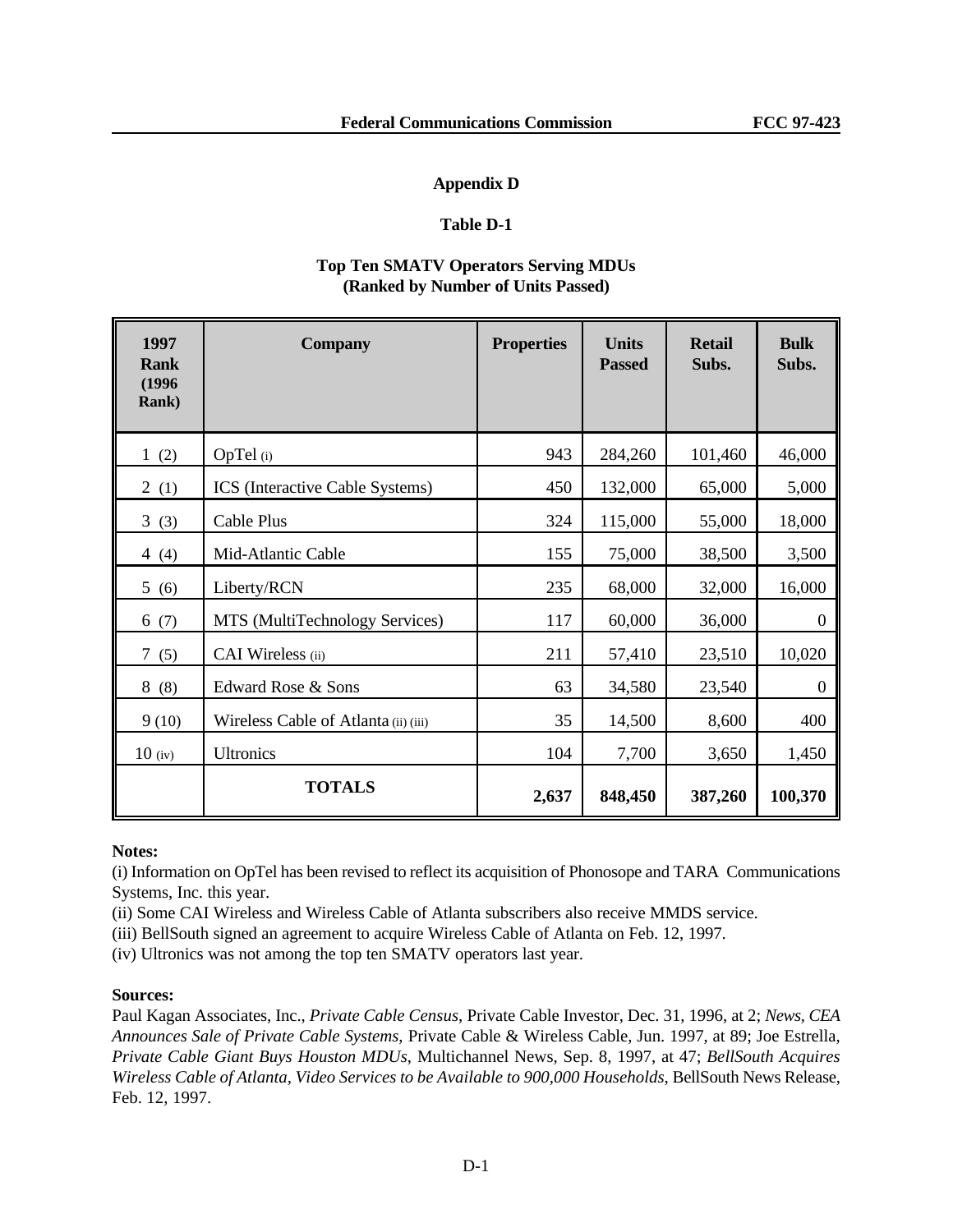# **Appendix E**

# **Table E-1**

# **Assessment of Competing Technologies (i)**

| <b>Technology Used</b>                                              | Dec. 1993            | Dec. 1994                     | Dec. 1995                     | Dec. 1996                           | <b>Jun. 1997</b>                 |
|---------------------------------------------------------------------|----------------------|-------------------------------|-------------------------------|-------------------------------------|----------------------------------|
| (1) TV Households(ii)<br>Pct. Change                                | 94,200,000           | 95,400,000<br>1.27%           | 95,900,0000.<br>52%           | 97,000,000<br>1.15%                 | 97,000,000<br>0.00%              |
| (2) MVPD Households(iii)<br>Pct. Change<br>Pct. of Households       | 60,283,000<br>63.99% | 63,936,620<br>6.06%<br>67.02% | 68,487,750<br>7.12%<br>71.42% | 72,370,950<br>5.67%<br>74.61%       | 73,646,970<br>1.76%<br>75.92%    |
| (3) Cable Subs.<br>Per Cent Change<br>Pct. of MVPD Total            | 57,200,000<br>94.89% | 59,700,000<br>4.37%<br>93.37% | 62,100,0004.<br>02%<br>90.67% | 63,500,000<br>2.25%<br>87.74%       | 64,150,000<br>1.02%<br>87.10%    |
| (4) MMDS Subs.<br>Pct. Change<br>Pct. of MVPD Total                 | 397,000<br>0.66%     | 600,00051.1<br>3%<br>0.94%    | 851,000<br>41.83%<br>1.24%    | 1,180,000<br>38.66%<br>1.63%        | 1,100,000<br>$-6.78%$<br>1.49%   |
| (5) SMATV Subs.<br>Pct. Change<br>Pct. of MVPD Total                | 1,004,000<br>1.67%   | 850,000<br>$-15.34%$<br>1.33% | 962,000<br>13.18%<br>1.40%    | 1,126,000<br>17.05%<br>1.56%        | 1,162,500<br>3.24%<br>1.58%      |
| $(6)$ HSD Subs.<br>Pct. Change<br>Pct. of MVPD Total                | 1,612,000<br>2.67%   | 2,178,000<br>35.11%<br>3.41%  | 2,365,400<br>8.60%<br>3.45%   | 2,277,760<br>$-3.71%$<br>3.15%      | 2,184,470<br>$-4.10%$<br>2.97%   |
| (7) DBS Subs.<br>Pct. Change<br>Pct. of MVPD Total                  | < 70,000<br>0.12%    | 602,000<br>760.00%<br>0.94%   | 2,200,000<br>265.45%<br>3.21% | 4,285,000<br>94.77%<br>5.92%        | 5,047,000<br>17.78%<br>6.85%     |
| $(8)$ OVS Subs. $(iv)$<br>Pct. Change<br>Pct. of MVPD Total         |                      |                               |                               | 2,190<br>0.0%                       | 3,000<br>36.99%<br>0.00%         |
| $(9)$ VDT Subs. (Trials) $(v)$<br>Pct. Change<br>Pct. of MVPD Total |                      | 6,620<br>0.01%                | 9,350<br>41.24%<br>0.01%      | $\Omega$<br>$-100.00\%$<br>$0.00\%$ | $\left($<br>$0.00\%$<br>$0.00\%$ |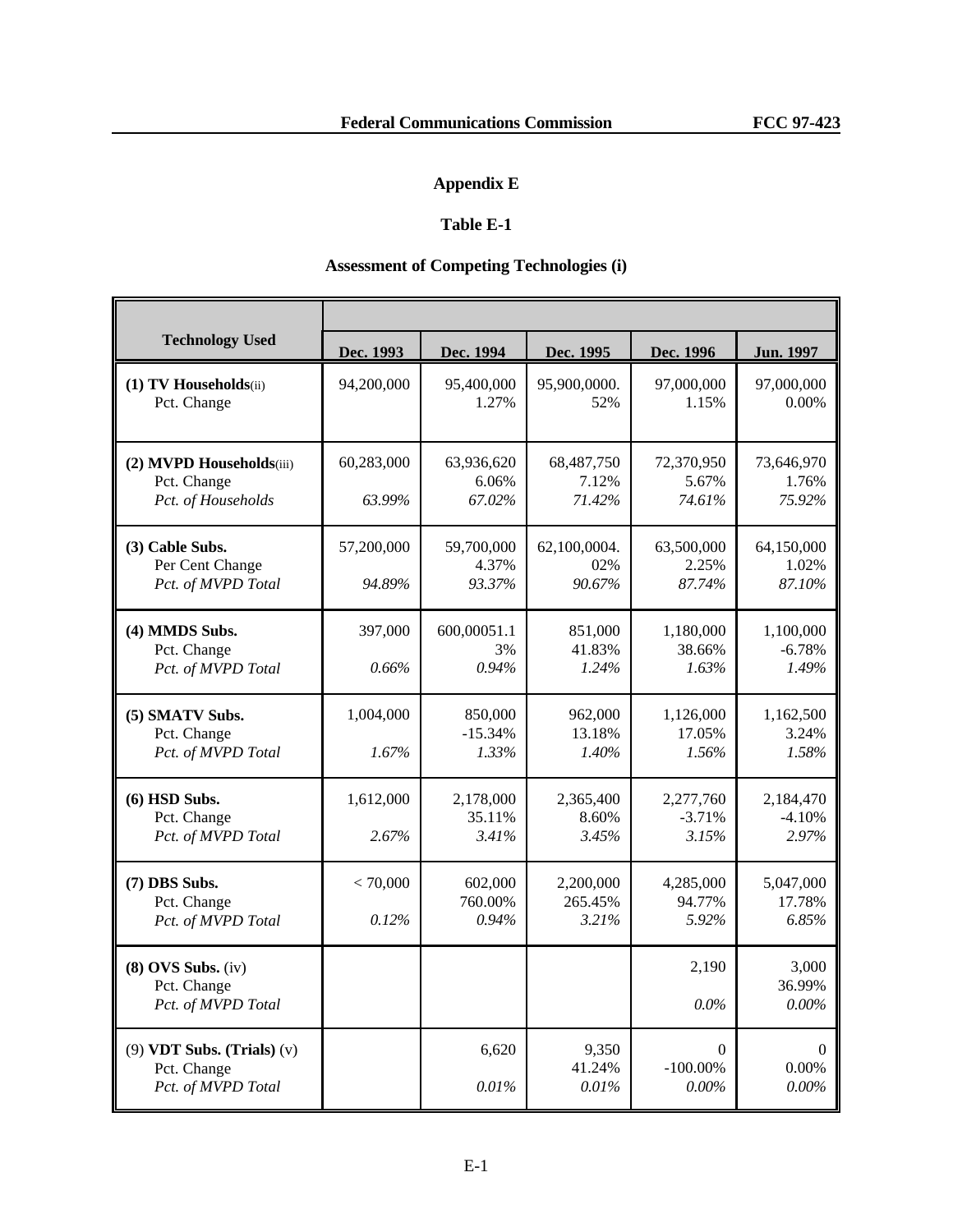#### **NOTES:**

- (i) Some numbers have been rounded.
- (ii) The year-end 1996 and June 1997 figures are the same because Nielsen's annual update does not take effect until September, the beginning of the new television season.
- (iii) The total number of MVPD households is likely to be somewhat less than the given figure due to households subscribing to the services of more than one MVPD. *See e.g. 1994 Report*, 9 FCC Rcd at 7480 ¶ 74. The number of such households is likely low, however, so the given total can be seen as a reasonable estimate of the number of MVPD households. *See* (2) under Sources.
- (iv) This system was formerly Bell Atlantic's VDT system in Dover Township, New Jersey, which has been converted to an OVS system. See note (v).
- (v) The 1996 Act repealed the VDT framework. For details, *see* ¶¶ 109, 113 and 117 *supra*. These trials were converted to an OVS format and cable franchises. *See* note (iv).

#### **SOURCES:**

- (1) Television households: 1992-94 from A. C. Nielsen Co. as of January of the following year cited by Veronis, Suhler & Associates, *Homes Passed by Cable and Incidence of Subscription*, The Veronis, Suhler & Associates Communications Industry Forecast, July 1995, at 145; 1995 from Nielsen Media Research as cited in Broadcasting & Cable, Jan. 8, 1996, at 50; 1996 from Nielsen Media Research as cited in Broadcasting & Cable, Jan. 13, 1997 at 118; and 1997 from Nielsen Media Research as cited in *The TV Column*, Washington Post, Aug. 26, 1997, at E4.
- (2) Total MVPD households: The sum of the total number of subscribers listed under each of the categories of the various technologies. *See* note (ii) above. Because there were no permanent VDT subscribers, trial VDT subscriber figures were used in 1994-95.
- (3) Cable subscribers: 1992-94 from Paul Kagan Associates, Inc.*, History of Cable and Pay-TV Subscribers and Revenues*, Cable TV Investor, June 30, 1995, at 5; 1995-97 from Paul Kagan Associates, Inc., *Paul Kagan's 10-Year Cable TV Industry Projections*, The Cable TV Investor, May 20, 1997, at 9.
- (4) MMDS subscribers: 1992-1994 from Paul Kagan Associates, Inc., *Wireless Cable Industry Projections,1992- 2002*, The 1995 Wireless Cable Databook, Jan. 1995, at 23; 1995-1996 from Paul Kagan Associates, Inc., *Wireless Cable Futures*, Wireless Cable Investor, Dec. 31, 1996, at 10-11; and 1997 from WCAI Comments at 8.
- (5) SMATV subscribers: 1992-1994 based on discussion with John Mansell, Senior Analyst, Paul Kagan Associates, Inc. and reference to *Cable & Pay TV Census -- December*, Marketing New Media, Dec. 19, 1994; 1995-1996 from *Private Cable Growth*, Private Cable Investor, Jul. 1997, at 3. The 1997 subscribers have been estimated by the FCC based on data from Paul Kagan Associates, Inc., *Private Cable Growth*, Private Cable Investor, Jul. 1997, at 3.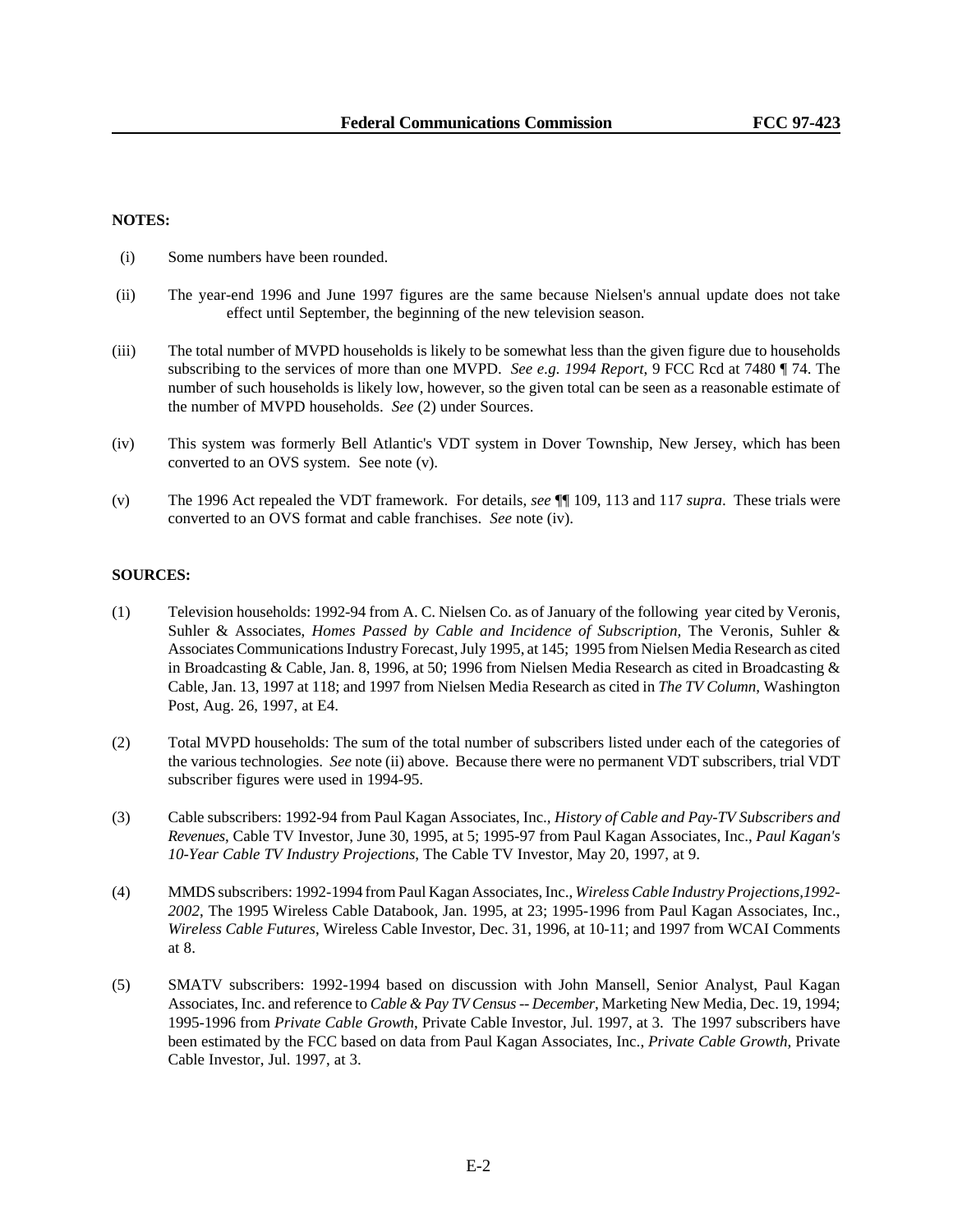- (6) HSD subscribers: 1992 from *C-Band Subscriptions in the Sky*, SkyREPORT, 1st Q 1994 at 12, and information provided by the SkyTRENDS research staff based on the number of General Instrument authorizations for receipt of scrambled programming; 1993 from *Subscription Data from General Instrument VC II+ Authorizations*, SkyREPORT, Oct. 1994, at 21; 1994 from *1994 Net Authorizations*, SkyREPORT, Feb. 1995, at 9. (The 1992-94 HSD subscriber figures were reduced by 1% to account for the estimated number of Canadian subscribers.) 1995 from *DTH Subscribers*, SkyREPORT, Jan. 1997, at 8 and SBCA Comments at Appendix A; and 1996-1997 from *DTH Subscribers,* SkyREPORT, Nov. 1997, at 10.
- (7) DBS subscribers: 1993 from *Let the Games Begin*, SkyREPORT, May 1994, at 2; 1994 from Kent Gibbons, *DBS: We're Walking the Walk*, Multichannel News, Jan. 16, 1995, at 3, 52; 1995 from *DTH Subscribers*, SkyREPORT, Jan. 1997, at 8; and 1996-1997 from *DTH Subscribers,* SkyREPORT, Nov. 1997, at 10.
- (8) OVS subscribers: 1996 from Bell Atlantic Comments at 5. The 1997 subscribers have been estimated by the FCC.
- (9) VDT trial subscribers: 1994-95 from Section 214 Applications, *ex parte* letters and associated filings with the FCC.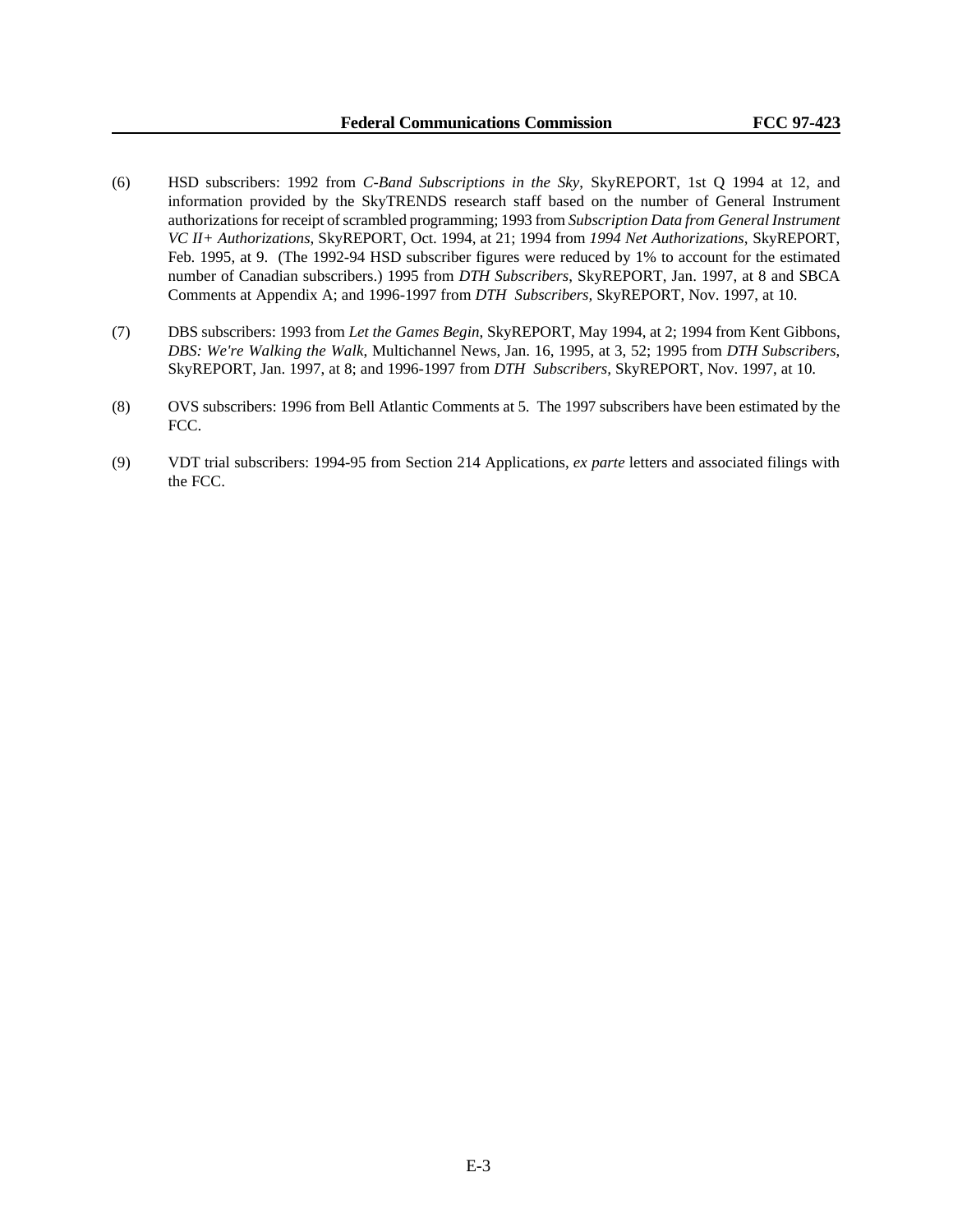# **TABLE E-2**

| <b>Range of</b>                                       |                 | 1994                | 1995            |                     | 1996            |                     |
|-------------------------------------------------------|-----------------|---------------------|-----------------|---------------------|-----------------|---------------------|
| <b>Clustered</b><br><b>Subscribers</b><br>(thousands) | <b>Clusters</b> | Subs.<br>(millions) | <b>Clusters</b> | Subs.<br>(millions) | <b>Clusters</b> | Subs.<br>(millions) |
| 100-199                                               | 58              | 8.0                 | 76              | 10.4                | 76              | 10.3                |
| 200-299                                               | 26              | 6.0                 | 35              | 8.4                 | 34              | 8.3                 |
| 300-399                                               | 6               | 2.0                 | 8               | 2.8                 | 11              | 3.7                 |
| 400-499                                               | 3               | 1.3                 | 10              | 4.5                 | 8               | 3.6                 |
| > 500                                                 | 4               | 2.8                 | 8               | 5.1                 | 10              | 7.7                 |
| <b>Total</b>                                          | 97              | 20.1                | 137             | 31.2                | 139             | 33.6                |

# **Number and Subscriber Size of Major Cable System Clusters (Cumulative Figures)**

### **Sources:**

Paul Kagan Associates, Inc., *Major Cable TV Systems/Clusters,* The Cable TV Financial Databook, 1995, at 38-39; 1996, at 38-40; 1997, at 39-41.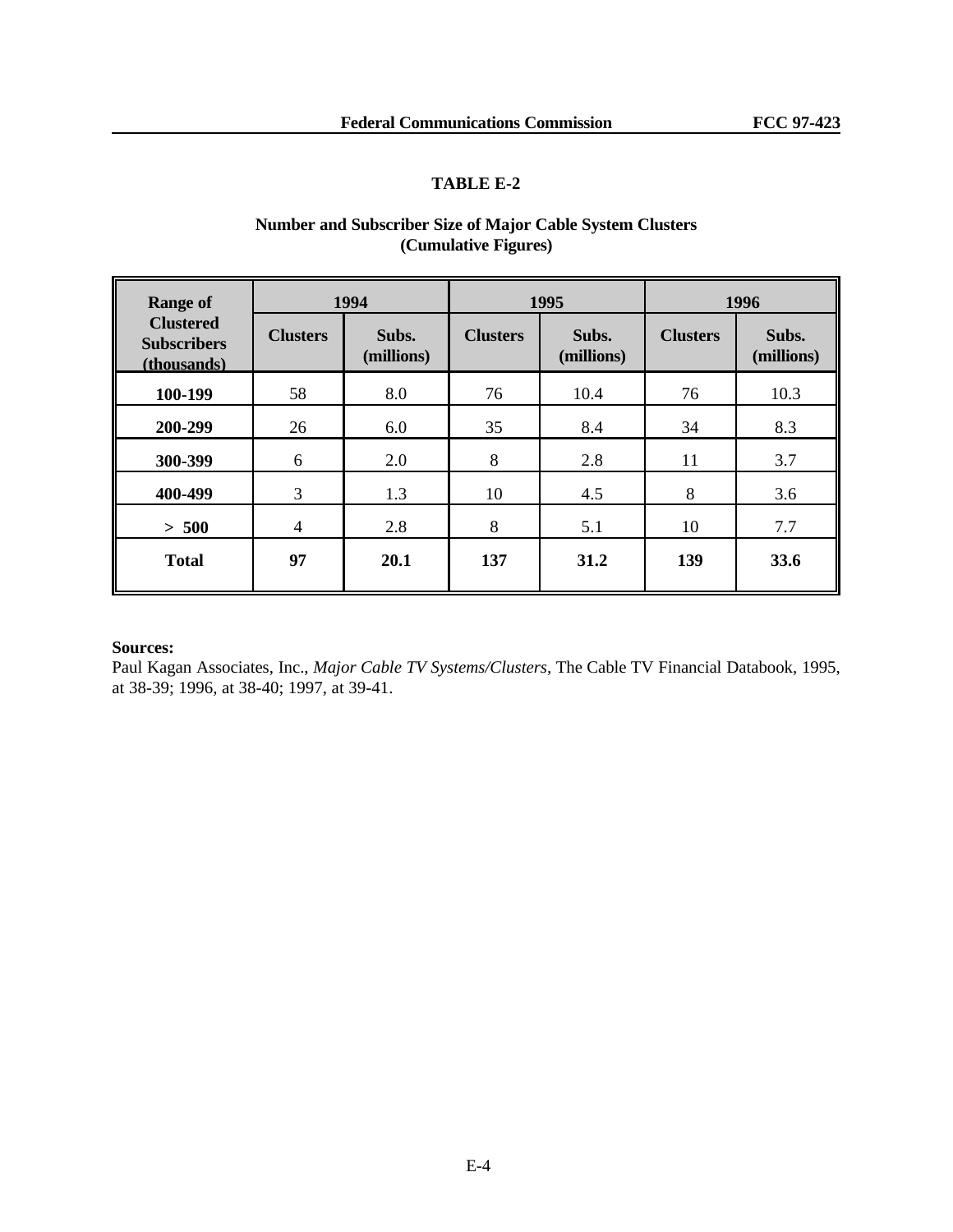## **TABLE E-3**

# **1997 Cable MSO Horizontal Concentration Nationwide<sup>1</sup>**

| <b>Rank</b>    | <b>Company</b> | Per Cent of Subscribers <sup>2</sup> |
|----------------|----------------|--------------------------------------|
| $\mathbf{1}$   | <b>TCI</b>     | 29.32                                |
| $\overline{2}$ | Time Warner    | 18.33                                |
| 3              | MediaOne       | 7.98                                 |
| $\overline{4}$ | Comcast        | 6.71                                 |
| Top 4          |                | 62.34                                |
| 5              | Cox            | 5.10                                 |
| 6              | Cablevision    | 4.50                                 |
| $\tau$         | Jones          | 2.30                                 |
| $8\,$          | Century        | 1.86                                 |
| 9              | Marcus         | 1.85                                 |
| 10             | Adelphia       | 1.83                                 |
| <b>Top 10</b>  |                | 79.77                                |
| <b>Top 25</b>  |                | 91.81                                |
| <b>Top 50</b>  |                | 96.93                                |
|                | <b>HHI</b>     | $1379^{3}$                           |

<sup>&</sup>lt;sup>1</sup>Calculated by applying the Commission's attribution rules to account for market shares as of June 30, 1997, based on subscriber totals as of June 30, 1997, and reported in Paul Kagan Associates, Inc., *Top 100 Cable System Operators as of June 30, 1997*, Cable TV Investor, Sep. 10, 1997 at 10. If a cable operator might be attributable to more than one MSO, it was assigned to the largest MSO. Thus, there is no double counting of cable operators.

<sup>&</sup>lt;sup>2</sup>The total number of industry subscribers used to calculate the HHIs is 64,150,000, as reported in Table E-1.

<sup>&</sup>lt;sup>3</sup>The HHI is calculated on the basis of market shares for the top 50 companies. Because all of the remaining MSOs have very small shares of the market, an HHI calculation that included all cable system operators could only be slightly higher (no more than 2-3 points) than the given HHI.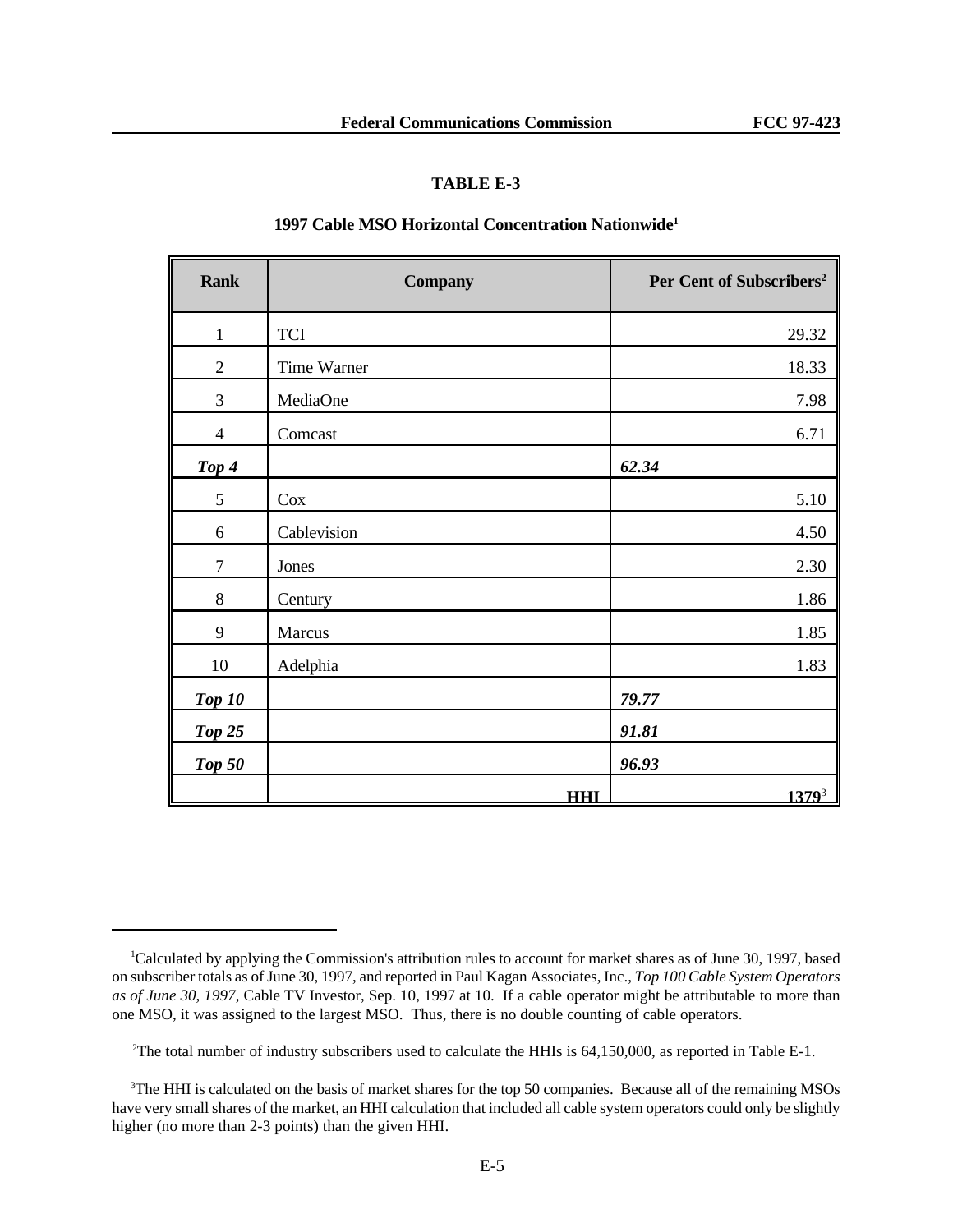|                  | 1990 | 1991 | 1992 | 1993 | 1994 | 1995 | 1996 | 1997 |
|------------------|------|------|------|------|------|------|------|------|
| <b>Top Share</b> | 24.0 | 24.5 | 25.2 | 24.3 | 24.8 | 25.9 | 28.0 | 29.3 |
| Top 2            | 36.7 | 37.1 | 37.9 | 36.9 | 37.3 | 42.1 | 46.9 | 47.7 |
| Top 3            | 42.0 | 42.3 | 43.2 | 42.3 | 42.4 | 48.9 | 54.6 | 55.6 |
| Top 4            | 45.6 | 46.0 | 48.2 | 47.2 | 47.2 | 54.6 | 61.4 | 62.3 |
| Top 10           | 61.6 | 61.4 | 64.6 | 63.2 | 63.3 | 73.2 | 80.2 | 79.8 |
| Top 25           | 80.8 | 80.2 | 84.5 | 83.1 | 83.4 | 88.5 | 91.5 | 91.8 |
| <b>Top 50</b>    | 91.2 | 90.9 | 94.5 | 93.1 | 92.4 | 95.2 | 96.6 | 96.9 |
| <b>HHI</b>       | 866  | 872  | 928  | 880  | 898  | 1098 | 1326 | 1379 |

**TABLE E-4 Changes In Concentration Of The Cable Industry 1990-1997**

The information provided in this Table is for purposes of comparison to corresponding tables in past reports.

# **Data Sources:**

Data for 1997 from Table E-3 above.

Data for 1996 from *The Kagan Media Index*, August 31, 1996 at 8, 14; Paul Kagan Assoc., *Top 100 Cable System Operators as of March 31, 1996*, Cable TV Investor, June 20, 1996; Paul Kagan Assoc., *Top Private Cable Operators*, Private Cable Investor, December 31, 1995 at 2; Paul Kagan Assoc., *Apollo Cable Sale Complete*, Private Cable Investor, May 31, 1996, at 5 and SEC documents.

Data for 1995 from *1995 Report*, 11 FCC Rcd 2184 at Appendix G, Table 4. Data for 1990 through 1994 were calculated from information contained in Paul Kagan Assocs., Inc., *Cable TV Financial Databook* 14 (1991); Paul Kagan Assocs., Inc., *Pay TV Subscriber History*, Cable TV Financial Databook 12 (1992); Paul Kagan Assocs., Inc., *Pay TV Subscriber History*, Cable TV Financial Databook 12 (1993); and Paul Kagan Assocs., Inc., *Pay TV Subscriber History*, Cable TV Financial Databook 14 (1994), Paul Kagan Assoc., Inc.

The data for the years 1990-94 have been recalculated after discussions with Paul Kagan Associates personnel concerning that company's methodology for including consolidated, non-consolidated and international subscribers. International subscribers have been deducted from TCI's subscriber totals in 1991-93 and the estimate of TCI's subscribers in 1994 was similarly modified assuming continuation of historical trends. The figure for TCI's subscribership in 1990 is based on information contained in TeleCommunications, Inc., *Form 10-K*, Dec. 31, 1990, at I-2 to I-4.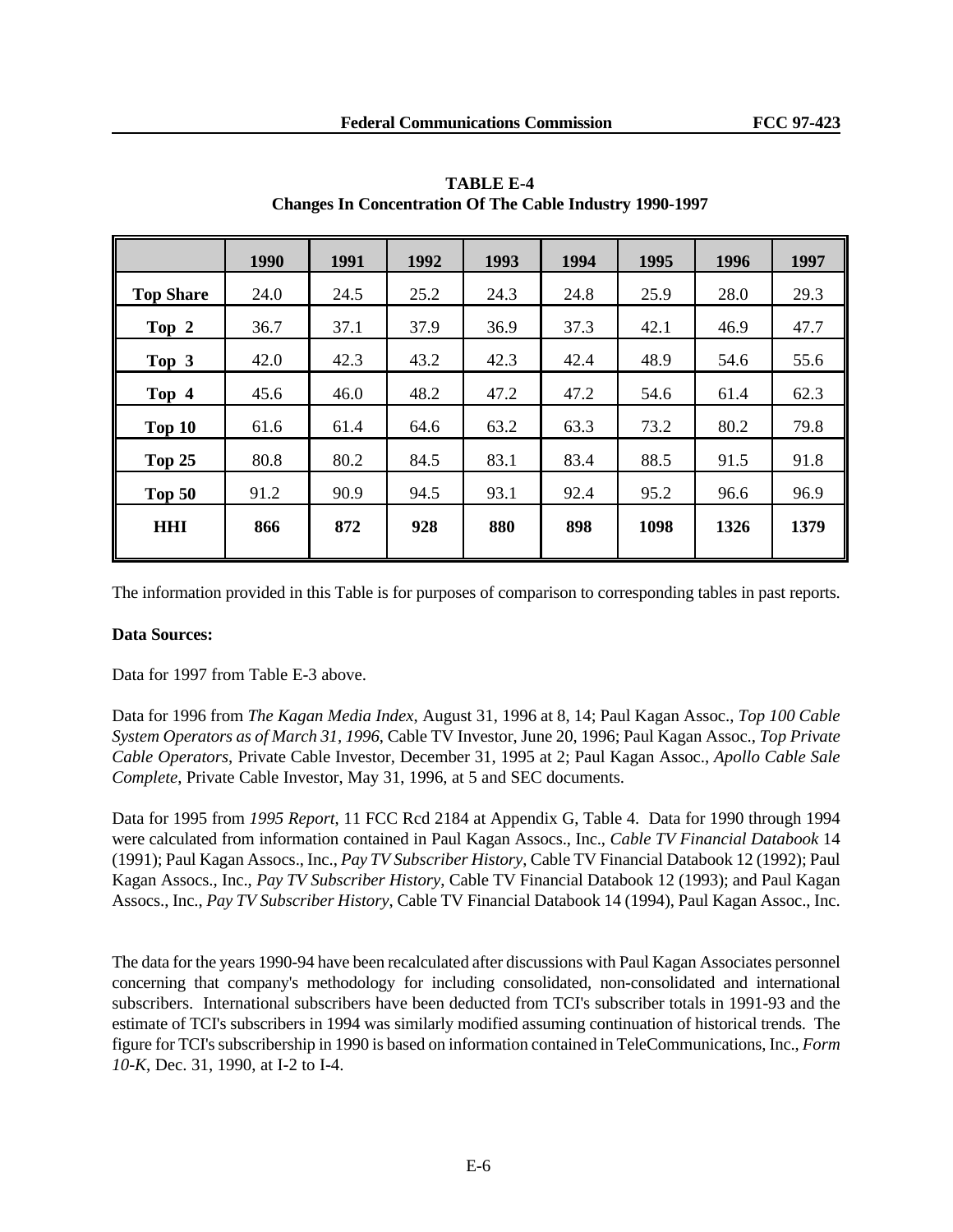### **TABLE E-5**

## **1997 MVPD Horizontal Concentration Nationwide<sup>1</sup>**

| <b>Rank</b>    | <b>Company</b> | Per Cent of Subscribers <sup>2</sup> |
|----------------|----------------|--------------------------------------|
| $\mathbf{1}$   | <b>TCI</b>     | 25.54                                |
| $\overline{2}$ | Time Warner    | 15.97                                |
| 3              | MediaOne       | 6.95                                 |
| $\overline{4}$ | Comcast        | 5.84                                 |
| Top 4          |                | 54.30                                |
| $\mathfrak{S}$ | Cox            | 4.44                                 |
| 6              | Cablevision    | 3.92                                 |
| $\overline{7}$ | DirecTV/USSB   | 3.58                                 |
| $8\,$          | Primestar      | 2.40                                 |
| 9              | Jones          | 2.00                                 |
| $10\,$         | Century        | 1.62                                 |
| Top 10         |                | 72.26                                |
| <b>Top 25</b>  |                | 84.94                                |
| <b>Top 50</b>  |                | 89.92                                |
|                | <b>HHI</b>     | $1166^3$                             |

<sup>1</sup> *See* Table E-3, n.1. Subscribers for DirecTV/USSB and Primestar based on *DTH Subscribers* (Chart), SkyREPORT, Oct. 1997, at 9.

<sup>&</sup>lt;sup>2</sup>The total number of MVPD subscribers used to calculate the HHIs is 73,646,970 from Table E-1. Differences in totals reflect rounding.

<sup>&</sup>lt;sup>3</sup>The HHI is calculated on the basis of market shares for the top 50 companies. Because all of the remaining MVPDs have very small shares of the market, an HHI calculation that included all cable system operators could only be slightly higher (no more than 2-3 points) than the given HHI.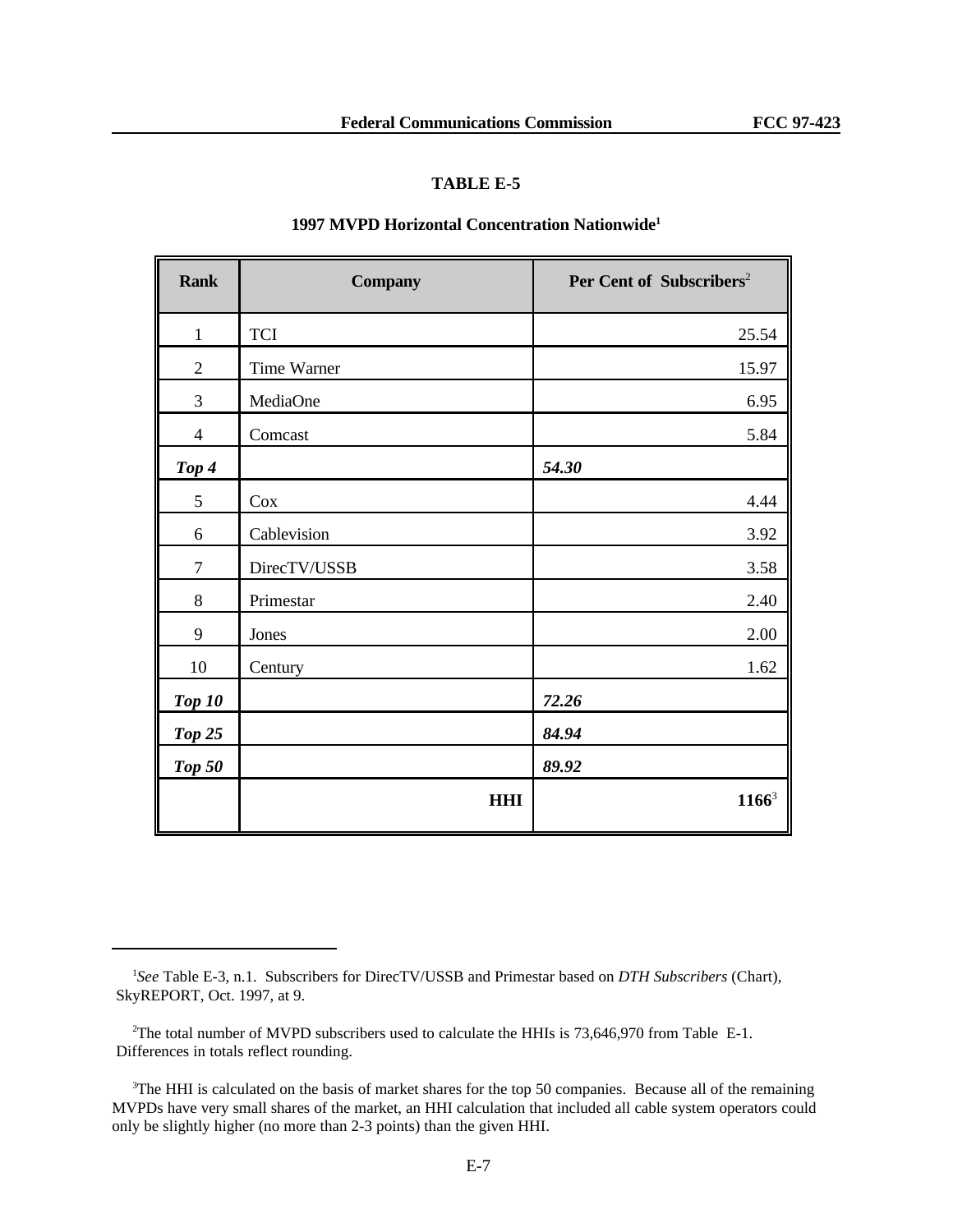# **Table E-6**

| <b>Type of</b><br><b>Transaction</b> | <b>Managing</b><br><b>Partner</b> | <b>TCI Subs.</b><br><b>Contributed</b><br>(thousands) | <b>TCI Equity</b><br><b>Interest</b><br><b>Taken</b> | <b>Geographic Areas</b><br>of TCI Subs.<br><b>Contributed</b> |
|--------------------------------------|-----------------------------------|-------------------------------------------------------|------------------------------------------------------|---------------------------------------------------------------|
| Acquisition                          | Cablevision                       | 820                                                   | 30.0%                                                | NY, NJ                                                        |
| Joint Venture                        | <b>Time Warner</b>                | 555                                                   | 50.0%                                                | Houston, TX                                                   |
| Joint Venture                        | <b>Time Warner</b>                | 95                                                    | 50.0%                                                | Kansas City, KS                                               |
| Joint Venture                        | Adelphia                          | 166                                                   | minority                                             | <b>Great Lakes Area</b>                                       |
| Limited<br>Partnership               | Falcon                            | 300                                                   | 40.0%                                                | AL,CA,MO,OR,WA                                                |
| Limited<br>Partnership               | Intermedia                        | 425                                                   | 49.5%                                                | KY                                                            |
| Joint Venture                        | <b>TCA</b>                        | 150                                                   | 20.0%                                                | TX, LA                                                        |
|                                      |                                   |                                                       |                                                      |                                                               |
|                                      | <b>Total Subs.</b><br>Contributed | 2,511                                                 |                                                      |                                                               |

# **TCI Announced Acquisitions and Joint Ventures**

**Source**: Table E-7.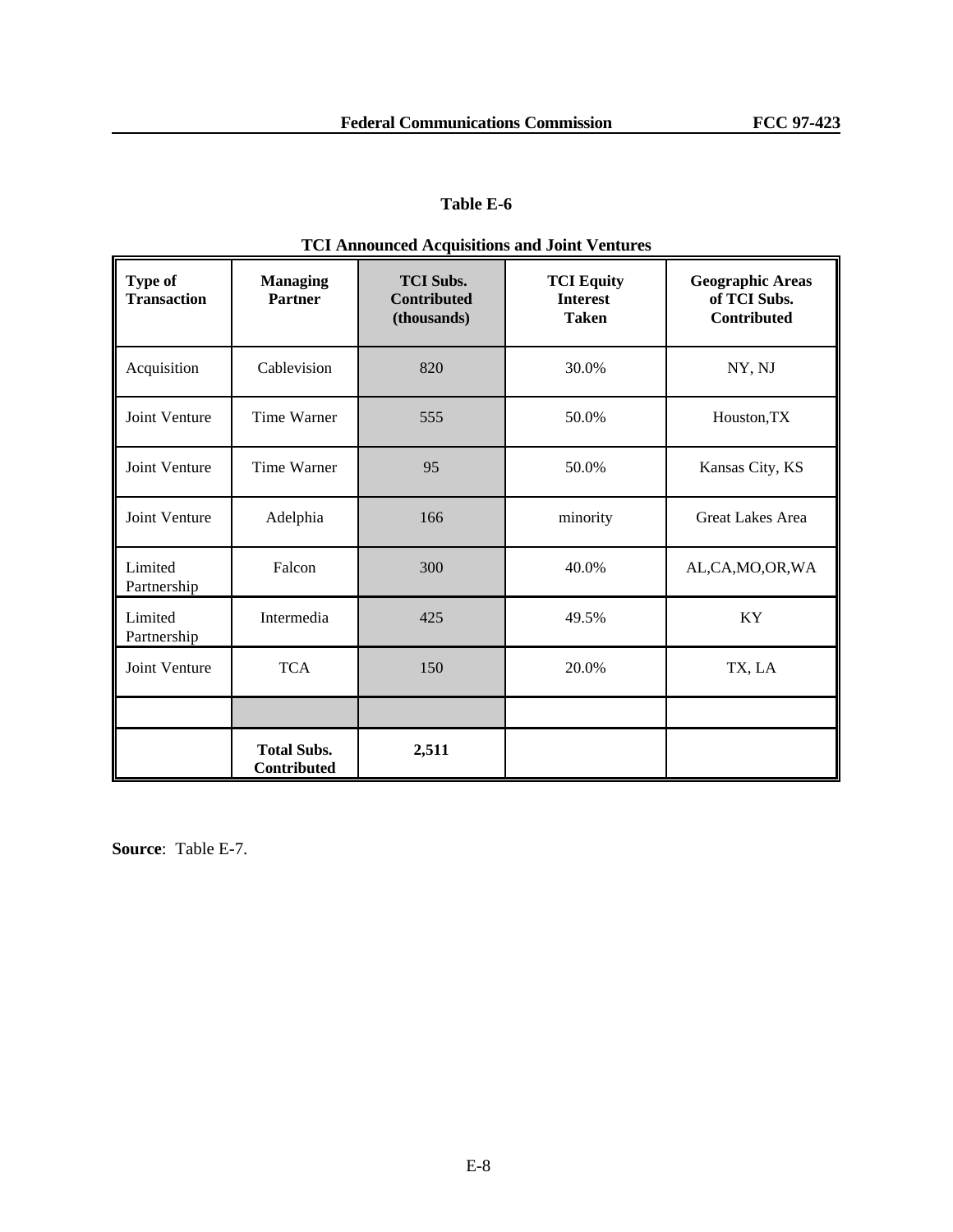# **TABLE E-7**

## **Consummated and Announced Cable System Transactions November 1996 - September 1997**

| <b>DATE</b>   | <b>BUYER</b>                                            | <b>SELLER</b>                          | <b>SYSTEMS</b>                   | PRICE**<br>(Mil.) | <b>BASIC</b><br>SUBS. | PRICE/<br><b>SUB.***</b> | <b>CASH</b><br><b>FLOW</b><br>MULT. |
|---------------|---------------------------------------------------------|----------------------------------------|----------------------------------|-------------------|-----------------------|--------------------------|-------------------------------------|
| Nov-96        | <b>State Cable TV</b>                                   | Pegasus Cable                          | central/<br>northern NH          | \$7.2             | 4.600                 | \$1,572                  | 9.5                                 |
| Dec-96        | Various (6)                                             | <b>Booth American</b>                  | FL; CA; MI; NC;<br>SC; VA        | \$287.1           | 144,200               | \$1,991                  | 10.0                                |
| Dec-96        | Charter<br>Communications                               | Masada Cable                           | MO; TN; AL; MT                   | \$55.0            | 31,300                | \$1,757                  | 9.1                                 |
| Dec-96        | New Path<br>Communications                              | <b>Regional Cable</b>                  | IN; OH; MO; KY;<br>IL; MI        | \$8.2             | 12,100                | \$671                    | 5.5                                 |
| Dec-96<br>(c) | Friendship Cable of<br>AR                               | Douglas<br>Communications,<br>MidSouth | AR; MS                           | \$7.1             | 8,800                 | \$809                    | 7.0                                 |
| Dec-96        | <b>Star Vision</b><br>(Genesis Cable<br>Communications) | Milestone<br>Communications            | Roseboro/<br>Salemburg, NC       | \$0.7             | 800                   | \$888                    | 7.0                                 |
| Jan-97        | Mediacom                                                | Saquaro Cable TV                       | Nogales, AZ                      | \$12.0            | 8,000                 | \$1,498                  | 7.9                                 |
| $Jan-97$      | Mediacom                                                | Valley Center Cable                    | Valley Center<br>(San Diego), CA | \$2.8             | 2,000                 | \$1,407                  | 7.4                                 |
| Jan-97        | St. Joseph Cable                                        | Mark Twain<br>Cablevision              | Oak Creek/ Kachina,<br>AZ        | \$4.5             | 3,100                 | \$1,444                  | 8.5                                 |
| $Jan-97$      | Rapid<br>Communications                                 | Cablevision of TX III                  | western OK                       | \$3.7             | 4,300                 | \$866                    | 6.9                                 |
| $Jan-97$      | FrontierVision<br>Partners                              | Deep Creek Cable TV                    | Deep Creek Lake,<br>MD           | \$2.9             | 2,300                 | \$1,240                  | 8.1                                 |
| $Jan-97$      | Helicon Corp.                                           | Mid-South Cable TV                     | Hamilton/<br>Roane/<br>Meigs, TN | \$2.3             | 2,000                 | \$1,150                  | 8.0                                 |
| Jan-97        | Cooney Cable<br>Association                             | <b>Bath Cable TV</b>                   | Hot Springs, VA                  | \$1.2             | 1,000                 | \$1,182                  | 7.9                                 |
| Jan-97        | <b>TCA</b>                                              | <b>TCI</b>                             | Jonesboro, AR                    | \$41.0            | 21,000                | \$1,952                  | 9.8                                 |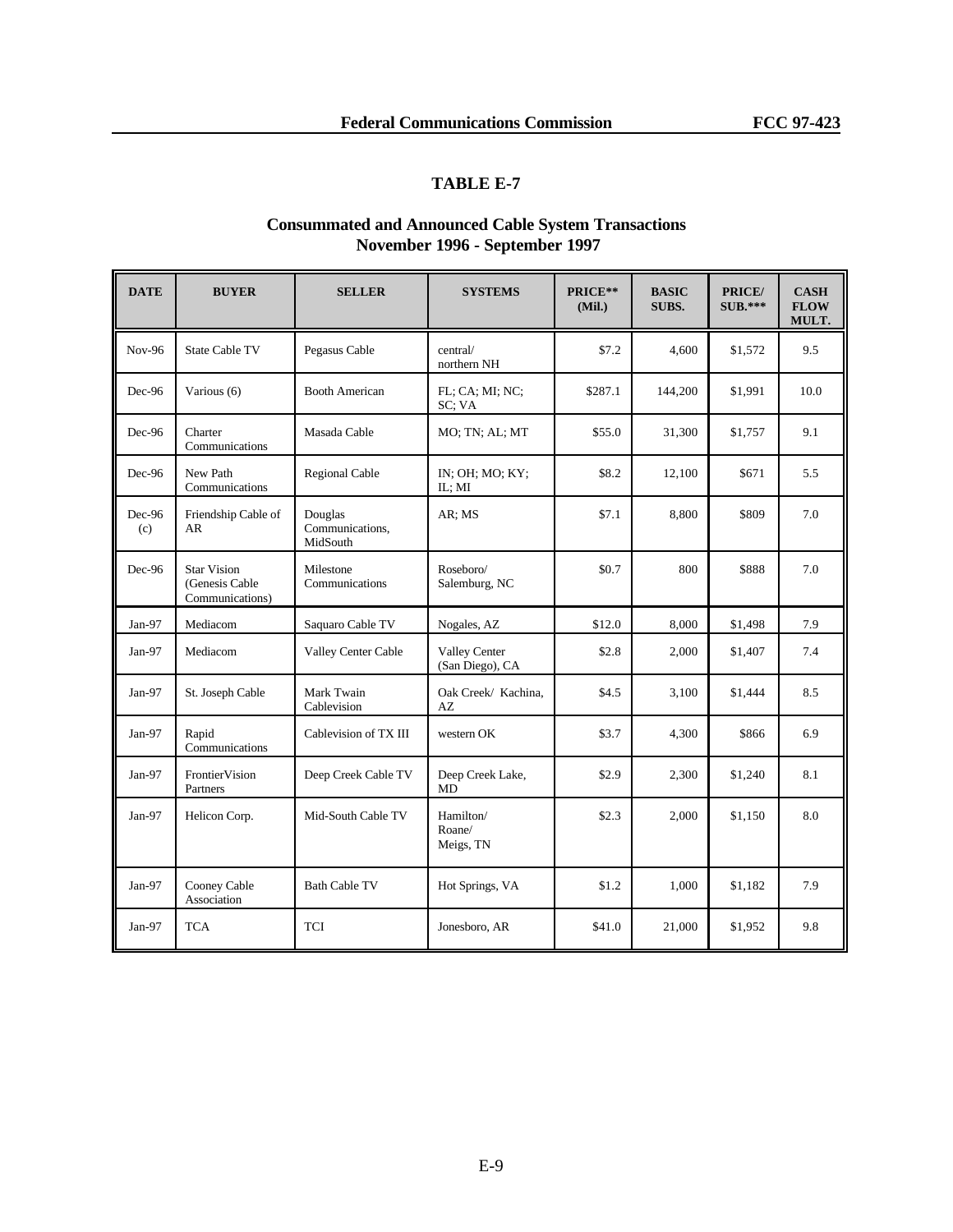| <b>DATE</b>   | <b>BUYER</b>                  | <b>SELLER</b>                 | <b>SYSTEMS</b>              | PRICE**<br>(Mil.) | <b>BASIC</b><br>SUBS. | PRICE /<br>$SUB.***$ | <b>CASH</b><br><b>FLOW</b><br>MULT. |
|---------------|-------------------------------|-------------------------------|-----------------------------|-------------------|-----------------------|----------------------|-------------------------------------|
| Jan-97        | Friendship Cable of<br>AR     | <b>TCI</b>                    | Osceola, AR                 | \$7.6             | 8,500                 | \$900                | 7.0                                 |
| $Jan-97$      | Century Telephone             | Pecoco                        | Dodge/<br>Columbia Cos., WI | \$3.9             | 3,300                 | \$1,183              | 8.5                                 |
| Jan-97<br>(c) | Post-Newsweek                 | Verde Valley CATV             | Cornville, AZ               | \$0.7             | 700                   | \$987                | 7.0                                 |
| Feb-97<br>(c) | Charter<br>Communications     | Prime Cable                   | Hickory, NC                 | \$68.1            | 35,000                | \$1,946              | 9.8                                 |
| Feb-97        | Mid Atlantic Cable            | Cecilton CATV                 | Cecil/<br>Kent<br>Cos., MD  | \$3.0             | 2,000                 | \$1,500              | 9.4                                 |
| Feb-97<br>(c) | Adelphia                      | <b>Small Cities Cable</b>     | Shelburne, VT               | \$10.6            | 6,400                 | \$1,660              | 10.5                                |
| Feb-97        | Jones Intercable              | Jones Investors/MLP           | Independence, MO            | \$171.2           | 85,400                | \$2,005              | 9.6                                 |
| Mar-97        | Marcus Cable                  | Harron Cable                  | Dallas, TX area             | \$34.9            | 21,800                | \$1,600              | 9.1                                 |
| Apr-97        | FrontierVision                | Milestone<br>Communications   | Apple Valley, OH            | \$3.0             | 2,200                 | \$1,395              | 8.0                                 |
| Apr-97<br>(c) | Time Warner*                  | Marcus Cable*                 | W. Allis.<br>De Pere, WI    | \$98.0            | 55,000                | \$1,782              | 9.1                                 |
| Apr-97        | Marcus Cable*                 | Time Warner*                  | Eau Claire, WI              | \$98.0            | 70,000                | \$1,400              | 9.0                                 |
| Apr-97        | Florida Cable                 | Performance Cable             | Altoona, FL                 | \$0.6             | 700                   | \$893                | 7.0                                 |
| May-97        | Charter<br>Communications     | US West/MediaOne              | Minneapolis, MN             | \$600.0           | 290,000               | \$2,069              | 10.0                                |
| May-97        | Time Warner<br>Entertainment* | Adelphia*                     | Mansfield, OH               | \$96.5            | 67,600                | \$1,428              | 8.8                                 |
| May-97        | Adelphia*                     | Time Warner<br>Entertainment* | VA; VT; NH; NY              | \$65.2            | 37,500                | \$1,740              | 9.3                                 |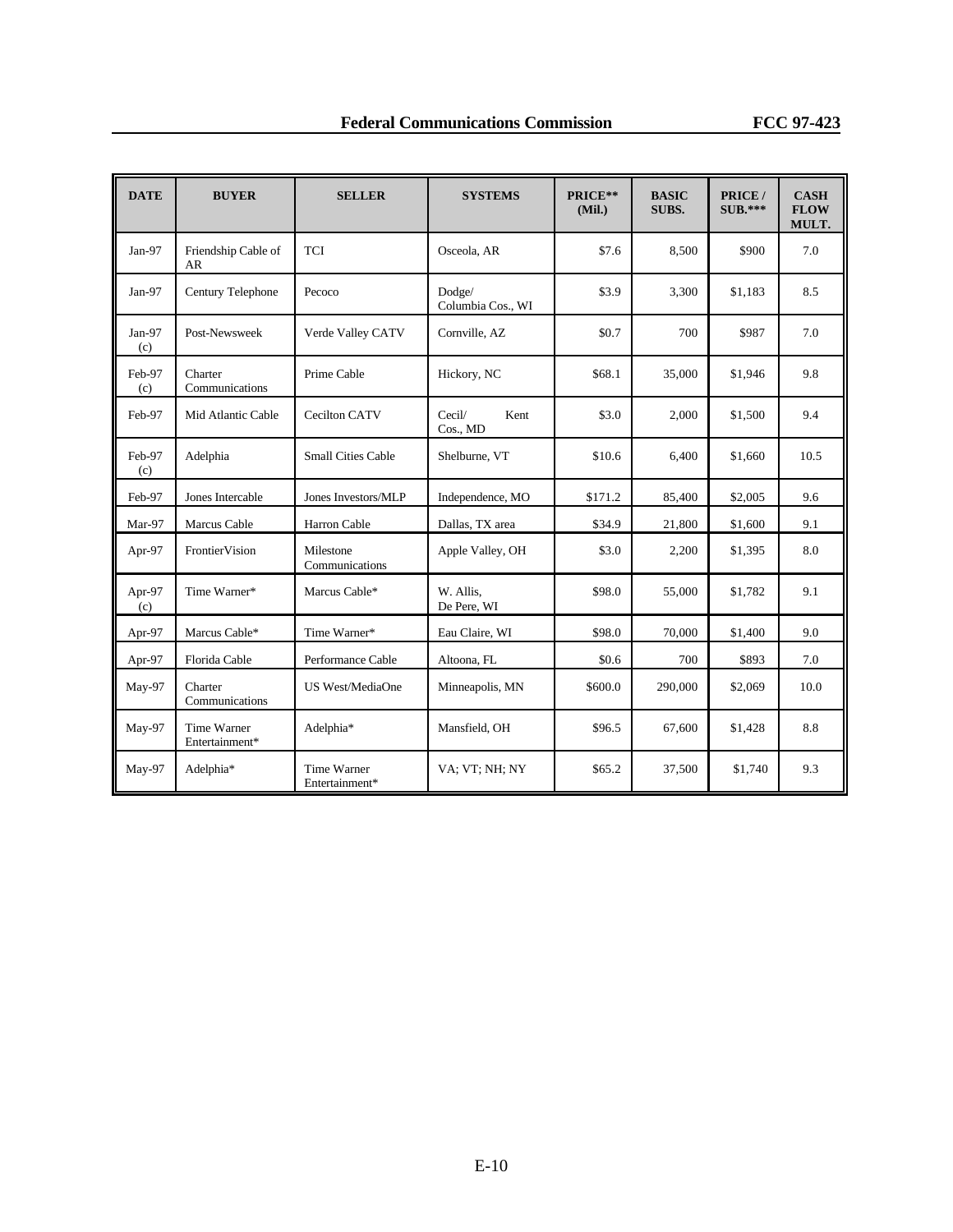| <b>DATE</b> | <b>BUYER</b>                          | <b>SELLER</b>                         | <b>SYSTEMS</b>             | PRICE**<br>(Mil.) | <b>BASIC</b><br>SUBS. | PRICE /<br>$SUB.***$ | <b>CASH</b><br><b>FLOW</b><br>MULT. |
|-------------|---------------------------------------|---------------------------------------|----------------------------|-------------------|-----------------------|----------------------|-------------------------------------|
| May-97      | Time Warner/<br>Advance/<br>Newhouse* | Adelphia*                             | Syracuse/<br>Henderson, NY | \$88.9            | 61,000                | \$1,458              | 9.0                                 |
| May-97      | Adelphia*                             | Time Warner/<br>Advance/<br>Newhouse* | Lynchburg/<br>Dubois, VA   | \$86.9            | 49,700                | \$1,748              | 9.3                                 |
| May-97      | FrontierVision                        | Cablevision                           | Bangor, ME                 | \$78.0            | 53,000                | \$1,471              | 9.0                                 |
| May-97      | Adelphia*                             | Time Warner*                          | Danville, VA               | \$49.9            | 26,300                | \$1,895              | 9.5                                 |
| May-97      | Time Warner*                          | Adelphia*                             | Columbus area, OH          | \$12.6            | 9,100                 | \$1,387              | 8.5                                 |
| May-97      | Gans Multimedia                       | American CATV 5                       | St. Mary's Co., MD         | \$27.4            | 19,400                | \$1,414              | 7.8                                 |
| May-97      | Charter<br>Communications II          | <b>Cencom Partners</b>                | Lincolnton, NC             | \$21.4            | 15,200                | \$1,414              | 7.8                                 |
| May-97      | <b>TCI</b>                            | <b>US West Media</b>                  | Twin Falls, ID             | \$20.9            | 16,000                | \$1,303              | 7.8                                 |
| May-97      | <b>Rifkin Acquisition</b><br>Partners | American CATV 5                       | Shelbyville, TN            | \$14.4            | 11,600                | \$1,242              | 7.5                                 |
| May-97      | Mediacom LLC                          | Cox Communications                    | Sun City, CA               | \$13.4            | 10,000                | \$1,342              | 8.5                                 |
| May-97      | <b>TCI</b>                            | <b>US West Media</b>                  | Ellensburg, WA             | \$7.6             | 6,000                 | \$1,261              | 7.5                                 |
| May-97      | West<br>Communications<br><b>LLC</b>  | <b>TriStar Cable</b>                  | KS; MO; NB; OK             | \$1.4             | 3,000                 | \$433                | 6.5                                 |
| Jun-97      | Cablevision                           | TCI                                   | NY/NJ metro area           | \$1,268.8         | 820,000               | \$1,547              | 6.1                                 |
| $Jun-97$    | <b>Falcon Holdings</b>                | TCI                                   | CA; OR; WA                 | \$504.9           | 300,000               | \$1,683              | 10.0                                |
| $Jun-97$    | Adelphia/TCI jv                       | TCI                                   | Buffalo, NY<br>Erie, PA    | \$350.0           | 166,000               | \$2,108              | 10.0                                |
| Jun-97      | Mediacom                              | American Cable 5                      | Dagsboro, DE               | \$43.1            | 29,300                | \$1,471              | 8.9                                 |
| Jun-97      | FrontierVision                        | Triax                                 | Waterville, OH,<br>et. al  | \$30.2            | 20,800                | \$1,452              | 9.3                                 |
| Jun-97      | Charter<br>Communications II          | Cencom Partners II                    | Pelzer, SC                 | \$27.4            | 21,300                | \$1,283              | 7.5                                 |
| Jun-97      | Charter<br>Communications             | <b>Cencom Partners</b>                | Sanford, NC                | \$17.0            | 12,800                | \$1,325              | 7.5                                 |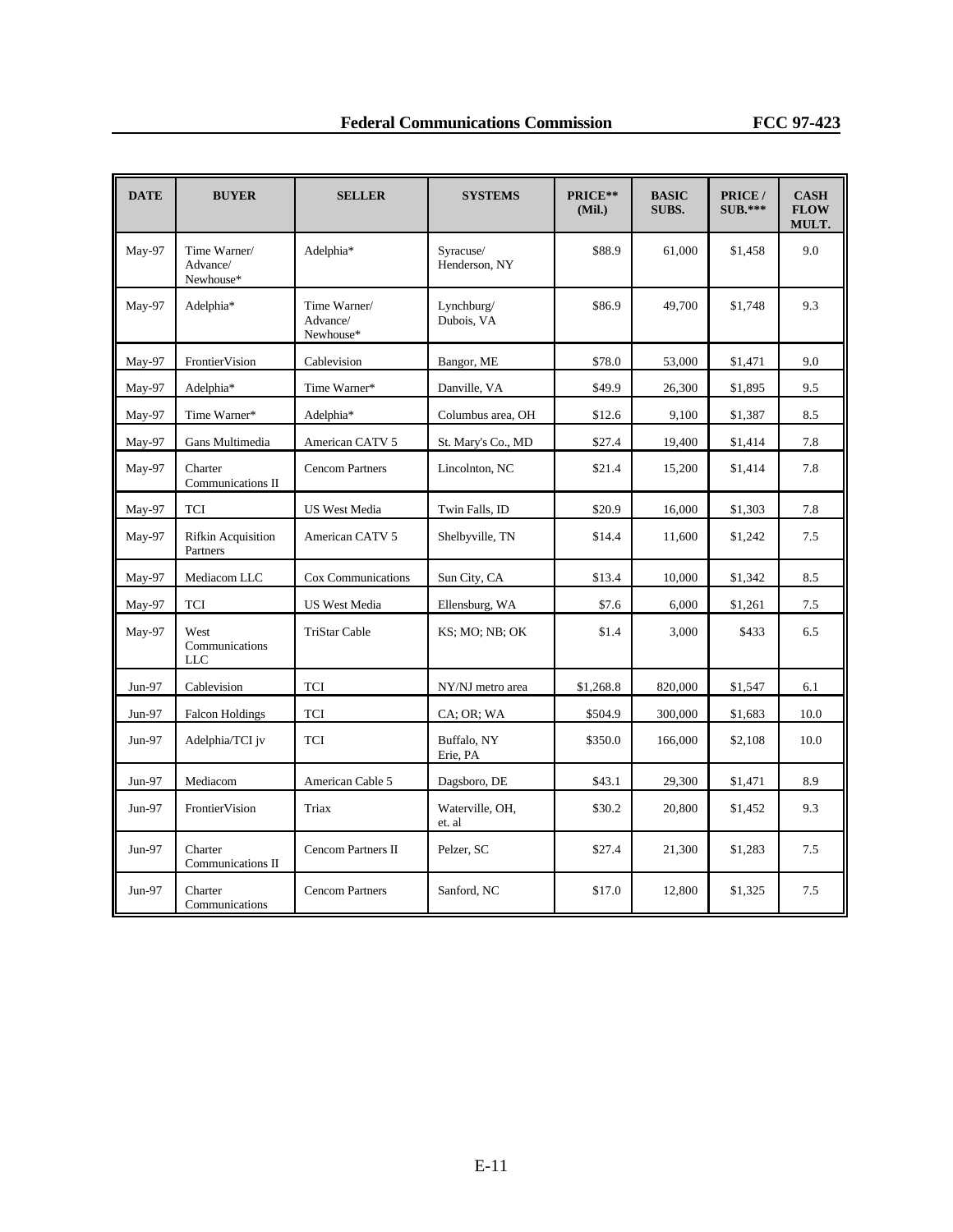| <b>DATE</b> | <b>BUYER</b>                 | <b>SELLER</b>             | <b>SYSTEMS</b>                                                                                        | PRICE**<br>(Mil.) | <b>BASIC</b><br>SUBS. | PRICE /<br>$SUB.***$ | <b>CASH</b><br><b>FLOW</b><br>MULT. |
|-------------|------------------------------|---------------------------|-------------------------------------------------------------------------------------------------------|-------------------|-----------------------|----------------------|-------------------------------------|
| Jun-97      | <b>ETAN</b> Industries       | <b>Cencom Partners II</b> | Cleveland/<br>Jasper, TX                                                                              | \$7.1             | 6,900                 | \$1,037              | 7.0                                 |
| Jun-97      | Adelphia                     | Mercom                    | Port St. Lucie, FL                                                                                    | \$3.8             | 1,900                 | \$2,000              | 10.7                                |
| Jun-97      | Charter<br>Communications II | <b>Cencom Partners</b>    | Abbeville, SC                                                                                         | \$3.3             | 2.600                 | \$1,296              | 7.5                                 |
| Jun-97      | Northland<br>Communications  | <b>Cencom Partners II</b> | Marlin, TX                                                                                            | \$2.9             | 3,600                 | \$810                | 6.8                                 |
| Jul-97      | <b>Intermedia Partners</b>   | TCI                       | KY                                                                                                    | \$946.0           | 425,000               | \$2,226              | 10.1                                |
| Jul-97      | TCI/TCA jv                   | TCI                       | TX; LA                                                                                                | \$310.0           | 150,000               | \$2,068              | 9.2                                 |
| Jul-97      | TCI/TCA jv                   | <b>TCA Cable</b>          | TX; LA; NM                                                                                            | \$285.0           | 155,000               | \$1,839              | 8.7                                 |
| Jul-97      | G Force LLC                  | InterMedia                | Kauai, HI                                                                                             | \$24.0            | 12,000                | \$2,065              | 8.6                                 |
| Jul-97      | Genesis Cable                | McDonald Investment       | Jackson Co., GA                                                                                       | \$45.0            | 21,000                | \$2,035              | 8.9                                 |
| Jul-97      | G Force LLC                  | Rifkin & Associates       | Kauai, HI                                                                                             | \$14.0            | 8,000                 | \$1,744              | 8.7                                 |
| Jul-97      | Fanch<br>Communications      | Leonard<br>Communications | Hendricks, IN                                                                                         | \$6.0             | 5,000                 | \$1,328              | 7.7                                 |
| Jul-97      | <b>Triax Midwest</b>         | <b>Triax Association</b>  | Roselawn, IN                                                                                          | \$50.0            | 33,000                | \$1,509              | 7.3                                 |
| Aug-97      | Mediacom                     | Cablevision               | 10 States                                                                                             | \$315.0           | 265,000               | \$1,189              | 8.9                                 |
| Aug-97      | Jones Intercable             | Jones Fund                | Albuquerque, NM                                                                                       | \$223.0           | 113,000               | \$1,977              | 8.6                                 |
| Aug-97      | Charter                      | Sonic                     | Logan, UT;<br>Santa<br>Cruz, San Luis<br>Obispo, Riverbank,<br>West Sacramento &<br>Feather River, CA | \$183.0           | 117,000               | \$1,562              | 8.0                                 |
| Aug-97      | FrontierVision               | Cox                       | Cambridge,<br>Coshocton, Newark,<br>Marion, Logan &<br>New Philadelphia,<br>OН                        | \$144.0           | 85,000                | \$1,694              | 9.0                                 |
| Aug-97      | Insight<br>Communications    | Cablevision               | Rockford, IL                                                                                          | \$97.0            | 65,000                | \$1,492              | 9.5                                 |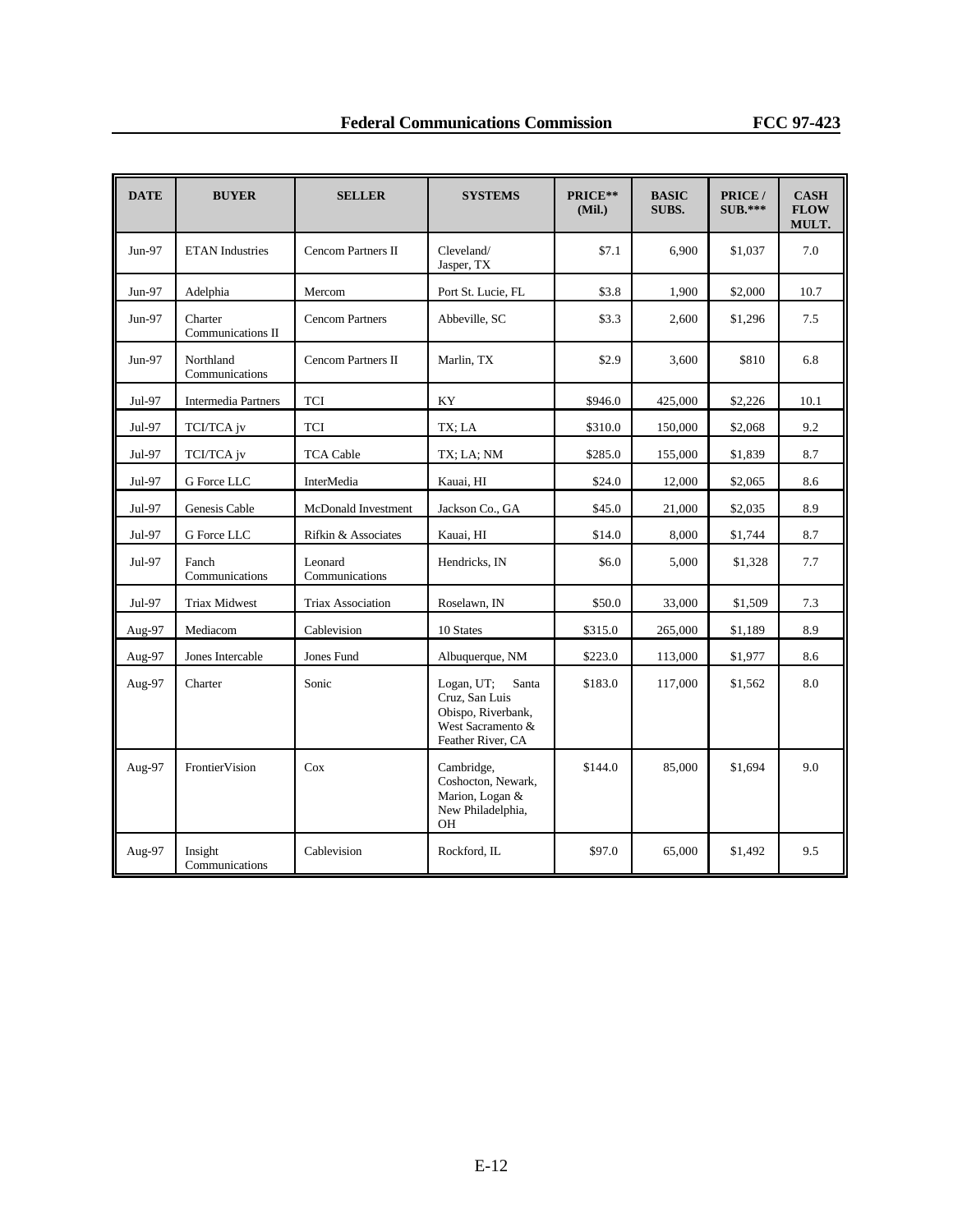| <b>DATE</b> | <b>BUYER</b>               | <b>SELLER</b>              | <b>SYSTEMS</b>             | PRICE**<br>(Mil.) | <b>BASIC</b><br>SUBS. | PRICE /<br>$SUB.***$ | <b>CASH</b><br><b>FLOW</b><br>MULT. |
|-------------|----------------------------|----------------------------|----------------------------|-------------------|-----------------------|----------------------|-------------------------------------|
| Aug-97      | Cox<br>Communications*     | Insight<br>Communications* | Phoenix, AZ                | \$77.0            | 36,000                | \$2,131              | 9.1                                 |
| Aug-97      | Insight<br>Communications* | Cox<br>Communications*     | Lafayette, IL              | \$77.0            | 38,000                | \$2,018              | 9.6                                 |
| Aug-97      | Genesis                    | Milestone                  | Hoke Co., NC               | \$2.0             | 2,000                 | \$1,145              | 7.0                                 |
| Sep-97      | TCI/TW jv                  | TCI                        | TX                         | \$1,326.0         | 520,000               | \$2,550              | 9.1                                 |
| Sep-97      | TCI/TW jv                  | TW                         | <b>TX</b>                  | \$1,176.0         | 510,000               | \$2,306              | 12.5                                |
| Sep-97      | TCI*                       | Time Warner*               | IL; NJ; PA                 | \$360.0           | 170,000               | \$2,118              | 10.3                                |
| $Sep-97$    | Time Warner*               | TCI*                       | FL                         | \$360.0           | 200,000               | \$1,800              | 10.0                                |
| Sep-97      | TCI*                       | Time Warner*               | Portland, OR               | \$270.0           | 126,000               | \$2,143              | 10.2                                |
| Sep-97      | Time Warner*               | TCI*                       | HI; OH; NY                 | \$270.0           | 133,000               | \$2,030              | 10.2                                |
| $Sep-97$    | <b>KC Cable</b>            | <b>TCI</b>                 | Overland, KS               | \$258.0           | 93,000                | \$2,777              | 12.3                                |
| Sep-97      | TCI*                       | Time Warner*               | TX                         | \$203.0           | 117,000               | \$1,735              | 8.7                                 |
| Sep-97      | Time Warner*               | TCI*                       | <b>TX</b>                  | \$203.0           | 126,000               | \$1,607              | 8.2                                 |
| $Sep-97$    | TCI*                       | Time Warner*               | IL                         | \$144.0           | 72,000                | \$2,000              | 10.3                                |
| Sep-97      | Time Warner*               | $\text{TCI*}$              | ME; WI                     | \$144.0           | 77,000                | \$1,870              | 9.1                                 |
| Sep-97      | TCI*                       | Time Warner*               | PA; WY; MO                 | \$80.0            | 55,000                | \$1,455              | 8.1                                 |
| Sep-97      | Time Warner*               | TCI*                       | NY                         | \$80.0            | 62,000                | \$1,290              | 6.2                                 |
| $Sep-97$    | Bresnan/TCI jv             | TCI                        | MN; MI; NE; WI             | \$800.0           | 445,000               | \$1,798              | 8.6                                 |
| $Sep-97$    | Prime Cable                | SBC Corp.                  | VA; MD                     | \$637.0           | 268,000               | \$2,377              | 8.2                                 |
| $Sep-97$    | Post Newsweek*             | TCA Cable*                 | Blackwell, OK              | \$28.0            | 17,000                | \$1,679              | 8.9                                 |
| Sep-97      | TCA Cable*                 | Post Newsweek*             | Lufkin, TX                 | \$28.0            | 16,000                | \$1,819              | 8.9                                 |
| Sep-97      | MediaCom                   | Jones Fund 1B C            | Clearlake, CA              | \$21.0            | 17,000                | \$1,237              | 7.4                                 |
|             |                            |                            | <b>Total</b><br>01/97-9/97 | \$13,199.0        | 6,949,300             |                      |                                     |
|             |                            |                            | <b>Total</b><br>11/96-9/97 | \$13,564.3        | 7,151,100             |                      |                                     |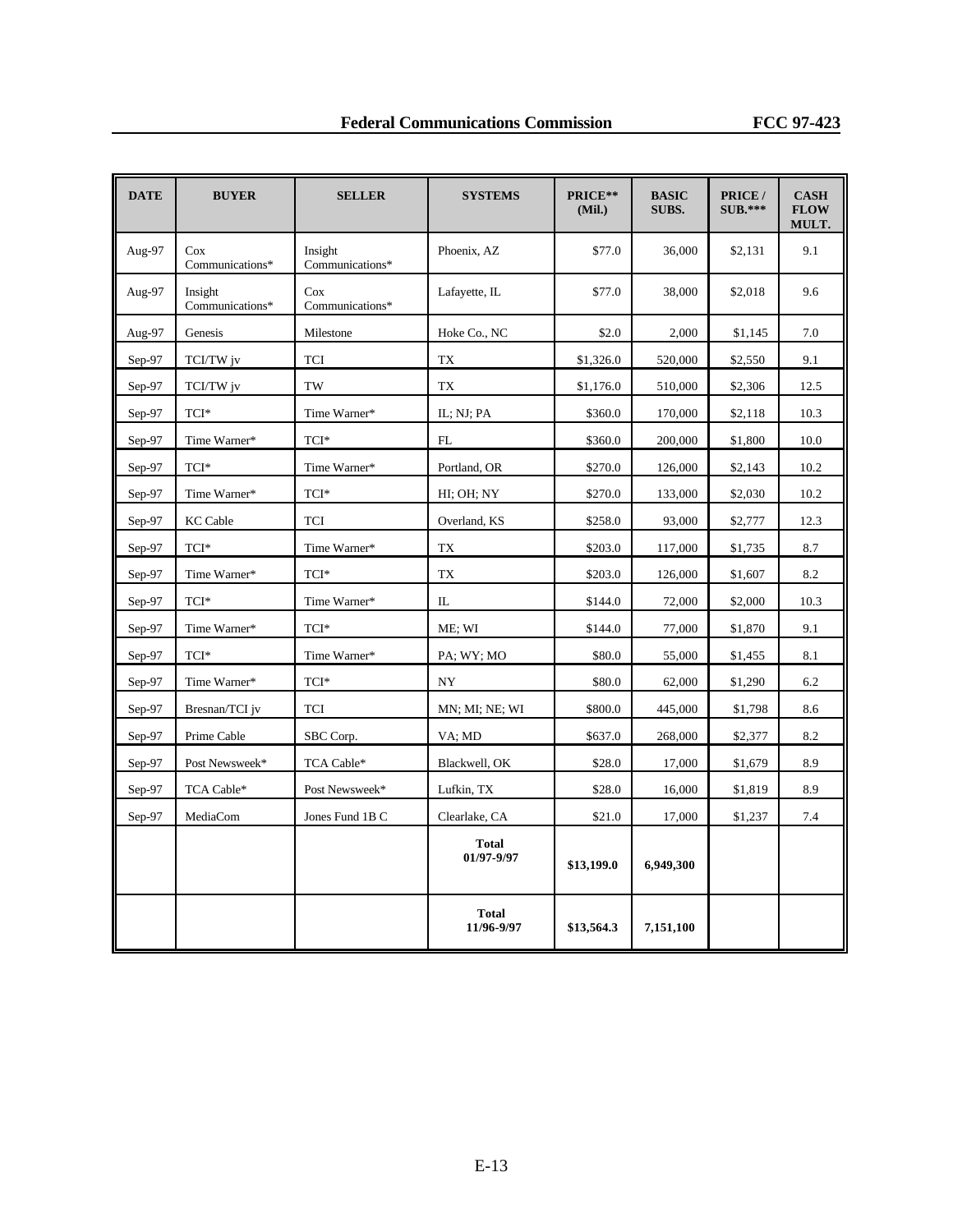### **NOTES:**

\* System swaps

 \*\* The transaction prices are from Kagan. The transaction price is dependent upon the terms of eac h transaction and may or may not include debt.

\*\*\* The calculations of Price/(Basic)Subscriber are from Kagan. These calculations are stated to be strated to rounding and reporting inconsistencies.

(c) Indicates a "consummated transaction."

(jv) Indicates a joint venture.

## **SOURCES:**

Paul Kagan Associates, Inc., *First-Half 1997 Cable System Sales*, Cable TV Finance, Jul. 31, 1997, at 8;

Paul Kagan Associates, Inc., *Announced/Proposed Cable System Sales*, Cable TV Investor, Dec. 3, 1996, at 11; Jan. 7, 1997, at 12; Feb. 24, 1997, at 14; Mar. 10, 1997, at 13; Apr. 30, 1997, at 11; May 20, 1997, at 14; Jul. 9, 1997, at 10; Aug. 22, 1997, at 8; Sep. 10, 1997, at 4; Oct. 9, 1997, at 14.

Kent Gibbons, Finance, *MSO's Clustering Efforts Extend Beyond Top 10*, Multichannel News, Sep. 1, 1997, at 31.

Regina Matthews, *System Sales*, Cable World, Sep. 1, 1997, at 28.

Regina Matthews, *Swaps and Partnerships*, Cable World, Aug. 25, 1997, at 45.

*Mass Media Issues*, Communications Daily, Sep. 25, 1997, at 5; Dec. 2, 1997, at 5.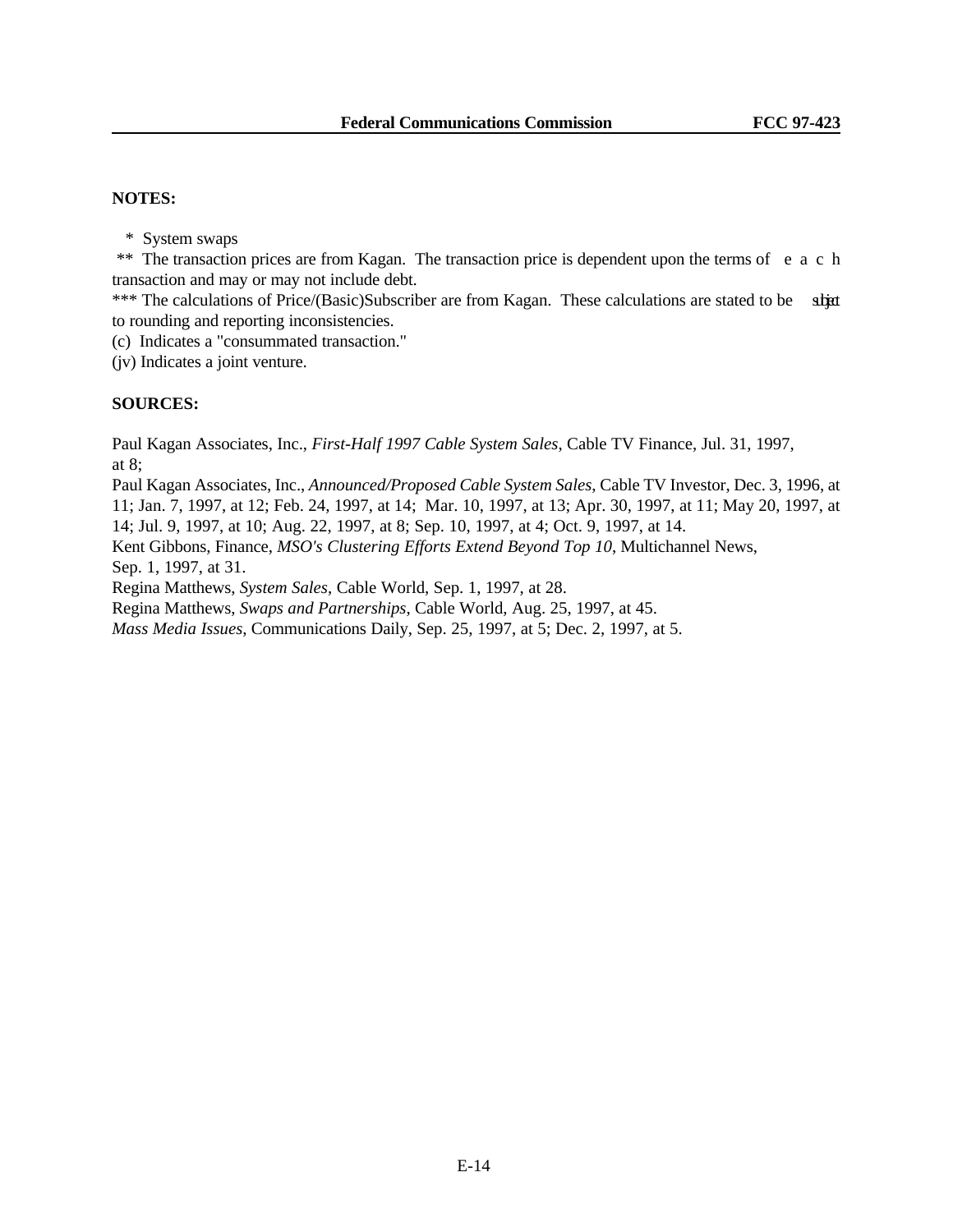# **Table F-1**

# **MSO Ownership in National Programming Services**

| <b>Programming Service</b>                  | <b>Launch Date</b> | <b>Ownership Percentage</b>       |
|---------------------------------------------|--------------------|-----------------------------------|
| Action Pay-Per-View                         | Sept-90            | <b>TCI</b> (22)                   |
| AMC (American Movie Classics)               | Oct-84             | Cablevision Systems (75)          |
| <b>Animal Planet</b>                        | Oct-96             | TCI (49), Cox (24.5)              |
| <b>BET</b> (Black Entertainment Television) | Jan-80             | TCI (22)                          |
| <b>BET</b> on Jazz                          | Jan-96             | <b>TCI</b> (22)                   |
| <b>BET Movies</b>                           | Feb-97             | <b>TCI</b> (22)                   |
| The Box Worldwide                           | Dec-85             | <b>TCI</b> (80)                   |
| <b>Bravo</b>                                | Feb-80             | Cablevision Systems (50)          |
| <b>Cartoon Network</b>                      | Oct-92             | Time Warner (100)                 |
| Catalog 1                                   | Apr-94             | Time Warner (50)                  |
| Cinemax                                     | Aug-80             | Time Warner (100)                 |
| <b>CNN</b>                                  | Jun-80             | Time Warner (100)                 |
| CNNfn (The Financial Network)               | Dec-95             | Time Warner (100)                 |
| CNNI (formerly CNN International)           | Jan-95             | Time Warner (100)                 |
| CNN/SI                                      | Dec-96             | Time Warner (100)                 |
| <b>Comedy Central</b>                       | Apr-91             | Time Warner (50)                  |
| Court TV                                    | Jul-91             | TCI (33.3), Time Warner<br>(33.3) |
| Discovery Channel                           | Jun-85             | TCI (49), Cox (24.5)              |
| <b>Discovery Civilization</b>               | Oct-96             | TCI (49), Cox (24.5)              |
| Discovery Kids                              | Oct-96             | TCI (49), Cox (24.5)              |
| <b>Discovery Science</b>                    | Oct-96             | TCI (49), Cox (24.5)              |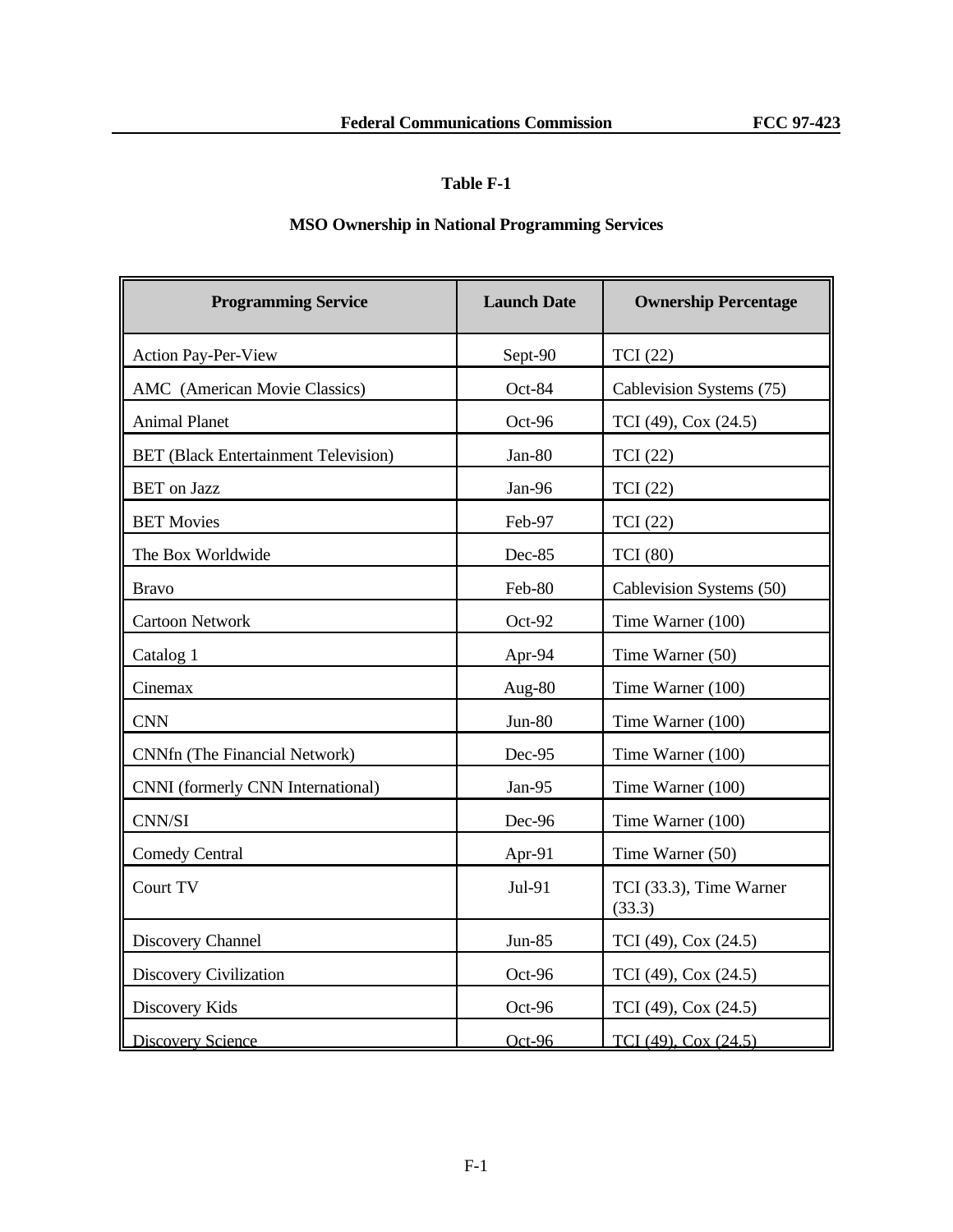| <b>Programming Service</b>                           | <b>Launch Date</b> | <b>Ownership Percentage</b>                                |
|------------------------------------------------------|--------------------|------------------------------------------------------------|
| Discovery Travel and Living                          | Oct-96             | TCI (49), Cox (24.5)                                       |
| E! Entertainment                                     | <b>Jun-90</b>      | Comcast (34.5), Cox (10.4),<br>MediaOne (10.4), TCI (10.4) |
| Encore                                               | Jun-91             | <b>TCI</b> (80)                                            |
| <b>Encore Love Stories</b>                           | Jul-94             | <b>TCI</b> (80)                                            |
| <b>Encore Westerns</b>                               | Jul-94             | <b>TCI</b> (80)                                            |
| <b>Encore Mysteries</b>                              | Jul-94             | <b>TCI</b> (80)                                            |
| <b>Encore Action</b>                                 | Sept-94            | <b>TCI</b> (80)                                            |
| <b>Encore True Stories and Drama</b>                 | Sept-94            | <b>TCI</b> (80)                                            |
| Encore WAM! America's Youth Network                  | Sept-94            | <b>TCI</b> (80)                                            |
| Fox Sports Americas (formerly Prime<br>Deportiva)    | Dec-93             | TCI(25)                                                    |
| fX                                                   | Oct-94             | <b>TCI</b> (50)                                            |
| fXM: Movies from Fox                                 | <b>Nov-94</b>      | TCI(50)                                                    |
| <b>GEMS</b> International Television                 | Apr-93             | Cox(50)                                                    |
| The Golf Channel                                     | Jan-95             | MediaOne (20.2)                                            |
| <b>Great American Country</b>                        | Dec-95             | Jones $(89)$                                               |
| HBO (Home Box Office)                                | <b>Nov-72</b>      | Time Warner (100)                                          |
| HBO <sub>2</sub>                                     | Dec-75             | Time Warner (100)                                          |
| HBO <sub>3</sub>                                     | Oct-93             | Time Warner (100)                                          |
| <b>Headline News</b>                                 | Jan-82             | Time Warner (100)                                          |
| <b>Independent Film Channel</b>                      | Sep-94             | Cablevision Systems (75)                                   |
| The International Channel                            | Jul-90             | TCI(45)                                                    |
| Knowledge TV (formerly Mind Extension<br>University) | <b>Nov-87</b>      | Jones $(89)$                                               |
| The Learning Channel                                 | <b>Nov-80</b>      | TCI (49) Cox (24.5)                                        |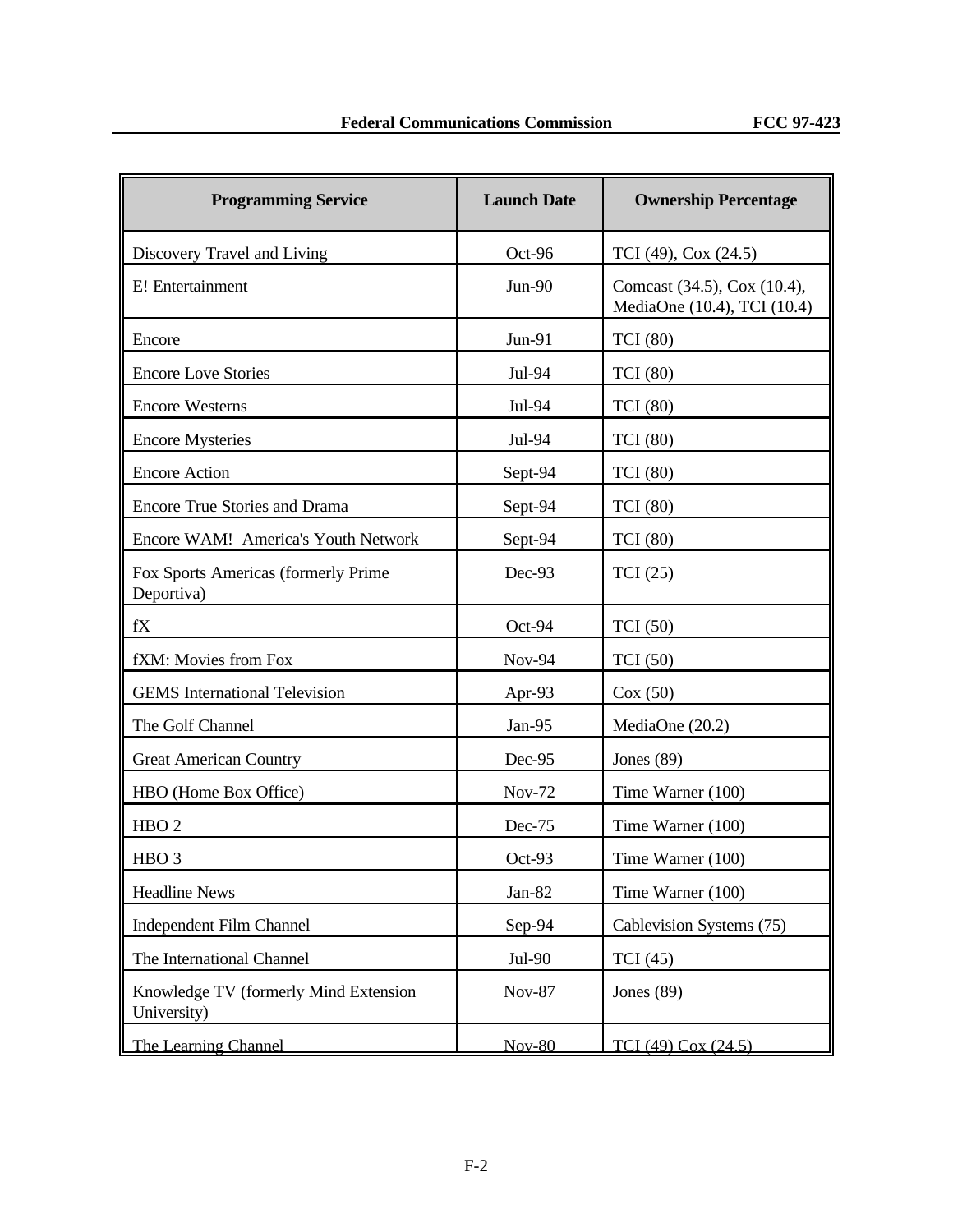| <b>Programming Service</b>          | <b>Launch Date</b> | <b>Ownership Percentage</b>                  |
|-------------------------------------|--------------------|----------------------------------------------|
| MuchMusic USA                       | Jul-94             | Cablevision Systems (50)                     |
| Odyssey (formerly Faith and Values) | Oct-93             | <b>TCI</b> (49)                              |
| <b>Outdoor Life Network</b>         | Jul-95             | Cox (45), Comcast (22.5),<br>MediaOne (22.5) |
| <b>Ovation: The Arts Network</b>    | Apr-96             | Time Warner (50)                             |
| Prevue Channel                      | Jan-88             | TCI (40.5)                                   |
| <b>Prime Network</b>                | Jan-93             | TCI (33) Cablevision Sys.<br>(25)            |
| Product Information Network (PIN)   | Apr-94             | Cox(50)                                      |
| <b>QVC</b>                          | <b>Nov-86</b>      | Comcast (57) TCI (43)                        |
| Q2                                  | Sept-94            | Comcast (57) TCI (43)                        |
| <b>Request Television</b>           | <b>Nov-85</b>      | <b>TCI</b> (40)                              |
| Request 2                           | <b>Jul-88</b>      | <b>TCI</b> (40)                              |
| Request 3-5                         | Sept-93            | <b>TCI</b> (40)                              |
| <b>Romance Classics</b>             | Jan-97             | Cablevision Systems (75)                     |
| Speedvision                         | Dec-95             | Cox (45), Comcast (22.5),<br>MediaOne (22.5) |
| Starz! - encore 8                   | Feb-94             | <b>TCI</b> (100)                             |
| Starz!2 - encore 8                  | Mar-96             | <b>TCI</b> (100)                             |
| <b>TBS</b>                          | Dec-76             | Time Warner (100)                            |
| TNT (Turner Network Television)     | Oct-88             | Time Warner (100)                            |
| The Travel Channel                  | Feb-87             | TCI (34), Cox (17)                           |
| <b>Turner Classic Movies</b>        | Apr-94             | Time Warner (100)                            |
| TV Food Network (TVFN)              | $Nov-83$           | MediaOne (10), Cox (1.9)                     |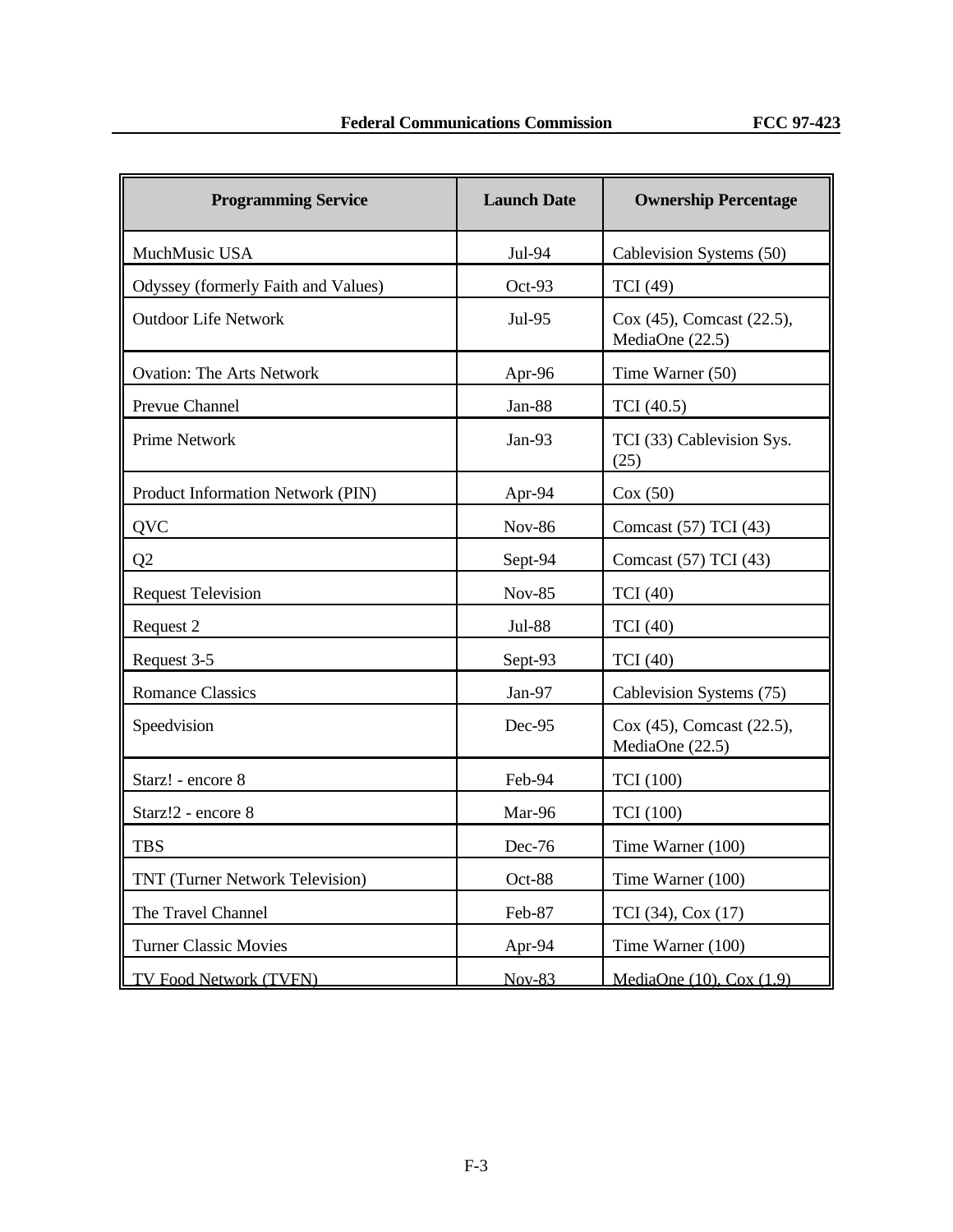| <b>Programming Service</b>            | <b>Launch Date</b> | <b>Ownership Percentage</b>                                                     |
|---------------------------------------|--------------------|---------------------------------------------------------------------------------|
| Viewers Choice                        | $Nov-85$           | $Cox(20)$ , Time Warner (17),<br>MediaOne (12), Comcast<br>$(11)$ , TCI $(10)$  |
| Viewers Choice: Hot Choice            | $Jun-86$           | $Cox(20)$ , Time Warner (17),<br>MediaOne (12), Comcast<br>$(11)$ , TCI $(10)$  |
| Viewers Choice: Continuous Hits 1,2,3 | $Feb-93$           | $\cos(20)$ , Time Warner (17),<br>MediaOne (12), Comcast<br>$(11)$ , TCI $(10)$ |

Sources: NCTA Comments at Tbl. A3. EchoStar Reply Comments at Ownership Chart. NCTA, *National Video Services*, Cable Television Developments, Spring 1997, at 28-95. Paul Kagan Assocs., Inc., *Multiple Network Owners*, Cable TV Programming, May 31, 1997, at 2-5. TCI Shareholder Report, 1997, at 14-15. Jones Intercable Prospectus Supplement, August 1, 1997, at S-24. Merrill Lynch & Co. Investment Report for Cablevision Systems, June 12, 1997, at 4.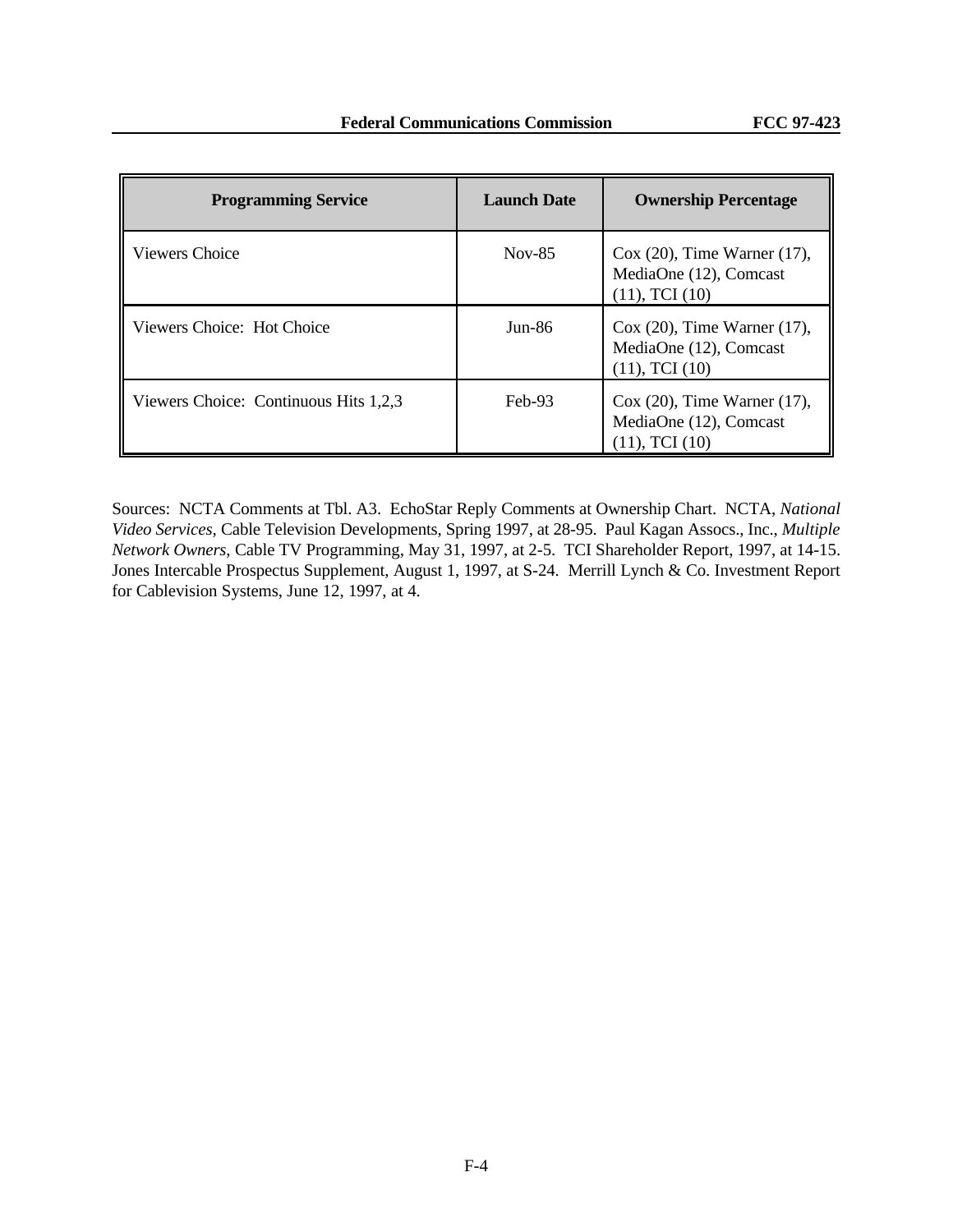## **Table F-2**

# **Existing National Programming Services Not Affiliated With a Cable Operator**

| <b>Programming Service</b>                | <b>Launch Date</b> |
|-------------------------------------------|--------------------|
| Adam & Eve Channel                        | Feb-94             |
| Adultvision                               | Jul-95             |
| All News Channel                          | <b>Nov-89</b>      |
| America's Health Network                  | Mar-96             |
| <b>ANA Television Network</b>             | Dec-91             |
| Arts & Entertainment (A&E)                | Feb-84             |
| <b>Asian American Satellite TV</b>        | Jan-92             |
| <b>Bloomberg Information Television</b>   | Jan-95             |
| <b>CBS</b> TeleNoticias                   | 1997               |
| <b>CNET: The Computer Network</b>         | Jan-95             |
| C-SPAN*                                   | Mar-79             |
| $C$ -SPAN $2*$                            | Jun-86             |
| Cable Video Store                         | Apr-86             |
| Canal Sur                                 | Aug-91             |
| <b>Channel America Television Network</b> | Jun-88             |
| Children's Cable Network                  | May-95             |
| Cine Latino                               | Dec-94 (in U.S.)   |
| <b>Classic Sports Network</b>             | May-95             |
| <b>Classic Arts Showcase</b>              | May-94             |
| <b>CMT: Country Music Television</b>      | Mar-83             |
| <b>CNBC</b>                               | Apr-89             |
| <b>Consumer Resource Network</b>          | Dec-94             |
| <b>Crime Channel</b>                      | Jul-93             |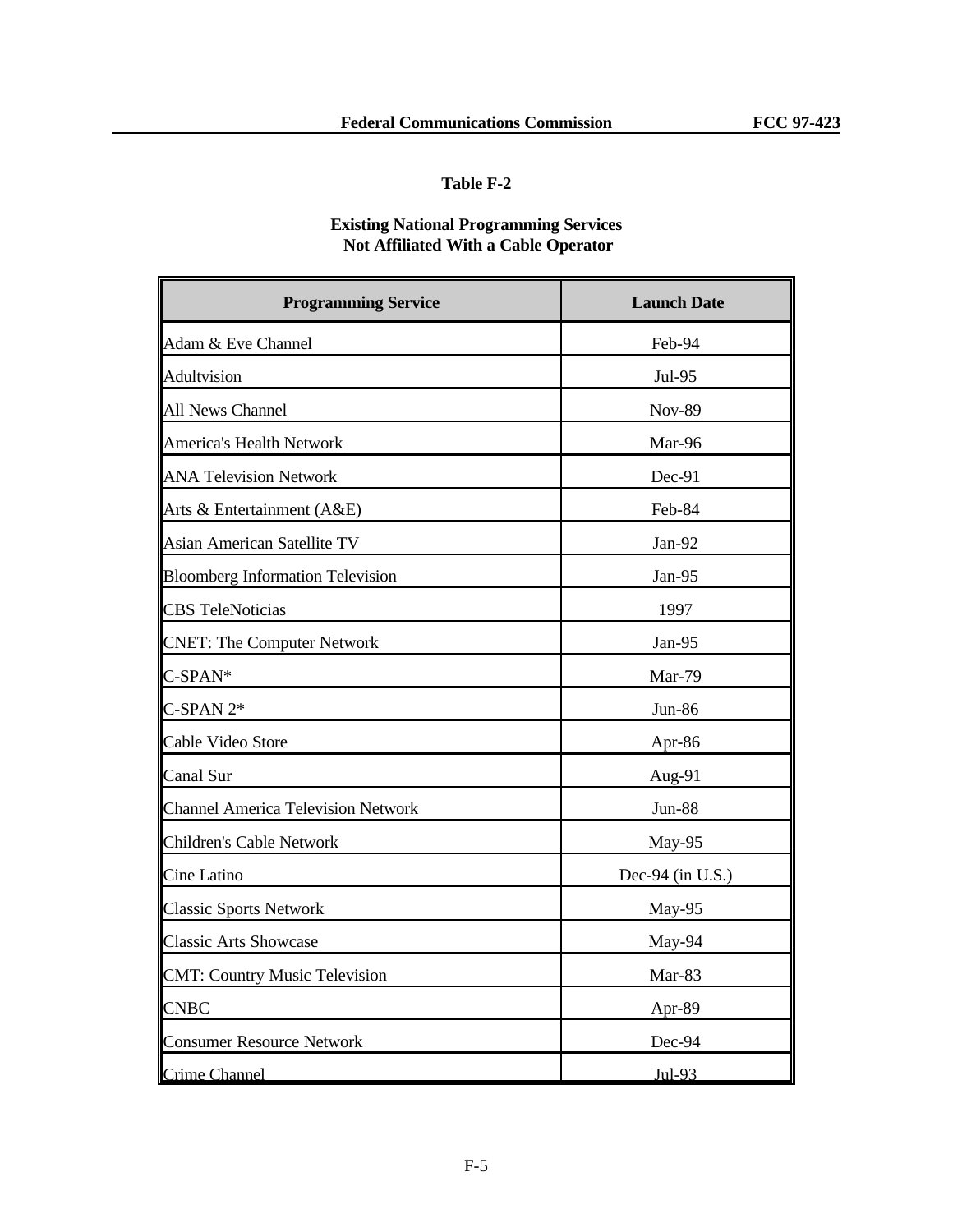| <b>Programming Service</b>          | <b>Launch Date</b> |
|-------------------------------------|--------------------|
| Deep Dish TV                        | Jan-86             |
| Disney Channel                      | Apr-83             |
| The Ecology Channel                 | <b>Nov-94</b>      |
| <b>Employment Channel</b>           | Feb-92             |
| <b>ESPN</b>                         | Sep-79             |
| ESPN <sub>2</sub>                   | Oct-93             |
| <b>ESPNEWS</b>                      | <b>Nov-96</b>      |
| Ethnic-American Broadcasting Co.    | 1992               |
| EWTN: Global Catholic Network       | Aug-81             |
| Eye on People                       | Mar-97             |
| The Family Channel                  | Apr-77             |
| <b>Fashion Network</b>              | Jul-96             |
| The Filipino Channel                | Apr-91             |
| FiT TV                              | Dec-93             |
| Flix                                | Aug-92             |
| Foxnet                              | Jul-91             |
| Fox News Channel (FNC)              | Oct-96             |
| Galavision                          | Oct-79             |
| <b>Game Show Network</b>            | Dec-94             |
| <b>Gay Entertainment Television</b> | Nov 95             |
| The History Channel                 | Jan-95             |
| Home & Garden Television            | Dec-94             |
| Home Shopping Network**             | Jul-85             |
| Home Shopping (Spree!)**            | Sept-86            |
| <b>HTV</b>                          | Aug-95             |
| The Inspirational Network (INSP)    | Apr- $78$          |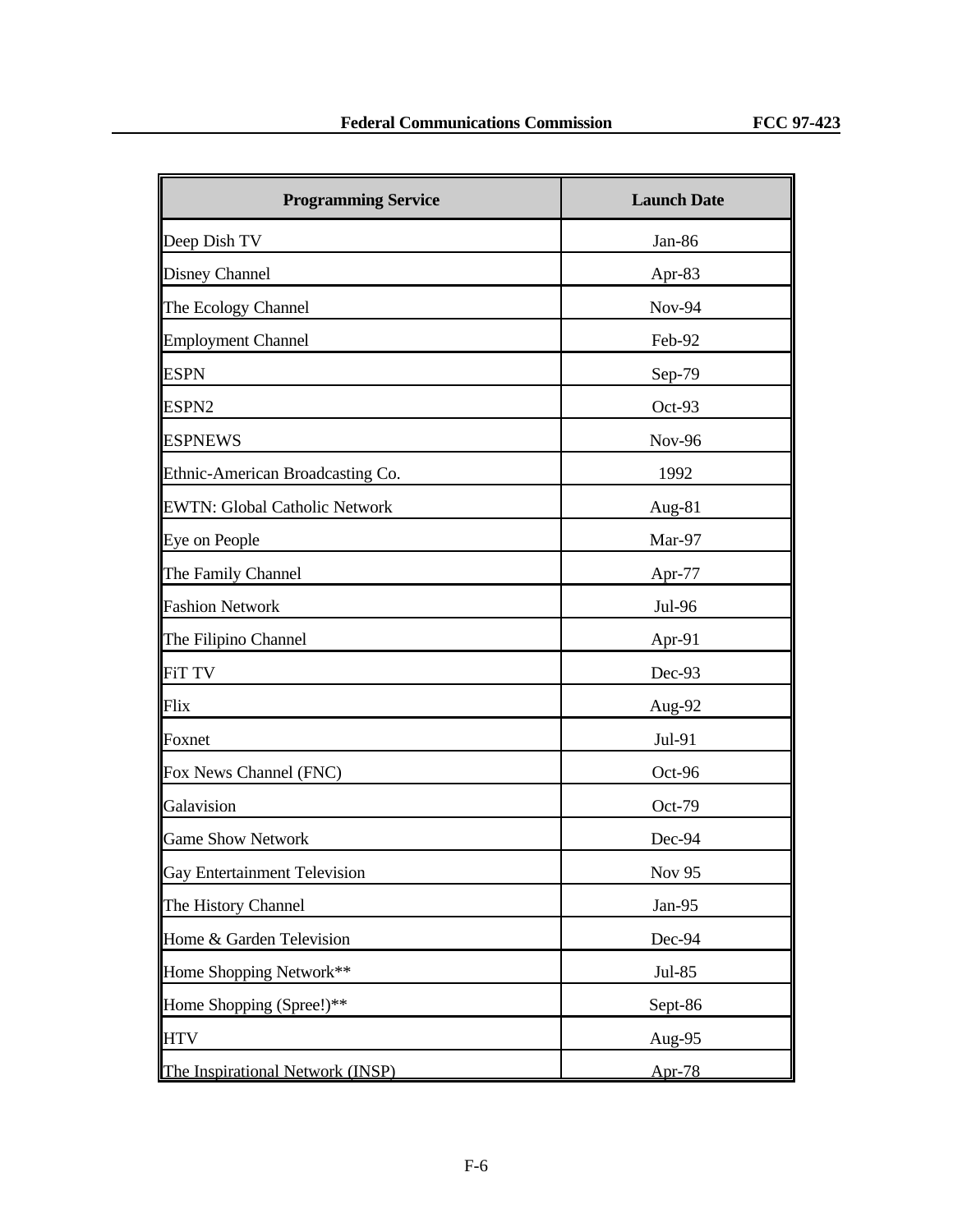| <b>Programming Service</b>                          | <b>Launch Date</b> |
|-----------------------------------------------------|--------------------|
| Jackpot Channel                                     | Oct-96             |
| Jewish Television Network                           | 1981               |
| Kaleidoscope                                        | $Sep-90$           |
| Ladbroke Racing Channel                             | <b>Nov-84</b>      |
| Las Vegas Television Network                        | <b>Nov-91</b>      |
| <b>Lifetime Television</b>                          | Feb-84             |
| The Movie Channel (TMC)                             | Dec-79             |
| Mor Music TV                                        | Aug-92             |
| <b>MSNBC</b>                                        | Jul-96             |
| MTV: Music Television                               | Aug-81             |
| MTV Networks Latin America (formerly MTV Latino)    | $Oct-93$           |
| M2: Music Television                                | Aug-96             |
| The Music Zone                                      | Apr-95             |
| My Pet TV                                           | Sep-96             |
| <b>NASA Television</b>                              | Jul-91             |
| National & International Singles Television Network | Apr-95             |
| NBC News Channel (formerly Canal de Noticias NBC)   | Mar-93             |
| NET - Political NewsTalk Network                    | Dec-93             |
| Network One                                         | Dec-93             |
| Newsworld International                             | Sep-94             |
| Nickelodeon/Nick at Nite                            | Apr-79             |
| Nick at Nite's TV Land                              | Apr-96             |
| Nostalgia Channel                                   | Feb-85             |
| <b>Outdoor Channel</b>                              | Apr-93             |
| <b>Planet Central Television</b>                    | May-95             |
| Playboy TV                                          | <b>Nov-82</b>      |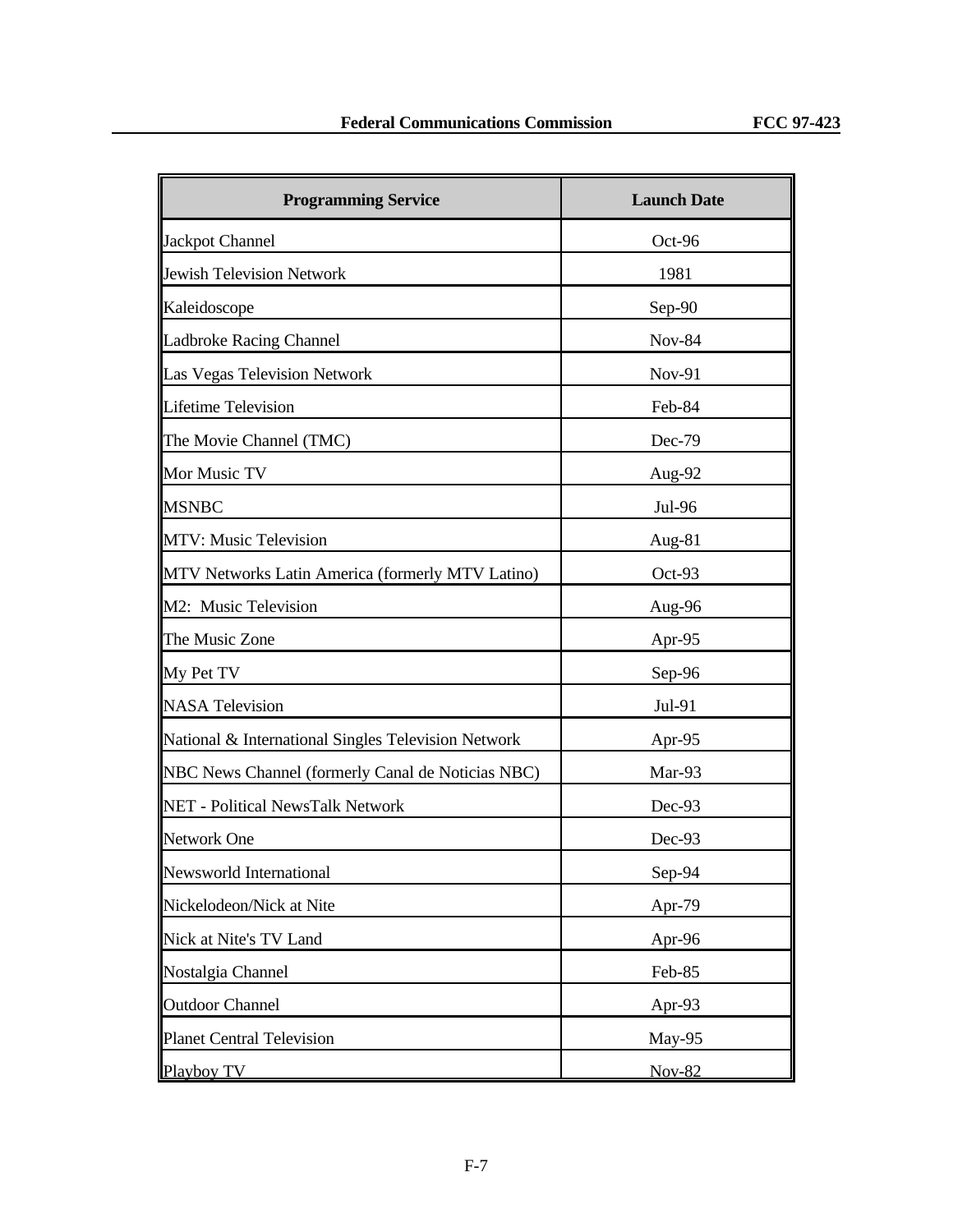| <b>Programming Service</b>          | <b>Launch Date</b> |
|-------------------------------------|--------------------|
| <b>Praise Television</b>            | Dec-96             |
| The Recovery Network                | Feb-97             |
| Sci-Fi Channel**                    | Sept-92            |
| <b>SCOLA</b>                        | Aug-87             |
| Shop at Home                        | Jun-86             |
| Showtime                            | Jul-76             |
| SingleVision                        | Jun-94             |
| Spice                               | <b>May-89</b>      |
| <b>Student Film Network</b>         | <b>Nov-94</b>      |
| <b>Sundance Channel</b>             | Feb-96             |
| Telemundo                           | Jan-87             |
| TNN: The Nashville Network          | Mar-83             |
| <b>Total Communications Network</b> | <b>Nov-95</b>      |
| <b>Trinity Broadcasting Network</b> | Apr- $78$          |
| <b>TRIO</b>                         | Sep-94             |
| <b>Tropical Television Network</b>  | Aug-96             |
| TV Asia                             | Apr-93             |
| TV Japan                            | Jul-91             |
| <b>U</b> Network                    | Oct-89             |
| Univision                           | Sep-76             |
| USA Network**                       | Apr-80             |
| ValueVision                         | Oct-91             |
| $VH-1$                              | Jan-85             |
| Via TV Network                      | Aug-93             |
| Video Catalog Channel               | Oct-91             |
| The Weather Channel                 | May-82             |
| WorldJazz                           | Jul-95             |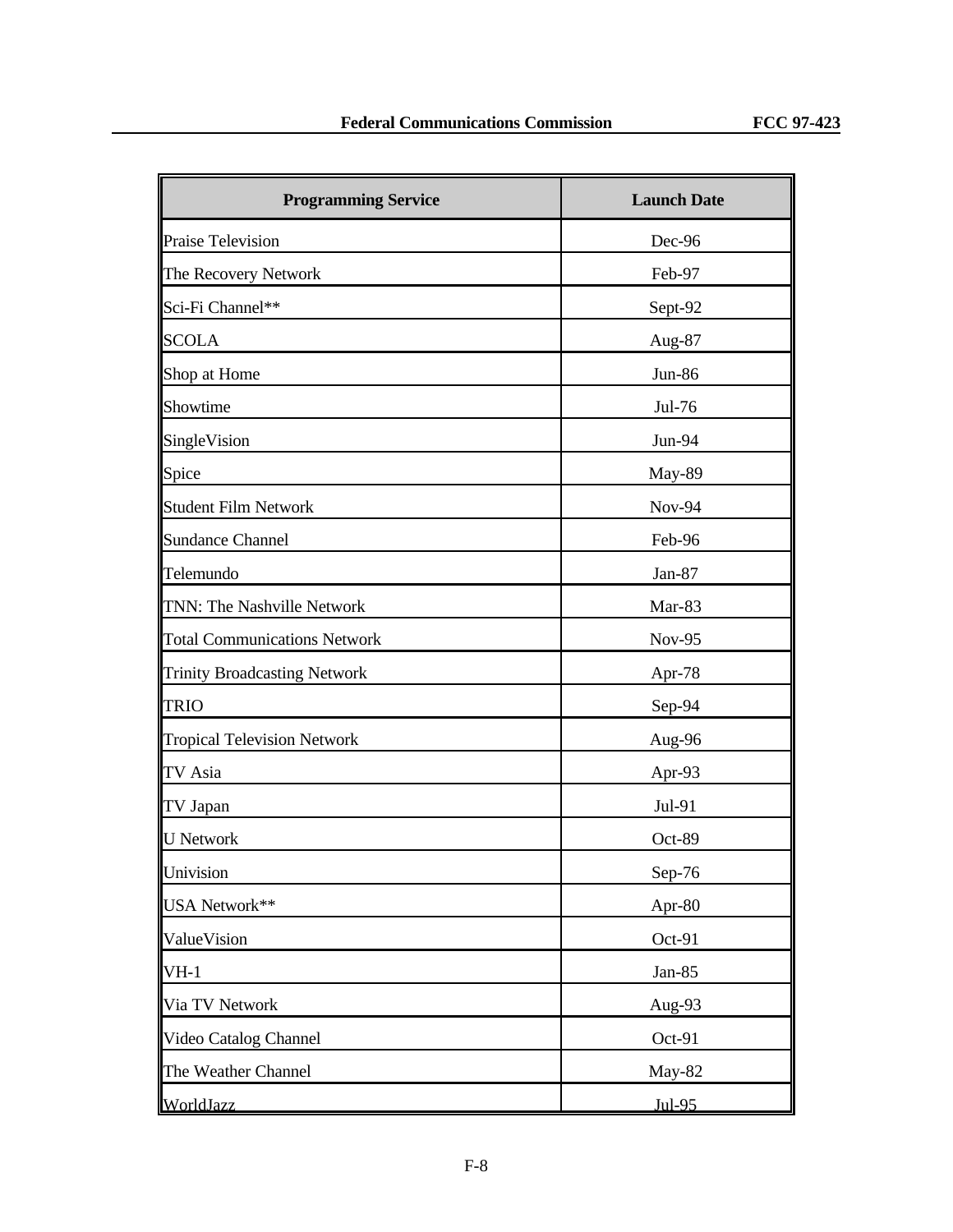| <b>Programming Service</b> | <b>Launch Date</b> |
|----------------------------|--------------------|
| The Worship Network        | $Sep-92$           |
| Z Music                    | Mar-93             |

\* Currently, there are no MSO ownership interests in C-SPAN and C-SPAN 2. However, several MSOs provide funding to C-SPAN and are represented on the board of directors as voting members.

\*\* TCI (Liberty Media) will reportedly have a 15% non-voting interest if the announced merger with Home Shopping Network is completed. (*See* Chris Parkes, *HSN in \$5bn Universal Studios Deal*, Financial Times, Oct. 21, 1997, at 19.)

Sources: NCTA Comments at Tbl. A4. EchoStar Reply Comments at Ownership Chart. National Cable Television Assoc., Inc., *National Video Services*, Cable Television Developments, Spring 1997, at 28-95. Paul Kagan Assocs., *Multiple Network Owners*, Cable TV Programming, May 31, 1997, at 2-5. TCI Shareholder Report, 1997, at 14-15. Jones Intercable Prospectus Supplement, August 1, 1997, at S-24. Merrill Lynch & Co. Investment Report for Cablevision Systems, June 12, 1997, at 4.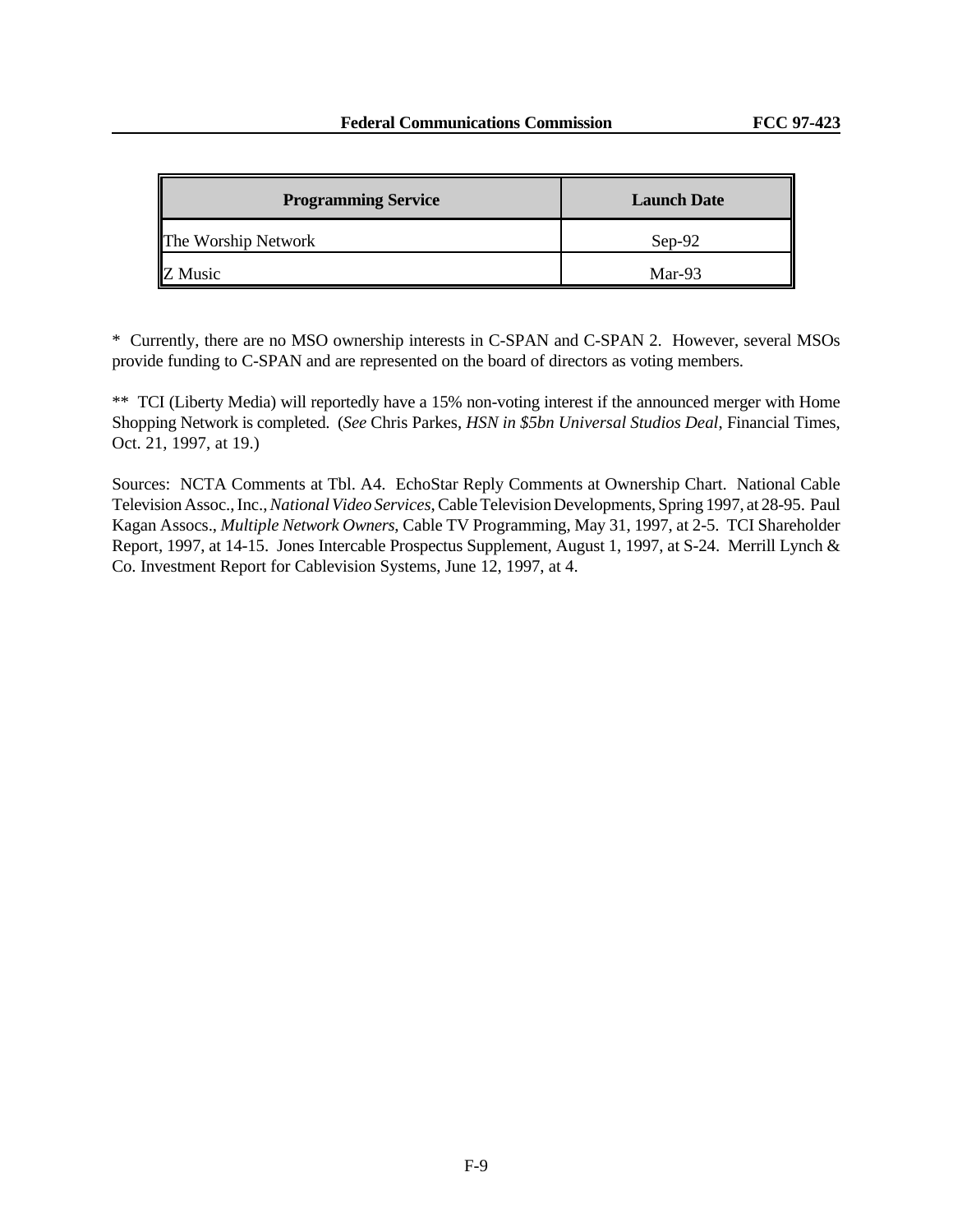### **Planned National Programming Services Affiliated With a Cable Operator**

| <b>Programming Service</b>                      | <b>MSO Affiliation</b>                           | <b>Expected Launch Date</b> |
|-------------------------------------------------|--------------------------------------------------|-----------------------------|
| <b>American Sports</b><br>Classics              | <b>Cablevision Systems</b>                       | <b>TBA</b>                  |
| <b>BBC</b> America                              | TCI, Cox                                         | Early 1998                  |
| <b>International Channel</b><br><b>Networks</b> | Encore Media Group, International<br>Media Group | End of 1997                 |
| The Parents Channel                             | <b>Malofilm Communications</b>                   | <b>TBA</b>                  |
| World African Network                           | Time Warner                                      | 1998                        |

\* "Ownership Interest" refers to a 5% or greater interest in the programming service.

TBA - To Be Announced.

Sources: National Cable Television Assoc., *Planned Services*, Cable Television Developments, Spring 1997, at 124-137. *1997 Programming Guide*, Private Cable & Wireless Cable, May 1997, at A1. Kim McAvoy and Carolyn West, *Cable's Contenders,* Broadcasting & Cable, May 12, 1997, at 63. *Database*, Cablevision, Oct. 6, 1996, at 46.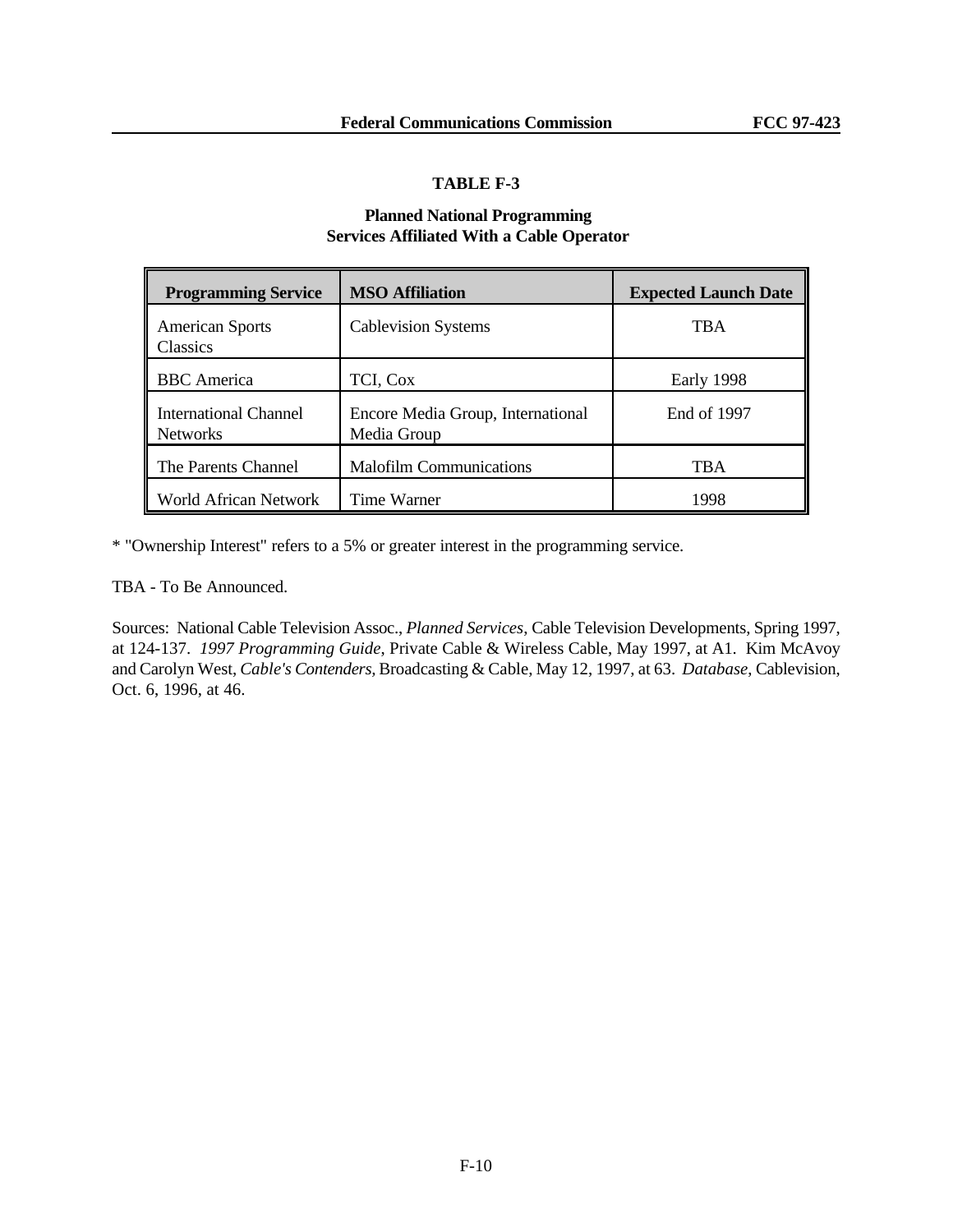# **Planned National Programming Services Unaffiliated With a Cable Operator**

| <b>Programming Service</b>                 | <b>Expected Launch Date</b> |
|--------------------------------------------|-----------------------------|
| The ABZ Channel                            | Early 1998                  |
| Air & Space Network                        | <b>TBA</b>                  |
| American Legal Network                     | TBA                         |
| <b>American Political Channel</b>          | <b>TBA</b>                  |
| <b>American West Network</b>               | <b>TBA</b>                  |
| Anthropology Programming and Entertainment | Early 1998                  |
| Anti-Aging Network                         | <b>TBA</b>                  |
| <b>Applause Networks</b>                   | 1998                        |
| Arena - The Classic Music Channel          | TBA                         |
| Arts & Antiques Network                    | TBA                         |
| The Auto Channel                           | December 1997               |
| <b>Automotive Television Network</b>       | <b>TBA</b>                  |
| The B-Movie Network                        | 1998                        |
| The Benefit Network                        | 1998                        |
| The Biography Channel                      | <b>TBA</b>                  |
| <b>Black Women's TV</b>                    | TBA                         |
| <b>Boating Channel</b>                     | <b>TBA</b>                  |
| <b>Booknet</b>                             | <b>TBA</b>                  |
| Career & Education Opportunity Network     | March 1998                  |
| Catalogue TV                               | TBA                         |
| <b>Celtic Vision</b>                       | 1998                        |
| CEO Channel                                | TBA                         |
| Channel 500                                | TBA                         |
| Chop TV                                    | <b>TBA</b>                  |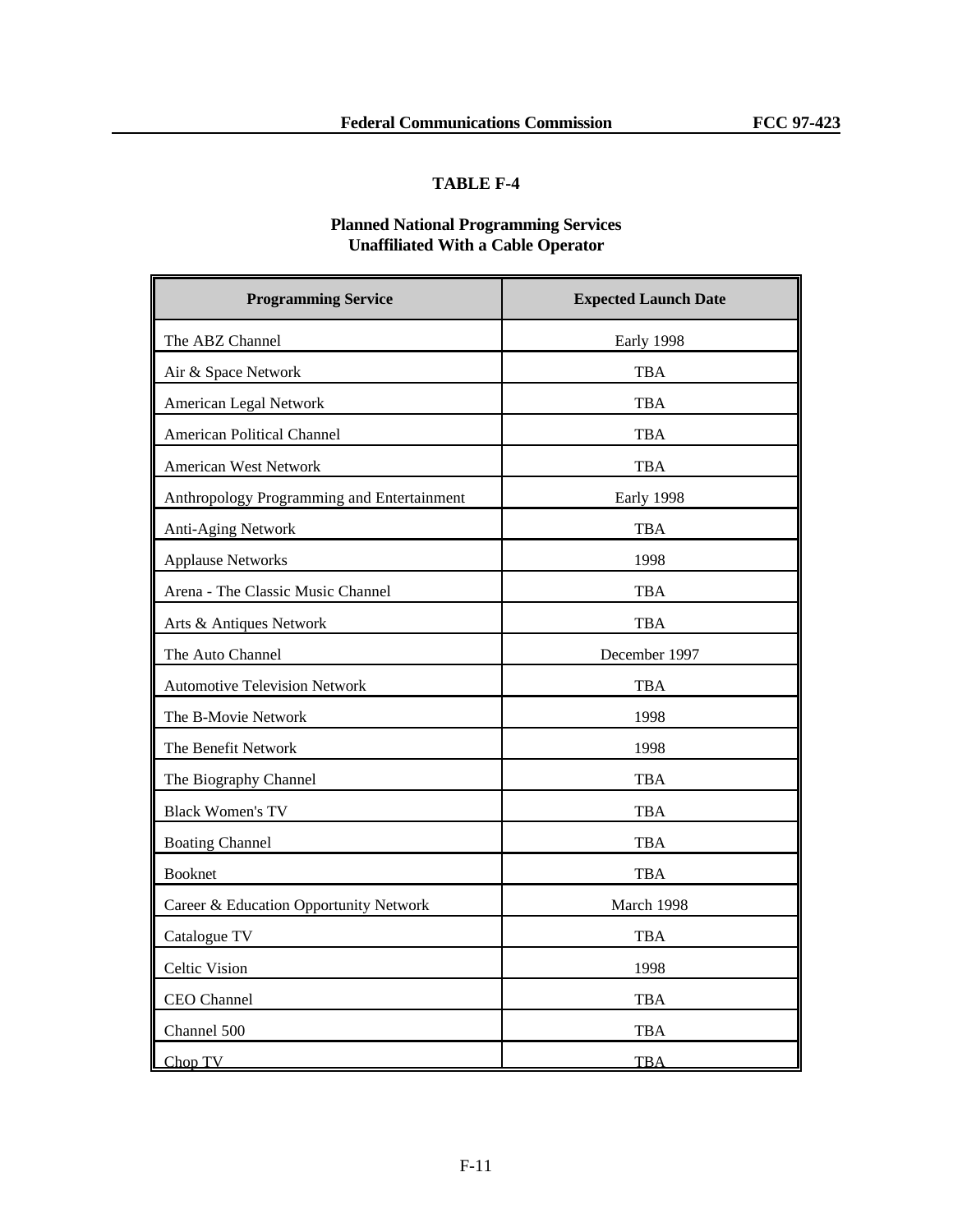| <b>Programming Service</b>              | <b>Expected Launch Date</b> |
|-----------------------------------------|-----------------------------|
| <b>Collectors Channel</b>               | Mid 1998                    |
| <b>Computer Shopping Channel</b>        | <b>TBA</b>                  |
| <b>Conservative Television Network</b>  | <b>TBA</b>                  |
| The Creative Channel                    | <b>TBA</b>                  |
| The Enrichment Channel                  | TBA                         |
| FAD TV (Fashion & Design Television)    | 1997                        |
| <b>Fashion Network</b>                  | <b>TBA</b>                  |
| Fitness Interactive                     | 4th Qtr 1997                |
| The Football Channel                    | 1998                        |
| <b>GETv Network</b>                     | <b>TBA</b>                  |
| Global Village Network                  | <b>TBA</b>                  |
| Golden American Network                 | 4th Qtr 1997                |
| The Gospel Network                      | 1997                        |
| Hobby Craft Network                     | <b>TBA</b>                  |
| Home Improvement TV Network             | <b>TBA</b>                  |
| <b>Jock Talk TV</b>                     | 1997                        |
| Little Leaguers Sports/News Network     | <b>TBA</b>                  |
| The Love Network                        | December 1997               |
| M1 - The Museum Channel                 | <b>TBA</b>                  |
| The MBC Movie Channel                   | <b>TBA</b>                  |
| <b>Martial Arts Network</b>             | 1998                        |
| The Military Channel                    | 1st Qtr 1998                |
| NationTalk                              | <b>TBA</b>                  |
| Native American Nations Program Network | <b>TBA</b>                  |
| New Science Network                     | 1997                        |
| Oasis TV                                | <b>TBA</b>                  |
| Orb TV                                  | 1998                        |
| The Outlet Mall Network                 | 1997                        |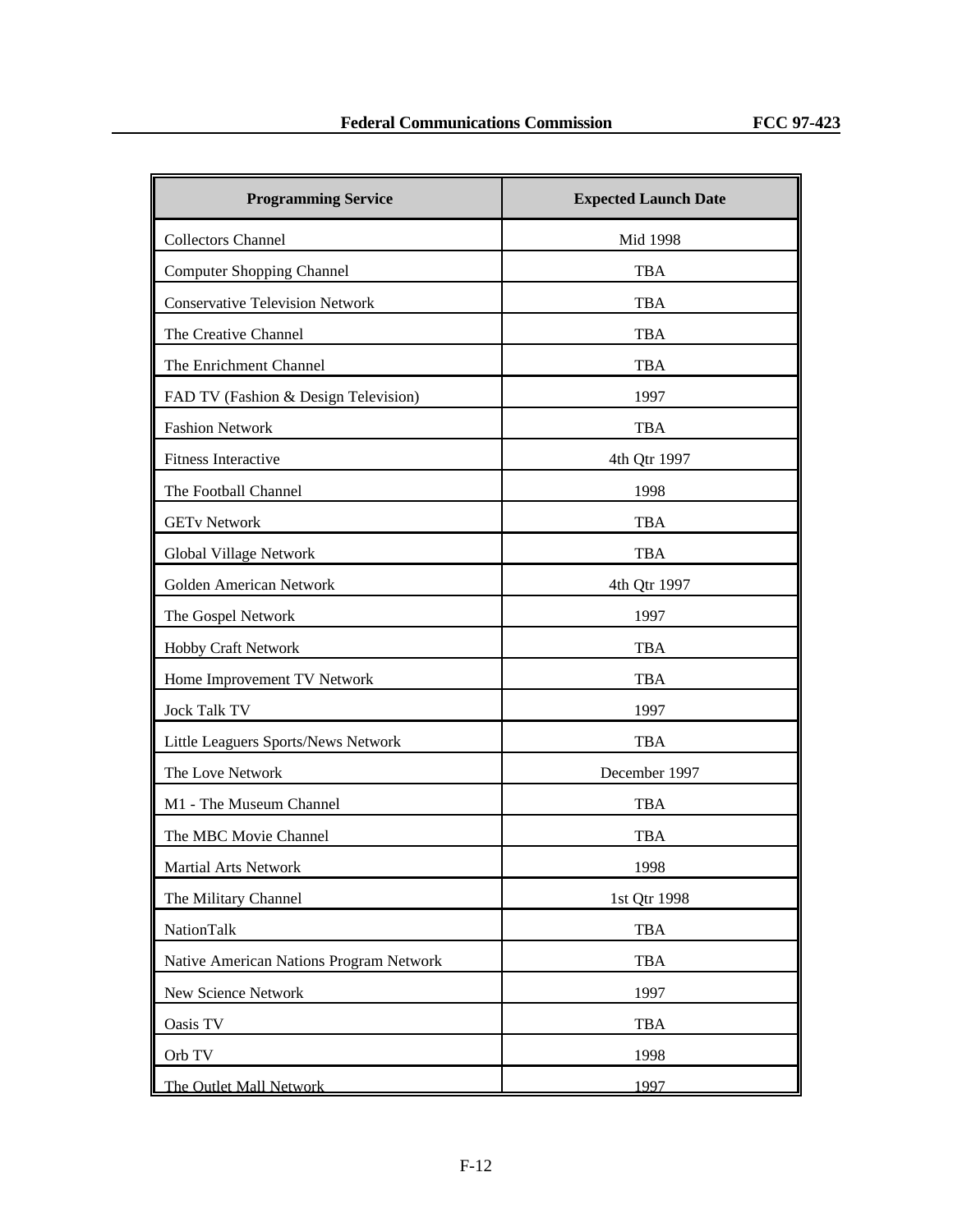| <b>Programming Service</b>             | <b>Expected Launch Date</b> |
|----------------------------------------|-----------------------------|
| <b>Parent Television</b>               | 4th Qtr 1998                |
| Parenting Satellite Television Network | 1st Qtr 1998                |
| Performance Showcase                   | 4th Qtr 1997                |
| The Pet Television Network             | <b>TBA</b>                  |
| Premiere Horse Network                 | 1st Qtr 1998                |
| Prime Life Network                     | 1998                        |
| <b>Real Estate Network</b>             | <b>TBA</b>                  |
| Seminar TV Network                     | February 1998               |
| Sewing and Needle Arts Network         | <b>TBA</b>                  |
| Soap Channel                           | <b>TBA</b>                  |
| <b>Space Television Network</b>        | <b>TBA</b>                  |
| The Success Channel                    | <b>TBA</b>                  |
| <b>Talk TV Network</b>                 | 1998                        |
| The Technology Channel                 | <b>TBA</b>                  |
| The Theater Channel                    | 4th Qtr 1997                |
| Therapy Channel Network                | <b>TBA</b>                  |
| <b>Toon Disney</b>                     | April 1998                  |
| <b>TRAX Television Network</b>         | <b>TBA</b>                  |
| TV Games Network                       | 4th Qtr 1998                |
| <b>ZDTV: Your Computer Channel</b>     | 1st Qtr 1998                |

#### TBA - To Be Announced.

Sources: National Cable Television Assoc., *Planned Services*, Cable Television Developments, Spring 1997, at 124-137. *1997 Programming Guide*, Private Cable & Wireless Cable, May 1997, at A1. Kim McAvoy and Carolyn West, *Cable's Contenders,* Broadcasting & Cable, May 12, 1997, at 63. *Database*, Cablevision, Oct. 6, 1996, at 46.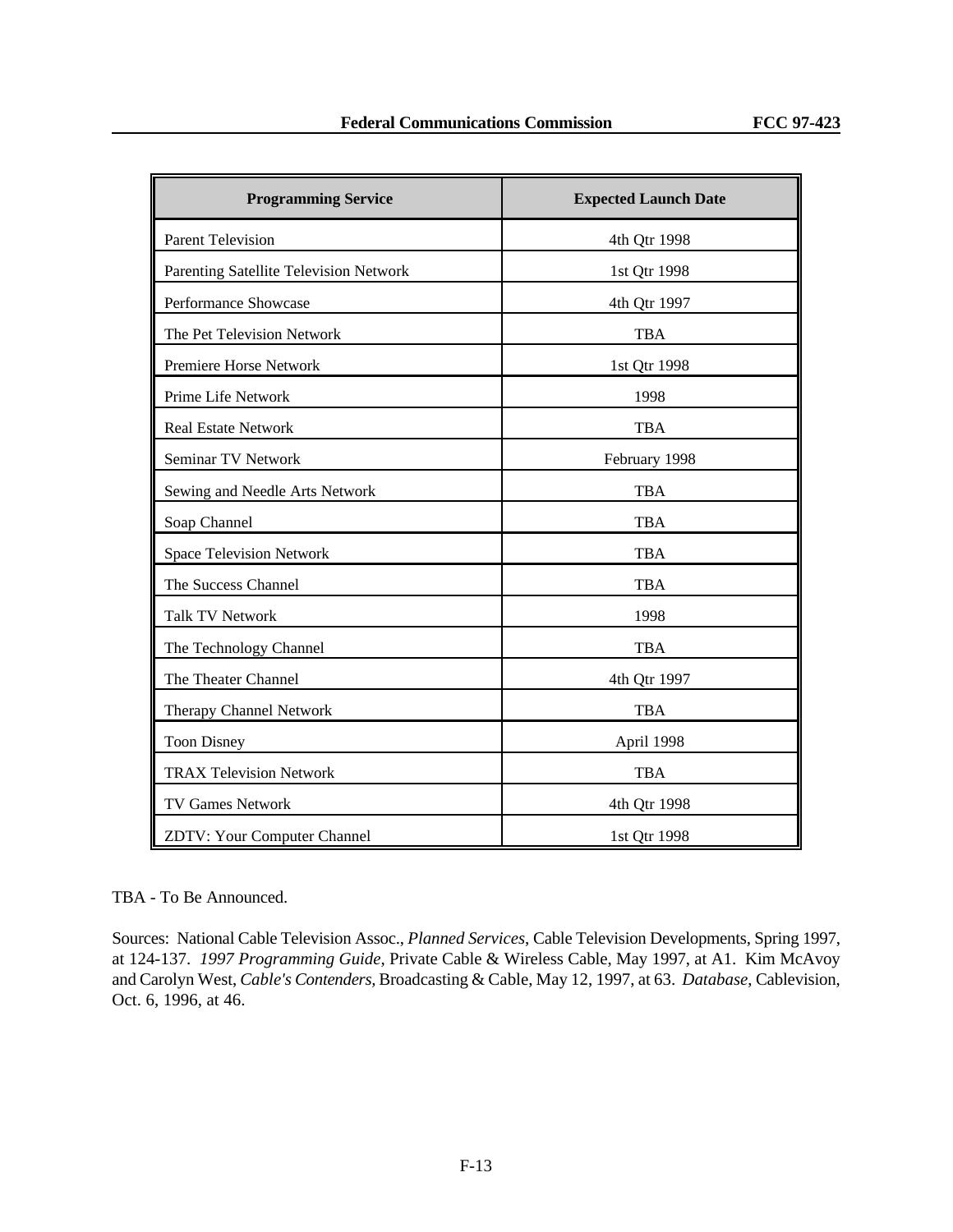# **Top Eight MSO Ownership in National Programming, MSO Rank in Order by Subscribers**

| <b>Services</b>                           | Subs.<br>(Mil.)   | <b>TCI</b> | <b>Time</b><br>Warne<br>$\mathbf r$ | Media<br>One | <b>Comcast</b> | <b>Cox</b> | Cable-<br>vision<br><b>Systems</b> | Adelphia | <b>Jones</b><br><b>Cable</b> |
|-------------------------------------------|-------------------|------------|-------------------------------------|--------------|----------------|------------|------------------------------------|----------|------------------------------|
| Action Pay-<br>Per-View                   | 8.0               | 22%        |                                     |              |                |            |                                    |          |                              |
| AMC                                       | 67.0              |            |                                     |              |                |            | 75%                                |          |                              |
| Animal<br>Planet                          | 27.6              | 49%        |                                     |              |                | 24.5%      |                                    |          |                              |
| <b>BET</b>                                | 51.6              | 22%        |                                     |              |                |            |                                    |          |                              |
| <b>BET</b> on Jazz                        | 2.5               | 22%        |                                     |              |                |            |                                    |          |                              |
| <b>BET Movies</b>                         | $\cdot$ 3         | 22%        |                                     |              |                |            |                                    |          |                              |
| The Box<br>Worldwide                      | 24.5              | 80%        |                                     |              |                |            |                                    |          |                              |
| <b>Bravo</b>                              | 30.0              |            |                                     |              |                |            | 50%                                |          |                              |
| Cartoon<br>Network $1/$                   | 45.8              |            | 100%                                |              |                |            |                                    |          |                              |
| Catalog 1                                 | $\star$           |            | 50%                                 |              |                |            |                                    |          |                              |
| Cinemax                                   | 8.9               |            | 100%                                |              |                |            |                                    |          |                              |
| $CNN$ $1/$                                | 72.4              |            | 100%                                |              |                |            |                                    |          |                              |
| CNNfn -<br>The<br>Financial<br>Network 1/ | 8.4               |            | 100%                                |              |                |            |                                    |          |                              |
| $CNNI$ $1/$                               | 6.5               |            | 100%                                |              |                |            |                                    |          |                              |
| $\text{CNN}/\text{SI}$                    | $\boldsymbol{.6}$ |            | 100%                                |              |                |            |                                    |          |                              |
| Comedy<br>Central                         | 45.3              |            | 50%                                 |              |                |            |                                    |          |                              |
| Court TV                                  | 32.4              | 33.3%      | 33.3%                               |              |                |            |                                    |          |                              |
| Discovery<br>Channel                      | 72.7              | 49%        |                                     |              |                | 24.5%      |                                    |          |                              |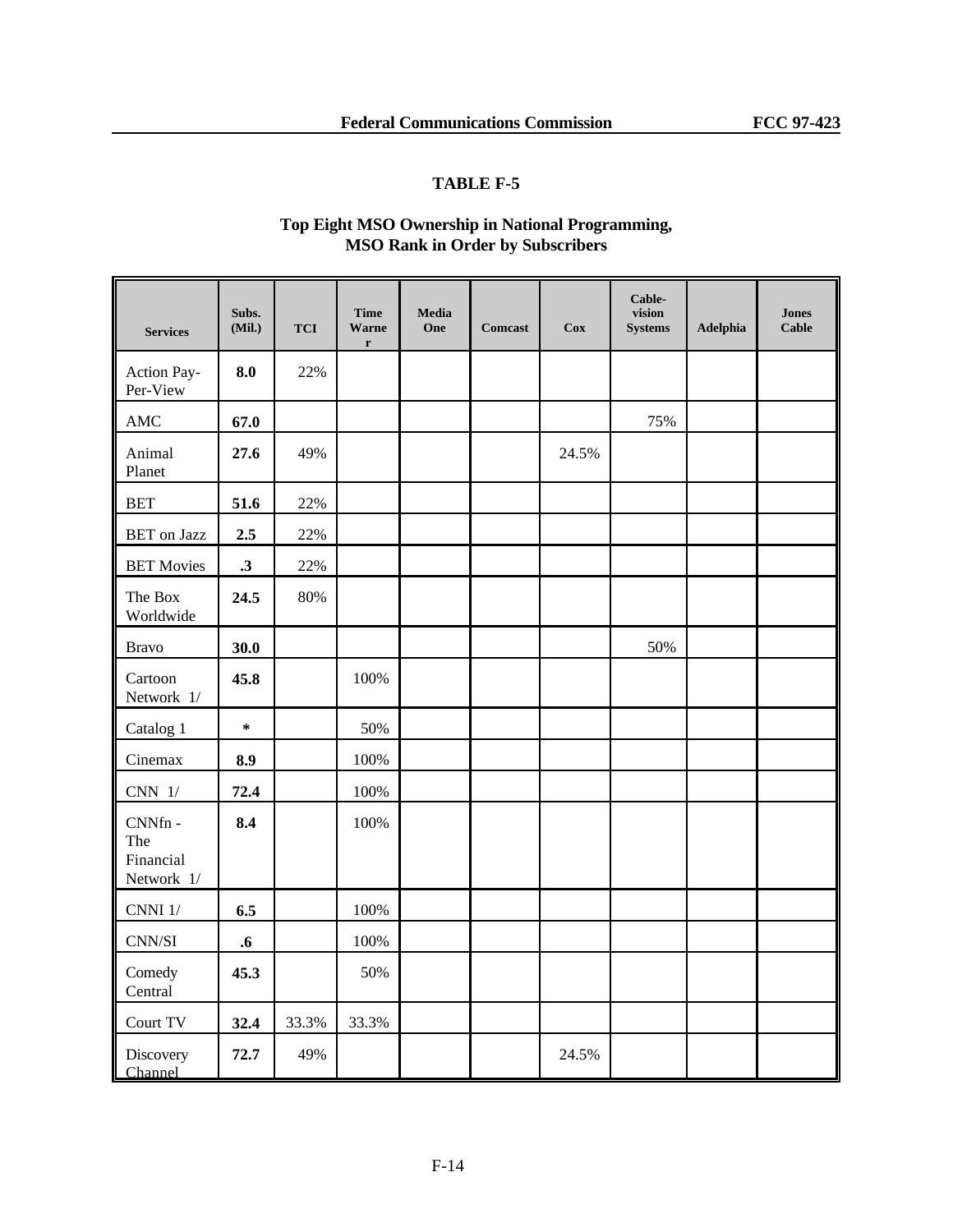| <b>Services</b>                            | Subs.<br>(Mil.) | <b>TCI</b> | <b>Time</b><br><b>Warne</b><br>$\mathbf r$ | <b>Media</b><br>One | <b>Comcast</b> | $\mathbf{Cox}$ | Cable-<br>vision<br><b>Systems</b> | Adelphia | <b>Jones</b><br><b>Cable</b> |
|--------------------------------------------|-----------------|------------|--------------------------------------------|---------------------|----------------|----------------|------------------------------------|----------|------------------------------|
| Discovery<br>Civilization                  | *               | 49%        |                                            |                     |                | 24.5%          |                                    |          |                              |
| Discovery<br>Kids                          | ∗               | 49%        |                                            |                     |                | 24.5%          |                                    |          |                              |
| Discovery<br>Science                       | $\ast$          | 49%        |                                            |                     |                | 24.5%          |                                    |          |                              |
| Discovery<br>Travel and<br>Living          | ∗               | 49%        |                                            |                     |                | 24.5%          |                                    |          |                              |
| E!                                         | 46.0            | 10.4%      |                                            | 10.4%               | 34.5%          | 10.4%          |                                    |          |                              |
| Encore                                     | 10.0            | 80%        |                                            |                     |                |                |                                    |          |                              |
| <b>Encore</b> Love<br>Stories              | 12.0            | 80%        |                                            |                     |                |                |                                    |          |                              |
| Encore<br>Westerns                         | $**$            | 80%        |                                            |                     |                |                |                                    |          |                              |
| Encore<br>Mysteries                        | $**$            | 80%        |                                            |                     |                |                |                                    |          |                              |
| Encore<br>Action                           | **              | 80%        |                                            |                     |                |                |                                    |          |                              |
| <b>Encore True</b><br>Stories              | $**$            | 80%        |                                            |                     |                |                |                                    |          |                              |
| Encore<br>WAM!                             | $***$           | 80%        |                                            |                     |                |                |                                    |          |                              |
| Fox Sports<br>Americas                     | 3.7             | 25%        |                                            |                     |                |                |                                    |          |                              |
| $\mathbf{f}\mathbf{X}$                     | 32.7            | 50%        |                                            |                     |                |                |                                    |          |                              |
| fXM:<br>Movies from<br>Fox                 | 5.3             | 50%        |                                            |                     |                |                |                                    |          |                              |
| <b>GEMS</b><br>International<br>Television | 6.0             |            |                                            |                     |                | 50%            |                                    |          |                              |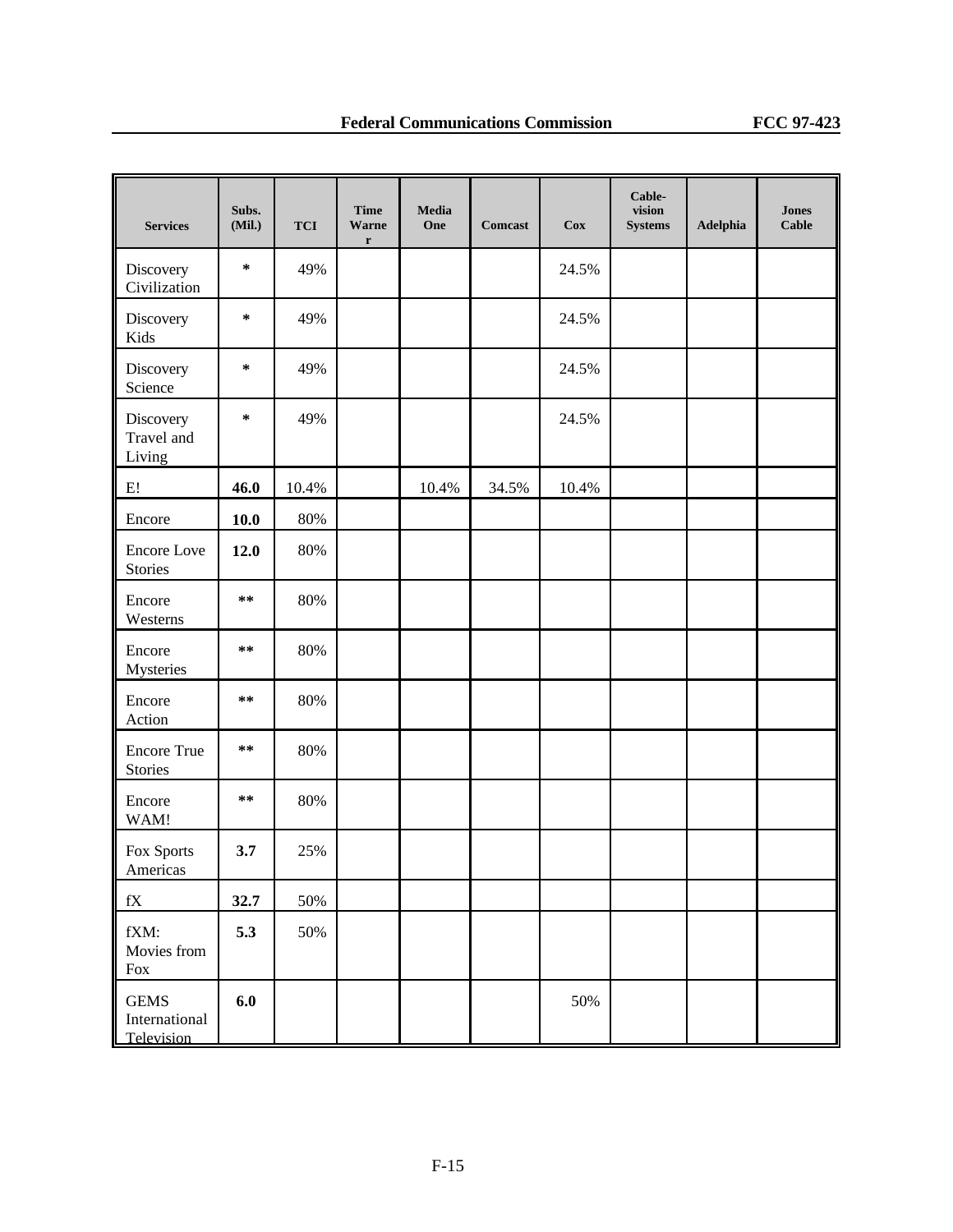| <b>Services</b>                   | Subs.<br>(Mil.) | <b>TCI</b> | <b>Time</b><br><b>Warne</b><br>$\mathbf r$ | Media<br>One | <b>Comcast</b> | $\mathbf{Cox}$ | Cable-<br>vision<br><b>Systems</b> | Adelphia | <b>Jones</b><br><b>Cable</b> |
|-----------------------------------|-----------------|------------|--------------------------------------------|--------------|----------------|----------------|------------------------------------|----------|------------------------------|
| The Golf<br>Channel               | 11.0            |            |                                            | 20.2%        |                |                |                                    |          |                              |
| Great<br>American<br>Country      | 1.2             |            |                                            |              |                |                |                                    |          | 89%                          |
| <b>HBO</b>                        | 20.8            |            | 100%                                       |              |                |                |                                    |          |                              |
| HBO <sub>2</sub>                  | $\ast$          |            | 100%                                       |              |                |                |                                    |          |                              |
| HBO <sub>3</sub>                  | $\ast$          |            | 100%                                       |              |                |                |                                    |          |                              |
| Headline<br>News 1/               | 66.9            |            | 100%                                       |              |                |                |                                    |          |                              |
| Independent<br>Film<br>Channel    | 8.0             |            |                                            |              |                |                | 75%                                |          |                              |
| International<br>Channel          | 7.4             | 45%        |                                            |              |                |                |                                    |          |                              |
| Knowledge<br>TV                   | 26.0            |            |                                            |              |                |                |                                    |          | 89%                          |
| Learning<br>Channel               | 61.2            | 49%        |                                            |              |                | 24.5%          |                                    |          |                              |
| MuchMusic                         | 9.2             |            |                                            |              |                |                | 50%                                |          |                              |
| Odyssey                           | 30.9            | 49%        |                                            |              |                |                |                                    |          |                              |
| Outdoor Life                      | 8.0             |            |                                            | 22.5%        | 22.5%          | 45%            |                                    |          |                              |
| Ovation                           | 3.0             |            | 50%                                        |              |                |                |                                    |          |                              |
| Prevue<br>Channel                 | 49.8            | 40.5%      |                                            |              |                |                |                                    |          |                              |
| Prime<br>Network                  | $\bf 50.8$      | 33%        |                                            |              |                |                | 25%                                |          |                              |
| Product<br>Information<br>Network | 8.0             |            |                                            |              |                | 50%            |                                    |          |                              |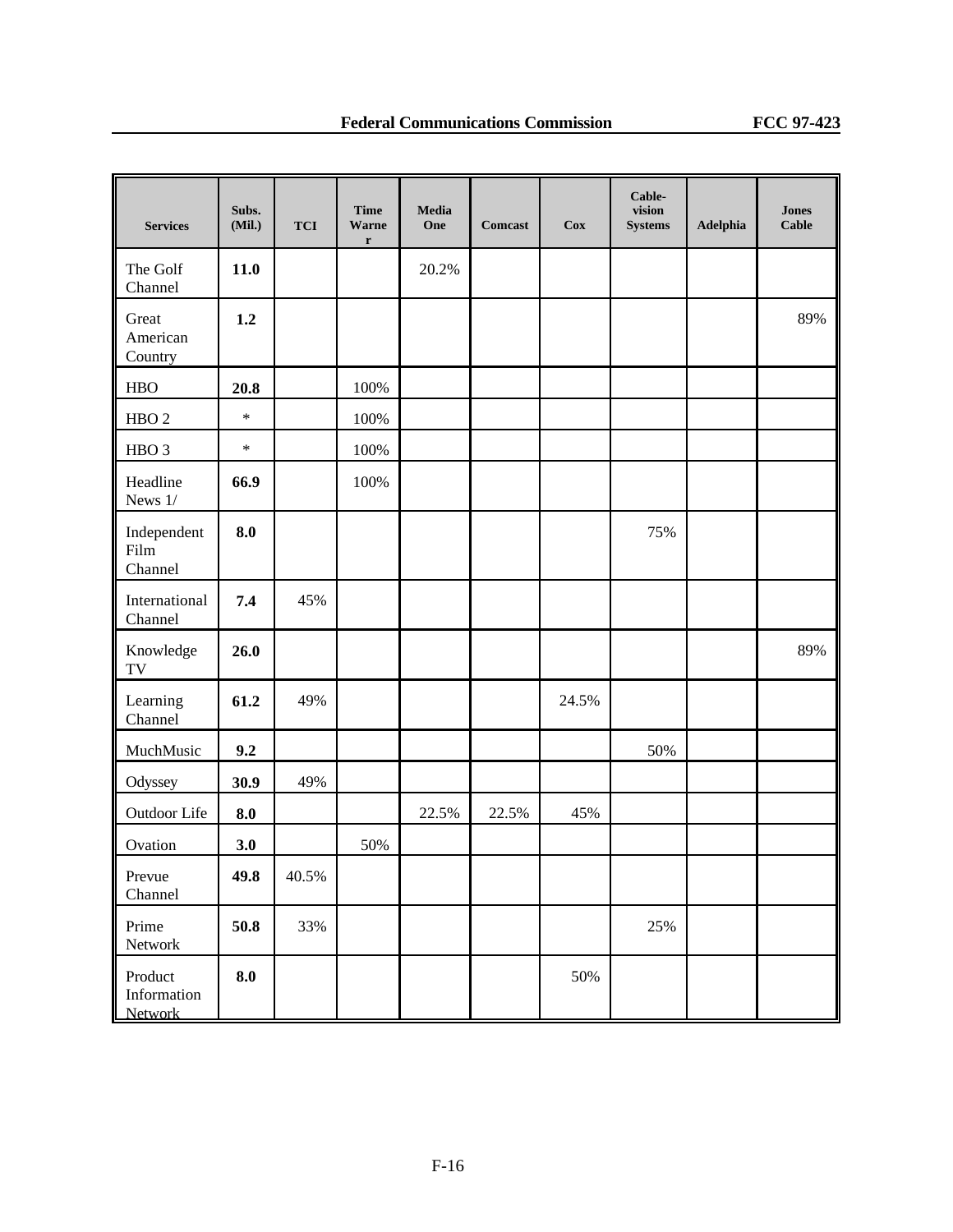| <b>Services</b>                     | Subs.<br>(Mil.) | <b>TCI</b> | <b>Time</b><br>Warne<br>$\mathbf r$ | Media<br>One | Comcast | $\bf Cox$ | Cable-<br>vision<br><b>Systems</b> | Adelphia | <b>Jones</b><br>Cable |
|-------------------------------------|-----------------|------------|-------------------------------------|--------------|---------|-----------|------------------------------------|----------|-----------------------|
| <b>QVC</b>                          | 63.0            | 43%        |                                     |              | 57%     |           |                                    |          |                       |
| Q2                                  | 10.9            | 43%        |                                     |              | 57%     |           |                                    |          |                       |
| Request<br>Television:<br>Request 1 | 35.0            | 40%        |                                     |              |         |           |                                    |          |                       |
| Request<br>Television:<br>Request 2 | $\ast$          | 40%        |                                     |              |         |           |                                    |          |                       |
| Request<br>Television<br>$3 - 5$    | $\ast$          | 40%        |                                     |              |         |           |                                    |          |                       |
| Romance<br>Classics                 | 8.0             |            |                                     |              |         |           | 75%                                |          |                       |
| Speedvision                         | 11.0            |            |                                     | 22.5%        | 22.5%   | 45%       |                                    |          |                       |
| Starz!                              | 4.8             | 100%       |                                     |              |         |           |                                    |          |                       |
| Starz!2                             | $\ast$          | 100%       |                                     |              |         |           |                                    |          |                       |
| TBS $1/$                            | 71.6            |            | 100%                                |              |         |           |                                    |          |                       |
| TNT $1/$                            | 72.3            |            | 100%                                |              |         |           |                                    |          |                       |
| The Travel<br>Channel               | 20.5            | 34%        |                                     |              |         | 17%       |                                    |          |                       |
| Turner<br>Classic<br>Movies 1/      | 18.3            |            | 100%                                |              |         |           |                                    |          |                       |
| TV Food<br>Network 2/               | 27.7            |            |                                     | 10%          |         | 1.9%      |                                    |          |                       |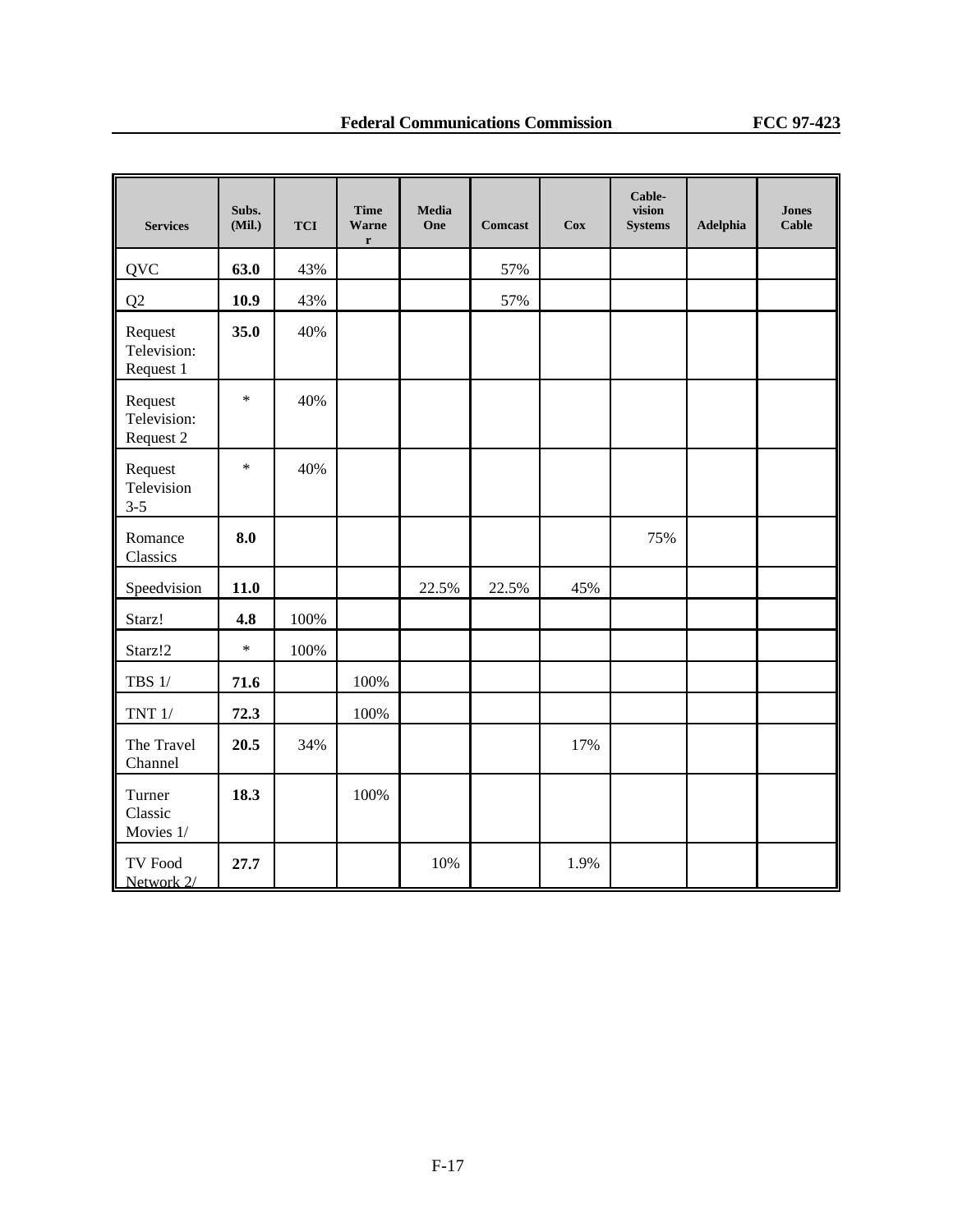| <b>Services</b>                                    | Subs.<br>(Mil.) | <b>TCI</b> | <b>Time</b><br>Warne<br>$\mathbf{r}$ | <b>Media</b><br>One | <b>Comcast</b> | Cox | Cable-<br>vision<br><b>Systems</b> | Adelphia | <b>Jones</b><br>Cable |
|----------------------------------------------------|-----------------|------------|--------------------------------------|---------------------|----------------|-----|------------------------------------|----------|-----------------------|
| <b>Viewers</b><br>Choice                           | 38.0            | 10%        | 17%                                  | 12%                 | 11%            | 20% |                                    |          |                       |
| <b>Viewers</b><br>Choice: Hot<br>Choice            | $***$           | 10%        | 17%                                  | 12%                 | 11%            | 20% |                                    |          |                       |
| Viewers<br>Choice:<br>Continuous<br>Hits $1, 2, 3$ | $***$           | 10%        | 17%                                  | 12%                 | 11%            | 20% |                                    |          |                       |

#### **Sources**:

Sources for subscriber counts: Paul Kagan Assocs., Inc., *September 30 Network Census*, Cable TV Programming, Oct. 31, 1997, at 12. National Cable Television Assoc, *National Video Services*, Cable Television Developments, Spring 1997, at 28-95. Sources for ownership percentages: Paul Kagan Assocs., Inc., *Multiple Network Owners*, Cable TV Programming, May 31, 1997, at 2-5. EchoStar Reply Comments at Ownership Chart. TCI Shareholder Report, 1997, at 14-15. Jones Intercable Prospectus Supplement, Aug. 1, 1997, at S-24. Merrill Lynch & Co. Investment Report for Cablevision Systems, Jun. 12, 1997, at 4. Ownership interests reported for earlier periods may not reflect current ownership.

#### **Notes**:

- \* Indicates subscriber amount is not available.
- \*\* Subscribership of 12.0 million includes all of Encore's six Thematic Multiplex channels (See National Cable Television Assoc., Cable Television Developments, Spring 1997, at 48).
- \*\*\* Subscribership of 16.0 million includes all six Viewers Choice channels (See National Cable Television Assoc., Cable Television Developments, Spring 1997, at 92).
- 1/ Previously a Turner Broadcasting programming service.
- 2/ Scripps Howard has a majority interest in TV Food Network. *See Mass Media* Comm. Daily, Sept. 5, 1997. Others having less than 5% interest are Adelphia Communications, Times Mirror and C-TEC.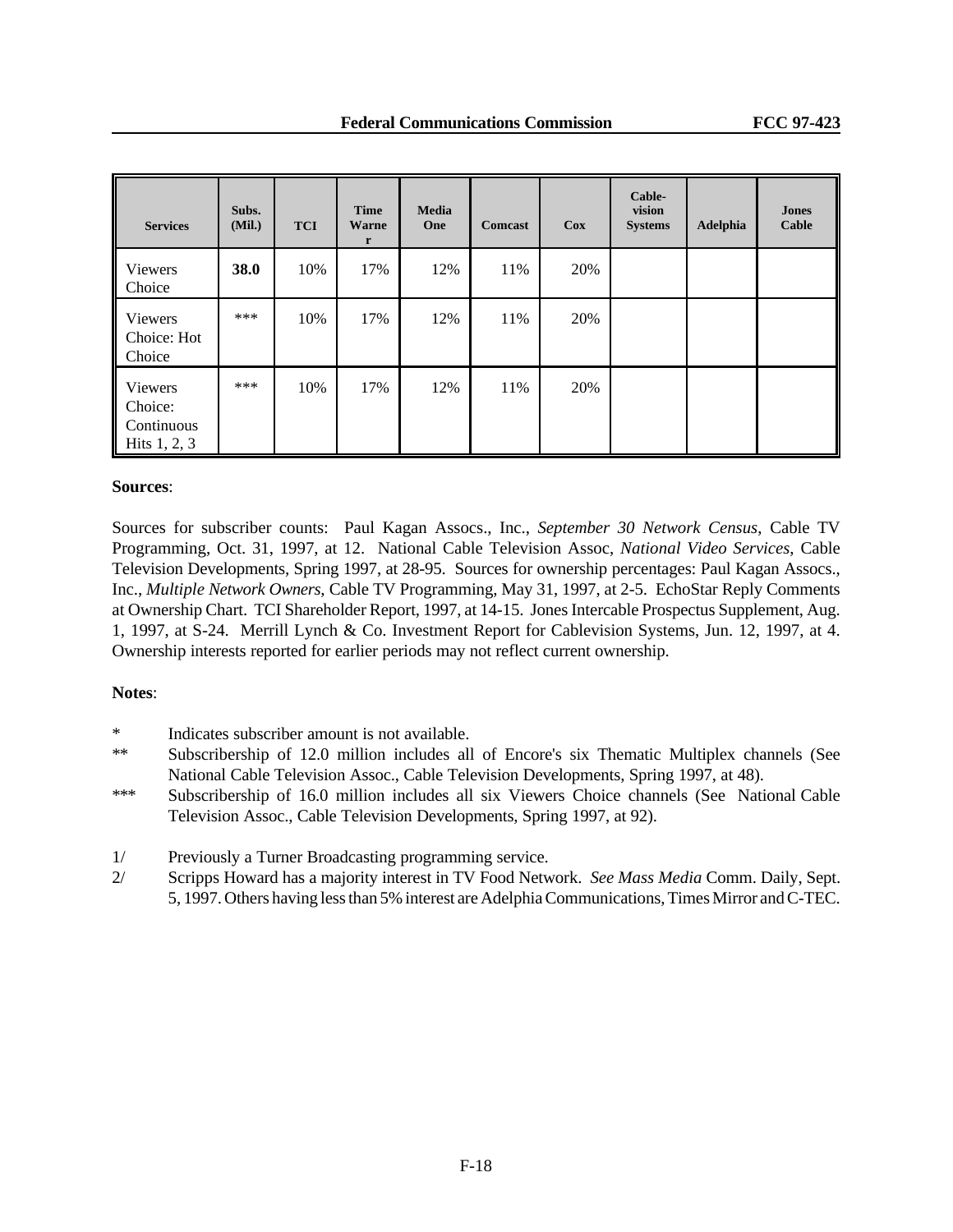## **Top 50 Programming Services by Subscribership**

| <b>Rank</b>    | <b>Programming Network</b><br>(Top 50) | <b>Number of</b><br><b>Subscribers</b><br>$(Millions)^{1}$ | <b>MSO Ownership Interest</b><br>in Network |
|----------------|----------------------------------------|------------------------------------------------------------|---------------------------------------------|
| 1              | <b>TBS</b>                             | 73.2                                                       | Time Warner (100%)                          |
| $\overline{2}$ | <b>ESPN</b>                            | 72.9                                                       | None                                        |
| 3              | The Discovery Channel                  | 72.7                                                       | TCI (49%), Cox (24.5%)                      |
| $\overline{4}$ | <b>USA</b>                             | 72.5                                                       | None                                        |
| 5              | <b>CNN</b>                             | 72.4                                                       | Time Warner (100%)                          |
| 6              | <b>TNT</b>                             | 72.3                                                       | Time Warner (100%)                          |
| $\overline{7}$ | C-SPAN                                 | 71.8                                                       | None <sup>2</sup>                           |
| 8              | Nickelodeon/Nick at Nite               | 71.3                                                       | None                                        |
| 9              | The Family Channel                     | 70.9                                                       | None                                        |
| 10             | TNN (The Nashville Network)            | 70.6                                                       | None                                        |
| 11             | Arts & Entertainment (A&E)             | 70.2                                                       | None                                        |
| 12             | <b>Lifetime Television</b>             | 69.6                                                       | None                                        |
| 13             | The Weather Channel                    | 68.8                                                       | None                                        |
| 14             | <b>MTV</b>                             | 68.0                                                       | None                                        |
| 15             | AMC (American Movie Classics)          | 67.0                                                       | Cablevision Systems (75%)                   |
| 16             | <b>Headline News</b>                   | 66.9                                                       | Time Warner (100%)                          |
| 17             | <b>CNBC</b>                            | 63.4                                                       | None                                        |
| 18             | <b>OVC</b>                             | 63.0                                                       | Comcast (57%), TCI (43%)                    |

**<sup>1</sup>**For services offered on a per channel basis, the number of subscribers represents the number of units paying for the individual programming service. For other programming services, the number of subscribers represents the number of cable subscribers to whom the service is available on a programming tier.

<sup>2</sup>Cable affiliates provide 95% of funding for C-SPAN and C-SPAN II, but have no ownership or program control interests. *NCTA Comments*, at Tbl. A1. DBS licensees provide the other 5% of funding and also have no ownership or program control interests.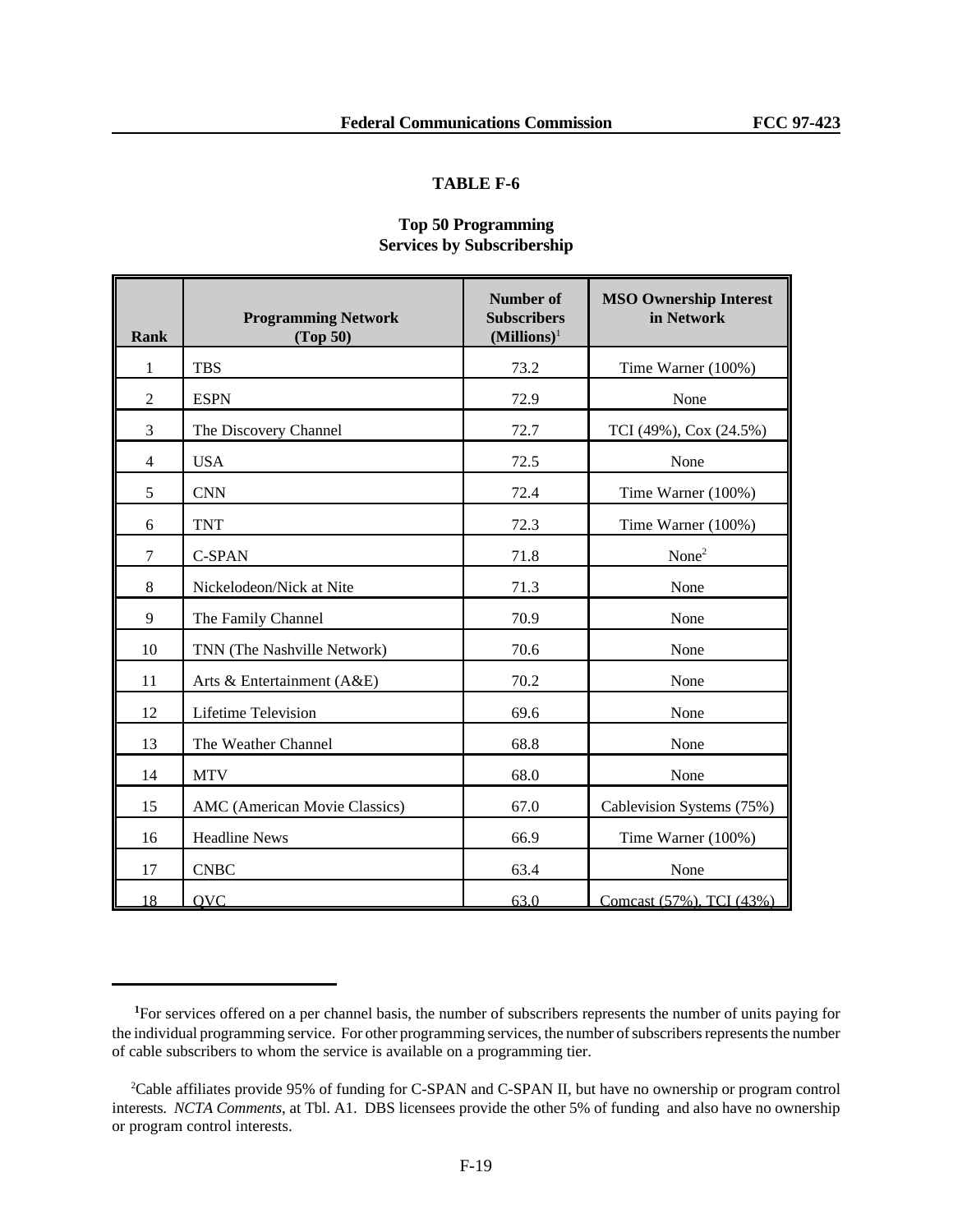| Rank | <b>Programming Network</b><br>(Top 50) | Number of<br><b>Subscribers</b><br>(Millions) | <b>MSO Ownership Interest</b><br>in Network                    |
|------|----------------------------------------|-----------------------------------------------|----------------------------------------------------------------|
| 19   | The Learning Channel (TLC)             | 61.2                                          | TCI (49%), Cox (24.5%)                                         |
| 20   | $VH-1$                                 | 60.1                                          | None                                                           |
| 21   | Home Shopping Network                  | 54.4                                          | None                                                           |
| 22   | ESPN <sub>2</sub>                      | 51.8                                          | None                                                           |
| 23   | <b>BET</b>                             | 51.6                                          | TCI (22%)                                                      |
| 24   | Prevue Channel                         | 49.8                                          | TCI (40.5%)                                                    |
| 25   | <b>C-SPAN II</b>                       | 48.4                                          | None                                                           |
| 26   | E! Entertainment                       | 46.0                                          | Comcast (34.5), Cox (10.4),<br>Media One (10.4), TCI<br>(10.4) |
| 27   | Sci-Fi Channel                         | 46.0                                          | None                                                           |
| 28   | <b>Cartoon Network</b>                 | 45.8                                          | Time Warner (100)                                              |
| 29   | <b>Comedy Central</b>                  | 45.3                                          | Time Warner (50)                                               |
| 30   | The History Channel                    | 42.5                                          | None                                                           |
| 31   | <b>CMT: Country Music Television</b>   | 41.7                                          | None                                                           |
| 32   | <b>MSNBC</b>                           | 38.0                                          | None                                                           |
| 33   | fX                                     | 32.7                                          | TCI(50)                                                        |
| 34   | Court TV                               | 32.4                                          | TCI (33.3), Time Warner<br>(33.3)                              |
| 35   | Disney Channel                         | 31.0                                          | None                                                           |
| 36   | Odyssey (formerly Faith and Values)    | 30.9                                          | TCI (49)                                                       |
| 37   | <b>Bravo</b>                           | 30.0                                          | Cablevision Systems (50)                                       |
| 38   | TV Food Network                        | 27.7                                          | MediaOne $(10)$ , Cox $(1.9)$                                  |
| 39   | <b>Animal Planet</b>                   | 27.6                                          | TCI (49), Cox (24.5)                                           |
| 40   | Knowledge TV                           | 26.0                                          | Jones $(89)$                                                   |
| 41   | The Box Worldwide                      | 24.5                                          | <b>TCI</b> (80)                                                |
| 42   | Fox News Channel                       | 23.0                                          | None                                                           |
| 43   | The Travel Channel                     | 20.5                                          | TCI (34), Cox (17)                                             |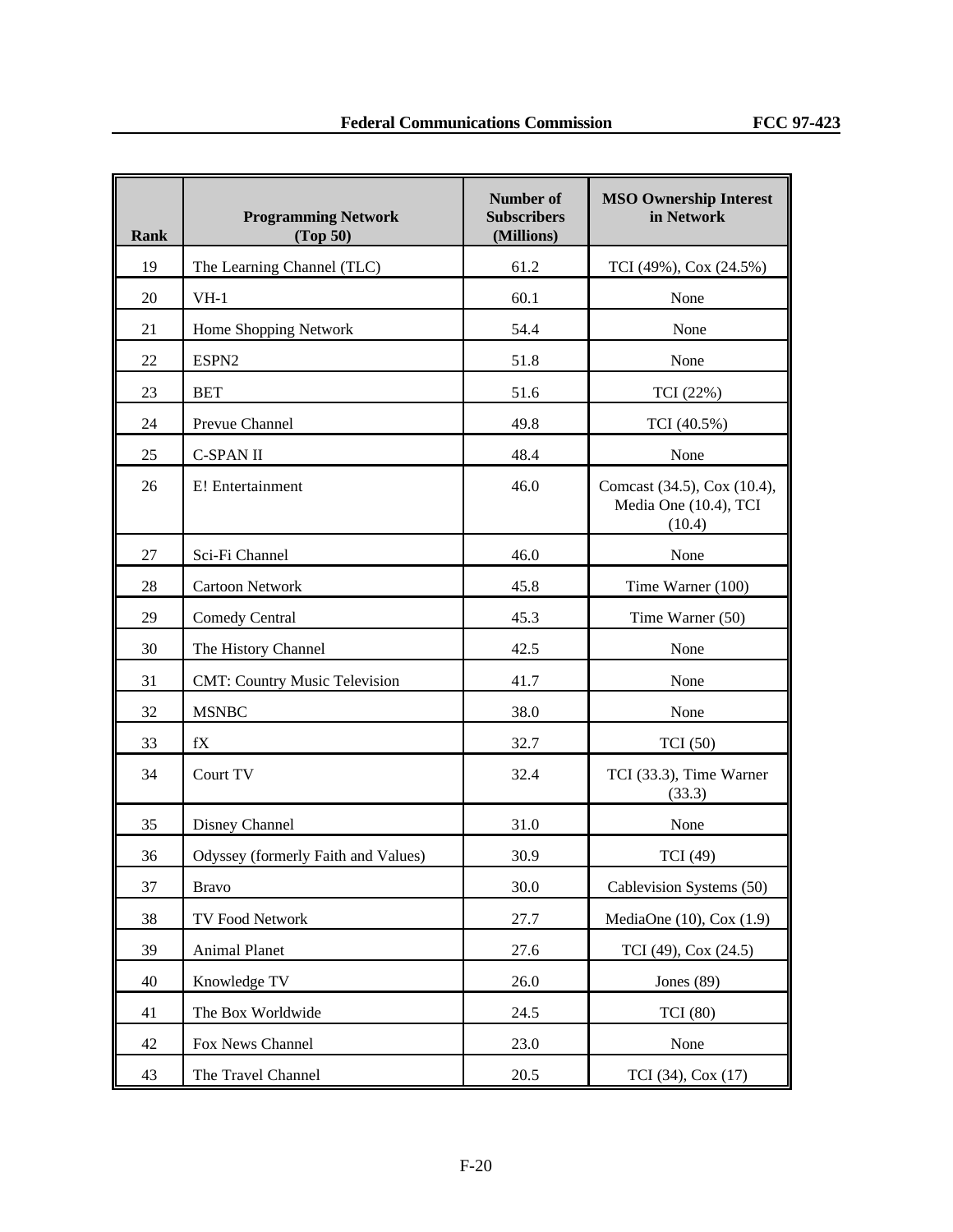| Rank | <b>Programming Network</b><br>(Top 50) | Number of<br><b>Subscribers</b><br>(Millions) | <b>MSO Ownership Interest</b><br>in Network    |
|------|----------------------------------------|-----------------------------------------------|------------------------------------------------|
| 44   | Nick at Nite's TV Land                 | 19.6                                          | None                                           |
| 45   | <b>Turner Classic Movies</b>           | 18.3                                          | Time Warner (100)                              |
| 46   | The Inspiration Network                | 11.2                                          | None                                           |
| 47   | The Golf Channel                       | 11.0                                          | MediaOne $(20.2)$                              |
| 48   | Speedvision                            | 11.0                                          | Cox (45), Comcast (22.5),<br>MediaOne $(22.5)$ |
| 49   | Q <sub>2</sub>                         | 10.9                                          | Comcast (57), TCI (43)                         |
| 50   | <b>Classic Sports Network</b>          | 10.4                                          | None                                           |

\* Superstations included in the source data are not included in this ranking.

Source: Paul Kagan Assocs., Inc., *September 30 Network Census*, Cable TV Programming, Oct. 31, 1997, at 12.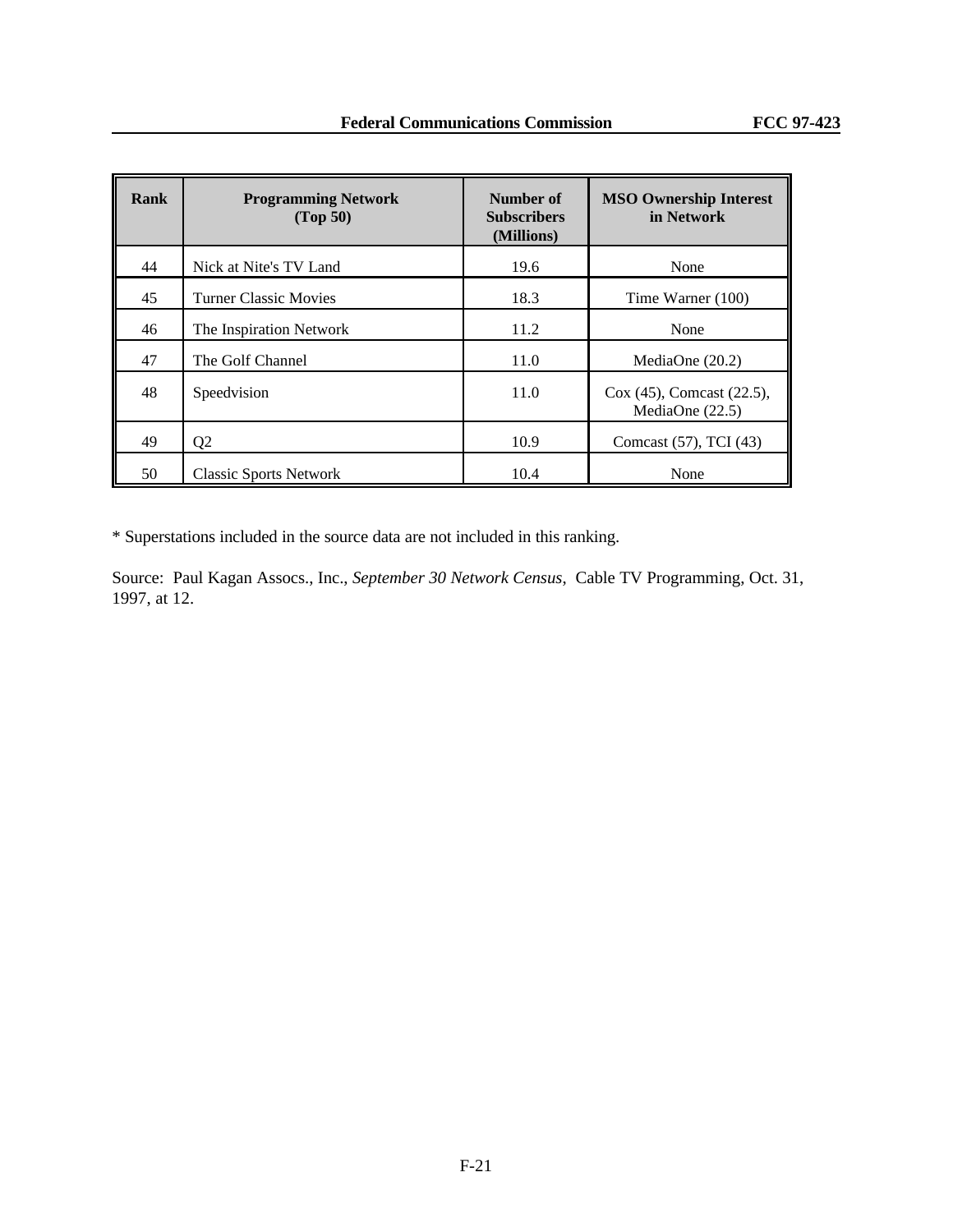## **Top 15 Programming Services by Prime Time Rating\***

| <b>Rank</b>    | <b>Programming Service</b>   | <b>MSO with Ownership Interest</b> |
|----------------|------------------------------|------------------------------------|
| $\mathbf{1}$   | <b>TNT</b>                   | Time Warner (100%)                 |
| $\overline{2}$ | Nickelodeon/Nick at Nite     | None                               |
| 3              | <b>TBS</b>                   | Time Warner (100%)                 |
| 4              | <b>USA Network</b>           | None                               |
| 5              | Lifetime Television          | None                               |
| 6              | Arts & Entertainment $(A&E)$ | None                               |
| $\overline{7}$ | <b>ESPN</b>                  | None                               |
| 8              | The Discovery Channel        | TCI (49%), Cox (24.5%)             |
| 9              | The Cartoon Network          | Time Warner (100%)                 |
| 10             | The Family Channel           | None                               |
| 11             | TNN (The Nashville Network)  | None                               |
| 12             | <b>CNN</b>                   | Time Warner (100%)                 |
| 13             | Sci-Fi Channel               | None                               |
| 14             | The Learning Channel         | TCI (49%), Cox (24.5%)             |
| 15             | fX                           | TCI (50%)                          |

\* Superstations included in the source data are not included in this ranking.

Source: Paul Kagan Assocs., Inc., *Second Quarter 1997 Prime-Time Ratings*, Cable TV Programming, Aug. 31, 1997, at 6.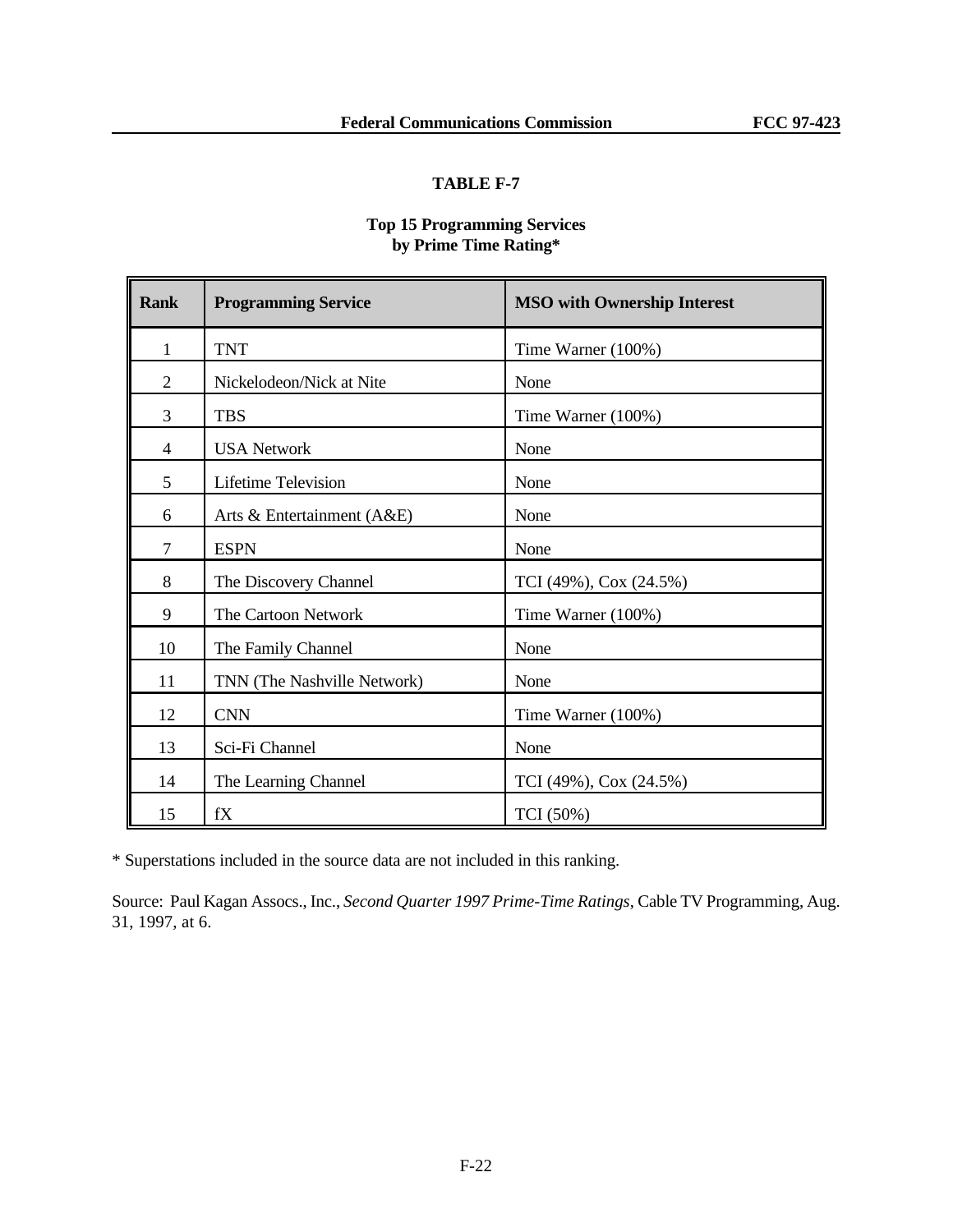#### **APPENDIX G**

#### **Program Access Matters Resolved**

1. In a program access complaint decided in 1997, Cross Country Cable, Inc. ("Cross Country") alleged that C-TEC Cable Systems of Michigan, Inc. ("C-TEC") violated both the geographic uniformity requirement and the program access provisions of the Communications Act.<sup>1</sup> Cross Country alleged that C-TEC provided cable service in Cross Country's franchise area, and that discounts offered to subscribers by C-TEC resulted in non-uniform pricing and impeded Cross Country's ability to provide satellite cable programming to consumers. The Cable Services Bureau ("Bureau") found that C-TEC was subject to effective competition in the area at issue and therefore the uniform rate requirement did not apply to C-TEC. The Bureau denied the program access complaint, finding that Cross Country had not made a showing that the discount was an unfair method of competition or deceptive practice that prevented the distribution of programming.

2. In a program access complaint dismissed in 1997, OpTel, Inc. ("OpTel") alleged that Continental denied OpTel access to Prime Ticket programming services pursuant to an exclusivity agreement that was not grandfathered pursuant to 47 U.S.C. § 548(h) and 47 C.F.R. § 76.1002(e).<sup>2</sup> In the alternative, OpTel claimed that Continental unreasonably refused to sell programming to OpTel in violation of 47 U.S.C. § 548(c)(2)(B). Subsequent to the complaint, Continental waived its exclusive right to Prime Ticket's programming with respect to all other multichannel video programming distributors, including, but not limited to, OpTel. OpTel and Continental then filed a joint stipulation for dismissal, in which they requested that the Bureau dismiss OpTel's complaint with prejudice and without costs. The Bureau dismissed the proceeding pursuant to the joint stipulation for dismissal.

3. In 1997, Corporate Media Partners d/b/a Americast ("Americast") and Ameritech filed an Application for Review of a program access complaint involving exclusivity that was decided in 1996.<sup>3</sup> In the 1996 complaint, Americast and Ameritech alleged that they had been denied access to HBO programming as a result of Continental's and HBO's exclusive contract. In denying the complaint, the Bureau concluded that parties to an exclusive contract may enforce an exclusivity provision with respect to newly-acquired systems, where the contract included an after-acquired systems provision that was made part of the contract prior to June 1, 1990. The Commission affirmed the conclusions of the Bureau, and denied the Application for Review.4

<sup>3</sup>*Corporate Media Partners d/b/a/ Americast and Ameritech New Media, Inc. v. Continental Cablevision, Inc., and Home Box Office*, Order, 11 FCC Rcd 7735 (CSB 1996).

<sup>4</sup>*Corporate Media Partners d/b/a/ Americast and Ameritech New Media, Inc. v. Continental Cablevision, Inc*, Memorandum Opinion and Order, 12 FCC Rcd 3455 (rel. March 17, 1997).

<sup>1</sup>*Cross Country Cable, Inc. v. C-TEC Cable Systems of Michigan, Inc*., Order, 12 FCC 2538 (CSB 1997).

<sup>2</sup>*OpTel, Inc. v. American Cablesystems of California, Inc., d/b/a/ Continental Cablevision, Inc*., Order, 12 FCC Rcd 2559 (CSB 1997).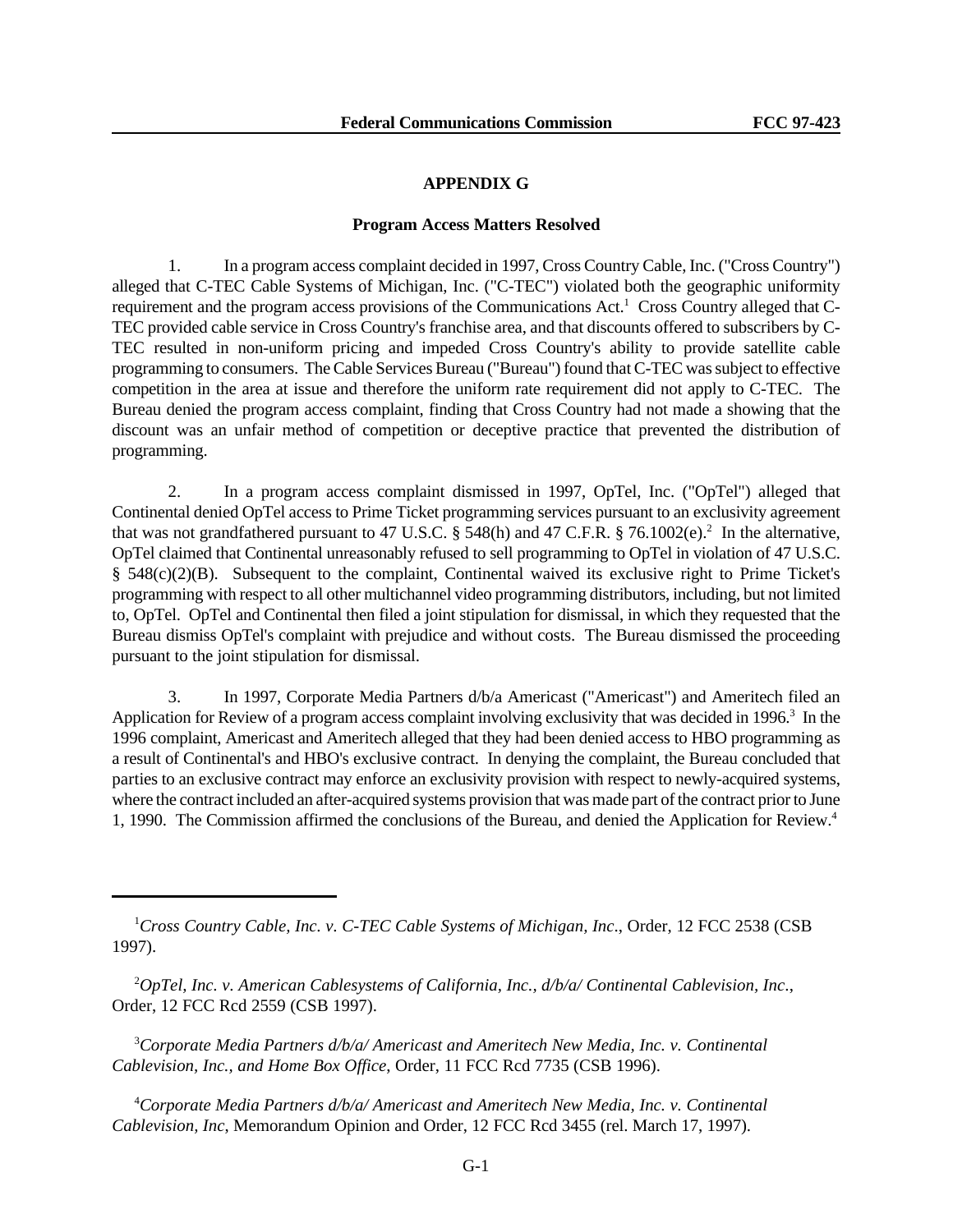4. RCN Telecom Services of Massachusetts, Inc. ("RCN") moved to withdraw its Petition For Partial Reconsideration and Request for Expedited Decision ("Petition") of *Interface Communications Group, Inc., Digital Broadband Applications Corp. and RCN v. Cablevision Systems Corp., Rainbow Programming Holdings, Inc. and American Movie Classics Company*, and requested that the Petition be dismissed with prejudice. In its Petition, RCN stated that it had been afforded access to the programming at issue in the proceeding. The Bureau dismissed the complaint with prejudice.<sup>5</sup>

5. Bell Atlantic Video Services Company ("BVS") filed a program access complaint against Rainbow Programming Holdings, Inc. ("Rainbow") and Cablevision alleging discrimination by Rainbow in the sale of satellite cable programming and the exercise of undue influence by Cablevision in violation of Sections 628(b) and (c) of the Communications Act, and Section 76.1002 of the Commission's rules. The Bureau found that Rainbow discriminated against BVS in the sale of satellite video programming in violation of Sections  $628(c)(2)(B)$  of the Communications Act, and Section 76.1002 of the Commission's rules.<sup>6</sup> The Bureau did not address BVS's claim that Cablevision had exercised undue influence over Rainbow or whether Rainbow's actions constituted unfair methods of competition.

6. In a program access complaint dismissed in 1997, British American Communications, Inc. ("BAC") alleged that Prime Ticket Network, et al., denied BAC access to Prime Ticket programming services pursuant to an exclusivity agreement that was not grandfathered pursuant to 47 U.S.C. § 548(h) and 47 C.F.R. § 76.1002(e). In the alternative, BAC claimed that Prime Ticket unreasonably refused to sell programming to BAC in violation of 47 U.S.C. § 548(c)(2)(B) and 47 C.F.R. § 76.1002(b). Subsequent to the complaint, the Trustee for Prime Ticket and BAC entered into an agreement pursuant to which BAC would be able to distribute Prime Ticket's programming in certain of BAC's systems. BAC and Prime Ticket, et al., then filed a joint stipulation for dismissal, in which they requested that the Bureau dismiss the complaint with prejudice. The Bureau dismissed the proceeding pursuant to the joint stipulation for dismissal.<sup>7</sup>

7. Americast and Ameritech filed a program access complaint pursuant to 47 U.S.C. §§ 548(b) and 548(c)(2)(B) and 47 C.F.R. § 76.1002(b) alleging that Rainbow engaged in price discrimination and discrimination in marketing requirements and other terms and conditions in agreements between Rainbow and Americast. Rainbow answered denying discrimination and asking that the complaint be dismissed with prejudice. Americast and Ameritech replied asking for relief without further fact-finding or procedural steps. The Bureau granted the complaint with respect to claims of price discrimination and discrimination in

<sup>5</sup> *Interface Communications Group, Inc., Digital Broadband Applications Corp. and RCN v. Cablevision Systems Corp., Rainbow Programming Holdings, Inc. and American Movie Classics Company*, Order, 12 FCC Rcd 6052 (CSB 1997).

<sup>6</sup>*Bell Atlantic Video Services Company v. Rainbow Programming Holdings, Inc. and Cablevision Systems Corporation*, Order,12 FCC Rcd 9892 (CSB 1997).

<sup>7</sup>*British American Communications, Inc. v. Prime Ticket Network*, *et al*., Order, 12 FCC Rcd 10284 (CSB 1997).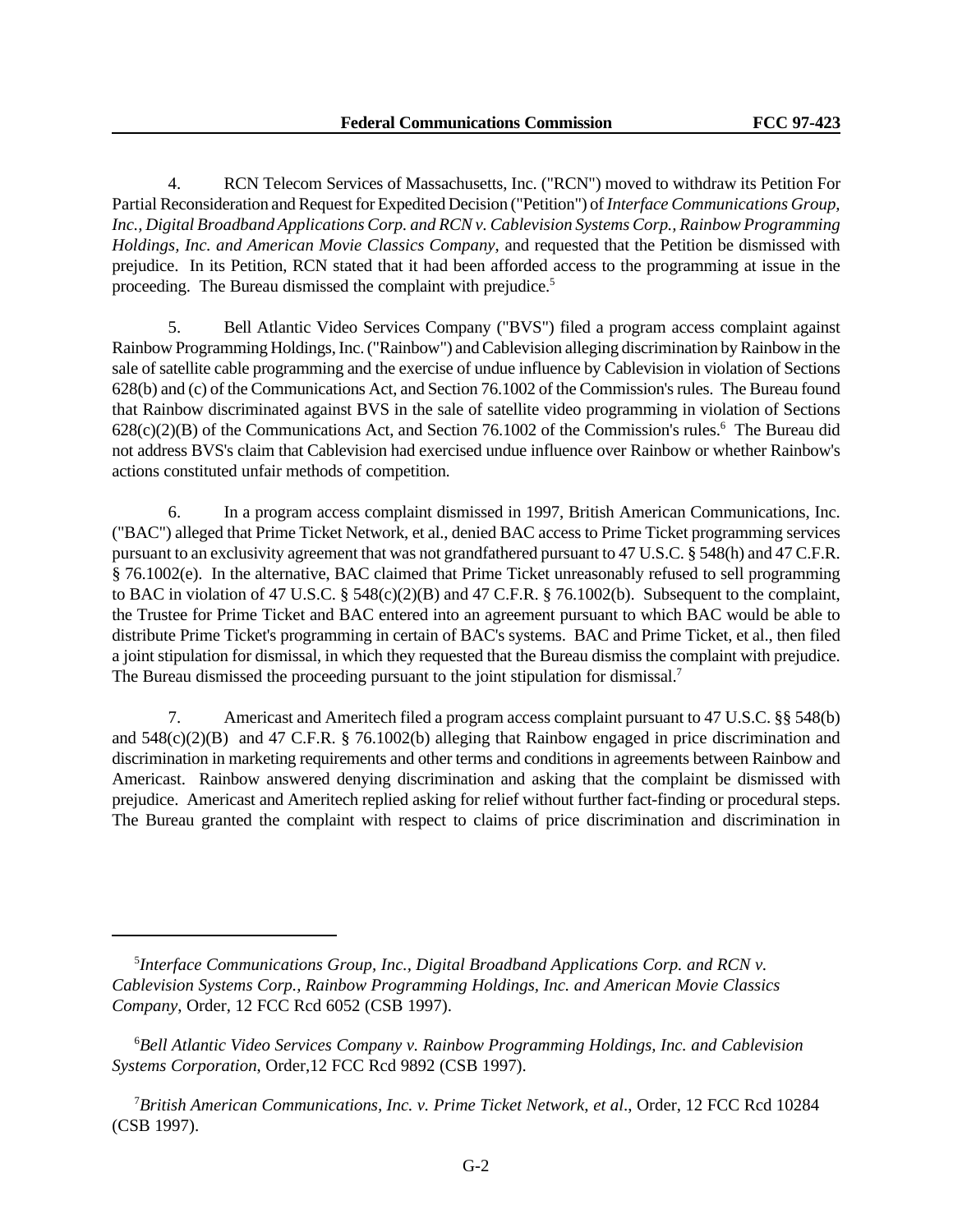marketing requirements and dismissed the complaint with respect to claims of discrimination in other terms and conditions.<sup>8</sup>

8. In a program access complaint dismissed in 1997, Wizard Programming, Inc. ("Wizard") alleged that Superstar/Netlink Group, L.L.C. ("SNG") and TCI engaged in unfair methods of competition or unfair or deceptive acts or practices in the sale of satellite broadcast programming in violation of Section 628(b) of the Communications Act.<sup>9</sup> Wizard claimed that SNG has discriminated against Wizard in the prices, terms, and conditions of sale or delivery of programming in violation of Section 76.1002(b) of the Commission's rules.<sup>10</sup> Wizard named TCI as a co-defendant based on TCI's alleged indirect ownership interest in SNG and claimed that TCI has unduly and improperly influenced the acts of SNG in violation of Section 76.1002(a) of the Commission's rules. The Bureau dismissed the claim with prejudice, finding that Wizard did not show that it had standing to bring a program access complaint.

<sup>8</sup>*Corporate Media Partners d/b/a/ Americast and Ameritech New Media, Inc. v. Rainbow Property Holdings, Inc*., Order, DA 97-2040 (rel. Sept. 23, 1997).

<sup>9</sup>*Wizard Programming, Inc. v. Superstar/Netlink Group, L.L.C. and Tele-Communications, Inc*., Order, DA 97-2693 (rel. Dec. 24, 1997).

<sup>10</sup>47 C.F.R. § 76.1002(b); *see* Communications Act § 628(c)(2)(B), 47 U.S.C. § 548(c)(2)(B).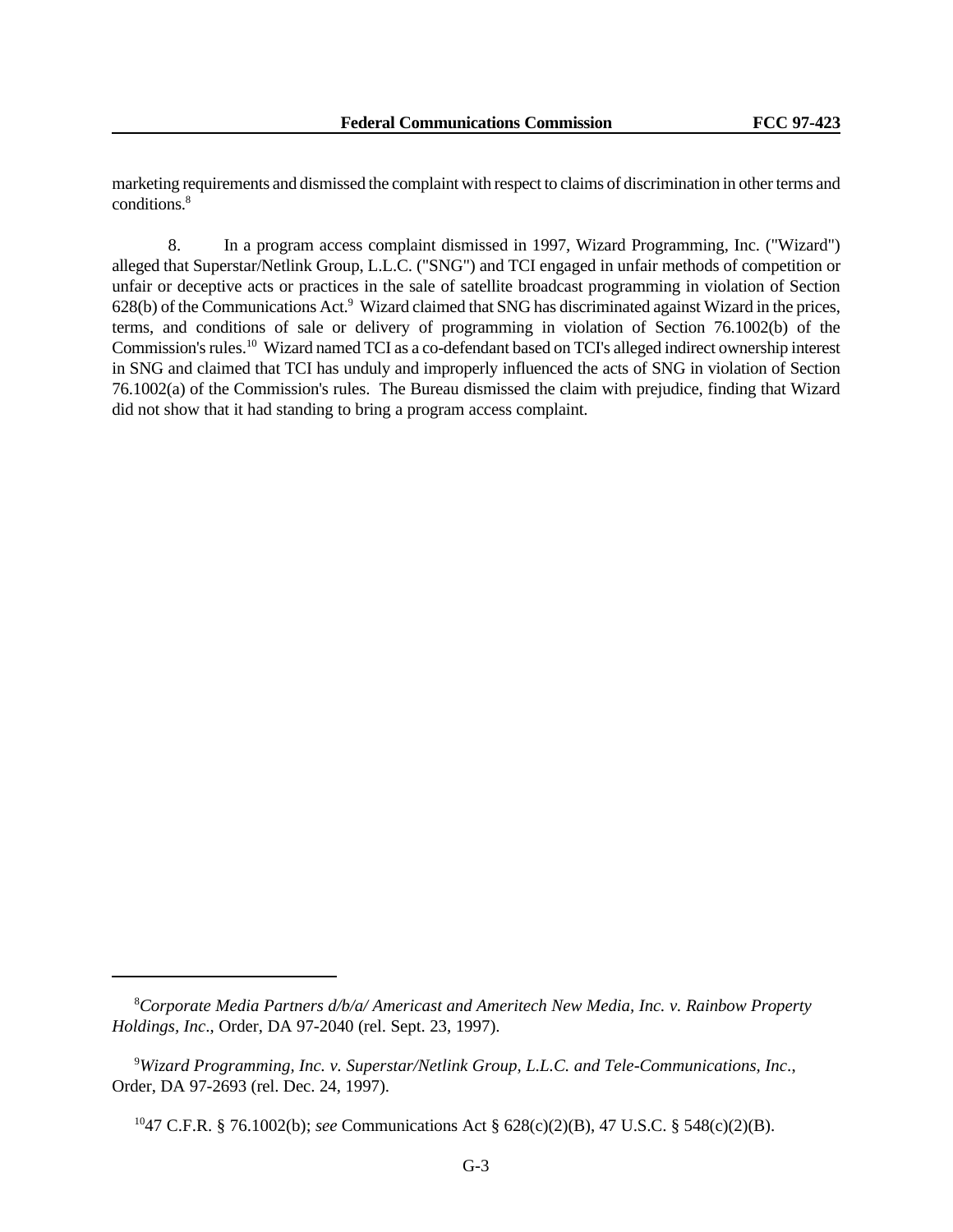#### **SEPARATE STATEMENT OF CHAIRMAN WILLIAM E. KENNARD***In the Matter of Annual*

*Assessment of the Status ofCompetition in Markets for the Delivery of Video Programming*

When Congress passed the Telecommunications Act of 1996, it mandated the sunset of cable rate regulation on March 31, 1999 for all but the basic service tier.<sup>1</sup> Congress predicted that in another three years, cable rate regulation would be a relic of a bygone era. Seemingly major legal barriers to competition were removed. An alphabet soup of new entrants -- RBOCs, DBS, MMDS, SMATV -- seemed poised to compete aggressively in the multichannel marketplace. Policymakers heralded the dawn of significant new competition to cable television, and the American people were promised lower prices and more competitive alternatives.

But less than 15 months away from the sunset of most cable rate regulation, it is clear that broadbased, widespread competition to the cable industry has not developed and is not imminent. Eighty-seven percent of those who subscribe to multichannel video programming receive service from their local cable operator. While this is certainly an improvement from the Commission's first report in 1994, it is largely attributable to the growth of direct broadcast satellite services (DBS). DBS, however, remains primarily a high-end product or a way to receive multichannel video service in areas cable does not reach. And while at least one local exchange carrier is beginning to provide cable service, telephone companies have not, on the whole, entered video markets on a widespread basis.

Rates for regulated cable programming and equipment rose 8.5% in the 12-month period ending July, 1997. Although increased prices have been accompanied by additional programming, consumers have no real opportunity to choose a range of programming at varying prices. Our Report indicates that the presence of true, head-to-head competition to cable has a substantial downward effect on cable rates.

<sup>1</sup> 1996 Act, § 301(b)(2), codified at 47 U.S.C. § 543(d).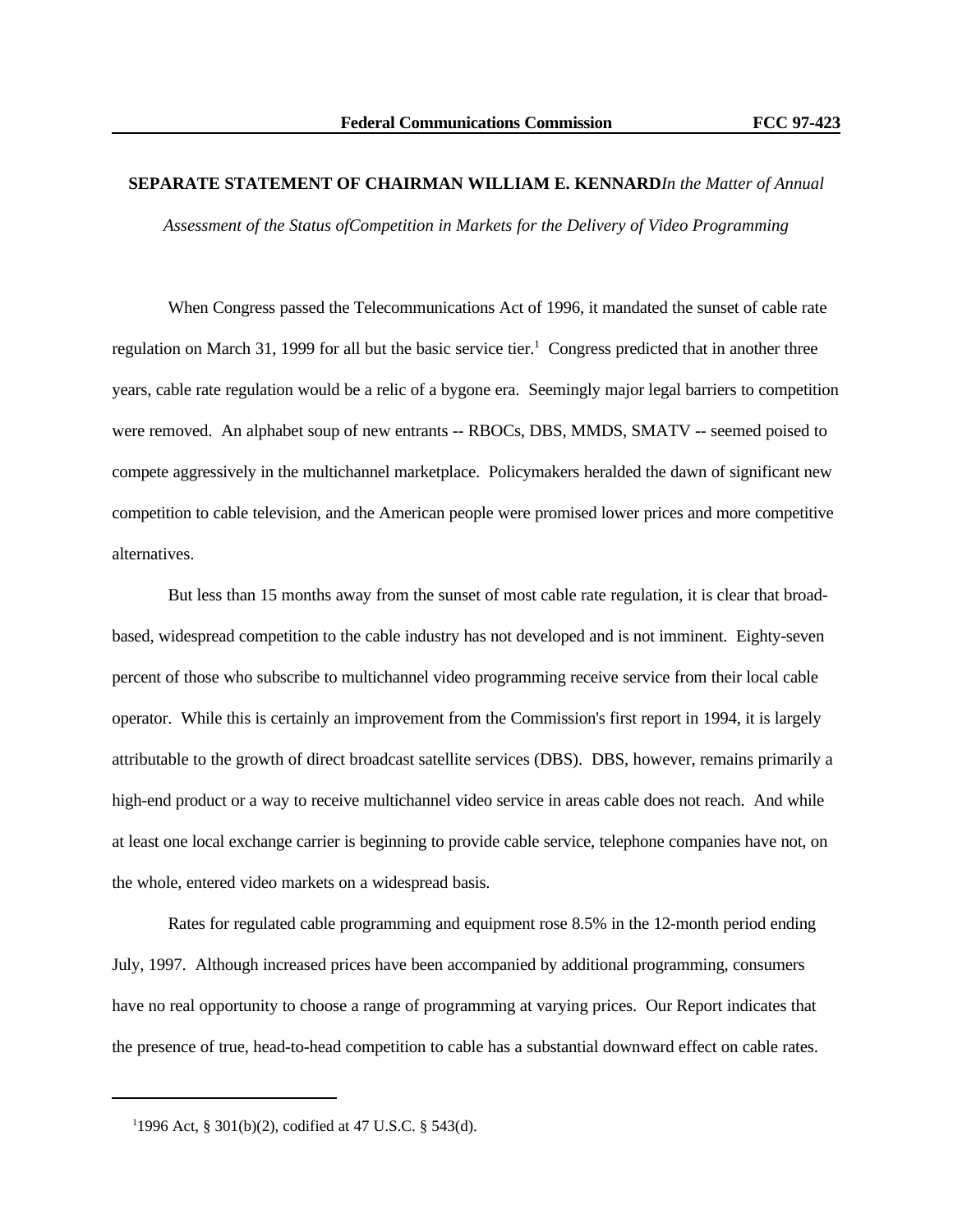Prices, not surprisingly, appear lower where there is competition than where there is none. But the much anticipated competition has yet to arrive.

The loser is the American public. They must pay the higher cable prices yet they have few competitive choices. Policymakers should no longer have high hopes that a vigorous and widespread competitive environment will magically emerge in the next several months to reverse the troubling increase in cable rates. I fear it will not.

Although the Communications Act mandates that we substantially loosen rate controls next year, there are actions we have taken, and some we can take in the interim, that can foster more competition. We recently proposed ways to improve the effectiveness of our program access rules. New entrants seeking to compete against incumbents must have a fair opportunity to obtain and market programming, and the Commission's program access rules must be enforced swiftly and effectively. Today's Report notes our preemption of undue limitations on a viewer's ability to install dishes and antennas on property they own and control. It describes our new rules giving certainty to alternative video distributors with respect to their right to use wiring installed by the incumbent cable operator in apartment buildings and other multiunit dwellings, and our provision for the rollout of digital television. These are valuable contributions toward competition.

Still, when confronted with allegations of price gouging, cable operators reflexively point to additional programming costs. The Commission's own rules and policies may be a source of this problem. We need to examine whether there are targeted adjustments that should be made to our rate rules. For example, our rules allow programming cost increases to be passed on to subscribers. But is this right? Should the consumer shoulder all the increased costs of programming, instead of sharing these costs among other revenue sources, such as advertising, commissions, and in some circumstances, payments from

3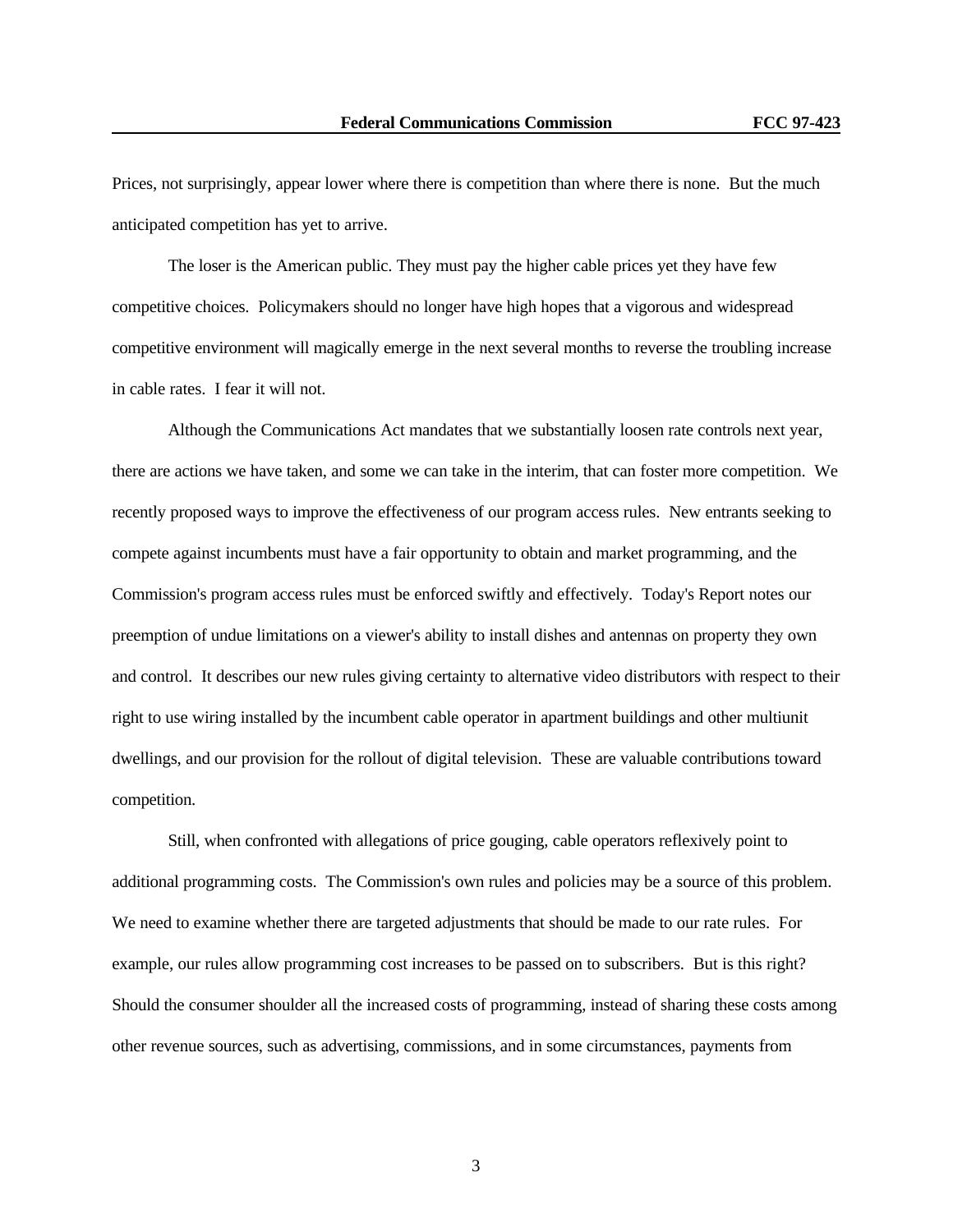programmers themselves, especially where these other revenue streams may have grown since the benchmark rates were set?

 Moreover, there are affiliations between cable operators and those who create and sell programming that add complexity to analyzing rates. I am therefore directing the Cable Services Bureau to commence a focused inquiry into programming costs to determine the sources of these increases, the variance in costs among various distributors, whether existing relationships impact the prices charged, and if programmers restrict consumer choice. This inquiry will require the cooperation and forthrightness of the industry.

We will also pursue the cable industry's own suggestion, $<sup>2</sup>$  that we explore ways that the cable</sup> industry can provide consumers a wider range of choice in programming and prices, such that a consumer need not purchase programming that he or she does not want to watch. I look forward to the industry's recommendations in this regard. I am interested in examining the extent to which programmers restrict the cable operator's ability to market their programming, such as by requiring that programming be placed on a particular tier with other programming. Further, are most cable systems technically equipped to offer more customized programming packages, or would customization require settop boxes and other equipment, the cost of which would nullify the gains?

I am also instructing the Bureau to renew its enforcement efforts, giving particular emphasis and scrutiny not only to operators that do not commit an entire rate increase to the consumer's benefit, but also to examining closely all revenue received by the cable operator and the impact on the rate charged.

 I also intend to ensure that the Commission concludes its rulemaking with respect to the state of horizontal concentration in the cable industry and its effects on competition. We must finish carrying out

<sup>&</sup>lt;sup>2</sup> See remarks of Decker Anstrom, President and Chief Executive Officer, National Cable Television Association, at en banc presentation on the Status of Competition in the Multichannel Video Industry, Federal Communications Commission, December 18, 1997.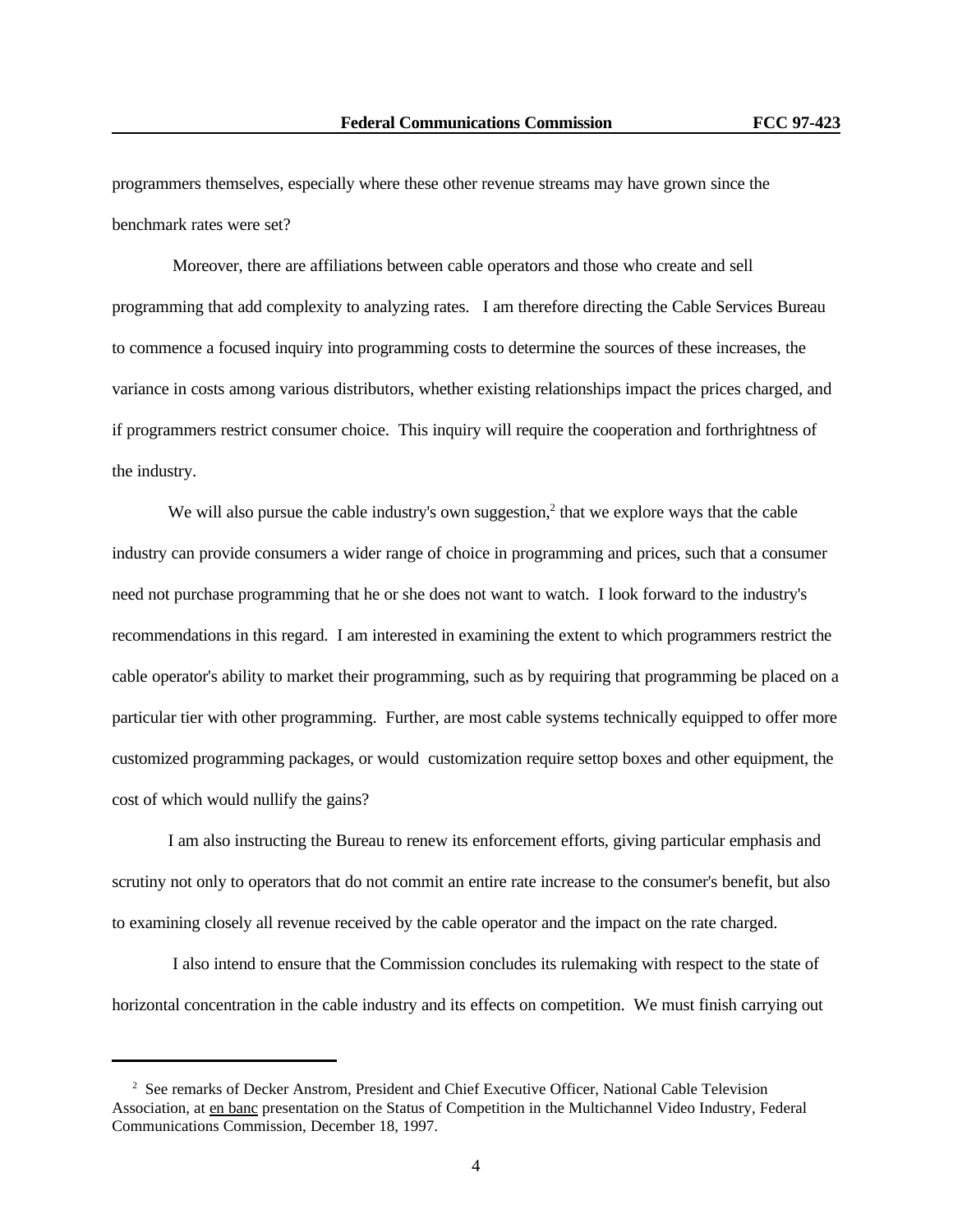the law's requirement that we analyze the industry in this regard and put in place rules to restrain any anticompetitive effects of excessive concentration.

There are areas where enhanced competitive opportunities depend more upon changes in the law than on additional regulatory action. Direct broadcast satellite providers are largely prohibited from carrying local broadcast signals. Moreover, in obtaining the rights to network broadcast programming, DBS operators must pay more in copyright fees than cable pays for the same programming. With respect to program access, there is significant debate regarding our statutory authority, even where programming is unfairly or anticompetitively withheld from distribution in a way that frustrates the growth of competition. Further, competition in apartment buildings is limited because our statutory authority to allow use of the transmission wires by competitors extends only to circumstances where the incumbent has lost its right to remain in a building. Tenants would see more choice and better prices if an incumbent faced a competitive environment sooner. Similarly, dependent upon the outcome of a pending proceeding, the right of access by apartment dwellers and others to competitive video providers should be examined.

I would like to work with the Congress to evaluate these and other statutory proposals to eliminate barriers to competition. Congress is the final judge of the wisdom of proposals such as these. But I hope that the Commission will be called upon to assist Congress in assessing these legislative proposals.

Maintaining regulation as a surrogate for competition, and only until such time as competition arrives, is consistent with the historical underpinnings of federal regulation of cable television<sup>3</sup> and reaffirmed by the Telecommunications Act of 1996.<sup>4</sup> Yet I do not believe that, come March 1999, the consumer will be able to rely on a competitive market to ensure reasonable prices and choice. Therefore, I

<sup>3</sup> 47 U.S.C. § 521(6), 47 U.S.C. § 543(a)(2).

<sup>4</sup> Joint Statement of Managers, S. Conf. Rep. No. 104-230, 104th Cong. 2d Sess. 1 (1996).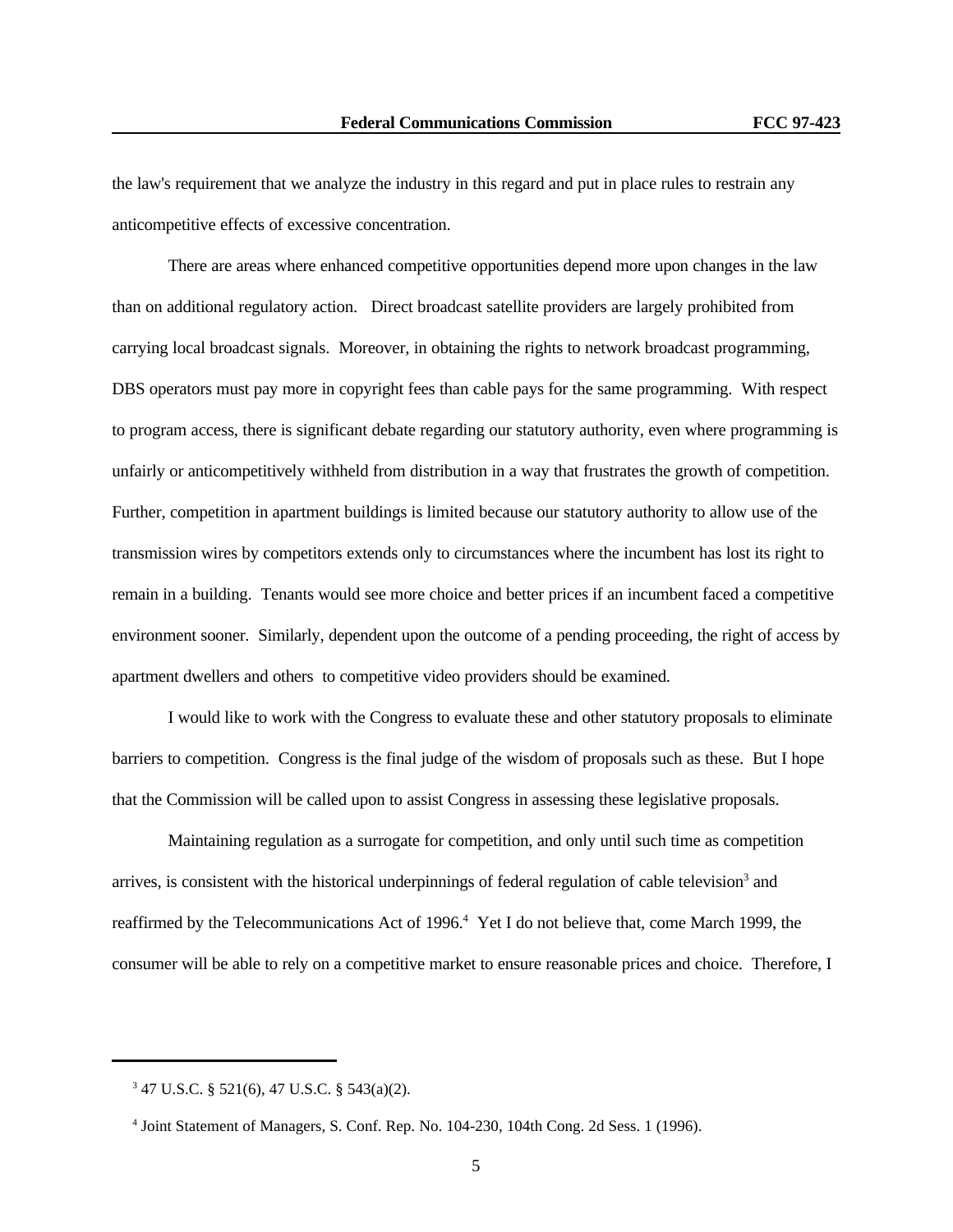look forward to pursuing the initiatives I have described above to give the American public as much choice and value as can be achieved in the market that today's Report describes.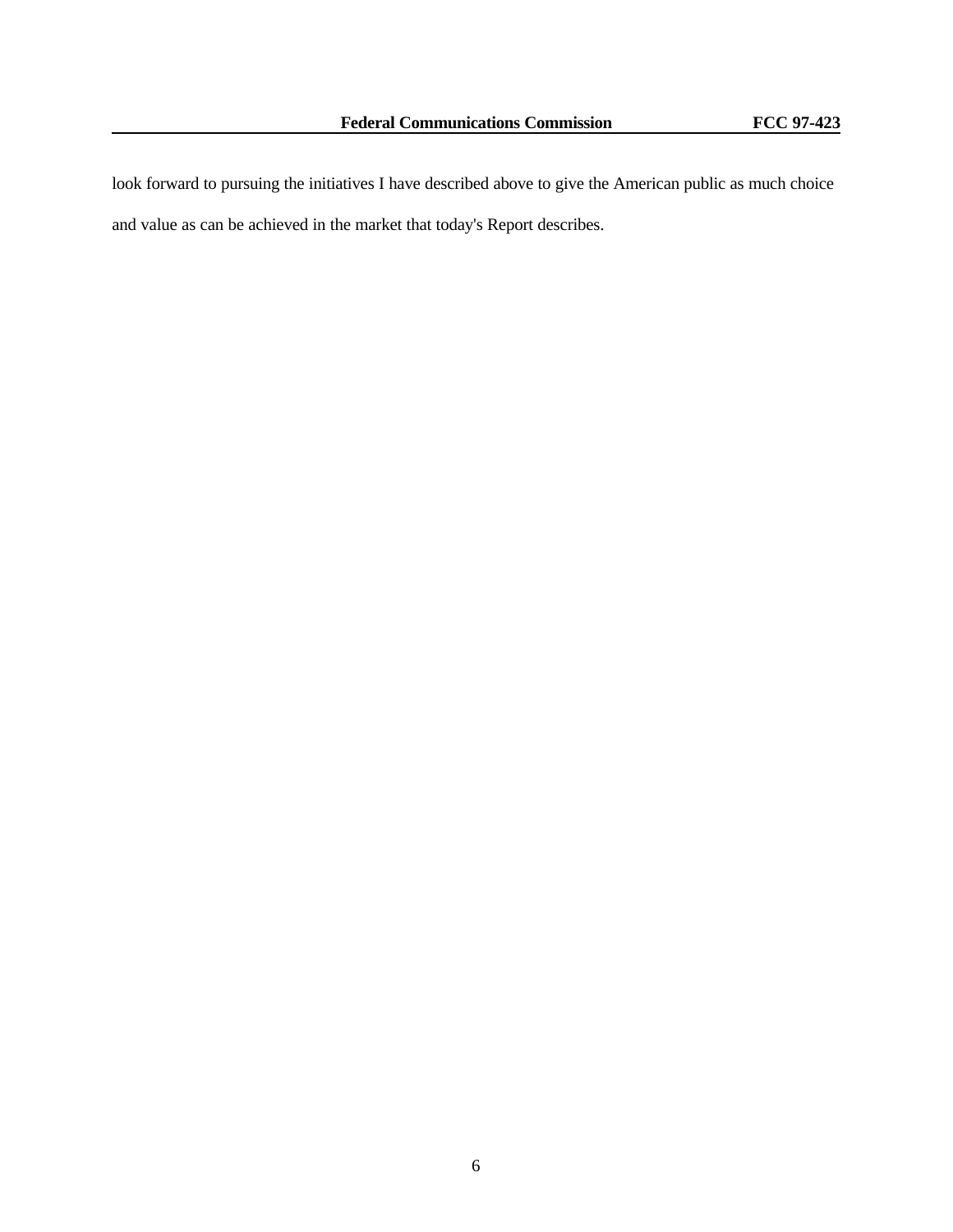### **Statement of Commissioner Susan Ness**

#### *Re: Video Competition Report*

The Fourth Report to Congress provides both good news and bad news for advocates of robust multichannel video competition. It concludes that competition is developing but is not as vibrant as we had hoped it would be by now. Direct Broadcast Service (DBS) and other competitors have made solid gains in subscribership, but their presence has not been felt broadly enough to hold the line on cable television rates.

Where telephone companies have overbuilt cable systems, prices generally have been driven down. The emergence of wire-based competitors is important since DBS is not a perfect substitute to cable service, limited by its present inability to deliver local signals, significant fees for service to additional TV sets, and upfront equipment costs.

Consumers continue to be pinched by double digit rate increases in many -- but not all -- systems. Some cable rate hikes may legitimately be attributed to added channels that viewers want, infrastructure upgrades, and improvements in customer service. But cable companies imposing major rate increases need to be sensitive to the value customers place on additional channels or upgrades, weighed against the additional cost of service.

The skyrocketing cost of programming -- especially sports programming -- poses a new set of issues.

First, I am increasingly concerned about the lack of program packaging choices available to subscribers. Today, all subscribers who want more than a basic package are forced to share the high cost of sports programming whether they watch it or not. It is time to weigh the pros and cons of cable tiering, with a view towards increasing the options without diminishing the ability of new networks to gain critical exposure. Second, since networks have the dual revenue stream of advertising support and distribution fees, are advertisers bearing at least the same proportion of increased programming costs as are captive subscribers? Third, the substantial interlocking collaborations among a handful of giant media companies, characterized so vividly as "American Keiretsu" by Ken Auletta,<sup>1</sup> warrant attention to ensure that market power does not result in abuse.

The marketplace of ideas should function just as other competitive product markets do. Market failure may occur when consumers do not have an effective alternative to their cable provider, or it may occur when a bottleneck develops in the programming distribution chain so that viewers are denied access to independent voices that would be heard in a competitive market. Cable television and other multichannel video systems provide enormous service to the American public. We must be vigilant, however, to ensure that market power does not impair consumer access to these valued services.

<sup>&</sup>lt;sup>1</sup> Auletta, *The Next Corporate Order: American Keiretsu*, *The New Yorker*, October 20 and 27, 1997, at 225.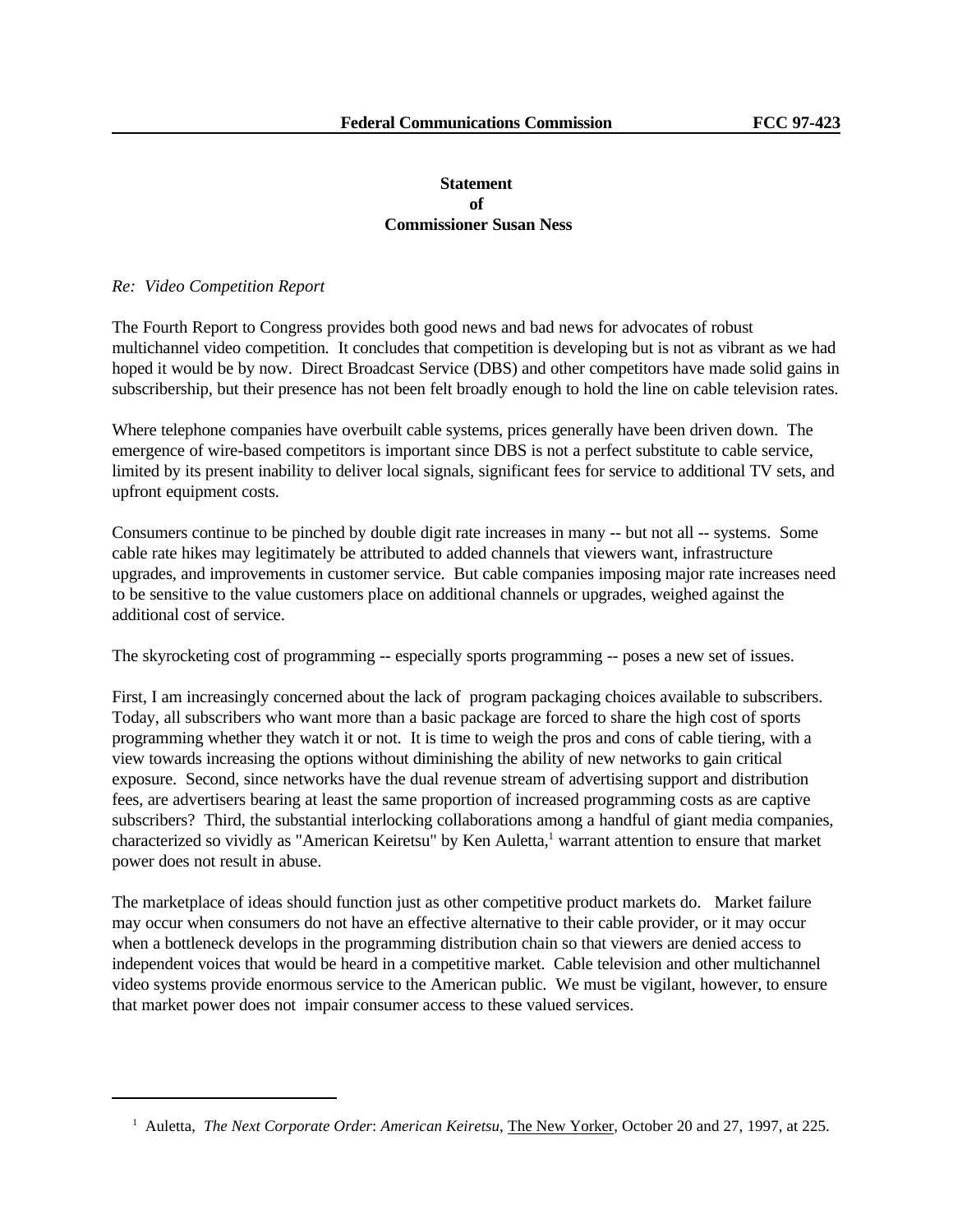#### **SEPARATE STATEMENT OF COMMISSIONER HAROLD W. FURCHTGOTT-ROTH**

In re: Annual Assessment of the Status of Competition in Markets for the Delivery of Video Programming

I am pleased to join in today's action, the issuance of the Commission's Annual Assessment of the Status of Competition in Markets for the Delivery of Video Programming.

I believe that the report does a fine job of detailing for Congress the current state of competitive affairs in the video delivery industries, as required by section 628(g) of the Communications Act. I wish to make clear that while I therefore support the report generally, I do not endorse the specific legislative proposals, save those based on section 713(f) of the Act, that it contains.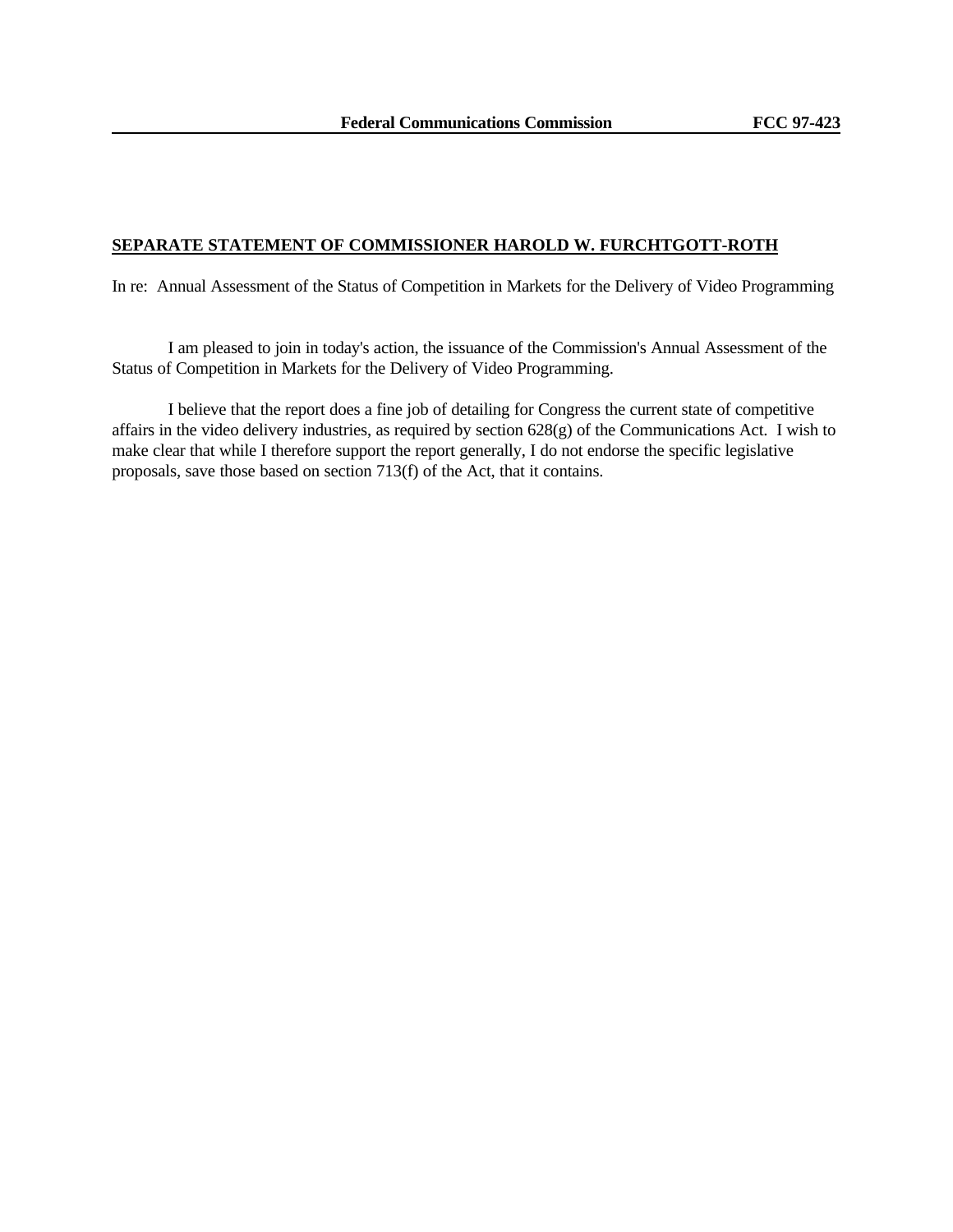#### **SEPARATE STATEMENT OF COMMISSIONER GLORIA TRISTANI**

*In the Matter of Annual Assessment of the Status of Competition in Markets for the Delivery of Video Programming*

Much in this year's *Report* on the status of multichannel video competition has a familiar ring: there are pockets of head-to-head competition to cable, and some additional gains by DBS, but overall the cable industry retains its overwhelming dominance. Cable still controls 87% of multichannel video programming subscribers nationwide. All of cable's competitors -- e.g., DBS, MMDS, SMATV, HSD - account for only 13% combined. Perhaps the most troubling aspect of these figures is that they do not reflect any quickening in the pace of competition. This year's modest 2% drop in the percentage of multichannel video subscribers controlled by cable was similar to the reductions tracked in the Commission's reports for 1994, 1995 and 1996.

This is not the dramatic change in the competitive landscape that was hoped for and expected with the passage of the Telecommunications Act of 1996. In particular, the 1996 Act freed telephone companies to compete head-to-head with cable operators in their telephone service areas. It was expected that telephone companies would seize the opportunity to enter the video market and provide consumers with a real alternative to the incumbent cable operator. But, with a few exceptions, this type of broad-based entry has yet to occur and there is little evidence that such competition is in the offing. To the contrary, some telephone companies seem to be actively withdrawing from previous efforts to explore full-scale entry into the video marketplace.

I am not convinced that DBS can fill that competitive vacuum. First, of course, DBS services do not carry local broadcast stations. Second, the current "up front" costs associated with DBS are substantial and place it out of reach for many Americans. As the *Report* indicates, the up front costs for DBS equipment and installation can amount to several hundred dollars. Moreover, in order to receive service on more than one television set -- not an unreasonable assumption in most homes -- a consumer must incur an additional substantial equipment charge and a monthly charge for each additional set. Because it fails to adequately reflect these costs, I expressly do not join in the comparison of cable and DBS prices in paragraphs 39-42 of the *Report*. While the comparisons do include a DBS equipment cost of \$200, the *Report* spreads that cost over a five-year period without any adjustment for the fact that these costs must be paid in advance. And while the *Report* does note that installation costs and the costs of providing service to additional sets should be considered, I believe that omitting any numerical analysis renders the comparisons virtually meaningless. Consumers cannot assume away up front costs, or spread out such costs over five years interest-free. Consumers do not want to know whether it is possible to construct cable and DBS packages with similar per channel costs. They want to know how much each service is going to cost them and when. The comparison of cable and DBS prices would have been far more helpful had it attempted to answer that question.

My concerns about concentration in the video programming distribution marketplace also apply to concentration within the cable industry itself. Since 1990, the top MSO's percentage of cable subscribers has risen from 24% to 29.3%; during that period, the percentage claimed by the top four MSOs combined has risen from 45.6% to 62.3%. Even these figures may not reflect the entire story. As detailed in the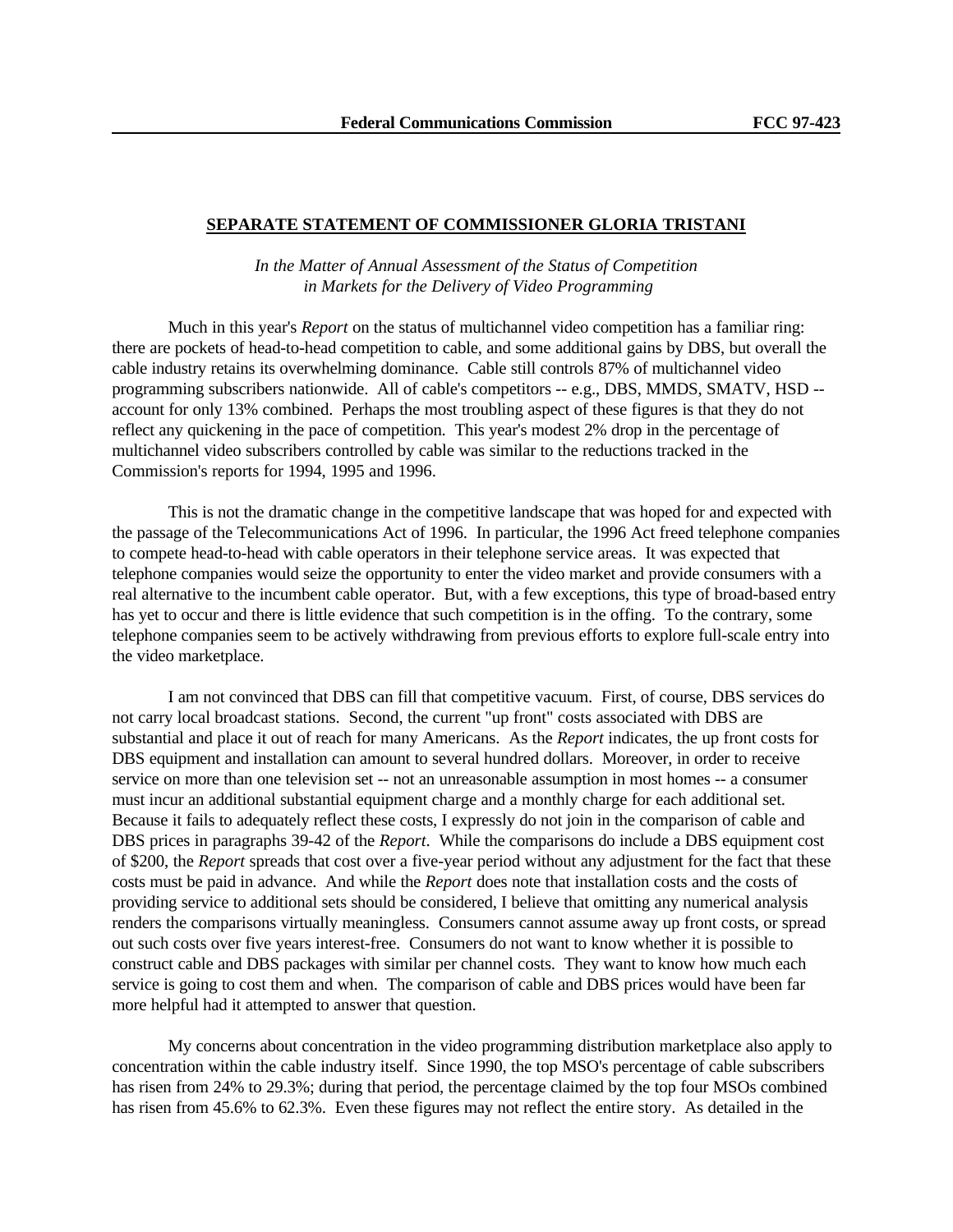*Report*, some of the largest MSOs are entering into joint ventures and other business arrangements with each other on an unprecedented scale. None of these transactions are at issue here and I express no opinion on their respective merits. I do believe, however, that the Commission owes it to the parties and to the public to remove the current confusion surrounding our horizontal ownership rules as soon as possible. As the *Report* notes, those rules were voluntarily stayed in October 1993 in light of the D.C. district court's decision that the 1992 Cable Act's horizontal ownership provisions were unconstitutional. In August 1996, the D.C. Circuit held in abeyance any further review of the horizontal ownership provisions, and the Commission's rules promulgated thereunder, until the Commission completed its reconsideration of its rules. Thus, in effect, the Commission was waiting for the D.C. Circuit to rule, and now the D.C. Circuit is waiting for the Commission. This situation has now become particularly untenable, since depending how the recent transactions among large MSOs are treated, it appears that the horizontal limits originally issued by the Commission may be breached. I hope that the Commission will act to clarify this situation as quickly as possible.

My concern about concentration issues is heightened by rising cable rates. As the *Report* indicates, cable bills rose by an average of 8.5% last year, several times the rate of inflation. The cable industry has argued that much of these rate increases are due to increases in programming costs. I express no opinion on the existence of these additional costs, but I would make a few observations. First, it is difficult to make rational judgments about the effect of rising programming costs without accurate information. To that end, I believe that the Commission should consider some type of survey or reporting requirement so that actual programming costs can be reported, without revealing any confidential information, in next year's *Report*. Second, cable operators have two choices for recovering programming cost increases -- they can increase subscriber rates or they can increase advertising rates. Our current rules provide the cable industry little incentive to charge these costs to advertisers (not a captive audience), since we permit all of the costs to be passed on directly to consumers. Third, the *Report* describes several situations in which cable operators face actual head-to-head competition. Generally, the operators' responses were to offer customers new and improved services at similar or reduced prices. I am aware of no evidence that these operators are in financial difficulty or are unable to offer an attractive programming package to their customers.

Part of the answer to the dilemma of rising cable rates may not involve rates at all, but simply expanding consumer choice. One of the general underpinnings of our rate rules is that consumers should pay about what they would pay in a competitive video programming marketplace. I am coming to the conclusion, however, that consumers are being forced to pay for *packages* of programming that they would not buy in a competitive market, even at a reasonable price. In other words, even if our per channel prices were consistent with the per channel prices that would be charged in a competitive market, consumers may still be paying too much because they are being forced to purchase additional channels that they did not ask for and do not want. This may not have been a significant problem in a 30 or 40 channel universe, but in a 70, 80 or 100 channel universe, these unwanted channels can have a dramatic effect. As loudly as consumers complain about rates, they complain just as loudly about having to pay for additional programming services that they do not want and did not ask for.

This does not necessarily mean that all cable programming should be offered a la carte. It simply means that the cable industry can and should afford consumers more choice. In a competitive market, consumers would be able to choose from a range of video products because consumers have different needs and different resources. Some would choose the basic "Chevy" service; others would choose the fully